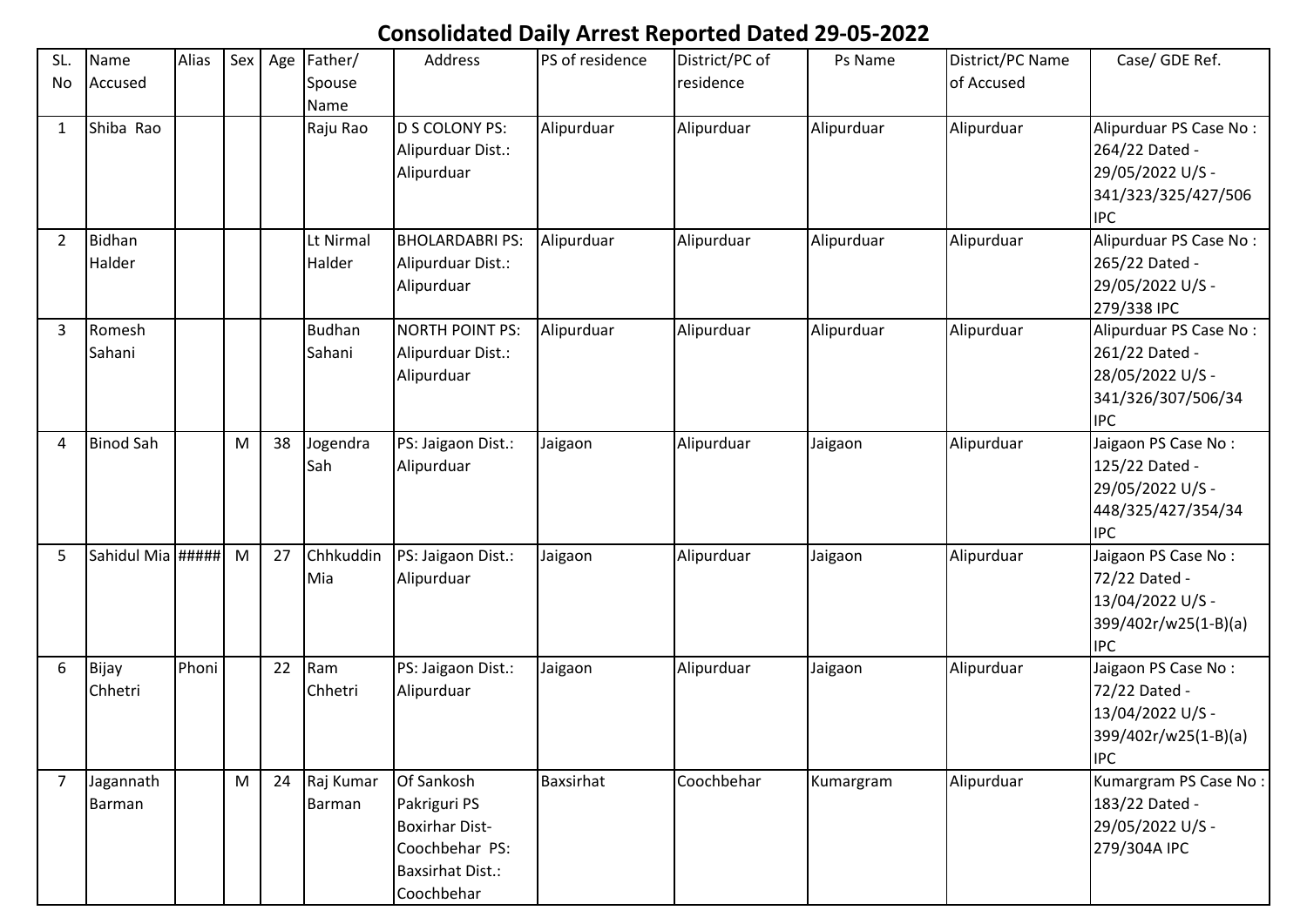| 8<br>9 | Debasish<br>Barogaon<br>Saint<br>Narjinary |               | M<br>M    | 34<br>34 | Yuboraj<br>Barogaon<br>Balden<br>Narjinary   | Of Chotodaldali, PS-Kumargram<br>Kumargram, Dist-<br>Alipurduar PS:<br>Kumargram Dist.:<br>Alipurduar<br>Gochimari, PS-<br>Kumargram, Dist-<br>Alipurduar PS:<br>Kumargram Dist.:<br>Alipurduar | Kumargram      | Alipurduar<br>Alipurduar                                     | Kumargram<br>Kumargram | Alipurduar<br>Alipurduar                             | Kumargram PS Case No:<br>184/22 Dated -<br>29/05/2022 U/S -<br>341/427/384/186/353/<br>506/34 IPC<br>Kumargram PS Case No:<br>184/22 Dated -<br>29/05/2022 U/S -<br>341/427/384/186/353/<br>506/34 IPC |
|--------|--------------------------------------------|---------------|-----------|----------|----------------------------------------------|-------------------------------------------------------------------------------------------------------------------------------------------------------------------------------------------------|----------------|--------------------------------------------------------------|------------------------|------------------------------------------------------|--------------------------------------------------------------------------------------------------------------------------------------------------------------------------------------------------------|
| 10     | Soubhik<br>Sen                             |               | ${\sf M}$ | 24       | Late Pranay<br>Sen                           | LASKARPARA PS:<br>Kumargram Dist.:<br>Alipurduar                                                                                                                                                | Kumargram      | Alipurduar                                                   | Samuktala              | Alipurduar                                           | Samuktala PS Case No:<br>203/21 Dated -<br>12/10/2021 U/S -<br>279/388 IPC                                                                                                                             |
| 11     | Md Amir<br>Ansari                          |               | M         | 18       | Md Mobin                                     | Railpar Mosaddi<br>Mohalla PS:<br>Asansole north<br>Dist.: Asansol<br><b>Durgapur Police</b><br>Commissionerate                                                                                 | Asansole north | Asansol Durgapur Asansole north<br>Police<br>Commissionerate |                        | <b>Asansol Durgapur</b><br>Police<br>Commissionerate | Asansole north PS Case<br>No: 248/22 Dated -<br>29/05/2022 U/S -<br>341/323/354/448/506<br><b>IPC</b>                                                                                                  |
| 12     | Sada Bauri                                 | Sadan<br>anda | M         | 45       | Lt Gora                                      | Banagram PS:<br>Chand Bauri Faridpur Dist.:<br><b>Asansol Durgapur</b><br>Police<br>Commissionerate                                                                                             | Faridpur       | Asansol Durgapur Faridpur<br>Police<br>Commissionerate       |                        | Asansol Durgapur<br>Police<br>Commissionerate        | Faridpur PS Case No:<br>36/22 Dated -<br>22/04/2022 U/S -<br>323/325/307/379/506/<br><b>34 IPC</b>                                                                                                     |
| 13     | Lakhindar<br><b>Bauri</b>                  |               | ${\sf M}$ | 18       | Sada Bauri<br>@<br>Sadananda<br><b>Bauri</b> | Banagram PS:<br>Faridpur Dist.:<br>Asansol Durgapur<br>Police<br>Commissionerate                                                                                                                | Faridpur       | Asansol Durgapur Faridpur<br>Police<br>Commissionerate       |                        | Asansol Durgapur<br>Police<br>Commissionerate        | Faridpur PS Case No:<br>36/22 Dated -<br>22/04/2022 U/S -<br>323/325/307/379/506/<br><b>34 IPC</b>                                                                                                     |
| 14     | Rahul Das                                  |               | M         |          | Satish Das                                   | Lachipur Paswan<br>Para PS: Kulti Dist.:<br>Asansol Durgapur<br>Police<br>Commissionerate                                                                                                       | Kulti          | Asansol Durgapur Kulti<br>Police<br>Commissionerate          |                        | Asansol Durgapur<br>Police<br>Commissionerate        | Kulti PS Case No:<br>333/22 Dated -<br>29/05/2022 U/S -21(b)<br>Narcotic Drugs and<br>Psychotropic Substances<br>Act, 1985                                                                             |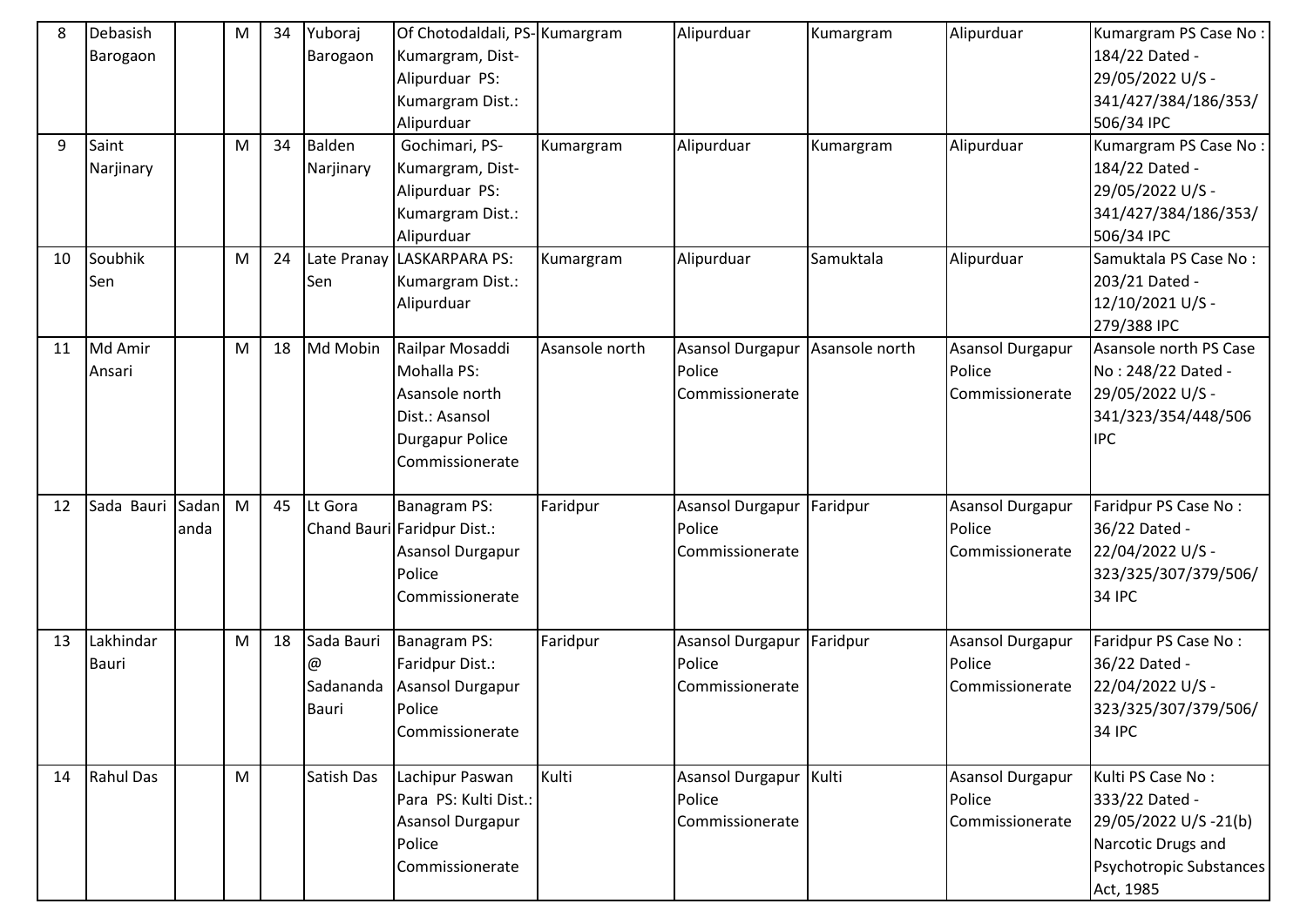| 15<br>16 | Raj Rajak<br>Ajoy Bouri | M<br>M | Hari Rajak<br>Kanai Bouri | Lachipur Paswan<br>Para PS: Kulti Dist.:<br><b>Asansol Durgapur</b><br>Police<br>Commissionerate<br>Chinakuri Goram<br>Tolaw PS: Kulti | Kulti<br>Kulti | Asansol Durgapur   Kulti<br>Police<br>Commissionerate<br>Asansol Durgapur Kulti<br>Police |          | Asansol Durgapur<br>Police<br>Commissionerate<br>Asansol Durgapur<br>Police | Kulti PS Case No:<br>333/22 Dated -<br>29/05/2022 U/S -21(b)<br>Narcotic Drugs and<br>Psychotropic Substances<br>Act, 1985<br>Kulti PS Case No:<br>259/22 Dated -      |
|----------|-------------------------|--------|---------------------------|----------------------------------------------------------------------------------------------------------------------------------------|----------------|-------------------------------------------------------------------------------------------|----------|-----------------------------------------------------------------------------|------------------------------------------------------------------------------------------------------------------------------------------------------------------------|
|          |                         |        |                           | Dist.: Asansol<br><b>Durgapur Police</b><br>Commissionerate                                                                            |                | Commissionerate                                                                           |          | Commissionerate                                                             | 22/04/2022 U/S -<br>399/402 IPC                                                                                                                                        |
| 17       | Lakhu Hari              | M      |                           | Bachhu Hari Chakolta PS: Kulti<br>Dist.: Asansol<br><b>Durgapur Police</b><br>Commissionerate                                          | Kulti          | <b>Asansol Durgapur</b><br>Police<br>Commissionerate                                      | Kulti    | Asansol Durgapur<br>Police<br>Commissionerate                               | Kulti PS Case No:<br>259/22 Dated -<br>22/04/2022 U/S -<br>399/402 IPC                                                                                                 |
| 18       | Sabir Sk<br>Sabir Sk    | M      | Jamir Sk                  | Chanda Purba<br>Muslim Para PS:<br>Jamuria Dist.:<br>Asansol Durgapur<br>Police<br>Commissionerate                                     | Jamuria        | Asansol Durgapur Kulti<br>Police<br>Commissionerate                                       |          | Asansol Durgapur<br>Police<br>Commissionerate                               | Kulti PS Case No:<br>259/22 Dated -<br>22/04/2022 U/S -<br>399/402 IPC                                                                                                 |
| 19       | Zainab<br>Khatun        | F      |                           | Md. Samser   PS: Raniganj Dist.:<br><b>Asansol Durgapur</b><br>Police<br>Commissionerate                                               | Raniganj       | <b>Asansol Durgapur</b><br>Police<br>Commissionerate                                      | Raniganj | Asansol Durgapur<br>Police<br>Commissionerate                               | Raniganj PS Case No:<br>306/22 Dated -<br>28/05/2022 U/S -<br>323/307/506/34 IPC &<br>4/6/8 The Protection of<br>children from sexual<br>offences Act, 2012<br>(POCSO) |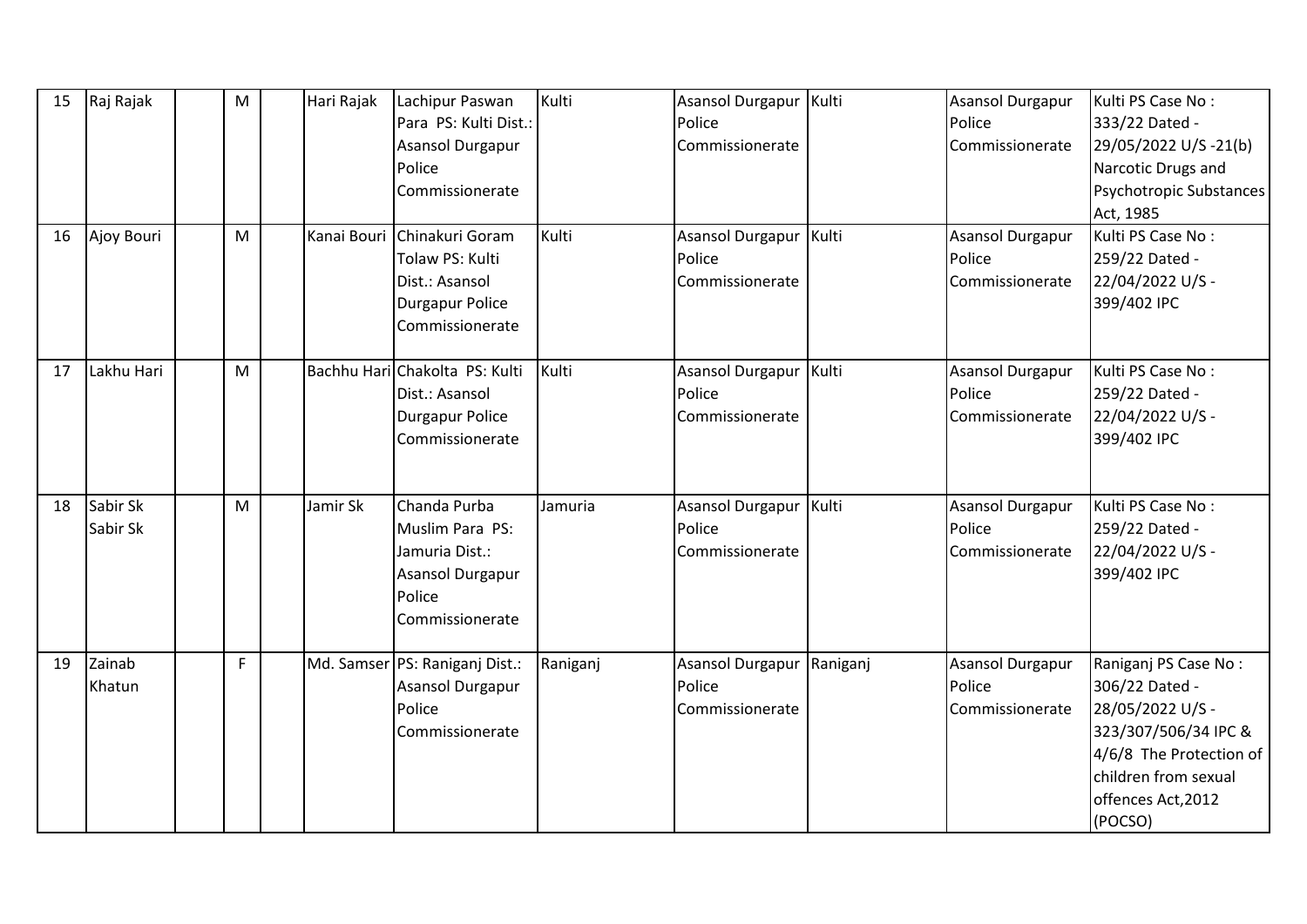| 20 | Zeenat<br>Parween           | Musk<br>lan          | $\mathsf{F}$ |    |                      | Md. Samser PS: Raniganj Dist.:<br><b>Asansol Durgapur</b><br>Police<br>Commissionerate                       | Raniganj       | <b>Asansol Durgapur</b><br>Police<br>Commissionerate | Raniganj | Asansol Durgapur<br>Police<br>Commissionerate        | Raniganj PS Case No:<br>306/22 Dated -<br>28/05/2022 U/S -<br>323/307/506/34 IPC &<br>4/6/8 The Protection of<br>children from sexual<br>offences Act, 2012<br>(POCSO) |
|----|-----------------------------|----------------------|--------------|----|----------------------|--------------------------------------------------------------------------------------------------------------|----------------|------------------------------------------------------|----------|------------------------------------------------------|------------------------------------------------------------------------------------------------------------------------------------------------------------------------|
| 21 | Baidyanath<br><b>Ruidas</b> |                      | M            | 28 | Rampada<br>Ruidas    | Samdi PS: Salanpur Salanpur<br>Dist.: Asansol<br><b>Durgapur Police</b><br>Commissionerate                   |                | <b>Asansol Durgapur</b><br>Police<br>Commissionerate | Salanpur | <b>Asansol Durgapur</b><br>Police<br>Commissionerate | Salanpur PS Case No:<br>122/22 Dated -<br>25/05/2022 U/S -<br>136(1)(a) Electricity Act,<br>2003 (Relevant<br>Provisions)                                              |
| 22 | Sk Jhulan                   |                      | M            | 38 | Lt. Golam<br>Hossain | Chetkali<br>(Mathpara) PS:<br>Bankura Dist.:<br><b>Bankura</b>                                               | <b>Bankura</b> | Bankura                                              | Onda     | <b>Bankura</b>                                       | Onda PS Case No: 77/22<br>Dated - 28/05/2022 U/S -<br>379 IPC                                                                                                          |
| 23 | Sarif Serif<br>Hossain      | Sarif                | M            | 19 | Arif Kabiraj         | Vill- Uttar Dariapur, Amdanga<br>PS-Amdanga, Dist.-<br>North 24 Pgs PS:<br>Amdanga Dist.:<br><b>Barasat</b>  |                | <b>Barasat</b>                                       | Amdanga  | <b>Barasat</b>                                       | Amdanga PS Case No:<br>232/22 Dated -<br>29/05/2022 U/S-379<br>IPC & 21 (4) Mines and<br>Minerals (Regulation<br>and Development) Act<br>$(1957)\hat{A}$               |
| 24 | Karibul<br>Hassan           | Kabir<br>ul<br>Hasan |              | 21 | Rafikul<br>Islam     | Vill- Uttar Dariapur, Amdanga<br>PS- Amdanga, Dist.-<br>North 24 Pgs PS:<br>Amdanga Dist.:<br><b>Barasat</b> |                | <b>Barasat</b>                                       | Amdanga  | <b>Barasat</b>                                       | Amdanga PS Case No:<br>232/22 Dated -<br>29/05/2022 U/S-379<br>IPC & 21 (4) Mines and<br>Minerals (Regulation<br>and Development) Act<br>$(1957)\hat{A}$               |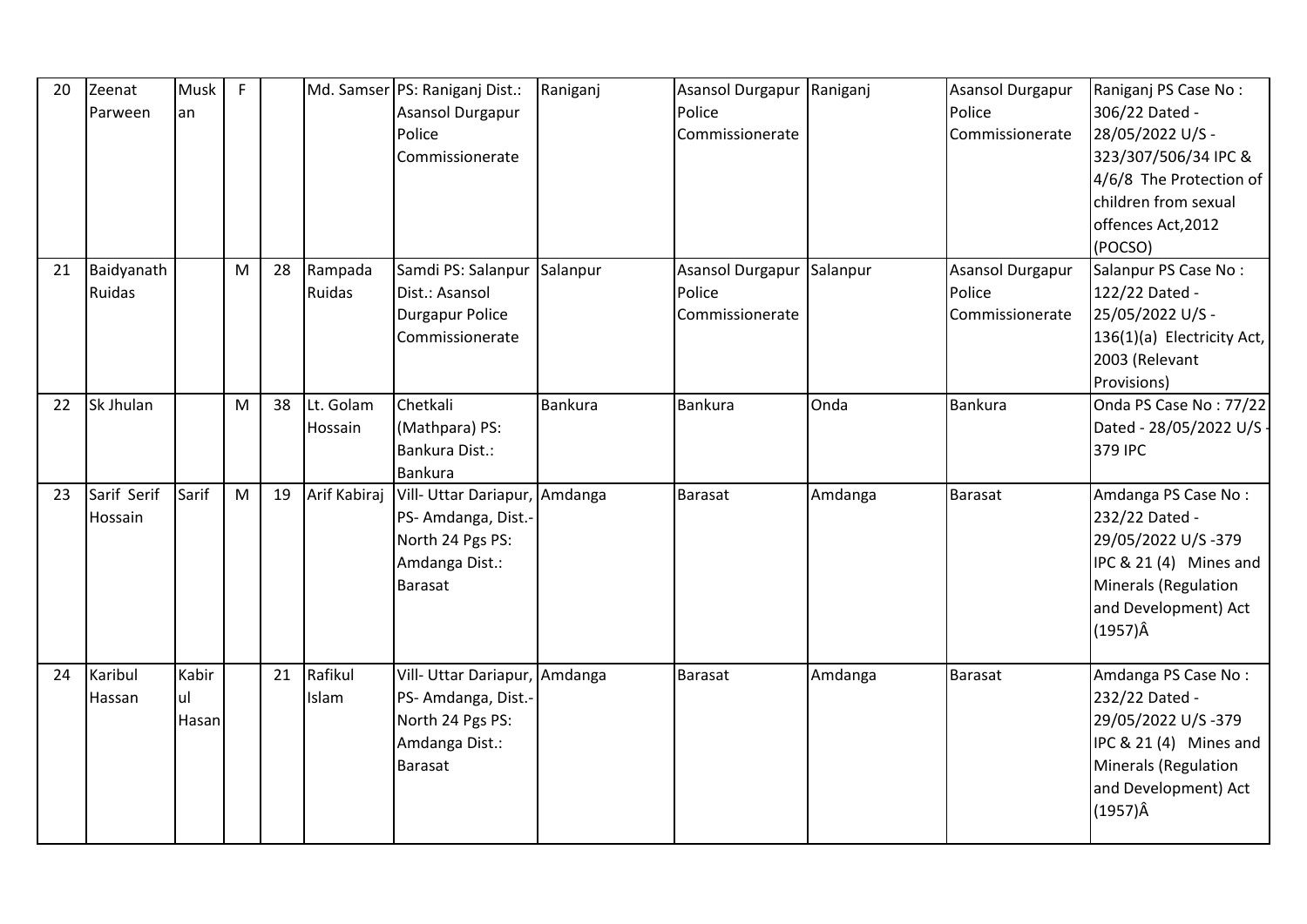| 25 | Md Piyarul Piyar  | ul<br>Islam | M | 22 | Md. Alim<br>Box                    | Vill- Uttar Dariapur, Amdanga<br>PS-Amdanga, Dist.-<br>North 24 Pgs PS:<br>Amdanga Dist.:<br>Barasat  |         | <b>Barasat</b> | Amdanga | Barasat        | Amdanga PS Case No:<br>232/22 Dated -<br>29/05/2022 U/S-379<br>IPC & 21 (4) Mines and<br>Minerals (Regulation<br>and Development) Act<br>$(1957)\hat{A}$            |
|----|-------------------|-------------|---|----|------------------------------------|-------------------------------------------------------------------------------------------------------|---------|----------------|---------|----------------|---------------------------------------------------------------------------------------------------------------------------------------------------------------------|
| 26 | Azizul<br>Mondal  |             | M | 19 | Moklasin<br>Mondal                 | Vill- Uttar Dariapur, Amdanga<br>PS-Amdanga, Dist.-<br>North 24 Pgs PS:<br>Amdanga Dist.:<br>Barasat  |         | Barasat        | Amdanga | Barasat        | Amdanga PS Case No:<br>232/22 Dated -<br>29/05/2022 U/S-379<br>IPC & 21 (4) Mines and<br>Minerals (Regulation<br>and Development) Act<br>$(1957)\hat{A}$            |
| 27 | Samim<br>Mondal   |             | M | 31 | Ambia<br>Mondal                    | of Dariapur<br>(Uttarpara), PS-<br>Amdanga, Dist-<br>North 24 PS:<br>Amdanga Dist.:<br><b>Barasat</b> | Amdanga | <b>Barasat</b> | Amdanga | <b>Barasat</b> | Amdanga PS Case No:<br>215/22 Dated -<br>16/05/2022 U/S -<br>399/402 IPC                                                                                            |
| 28 | Saddam<br>Hossain | Mast<br>er  |   | 26 | Sukur Ali<br>Mondal @<br>Sukur Ali | of Gajband, PS-<br>Amdanga, Dist.-<br>North 24 Pgs PS:<br>Amdanga Dist.:<br>Barasat                   | Amdanga | <b>Barasat</b> | Amdanga | <b>Barasat</b> | Amdanga PS Case No:<br>89/22 Dated -<br>09/03/2022 U/S -<br>498A/325/307/506/34<br><b>IPC</b>                                                                       |
| 29 | Faruk<br>Answari  |             | M | 22 | Rasul<br>Answari                   | Vill- Chandigarh,<br>P.S. Amdanga, Dist-<br>North 24 Parganas<br>PS: Amdanga Dist.:<br>Barasat        | Amdanga | <b>Barasat</b> | Amdanga | <b>Barasat</b> | Amdanga PS Case No:<br>185/22 Dated -<br>02/05/2022 U/S -<br>376AB/506/509/34 IPC<br>& 6 The Protection of<br>children from sexual<br>offences Act, 2012<br>(POCSO) |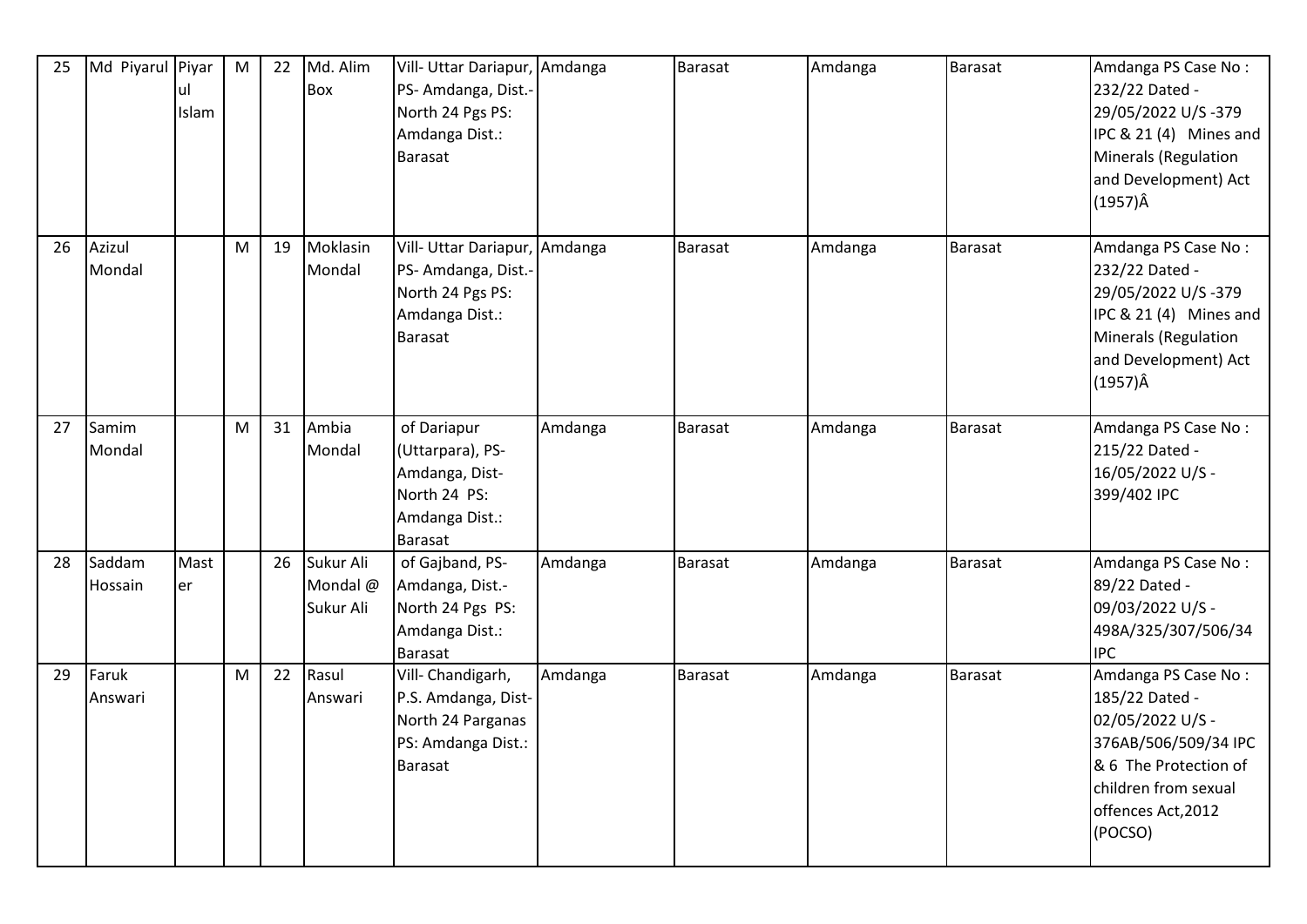| 30 | Tajmira<br><b>Bibi</b> | F | 48 | $D/O-$<br>Amatulla<br>W/o-Rasul<br>Ans | Vill- Chandigarh,<br>P.S. Amdanga, Dist-<br>North 24 Parganas<br>PS: Amdanga Dist.:<br>Barasat                                                          | Amdanga  | <b>Barasat</b>                           | Amdanga        | <b>Barasat</b> | Amdanga PS Case No:<br>185/22 Dated -<br>02/05/2022 U/S -<br>376AB/506/509/34 IPC<br>& 6 The Protection of<br>children from sexual<br>offences Act, 2012<br>(POCSO) |
|----|------------------------|---|----|----------------------------------------|---------------------------------------------------------------------------------------------------------------------------------------------------------|----------|------------------------------------------|----------------|----------------|---------------------------------------------------------------------------------------------------------------------------------------------------------------------|
| 31 | Kuddus Ali             | M | 35 | Ejabul Sk                              | of Vill+PO<br>Srirampur, PS<br>Muraroi, Dist-<br>Birbhum PS:<br>Murarai Dist.:<br>Birbhum                                                               | Murarai  | Birbhum                                  | Amdanga        | Barasat        | Amdanga PS Case No:<br>223/22 Dated -<br>22/05/2022 U/S -<br>279/338/427 IPC                                                                                        |
| 32 | Tapan<br>Kumar Saha    | M | 55 | Late Jitesh<br>Chandra<br>Saha         | ME-3,<br>Nabaniketan,<br>Adarshapally,<br>Jagannathpur, PS-<br>Baguiati, Kolkata<br>PS: Baguiati Dist.:<br><b>Bidhannagar Police</b><br>Commissionerate | Baguiati | Bidhannagar<br>Police<br>Commissionerate | Barasat        | <b>Barasat</b> | Barasat PS Case No:<br>83/22 Dated -<br>02/02/2022 U/S -<br>420/406/467/468 IPC                                                                                     |
| 33 | Raj Mondal Buda        | M |    | Tapan<br>Mondal                        | Puipukur Khudiram Barasat<br>Pally, PO–<br>Kazipara, PS-<br><b>Barasat PS: Barasat</b><br>Dist.: Barasat                                                |          | <b>Barasat</b>                           | Barasat        | <b>Barasat</b> | Barasat PS Case No:<br>351/22 Dated -<br>28/05/2022 U/S -<br>363/365 IPC                                                                                            |
| 34 | Sourav Das             | M | 21 | Judhistir<br>Das                       | Bajepottapur near<br>Bajrangbali Mondir,<br>P.O + P.S- Burdwan,<br>Dist. Burdwan (E)<br>PS: Burwan Dist.:<br>Murshidabad                                | Burwan   | Murshidabad                              | <b>Barasat</b> | <b>Barasat</b> | Barasat PS Case No:<br>350/22 Dated -<br>28/05/2022 U/S-304<br><b>IPC</b>                                                                                           |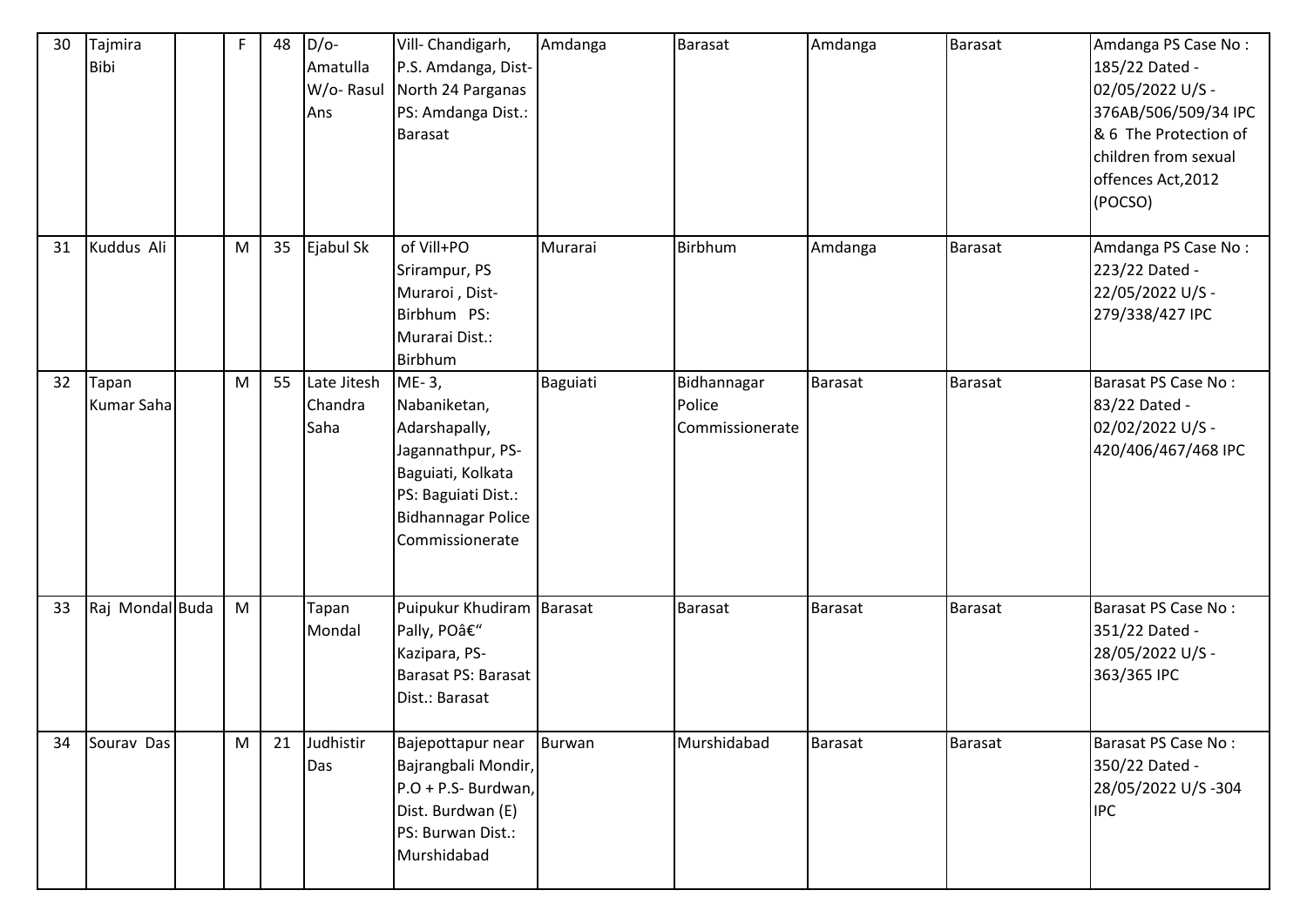| 35 | Sk Amir Ali              |                         | M | Sk. Harun<br>Rasid    | Aritbari, PO-<br>Noapara, PS-<br>Barasat, Dist.-<br>North 24 Parganas.<br>PS: Madhyamgram<br>Dist.: Barasat           | Madhyamgram | <b>Barasat</b>                           | Madhyamgram | <b>Barasat</b>                               | Madhyamgram PS Case<br>No: 268/22 Dated -<br>29/05/2022 U/S -<br>186/279/353/506 IPC                |
|----|--------------------------|-------------------------|---|-----------------------|-----------------------------------------------------------------------------------------------------------------------|-------------|------------------------------------------|-------------|----------------------------------------------|-----------------------------------------------------------------------------------------------------|
| 36 | Sk Jamir<br>Hossain      |                         |   | Sk. Harun<br>Rasid    | Aritbari, PO-<br>Noapara, PS-<br>Barasat, Dist.-<br>North 24 Parganas.<br>PS: Madhyamgram<br>Dist.: Barasat           | Madhyamgram | <b>Barasat</b>                           | Madhyamgram | <b>Barasat</b>                               | Madhyamgram PS Case<br>No: 268/22 Dated -<br>29/05/2022 U/S -<br>186/279/353/506 IPC                |
| 37 | Ayusman<br>Banerjee      |                         | M | Lt. Dipak<br>Banerjee | Madhyamgram<br>Sreenagar, near<br>opposite play<br>ground, PO+PS<br>Madhyamgram.<br>PS: Madhyamgram<br>Dist.: Barasat | Madhyamgram | <b>Barasat</b>                           | Madhyamgram | <b>Barasat</b>                               | Madhyamgram PS Case<br>No: 269/22 Dated -<br>29/05/2022 U/S -<br>420/406 IPC                        |
| 38 | Subho<br><b>Bose</b>     | <b>BUM</b><br><b>BA</b> | M |                       | Sanjib Bose   PS: Barrackpore<br>Dist.: Barrackpore<br>Police<br>Commissionerate                                      | Barrackpore | Barrackpore<br>Police<br>Commissionerate | Barrackpore | Barrackpore Police<br>Commissionerate        | Barrackpore PS Case No<br>: 109/22 Dated -<br>29/05/2022 U/S -<br>323/325/307/34 IPC                |
| 39 | Raju Shaw                |                         | M | Naresh<br>Shaw        | PS: Jagaddal Dist.:<br><b>Barrackpore Police</b><br>Commissionerate                                                   | Jagaddal    | Barrackpore<br>Police<br>Commissionerate | Jagaddal    | <b>Barrackpore Police</b><br>Commissionerate | Jagaddal PS Case No:<br>344/22 Dated -<br>29/05/2022 U/S -<br>399/402 IPC & 25/27<br>Arms Act, 1959 |
| 40 | Pramod<br>Kumar<br>Yadav |                         | M | Lal Babu<br>Yadav     | PS: Jagaddal Dist.:<br><b>Barrackpore Police</b><br>Commissionerate                                                   | Jagaddal    | Barrackpore<br>Police<br>Commissionerate | Jagaddal    | <b>Barrackpore Police</b><br>Commissionerate | Jagaddal PS Case No:<br>344/22 Dated -<br>29/05/2022 U/S -<br>399/402 IPC & 25/27<br>Arms Act, 1959 |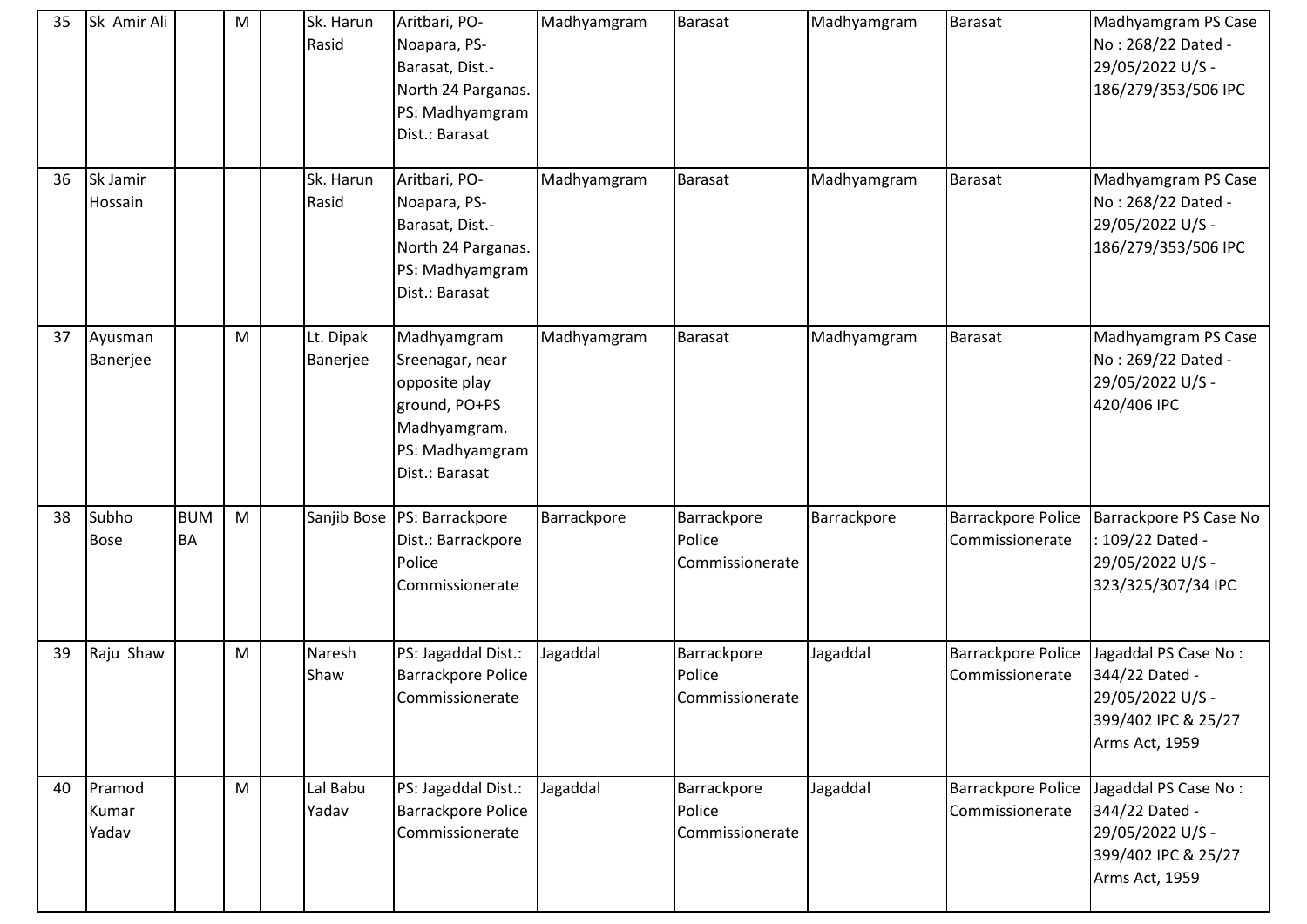| 41 | Munil<br>Rajak  | $\circledR$<br>Munil<br>al |   |    | Bijay Rajak        | PS: Jagaddal Dist.:<br>Barrackpore Police<br>Commissionerate                                                                                             | Jagaddal | Barrackpore<br>Police<br>Commissionerate | Jagaddal | <b>Barrackpore Police</b><br>Commissionerate | Jagaddal PS Case No:<br>345/22 Dated -<br>29/05/2022 U/S-21 (C)<br>Narcotic Drugs and<br>Psychotropic Substances<br>Act, 1985   |
|----|-----------------|----------------------------|---|----|--------------------|----------------------------------------------------------------------------------------------------------------------------------------------------------|----------|------------------------------------------|----------|----------------------------------------------|---------------------------------------------------------------------------------------------------------------------------------|
| 42 | Sagar Das       |                            | M | 36 | Lt. Sanjoy<br>Das  | Khardah Kulinpara,<br>P.O. B.D. Sopan,<br>P.S. Khardah, Dist.<br>North 24 Parganas<br>PS: Khardah Dist.:<br><b>Barrackpore Police</b><br>Commissionerate | Khardah  | Barrackpore<br>Police<br>Commissionerate | Khardah  | Barrackpore Police<br>Commissionerate        | Khardah PS Case No:<br>421/22 Dated -<br>29/05/2022 U/S -<br>353/279/427 IPC & 3/4<br><b>Explosive Substances</b><br>Act, 1908Â |
| 43 | Subho<br>Sarkar |                            | M | 25 | Surojit<br>Sarkar  | Anglessnagar, P.O.<br>Panihati, P.S.<br>Khardah, Dist.<br>North 24 Parganas<br>PS: Khardah Dist.:<br>Barrackpore Police<br>Commissionerate               | Khardah  | Barrackpore<br>Police<br>Commissionerate | Khardah  | <b>Barrackpore Police</b><br>Commissionerate | Khardah PS Case No:<br>421/22 Dated -<br>29/05/2022 U/S -<br>353/279/427 IPC & 3/4<br><b>Explosive Substances</b><br>Act, 1908Â |
| 44 | Sultan Ali      |                            |   | 50 | Lt. Jinnath<br>Ali | PS: Khardah Dist.:<br>Barrackpore Police<br>Commissionerate                                                                                              | Khardah  | Barrackpore<br>Police<br>Commissionerate | Khardah  | <b>Barrackpore Police</b><br>Commissionerate | Khardah PS Case No:<br>422/22 Dated -<br>29/05/2022 U/S -<br>399/402 IPC                                                        |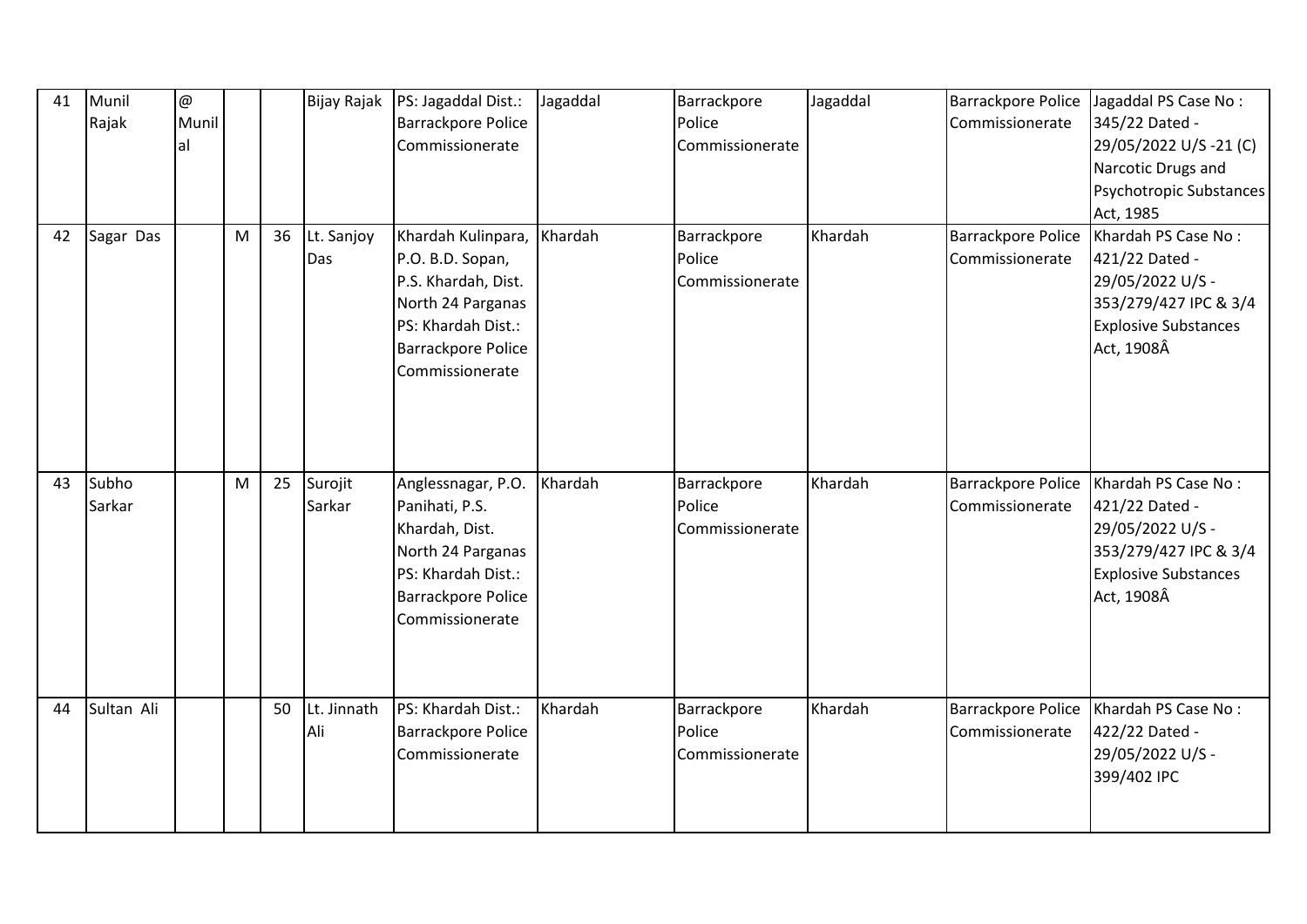| 45 | Bappa Paik        |               | M | 18 | Lt. Sajan<br>Paik      | Titagarh Gazi Baba<br>Majar PS Titagarh<br>PS: Khardah Dist.:<br><b>Barrackpore Police</b><br>Commissionerate                                                                                     | Khardah | Barrackpore<br>Police<br>Commissionerate | Khardah | <b>Barrackpore Police</b><br>Commissionerate | Khardah PS Case No:<br>422/22 Dated -<br>29/05/2022 U/S -<br>399/402 IPC                                                         |
|----|-------------------|---------------|---|----|------------------------|---------------------------------------------------------------------------------------------------------------------------------------------------------------------------------------------------|---------|------------------------------------------|---------|----------------------------------------------|----------------------------------------------------------------------------------------------------------------------------------|
| 46 | Rahul<br>Mahato   |               |   | 22 | Birju<br>Mahato        | Titagarh Laxmi<br>Ghat, P.O Titagarh,<br>P.S Khardah PS:<br>Khardah Dist.:<br><b>Barrackpore Police</b><br>Commissionerate                                                                        | Khardah | Barrackpore<br>Police<br>Commissionerate | Khardah | <b>Barrackpore Police</b><br>Commissionerate | Khardah PS Case No:<br>422/22 Dated -<br>29/05/2022 U/S -<br>399/402 IPC                                                         |
| 47 | Bishu<br>Karmakar | Chor<br>Bishu | M | 36 | Lt. Sushil<br>Karmakar | Dhankol, Paul Para, Khardah<br>near Chena Mukh<br>Club, Saradapally,<br>PO- Panihati, PS-<br>Khardah, Dist. –<br>(N) 24 PGS PS:<br>Khardah Dist.:<br><b>Barrackpore Police</b><br>Commissionerate |         | Barrackpore<br>Police<br>Commissionerate | Khardah | <b>Barrackpore Police</b><br>Commissionerate | Khardah PS Case No:<br>423/22 Dated -<br>29/05/2022 U/S -<br>21(C)/29 Narcotic Drugs<br>and Psychotropic<br>Substances Act, 1985 |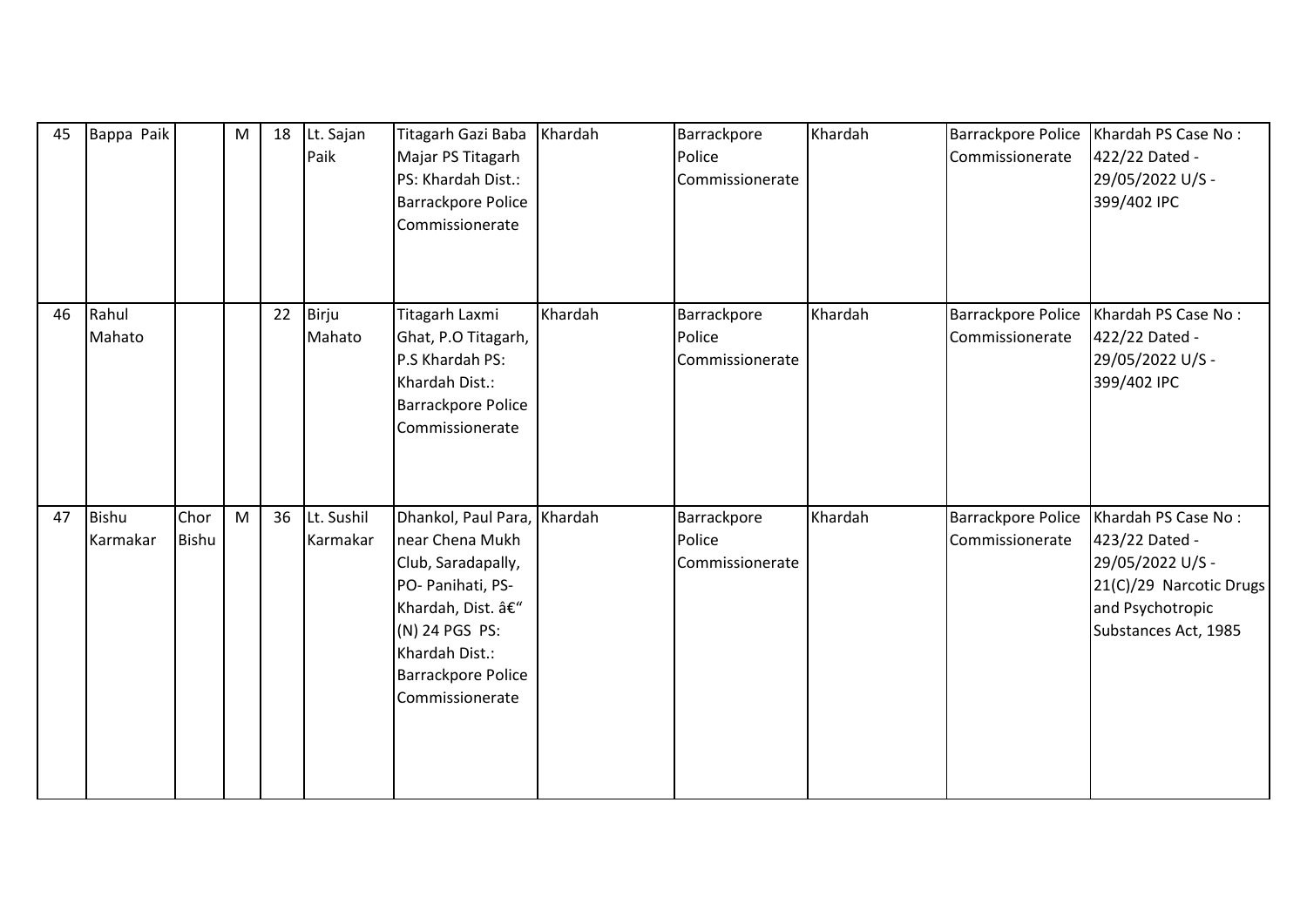| 48 | Raja<br>Majumder    | Papai |   | 30 | Lt. Bikash<br>Maumder                 | Vivekananda Paly,<br>near Recreation<br>Club, PO- Panihati,<br>PS- Khardah, Dist.-<br>(N) 24 PGS A/p H/O-<br>Tutun, Dhalai<br>Karkhana, near Bus<br>Stop, Durganagar,<br>PS- Nimta, Dist. –<br>(N) 24 PGS PS:<br>Khardah Dist.:<br>Barrackpore Police<br>Commissionerate | Khardah | Barrackpore<br>Police<br>Commissionerate | Khardah | <b>Barrackpore Police</b><br>Commissionerate | Khardah PS Case No:<br>423/22 Dated -<br>29/05/2022 U/S -<br>21(C)/29 Narcotic Drugs<br>and Psychotropic<br>Substances Act, 1985 |
|----|---------------------|-------|---|----|---------------------------------------|--------------------------------------------------------------------------------------------------------------------------------------------------------------------------------------------------------------------------------------------------------------------------|---------|------------------------------------------|---------|----------------------------------------------|----------------------------------------------------------------------------------------------------------------------------------|
| 49 | Soumen Kr<br>Mondal |       | M |    | Probhat Kr<br>Mondal                  | Nabin Babu Road<br>PS: Noapara Dist.:<br>Barrackpore Police<br>Commissionerate                                                                                                                                                                                           | Noapara | Barrackpore<br>Police<br>Commissionerate | Noapara | <b>Barrackpore Police</b><br>Commissionerate | Noapara PS Case No:<br>169/22 Dated -<br>29/05/2022 U/S-498A<br><b>IPC</b>                                                       |
| 50 | Sadnus UI<br>Haque  |       |   |    | Lt Munshi<br><b>Anwal Al</b><br>Haque | Ichapur Kanthadhar Noapara<br>PS: Noapara Dist.:<br>Barrackpore Police<br>Commissionerate                                                                                                                                                                                |         | Barrackpore<br>Police<br>Commissionerate | Noapara | Barrackpore Police<br>Commissionerate        | Noapara PS Case No:<br>170/22 Dated -<br>29/05/2022 U/S -<br>341/323/325/354/506/<br><b>34 IPC</b>                               |
| 51 | Md Kayn Al<br>Haque |       |   |    | Lt Munshi<br>Anwal Al<br>Haque        | Ichapur Kanthadhar Noapara<br>PS: Noapara Dist.:<br>Barrackpore Police<br>Commissionerate                                                                                                                                                                                |         | Barrackpore<br>Police<br>Commissionerate | Noapara | Barrackpore Police<br>Commissionerate        | Noapara PS Case No:<br>170/22 Dated -<br>29/05/2022 U/S -<br>341/323/325/354/506/<br><b>34 IPC</b>                               |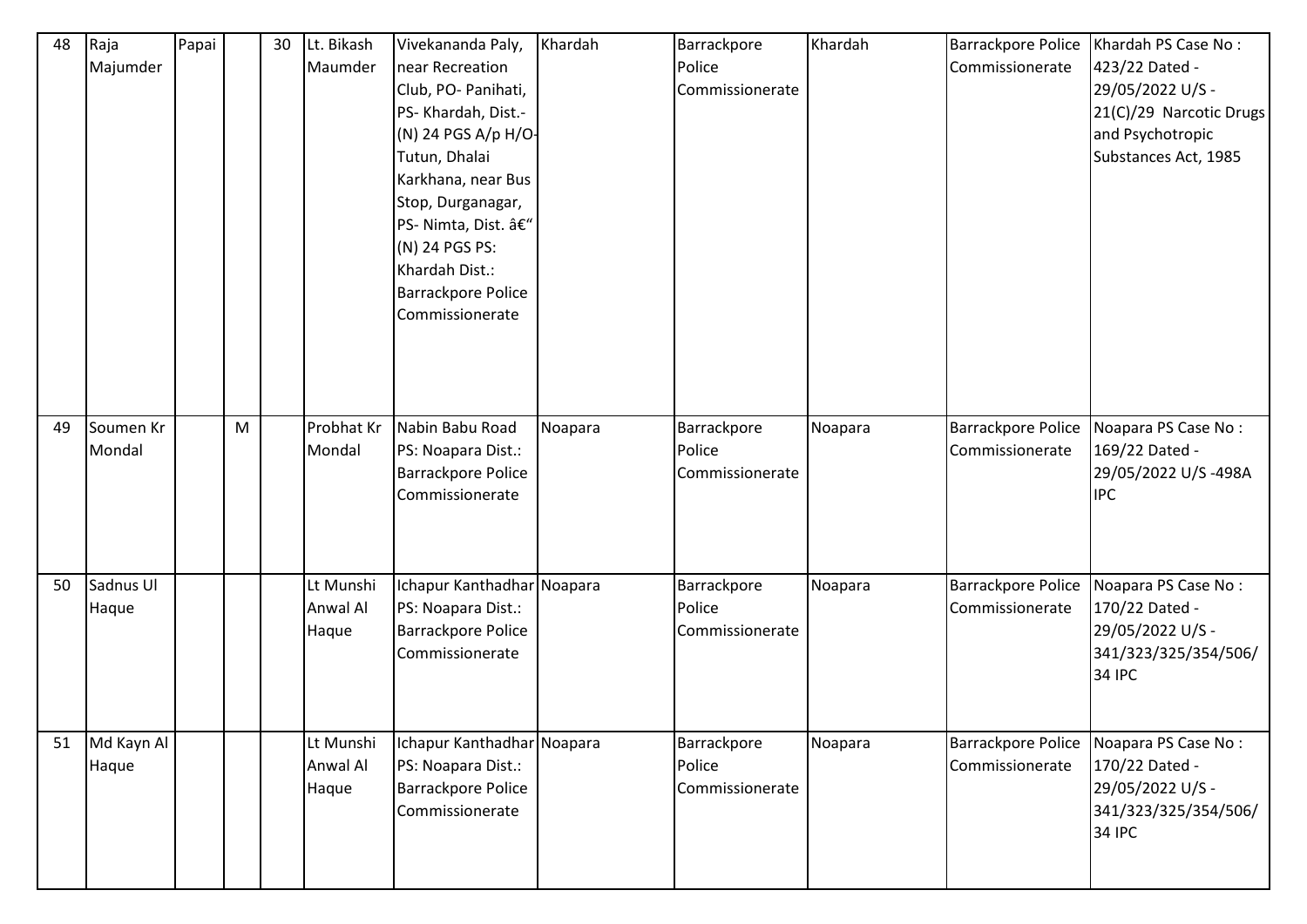| 52 | Monirul<br>Sardar   | M | 32 | S/o Lt.<br>Meyarab<br>Sardar, | Of Andhariya, P.O<br>Koyabati, PS Kultali,<br>South 24 Parganas<br>PS: Kultali Dist.:<br><b>Baruipur Police</b><br>District                             | Kultali   | <b>Baruipur Police</b><br><b>District</b> | Bakultala        | <b>Baruipur Police</b><br><b>District</b> | Bakultala PS Case No:<br>140/22 Dated -<br>29/05/2022 U/S-379<br>IPC & 4D The West<br>Bengal Land Reforms<br>Act, 1955 |
|----|---------------------|---|----|-------------------------------|---------------------------------------------------------------------------------------------------------------------------------------------------------|-----------|-------------------------------------------|------------------|-------------------------------------------|------------------------------------------------------------------------------------------------------------------------|
| 53 | Piyar<br>Hossein    | M | 22 | Sekh                          | S/o Mojibar Of Tokipur, P.O<br>Pilkhana, PS<br>Rejinagar<br>Mursidabad PS:<br>Rejinagar Dist.:<br>Murshidabad                                           | Rejinagar | Murshidabad                               | Bakultala        | <b>Baruipur Police</b><br><b>District</b> | Bakultala PS Case No:<br>140/22 Dated -<br>29/05/2022 U/S-379<br>IPC & 4D The West<br>Bengal Land Reforms<br>Act, 1955 |
| 54 | Minarul<br>Sekh     | M | 20 | S/o Jakir<br>Sekh             | Of Mirjapur, P.O<br>Beldanga, PS<br>Beldanga,<br>Mursidabad PS:<br>Beldanga Dist.:<br>Murshidabad                                                       | Beldanga  | Murshidabad                               | <b>Bakultala</b> | <b>Baruipur Police</b><br><b>District</b> | Bakultala PS Case No:<br>140/22 Dated -<br>29/05/2022 U/S-379<br>IPC & 4D The West<br>Bengal Land Reforms<br>Act, 1955 |
| 55 | Abbasuddin<br>Molla |   | 28 | S/o Roson<br>Ali Molla        | Vill-Betberiya Rail Baruipur<br>Coloni, PS-<br>Baruipur, Dist-<br>South 24 Parganas<br>PS: Baruipur Dist.:<br><b>Baruipur Police</b><br><b>District</b> |           | <b>Baruipur Police</b><br><b>District</b> | Baruipur         | <b>Baruipur Police</b><br><b>District</b> | Baruipur PS Case No:<br>782/22 Dated -<br>08/05/2022 U/S -<br>399/402 IPC                                              |
| 56 | Aizul<br>Mondal     |   | 27 | S/o Kasem<br>Ali Mondal       | Vill-Kurali, Uttar<br>Sahapur, PS-<br>Baruipur, Dist-<br>South 24 Parganas<br>PS: Baruipur Dist.:<br><b>Baruipur Police</b><br>District                 | Baruipur  | <b>Baruipur Police</b><br><b>District</b> | Baruipur         | <b>Baruipur Police</b><br><b>District</b> | Baruipur PS Case No:<br>782/22 Dated -<br>08/05/2022 U/S -<br>399/402 IPC                                              |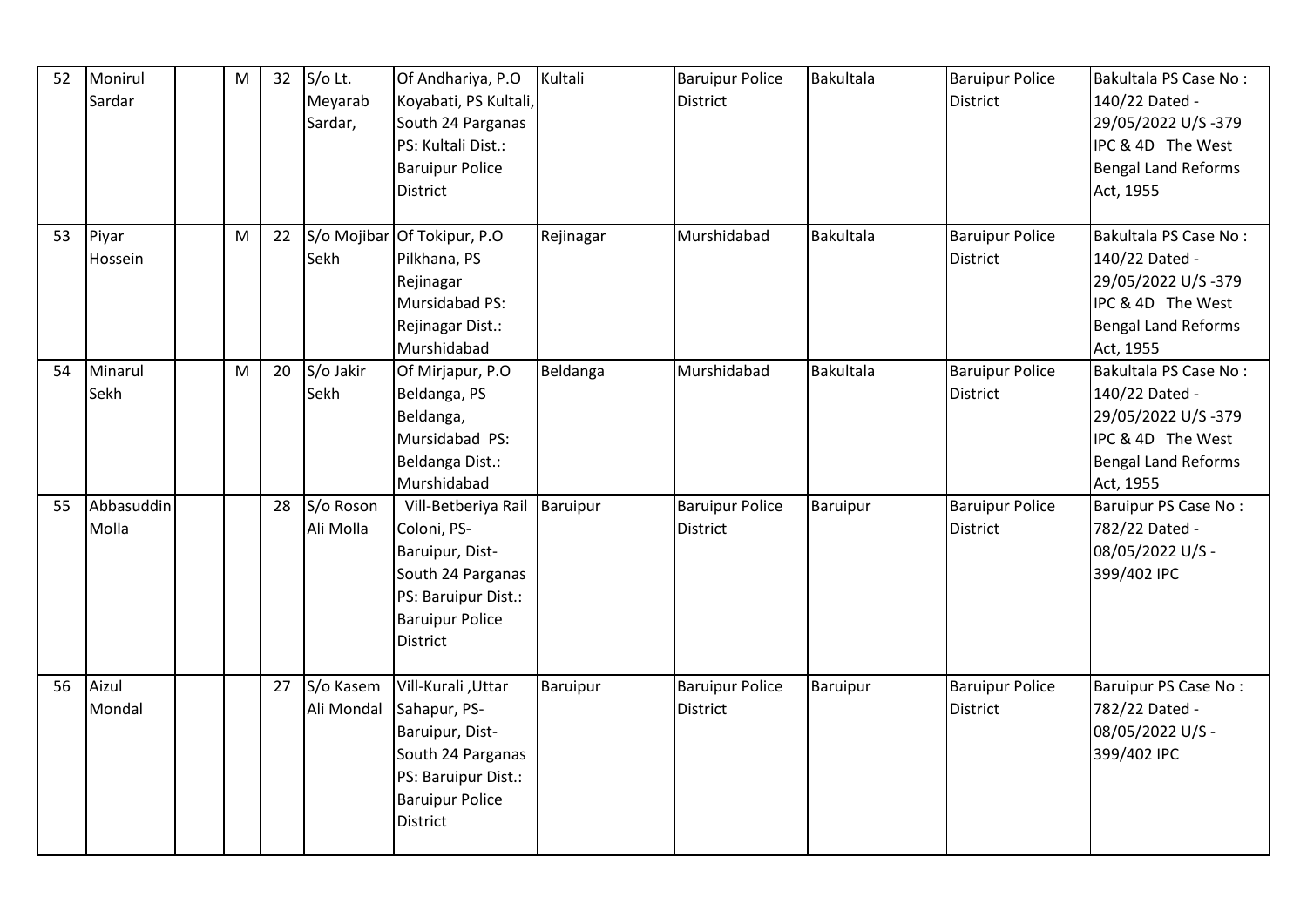| 57 | Moslem<br>Piyada     |   |    | Lt. Taleb                     | Of Nebukhali, PS-<br>Basanti, Dist-South<br>24 Pgs PS: Basanti<br>Dist.: Baruipur<br><b>Police District</b>                                                                                                                                        | Basanti                  | <b>Baruipur Police</b><br><b>District</b> | Basanti     | <b>Baruipur Police</b><br><b>District</b> | Basanti PS Case No:<br>369/22 Dated -<br>21/05/2022 U/S -<br>341/323/325/354/506/<br><b>34 IPC</b> |
|----|----------------------|---|----|-------------------------------|----------------------------------------------------------------------------------------------------------------------------------------------------------------------------------------------------------------------------------------------------|--------------------------|-------------------------------------------|-------------|-------------------------------------------|----------------------------------------------------------------------------------------------------|
| 58 | Fatema<br>Piyada     |   |    | Moslem<br>Piyada              | Of Nebukhali, PS-<br>Basanti, Dist-South<br>24 Pgs PS: Basanti<br>Dist.: Baruipur<br><b>Police District</b>                                                                                                                                        | Basanti                  | <b>Baruipur Police</b><br><b>District</b> | Basanti     | <b>Baruipur Police</b><br><b>District</b> | Basanti PS Case No:<br>369/22 Dated -<br>21/05/2022 U/S -<br>341/323/325/354/506/<br><b>34 IPC</b> |
| 59 | Shiladitya<br>Sarkar | M | 40 | Paritosh<br>Sarkar            | Vill- Parbatipur,<br>Sarkar Para, PS<br>Dhola, Dist. South<br>24 Parganas, A/P<br>Vill Lot 8, Kakdwip,<br>PS Harwood Point<br>Coastal PS, Dist.<br>South 24 Parganas<br>PS: Harwood point<br>coastal Dist.:<br>Sundarban Police<br><b>District</b> | Harwood point<br>coastal | Sundarban Police<br><b>District</b>       | Joynagar    | <b>Baruipur Police</b><br><b>District</b> | Joynagar PS Case No:<br>384/22 Dated -<br>29/05/2022 U/S -<br>279/338 IPC                          |
| 60 | Shambhu<br>Dutta     | M | 34 | S/o Lt.<br>Gopal Dutta, 2 no. | Tenant of Tulu Das<br>Vivekanandapally,<br>PO. Sonarpur, PS.<br>Narendrapur,<br>South 24 Pgs. PS:<br>Narendrapur Dist.:<br><b>Baruipur Police</b><br>District                                                                                      | Narendrapur              | <b>Baruipur Police</b><br><b>District</b> | Narendrapur | <b>Baruipur Police</b><br><b>District</b> | Narendrapur PS Case No<br>: 572/22 Dated -<br>28/05/2022 U/S -<br>341/325/504/34 IPC               |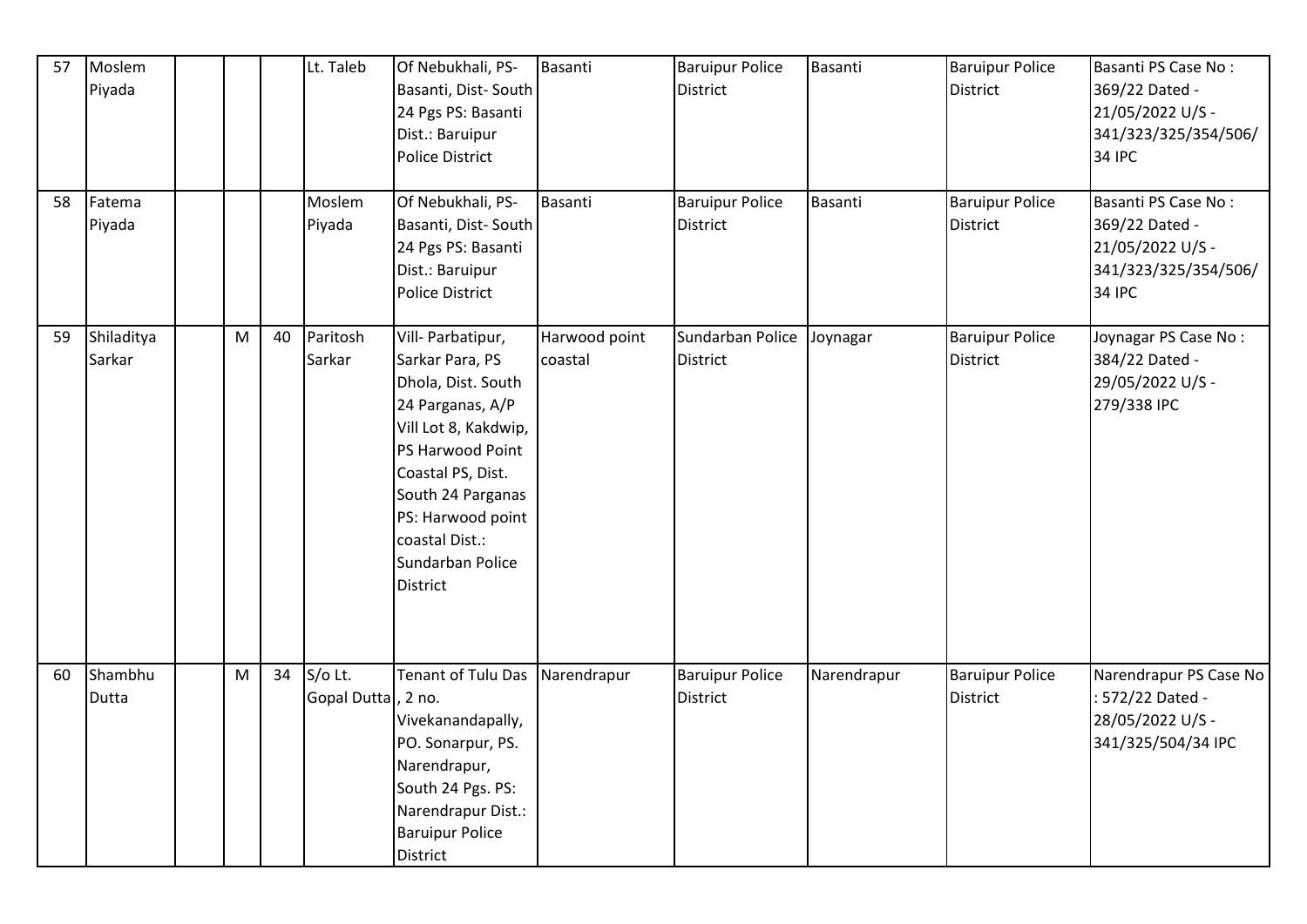| 61 | Mobarak<br>Ali Sk |                                             | M | 31 | Sk.                           | S/o Moisam Kalinagar, Bazar<br>Chak, PO.<br>Kalinagar, PS.<br>Frezerganj Costal,<br>Dist. South 24 Pgs.<br>PS: Frazerganj<br>coastal Dist.:<br>Sundarban Police<br><b>District</b>                                                  | Frazerganj coastal Sundarban Police | <b>District</b>                           | Narendrapur | <b>Baruipur Police</b><br>District | Narendrapur PS Case No<br>471/22 Dated -<br>13/05/2022 U/S -<br>279/427 IPC                         |
|----|-------------------|---------------------------------------------|---|----|-------------------------------|-------------------------------------------------------------------------------------------------------------------------------------------------------------------------------------------------------------------------------------|-------------------------------------|-------------------------------------------|-------------|------------------------------------|-----------------------------------------------------------------------------------------------------|
| 62 | Krishna<br>Mondal |                                             | F | 23 | $W$ /0.<br>Prasanta<br>Mondal | Moggurkhali, PO.<br>Bodortala PS.<br>Assasuni, Dist.<br>Satkhira,<br>Bangladesh, A/P.<br>Rania Udayan Pally<br>PO. Boral, PS.<br>Narendrapur Dist.<br>South 24 Pgs. PS:<br>Narendrapur Dist.:<br><b>Baruipur Police</b><br>District | Narendrapur                         | <b>Baruipur Police</b><br><b>District</b> | Narendrapur | <b>Baruipur Police</b><br>District | Narendrapur PS Case No<br>: 575/22 Dated -<br>29/05/2022 U/S - 13/14<br>of Foreigners Act,<br>1946Â |
| 63 | Bhanu<br>Sardar   | $^\text{\textregistered}$<br>Chait<br>annya | M | 35 | Lt. Naren<br>Sardar           | Naliakhali, PO.<br>Harobhanga, PS<br>Canning, Dist.<br>South 24 Parganas<br>PS: Canning Dist.:<br><b>Baruipur Police</b><br><b>District</b>                                                                                         | Canning                             | <b>Baruipur Police</b><br><b>District</b> | Sonarpur    | <b>Baruipur Police</b><br>District | Sonarpur PS Case No:<br>512/22 Dated -<br>13/05/2022 U/S -<br>399/402 IPC                           |
| 64 | Debu Roy          | @<br>Kartic<br>k                            | M |    | Goutam<br>Roy                 | Natagachi, PO<br>Beniabow, PS<br>Sonarpur, South 24<br>Pgs PS: Sonarpur<br>Dist.: Baruipur<br>Police District                                                                                                                       | Sonarpur                            | <b>Baruipur Police</b><br><b>District</b> | Sonarpur    | <b>Baruipur Police</b><br>District | Sonarpur PS Case No:<br>575/22 Dated -<br>29/05/2022 U/S -<br>448/323/326/506/34<br><b>IPC</b>      |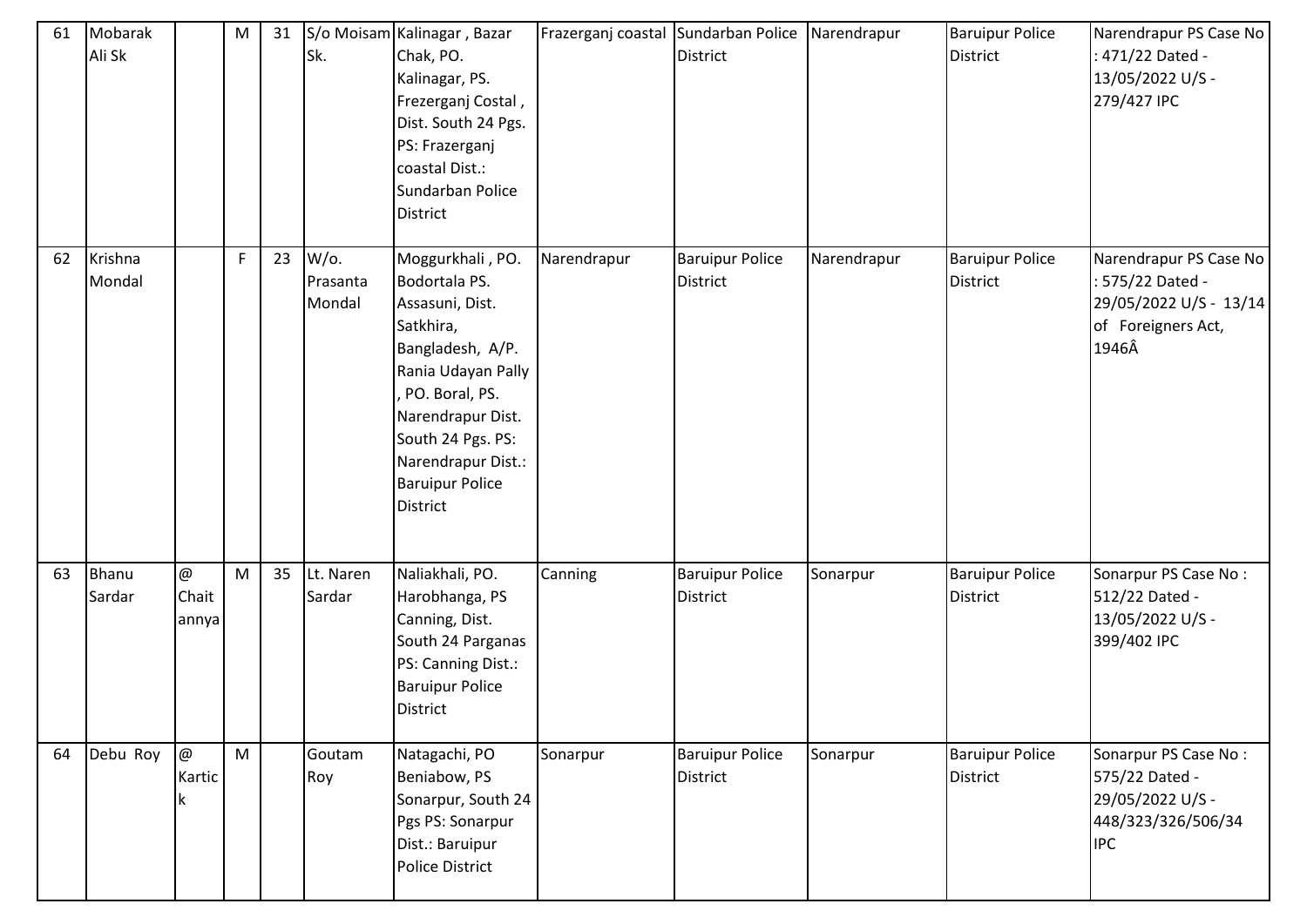| 65 | Bimal<br>Kayal         | $^\text{\textregistered}$<br>Kalo | ${\sf M}$ | 22 | Anil Kayal           | <b>Arapanch Mission</b><br>Gate, PS Sonarpur,<br>South 24 Pgs PS:<br>Sonarpur Dist.:<br><b>Baruipur Police</b><br><b>District</b> | Sonarpur         | <b>Baruipur Police</b><br><b>District</b> | Sonarpur         | <b>Baruipur Police</b><br><b>District</b> | Sonarpur PS Case No:<br>575/22 Dated -<br>29/05/2022 U/S -<br>448/323/326/506/34<br><b>IPC</b>                                                             |
|----|------------------------|-----------------------------------|-----------|----|----------------------|-----------------------------------------------------------------------------------------------------------------------------------|------------------|-------------------------------------------|------------------|-------------------------------------------|------------------------------------------------------------------------------------------------------------------------------------------------------------|
| 66 | Moni<br>Shankar<br>Dey |                                   | M         | 47 | Lt. Agosthi<br>Dey   | Vill Hasanpur, PO<br>Champahati, PS<br>Sonarpur, South 24<br>Pgs PS: Sonarpur<br>Dist.: Baruipur<br><b>Police District</b>        | Sonarpur         | <b>Baruipur Police</b><br><b>District</b> | Sonarpur         | <b>Baruipur Police</b><br><b>District</b> | Sonarpur PS Case No:<br>445/22 Dated -<br>26/04/2022 U/S -<br>498A/325 IPC                                                                                 |
| 67 | Abdul<br>Kayum         | Kaim<br>Mond<br>al                | M         |    | Lt Chalam<br>Mondal  | Dakshin Bena, PS<br>Baduria PS: Baduria<br>Dist.: Basirhat                                                                        | Baduria          | Basirhat                                  | <b>Baduria</b>   | <b>Basirhat</b>                           | Baduria PS Case No:<br>321/22 Dated -<br>21/05/2022 U/S -<br>447/323/325/307/506<br><b>IPC</b>                                                             |
| 68 | Saheb Ali<br>Mondal    |                                   | M         |    | Lt. Montaj<br>Mondal | Vill-Dandirhat<br>Jangalpara, PS-<br>Basirhat, Dist.-<br>North 24 Pgs. PS:<br><b>Bashirhat Dist.:</b><br><b>Basirhat</b>          | <b>Bashirhat</b> | <b>Basirhat</b>                           | <b>Bashirhat</b> | <b>Basirhat</b>                           | <b>Bashirhat PS Case No:</b><br>336/22 Dated -<br>29/05/2022 U/S-376<br>IPC & 6 The Protection<br>of children from sexual<br>offences Act, 2012<br>(POCSO) |
| 69 | Giyasuddin<br>Paik     |                                   | M         | 32 | Moslem<br>Paik       | Teghoria PS: Haroa Haroa<br>Dist.: Basirhat                                                                                       |                  | <b>Basirhat</b>                           | Haroa            | <b>Basirhat</b>                           | Haroa PS Case No:<br>145/22 Dated -<br>11/05/2022 U/S -<br>135(1)(a) Electricity Act,<br>2003 (Relevant<br>Provisions)                                     |
| 70 | Sainur<br>Molla        | Guro                              | M         | 37 | Ramjan<br>Molla      | Ghosalati, PS-<br>Hasnabad PS:<br>Hasnabad Dist.:<br><b>Basirhat</b>                                                              | Hasnabad         | <b>Basirhat</b>                           | Hasnabad         | <b>Basirhat</b>                           | Hasnabad PS Case No:<br>05/22 Dated -<br>02/01/2022 U/S -<br>341/323/324/325/308/<br>506/34 IPC                                                            |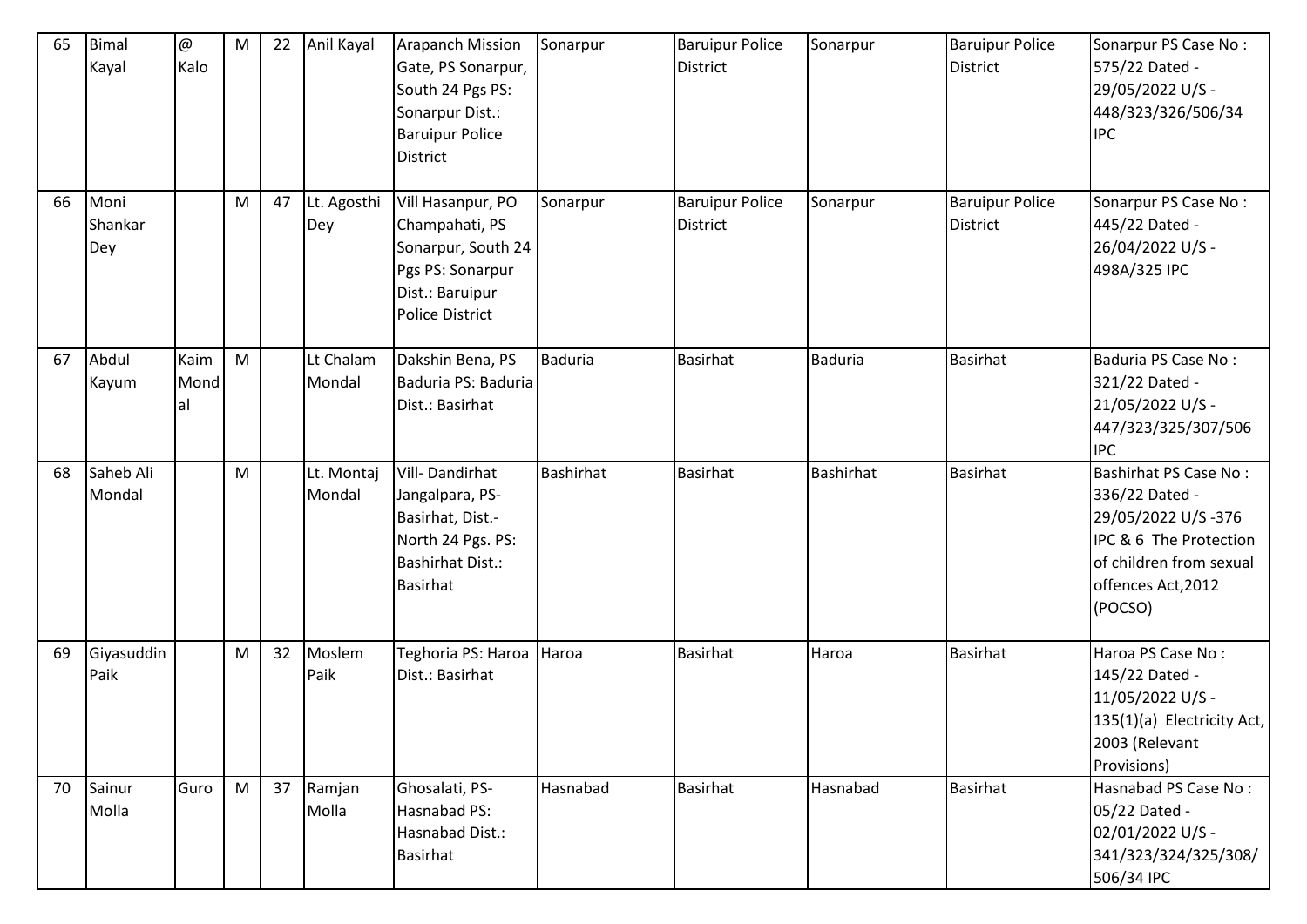| 71 | Mobaidul<br>Islam     | Moti,         | M         | 36 | S/O<br>Mojaffar<br>Hassain | Vill & PO Jashaikati, Baduria<br>PS Baduria, Dist.<br>North 24 Parganas<br>PS: Baduria Dist.:<br><b>Basirhat</b> |                  | Basirhat        | <b>MATIA</b> | Basirhat        | <b>MATIA PS Case No:</b><br>203/22 Dated -<br>29/05/2022 U/S -<br>341/326/307/506/34<br><b>IPC</b> |
|----|-----------------------|---------------|-----------|----|----------------------------|------------------------------------------------------------------------------------------------------------------|------------------|-----------------|--------------|-----------------|----------------------------------------------------------------------------------------------------|
| 72 | Rahul Gazi            | Faruk<br>Gazi | ${\sf M}$ | 20 | S/o Hafijul<br>Gazi        | Vill Sardarhati, PO<br>& PS Basirhat, Dist.<br>North 24 Parganas,<br>PS: Bashirhat Dist.:<br><b>Basirhat</b>     | Bashirhat        | <b>Basirhat</b> | <b>MATIA</b> | <b>Basirhat</b> | <b>MATIA PS Case No:</b><br>203/22 Dated -<br>29/05/2022 U/S -<br>341/326/307/506/34<br><b>IPC</b> |
| 73 | <b>Kuddus</b><br>Gazi |               | M         | 24 | S/o Saiful<br>Gazi         | Vill Sardarhati, PO<br>& PS Basirhat, Dist.<br>North 24 Parganas<br>PS: Bashirhat Dist.:<br><b>Basirhat</b>      | <b>Bashirhat</b> | <b>Basirhat</b> | <b>MATIA</b> | Basirhat        | <b>MATIA PS Case No:</b><br>203/22 Dated -<br>29/05/2022 U/S -<br>341/326/307/506/34<br><b>IPC</b> |
| 74 | Saikul<br>Molla       |               | ${\sf M}$ | 23 | S/O<br>Alauddin<br>Molla   | Vill Sardarhati, PO<br>& PS Basirhat, Dist.<br>North 24 Parganas<br>PS: Bashirhat Dist.:<br><b>Basirhat</b>      | Bashirhat        | <b>Basirhat</b> | <b>MATIA</b> | <b>Basirhat</b> | <b>MATIA PS Case No:</b><br>203/22 Dated -<br>29/05/2022 U/S -<br>341/326/307/506/34<br><b>IPC</b> |
| 75 | Laxman<br>Sardar      |               | M         | 32 | Prafullya<br>Sardar        | Chanditala More<br>near Metiakhali<br>Bazar under PS<br>Nazat, North 24<br>Pargnaas PS: Nazat<br>Dist.: Basirhat | Nazat            | <b>Basirhat</b> | Nazat        | Basirhat        | Nazat PS Case No:<br>154/22 Dated -<br>29/05/2022 U/S-46(A)<br>Bengal Excise Act, 1909             |
| 76 | Alokesh<br>Mahato     |               | M         | 34 | Aditya<br>Mahato           | Rajbari OP ground<br>under PS Nazat,<br>North 24 Pargnas<br>PS: Nazat Dist.:<br><b>Basirhat</b>                  | Nazat            | Basirhat        | Nazat        | <b>Basirhat</b> | Nazat PS Case No:<br>151/22 Dated -<br>27/05/2022 U/S -<br>279/304A IPC                            |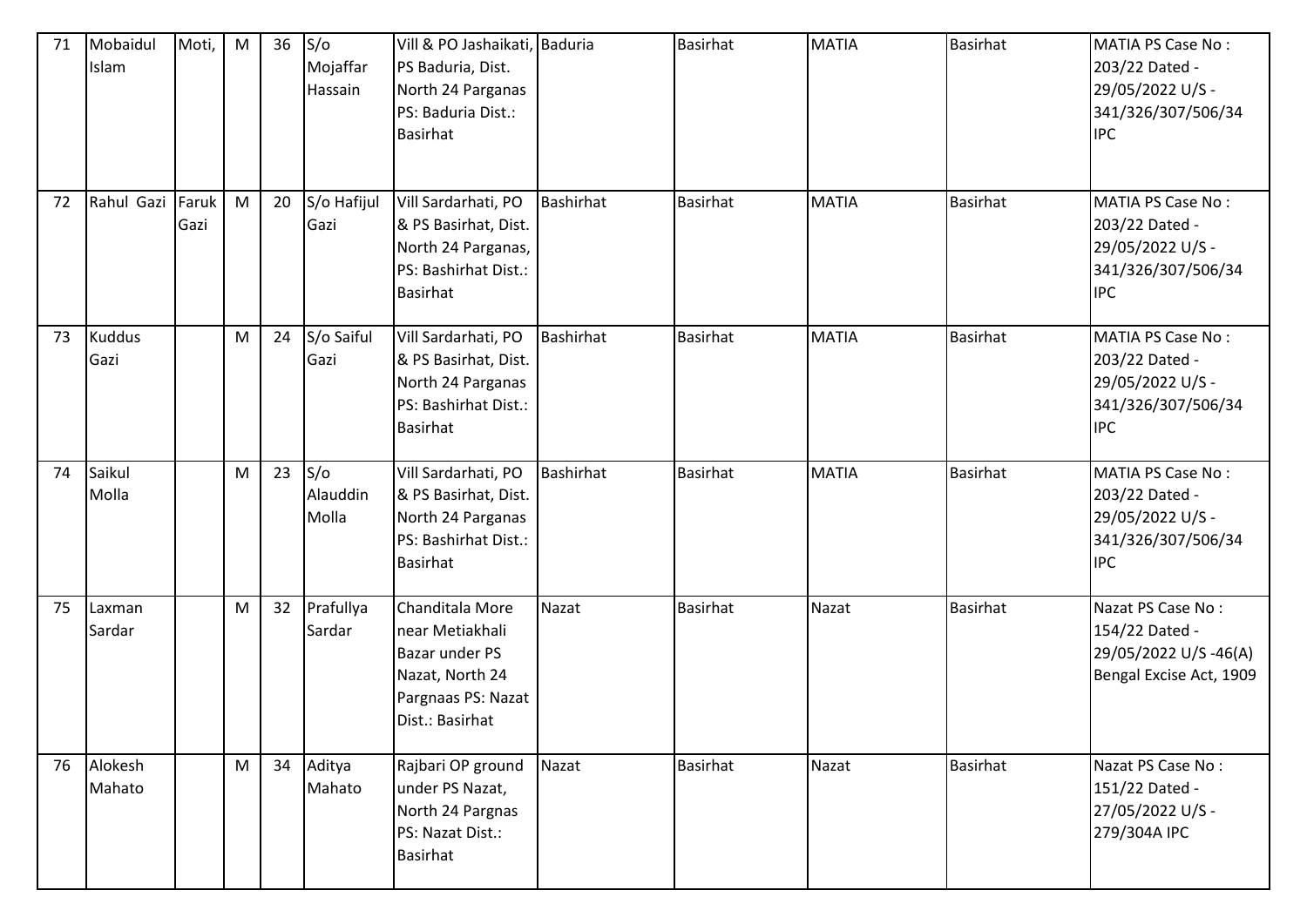| 77 | Kollal           | M            | Sunil         | PS: Swarupnagar                    | Swarupnagar | Basirhat        | Swarupnagar | Basirhat        | Swarupnagar PS Case No                   |
|----|------------------|--------------|---------------|------------------------------------|-------------|-----------------|-------------|-----------------|------------------------------------------|
|    | <b>Biswas</b>    |              | <b>Biswas</b> | Dist.: Basirhat                    |             |                 |             |                 | : 550/22 Dated -                         |
|    |                  |              |               |                                    |             |                 |             |                 | 29/05/2022 U/S -<br>399/402 IPC & 25/27  |
|    |                  |              |               |                                    |             |                 |             |                 |                                          |
| 78 | Bapi Sarkar      | M            | Amar          | PS: Swarupnagar                    |             | Basirhat        |             | <b>Basirhat</b> | Arms Act, 1959<br>Swarupnagar PS Case No |
|    |                  |              | Sarkar        | Dist.: Basirhat                    | Swarupnagar |                 | Swarupnagar |                 | : 550/22 Dated -                         |
|    |                  |              |               |                                    |             |                 |             |                 |                                          |
|    |                  |              |               |                                    |             |                 |             |                 | 29/05/2022 U/S -                         |
|    |                  |              |               |                                    |             |                 |             |                 | 399/402 IPC & 25/27                      |
| 79 | <b>Bakibilla</b> |              | Mashiur       |                                    |             | <b>Basirhat</b> |             | <b>Basirhat</b> | Arms Act, 1959                           |
|    |                  | M            | Gazi          | PS: Swarupnagar<br>Dist.: Basirhat | Swarupnagar |                 | Swarupnagar |                 | Swarupnagar PS Case No                   |
|    | Gazi             |              |               |                                    |             |                 |             |                 | : 550/22 Dated -                         |
|    |                  |              |               |                                    |             |                 |             |                 | 29/05/2022 U/S -                         |
|    |                  |              |               |                                    |             |                 |             |                 | 399/402 IPC & 25/27                      |
|    |                  |              |               |                                    |             |                 |             |                 | Arms Act, 1959                           |
| 80 | Rajib Mistri     | M            | Mojaffar      | PS: Swarupnagar                    | Swarupnagar | <b>Basirhat</b> | Swarupnagar | Basirhat        | Swarupnagar PS Case No                   |
|    |                  |              | Mistri        | Dist.: Basirhat                    |             |                 |             |                 | : 550/22 Dated -                         |
|    |                  |              |               |                                    |             |                 |             |                 | 29/05/2022 U/S -                         |
|    |                  |              |               |                                    |             |                 |             |                 | 399/402 IPC & 25/27                      |
|    |                  |              |               |                                    |             |                 |             |                 | Arms Act, 1959                           |
| 81 | Munna            | M            | Sofik Saha    | PS: Swarupnagar                    | Swarupnagar | <b>Basirhat</b> | Swarupnagar | <b>Basirhat</b> | Swarupnagar PS Case No                   |
|    | Saha             |              |               | Dist.: Basirhat                    |             |                 |             |                 | : 551/22 Dated -                         |
|    |                  |              |               |                                    |             |                 |             |                 | 29/05/2022 U/S-14                        |
|    |                  |              |               |                                    |             |                 |             |                 | Foreigners Act, 1946Â                    |
| 82 | Shemu            | $\mathsf F$  | Munna         | PS: Swarupnagar                    | Swarupnagar | <b>Basirhat</b> | Swarupnagar | Basirhat        | Swarupnagar PS Case No                   |
|    | Shaha            |              | Saha          | Dist.: Basirhat                    |             |                 |             |                 | : 551/22 Dated -                         |
|    |                  |              |               |                                    |             |                 |             |                 | 29/05/2022 U/S-14                        |
|    |                  |              |               |                                    |             |                 |             |                 | Foreigners Act, 1946Â                    |
|    |                  |              |               |                                    |             |                 |             |                 |                                          |
| 83 | Parul            | $\mathsf{F}$ | Late Nasir    | PS: Swarupnagar                    | Swarupnagar | <b>Basirhat</b> | Swarupnagar | <b>Basirhat</b> | Swarupnagar PS Case No                   |
|    | <b>Begum</b>     |              | Molla         | Dist.: Basirhat                    |             |                 |             |                 | : 553/22 Dated -                         |
|    |                  |              |               |                                    |             |                 |             |                 | 29/05/2022 U/S-14                        |
|    |                  |              |               |                                    |             |                 |             |                 | Foreigners Act, 1946Â                    |
|    |                  |              |               |                                    |             |                 |             |                 |                                          |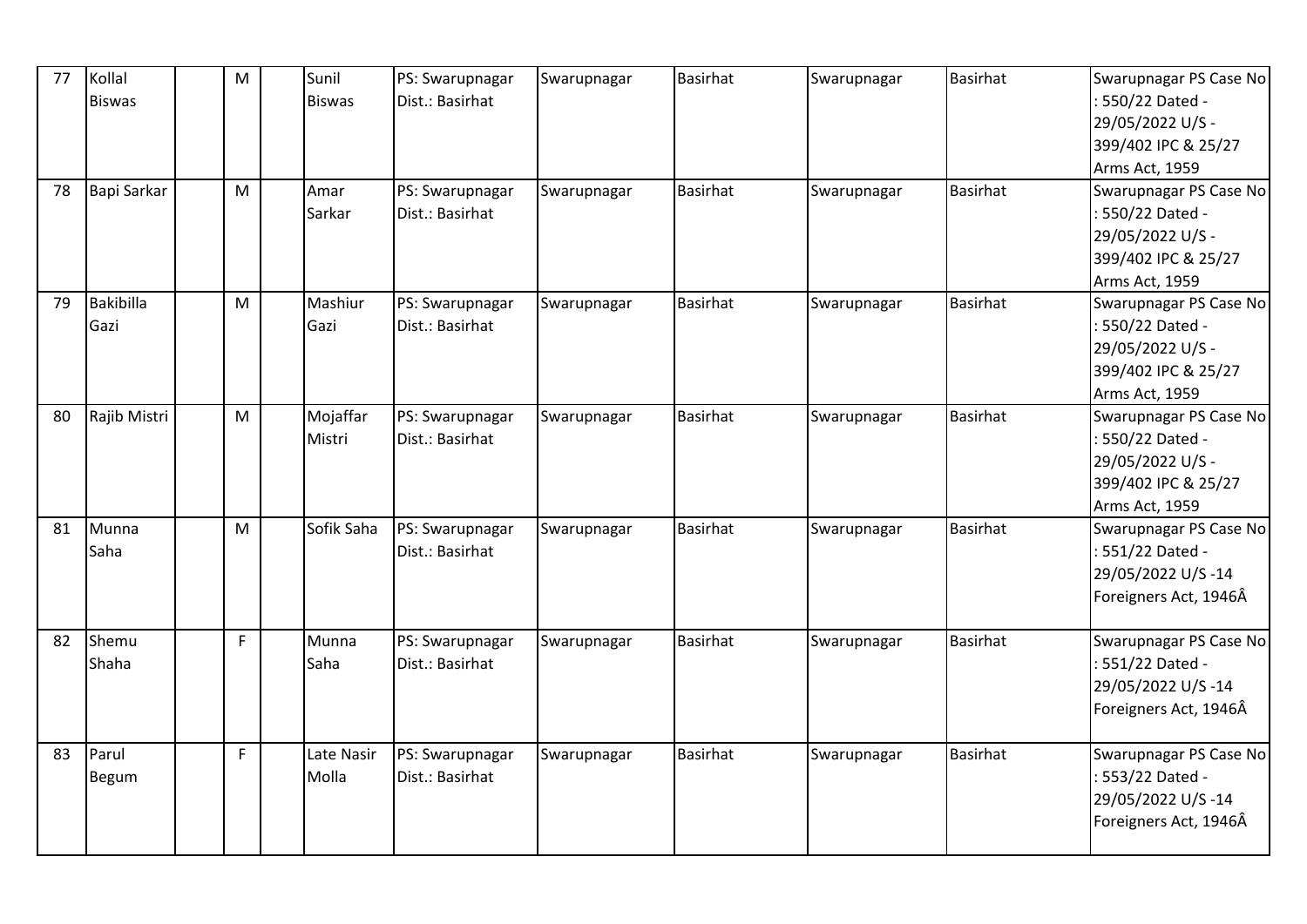| 84 | Biswajit<br>Sarkar          |                    | ${\sf M}$ | 25 | Ashoke<br>Sarkar        | Vill-Duttapara<br>Karmakarpara, PO-<br>Duttapara, PS-<br>Swarupnagar, Dist-<br>North 24 Parganas<br>PS: Swarupnagar<br>Dist.: Basirhat | Swarupnagar | Basirhat        | Swarupnagar | Basirhat | Swarupnagar PS Case No<br>542/22 Dated -<br>27/05/2022 U/S -<br>363/365 IPC                                                         |
|----|-----------------------------|--------------------|-----------|----|-------------------------|----------------------------------------------------------------------------------------------------------------------------------------|-------------|-----------------|-------------|----------|-------------------------------------------------------------------------------------------------------------------------------------|
| 85 | Sekhender<br>Mondal         |                    | M         | 30 | Rajjak<br>Mondal        | Vill-Gopalpur, PO-<br>Barghoria, PS-<br>Swarupnagar, Dist-<br>North 24 Parganas<br>PS: Swarupnagar<br>Dist.: Basirhat                  | Swarupnagar | <b>Basirhat</b> | Swarupnagar | Basirhat | Swarupnagar PS Case No<br>541/22 Dated -<br>27/05/2022 U/S -<br>498A/325/307/406/506<br>/34 IPC & 4 Dowry<br>Prohibition Act, 1961Â |
| 86 | Sk Summar                   |                    |           | 42 | Lt Sk Samad Kantore PS: | Dubrajpore Dist.:<br>Birbhum                                                                                                           | Dubrajpore  | Birbhum         | Dubrajpore  | Birbhum  | Dubrajpore PS Case No:<br>65/22 Dated -<br>11/04/2022 U/S-379<br><b>IPC</b>                                                         |
| 87 | Sk Karibul                  |                    | M         | 38 | Lt Sk Kader             | Kantore, Paschim<br>para PS:<br>Dubrajpore Dist.:<br>Birbhum                                                                           | Dubrajpore  | Birbhum         | Dubrajpore  | Birbhum  | Dubrajpore PS Case No:<br>65/22 Dated -<br>11/04/2022 U/S-379<br><b>IPC</b>                                                         |
| 88 | Ansar<br>Hossain            | Ansar<br><b>Sk</b> | M         | 50 | Sk                      | Lt Sakhawat Baganpara PS:<br>Nalhati Dist.:<br>Birbhum                                                                                 | Nalhati     | Birbhum         | Nalhati     | Birbhum  | Nalhati PS Case No:<br>227/22 Dated -<br>28/05/2022 U/S -<br>341/323/325/354B/427<br>/379/34 IPC                                    |
| 89 | Aftab<br>Hossain<br>Hossain | Ataib              | M         | 25 | Ansar<br>Hossain        | Baganpara PS:<br>Nalhati Dist.:<br>Birbhum                                                                                             | Nalhati     | Birbhum         | Nalhati     | Birbhum  | Nalhati PS Case No:<br>227/22 Dated -<br>28/05/2022 U/S -<br>341/323/325/354B/427<br>/379/34 IPC                                    |
| 90 | Lalan Sk                    |                    | M         | 26 | Raibul Sk               | Khidirpur PS:<br>Nalhati Dist.:<br>Birbhum                                                                                             | Nalhati     | Birbhum         | Nalhati     | Birbhum  | Nalhati PS Case No:<br>229/22 Dated -<br>29/05/2022 U/S -<br>341/323/324/325/326/<br>307/354B/34 IPC                                |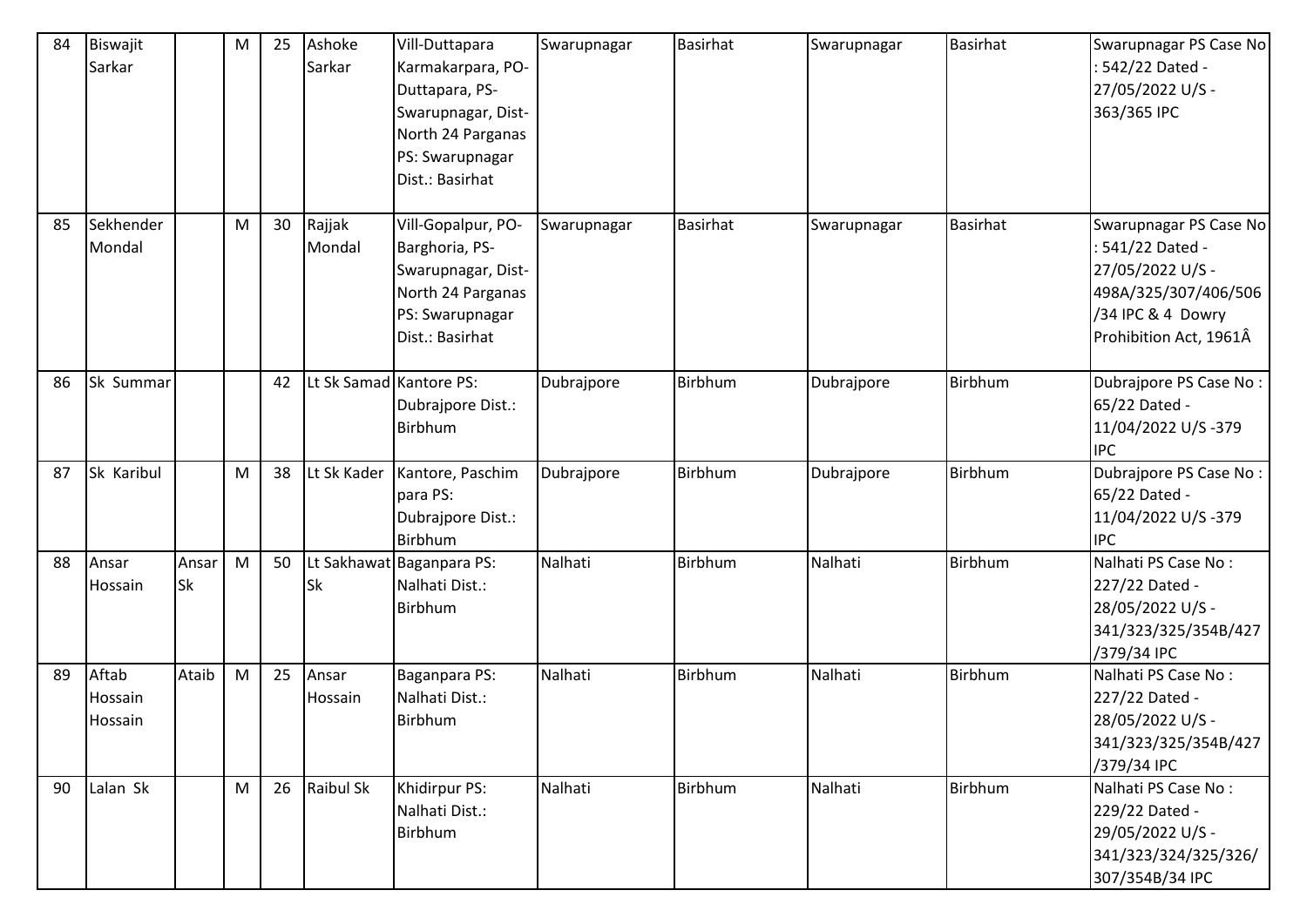| 91 | Semim Sk         | Pares | M | 24 |                 | Abdul Rekib Delua PS: Paikar | Paikar     | Birbhum               | Nalhati  | Birbhum               | Nalhati PS Case No:     |
|----|------------------|-------|---|----|-----------------|------------------------------|------------|-----------------------|----------|-----------------------|-------------------------|
|    |                  | h Sk  |   |    |                 | Dist.: Birbhum               |            |                       |          |                       | 230/22 Dated -          |
|    |                  |       |   |    |                 |                              |            |                       |          |                       | 29/05/2022 U/S -        |
|    |                  |       |   |    |                 |                              |            |                       |          |                       | 399/402 IPC & 25(1-     |
|    |                  |       |   |    |                 |                              |            |                       |          |                       | A)/35 Arms Act, 1959    |
| 92 | Sohorab Sk Rocky |       |   | 25 | <b>Sk Nurul</b> | Delua PS: Paikar             | Paikar     | Birbhum               | Nalhati  | Birbhum               | Nalhati PS Case No:     |
|    |                  |       |   |    | Hoda @          | Dist.: Birbhum               |            |                       |          |                       | 230/22 Dated -          |
|    |                  |       |   |    | <b>Hudal Sk</b> |                              |            |                       |          |                       | 29/05/2022 U/S -        |
|    |                  |       |   |    |                 |                              |            |                       |          |                       | 399/402 IPC & 25(1-     |
|    |                  |       |   |    |                 |                              |            |                       |          |                       | A)/35 Arms Act, 1959    |
| 93 | Motiur           |       | M | 35 | Lt. Jelehat     | Delua PS: Paikar             | Paikar     | Birbhum               | Nalhati  | Birbhum               | Nalhati PS Case No:     |
|    | Rahaman          |       |   |    | <b>Sk</b>       | Dist.: Birbhum               |            |                       |          |                       | 230/22 Dated -          |
|    |                  |       |   |    |                 |                              |            |                       |          |                       | 29/05/2022 U/S -        |
|    |                  |       |   |    |                 |                              |            |                       |          |                       | 399/402 IPC & 25(1-     |
|    |                  |       |   |    |                 |                              |            |                       |          |                       | A)/35 Arms Act, 1959    |
| 94 | Dildar Sk        |       | M | 22 |                 | Sirajul Islam Lohapur 7 no   | Nalhati    | Birbhum               | Nalhati  | Birbhum               | Nalhati PS Case No:     |
|    |                  |       |   |    | Mollah          | Mosjid para PS:              |            |                       |          |                       | 230/22 Dated -          |
|    |                  |       |   |    |                 | Nalhati Dist.:               |            |                       |          |                       | 29/05/2022 U/S -        |
|    |                  |       |   |    |                 | Birbhum                      |            |                       |          |                       | 399/402 IPC & 25(1-     |
|    |                  |       |   |    |                 |                              |            |                       |          |                       | A)/35 Arms Act, 1959    |
| 95 | Krishna          |       | M | 24 | lLt.            | Ghordaha PS:                 | Mayureshar | Birbhum               | Sainthia | Birbhum               | Sainthia PS Case No:    |
|    | Sarkar           |       |   |    | Manoranja       | Mayureshar Dist.:            |            |                       |          |                       | 155/22 Dated -          |
|    |                  |       |   |    | n Sarkar        | Birbhum                      |            |                       |          |                       | 29/05/2022 U/S -        |
|    |                  |       |   |    |                 |                              |            |                       |          |                       | 46(A)(C) Bengal Excise  |
|    |                  |       |   |    |                 |                              |            |                       |          |                       | Act, 1909               |
| 96 | Sk Minaj         |       | M | 33 | Sk Lalan        | Bergram PS: Panrui Panrui    |            | Birbhum               | Suri     | Birbhum               | Suri PS Case No: 134/22 |
|    |                  |       |   |    |                 | Dist.: Birbhum               |            |                       |          |                       | Dated - 13/03/2022 U/S  |
|    |                  |       |   |    |                 |                              |            |                       |          |                       | 279/304A IPC            |
|    |                  |       |   |    |                 |                              |            |                       |          |                       |                         |
| 97 | Mehedi           |       | M | 33 | Oaliar          | Jaipur Palpara, P.O          | Bongaon    | <b>Bongaon Police</b> | Bagdah   | <b>Bongaon Police</b> | Bagdah PS Case No:      |
|    | Mondal           |       |   |    | Rahaman         | â€" Chaighoria, P.S          |            | District              |          | District              | 98/21 Dated -           |
|    |                  |       |   |    | Mondal          | – Bongaon,                   |            |                       |          |                       | 09/02/2021 U/S -        |
|    |                  |       |   |    |                 | North 24 Pgs PS:             |            |                       |          |                       | 399/402 IPC             |
|    |                  |       |   |    |                 | Bongaon Dist.:               |            |                       |          |                       |                         |
|    |                  |       |   |    |                 | <b>Bongaon Police</b>        |            |                       |          |                       |                         |
|    |                  |       |   |    |                 | District                     |            |                       |          |                       |                         |
|    |                  |       |   |    |                 |                              |            |                       |          |                       |                         |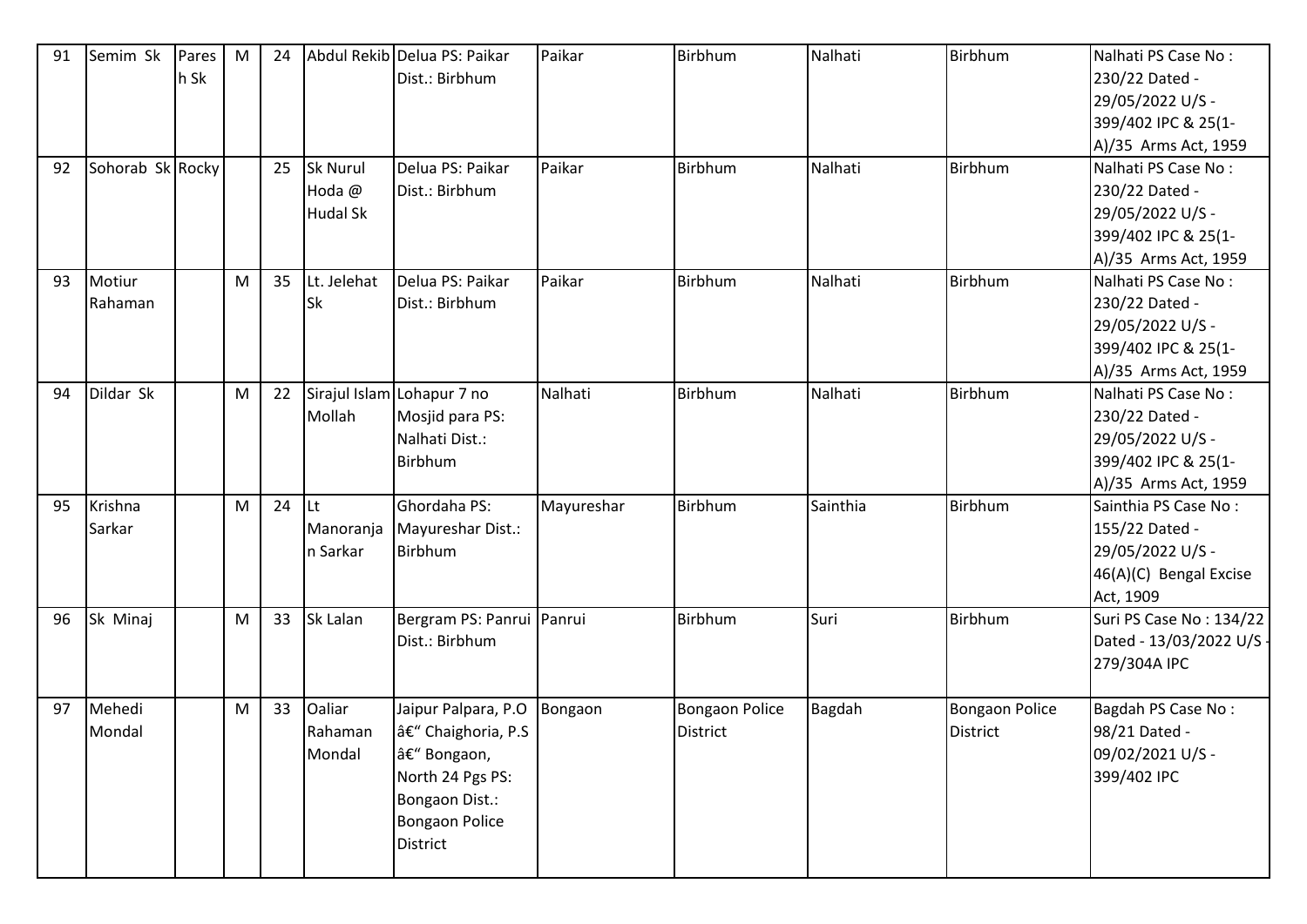| 98  | Jamal<br>Mondal           | ${\sf M}$ | 36       | Lt. Nahar<br>Ali Mondal    | Bhasanpota, P.O<br>– Ghatbaor, P.S<br>– Bongaon,<br>North 24 Pgs PS:<br>Bongaon Dist.:<br>Bongaon Police<br><b>District</b> | Bongaon    | <b>Bongaon Police</b><br><b>District</b>  | <b>Bagdah</b> | Bongaon Police<br><b>District</b>         | Bagdah PS Case No:<br>33/22 Dated -<br>10/01/2022 U/S -<br>399/402 IPC                       |
|-----|---------------------------|-----------|----------|----------------------------|-----------------------------------------------------------------------------------------------------------------------------|------------|-------------------------------------------|---------------|-------------------------------------------|----------------------------------------------------------------------------------------------|
| 99  | Nantu<br><b>Biswas</b>    | M         | 35       | Sukumar<br><b>Biswas</b>   | Talikhola More PS:<br>Gopalnagar Dist.:<br><b>Bongaon Police</b><br><b>District</b>                                         | Gopalnagar | <b>Bongaon Police</b><br>District         | Gopalnagar    | <b>Bongaon Police</b><br><b>District</b>  | Gopalnagar PS Case No:<br>226/22 Dated -<br>01/05/2022 U/S -<br>399/402 IPC                  |
| 100 | Santanu<br>Das            | M         | 19       | Lt. Narayan<br>Ch Das      | Talikhola More PS:<br>Gopalnagar Dist.:<br><b>Bongaon Police</b><br><b>District</b>                                         | Gopalnagar | <b>Bongaon Police</b><br><b>District</b>  | Gopalnagar    | <b>Bongaon Police</b><br><b>District</b>  | Gopalnagar PS Case No:<br>226/22 Dated -<br>01/05/2022 U/S -<br>399/402 IPC                  |
| 101 | Jayanta Roy               | M         | 28       | Goutam<br>Roy              | Mamudpur Bazaar<br>PS: Gopalnagar<br>Dist.: Bongaon<br>Police District                                                      | Gopalnagar | <b>Bongaon Police</b><br><b>District</b>  | Gopalnagar    | <b>Bongaon Police</b><br><b>District</b>  | Gopalnagar PS Case No:<br>256/22 Dated -<br>13/05/2022 U/S -<br>399/402 IPC                  |
| 102 | Arun Ch.<br><b>Biswas</b> | M         | $51$ Lt. | Premratan<br><b>Biswas</b> | Kalyanpur PS:<br>Gopalnagar Dist.:<br><b>Bongaon Police</b><br><b>District</b>                                              | Gopalnagar | <b>Bongaon Police</b><br><b>District</b>  | Gopalnagar    | <b>Bongaon Police</b><br>District         | <b>Gopalnagar PS Case No:</b><br>286/22 Dated -<br>25/05/2022 U/S -<br>498A/308 IPC          |
| 103 | Ganesh<br>Das             | M         |          | Lt Rajpati<br>Das          | PS: Bhadreswar<br>Dist.:<br>Chandannagar<br>Police<br>Commissionerate                                                       | Bhadreswar | Chandannagar<br>Police<br>Commissionerate | Bhadreswar    | Chandannagar<br>Police<br>Commissionerate | Bhadreswar PS Case No:<br>262/22 Dated -<br>29/05/2022 U/S-46A(c)<br>Bengal Excise Act, 1909 |
| 104 | Arjun Singh               |           |          | Singh                      | Ram Bharat PS: Bhadreswar<br>Dist.:<br>Chandannagar<br>Police<br>Commissionerate                                            | Bhadreswar | Chandannagar<br>Police<br>Commissionerate | Bhadreswar    | Chandannagar<br>Police<br>Commissionerate | Bhadreswar PS Case No:<br>264/22 Dated -<br>29/05/2022 U/S-46A(c)<br>Bengal Excise Act, 1909 |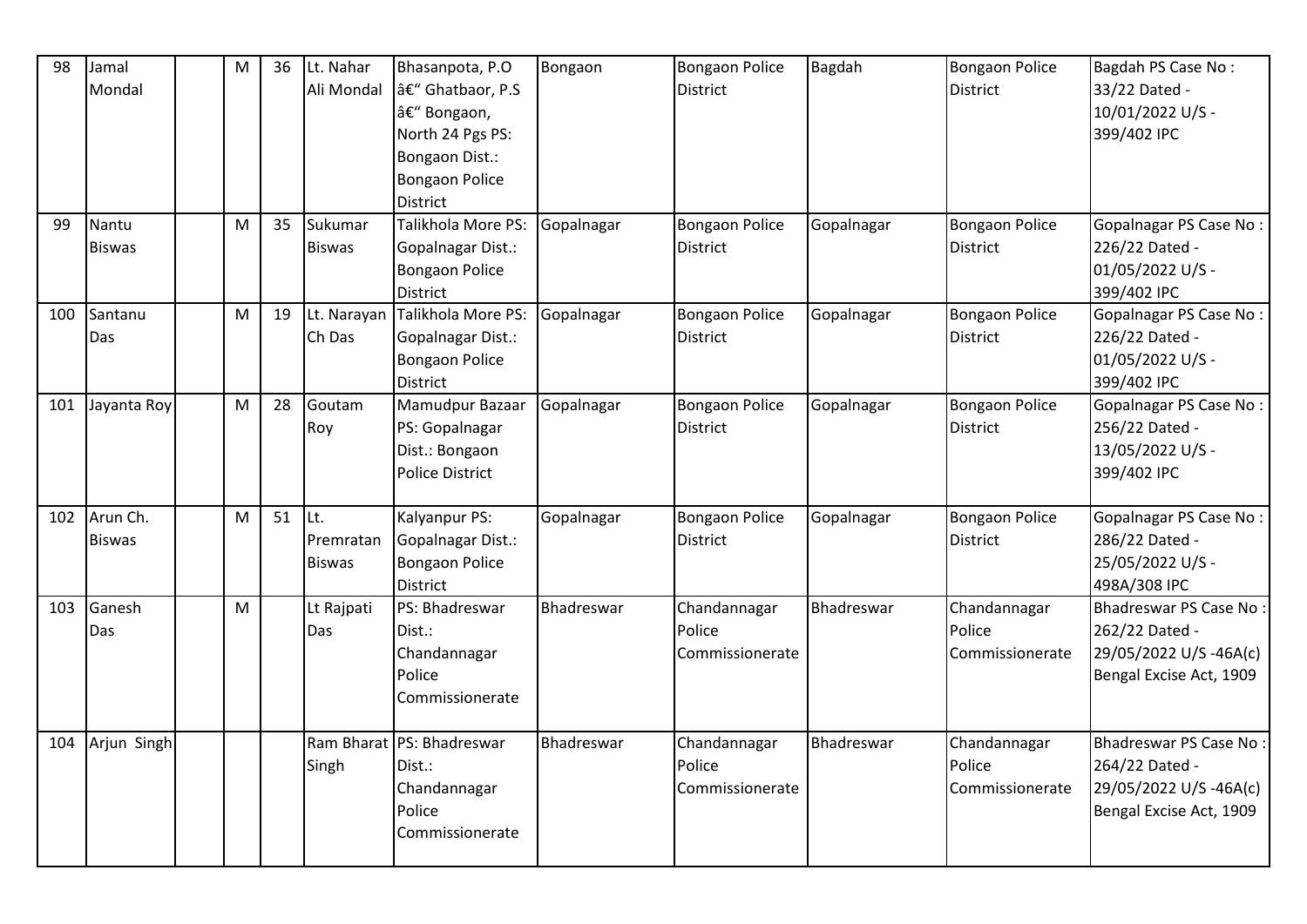| 105 | Anil Yadav                    |   |    | Shiwji<br>Yadav         | PS: Bhadreswar<br>Dist.:<br>Chandannagar<br>Police<br>Commissionerate                                                       | Bhadreswar | Chandannagar<br>Police<br>Commissionerate | Bhadreswar   | Chandannagar<br>Police<br>Commissionerate | Bhadreswar PS Case No:<br>263/22 Dated -<br>29/05/2022 U/S-3 The<br><b>West Bengal Gambling</b><br>and Prize Competitions<br>Act, 1957        |
|-----|-------------------------------|---|----|-------------------------|-----------------------------------------------------------------------------------------------------------------------------|------------|-------------------------------------------|--------------|-------------------------------------------|-----------------------------------------------------------------------------------------------------------------------------------------------|
| 106 | <b>Om</b><br>Prakash<br>Yadav |   |    | Shiwji<br>Yadav         | PS: Bhadreswar<br>Dist.:<br>Chandannagar<br>Police<br>Commissionerate                                                       | Bhadreswar | Chandannagar<br>Police<br>Commissionerate | Bhadreswar   | Chandannagar<br>Police<br>Commissionerate | <b>Bhadreswar PS Case No:</b><br>263/22 Dated -<br>29/05/2022 U/S-3 The<br><b>West Bengal Gambling</b><br>and Prize Competitions<br>Act, 1957 |
| 107 | Mainuddin                     |   |    | Kaimuddin               | PS: Bhadreswar<br>Dist.:<br>Chandannagar<br>Police<br>Commissionerate                                                       | Bhadreswar | Chandannagar<br>Police<br>Commissionerate | Bhadreswar   | Chandannagar<br>Police<br>Commissionerate | Bhadreswar PS Case No:<br>263/22 Dated -<br>29/05/2022 U/S-3 The<br><b>West Bengal Gambling</b><br>and Prize Competitions<br>Act, 1957        |
| 108 | <b>Akash Das</b>              | M | 19 | Ram Das                 | Shyamnagar,<br>Garulia, P.S-<br>Noapara, Dist.-24<br>Pgs (N) PS: Noapara<br>Dist.: Barrackpore<br>Police<br>Commissionerate | Noapara    | Barrackpore<br>Police<br>Commissionerate  | Chandannagar | Chandannagar<br>Police<br>Commissionerate | Chandannagar PS Case<br>No: 114/22 Dated -<br>08/05/2022 U/S -<br>399/402 IPC                                                                 |
|     | 109 Samir<br>Barman           | M | 34 | Sankar<br><b>Barman</b> | Rabindra Nagar, PS Chinsurah<br>CHN (H) PS:<br>Chinsurah Dist.:<br>Chandannagar<br>Police<br>Commissionerate                |            | Chandannagar<br>Police<br>Commissionerate | Chinsurah    | Chandannagar<br>Police<br>Commissionerate | Chinsurah PS Case No:<br>266/22 Dated -<br>29/05/2022 U/S-46 (A)<br>Bengal Excise Act, 1909                                                   |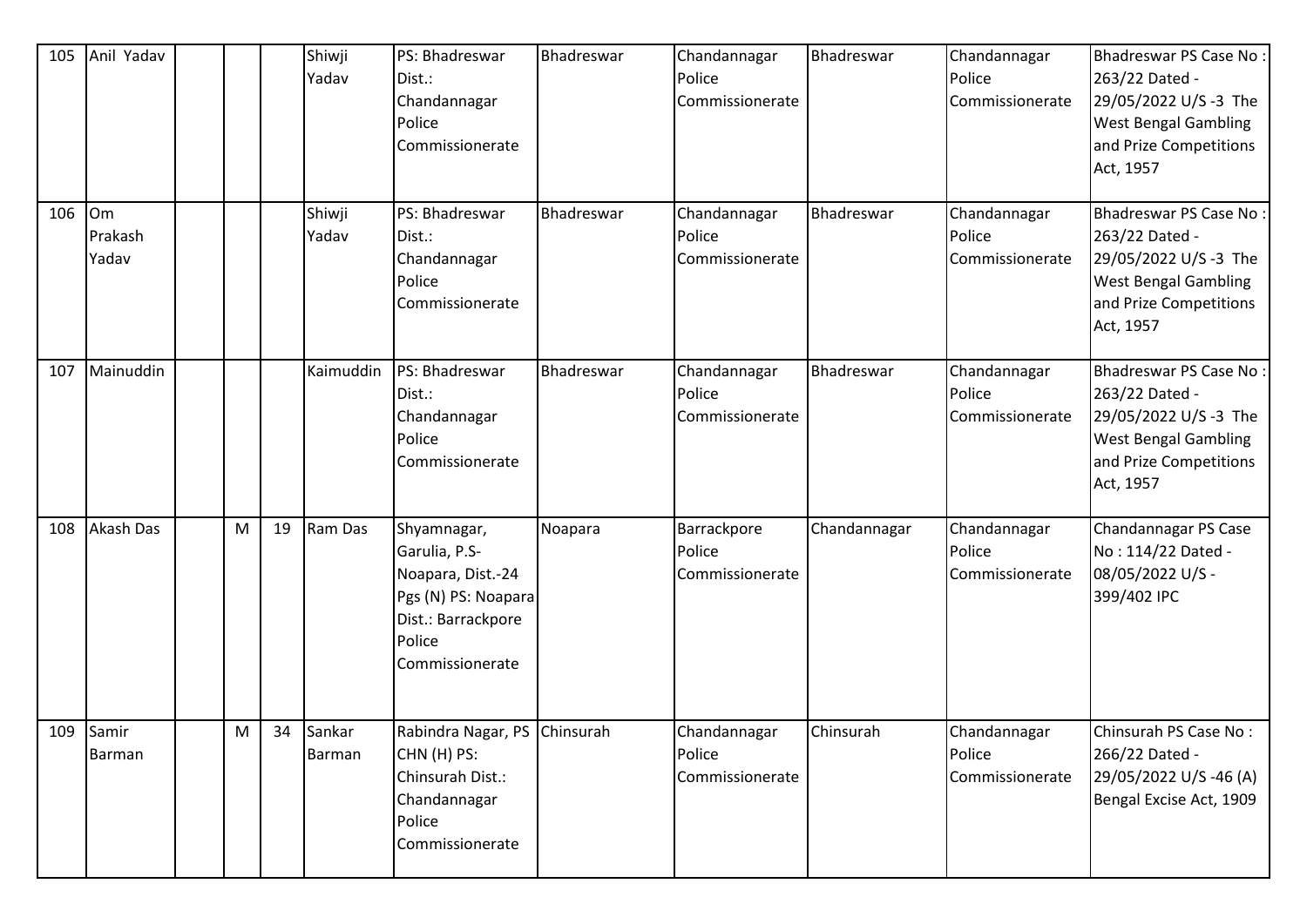| 110 | Paritosh<br><b>Biswas</b> | Panch<br>u       | M | 46 | Lt.<br>Pramatha<br><b>Biswas</b> | Sukanta Nagar near Chinsurah<br>Football Ground,<br>PS CHN (H) PS:<br>Chinsurah Dist.:<br>Chandannagar<br>Police<br>Commissionerate                             |           | Chandannagar<br>Police<br>Commissionerate | Chinsurah | Chandannagar<br>Police<br>Commissionerate | Chinsurah PS Case No:<br>267/22 Dated -<br>29/05/2022 U/S-46 A<br>Bengal Excise Act, 1909               |
|-----|---------------------------|------------------|---|----|----------------------------------|-----------------------------------------------------------------------------------------------------------------------------------------------------------------|-----------|-------------------------------------------|-----------|-------------------------------------------|---------------------------------------------------------------------------------------------------------|
| 111 | Sanjit<br>Chatterjee      | <b>Baba</b><br>n | M | 34 | Swapan<br>Chatterjee             | Motibagan near<br>Amra Kojon Club,<br>PS CHN (H) PS:<br>Chinsurah Dist.:<br>Chandannagar<br>Police<br>Commissionerate                                           | Chinsurah | Chandannagar<br>Police<br>Commissionerate | Chinsurah | Chandannagar<br>Police<br>Commissionerate | Chinsurah PS Case No:<br>236/22 Dated -<br>13/05/2022 U/S -<br>399/402 IPC & 25/27<br>Arms Act, 1959    |
| 112 | <b>Bubai Roy</b>          |                  | M | 30 | Nantu Roy                        | Pankhatuli<br>Mitrabagan Bibir<br>Goli, PS CHN (H) PS:<br>Chinsurah Dist.:<br>Chandannagar<br>Police<br>Commissionerate                                         | Chinsurah | Chandannagar<br>Police<br>Commissionerate | Chinsurah | Chandannagar<br>Police<br>Commissionerate | Chinsurah PS Case No:<br>262/22 Dated -<br>28/05/2022 U/S -<br>498A/326/307 IPC                         |
| 113 | Sanoj<br>Prasad<br>Yadav  |                  | M | 24 | Yadav                            | Karu Prasad Vill- Patandei, PO-<br>Sugri, PS-<br>Govindpur, Dist-<br>Nawada, State-<br>Bihar PS: Dankuni<br>Dist.:<br>Chandannagar<br>Police<br>Commissionerate | Dankuni   | Chandannagar<br>Police<br>Commissionerate | Dankuni   | Chandannagar<br>Police<br>Commissionerate | Dankuni PS Case No:<br>188/22 Dated -<br>29/05/2022 U/S -<br>341/323/332/333/353/<br>427/504/506/34 IPC |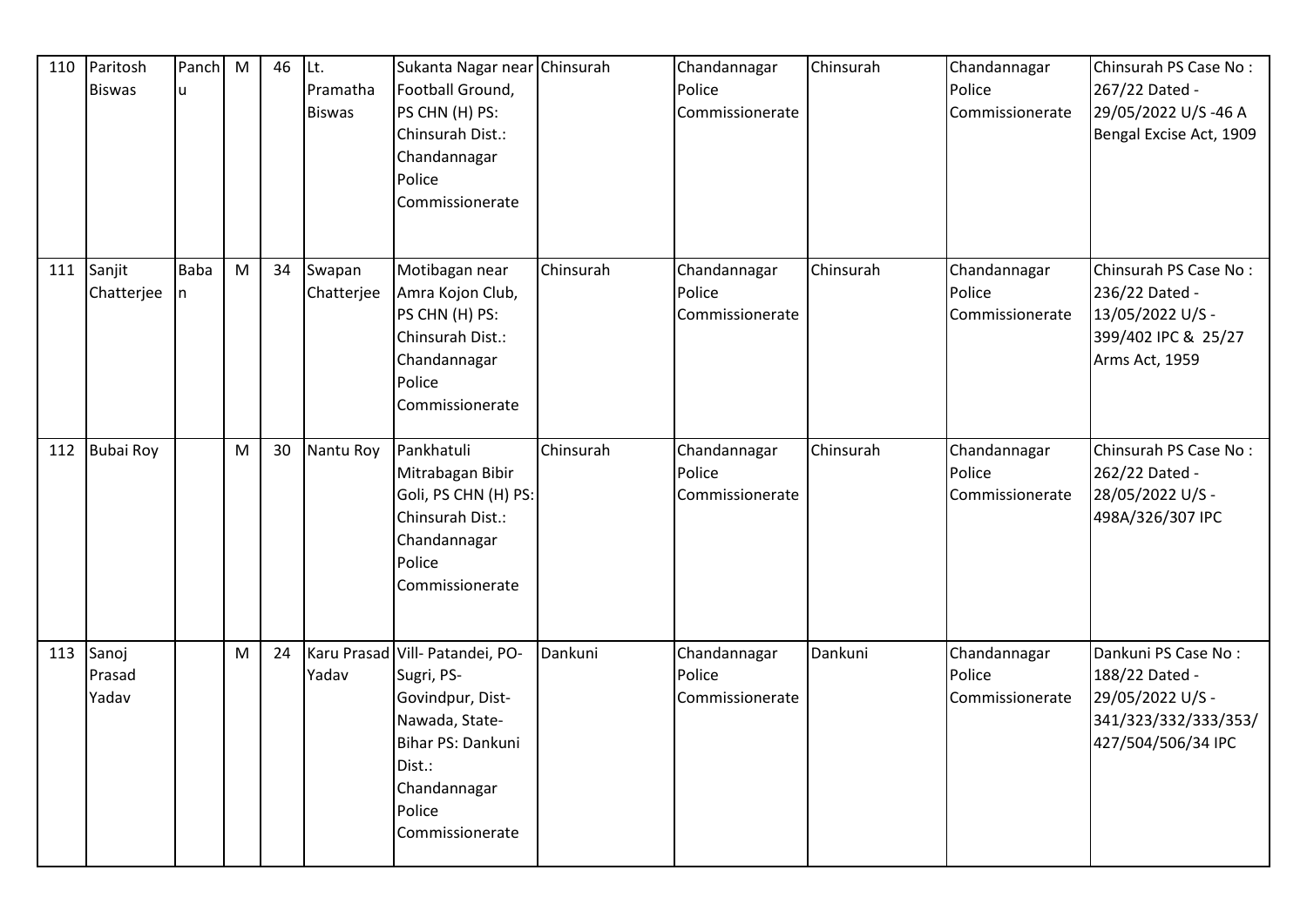| 114 | Suresh<br>Prasad        | M | 60              | Ramdhari<br>Prasad      | Parsahiya, PO- Par<br>Sahiya, PS- Dhaka,<br>Dist-Champaran,<br>State-Bihar PS:<br>Dankuni Dist.:<br>Chandannagar<br>Police<br>Commissionerate | Dankuni    | Chandannagar<br>Police<br>Commissionerate | Dankuni | Chandannagar<br>Police<br>Commissionerate | Dankuni PS Case No:<br>188/22 Dated -<br>29/05/2022 U/S -<br>341/323/332/333/353/<br>427/504/506/34 IPC |
|-----|-------------------------|---|-----------------|-------------------------|-----------------------------------------------------------------------------------------------------------------------------------------------|------------|-------------------------------------------|---------|-------------------------------------------|---------------------------------------------------------------------------------------------------------|
| 115 | Amlesh<br>Mahato        | M | 30 <sup>°</sup> | Panchu<br>Mahato        | Vill- Chunabhati,<br>PO- Podra, PS-<br>Sankrail, Dist-<br>Howrah PS:<br>Dankuni Dist.:<br>Chandannagar<br>Police<br>Commissionerate           | Dankuni    | Chandannagar<br>Police<br>Commissionerate | Dankuni | Chandannagar<br>Police<br>Commissionerate | Dankuni PS Case No:<br>188/22 Dated -<br>29/05/2022 U/S -<br>341/323/332/333/353/<br>427/504/506/34 IPC |
| 116 | <b>Suman Das</b>        | M | 19              | Becharam<br>Das         | Vill+ PO- Chikrand,<br>PS- Chanditala, Dist-<br>Hooghly PS:<br>Chanditala Dist.:<br><b>Hooghly Rural</b>                                      | Chanditala | <b>Hooghly Rural</b>                      | Dankuni | Chandannagar<br>Police<br>Commissionerate | Dankuni PS Case No:<br>188/22 Dated -<br>29/05/2022 U/S -<br>341/323/332/333/353/<br>427/504/506/34 IPC |
| 117 | Ranjit<br><b>Bhagat</b> | M | 30              | <b>Kubhas</b><br>Bhagat | Vill + PO- Kasba, PS-Dankuni<br>Sambhuganj, Dist-<br><b>Baka Bihar PS:</b><br>Dankuni Dist.:<br>Chandannagar<br>Police<br>Commissionerate     |            | Chandannagar<br>Police<br>Commissionerate | Dankuni | Chandannagar<br>Police<br>Commissionerate | Dankuni PS Case No:<br>188/22 Dated -<br>29/05/2022 U/S -<br>341/323/332/333/353/<br>427/504/506/34 IPC |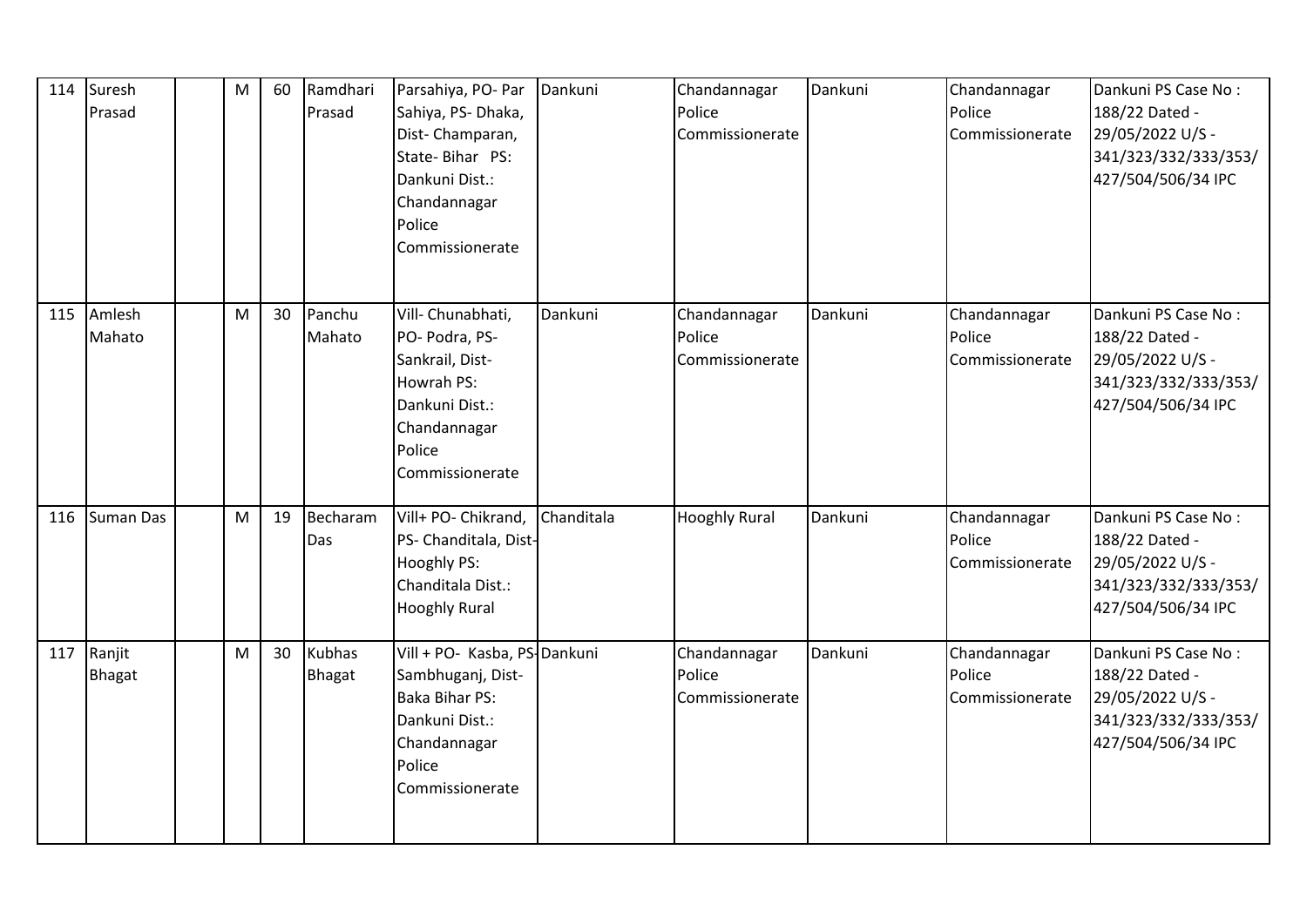| 118 | Tirloki Kr<br>Yadav |      | M | 27 | Sankar<br>Prasad<br>Yadav | Vill-Deshariya, PO-<br>Manjira, PS-Banka,<br>Dist-Banka, State-<br>Bihar PS: Dankuni<br>Dist.:<br>Chandannagar<br>Police<br>Commissionerate | Dankuni   | Chandannagar<br>Police<br>Commissionerate | Dankuni | Chandannagar<br>Police<br>Commissionerate | Dankuni PS Case No:<br>188/22 Dated -<br>29/05/2022 U/S -<br>341/323/332/333/353/<br>427/504/506/34 IPC |
|-----|---------------------|------|---|----|---------------------------|---------------------------------------------------------------------------------------------------------------------------------------------|-----------|-------------------------------------------|---------|-------------------------------------------|---------------------------------------------------------------------------------------------------------|
| 119 | Uttam<br>Gupta      | Moon | M | 47 | <b>Lt</b><br>Gupta        | Posta 34 M.D. Road Dankuni<br>Manuchand PS- Jorabagan,<br>Kolkata PS:<br>Dankuni Dist.:<br>Chandannagar<br>Police<br>Commissionerate        |           | Chandannagar<br>Police<br>Commissionerate | Dankuni | Chandannagar<br>Police<br>Commissionerate | Dankuni PS Case No:<br>188/22 Dated -<br>29/05/2022 U/S -<br>341/323/332/333/353/<br>427/504/506/34 IPC |
| 120 | <b>Mohan Roy</b>    |      | M | 52 | Bandesh<br>Roy            | T.N.Mukherjee<br>Road, Makhla Singh<br>Para, PS-Uttarpara,<br>Hooghly PS:<br>Uttarpara Dist.:<br>Chandannagar<br>Police<br>Commissionerate  | Uttarpara | Chandannagar<br>Police<br>Commissionerate | Dankuni | Chandannagar<br>Police<br>Commissionerate | Dankuni PS Case No:<br>188/22 Dated -<br>29/05/2022 U/S -<br>341/323/332/333/353/<br>427/504/506/34 IPC |
| 121 | <b>Rintu Roy</b>    |      | M | 20 | <b>Rintu Roy</b>          | Rintu Roy PS:<br>Gajole Dist.: Malda                                                                                                        | Gajole    | Malda                                     | Dankuni | Chandannagar<br>Police<br>Commissionerate | Dankuni PS Case No:<br>185/22 Dated -<br>27/05/2022 U/S -<br>363/365 IPC                                |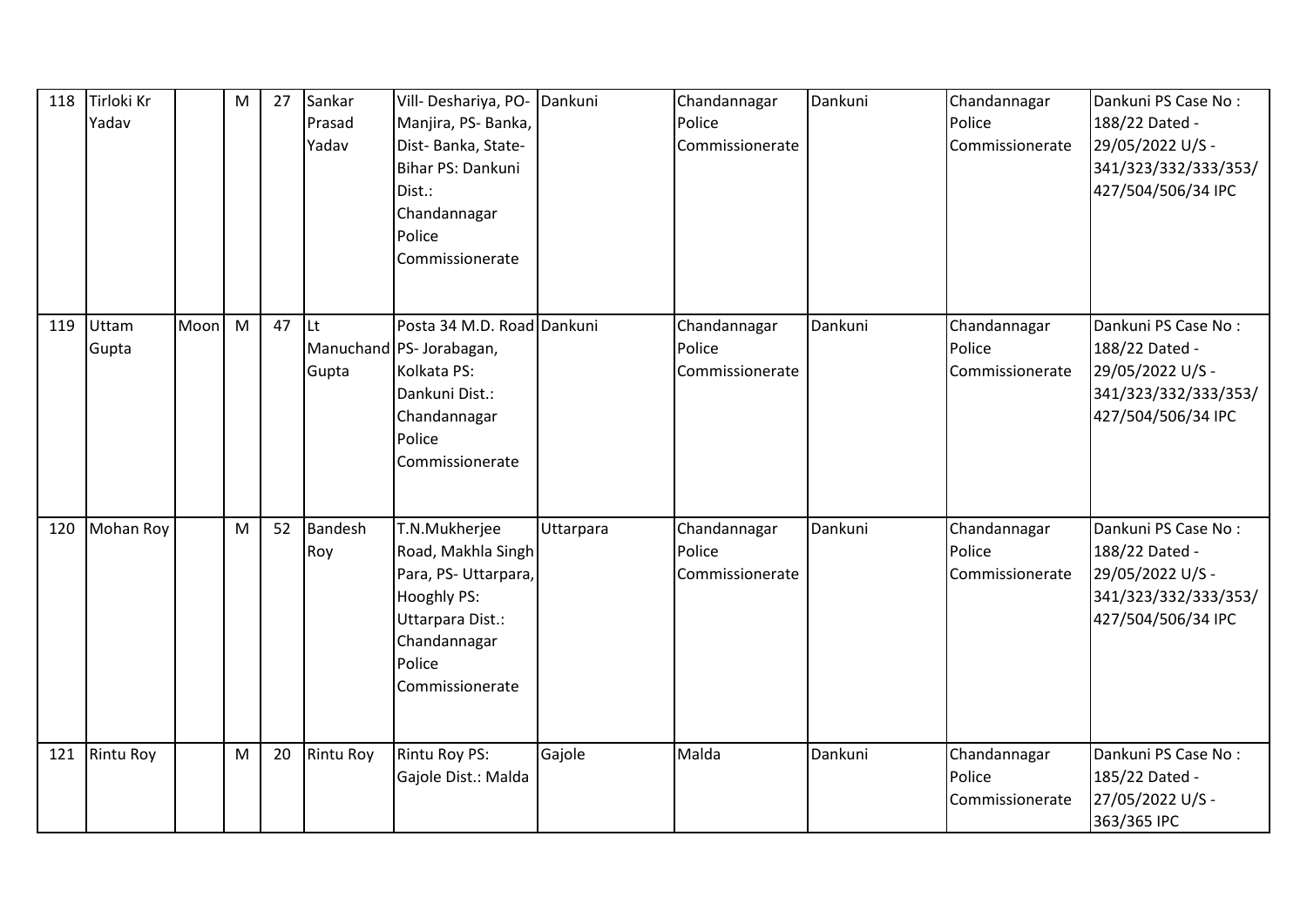| 122 | Ohab Ali                  |         | M | 18     | Sk. Gaffar               | Chakundi<br>Thanthaniya para<br>PS Dankuni<br>Hooghly PS:<br>Dankuni Dist.:<br>Chandannagar<br>Police<br>Commissionerate                        | Dankuni    | Chandannagar<br>Police<br>Commissionerate | Dankuni    | Chandannagar<br>Police<br>Commissionerate | Dankuni PS Case No:<br>162/22 Dated -<br>10/05/2022 U/S -<br>399/402 IPC                                                                 |
|-----|---------------------------|---------|---|--------|--------------------------|-------------------------------------------------------------------------------------------------------------------------------------------------|------------|-------------------------------------------|------------|-------------------------------------------|------------------------------------------------------------------------------------------------------------------------------------------|
| 123 | Kailash<br>Kumar          |         | M | 18     | <b>Binod</b><br>Yadav    | Vill- Jakhajor PO-<br>Bawasani, PS-<br>Patoniya, Dist-<br>Bakra, State-Bihar<br>PS: Dankuni Dist.:<br>Chandannagar<br>Police<br>Commissionerate | Dankuni    | Chandannagar<br>Police<br>Commissionerate | Dankuni    | Chandannagar<br>Police<br>Commissionerate | Dankuni PS Case No:<br>188/22 Dated -<br>29/05/2022 U/S -<br>341/323/332/333/353/<br>427/504/506/34 IPC                                  |
| 124 | Sandip Nag Ramu           |         | M | 31     | Lt. Swapan<br><b>Nag</b> | Chatra Bager<br>Bagan, PO- Chatra,<br>PS– Serampore,<br>Dist– Hooghly PS:<br>Srirampore Dist.:<br>Chandannagar<br>Police<br>Commissionerate     | Srirampore | Chandannagar<br>Police<br>Commissionerate | Srirampore | Chandannagar<br>Police<br>Commissionerate | Srirampore PS Case No:<br>173/22 Dated -<br>29/05/2022 U/S-3/4<br>The West Bengal<br><b>Gambling and Prize</b><br>Competitions Act, 1957 |
|     | 125 Ashok<br>Chatterjee t | Pandi M |   | 42 Lt. | h<br>Chatterjee          | Mora Gopinathpur, Haripal<br>Sambhunat   PO- Hazramore, PS-<br>Haripal, Dist-<br>Hooghly PS: Haripal<br>Dist.: Hooghly Rural                    |            | <b>Hooghly Rural</b>                      | Srirampore | Chandannagar<br>Police<br>Commissionerate | Srirampore PS Case No:<br>173/22 Dated -<br>29/05/2022 U/S-3/4<br>The West Bengal<br><b>Gambling and Prize</b><br>Competitions Act, 1957 |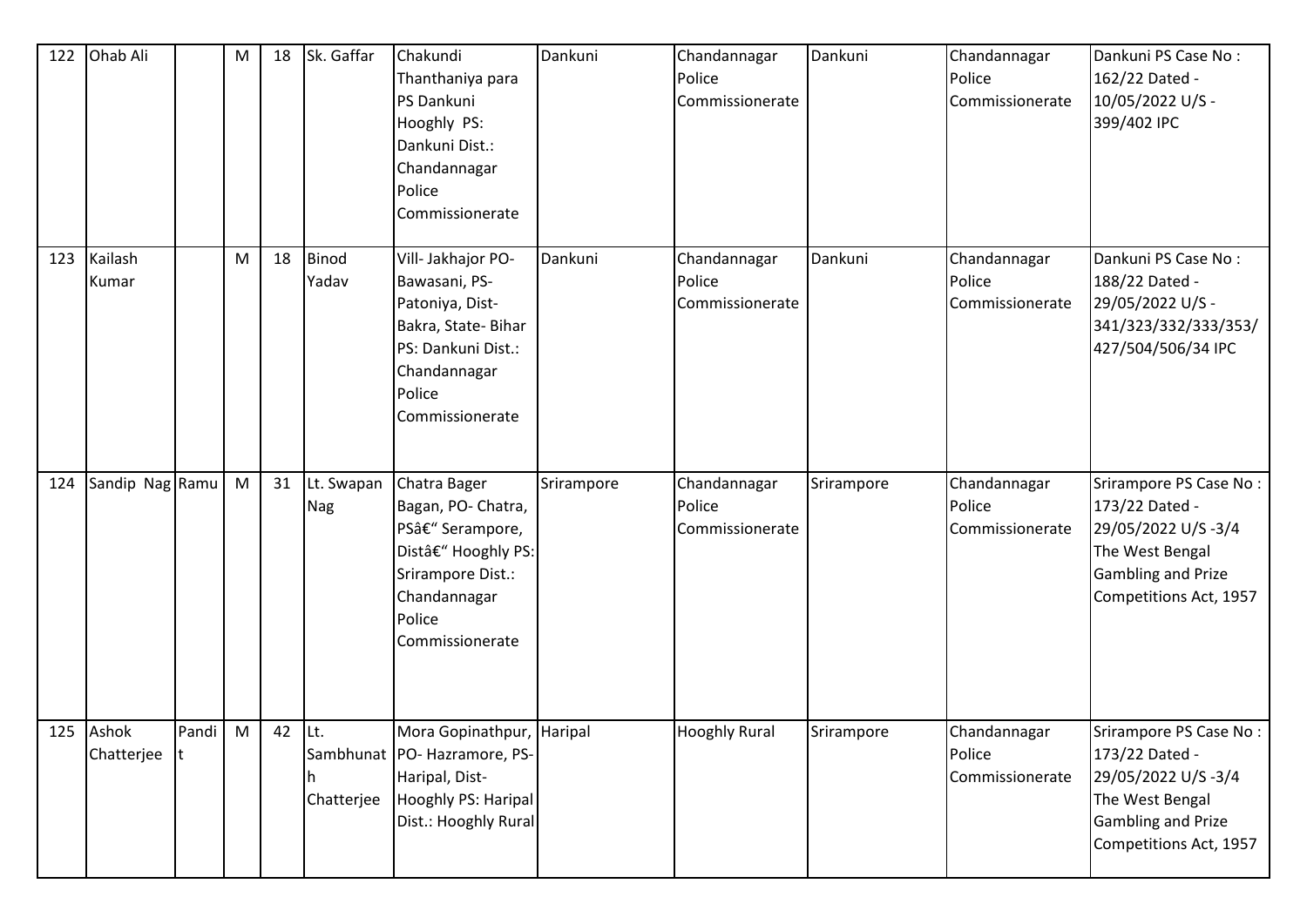| 126 | Bapi Das             | Kania | M | 55 | Lt. Jaydeb<br>Das        | Chakta, PO-<br>Kandra, PS-<br>Kettogram, Dist-<br>East Burdwan PS:<br>Ketugram Dist.:<br>Purba Burdwan                                                 | Ketugram   | Purba Burdwan                             | Srirampore | Chandannagar<br>Police<br>Commissionerate | Srirampore PS Case No:<br>173/22 Dated -<br>29/05/2022 U/S-3/4<br>The West Bengal<br><b>Gambling and Prize</b><br>Competitions Act, 1957 |
|-----|----------------------|-------|---|----|--------------------------|--------------------------------------------------------------------------------------------------------------------------------------------------------|------------|-------------------------------------------|------------|-------------------------------------------|------------------------------------------------------------------------------------------------------------------------------------------|
| 127 | Rabindra<br>Nath Sen | Rabi  | M | 48 | Lt<br>Monoranja<br>n Sen | Talpukur Promad<br>Pally, PO-<br>Mallickpara, PS-<br>Serampore, Dist-<br>Hooghly PS:<br>Srirampore Dist.:<br>Chandannagar<br>Police<br>Commissionerate | Srirampore | Chandannagar<br>Police<br>Commissionerate | Srirampore | Chandannagar<br>Police<br>Commissionerate | Srirampore PS Case No:<br>173/22 Dated -<br>29/05/2022 U/S-3/4<br>The West Bengal<br><b>Gambling and Prize</b><br>Competitions Act, 1957 |
| 128 | <b>Bishnu Das</b>    |       |   |    | Das                      | S/o Mukhlal 5, Presidency Jute<br>Mill Line, PS-<br>Rishra, Dist-<br>Hooghly PS:<br>Uttarpara Dist.:<br>Chandannagar<br>Police<br>Commissionerate      | Uttarpara  | Chandannagar<br>Police<br>Commissionerate | Uttarpara  | Chandannagar<br>Police<br>Commissionerate | Uttarpara PS Case No:<br>170/22 Dated -<br>17/05/2022 U/S-380<br><b>IPC</b>                                                              |
| 129 | Anil Rao             |       |   |    | Rao                      | S/o Kamesh 5, Presidency Jute<br>Mill Line, PS-<br>Rishra, Dist-<br>Hooghly PS:<br>Uttarpara Dist.:<br>Chandannagar<br>Police<br>Commissionerate       | Uttarpara  | Chandannagar<br>Police<br>Commissionerate | Uttarpara  | Chandannagar<br>Police<br>Commissionerate | Uttarpara PS Case No:<br>170/22 Dated -<br>17/05/2022 U/S-380<br><b>IPC</b>                                                              |
| 130 | <b>Binod Das</b>     |       | M | 43 | Biswanath<br>Das         | Mantani PS:<br><b>Baxsirhat Dist.:</b><br>Coochbehar                                                                                                   | Baxsirhat  | Coochbehar                                | Baxsirhat  | Coochbehar                                | <b>Baxsirhat PS Case No:</b><br>214/22 Dated -<br>28/05/2022 U/S -<br>448/109/306/506/34<br><b>IPC</b>                                   |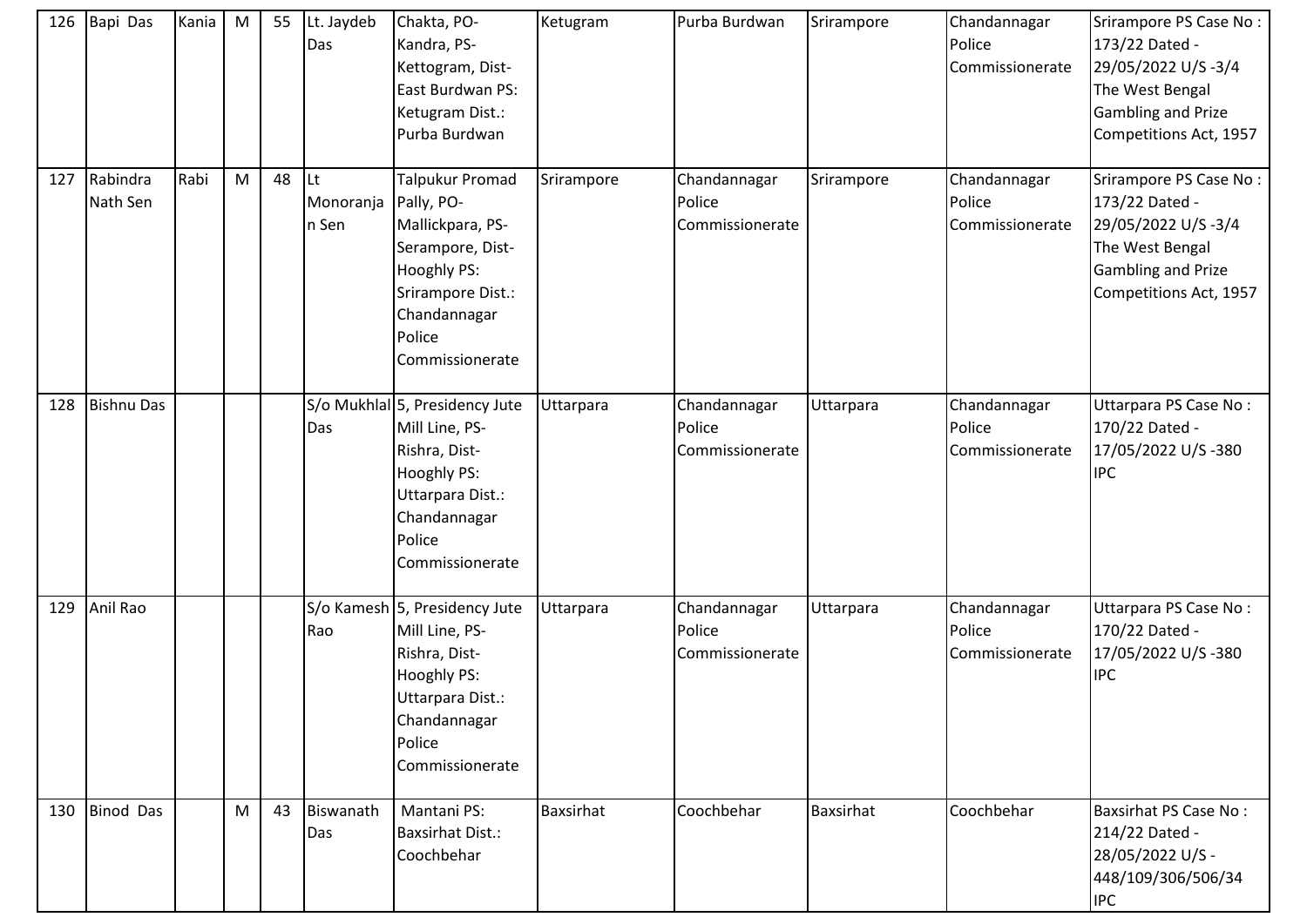| 131 | Dipak Das                | <b>Bhutt</b> | M         | 40 | Digen Das                    | Dhaldabri-V PS:<br><b>Baxsirhat Dist.:</b><br>Coochbehar                                                                                                   | Baxsirhat  | Coochbehar                                           | Baxsirhat | Coochbehar                                | <b>Baxsirhat PS Case No:</b><br>214/22 Dated -<br>28/05/2022 U/S -<br>448/109/306/506/34<br><b>IPC</b>                                  |
|-----|--------------------------|--------------|-----------|----|------------------------------|------------------------------------------------------------------------------------------------------------------------------------------------------------|------------|------------------------------------------------------|-----------|-------------------------------------------|-----------------------------------------------------------------------------------------------------------------------------------------|
| 132 | Sushanta<br>Hembram      |              | M         | 22 | Lolin<br>Hembram             | Deolbari<br>(Kariyapara) PS-<br>Kushmandi, Dist.<br>Dakshin Dinajpur<br>PS: Kushmandi<br>Dist.: Dakshin<br>Dinajpur                                        | Kushmandi  | Dakshin Dinajpur                                     | Kushmandi | Dakshin Dinajpur                          | Kushmandi PS Case No:<br>107/22 Dated -<br>11/05/2022 U/S -<br>448/326/307/506/34<br><b>IPC</b>                                         |
| 133 | Subal<br>Kumar<br>Poddar |              | M         |    | Lt. Gaya<br>Prasad<br>Poddar | Uttar Kotiajote,<br>PO+PS-Naxalbari,<br>Dist-Darjeeling PS:<br>Kharibari Dist.:<br>Darjeeling                                                              | Kharibari  | Darjeeling                                           | Kharibari | Darjeeling                                | Kharibari PS Case No:<br>195/22 Dated -<br>29/05/2022 U/S -<br>$21(b)/22(b)$ Narcotic<br>Drugs and Psychotropic<br>Substances Act, 1985 |
| 134 | Rahul<br>Poddar          |              | M         | 20 | Sriram<br>Poddar             | Katihar Hawai<br>Adda, Bihar                                                                                                                               |            | <b>Basirhat</b>                                      | Naxalbari | Darjeeling                                | Naxalbari PS Case No:<br>140/22 Dated -<br>29/05/2022 U/S -46(b)<br>Bengal Excise Act, 1909                                             |
| 135 | Goutam<br><b>Bera</b>    |              | ${\sf M}$ | 52 | Lt.<br>Bholanath<br>Bera     | Paschim<br>Nischintapur Singh<br>Para, PS. Budge<br>Budge, Dist-South<br>24 Parganas PS:<br>Budgebudge Dist.:<br>Diamond Harbour<br><b>Police District</b> | Budgebudge | Diamond Harbour Budgebudge<br><b>Police District</b> |           | Diamond Harbour<br><b>Police District</b> | Budgebudge PS Case No<br>: 157/22 Dated -<br>29/05/2022 U/S-46A(C)<br>Bengal Excise Act, 1909                                           |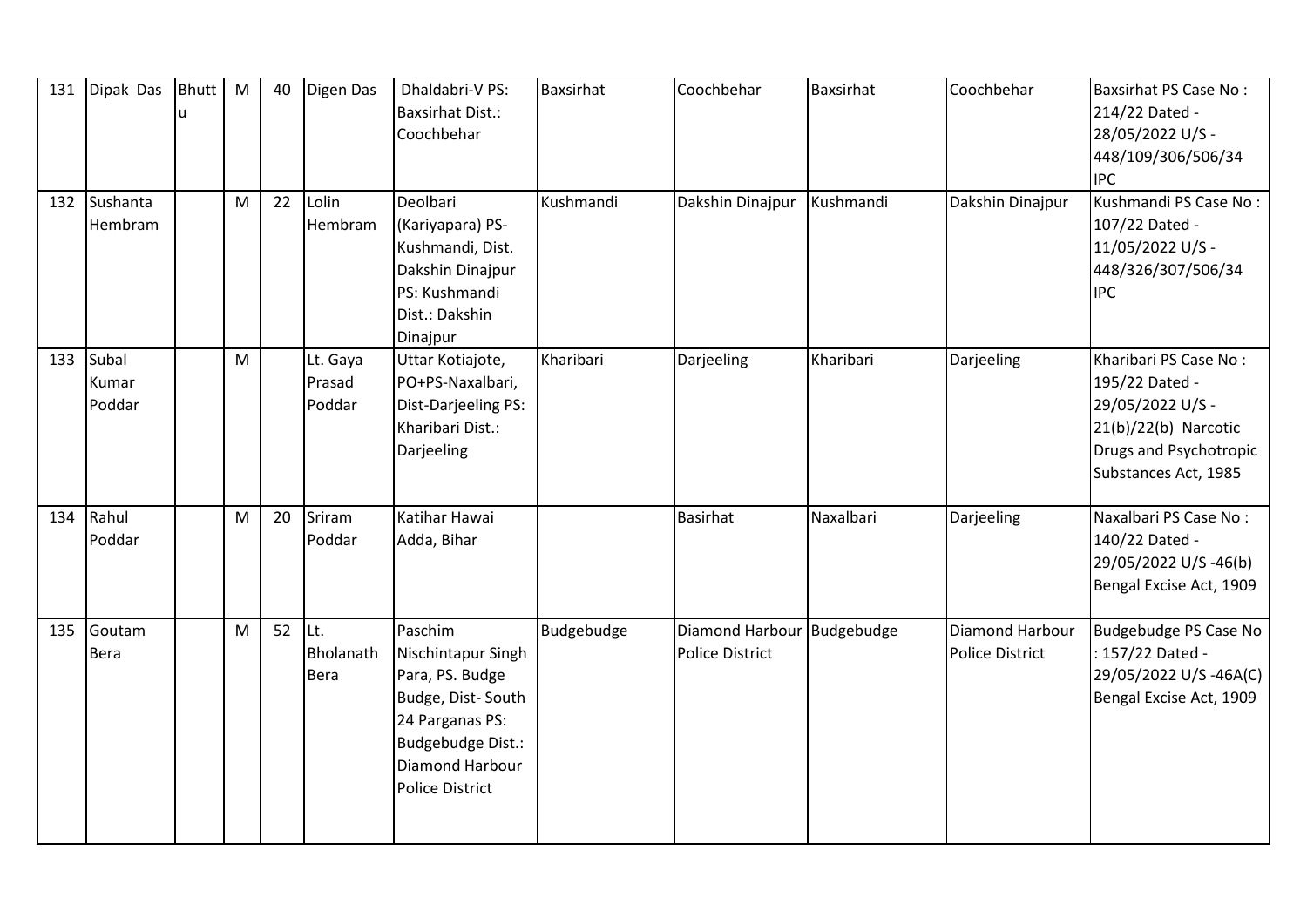| 136 | Laxman<br>Halder          | @<br>Chatu | M | 44 | n Halder                       | Madhusuda Purba Nischintapur, Budgebudge<br>PS. Budge Budge,<br>Dist-South 24<br>Parganas. PS:<br><b>Budgebudge Dist.:</b><br>Diamond Harbour<br><b>Police District</b>      |                 | Diamond Harbour Budgebudge<br><b>Police District</b> |                 | Diamond Harbour<br><b>Police District</b>        | Budgebudge PS Case No<br>: 158/22 Dated -<br>29/05/2022 U/S-46A(C)<br>Bengal Excise Act, 1909              |
|-----|---------------------------|------------|---|----|--------------------------------|------------------------------------------------------------------------------------------------------------------------------------------------------------------------------|-----------------|------------------------------------------------------|-----------------|--------------------------------------------------|------------------------------------------------------------------------------------------------------------|
| 137 | Anirban<br>Chatterjee     | @Koc<br>hi | M | 39 | Lt Tapan<br>Chaterjee          | Purba Nischintapur, Budgebudge<br>Barman Para, PS<br>Budge Budge, Dist-<br>South 24 Parganas<br>PS: Budgebudge<br>Dist.: Diamond<br><b>Harbour Police</b><br><b>District</b> |                 | Diamond Harbour<br><b>Police District</b>            | Budgebudge      | Diamond Harbour<br><b>Police District</b>        | Budgebudge PS Case No<br>: 159/22 Dated -<br>29/05/2022 U/S-46A(C)<br>Bengal Excise Act, 1909              |
| 138 | <b>Haru Das</b>           | @Har<br>a  | M | 60 | Lt. Guiram<br>Chandra<br>Das   | Chaknabasan<br>Panchannantala,<br>Kala Para, PS Budge<br>Budge, Dist-South<br>24 Parganas PS:<br>Budgebudge Dist.:<br>Diamond Harbour<br><b>Police District</b>              | Budgebudge      | Diamond Harbour Budgebudge<br><b>Police District</b> |                 | Diamond Harbour<br><b>Police District</b>        | Budgebudge PS Case No<br>160/22 Dated -<br>29/05/2022 U/S-46A(C)<br>Bengal Excise Act, 1909                |
| 139 | Rajjak Sk                 |            | M | 30 | Latif Sk                       | PS: Diamond<br>harbour Dist.:<br>Diamond Harbour<br><b>Police District</b>                                                                                                   | Diamond harbour | Diamond Harbour<br><b>Police District</b>            | Diamond harbour | <b>Diamond Harbour</b><br><b>Police District</b> | Diamond harbour PS<br>Case No: 154/22 Dated .<br>25/03/2022 U/S -<br>399/402 IPC & 25/27<br>Arms Act, 1959 |
| 140 | Abdul<br>Samad<br>Daptory |            | M | 26 | Lt. Abdul<br>Khalek<br>Daptory | PS: Diamond<br>harbour Dist.:<br>Diamond Harbour<br><b>Police District</b>                                                                                                   | Diamond harbour | Diamond Harbour<br><b>Police District</b>            | Diamond harbour | Diamond Harbour<br><b>Police District</b>        | Diamond harbour PS<br>Case No: 154/22 Dated<br>25/03/2022 U/S -<br>399/402 IPC & 25/27<br>Arms Act, 1959   |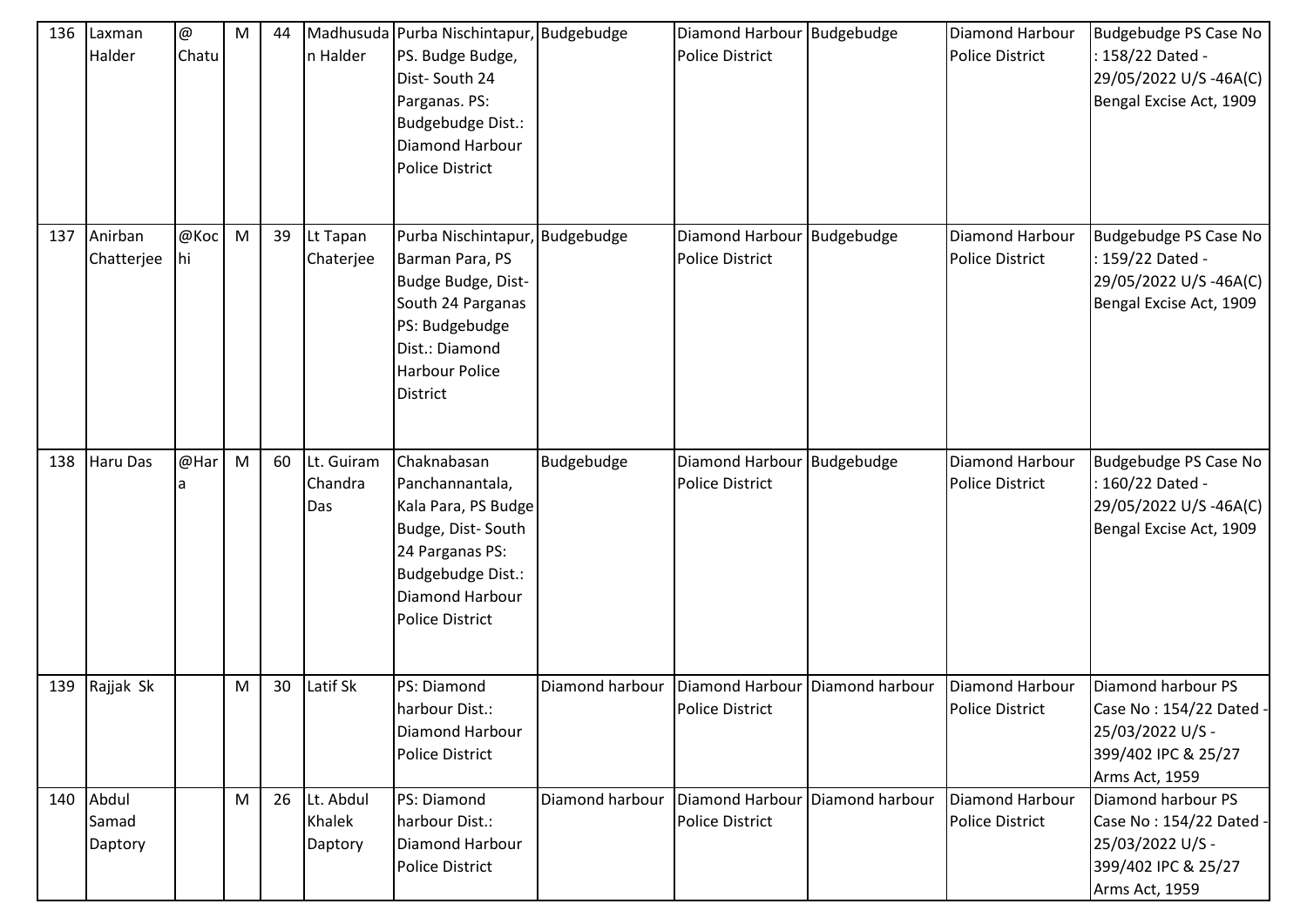| 141 | Saroj          | ${\sf M}$ |    | <b>Bahuru</b> | PS: Maheshtala           | Maheshtala | Diamond Harbour Maheshtala |          | Diamond Harbour        | Maheshtala PS Case No: |
|-----|----------------|-----------|----|---------------|--------------------------|------------|----------------------------|----------|------------------------|------------------------|
|     | Kumar          |           |    | Mondal        | Dist.: Diamond           |            | <b>Police District</b>     |          | <b>Police District</b> | 260/22 Dated -         |
|     | Mondal         |           |    |               | <b>Harbour Police</b>    |            |                            |          |                        | 29/05/2022 U/S-4D      |
|     |                |           |    |               | <b>District</b>          |            |                            |          |                        | The West Bengal Land   |
|     |                |           |    |               |                          |            |                            |          |                        | Reforms Act, 1955      |
|     |                |           |    |               |                          |            |                            |          |                        |                        |
| 142 | Salauddin      |           |    | Arfat         | PS: Maheshtala           | Maheshtala | Diamond Harbour Maheshtala |          | Diamond Harbour        | Maheshtala PS Case No: |
|     | Mondal         |           |    | Mondal        | Dist.: Diamond           |            | <b>Police District</b>     |          | <b>Police District</b> | 261/22 Dated -         |
|     |                |           |    |               | <b>Harbour Police</b>    |            |                            |          |                        | 29/05/2022 U/S -       |
|     |                |           |    |               | <b>District</b>          |            |                            |          |                        | 399/402 IPC            |
| 143 | Sabir Molla    |           |    | Abu Kalam     | PS: Maheshtala           | Maheshtala | Diamond Harbour Maheshtala |          | Diamond Harbour        | Maheshtala PS Case No: |
|     |                |           |    | Molla         | Dist.: Diamond           |            | <b>Police District</b>     |          | <b>Police District</b> | 261/22 Dated -         |
|     |                |           |    |               | <b>Harbour Police</b>    |            |                            |          |                        | 29/05/2022 U/S -       |
|     |                |           |    |               | <b>District</b>          |            |                            |          |                        | 399/402 IPC            |
| 144 | Bapi           |           |    | Lt. Ratan     | PS: Maheshtala           | Maheshtala | Diamond Harbour Maheshtala |          | Diamond Harbour        | Maheshtala PS Case No: |
|     | Malakar        |           |    | Malakar       | Dist.: Diamond           |            | <b>Police District</b>     |          | <b>Police District</b> | 261/22 Dated -         |
|     |                |           |    |               | <b>Harbour Police</b>    |            |                            |          |                        | 29/05/2022 U/S -       |
|     |                |           |    |               | <b>District</b>          |            |                            |          |                        | 399/402 IPC            |
| 145 | Sk Jahir       | M         | 22 | Sk Jakir      | Khanakul PS:             | Khanakul   | <b>Hooghly Rural</b>       | Khanakul | <b>Hooghly Rural</b>   | Khanakul PS Case No:   |
|     | Hossain        |           |    | Hossain       | Khanakul Dist.:          |            |                            |          |                        | 237/22 Dated -         |
|     |                |           |    |               | <b>Hooghly Rural</b>     |            |                            |          |                        | 29/05/2022 U/S -       |
|     |                |           |    |               |                          |            |                            |          |                        | 448/341/323/325/354B   |
|     |                |           |    |               |                          |            |                            |          |                        | /506/34 IPC            |
| 146 | Jahangir       | M         | 60 |               | Ainel Haque Khanakul PS: | Khanakul   | <b>Hooghly Rural</b>       | Khanakul | <b>Hooghly Rural</b>   | Khanakul PS Case No:   |
|     | <b>Hossain</b> |           |    |               | Khanakul Dist.:          |            |                            |          |                        | 237/22 Dated -         |
|     |                |           |    |               | <b>Hooghly Rural</b>     |            |                            |          |                        | 29/05/2022 U/S -       |
|     |                |           |    |               |                          |            |                            |          |                        | 448/341/323/325/354B   |
|     |                |           |    |               |                          |            |                            |          |                        | /506/34 IPC            |
| 147 | Sk Jakir       | M         | 55 |               | Ainel Haque Khanakul PS: | Khanakul   | <b>Hooghly Rural</b>       | Khanakul | <b>Hooghly Rural</b>   | Khanakul PS Case No:   |
|     | Hossain        |           |    |               | Khanakul Dist.:          |            |                            |          |                        | 237/22 Dated -         |
|     |                |           |    |               | <b>Hooghly Rural</b>     |            |                            |          |                        | 29/05/2022 U/S -       |
|     |                |           |    |               |                          |            |                            |          |                        | 448/341/323/325/354B   |
|     |                |           |    |               |                          |            |                            |          |                        | /506/34 IPC            |
| 148 | Sadananda      | ${\sf M}$ | 33 | Lalmohan      | <b>Ketedal PS:</b>       | Khanakul   | <b>Hooghly Rural</b>       | Khanakul | <b>Hooghly Rural</b>   | Khanakul PS Case No:   |
|     | <b>Dhara</b>   |           |    | <b>Dhara</b>  | Khanakul Dist.:          |            |                            |          |                        | 238/22 Dated -         |
|     |                |           |    |               | <b>Hooghly Rural</b>     |            |                            |          |                        | 29/05/2022 U/S -       |
|     |                |           |    |               |                          |            |                            |          |                        | 498A/323/325 IPC       |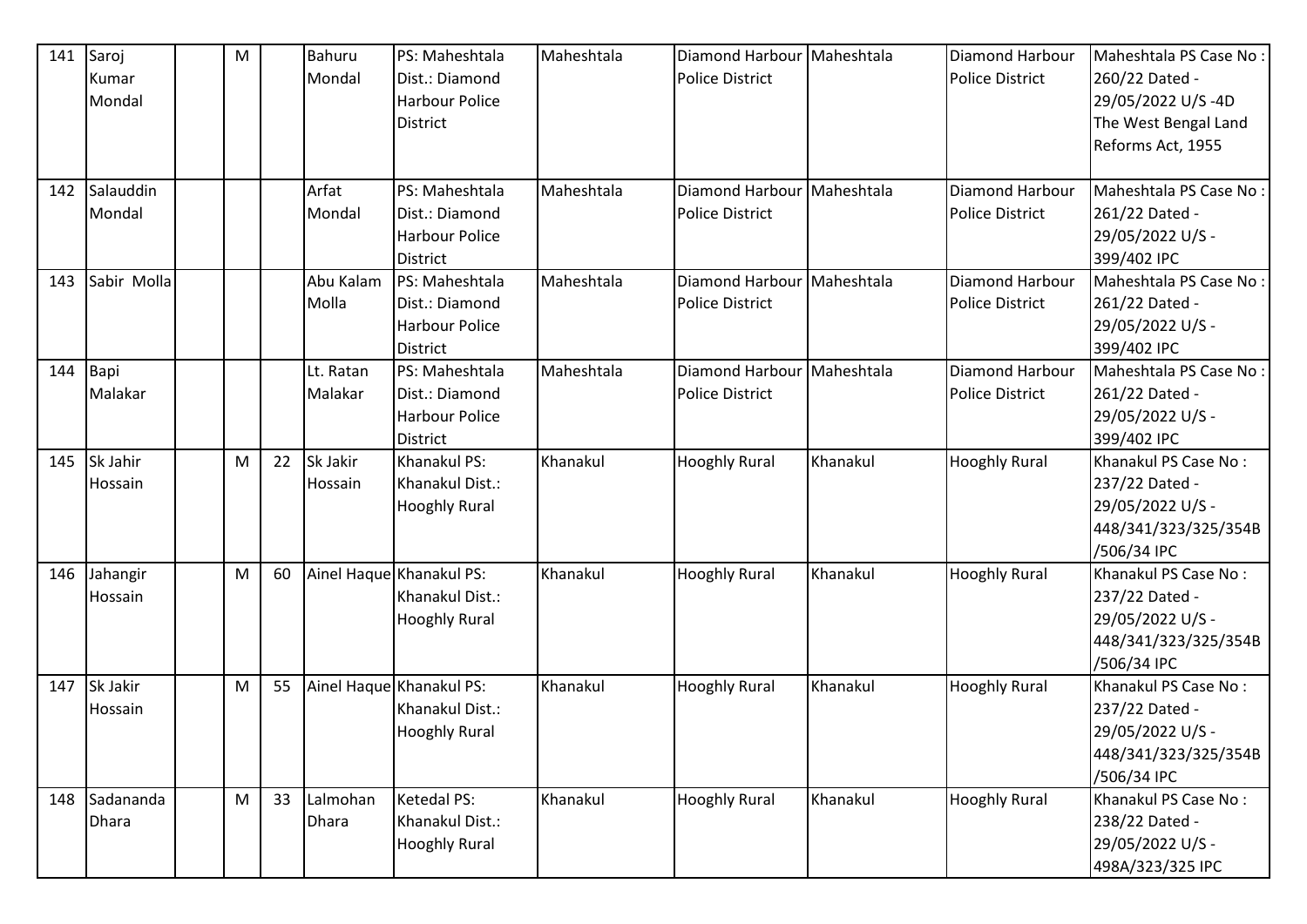| 149 | Rajkumar<br>Dolui   | M                                                                                     | 37 | Lt. Bisad<br>Dolui        | Kachhra<br>Chowmatha PS:<br>Khanakul Dist.:<br><b>Hooghly Rural</b>                                       | Khanakul | <b>Hooghly Rural</b> | Khanakul | <b>Hooghly Rural</b> | Khanakul PS Case No:<br>239/22 Dated -<br>29/05/2022 U/S-46 (A)<br>Bengal Excise Act, 1909                                        |
|-----|---------------------|---------------------------------------------------------------------------------------|----|---------------------------|-----------------------------------------------------------------------------------------------------------|----------|----------------------|----------|----------------------|-----------------------------------------------------------------------------------------------------------------------------------|
| 150 | Archana<br>Dolui    | $\mathsf F$                                                                           | 30 | Rajkumar<br>Dolui         | Kachhra<br>Chowmatha PS:<br>Khanakul Dist.:<br><b>Hooghly Rural</b>                                       | Khanakul | <b>Hooghly Rural</b> | Khanakul | <b>Hooghly Rural</b> | Khanakul PS Case No:<br>239/22 Dated -<br>29/05/2022 U/S -46 (A)<br>Bengal Excise Act, 1909                                       |
| 151 | Shambhu<br>Santra   | M                                                                                     | 60 | Lt. Gour<br>Santra        | Arunda PS:<br>Khanakul Dist.:<br><b>Hooghly Rural</b>                                                     | Khanakul | <b>Hooghly Rural</b> | Khanakul | <b>Hooghly Rural</b> | Khanakul PS Case No:<br>240/22 Dated -<br>29/05/2022 U/S -<br>341/323/325/326/354B<br>/379/506/34 IPC                             |
| 152 | Saheb Rana Taku     | M                                                                                     | 19 | ILt.<br>Jagannath<br>Rana | Nabasan PS:<br>Khanakul Dist.:<br><b>Hooghly Rural</b>                                                    | Khanakul | <b>Hooghly Rural</b> | Khanakul | <b>Hooghly Rural</b> | Khanakul PS Case No:<br>275/21 Dated -<br>03/07/2021 U/S -<br>399/402 IPC & 25/27<br>Arms Act, 1959                               |
| 153 | Sagar<br>Lohar      | M                                                                                     | 36 | Swapan<br>Lohar           | Vill Somragari, PS<br>Pandua, Dist<br>Hooghly PS:<br>Pandua Dist.:<br><b>Hooghly Rural</b>                | Pandua   | <b>Hooghly Rural</b> | Pandua   | <b>Hooghly Rural</b> | Pandua PS Case No:<br>236/22 Dated -<br>29/05/2022 U/S -<br>341/323/325/379/506/<br><b>34 IPC</b>                                 |
| 154 | Sk Nazir<br>Ahammed | M                                                                                     |    |                           | Lt. Akbar Ali Vill- Saibona, PS-<br>Pandua, Dist-<br>Hooghly PS:<br>Pandua Dist.:<br><b>Hooghly Rural</b> | Pandua   | <b>Hooghly Rural</b> | Pandua   | <b>Hooghly Rural</b> | Pandua PS Case No:<br>193/22 Dated -<br>07/05/2022 U/S -<br>379/411 IPC & 7(1) (a)<br>(ii) Essential<br>Commodities Act,<br>1955Â |
|     | 155 Ruhul<br>Amin   | $\mathsf{M}% _{T}=\mathsf{M}_{T}\!\left( a,b\right) ,\ \mathsf{M}_{T}=\mathsf{M}_{T}$ |    | Azijul<br>Haque           | Thaipara, PS-<br>Pandua,<br>Dist-Hooghly PS:<br>Pandua Dist.:<br><b>Hooghly Rural</b>                     | Pandua   | <b>Hooghly Rural</b> | Pandua   | <b>Hooghly Rural</b> | Pandua PS Warrant No<br>$= 197/22$                                                                                                |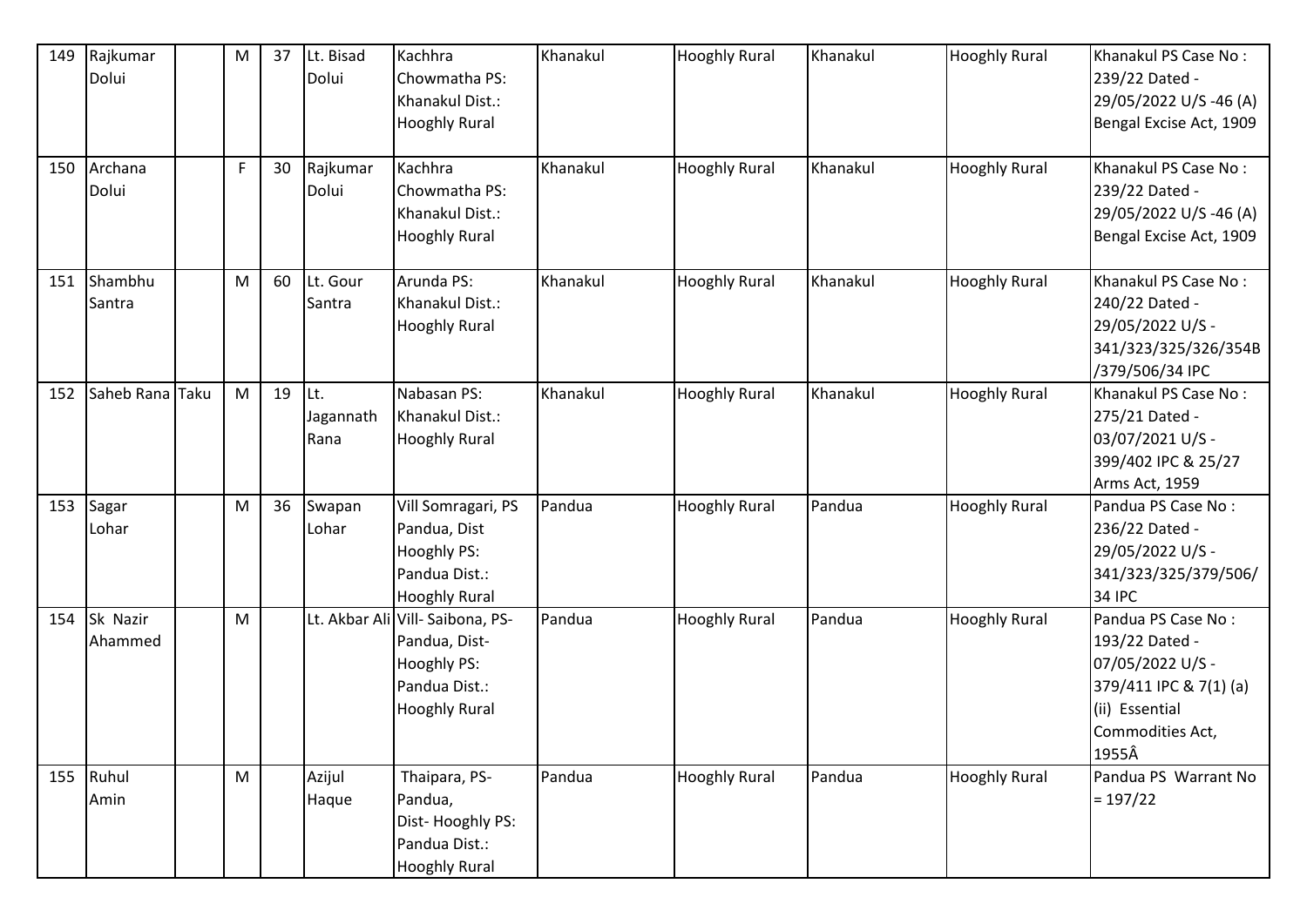| 156<br>157 | Raju<br>Kumar<br>Indu<br>Mudalia | M<br>M | 19<br>42 | Sri Indal<br>Roy<br>Lt.<br>Bhagirath<br>Mudalia | Meyari, PO-<br>Bajitpur Meyari<br>Sarairanjan<br>Samistipur, Bihar<br>Bandel (Lichu<br>Bagan), PS-<br>Chinsurah, Dist-<br>Hooghly Dist.:   |               | <b>Basirhat</b><br><b>Hooghly Rural</b> | Asansole g.r.p.s.<br>Burdwan g.r.p.s. | Howrah G.R.P.<br>Howrah G.R.P.          | Asansole g.r.p.s. PS Case<br>No: 24/22 Dated -<br>29/05/2022 U/S -<br>$46A(b)(c)$ B.E Bengal<br>Excise Act, 1909<br>Burdwan g.r.p.s. PS Case<br>No: 23/22 Dated -<br>29/05/2022 U/S -<br>379/411 IPC |
|------------|----------------------------------|--------|----------|-------------------------------------------------|--------------------------------------------------------------------------------------------------------------------------------------------|---------------|-----------------------------------------|---------------------------------------|-----------------------------------------|------------------------------------------------------------------------------------------------------------------------------------------------------------------------------------------------------|
| 158        | Subash<br>Prasad                 | M      | 48       | Lt. Sambhu<br>Prasad                            | <b>Hooghly Rural</b><br>PS: Bantra Dist.:<br><b>Howrah Police</b><br>Commissionerate                                                       | Bantra        | <b>Howrah Police</b><br>Commissionerate | Bantra                                | <b>Howrah Police</b><br>Commissionerate | Bantra PS Case No:<br>100/22 Dated -<br>08/05/2022 U/S-407/34<br><b>IPC</b>                                                                                                                          |
| 159        | <b>Bireswar</b><br>Koley         | M      | 21       | <b>Kartick</b><br>Koley                         | 24/1, Nandi Bagan<br>Bye Lane, PS-<br>Golabari, Howrah<br>PS: Golabari Dist.:<br><b>Howrah Police</b><br>Commissionerate                   | Golabari      | Howrah Police<br>Commissionerate        | Golabari                              | <b>Howrah Police</b><br>Commissionerate | Golabari PS Case No:<br>234/22 Dated -<br>29/05/2022 U/S -<br>341/323/324/326/307/<br>506/34 IPC                                                                                                     |
| 160        | Rocky<br>Nagel                   | M      | 27       | Karimal<br>Nagel                                | 15/19 BNR Railway Golabari<br>Quarters, PS<br>Golabari, Dist.<br>Howrah, PS:<br>Golabari Dist.:<br><b>Howrah Police</b><br>Commissionerate |               | <b>Howrah Police</b><br>Commissionerate | Howrah                                | <b>Howrah Police</b><br>Commissionerate | Howrah PS Case No:<br>261/22 Dated -<br>29/05/2022 U/S -<br>399/402 IPC                                                                                                                              |
| 161        | Amar Giri                        | M      | 32       | Tarak Giri                                      | 28 Dasrath Ghosh<br>Lane, PS Bantra,<br>Dist. Howrah PS:<br>Bantra Dist.:<br>Howrah Police<br>Commissionerate                              | <b>Bantra</b> | <b>Howrah Police</b><br>Commissionerate | Howrah                                | <b>Howrah Police</b><br>Commissionerate | Howrah PS Case No:<br>261/22 Dated -<br>29/05/2022 U/S -<br>399/402 IPC                                                                                                                              |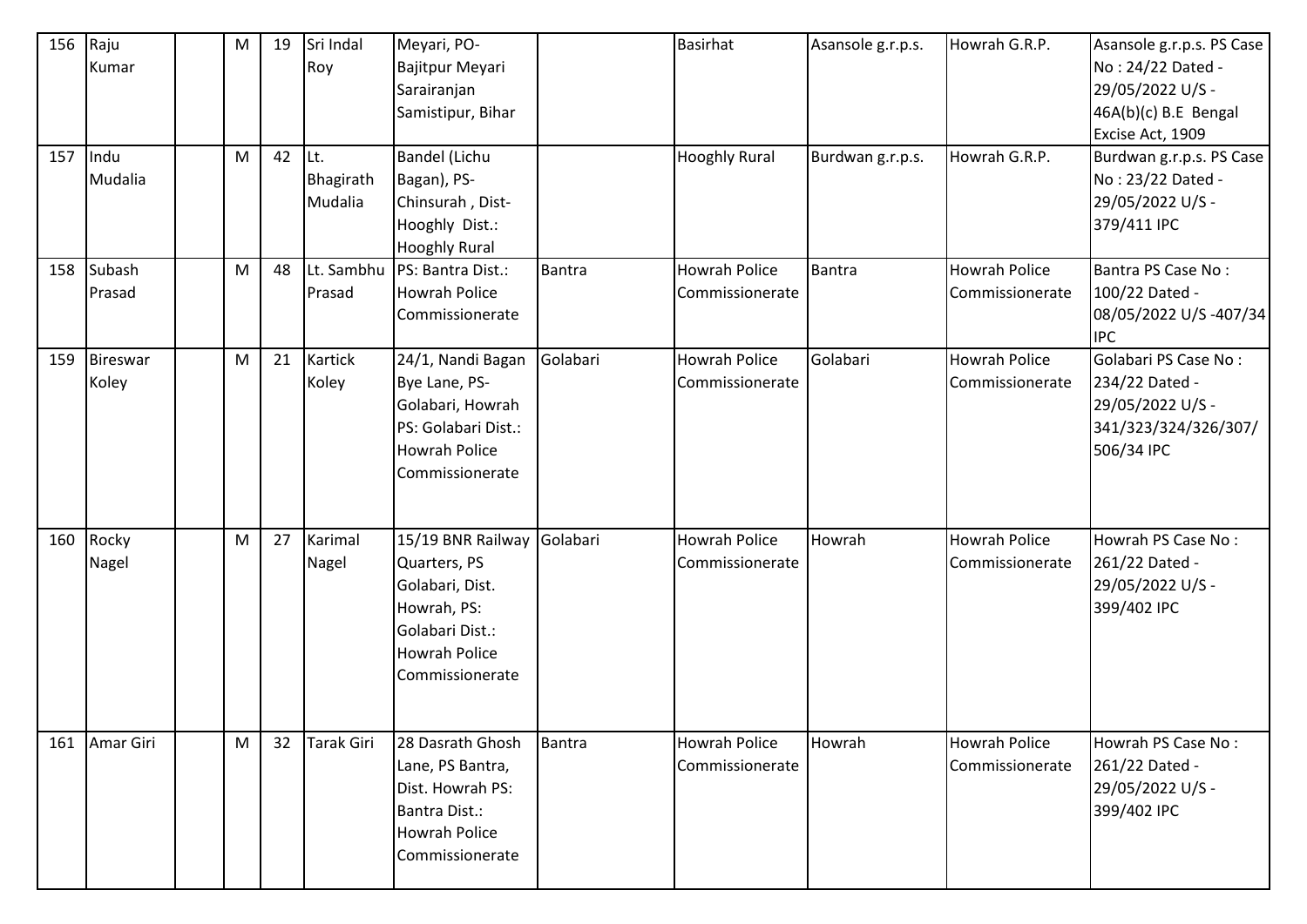| 162 | Pramod<br>Singh              | M | 30 | Late Arjun<br>Singh | 35/4 Dasrath<br>Ghosh Lane,<br>Nonapara, PS<br>Bantra, Dist.<br>Howrah PS: Bantra<br>Dist.: Howrah<br>Police<br>Commissionerate | <b>Bantra</b> | Howrah Police<br>Commissionerate         | Howrah                | <b>Howrah Police</b><br>Commissionerate | Howrah PS Case No:<br>261/22 Dated -<br>29/05/2022 U/S -<br>399/402 IPC                 |
|-----|------------------------------|---|----|---------------------|---------------------------------------------------------------------------------------------------------------------------------|---------------|------------------------------------------|-----------------------|-----------------------------------------|-----------------------------------------------------------------------------------------|
| 163 | Sk Ramjan                    |   | 45 | Late Sk<br>Akhtar   | 4/6 Srinath Porel<br>Lane, PS & Dist.<br>Howrah PS:<br>Howrah Dist.:<br><b>Howrah Police</b><br>Commissionerate                 | Howrah        | <b>Howrah Police</b><br>Commissionerate  | Howrah                | <b>Howrah Police</b><br>Commissionerate | Howrah PS Case No:<br>261/22 Dated -<br>29/05/2022 U/S -<br>399/402 IPC                 |
| 164 | Santosh<br><b>Kumar Bera</b> | M | 30 | th Bera             | Narendrana Tarulia 2Nd lane<br>near Tarulia Friends<br>Club PS: New town<br>Dist.: Bidhannagar<br>Police<br>Commissionerate     | New town      | Bidhannagar<br>Police<br>Commissionerate | Howrah cyber<br>crime | <b>Howrah Police</b><br>Commissionerate | Howrah cyber crime PS<br>Case No: 10/22 Dated -<br>14/03/2022 U/S -<br>419/420/120B IPC |
| 165 | Rahul<br>Yadav               | M | 28 | Awdesh<br>Yadav     | 23 No Guha Park,<br>PS- Liluah, Howrah.<br>PS: Liluah Dist.:<br><b>Howrah Police</b><br>Commissionerate                         | Liluah        | <b>Howrah Police</b><br>Commissionerate  | Liluah                | <b>Howrah Police</b><br>Commissionerate | Liluah PS Case No:<br>228/22 Dated -<br>20/05/2022 U/S -<br>399/402 IPC                 |
| 166 | Sudip Maji Raja              | M | 18 | Lt. Bijoy<br>Maji   | Thakurpara, PS-<br>Birshunpur, Dist-<br>Bankura PS:<br>Bishnupur Dist.:<br><b>Bankura</b>                                       | Bishnupur     | <b>Bankura</b>                           | Liluah                | <b>Howrah Police</b><br>Commissionerate | Liluah PS Case No:<br>217/22 Dated -<br>15/05/2022 U/S -<br>363/365 IPC                 |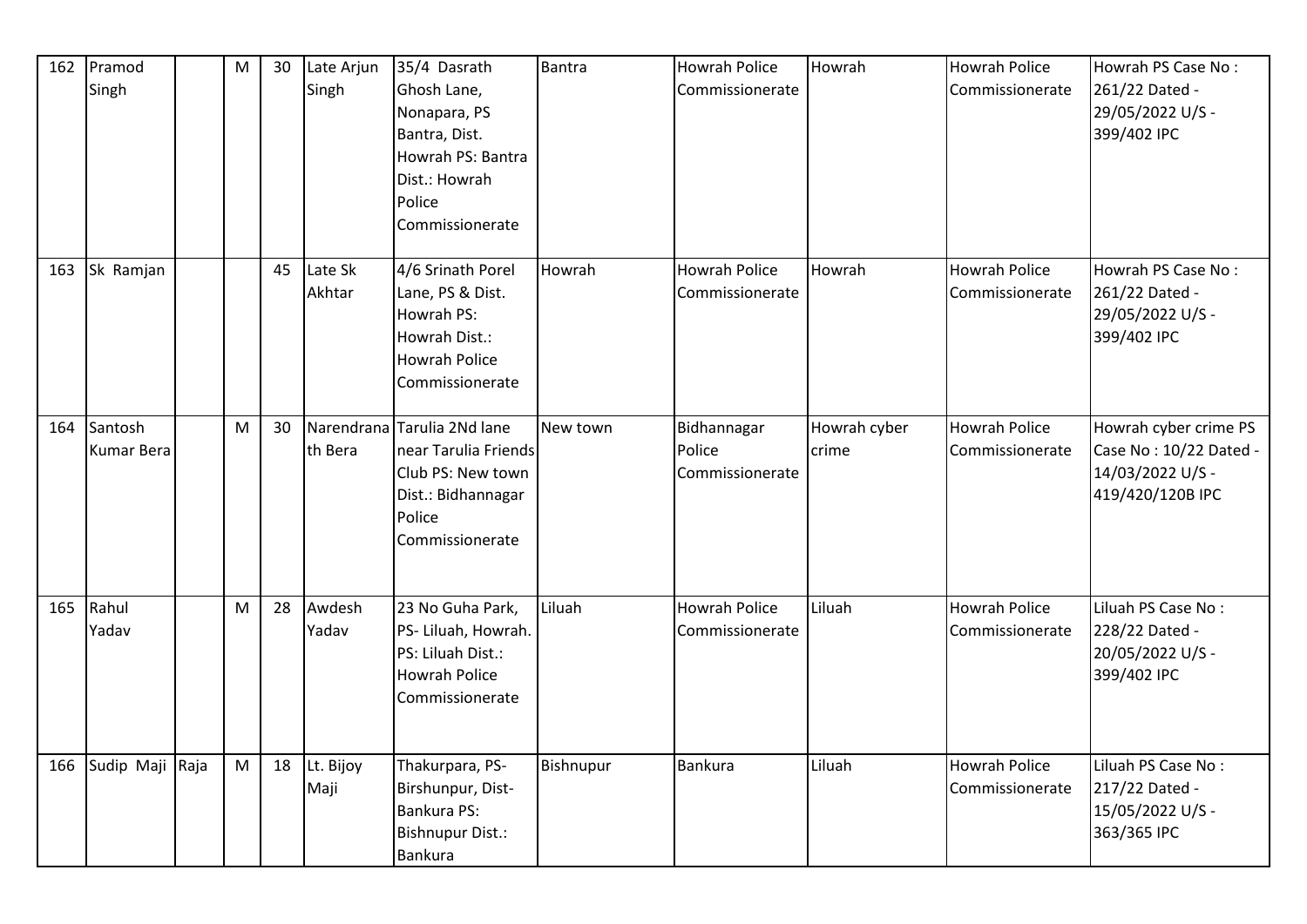| 167 | Uttam Sah         | M         | 40 | ILt.<br>Bhuchand<br>Sah | Najirganj, Malipar,<br>PS-Sankrail,<br>Howrah PS:<br>Sankrail Dist.:<br><b>Howrah Police</b><br>Commissionerate                                                                                                                                                                                        | Sankrail | Howrah Police<br>Commissionerate        | Liluah     | <b>Howrah Police</b><br>Commissionerate | Liluah PS Case No:<br>221/22 Dated -<br>17/05/2022 U/S -<br>420/467/468/120B IPC |
|-----|-------------------|-----------|----|-------------------------|--------------------------------------------------------------------------------------------------------------------------------------------------------------------------------------------------------------------------------------------------------------------------------------------------------|----------|-----------------------------------------|------------|-----------------------------------------|----------------------------------------------------------------------------------|
| 168 | Shib Kumar<br>Sah | ${\sf M}$ | 38 | Lt.<br>Nagaswar<br>Sah  | Najirganj, Malipar,<br>PS-Sankrail,<br>Howrah PS:<br>Sankrail Dist.:<br><b>Howrah Police</b><br>Commissionerate                                                                                                                                                                                        | Sankrail | <b>Howrah Police</b><br>Commissionerate | Liluah     | <b>Howrah Police</b><br>Commissionerate | Liluah PS Case No:<br>221/22 Dated -<br>17/05/2022 U/S -<br>420/467/468/120B IPC |
| 169 | Suraj Shaw        | M         |    | Rajendra<br>Shaw        | Of 217/1, M. N. K. Nishchinda<br>Road, North<br>Baranagar<br>Alambazar, PS-<br>Baranagar, Dist-<br>North 24 Parganas,<br>West Bengal-<br>700035 & A/P 68D,<br>Debi Marg, PS-<br>Sadar Police<br>Station, Jaipur<br>West, Rajasthan PS:<br>Nishchinda Dist.:<br><b>Howrah Police</b><br>Commissionerate |          | <b>Howrah Police</b><br>Commissionerate | Nishchinda | <b>Howrah Police</b><br>Commissionerate | Nishchinda PS Case No:<br>32/22 Dated -<br>30/01/2022 U/S -<br>363/365 IPC       |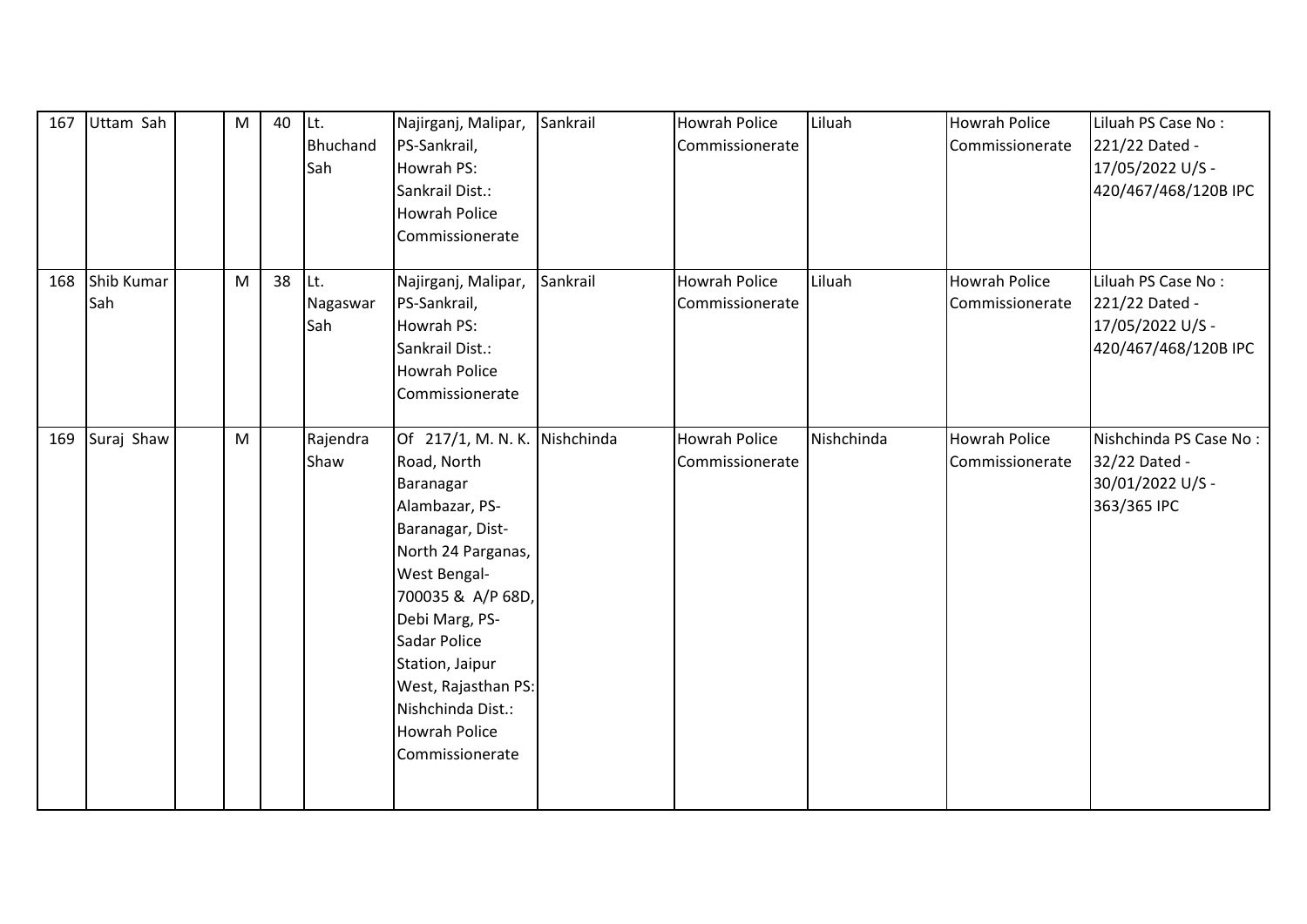| 170      | Pappu Ram                  | M |    | Suhk Ram            | Of Village<br>Khajwana,<br>Lomroad Ki Dhani,<br>Khajwana, near<br>Jodhpur Road, PS-<br>Kuchera, Dist-<br>Nagaur, Rajasthan<br>PS: Nishchinda<br>Dist.: Howrah<br>Police<br>Commissionerate                                       | Nishchinda | <b>Howrah Police</b><br>Commissionerate  | Nishchinda | <b>Howrah Police</b><br>Commissionerate | Nishchinda PS Case No:<br>32/22 Dated -<br>30/01/2022 U/S -<br>363/365 IPC                                               |
|----------|----------------------------|---|----|---------------------|----------------------------------------------------------------------------------------------------------------------------------------------------------------------------------------------------------------------------------|------------|------------------------------------------|------------|-----------------------------------------|--------------------------------------------------------------------------------------------------------------------------|
| 171 Spit | Paswan                     | M | 52 | Paswan              | Lt-ram Bali 6, Arabinda Sarani, Baguiati<br>Kolkata (M CORP.),<br>Kolkata 05 A/P-<br>Bhadaiya, PO+PS-<br>Mohadinagar, Dist<br>–Samastipur,<br>State-Bihar PS:<br>Baguiati Dist.:<br><b>Bidhannagar Police</b><br>Commissionerate |            | Bidhannagar<br>Police<br>Commissionerate | Bagnan     | <b>Howrah Rural</b>                     | Bagnan PS Case No:<br>272/22 Dated -<br>29/05/2022 U/S -<br>279/338 IPC                                                  |
| 172      | Hasanur<br>Rahaman<br>Khan | M | 36 | Lt. Rafayet<br>Khan | Mugkalyan, PS-<br>Bagnan, Dist-<br>Howrah PS: Bagnan<br>Dist.: Howrah Rural                                                                                                                                                      | Bagnan     | <b>Howrah Rural</b>                      | Bagnan     | <b>Howrah Rural</b>                     | Bagnan PS Case No:<br>146/22 Dated -<br>30/03/2022 U/S -<br>498A/406/506/34 IPC &<br>3/4 Dowry Prohibition<br>Act, 1961Â |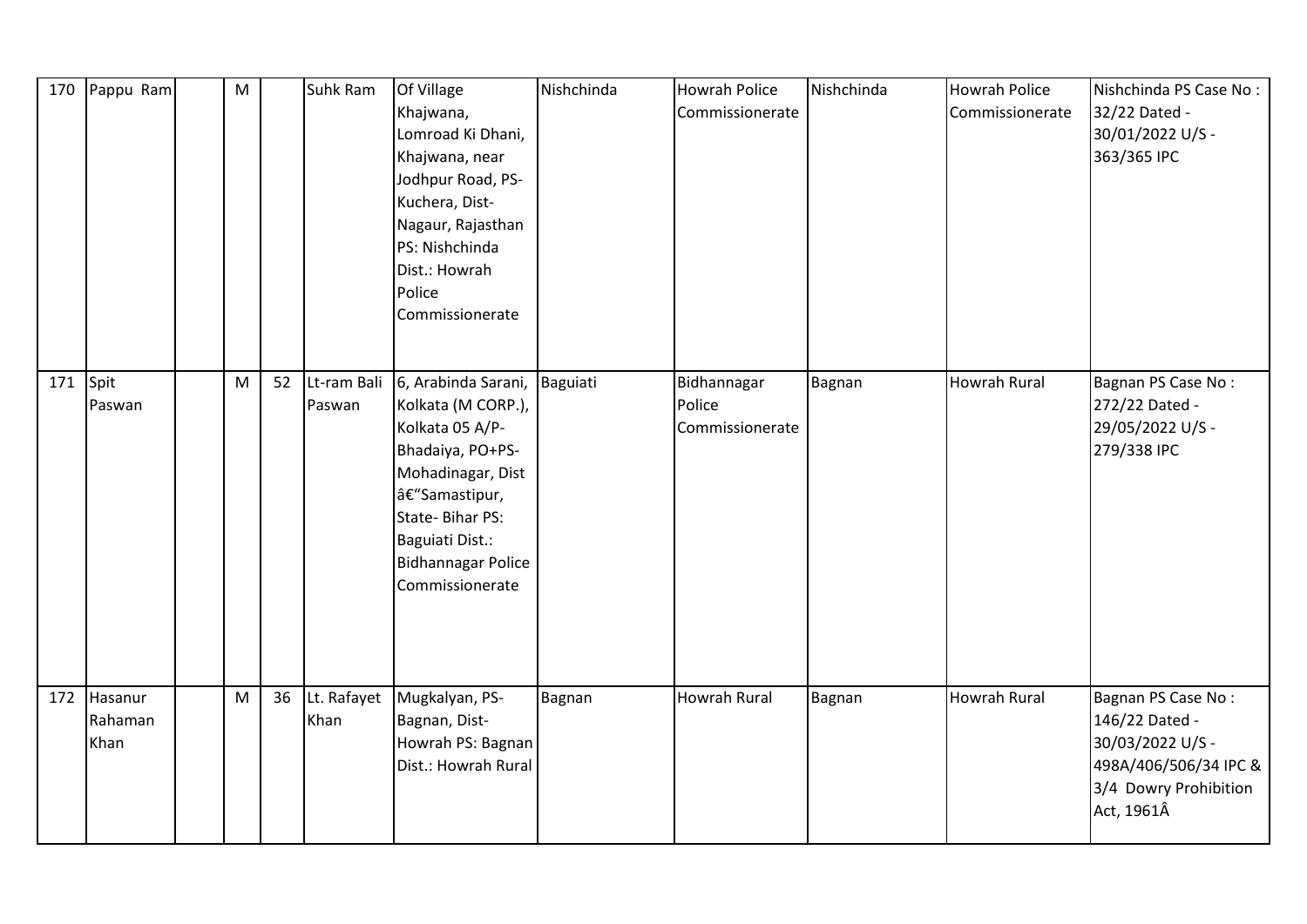| 173 | Md Abdul<br>Halim<br>Sardar | ${\sf M}$ | 25 | ILt.<br>Sahajahan<br>Sardar   | Vill-Poila<br>Bhagbanpur, P.O-<br>Bhagbanpur, PS-<br>Dholahat, Dist-24<br>Pgs (S) PS:<br>Shyampur Dist.:<br><b>Howrah Rural</b> | Shyampur  | Howrah Rural                       | Shyampur   | <b>Howrah Rural</b> | Shyampur PS Case No:<br>192/22 Dated -<br>06/05/2022 U/S -<br>376(3)/376(2)(n)/506/5<br>09 IPC & 06 The<br>Protection of children<br>from sexual offences<br>Act, 2012 (POCSO) |
|-----|-----------------------------|-----------|----|-------------------------------|---------------------------------------------------------------------------------------------------------------------------------|-----------|------------------------------------|------------|---------------------|--------------------------------------------------------------------------------------------------------------------------------------------------------------------------------|
| 174 | <b>Sk Haru</b>              | ${\sf M}$ | 53 | Sk.<br>Sahinuddin   Para, PO- | Vill-Naskarpur Das<br>Kharuberia, PS-<br>Shyampur, Dist.<br>Howrah PS:<br>Shyampur Dist.:<br><b>Howrah Rural</b>                | Shyampur  | Howrah Rural                       | Shyampur   | <b>Howrah Rural</b> | Shyampur PS Case No:<br>228/22 Dated -<br>28/05/2022 U/S -<br>341/325/326/379/354B<br>/506/34 IPC                                                                              |
| 175 | Paltu<br>Samanta            | M         | 42 | Lt. Moni<br>Mohan<br>Samanta  | Vill-Anantapur, P.O-Shyampur<br>Anantapur, PS-<br>Shyampur, Dist-<br>Howrah PS:<br>Shyampur Dist.:<br><b>Howrah Rural</b>       |           | <b>Howrah Rural</b>                | Shyampur   | Howrah Rural        | Shyampur PS Case No:<br>148/22 Dated -<br>14/04/2022 U/S -<br>342/324/326/354B/506<br>/34 IPC                                                                                  |
| 176 | Abdulla Sk                  |           | 28 | Saidul Sk                     | <b>HERAMPUR PS:</b><br>Islampore Dist.:<br>Murshidabad                                                                          | Islampore | Murshidabad                        | Islampore  | Murshidabad         | Islampore PS Case No:<br>237/22 Dated -<br>28/05/2022 U/S -<br>498A/323/325/307/427<br>/506/34 IPC & 3/4<br>Dowry Prohibition Act,<br>1961Â                                    |
| 177 | Anjay<br>Oraon              |           |    | Bandahan<br>Oraon             | Puthimari,<br>Bagdogra, PS<br>Bagdogra, Dist<br>Darjeeling PS:<br>Bagdogra Dist.:<br>Siliguri Police<br>Commissionerate         | Bagdogra  | Siliguri Police<br>Commissionerate | Jalpaiguri | Jalpaiguri          | Jalpaiguri PS Case No:<br>335/22 Dated -<br>29/05/2022 U/S -<br>379/411 IPC & 50 West<br><b>Bengal Minor Minerals</b><br>Concession Rules, 2016                                |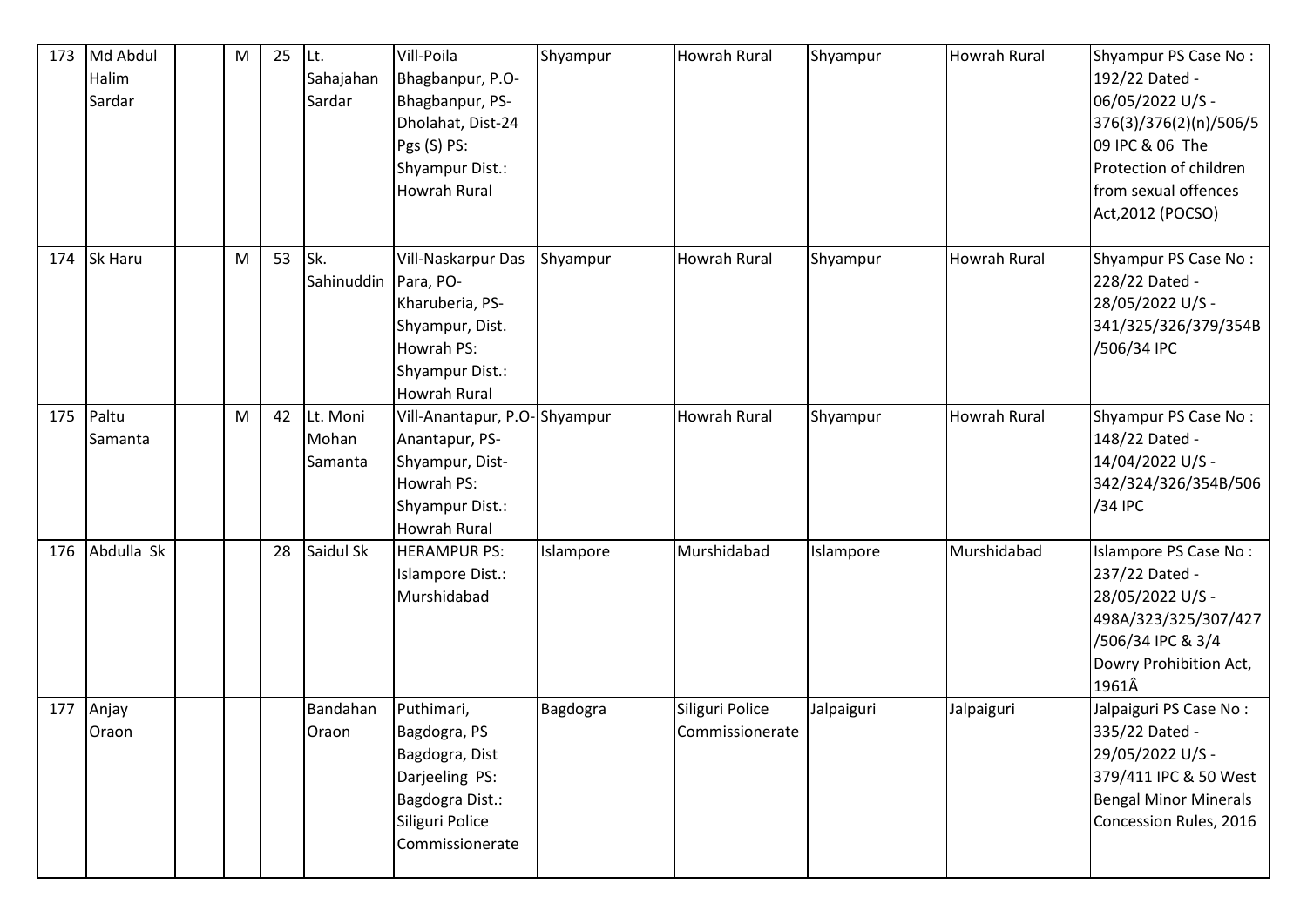| 178 | Pankaj Kr<br><b>Dutta</b><br>Chowdhury |   |    | Lt Rishikesh Gourihat<br>Dutta | Mohitnagar PS:<br>Chowdhury Jalpaiguri Dist.:<br>Jalpaiguri                                     | Jalpaiguri    | Jalpaiguri                         | Jalpaiguri    | Jalpaiguri                         | Jalpaiguri PS Case No:<br>336/22 Dated -<br>29/05/2022 U/S-46<br>Bengal Excise Act, 1909                                                                           |
|-----|----------------------------------------|---|----|--------------------------------|-------------------------------------------------------------------------------------------------|---------------|------------------------------------|---------------|------------------------------------|--------------------------------------------------------------------------------------------------------------------------------------------------------------------|
| 179 | Rubel Sk                               |   |    | Arman Sk                       | Arapur PS:<br>Baishnabnagar<br>Dist.: Malda                                                     | Baishnabnagar | Malda                              | Jalpaiguri    | Jalpaiguri                         | Jalpaiguri PS Case No:<br>334/22 Dated -<br>28/05/2022 U/S -<br>363/365 IPC                                                                                        |
| 180 | Manahar<br>Roy                         |   |    | Rajendar<br>Roy                | PS: Siliguri Dist.:<br>Siliguri Police<br>Commissionerate                                       | Siliguri      | Siliguri Police<br>Commissionerate | Malbazar      | Jalpaiguri                         | Malbazar PS Case No:<br>426/22 Dated -<br>29/05/2022 U/S -<br>379/411 IPC & 21(1)<br>Mines and Minerals<br>(Regulation and<br>Development) Act<br>$(1957)\hat{A}$  |
| 181 | Jagadish<br>Barman                     | M | 23 | Sunil<br>Barman                | Ethelbari,<br>Jogidhura, PS<br>Birpara, Dist.<br>Alipurduar PS:<br>Birpara Dist.:<br>Alipurduar | Birpara       | Alipurduar                         | Moynaguri     | Jalpaiguri                         | Moynaguri PS Case No:<br>203/22 Dated -<br>29/05/2022 U/S -<br>379/411 IPC & 21(1)<br>Mines and Minerals<br>(Regulation and<br>Development) Act<br>$(1957)\hat{A}$ |
| 182 | Rakib Sk                               | M | 25 | Kashem Sk<br>@ Aloul<br>Kashem | PS: Raghunathganj<br>Dist.: Jangipur<br><b>Police District</b>                                  | Raghunathganj | Jangipur Police<br><b>District</b> | Raghunathganj | Jangipur Police<br><b>District</b> | Raghunathganj PS Case<br>No: 384/22 Dated -<br>19/05/2022 U/S -<br>341/325/427/380/384/<br>354/34 IPC                                                              |
| 183 | Rahul Sk                               | M | 22 |                                | Fajlu Hoque CHAR KABILPUR<br>PS: Sagardighi Dist.:<br>Jangipur Police<br><b>District</b>        | Sagardighi    | Jangipur Police<br><b>District</b> | Sagardighi    | Jangipur Police<br><b>District</b> | Sagardighi PS Case No:<br>214/22 Dated -<br>20/05/2022 U/S -<br>354D/506/509/120B IPC                                                                              |
| 184 | Rahul Das                              | M | 22 |                                | Lt Jiten Das BACHHURAIL PS:<br>Raghunathganj<br>Dist.: Jangipur<br>Police District              | Raghunathganj | Jangipur Police<br><b>District</b> | Sagardighi    | Jangipur Police<br><b>District</b> | Sagardighi PS Case No:<br>209/22 Dated -<br>19/05/2022 U/S -<br>399/402 IPC                                                                                        |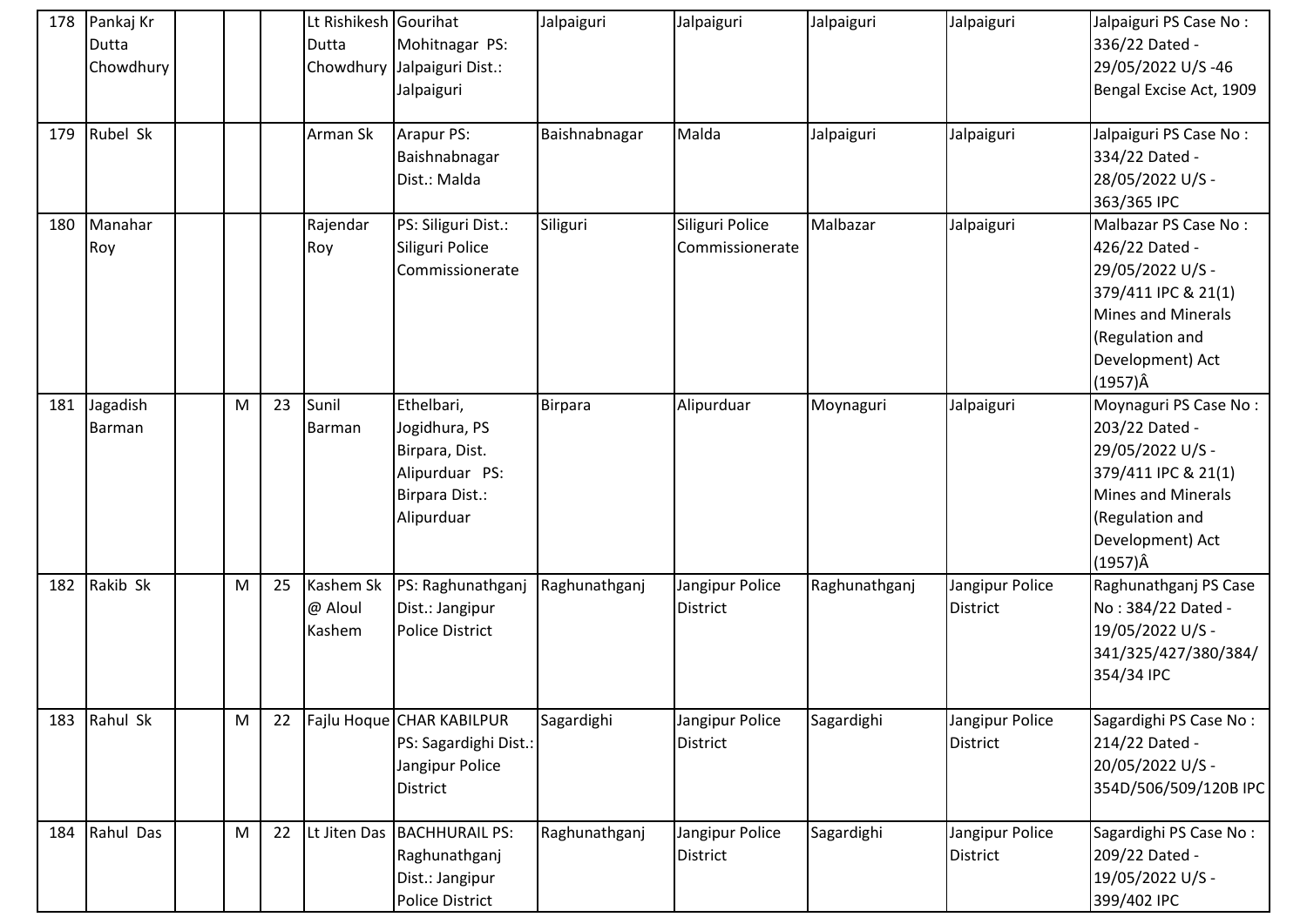| 185 | Roni Seikh             |                                            | M | 21 | Milan Sk           | SADEK SARAI PS:<br>Jiaganj Dist.:<br>Murshidabad                                                                                           | Jiaganj         | Murshidabad                              | Sagardighi         | Jangipur Police<br><b>District</b> | Sagardighi PS Case No:<br>231/22 Dated -<br>24/05/2022 U/S -<br>420/120B IPC & 3/4 The<br><b>West Bengal Gambling</b><br>and Prize Competitions<br>Act, 1957 |
|-----|------------------------|--------------------------------------------|---|----|--------------------|--------------------------------------------------------------------------------------------------------------------------------------------|-----------------|------------------------------------------|--------------------|------------------------------------|--------------------------------------------------------------------------------------------------------------------------------------------------------------|
| 186 | Sabbir<br>Alam         |                                            | M | 35 | Md Abbas           | <b>Bhabanipur PS:</b><br>Kharagpore town<br>Dist.: Paschim<br>Mednipore                                                                    | Kharagpore town | Paschim<br>Mednipore                     | Kharagpur g.r.p.s. | Kharagpur G.R.P.                   | Kharagpur g.r.p.s. PS<br>Case No: 38/21 Dated -<br>25/03/2021 U/S-379<br><b>IPC</b>                                                                          |
| 187 | Jiban<br><b>Biswas</b> |                                            | M | 40 |                    | Jiten Biswas Maniknagar PS:<br>Hogalberia Dist.:<br>Krishnanagar Police<br><b>District</b>                                                 | Hogalberia      | Krishnanagar<br><b>Police District</b>   | Hogalberia         | <b>District</b>                    | Krishnanagar Police Hogalberia PS Case No:<br>178/22 Dated -<br>29/05/2022 U/S -<br>498A/323/307 IPC                                                         |
| 188 | Ram<br>Krishna Roy     |                                            | M | 22 | Lt. Bablu<br>Roy   | Ghurni Shibtala<br>Barowari, PS:<br>Krishnanagar Dist.:<br>Krishnanagar Police<br><b>District</b>                                          | Krishnanagar    | Krishnanagar<br><b>Police District</b>   | Krishnanagar       | <b>District</b>                    | Krishnanagar Police Krishnanagar PS Case No<br>473/22 Dated -<br>13/05/2022 U/S -<br>399/402 IPC & 25/27<br>Arms Act, 1959                                   |
| 189 | Babusona<br>Ghosh      |                                            | M | 28 | Lt. Dilip<br>Ghosh | <b>Bow Bazar West</b><br>Lane, PO<br>Krishnagar PS:<br>Krishnanagar Dist.:<br>Krishnanagar Police<br><b>District</b>                       | Krishnanagar    | Krishnanagar<br><b>Police District</b>   | Krishnanagar       | <b>District</b>                    | Krishnanagar Police Krishnanagar PS Case No<br>513/22 Dated -<br>22/05/2022 U/S -<br>399/402 IPC                                                             |
| 190 | Ram<br>Krishna<br>Shaw | @<br>Krish<br>na@<br>Krish<br>nand<br>Shaw | M |    | Lt. Manoj<br>Shaw  | Sukanta Nagar,<br>Madral, Berapara,<br>PS Bhatpara, Dist.-<br>North 24 Pgs PS:<br>Bhatpara Dist.:<br>Barrackpore Police<br>Commissionerate | Bhatpara        | Barrackpore<br>Police<br>Commissionerate | Nabadwip           | <b>District</b>                    | Krishnanagar Police Nabadwip PS Case No:<br>215/22 Dated -<br>22/05/2022 U/S -<br>363/365/34 IPC                                                             |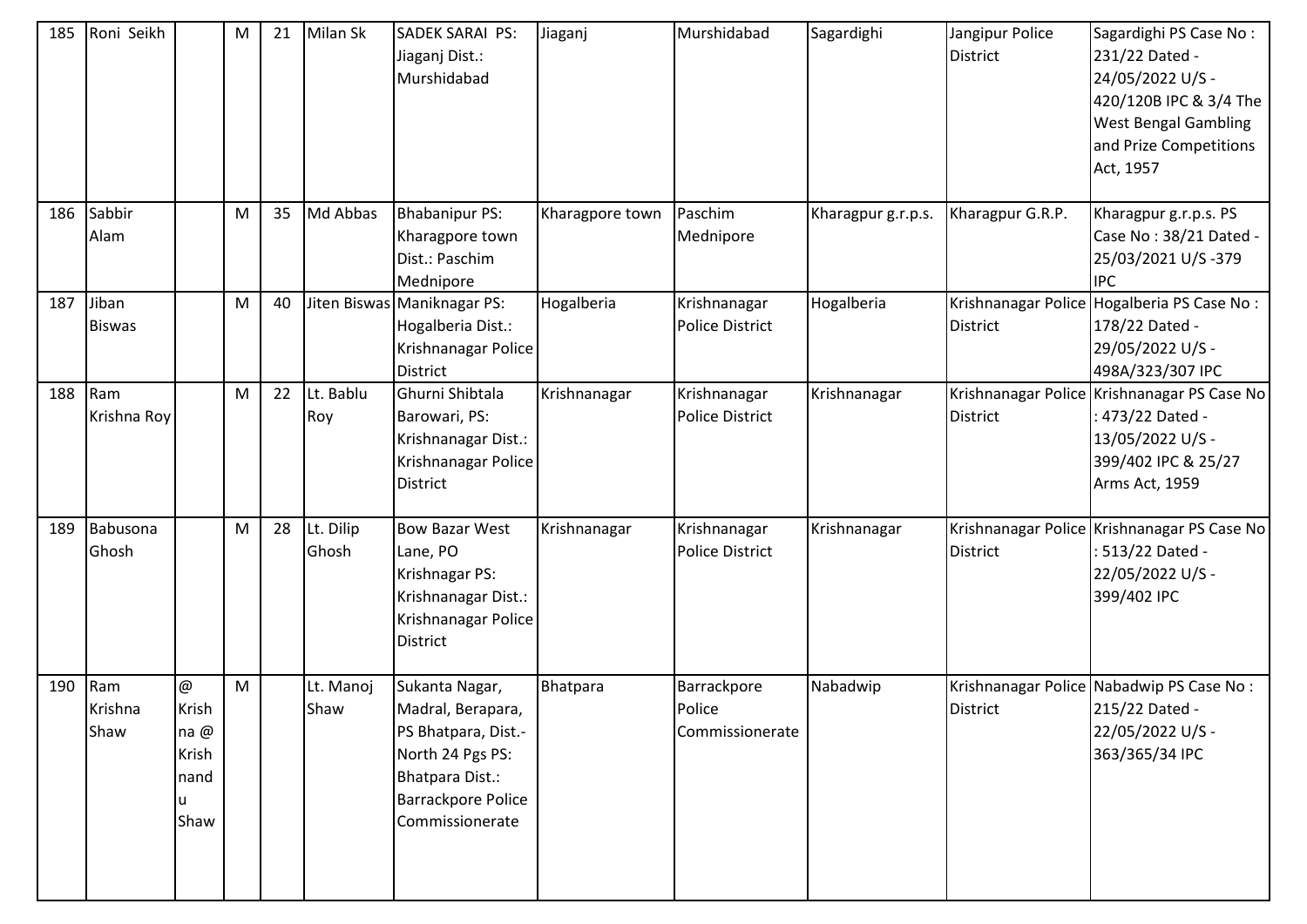| 191 | Biswjit<br>Mondal    | M |    | Mondal @                | Ramprasad   PS: Murutia Dist.:<br>Krishnanagar Police                                 | Murutia       | Krishnanagar<br><b>Police District</b> | Thanapara     | <b>District</b> | Krishnanagar Police Thanapara PS Case No:<br>95/22 Dated -                                            |
|-----|----------------------|---|----|-------------------------|---------------------------------------------------------------------------------------|---------------|----------------------------------------|---------------|-----------------|-------------------------------------------------------------------------------------------------------|
|     | Pramanik             |   |    | Pramanik                | District                                                                              |               |                                        |               |                 | 12/05/2022 U/S-305<br><b>IPC</b>                                                                      |
| 192 | Rubel Sk             | M |    | Asraful Sk              | Madaritola PS:<br>Baishnabnagar<br>Dist.: Malda                                       | Baishnabnagar | Malda                                  | Baishnabnagar | Malda           | Baishnabnagar PS Case<br>No: 390/22 Dated -<br>12/05/2022 U/S -<br>448/323/354/326/307/<br>506/34 IPC |
| 193 | Saddam<br>Hossain    | M |    | Faijuddin<br>Mia        | Borokamat PS:<br>Baishnabnagar<br>Dist.: Malda                                        | Baishnabnagar | Malda                                  | Baishnabnagar | Malda           | Baishnabnagar PS Case<br>No: 434/22 Dated -<br>22/05/2022 U/S -<br>448/323/325/326/307/<br>34 IPC     |
| 194 | Mohidul<br>Islam     | M | 24 | Lt. Lyke Ali            | MALLIKPARA PS:<br>Chanchal Dist.:<br>Malda                                            | Chanchal      | Malda                                  | Chanchal      | Malda           | Chanchal PS Case No:<br>550/22 Dated -<br>28/05/2022 U/S -<br>395/397 IPC                             |
| 195 | Md Latifur<br>Sk     | M | 35 | Late Md<br>Masum        | Jadupur,<br>Kacharipara, P.O-<br>Jadupur PS:<br>Kaliachak Dist.:<br>Malda             | Kaliachak     | Malda                                  | English bazar | Malda           | English bazar PS Case No<br>: 753/18 U/S -                                                            |
| 196 | Senaul<br>Hoque      | M | 27 | Mojibur<br>Rahaman      | <b>Balatuli High</b><br>Schoolpara, PO.<br>Jatradanga PS:<br>Oldmalda Dist.:<br>Malda | Oldmalda      | Malda                                  | English bazar | Malda           | English bazar PS Case No<br>834/22 Dated -<br>29/05/2022 U/S -<br>363/365/120B IPC                    |
|     | 197 Sumitra<br>Ghosh | M | 31 | Late<br>Chowdhury Malda | Gopalpur PS:<br>Ramananda English bazar Dist.:                                        | English bazar | Malda                                  | English bazar | Malda           | English bazar PS Case No<br>834/22 Dated -<br>29/05/2022 U/S -<br>363/365/120B IPC                    |
|     | 198 Hasibul Sk       | M | 24 | Ekramul Sk Jadupur PS:  | Kaliachak Dist.:<br>Malda                                                             | Kaliachak     | Malda                                  | English bazar | Malda           | English bazar PS Case No<br>: 781/22 Dated -<br>20/05/2022 U/S -<br>399/402 IPC                       |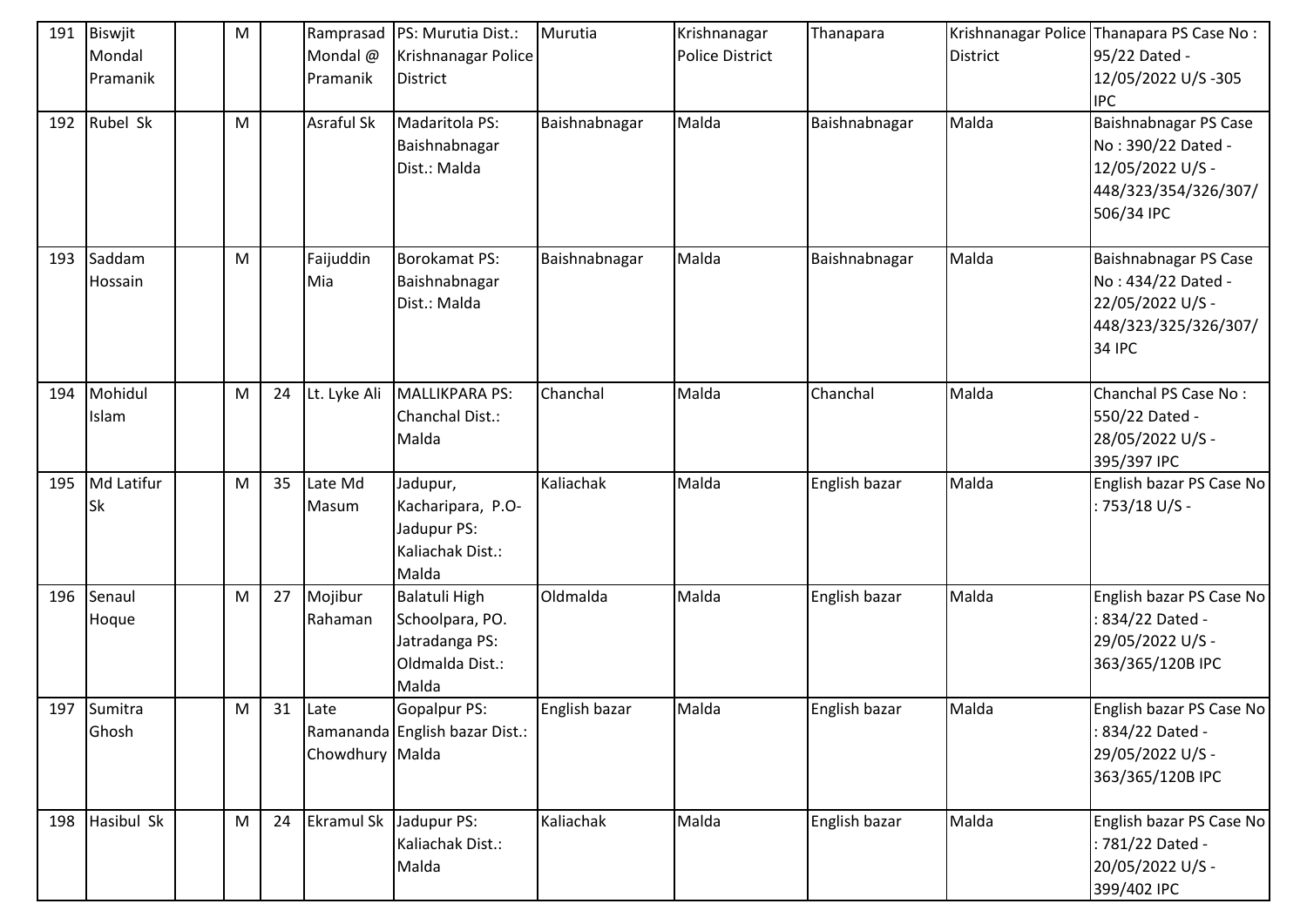| 199 | Pintu     | M |    | Apindar    | PS: Gajole Dist.: | Gajole     | Malda | Gajole     | Malda | Gajole PS Case No:                 |
|-----|-----------|---|----|------------|-------------------|------------|-------|------------|-------|------------------------------------|
|     | Mahato    |   |    | Mahato     | Malda             |            |       |            |       | 403/22 Dated -                     |
|     |           |   |    |            |                   |            |       |            |       | 29/05/2022 U/S -                   |
|     |           |   |    |            |                   |            |       |            |       | 417/376/506 IPC                    |
| 200 | Rasal Mia | M |    | Zaffar Ali | Gopalnagar, PS:   | Kaliachak  | Malda | Kaliachak  | Malda | Kaliachak PS Case No:              |
|     |           |   |    |            | Kaliachak Dist.:  |            |       |            |       | 576/22 Dated -                     |
|     |           |   |    |            | Malda             |            |       |            |       | 29/05/2022 U/S-27                  |
|     |           |   |    |            |                   |            |       |            |       | <b>Drugs and Cosmetics</b>         |
|     |           |   |    |            |                   |            |       |            |       | Act, 1940Â & 21(c)                 |
|     |           |   |    |            |                   |            |       |            |       | /27A/29 Narcotic Drugs             |
|     |           |   |    |            |                   |            |       |            |       | and Psychotropic                   |
|     |           |   |    |            |                   |            |       |            |       | Substances Act, 1985               |
|     |           |   |    |            |                   |            |       |            |       |                                    |
| 201 | Prasanjit | M |    | Sudhir     | Jaduramtola PS:   | Kaliachak  | Malda | Kaliachak  | Malda | Kaliachak PS Case No:              |
|     | Mandal    |   |    | Mandal     | Kaliachak Dist.:  |            |       |            |       | 577/22 Dated -                     |
|     |           |   |    |            | Malda             |            |       |            |       | 29/05/2022 U/S -                   |
|     |           |   |    |            |                   |            |       |            |       | 341/323/325/308/506/               |
|     |           |   |    |            |                   |            |       |            |       | 379/34 IPC                         |
| 202 | Joydeb    |   |    | Sokti      | Jaduramtola PS:   | Kaliachak  | Malda | Kaliachak  | Malda | Kaliachak PS Case No:              |
|     | Mandal    |   |    | Mandal     | Kaliachak Dist.:  |            |       |            |       | 577/22 Dated -                     |
|     |           |   |    |            | Malda             |            |       |            |       | 29/05/2022 U/S -                   |
|     |           |   |    |            |                   |            |       |            |       | 341/323/325/308/506/<br>379/34 IPC |
| 203 | Maskura   | F | 20 | Enamul     | Jesaratotola PS:  | Manickchak | Malda | Manickchak | Malda | Manickchak PS Case No:             |
|     | Khatun    |   |    |            | Manickchak Dist.: |            |       |            |       | 249/22 Dated -                     |
|     |           |   |    | Hoque      | Malda             |            |       |            |       | 28/05/2022 U/S -                   |
|     |           |   |    |            |                   |            |       |            |       | 147/148/149/323/325/               |
|     |           |   |    |            |                   |            |       |            |       | 307/354/427/379/506                |
|     |           |   |    |            |                   |            |       |            |       | IPC & 25/27 Arms Act,              |
|     |           |   |    |            |                   |            |       |            |       | 1959 & 3/4 Explosive               |
|     |           |   |    |            |                   |            |       |            |       | Substances Act, 1908Â              |
|     |           |   |    |            |                   |            |       |            |       |                                    |
|     |           |   |    |            |                   |            |       |            |       |                                    |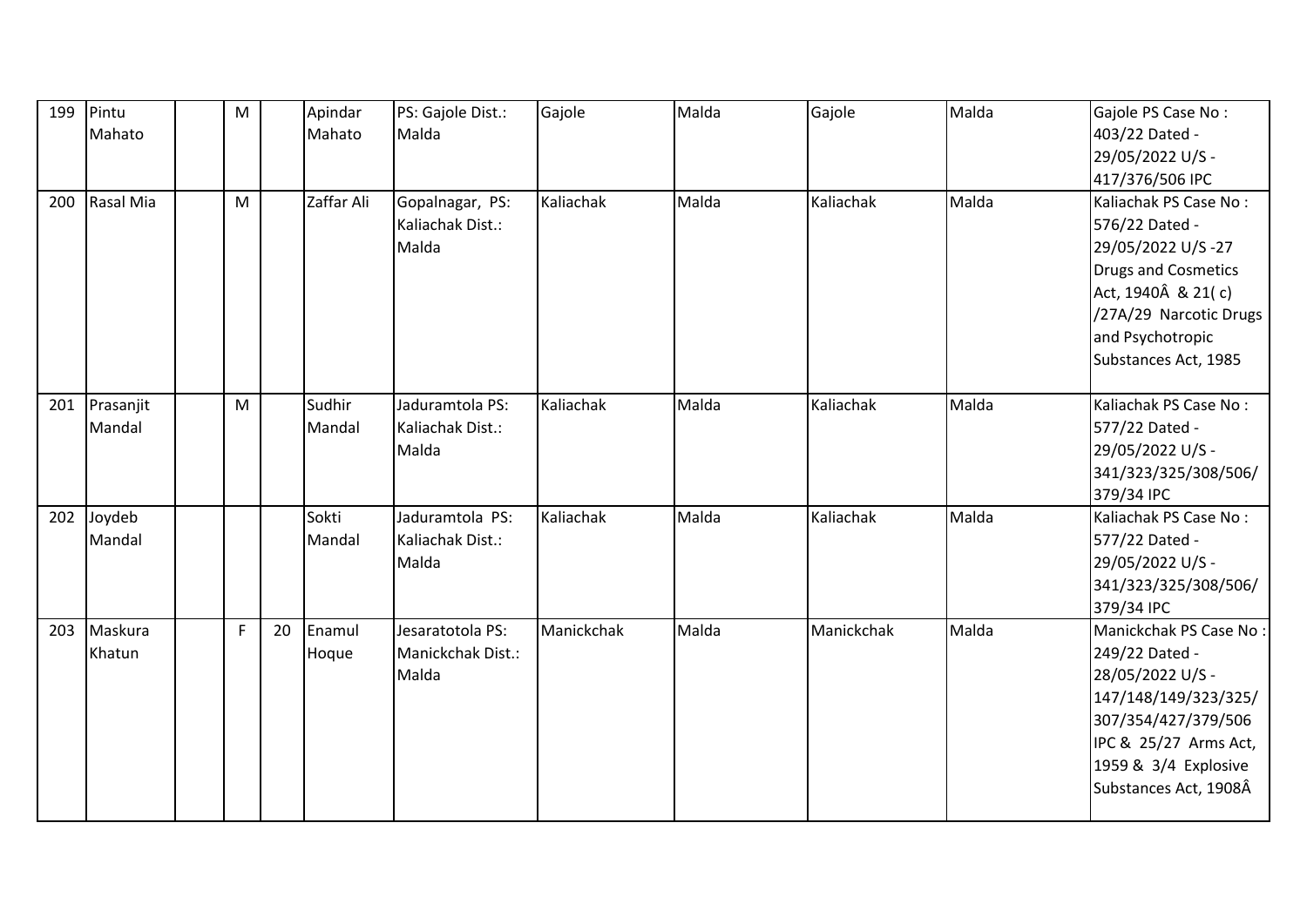| 204 | Shoratan<br><b>Bibi</b> | $\mathsf F$ | 31 | <b>Tofijul Sk</b> | Jesaratotola PS:<br>Manickchak Dist.:<br>Malda | Manickchak | Malda | Manickchak | Malda | Manickchak PS Case No:<br>249/22 Dated -<br>28/05/2022 U/S -<br>147/148/149/323/325/<br>307/354/427/379/506<br>IPC & 25/27 Arms Act,<br>1959 & 3/4 Explosive<br>Substances Act, 1908Â |
|-----|-------------------------|-------------|----|-------------------|------------------------------------------------|------------|-------|------------|-------|---------------------------------------------------------------------------------------------------------------------------------------------------------------------------------------|
| 205 | Amena Bibi              | F           | 31 | Jullur<br>Rahaman | Jesaratotola PS:<br>Manickchak Dist.:<br>Malda | Manickchak | Malda | Manickchak | Malda | Manickchak PS Case No:<br>249/22 Dated -<br>28/05/2022 U/S -<br>147/148/149/323/325/<br>307/354/427/379/506<br>IPC & 25/27 Arms Act,<br>1959 & 3/4 Explosive<br>Substances Act, 1908Â |
| 206 | Samera<br>Khatun        | F           | 26 | <b>Minarul Sk</b> | Jesaratotola PS:<br>Manickchak Dist.:<br>Malda | Manickchak | Malda | Manickchak | Malda | Manickchak PS Case No:<br>249/22 Dated -<br>28/05/2022 U/S -<br>147/148/149/323/325/<br>307/354/427/379/506<br>IPC & 25/27 Arms Act,<br>1959 & 3/4 Explosive<br>Substances Act, 1908Â |
| 207 | Safikul<br>Hoque        | M           | 38 | Sk Arshad<br>Ali  | Jesaratotola PS:<br>Manickchak Dist.:<br>Malda | Manickchak | Malda | Manickchak | Malda | Manickchak PS Case No:<br>251/22 Dated -<br>28/05/2022 U/S -<br>147/148/149/323/325/<br>307/354/427/379/506<br>IPC & 25/27 Arms Act,<br>1959 & 3/4 Explosive<br>Substances Act, 1908Â |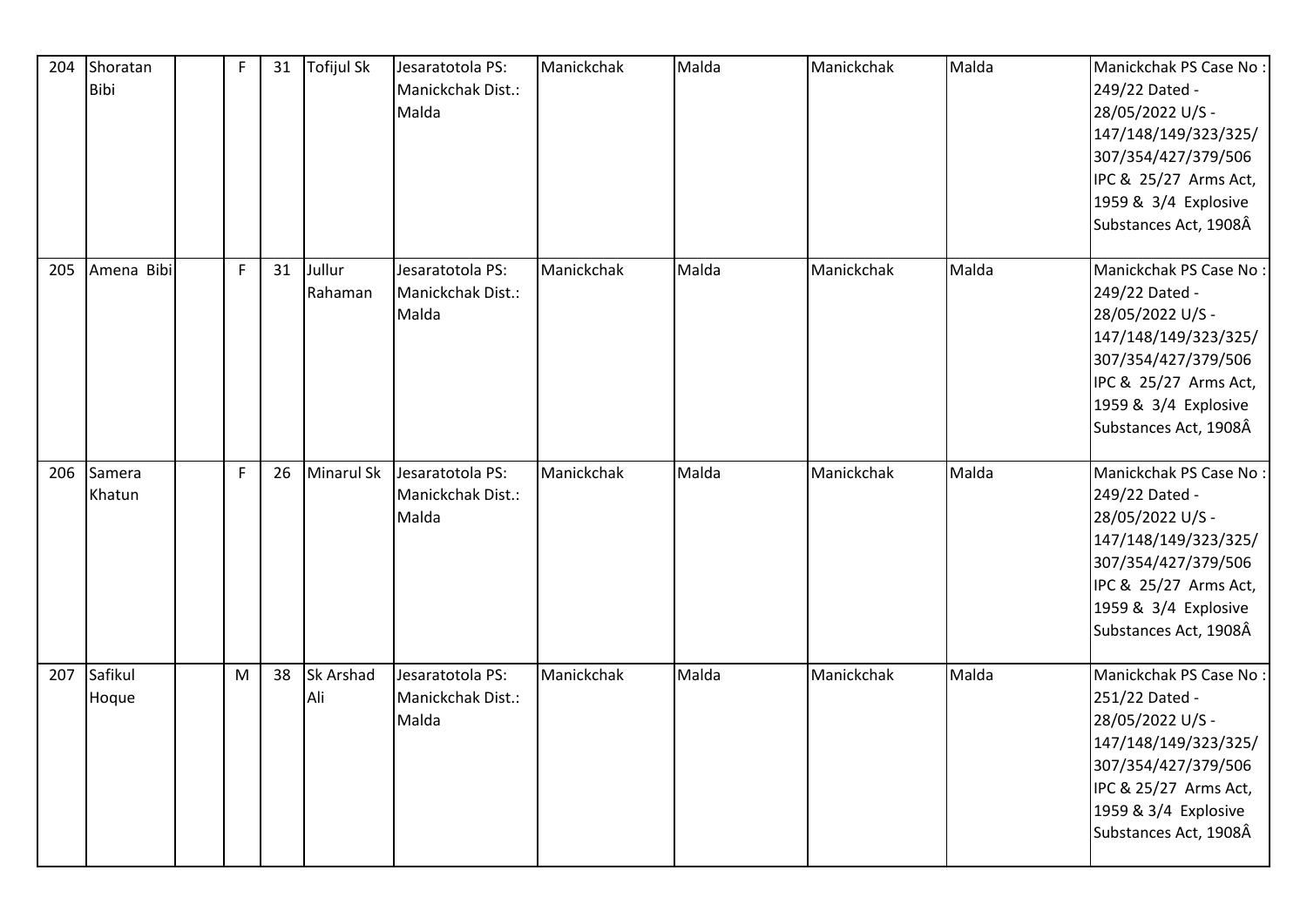| 208 | Mst<br>Jibannesha<br>Khatun |     | F           | 38 | Md<br>Nasiruddin       | Jesaratotola PS:<br>Manickchak Dist.:<br>Malda                                                   | Manickchak | Malda       | Manickchak | Malda       | Manickchak PS Case No:<br>251/22 Dated -<br>28/05/2022 U/S -<br>147/148/149/323/325/<br>307/354/427/379/506<br>IPC & 25/27 Arms Act,<br>1959 & 3/4 Explosive<br>Substances Act, 1908Â |
|-----|-----------------------------|-----|-------------|----|------------------------|--------------------------------------------------------------------------------------------------|------------|-------------|------------|-------------|---------------------------------------------------------------------------------------------------------------------------------------------------------------------------------------|
| 209 | Sabina Bibi                 |     | $\mathsf F$ | 40 | Nazrul Sk              | Jesaratotola PS:<br>Manickchak Dist.:<br>Malda                                                   | Manickchak | Malda       | Manickchak | Malda       | Manickchak PS Case No:<br>251/22 Dated -<br>28/05/2022 U/S -<br>147/148/149/323/325/<br>307/354/427/379/506<br>IPC & 25/27 Arms Act,<br>1959 & 3/4 Explosive<br>Substances Act, 1908Â |
| 210 | Ram Saha                    |     | M           | 30 | Lt Ashok<br>Saha       | Mangalbari<br>Ghoshpara, PO-<br>Mangalbari, PS +<br>Dist - Malda PS:<br>Oldmalda Dist.:<br>Malda | Oldmalda   | Malda       | Oldmalda   | Malda       | Oldmalda PS Case No:<br>164/22 Dated -<br>15/04/2022 U/S -<br>399/402 IPC                                                                                                             |
|     | 211 $\overline{A}$ Ajij Sk  |     | M           | 40 | Jahedulla<br><b>Sk</b> | Baro Sujapur, PS-<br>Kaliachak PS:<br>Kaliachak Dist.:<br>Malda                                  | Kaliachak  | Malda       | Oldmalda   | Malda       | Oldmalda PS Case No:<br>164/22 Dated -<br>15/04/2022 U/S -<br>399/402 IPC                                                                                                             |
| 212 | Md Idrish<br>Ali            | Idu | M           | 22 |                        | Majahar Ali SUltanganj PS:<br>Pukhuria Dist.:<br>Malda                                           | Pukhuria   | Malda       | Pukhuria   | Malda       | Pukhuria PS Case No:<br>162/22 Dated -<br>14/05/2022 U/S -<br>341/323/325/326/354(B<br>)/307/34 IPC                                                                                   |
|     | 213 Israil Sk               |     | M           | 29 | S/o Lt.<br>Amirlal Sk  | Sarulia Colony PS:<br>Beldanga Dist.:<br>Murshidabad                                             | Beldanga   | Murshidabad | Beldanga   | Murshidabad | Beldanga PS Case No:<br>310/22 Dated -<br>29/05/2022 U/S -<br>21(C)/29 Narcotic Drugs<br>and Psychotropic<br>Substances Act, 1985                                                     |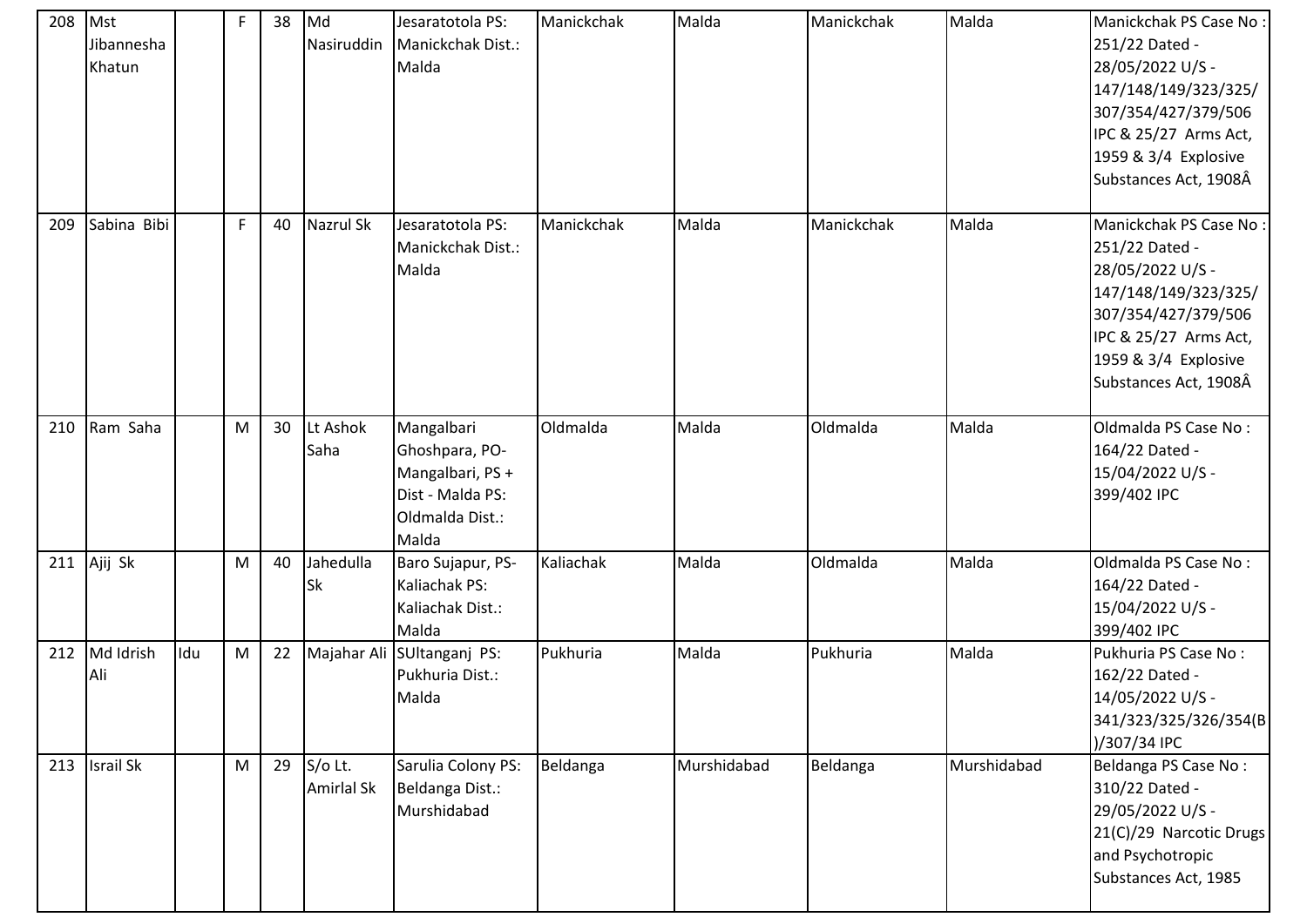| 214 | Jolila Bibi          | F | 55 | W/o Jullu<br>Sk             | Sarulia Purbapara<br>PS: Beldanga Dist.:<br>Murshidabad | Beldanga      | Murshidabad | Beldanga      | Murshidabad | Beldanga PS Case No:<br>310/22 Dated -<br>29/05/2022 U/S -<br>21(C)/29 Narcotic Drugs<br>and Psychotropic<br>Substances Act, 1985           |
|-----|----------------------|---|----|-----------------------------|---------------------------------------------------------|---------------|-------------|---------------|-------------|---------------------------------------------------------------------------------------------------------------------------------------------|
| 215 | Abu Raihan           | M | 37 | Riajuddin                   | Dostina PS:<br>Bhagawangola<br>Dist.: Murshidabad       | Bhagawangola  | Murshidabad | Bhagawangola  | Murshidabad | Bhagawangola PS Case<br>No: 158/22 Dated -<br>15/03/2022 U/S -<br>420/406/467/468/471/<br><b>34 IPC</b>                                     |
| 216 | Asarul Sk            | M |    | Nur<br>Mahamma<br>d Sk      | Gopipur PS:<br><b>Burwan Dist.:</b><br>Murshidabad      | <b>Burwan</b> | Murshidabad | Burwan        | Murshidabad | Burwan PS Case No:<br>319/22 U/S -                                                                                                          |
| 217 | Sisir Ghosh          |   |    | Lt.<br>Ramprasha<br>d Ghosh | Sabalpur PS:<br>Burwan Dist.:<br>Murshidabad            | <b>Burwan</b> | Murshidabad | <b>Burwan</b> | Murshidabad | Burwan PS Case No:<br>153/22 Dated -<br>29/05/2022 U/S -<br>448/506/307/34 IPC &<br>25(ix)/30 Arms Act,<br>1959                             |
| 218 | Abdulla Sk           |   | 28 | Saidul Sk                   | <b>HERAMPUR PS:</b><br>Islampore Dist.:<br>Murshidabad  | Islampore     | Murshidabad | Islampore     | Murshidabad | Islampore PS Case No:<br>237/22 Dated -<br>28/05/2022 U/S -<br>498A/323/325/307/427<br>/506/34 IPC & 3/4<br>Dowry Prohibition Act,<br>1961Â |
| 219 | Mahatab<br><b>Sk</b> | M | 55 | Nairuddin<br>Sk             | Manikchak PS:<br>Lalgola Dist.:<br>Murshidabad          | Lalgola       | Murshidabad | Lalgola       | Murshidabad | Lalgola PS Case No:<br>171/22 Dated -<br>26/05/2022 U/S -<br>325/326/354B/506/34<br><b>IPC</b>                                              |
| 220 | Hasan Ali            | M | 47 | Nairuddin<br><b>Sk</b>      | Manikchak PS:<br>Lalgola Dist.:<br>Murshidabad          | Lalgola       | Murshidabad | Lalgola       | Murshidabad | Lalgola PS Case No:<br>171/22 Dated -<br>26/05/2022 U/S -<br>325/326/354B/506/34<br><b>IPC</b>                                              |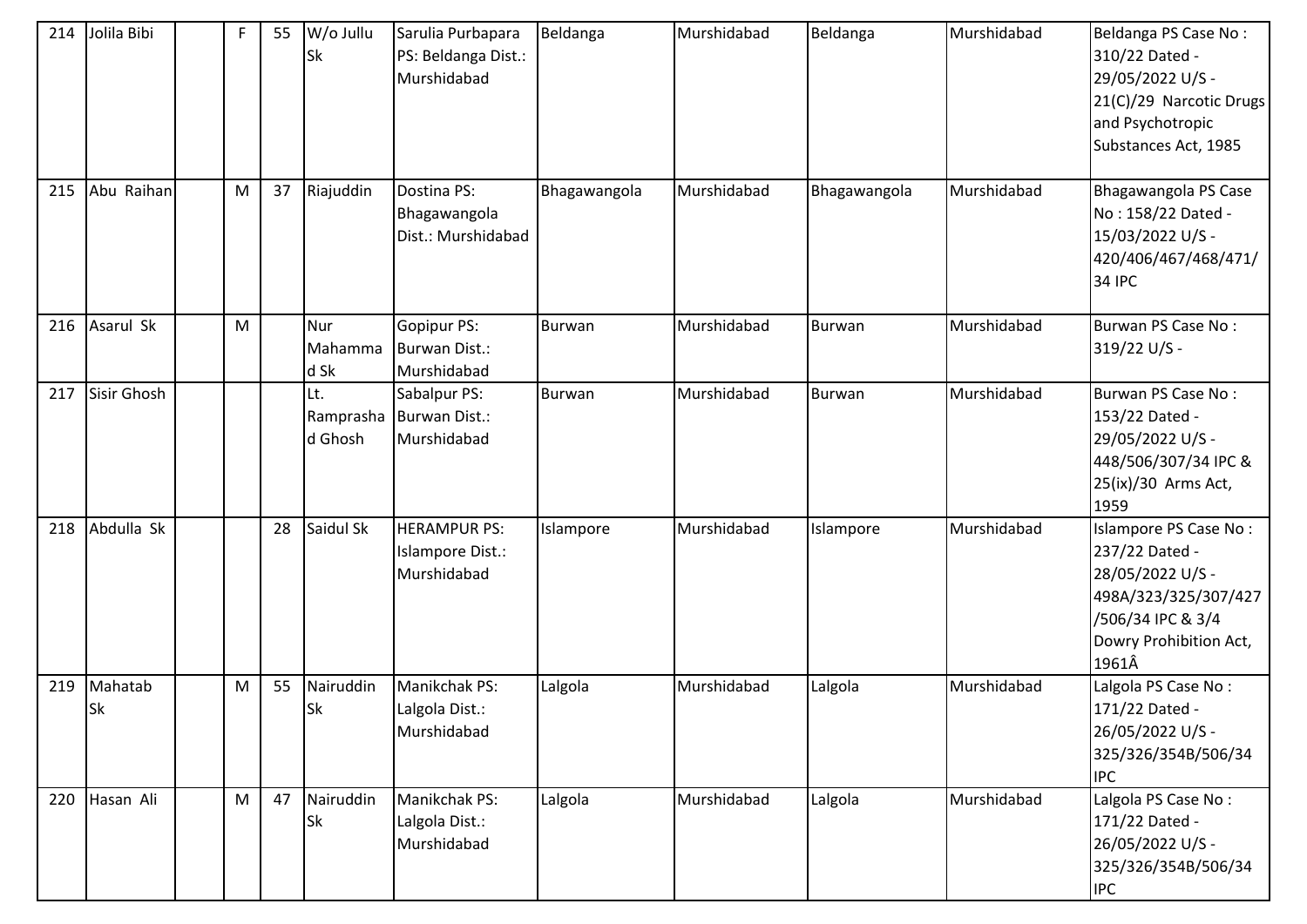| 221 | Ashikul Sk       | M         | 25 | Morjem Sk              | Deswalipara PS:<br>Lalgola Dist.:<br>Murshidabad                            | Lalgola   | Murshidabad          | Lalgola   | Murshidabad          | Lalgola PS Case No:<br>173/22 Dated -<br>27/05/2022 U/S -<br>399/402 IPC                                               |
|-----|------------------|-----------|----|------------------------|-----------------------------------------------------------------------------|-----------|----------------------|-----------|----------------------|------------------------------------------------------------------------------------------------------------------------|
| 222 | Minarul Sk Mithu | M         | 30 | Erfan Ali              | Gabtala PS: Lalgola<br>Dist.: Murshidabad                                   | Lalgola   | Murshidabad          | Lalgola   | Murshidabad          | Lalgola PS Case No:<br>173/22 Dated -<br>27/05/2022 U/S -<br>399/402 IPC                                               |
| 223 | Hasan Sk         | M         | 26 | Jabbar Sk              | Gabtala PS: Lalgola<br>Dist.: Murshidabad                                   | Lalgola   | Murshidabad          | Lalgola   | Murshidabad          | Lalgola PS Case No:<br>173/22 Dated -<br>27/05/2022 U/S -<br>399/402 IPC                                               |
| 224 | Saidul Sk        | ${\sf M}$ |    | Dalim Sk@<br>Saifuddin | Mohurul Khaspara<br>PS: Nabagram Dist.:<br>Murshidabad                      | Nabagram  | Murshidabad          | Nabagram  | Murshidabad          | Nabagram PS Case No:<br>178/22 Dated -<br>21/05/2022 U/S -<br>498A/307/34 IPC & 3/4<br>Dowry Prohibition Act,<br>1961Â |
| 225 | Bapan Das        |           | 23 | Sunil Das              | Gararbaga PS:<br>Anandapur Dist.:<br>Paschim                                | Anandapur | Paschim<br>Mednipore | Anandapur | Paschim<br>Mednipore | Anandapur PS Case No:<br>95/22 Dated -<br>29/05/2022 U/S -                                                             |
|     |                  |           |    |                        | Mednipore                                                                   |           |                      |           |                      | 379/411/414/34 IPC &<br>21(4)21(5) Mines and<br>Minerals (Regulation<br>and Development) Act<br>$(1957)\hat{A}$        |
| 226 | Taton<br>Dinda   | ${\sf M}$ | 28 | Khudiram<br>Dinda      | <b>OF</b><br><b>GANGAJAMUNA</b><br>PS: Belda Dist.:<br>Paschim<br>Mednipore | Belda     | Paschim<br>Mednipore | Belda     | Paschim<br>Mednipore | Belda PS Case No:<br>229/22 Dated -<br>29/05/2022 U/S - 46A<br>Bengal Excise Act, 1909                                 |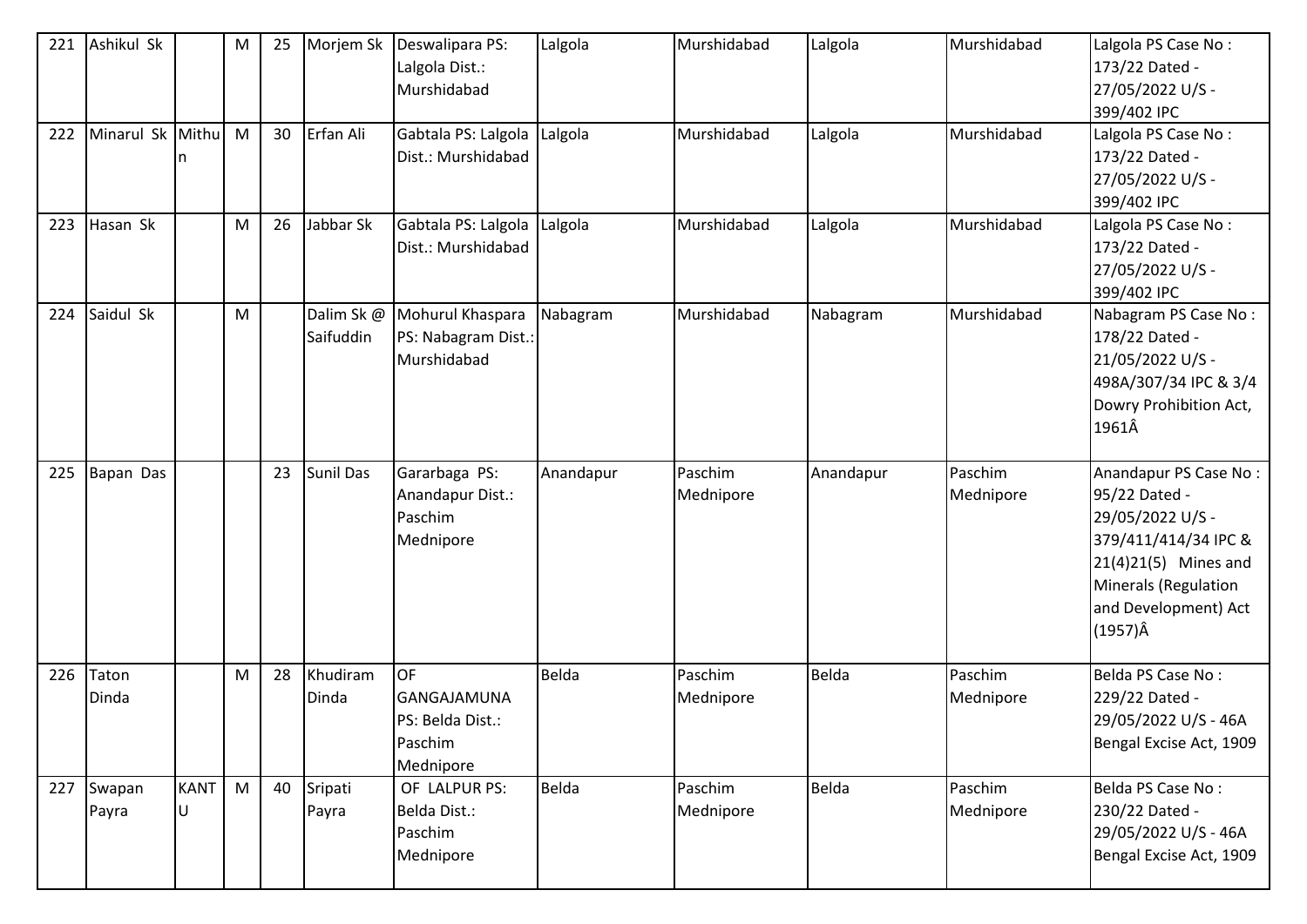| 228<br>229 | Raju Rao<br><b>Tapas</b><br><b>Bhunia</b> | M<br>M | 38 | Ganesh<br><b>Bhunia</b> | Mohan Rao Dwakhola PS:<br>Chandrakona Dist.:<br>Paschim<br>Mednipore<br>Telibazar PS:<br>Chandrakona Dist.:<br>Paschim<br>Mednipore | Chandrakona<br>Chandrakona | Paschim<br>Mednipore<br>Paschim<br>Mednipore | Chandrakona<br>Chandrakona | Paschim<br>Mednipore<br>Paschim<br>Mednipore | Chandrakona PS Case<br>No: 201/22 Dated -<br>29/05/2022 U/S - 46A(c)<br>Bengal Excise Act, 1909<br>Chandrakona PS Case<br>No: 202/22 Dated -<br>29/05/2022 U/S - 46A(c)<br>Bengal Excise Act, 1909 |
|------------|-------------------------------------------|--------|----|-------------------------|-------------------------------------------------------------------------------------------------------------------------------------|----------------------------|----------------------------------------------|----------------------------|----------------------------------------------|----------------------------------------------------------------------------------------------------------------------------------------------------------------------------------------------------|
| 230        | Subodh<br>Pramanik                        |        |    | Lt Santa<br>Pramanik    | Chaitanyapur PS:<br>Chandrakona Dist.:<br>Paschim<br>Mednipore                                                                      | Chandrakona                | Paschim<br>Mednipore                         | Chandrakona                | Paschim<br>Mednipore                         | Chandrakona PS Case<br>No: 203/22 Dated -<br>29/05/2022 U/S - 46A(c)<br>Bengal Excise Act, 1909                                                                                                    |
| 231        | Totan<br>Gayen                            | M      |    | Tapan<br>Gayen          | Of Vill-Dakshin<br>Arbana, Ps Dantan,<br>Dist-Paschim<br>Medinipur PS:<br>Dantan Dist.:<br>Paschim<br>Mednipore                     | Dantan                     | Paschim<br>Mednipore                         | Dantan                     | Paschim<br>Mednipore                         | Dantan PS Case No:<br>87/21 Dated -<br>31/03/2021 U/S -<br>363/365/34 IPC                                                                                                                          |
| 232        | Swapan<br>Kanthua                         | M      | 52 | Ranjit<br>Kanthua       | <b>DIAL CHAIPAT PS:</b><br>Daspur Dist.:<br>Paschim<br>Mednipore                                                                    | Daspur                     | Paschim<br>Mednipore                         | Daspur                     | Paschim<br>Mednipore                         | Daspur PS Case No:<br>210/22 Dated -<br>29/05/2022 U/S - 46AC<br>Bengal Excise Act, 1909                                                                                                           |
| 233        | Naba<br>Kumar<br>Maity                    | M      | 52 | Narayan<br>Maity        | KHUKURDAHA PS:<br>Daspur Dist.:<br>Paschim<br>Mednipore                                                                             | Daspur                     | Paschim<br>Mednipore                         | Daspur                     | Paschim<br>Mednipore                         | Daspur PS Case No:<br>211/22 Dated -<br>29/05/2022 U/S - 46 AC<br>Bengal Excise Act, 1909                                                                                                          |
| 234        | Gouranga<br>Rout                          | M      |    | Lt Sasanka              | SRREBARA PS:<br>Sekhar Rout Daspur Dist.:<br>Paschim<br>Mednipore                                                                   | Daspur                     | Paschim<br>Mednipore                         | Daspur                     | Paschim<br>Mednipore                         | Daspur PS Case No:<br>208/22 Dated -<br>27/05/2022 U/S -<br>143/323/325/326/307/<br>379/506/34/ IPC                                                                                                |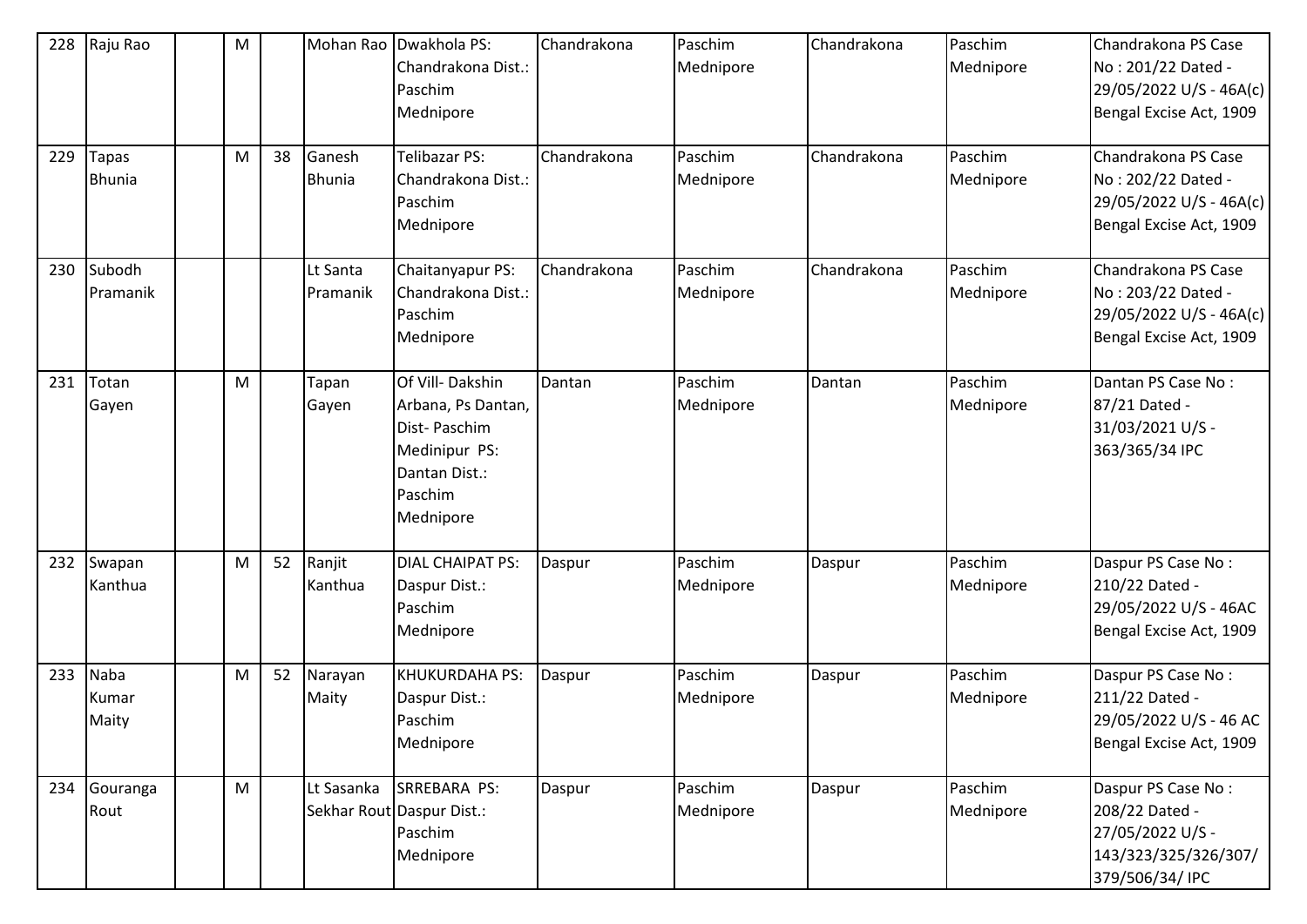| 235 | Biswajit     | ${\sf M}$ |    | Sanatan      | SREEBARA PS:             | Daspur   | Paschim              | Daspur | Paschim   | Daspur PS Case No:        |
|-----|--------------|-----------|----|--------------|--------------------------|----------|----------------------|--------|-----------|---------------------------|
|     |              |           |    |              |                          |          |                      |        |           |                           |
|     | Chandra      |           |    | Chandra      | Daspur Dist.:            |          | Mednipore            |        | Mednipore | 208/22 Dated -            |
|     |              |           |    |              | Paschim                  |          |                      |        |           | 27/05/2022 U/S -          |
|     |              |           |    |              | Mednipore                |          |                      |        |           | 143/323/325/326/307/      |
|     |              |           |    |              |                          |          |                      |        |           | 379/506/34/ IPC           |
| 236 | Rampada      | M         |    | Srikanta     | <b>SREEBARA PS:</b>      | Daspur   | Paschim              | Daspur | Paschim   | Daspur PS Case No:        |
|     | <b>Barik</b> |           |    | <b>Barik</b> | Daspur Dist.:            |          | Mednipore            |        | Mednipore | 208/22 Dated -            |
|     |              |           |    |              | Paschim                  |          |                      |        |           | 27/05/2022 U/S -          |
|     |              |           |    |              | Mednipore                |          |                      |        |           | 143/323/325/326/307/      |
|     |              |           |    |              |                          |          |                      |        |           | 379/506/34/ IPC           |
| 237 | Surykanta    | M         |    | Lt.bijoy     | Galimpur PS: Debra Debra |          | Paschim              | Debra  | Paschim   | Debra PS Case No:         |
|     | Murmu        |           |    | Murmu        | Dist.: Paschim           |          | Mednipore            |        | Mednipore | 276/22 Dated -            |
|     |              |           |    |              | Mednipore                |          |                      |        |           | 29/05/2022 U/S -          |
|     |              |           |    |              |                          |          |                      |        |           | 448/323/325/354/307/      |
|     |              |           |    |              |                          |          |                      |        |           | 379/509/34 IPC            |
| 238 | Asish        | M         | 19 | Santosh      | Mahespur, PO.            | Goghat   | <b>Hooghly Rural</b> | Ghatal | Paschim   | <b>Ghatal PS Case No:</b> |
|     | Mondal       |           |    | Mondal       | Sripur PS: Goghat        |          |                      |        | Mednipore | 98/22 Dated -             |
|     |              |           |    |              | Dist.: Hooghly Rural     |          |                      |        |           | 30/03/2022 U/S -          |
|     |              |           |    |              |                          |          |                      |        |           | 363/365/34 IPC            |
| 239 | Gorachand    | M         | 37 | Gopal        | Narendrachak, PO.        | Khanakul | <b>Hooghly Rural</b> | Ghatal | Paschim   | Ghatal PS Case No:        |
|     | Bala         |           |    |              | Bengodala PS:            |          |                      |        | Mednipore | 183/22 Dated -            |
|     |              |           |    |              | Khanakul Dist.:          |          |                      |        |           | 29/05/2022 U/S -          |
|     |              |           |    |              | <b>Hooghly Rural</b>     |          |                      |        |           | 379/411 IPC               |
|     |              |           |    |              |                          |          |                      |        |           |                           |
| 240 | Sk Moidul    | M         | 37 | Sk Moslem    | Sahachak, PO.            | Daspur   | Paschim              | Ghatal | Paschim   | <b>Ghatal PS Case No:</b> |
|     | Islam        |           |    | Ali          | Bhuta, PS: Daspur        |          | Mednipore            |        | Mednipore | 181/22 Dated -            |
|     |              |           |    |              | Dist.: Paschim           |          |                      |        |           | 27/05/2022 U/S -          |
|     |              |           |    |              | Mednipore                |          |                      |        |           | 498(A)/323/506 IPC        |
|     |              |           |    |              |                          |          |                      |        |           |                           |
| 241 | Bablu        | M         | 53 | Lt. Gour     | Vill.-                   | Ghatal   | Paschim              | Ghatal | Paschim   | Ghatal PS Case No:        |
|     | Dolui        |           |    | Chandra      | Shyamsundarpur,          |          | Mednipore            |        | Mednipore | 184/22 Dated -            |
|     |              |           |    | Dolui        | PO Dandipur PS:          |          |                      |        |           | 29/05/2022 U/S - 46A(C)   |
|     |              |           |    |              | <b>Ghatal Dist.:</b>     |          |                      |        |           | Bengal Excise Act, 1909   |
|     |              |           |    |              | Paschim                  |          |                      |        |           |                           |
|     |              |           |    |              | Mednipore                |          |                      |        |           |                           |
|     |              |           |    |              |                          |          |                      |        |           |                           |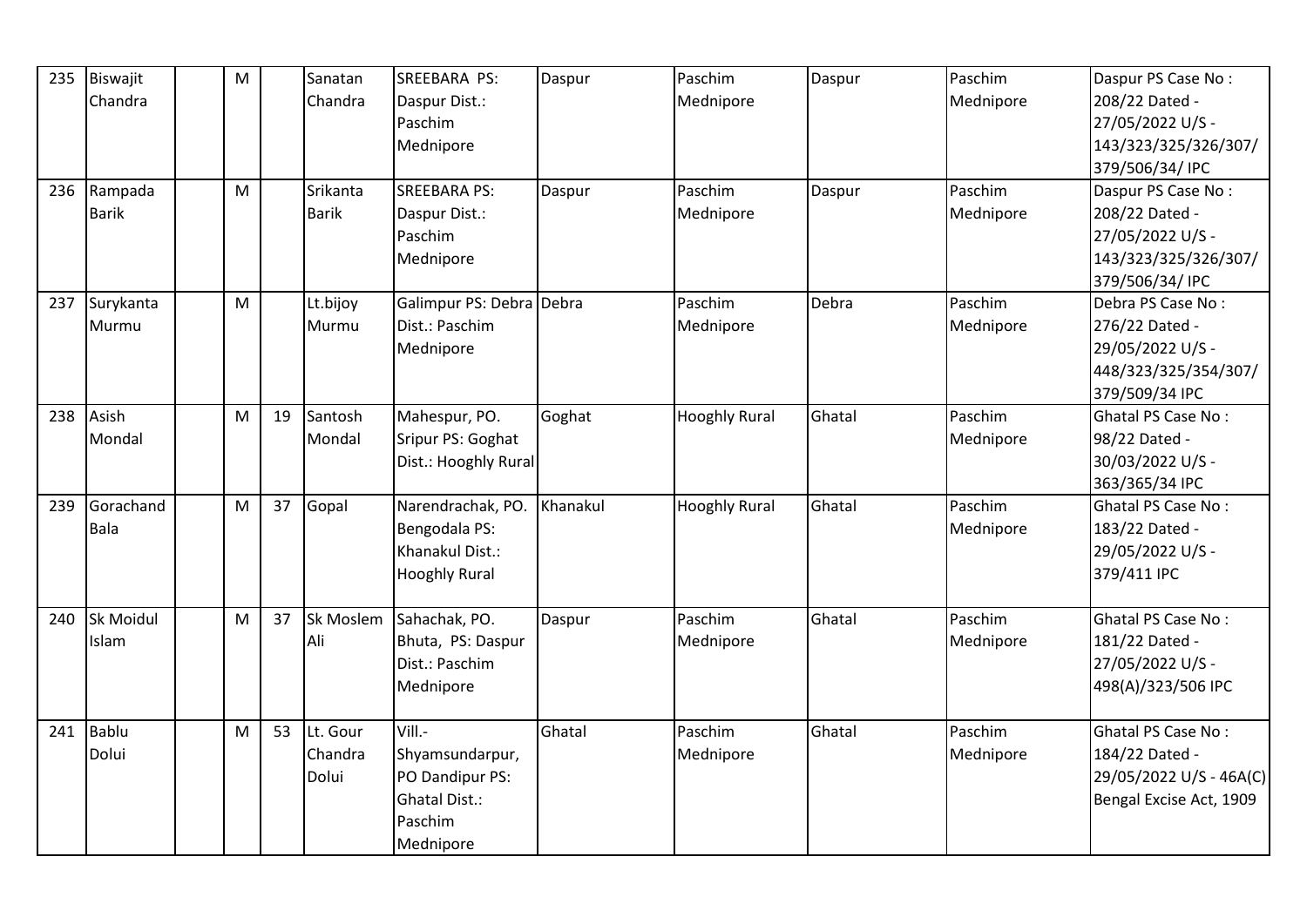| 242<br>243 | Shyamal<br>Mandi<br>Sk Khalil | Sk.   | M<br>M | 32 | Lt. Mangal<br>Mandi | Vill.-<br>Shyamsundarpur,<br>PO Dandipur PS:<br><b>Ghatal Dist.:</b><br>Paschim<br>Mednipore                   | Ghatal          | Paschim<br>Mednipore<br>Paschim          | Ghatal          | Paschim<br>Mednipore<br>Paschim | <b>Ghatal PS Case No:</b><br>185/22 Dated -<br>29/05/2022 U/S - 46A(C)<br>Bengal Excise Act, 1909                                               |
|------------|-------------------------------|-------|--------|----|---------------------|----------------------------------------------------------------------------------------------------------------|-----------------|------------------------------------------|-----------------|---------------------------------|-------------------------------------------------------------------------------------------------------------------------------------------------|
|            |                               | Chotu |        |    | Sk. Shajan          | Kasaipara,<br>Dewanbaba, New<br>Masjid PS:<br>Kharagpore town<br>Dist.: Paschim<br>Mednipore                   | Kharagpore town | Mednipore                                | Kharagpore town | Mednipore                       | Kharagpore town PS<br>Case No: 286/22 Dated -<br>24/05/2022 U/S -<br>399/402 IPC                                                                |
| 244        | Sk Afsar                      |       | M      | 30 | Sk. Kousar          | Kazi Mohalla,<br>Purono Masjid,<br>Ward No-04, PS:<br>Kharagpore town<br>Dist.: Paschim<br>Mednipore           | Kharagpore town | Paschim<br>Mednipore                     | Kharagpore town | Paschim<br>Mednipore            | Kharagpore town PS<br>Case No: 286/22 Dated -<br>24/05/2022 U/S -<br>399/402 IPC                                                                |
| 245        | Sk Karim                      |       | M      | 28 | Lt. Sk.<br>Sanowar  | Kazimohalla,<br>Purono Masjid,<br>Ward No-04 PS:<br>Kharagpore town<br>Dist.: Paschim<br>Mednipore             | Kharagpore town | Paschim<br>Mednipore                     | Kharagpore town | Paschim<br>Mednipore            | Kharagpore town PS<br>Case No: 286/22 Dated -<br>24/05/2022 U/S -<br>399/402 IPC                                                                |
| 246        | Venkat Rao                    |       |        | 53 | Dinabandh<br>u      | Kharida, Ward No.<br>17 PS: Dakhineswar<br>Dist.: Barrackpore<br>Police<br>Commissionerate                     | Dakhineswar     | Barrackpore<br>Police<br>Commissionerate | Kharagpore town | Paschim<br>Mednipore            | Kharagpore town PS<br>Case No: 299/22 Dated -<br>29/05/2022 U/S - 3/4<br>The West Bengal<br><b>Gambling and Prize</b><br>Competitions Act, 1957 |
| 247        | B Appa Rao                    |       |        | 59 | B. Arkaya           | Old Settlement<br>near Dhyansingh<br>Maidan, Ward No.<br>20 PS: Kharagpore<br>town Dist.: Paschim<br>Mednipore | Kharagpore town | Paschim<br>Mednipore                     | Kharagpore town | Paschim<br>Mednipore            | Kharagpore town PS<br>Case No: 299/22 Dated -<br>29/05/2022 U/S - 3/4<br>The West Bengal<br><b>Gambling and Prize</b><br>Competitions Act, 1957 |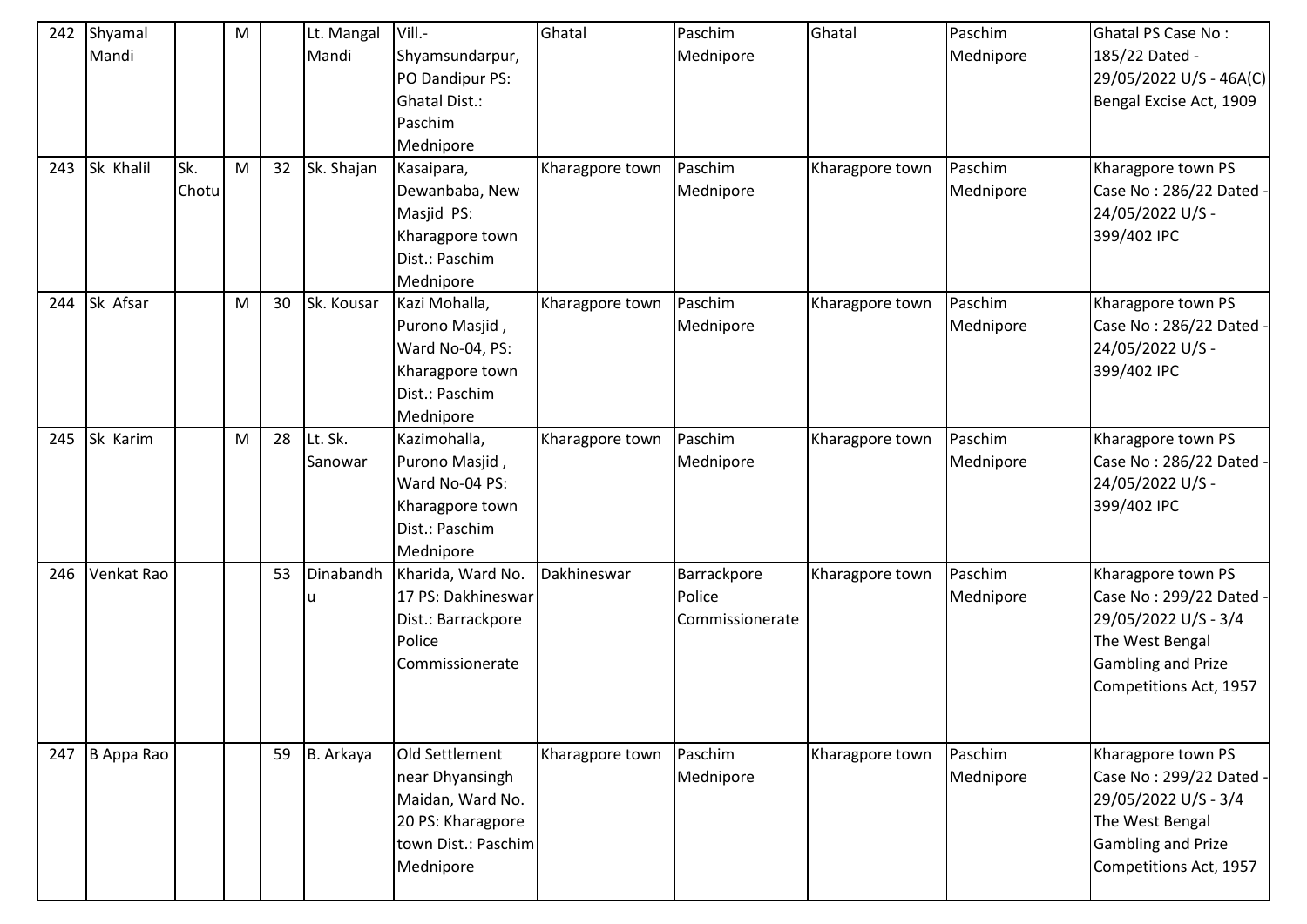| 248 | G Ramana      | M | 58 | G. Narayan        | Old Settlement,         | Kharagpore town | Paschim   | Kharagpore town | Paschim   | Kharagpore town PS        |
|-----|---------------|---|----|-------------------|-------------------------|-----------------|-----------|-----------------|-----------|---------------------------|
|     |               |   |    | Swami             | Ward No. 20 PS:         |                 | Mednipore |                 | Mednipore | Case No: 299/22 Dated     |
|     |               |   |    |                   | Kharagpore town         |                 |           |                 |           | 29/05/2022 U/S - 3/4      |
|     |               |   |    |                   | Dist.: Paschim          |                 |           |                 |           | The West Bengal           |
|     |               |   |    |                   | Mednipore               |                 |           |                 |           | <b>Gambling and Prize</b> |
|     |               |   |    |                   |                         |                 |           |                 |           | Competitions Act, 1957    |
|     |               |   |    |                   |                         |                 |           |                 |           |                           |
| 249 | Susanta       | M | 55 | Lt. Rama          | Inda Peer Baba          | Kharagpore town | Paschim   | Kharagpore town | Paschim   | Kharagpore town PS        |
|     | Das           |   |    | <b>Ballab Das</b> | down, PO. Inda PS:      |                 | Mednipore |                 | Mednipore | Case No: 299/22 Dated -   |
|     |               |   |    |                   | Kharagpore town         |                 |           |                 |           | 29/05/2022 U/S - 3/4      |
|     |               |   |    |                   | Dist.: Paschim          |                 |           |                 |           | The West Bengal           |
|     |               |   |    |                   | Mednipore               |                 |           |                 |           | <b>Gambling and Prize</b> |
|     |               |   |    |                   |                         |                 |           |                 |           | Competitions Act, 1957    |
|     |               |   |    |                   |                         |                 |           |                 |           |                           |
| 250 | Sisir         |   |    | Sundar            | <b>Bhabanipur North</b> | Kharagpore town | Paschim   | Kharagpore town | Paschim   | Kharagpore town PS        |
|     | Mandal        |   |    | Mandal            | near R.G. Club PS:      |                 | Mednipore |                 | Mednipore | Case No: 299/22 Dated     |
|     |               |   |    |                   | Kharagpore town         |                 |           |                 |           | 29/05/2022 U/S - 3/4      |
|     |               |   |    |                   | Dist.: Paschim          |                 |           |                 |           | The West Bengal           |
|     |               |   |    |                   | Mednipore               |                 |           |                 |           | <b>Gambling and Prize</b> |
|     |               |   |    |                   |                         |                 |           |                 |           | Competitions Act, 1957    |
|     |               |   |    |                   |                         |                 |           |                 |           |                           |
| 251 | Subhankar     | M | 37 | Sukhiram          | of Arambati,            | Kharagpore town | Paschim   | Kharagpore town | Paschim   | Kharagpore town PS        |
|     | <b>Barik</b>  |   |    | <b>Barik</b>      | Nimpura Ward No.        |                 | Mednipore |                 | Mednipore | Case No: 300/22 Dated     |
|     |               |   |    |                   | 32, PS. Kharagpur       |                 |           |                 |           | 29/05/2022 U/S - 46       |
|     |               |   |    |                   | Town, Dist.             |                 |           |                 |           | A(C) Bengal Excise Act,   |
|     |               |   |    |                   | Paschim                 |                 |           |                 |           | 1909                      |
|     |               |   |    |                   | Medinipur. PS:          |                 |           |                 |           |                           |
|     |               |   |    |                   | Kharagpore town         |                 |           |                 |           |                           |
|     |               |   |    |                   | Dist.: Paschim          |                 |           |                 |           |                           |
|     |               |   |    |                   | Mednipore               |                 |           |                 |           |                           |
|     | 252 Raju Saha | M | 40 | Lt Ishwar         | Nimpura, near           | Kharagpore town | Paschim   | Kharagpore town | Paschim   | Kharagpore town PS        |
|     |               |   |    | Saha              | Banjara Basti, Ward     |                 | Mednipore |                 | Mednipore | Case No: 301/22 Dated -   |
|     |               |   |    |                   | No. 12 PS:              |                 |           |                 |           | 29/05/2022 U/S - 46 A     |
|     |               |   |    |                   | Kharagpore town         |                 |           |                 |           | (C) Bengal Excise Act,    |
|     |               |   |    |                   | Dist.: Paschim          |                 |           |                 |           | 1909                      |
|     |               |   |    |                   | Mednipore               |                 |           |                 |           |                           |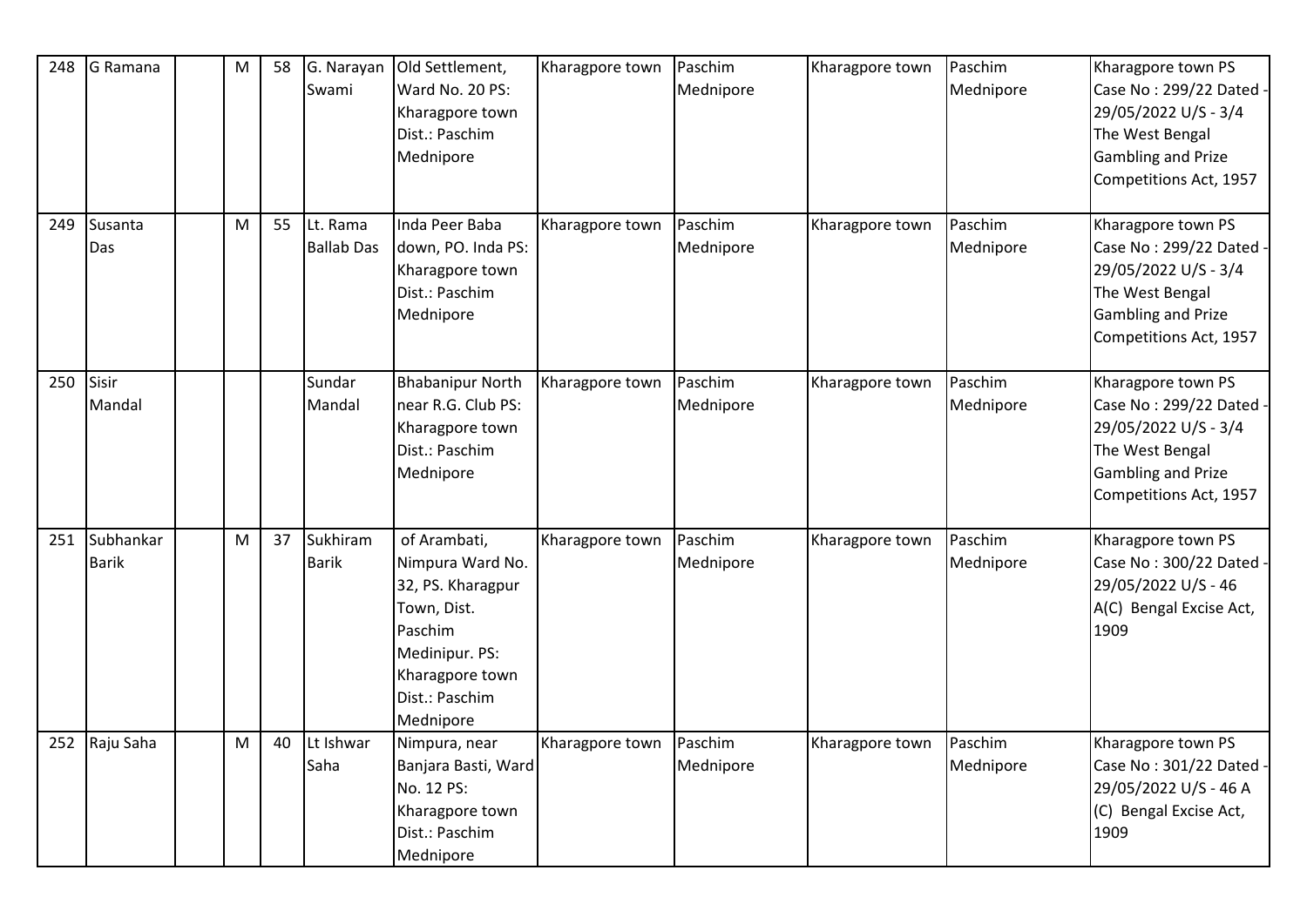| 253 | P Jagga Rao            |    | 32 | Lt. P.<br>Simadri            | Guruduwara,<br>Kharida, Ward No.<br>19 PS: Kharagpore<br>town Dist.: Paschim<br>Mednipore                                       | Kharagpore town | Paschim<br>Mednipore | Kharagpore town | Paschim<br>Mednipore | Kharagpore town PS<br>Case No: 302/22 Dated -<br>29/05/2022 U/S - 46 A<br>(C) Bengal Excise Act,<br>1909 |
|-----|------------------------|----|----|------------------------------|---------------------------------------------------------------------------------------------------------------------------------|-----------------|----------------------|-----------------|----------------------|----------------------------------------------------------------------------------------------------------|
| 254 | Panchanan<br>a Hansda  | M  |    | Lt. Guru<br>Prasad<br>Hansda | PS: Kharagpur local   Kharagpur local<br>Dist.: Paschim<br>Mednipore                                                            |                 | Paschim<br>Mednipore | Kharagpur local | Paschim<br>Mednipore | Kharagpur local PS Case<br>No: 424/22 Dated -<br>29/05/2022 U/S - 46A<br>Bengal Excise Act, 1909         |
| 255 | Sanjay Das             | M  |    | Lt. Bhupati<br>Das           | Paschim Pathri, PS-<br>Kharagpur Local,<br>Dist-Paschim<br>Medinipur PS:<br>Kharagpur local<br>Dist.: Paschim<br>Mednipore      | Kharagpur local | Paschim<br>Mednipore | Kharagpur local | Paschim<br>Mednipore | Kharagpur local PS Case<br>No: 423/22 Dated -<br>29/05/2022 U/S - 46A<br>Bengal Excise Act, 1909         |
| 256 | Santu Bera             | M  |    | Tapan Bera                   | Telenga, PO<br>Dharenda, PS-<br>Kharagpur (L), Dist-<br>Paschim Medinipur<br>PS: Kharagpur local<br>Dist.: Paschim<br>Mednipore | Kharagpur local | Paschim<br>Mednipore | Kharagpur local | Paschim<br>Mednipore | Kharagpur local PS Case<br>No: 422/22 Dated -<br>29/05/2022 U/S - 46A<br>Bengal Excise Act, 1909         |
| 257 | <b>Sk</b><br>Asiruddin | M  | 25 | <b>Sk</b><br>Nasiruddin      | Habibpur, Baro<br>Astana, PS- Kotwali<br>PS: Midnapore<br>Dist.: Paschim<br>Mednipore                                           | Midnapore       | Paschim<br>Mednipore | Midnapore       | Paschim<br>Mednipore | Midnapore PS Case No:<br>315/22 Dated -<br>13/05/2022 U/S -<br>399/402 IPC & 25/27<br>Arms Act, 1959     |
| 258 | Nisa Bibi              | F. | 24 | <b>Sk</b><br>Asiruddin       | Habibpur, Baro<br>Astana, PS- Kotwali<br>PS: Midnapore<br>Dist.: Paschim<br>Mednipore                                           | Midnapore       | Paschim<br>Mednipore | Midnapore       | Paschim<br>Mednipore | Midnapore PS Case No:<br>315/22 Dated -<br>13/05/2022 U/S -<br>399/402 IPC & 25/27<br>Arms Act, 1959     |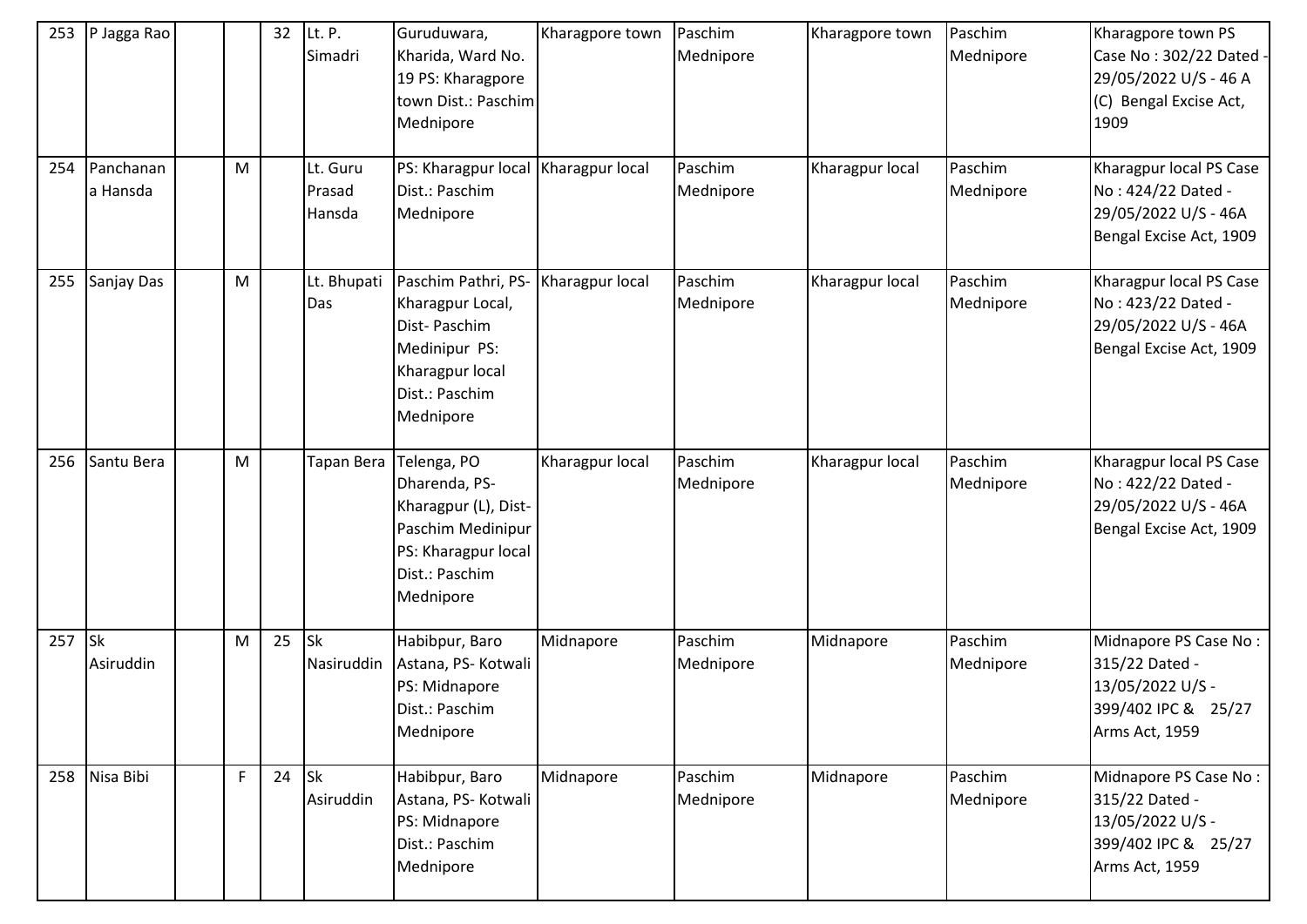| 259 | Anup Jana                          | <b>Bhaja</b> | M         | 32 |                       | Joydeb Jana Kantageria Gundut Sabang<br>PS: Sabang Dist.:<br>Paschim<br>Mednipore                                                                  |                         | Paschim<br>Mednipore      | Sabang                  | Paschim<br>Mednipore | Sabang PS Case No:<br>165/22 Dated -<br>29/05/2022 U/S - 46 (A)<br>Bengal Excise Act, 1909     |
|-----|------------------------------------|--------------|-----------|----|-----------------------|----------------------------------------------------------------------------------------------------------------------------------------------------|-------------------------|---------------------------|-------------------------|----------------------|------------------------------------------------------------------------------------------------|
| 260 | Duli<br>Mahata                     |              | M         |    | Lt. Tulka<br>Mahata   | Kharikasuli, PS:<br>Salbani Dist.:<br>Paschim<br>Mednipore                                                                                         | Salbani                 | Paschim<br>Mednipore      | Salbani                 | Paschim<br>Mednipore | Salbani PS Case No:<br>155/22 Dated -<br>29/05/2022 U/S -<br>498A/325/307/506 IPC              |
| 261 | Abhijit<br>Pattanayak              |              | M         | 24 | Kartick<br>Pattanayak | Vill- Purba<br>Mukundapur, both<br>under PS:- Digha<br>Mohana Coastal,<br>Purba Medinipur<br>PS: Digha mohana<br>coastal Dist.: Purba<br>Mednipore | Digha mohana<br>coastal | Purba Mednipore           | Digha mohana<br>coastal | Purba Mednipore      | Digha mohana coastal<br>PS Case No: 26/22<br>Dated - 29/05/2022 U/S<br>384 IPC                 |
| 262 | Kalyan<br>Patra                    |              |           | 18 | Subrata<br>Patra      | Vill- Purba<br>Mukundapur, both<br>under PS:- Digha<br>Mohana Coastal,<br>Purba Medinipur<br>PS: Digha mohana<br>coastal Dist.: Purba<br>Mednipore | Digha mohana<br>coastal | Purba Mednipore           | Digha mohana<br>coastal | Purba Mednipore      | Digha mohana coastal<br>PS Case No: 26/22<br>Dated - 29/05/2022 U/S -<br>384 IPC               |
| 263 | $\mathsf{lsk}$<br>Mahamma<br>d Ali |              | ${\sf M}$ |    | Ali                   | Lt. Sk. Ajger Durgachak New<br>Colony PS:<br>Durgachak Dist.:<br>Purba Mednipore                                                                   | Durgachak               | Purba Mednipore Durgachak |                         | Purba Mednipore      | Durgachak PS Case No:<br>58/22 Dated -<br>29/05/2022 U/S -<br>323/325/34/341/506<br><b>IPC</b> |
| 264 | Mujibar<br>Rahaman                 |              |           |    | Lt. Sk Ajgar<br>Ali   | Durgachak New<br>Colony PS:<br>Durgachak Dist.:<br>Purba Mednipore                                                                                 | Durgachak               | Purba Mednipore           | Durgachak               | Purba Mednipore      | Durgachak PS Case No:<br>59/22 Dated -<br>29/05/2022 U/S -<br>323/325/34/341/506<br><b>IPC</b> |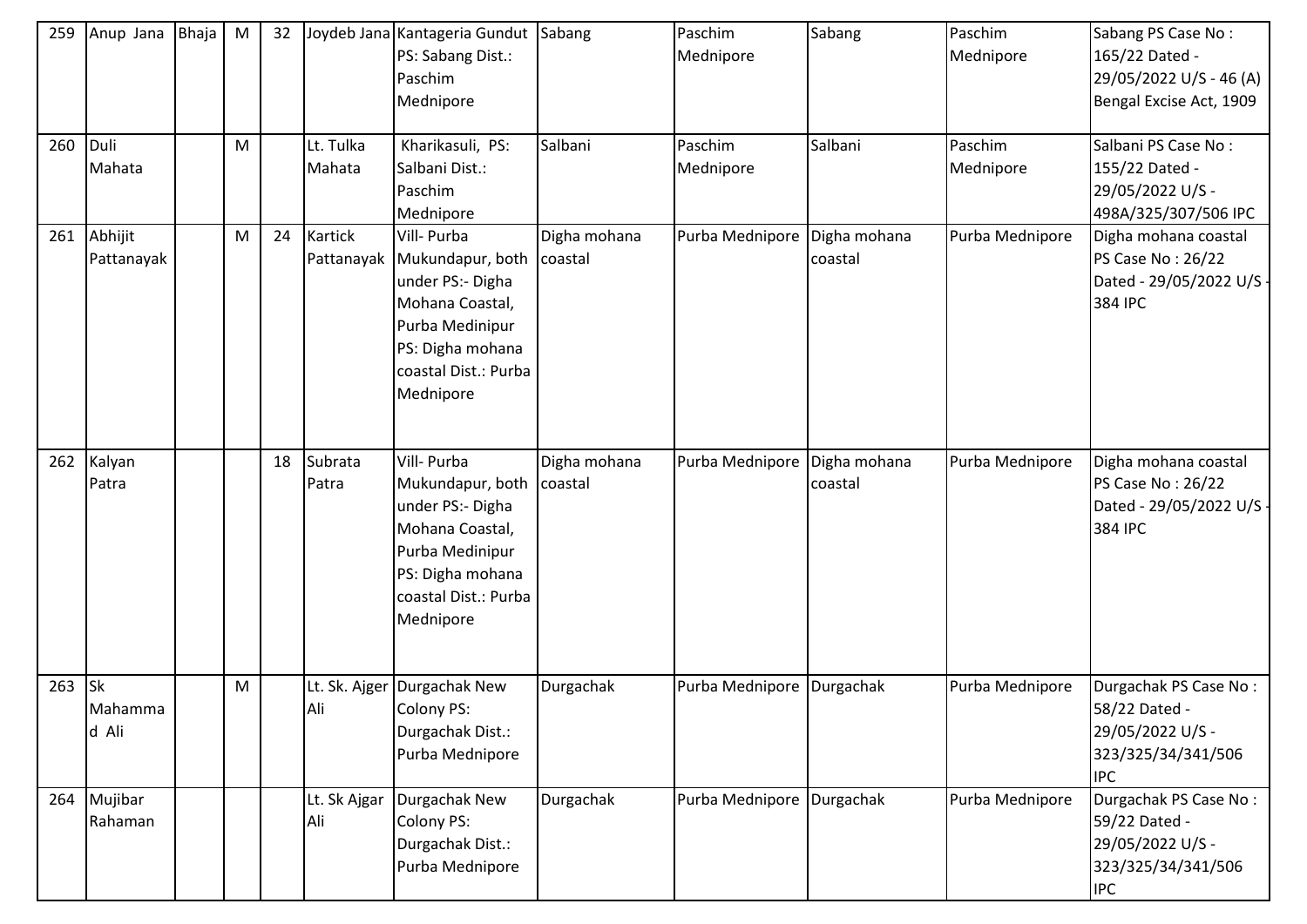| 265 | Ajay Patra              | M | 58 | Bishnuhari<br>Patra        | Baranagar PS:<br>Nandigram Dist.:<br>Purba Mednipore                 | Nandigram | Purba Mednipore Nandigram |                  | Purba Mednipore | Nandigram PS Warrant<br>$No = 305/22$                                                                                                         |
|-----|-------------------------|---|----|----------------------------|----------------------------------------------------------------------|-----------|---------------------------|------------------|-----------------|-----------------------------------------------------------------------------------------------------------------------------------------------|
| 266 | Madan<br>Patra          | M | 31 | Ajay Patra                 | <b>Baranagar PS:</b><br>Nandigram Dist.:<br>Purba Mednipore          | Nandigram | Purba Mednipore Nandigram |                  | Purba Mednipore | Nandigram PS Warrant<br>$No = 309/22$                                                                                                         |
| 267 | Bablu Bagti Bhuta       | M | 36 | Sashi Bagti                | Bhursudih, Duarsini                                                  |           | Basirhat                  | Bagmundi         | Purulia         | Bagmundi PS Case No:<br>36/22 Dated -<br>06/04/2022 U/S-392<br>IPC & 25/27 Arms Act,<br>1959                                                  |
| 268 | Tapan<br>Karmakar       | M |    | <b>Bhaskar</b><br>Karmakar | Nirvoypur PS:<br>Puncha Dist.:<br>Purulia                            | Puncha    | Purulia                   | Puncha           | Purulia         | Puncha PS Case No:<br>47/22 Dated -<br>29/05/2022 U/S -<br>376/506 IPC                                                                        |
| 269 | Anup<br>Kumar<br>Mahato | M |    | Haradhan<br>Mahato         | Vill-Parashibona PS: Hura<br>Hura Dist.: Purulia                     |           | Purulia                   | Purulia mufassil | Purulia         | Purulia mufassil PS Case<br>No: 110/22 Dated -<br>29/05/2022 U/S-279<br>IPC & 181/194C Motor<br>Vehicles Act, 1988<br>(Relevant Provisions) Â |
| 270 | Badyanath<br>Sahis      | M | 55 | Lt. Paltu<br>Sahis         | Bhangra PS: Purulia Purulia mufassil<br>mufassil Dist.:<br>Purulia   |           | Purulia                   | Tamna            | Purulia         | Tamna PS Case No:<br>90/22 Dated -<br>29/05/2022 U/S -<br>341/323/325/307/506/<br>34 IPC                                                      |
|     | 271 Bikadar<br>Sahis    | M |    | 45 Lt. Paltu<br>Sahis      | Bhangra PS: Purulia Purulia mufassil<br>mufassil Dist.:<br>Purulia   |           | Purulia                   | Tamna            | Purulia         | Tamna PS Case No:<br>90/22 Dated -<br>29/05/2022 U/S -<br>341/323/325/307/506/<br><b>34 IPC</b>                                               |
|     | 272 Arjun Sahis         | M | 35 | Paltu Sahis                | Bhangra PS: Purulia   Purulia Cyber<br>Cyber Crime Dist.:<br>Purulia | Crime     | Purulia                   | Tamna            | Purulia         | Tamna PS Case No:<br>90/22 Dated -<br>29/05/2022 U/S -<br>341/323/325/307/506/<br><b>34 IPC</b>                                               |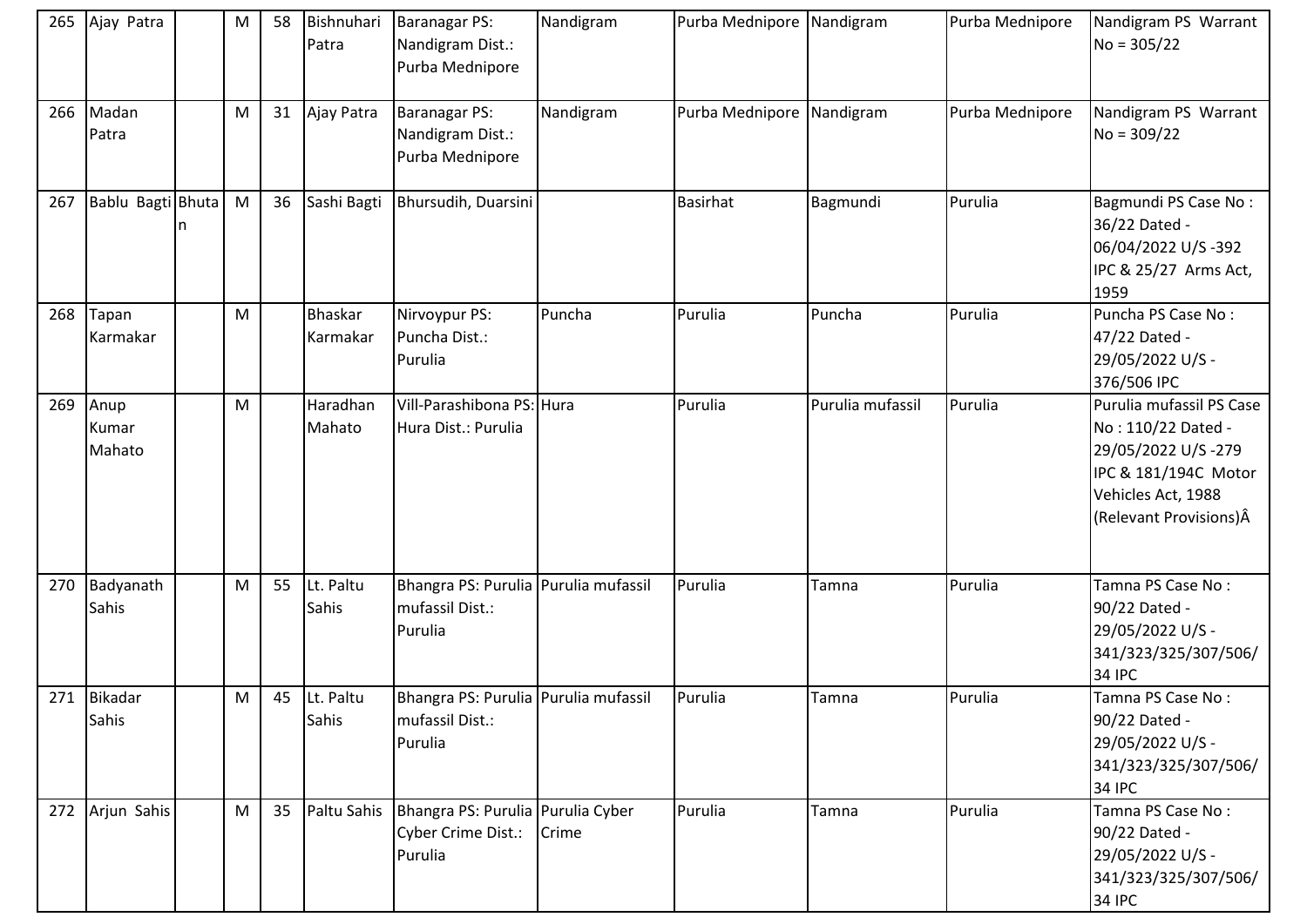| 273 | Sk Zakaria               |              | M            | 30 |                          | Nurshed Ali Uttar Dulhepur PS: Karandighi<br>Karandighi Dist.:<br>Raiganj Police<br>District                   |              | Raiganj Police<br>District                            | Karandighi             | Raiganj Police<br><b>District</b>   | Karandighi PS Case No:<br>214/22 Dated -<br>24/04/2022 U/S -<br>420/406/468/471/102(B<br>) IPC             |
|-----|--------------------------|--------------|--------------|----|--------------------------|----------------------------------------------------------------------------------------------------------------|--------------|-------------------------------------------------------|------------------------|-------------------------------------|------------------------------------------------------------------------------------------------------------|
| 274 | Sanjay<br><b>Bairagi</b> |              | M            | 30 | Ranjit<br><b>Bairagi</b> | Khidirpur Colony,<br>PS Hariharpara,<br>Murshidabad PS:<br>Hanskhli Dist.:<br>Ranaghat Police<br>District      | Hanskhli     | Ranaghat Police<br>District                           | Hanskhli               | Ranaghat Police<br><b>District</b>  | Hanskhli PS Case No:<br>496/22 Dated -<br>24/05/2022 U/S -<br>363/365 IPC                                  |
| 275 | Souvik Paul              |              | M            |    | Rajesh Paul              | Baghgajotin<br>Colony, W/No-45,<br>PS: Pradhannagar<br>Dist.: Siliguri Police<br>Commissionerate               | Pradhannagar | Siliguri Police<br>Commissionerate                    | Siliguri               | Siliguri Police<br>Commissionerate  | Siliguri PS Case No:<br>270/22 Dated -<br>13/03/2022 U/S-498A<br>IPC & 3/4 Dowry<br>Prohibition Act, 1961Â |
| 276 | Rajib<br>Narayan<br>Jana |              | M            | 28 | Biswabijoy<br>Jana       | Narayaniabad PS:<br>Ganga sagar coastal coastal<br>Dist.: Sundarban<br><b>Police District</b>                  | Ganga sagar  | Sundarban Police<br>District                          | Ganga sagar<br>coastal | Sundarban Police<br><b>District</b> | Ganga sagar coastal PS<br>Case No: 34/22 Dated -<br>18/04/2022 U/S -<br>363/365/34 IPC                     |
| 277 | Bijoy<br>Sardar          |              | M            |    | Sardar                   | Late Gopala Vill- Motikhali, PS-<br>Mathurapur PS:<br>Mathurapur Dist.:<br>Sundarban Police<br><b>District</b> | Mathurapur   | Sundarban Police<br>District                          | Mandirbazar            | Sundarban Police<br>District        | Mandirbazar PS Case No<br>83/22 Dated -<br>25/03/2022 U/S -<br>399/402 IPC                                 |
|     | 278 Sangita<br>Halder    | (Nask<br>ar) | F            |    | Sovan<br>Naskar          | Dhamua PS:<br>Mograhat Dist.:<br>Diamond Harbour<br><b>Police District</b>                                     | Mograhat     | Diamond Harbour Mandirbazar<br><b>Police District</b> |                        | Sundarban Police<br><b>District</b> | Mandirbazar PS Case No<br>125/21 Dated -<br>13/04/2021 U/S -<br>447/323/325/313/120B<br>/506/34 IPC        |
| 279 | Pratima<br>Halder        |              | $\mathsf{F}$ |    | Gopal<br>Halder          | Ramakantanagar<br>PS: Mandirbazar<br>Dist.: Sundarban<br>Police District                                       | Mandirbazar  | Sundarban Police<br>District                          | Mandirbazar            | Sundarban Police<br><b>District</b> | Mandirbazar PS Case No<br>: 125/21 Dated -<br>13/04/2021 U/S -<br>447/323/325/313/120B<br>/506/34 IPC      |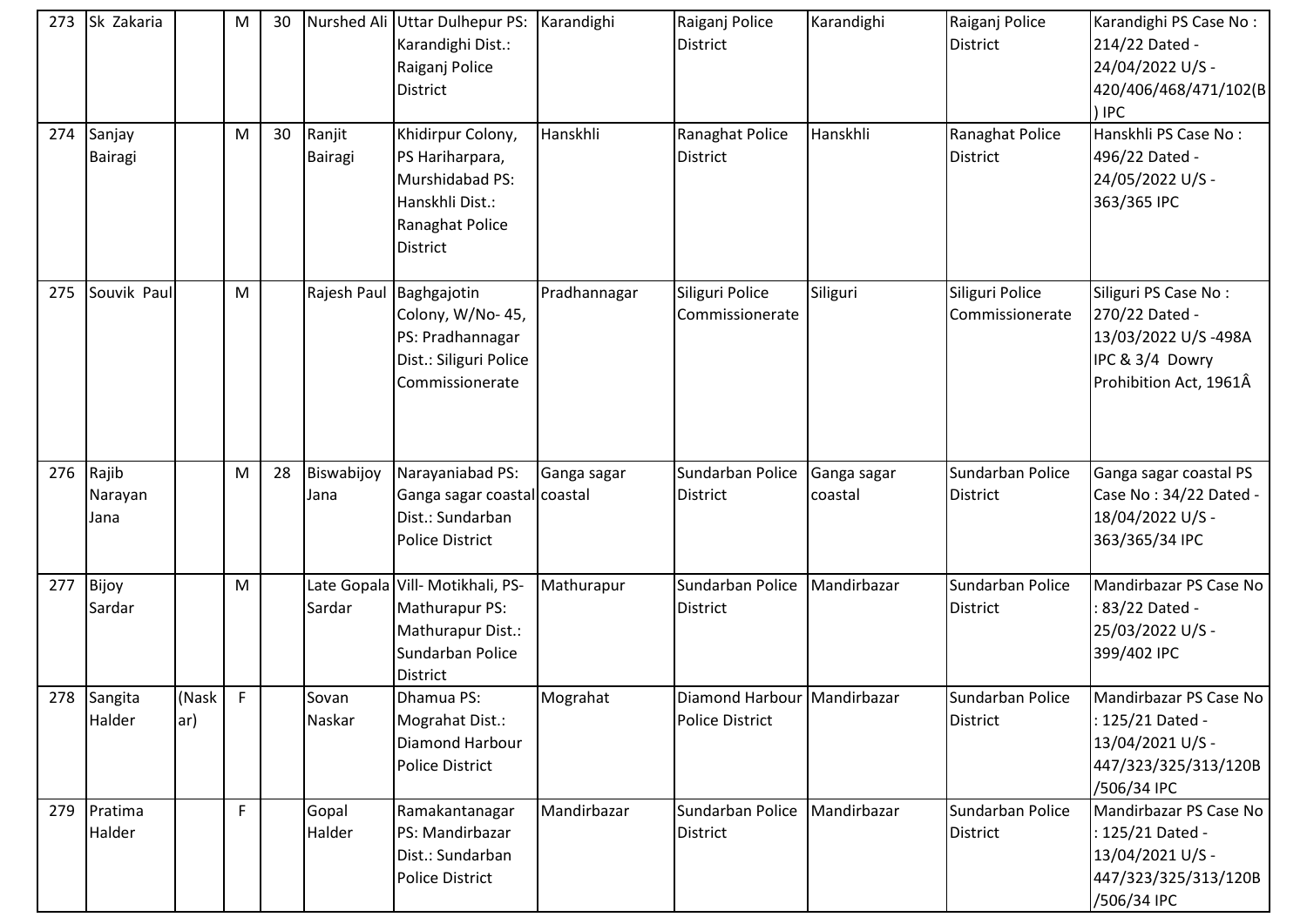| 280 | Sagar Paik | M |    | Ganesh       | Vill- Srinagar PS:       | Mandirbazar | Sundarban Police | Mandirbazar | Sundarban Police | Mandirbazar PS Case No        |
|-----|------------|---|----|--------------|--------------------------|-------------|------------------|-------------|------------------|-------------------------------|
|     |            |   |    | Paik         | Mandirbazar Dist.:       |             | <b>District</b>  |             | <b>District</b>  | : 130/22 Dated -              |
|     |            |   |    |              | Sundarban Police         |             |                  |             |                  | 26/04/2022 U/S -              |
|     |            |   |    |              | <b>District</b>          |             |                  |             |                  | 341/323/325/379/354B          |
|     |            |   |    |              |                          |             |                  |             |                  | /34 IPC                       |
| 281 | Tapas      | M | 35 | Jawharlala   | Chakfuldubi PS:          | Sagar       | Sundarban Police | Sagar       | Sundarban Police | Sagar PS Case No:             |
|     | Khatua     |   |    |              | Sagar Dist.:             |             | <b>District</b>  |             | <b>District</b>  | 162/22 Dated -                |
|     |            |   |    |              | Sundarban Police         |             |                  |             |                  | 29/05/2022 U/S-46(A)          |
|     |            |   |    |              | <b>District</b>          |             |                  |             |                  | Bengal Excise Act, 1909       |
|     |            |   |    |              |                          |             |                  |             |                  |                               |
| 282 | Prsenjit   |   |    | Pradip       | <b>DANGA PARA</b>        |             | Basirhat         | Alipurduar  | Alipurduar       | Alipurduar PS GDE No.         |
|     | Debnath    |   |    | Debnath      |                          |             |                  |             |                  | 1313                          |
| 283 | Debasish   |   |    | Durga        | D S COLONY               |             | Basirhat         | Alipurduar  | Alipurduar       | Alipurduar PS GDE No.         |
|     | Chowdhury  |   |    | Chowdury     |                          |             |                  |             |                  | 1313                          |
|     |            |   |    |              |                          |             |                  |             |                  |                               |
| 284 | Nantu Das  |   |    | Gouranga     | SOVAGANJ                 |             | Basirhat         | Alipurduar  | Alipurduar       | Alipurduar PS GDE No.         |
|     |            |   |    | Das          |                          |             |                  |             |                  | 1313                          |
| 285 | Sanjit     |   |    | Goutam       | KALCHINI                 |             | <b>Basirhat</b>  | Alipurduar  | Alipurduar       | Alipurduar PS GDE No.         |
|     | Barman     |   |    | Barman       |                          |             |                  |             |                  | 1313                          |
| 286 | Kajal      |   |    | Gouraga      | SOVAGNAJ                 |             | Basirhat         | Alipurduar  | Alipurduar       | Alipurduar PS GDE No.         |
|     | Karmakar   |   |    | Karmakar     |                          |             |                  |             |                  | 1313                          |
| 287 | Ranjan Ali |   |    | Lt Md Ali    | <b>BIRPARA</b>           |             | Basirhat         | Alipurduar  | Alipurduar       | Alipurduar PS GDE No.         |
|     |            |   |    |              |                          |             |                  |             |                  | 1313                          |
| 288 | Debraj     |   |    | Debasish     | <b>BIRPARA</b>           |             | <b>Basirhat</b>  | Alipurduar  | Alipurduar       | Alipurduar PS GDE No.         |
|     | Saha       |   |    | Saha         |                          |             |                  |             |                  | 1313                          |
| 289 | Prosenjit  |   |    | Debasish     | <b>BIRPARA</b>           |             | <b>Basirhat</b>  | Alipurduar  | Alipurduar       | Alipurduar PS GDE No.         |
|     | Saha       |   |    | Saha         |                          |             |                  |             |                  | 1313                          |
| 290 | Prosenjit  |   |    | Ramani       | <b>BAIRAGURI</b>         |             | <b>Basirhat</b>  | Alipurduar  | Alipurduar       | Alipurduar PS GDE No.         |
|     | Debnath    |   |    | Debnath      |                          |             |                  |             |                  | 1313                          |
| 291 | Kala Mia   |   |    | Iska Mia     | <b>BIRPARA</b>           |             | <b>Basirhat</b>  | Alipurduar  | Alipurduar       | Alipurduar PS GDE No.         |
|     |            |   |    |              |                          |             |                  |             |                  | 1313                          |
| 292 | Bikash Roy |   |    | Dadan Roy    | <b>NEW APD</b>           |             | Basirhat         | Alipurduar  | Alipurduar       | Alipurduar PS GDE No.         |
|     |            |   |    |              |                          |             |                  |             |                  | 1313                          |
| 293 | Ripon      |   |    | <b>Bhanu</b> | <b>KHOLTA</b>            |             | <b>Basirhat</b>  | Alipurduar  | Alipurduar       | Alipurduar PS GDE No.         |
|     | Sarkar     |   |    | Sarkar       |                          |             |                  |             |                  | 1313                          |
| 294 | Krishna    |   |    | Narayn       | <b>PROMOD NAGAR</b>      |             | <b>Basirhat</b>  | Alipurduar  | Alipurduar       | Alipurduar PS GDE No.         |
|     | Mahato     |   |    | Mahato       |                          |             |                  |             |                  | 1313<br>Alipurduar PS GDE No. |
| 295 | Bijay Roy  |   |    |              | Harekrishna PROMOD NAGAR |             | <b>Basirhat</b>  | Alipurduar  | Alipurduar       |                               |
|     |            |   |    | Roy          |                          |             |                  |             |                  | 1313                          |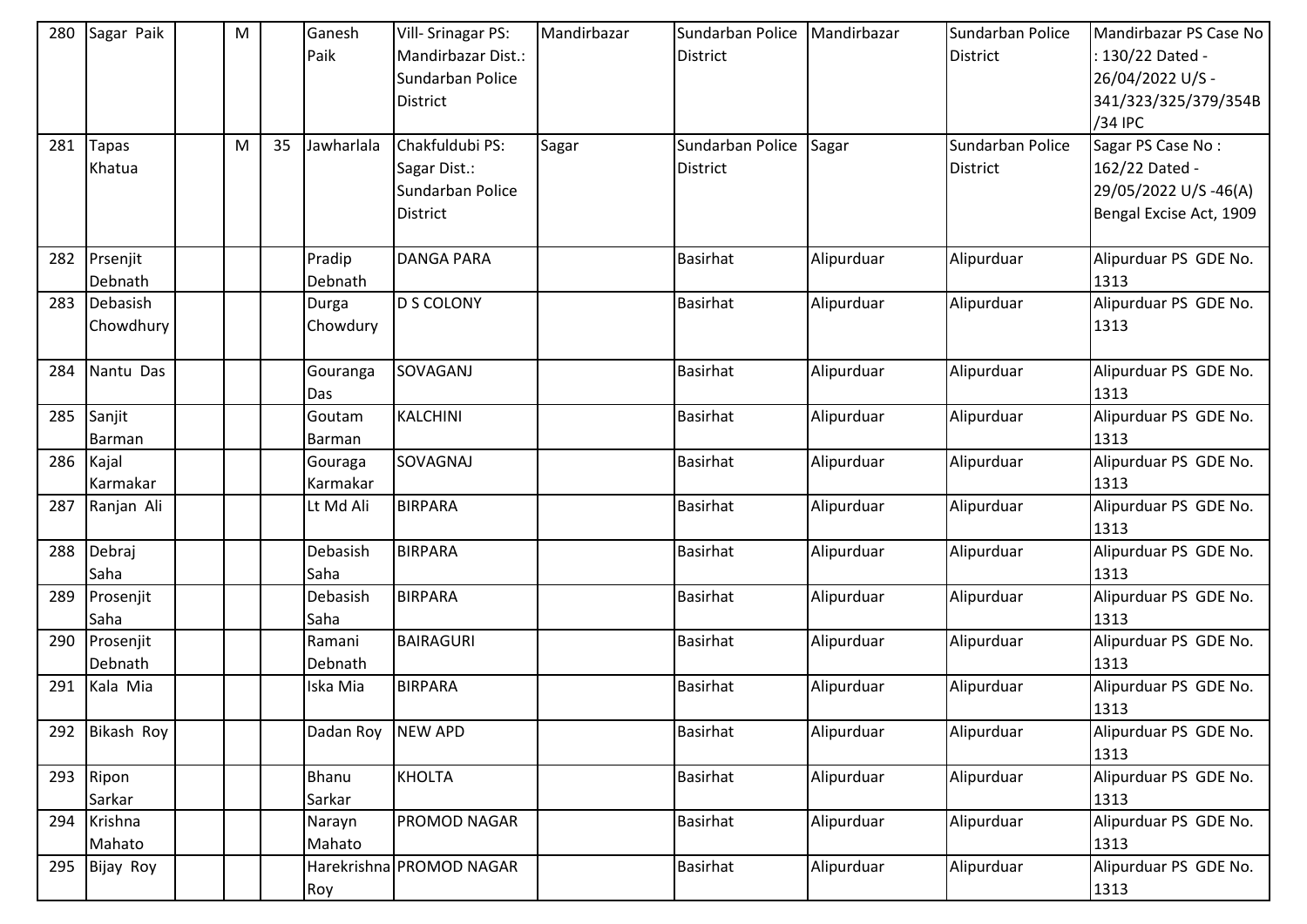| 296 | Gopal Roy        |           |    | Lt Prabhash KALIHAT |                             |           | Basirhat        | Alipurduar     | Alipurduar | Alipurduar PS Outpost |
|-----|------------------|-----------|----|---------------------|-----------------------------|-----------|-----------------|----------------|------------|-----------------------|
|     |                  |           |    | Roy                 |                             |           |                 |                |            | Sonapur OP GDE No.    |
|     |                  |           |    |                     |                             |           |                 |                |            | 892                   |
| 297 | <b>Badal Roy</b> |           |    | Lt Bangru           | <b>SALKUMAR</b>             |           | <b>Basirhat</b> | Alipurduar     | Alipurduar | Alipurduar PS Outpost |
|     |                  |           |    | Roy                 |                             |           |                 |                |            | Sonapur OP GDE No.    |
|     |                  |           |    |                     |                             |           |                 |                |            | 892                   |
| 298 | Sudhir Roy       |           |    | Lt Subal            | <b>SALKUMAR</b>             |           | <b>Basirhat</b> | Alipurduar     | Alipurduar | Alipurduar PS Outpost |
|     |                  |           |    | Roy                 |                             |           |                 |                |            | Sonapur OP GDE No.    |
|     |                  |           |    |                     |                             |           |                 |                |            | 550                   |
| 299 | Tapan Roy        |           |    | Lt Ram Ch           | <b>DHUPGURI</b>             |           | Basirhat        | Alipurduar     | Alipurduar | Alipurduar PS Outpost |
|     |                  |           |    | Roy                 |                             |           |                 |                |            | Sonapur OP GDE No.    |
|     |                  |           |    |                     |                             |           |                 |                |            | 892                   |
| 300 | Abhijit          |           |    | Ranjit              | <b>GHAGRA</b>               |           | <b>Basirhat</b> | Alipurduar     | Alipurduar | Alipurduar PS Outpost |
|     | Ghosh            |           |    | Ghosh               |                             |           |                 |                |            | Alipurduar Jn TOP GDE |
|     |                  |           |    |                     |                             |           |                 |                |            | No. 550               |
| 301 | Bikash Pal       |           |    | Abani Pal           | <b>СНЕСНАКНАТ</b>           |           | <b>Basirhat</b> | Alipurduar     | Alipurduar | Alipurduar PS Outpost |
|     |                  |           |    |                     |                             |           |                 |                |            | Alipurduar Jn TOP GDE |
|     |                  |           |    |                     |                             |           |                 |                |            | No. 550               |
| 302 | Mafitul          | M         | 40 | Karim               | Madhya Rangali              | Madarihat | Alipurduar      | <b>Birpara</b> | Alipurduar | Birpara PS GDE No.    |
|     | Islam            |           |    | Bakash              | PS: Madarihat Dist.:        |           |                 |                |            | 1169                  |
|     |                  |           |    |                     | Alipurduar                  |           |                 |                |            |                       |
| 303 | Prabin Kr        | M         | 28 | S/o-Munni           | Gopal Bagan                 | Madarihat | Alipurduar      | Birpara        | Alipurduar | Birpara PS GDE No.    |
|     | <b>Bhagat</b>    |           |    | Das Bhagat          | sukrapara Sishubari         |           |                 |                |            | 1169                  |
|     |                  |           |    |                     | PS: Madarihat Dist.:        |           |                 |                |            |                       |
|     |                  |           |    |                     | Alipurduar                  |           |                 |                |            |                       |
|     |                  |           |    |                     |                             |           |                 |                |            |                       |
| 304 | Dilip            | M         | 35 | $S/O-Lt.$           | Uttar Dewgaon PS: Falakata  |           | Alipurduar      | Birpara        | Alipurduar | Birpara PS GDE No.    |
|     | Tamang           |           |    | Jagal               | Falakata Dist.:             |           |                 |                |            | 1169                  |
|     |                  |           |    | Bahadur             | Alipurduar                  |           |                 |                |            |                       |
|     |                  |           |    | Tamang              |                             |           |                 |                |            |                       |
|     | 305 Rashal       | ${\sf M}$ | 25 | S/o_Justin          | Radak T.G                   | Samuktala | Alipurduar      | <b>Birpara</b> | Alipurduar | Birpara PS GDE No.    |
|     | Kerketta         |           |    | Kwerketta           | Lankapara PS:               |           |                 |                |            | 1169                  |
|     |                  |           |    |                     | Samuktala Dist.:            |           |                 |                |            |                       |
|     |                  |           |    |                     | Alipurduar                  |           |                 |                |            |                       |
| 306 | Kush Roy         | M         | 40 | Lt Indrajit         | Jateswar Saha Para Falakata |           | Alipurduar      | Falakata       | Alipurduar | Falakata PS Outpost   |
|     |                  |           |    | Roy                 | PS: Falakata Dist.:         |           |                 |                |            | Jateswar PP GDE No.   |
|     |                  |           |    |                     | Alipurduar                  |           |                 |                |            | 554                   |
| 307 | Rinku Saha       | M         | 35 | Jyotilal            | Jateswar Saha Para Falakata |           | Alipurduar      | Falakata       | Alipurduar | Falakata PS Outpost   |
|     |                  |           |    | Saha                | PS: Falakata Dist.:         |           |                 |                |            | Jateswar PP GDE No.   |
|     |                  |           |    |                     | Alipurduar                  |           |                 |                |            | 554                   |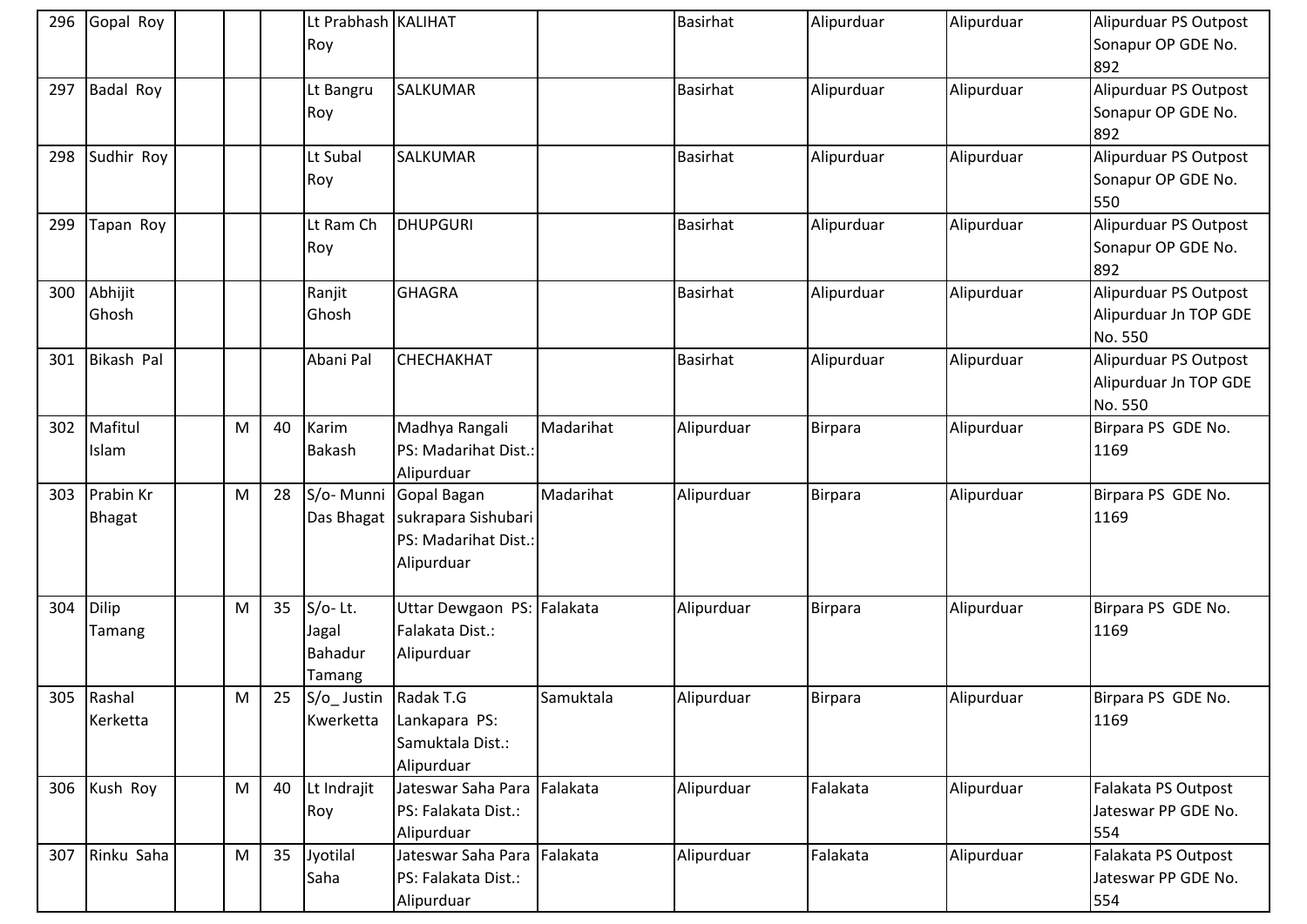| 308 | Sahid         | M | 32 | Lt Ajij Mia       | Jateswar Saha Para Falakata   |          | Alipurduar | Falakata | Alipurduar | Falakata PS Outpost    |
|-----|---------------|---|----|-------------------|-------------------------------|----------|------------|----------|------------|------------------------|
|     | Hossain       |   |    |                   | PS: Falakata Dist.:           |          |            |          |            | Jateswar PP GDE No.    |
|     |               |   |    |                   | Alipurduar                    |          |            |          |            | 554                    |
| 309 | Subhajit      | M | 26 |                   | Sudhangshu Jateswar Saha Para | Falakata | Alipurduar | Falakata | Alipurduar | Falakata PS Outpost    |
|     | Saha          |   |    | Saha              | PS: Falakata Dist.:           |          |            |          |            | Jateswar PP GDE No.    |
|     |               |   |    |                   | Alipurduar                    |          |            |          |            | 554                    |
| 310 | Dharam        | M | 43 | Lt Falindra       | Tasati TG late Line           | Falakata | Alipurduar | Falakata | Alipurduar | Falakata PS Outpost    |
|     | Singh Lohar   |   |    | Lohar             | PS: Falakata Dist.:           |          |            |          |            | Jateswar PP GDE No.    |
|     |               |   |    |                   | Alipurduar                    |          |            |          |            | 554                    |
| 311 | Basanta       | M | 50 | Lt Keru           | Guabarnagar,                  | Falakata | Alipurduar | Falakata | Alipurduar | Falakata PS Outpost    |
|     | <b>Barman</b> |   |    | Barman            | <b>Gopal Ghat PS:</b>         |          |            |          |            | Jateswar PP GDE No.    |
|     |               |   |    |                   | Falakata Dist.:               |          |            |          |            | 554                    |
|     |               |   |    |                   | Alipurduar                    |          |            |          |            |                        |
| 312 | Krishna       | M | 56 | Lt Niren          | Jateswar Paul Para            | Falakata | Alipurduar | Falakata | Alipurduar | Falakata PS Outpost    |
|     | Paul          |   |    | Paul              | PS: Falakata Dist.:           |          |            |          |            | Jateswar PP GDE No.    |
|     |               |   |    |                   | Alipurduar                    |          |            |          |            | 554                    |
| 313 | Kush Paul     | M | 35 | L;t Sadhan        | Jateswar Paul Para            | Falakata | Alipurduar | Falakata | Alipurduar | Falakata PS Outpost    |
|     |               |   |    | Paul              | PS: Falakata Dist.:           |          |            |          |            | Jateswar PP GDE No.    |
|     |               |   |    |                   | Alipurduar                    |          |            |          |            | 554                    |
| 314 | Indra         | M | 46 | Khagendra         | Guabarnagar                   | Falakata | Alipurduar | Falakata | Alipurduar | Falakata PS Outpost    |
|     | Mohan         |   |    | Nath Roy          | <b>Ghatpar PS:</b>            |          |            |          |            | Jateswar PP GDE No.    |
|     | Roy           |   |    |                   | Falakata Dist.:               |          |            |          |            | 554                    |
|     |               |   |    |                   | Alipurduar                    |          |            |          |            |                        |
| 315 | Uttam         | M | 32 |                   | Arun Sarkar Guabarnagar PS:   | Falakata | Alipurduar | Falakata | Alipurduar | Falakata PS Outpost    |
|     | Sarkar        |   |    |                   | Falakata Dist.:               |          |            |          |            | Jateswar PP GDE No.    |
|     |               |   |    |                   | Alipurduar                    |          |            |          |            | 554                    |
| 316 | Satya Das     | M | 29 | <b>Bharat Das</b> | Chuakhola PS:                 | Falakata | Alipurduar | Falakata | Alipurduar | Falakata PS GDE No.    |
|     |               |   |    |                   | Falakata Dist.:               |          |            |          |            | 1347                   |
|     |               |   |    |                   | Alipurduar                    |          |            |          |            |                        |
| 317 | Dipankar      | M | 27 | Dipak Das         | Chuakhola PS:                 | Falakata | Alipurduar | Falakata | Alipurduar | Falakata PS GDE No.    |
|     | Das           |   |    |                   | Falakata Dist.:               |          |            |          |            | 1347                   |
|     |               |   |    |                   | Alipurduar                    |          |            |          |            |                        |
| 318 | Kamal Das     | M | 27 | Ajit Das          | Chuakhola PS:                 | Falakata | Alipurduar | Falakata | Alipurduar | Falakata PS GDE No.    |
|     |               |   |    |                   | Falakata Dist.:               |          |            |          |            | 1347                   |
|     |               |   |    |                   | Alipurduar                    |          |            |          |            |                        |
| 319 | Tikaram       | M | 38 | Lt. Rusua         | Subhasini TG,                 | Jaigaon  | Alipurduar | Jaigaon  | Alipurduar | Jaigaon PS GDE No. 991 |
|     | Oraon         |   |    | Oraon             | Kathia line,                  |          |            |          |            |                        |
|     |               |   |    |                   | Hasimara PS:                  |          |            |          |            |                        |
|     |               |   |    |                   | Jaigaon Dist.:                |          |            |          |            |                        |
|     |               |   |    |                   | Alipurduar                    |          |            |          |            |                        |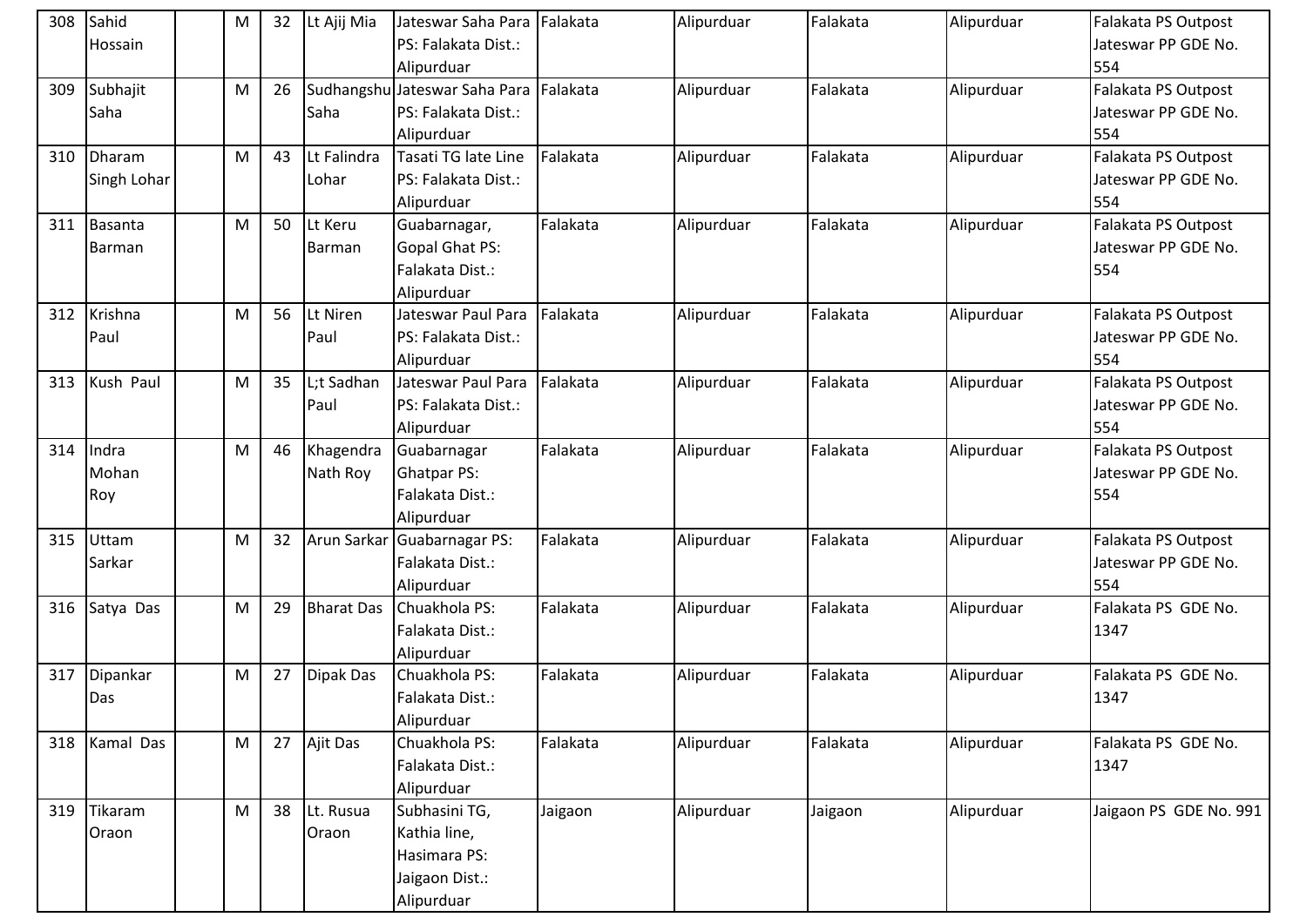| 320 | Durga Chik          | ${\sf M}$ | 32 | Lt. Nadnu    | Subhasini TG,         | Jaigaon   | Alipurduar | Jaigaon   | Alipurduar | Jaigaon PS GDE No. 991  |
|-----|---------------------|-----------|----|--------------|-----------------------|-----------|------------|-----------|------------|-------------------------|
|     | <b>Baraik</b>       |           |    | Chik Baraik  | Munshi line,          |           |            |           |            |                         |
|     |                     |           |    |              | Hasimara PS:          |           |            |           |            |                         |
|     |                     |           |    |              | Jaigaon Dist.:        |           |            |           |            |                         |
|     |                     |           |    |              | Alipurduar            |           |            |           |            |                         |
| 321 | Lalchan             | M         | 30 | Lt. Santo    | Chuapara 14 No.       | Kalchini  | Alipurduar | Kalchini  | Alipurduar | Kalchini PS GDE No. 943 |
|     | <b>Naik</b>         |           |    | Naik         | <b>Upper Line PS:</b> |           |            |           |            |                         |
|     |                     |           |    |              | Kalchini Dist.:       |           |            |           |            |                         |
|     |                     |           |    |              | Alipurduar            |           |            |           |            |                         |
| 322 | Etawa               | M         | 56 | Lt. Somra    | Chuapara T.E. PS:     | Kalchini  | Alipurduar | Kalchini  | Alipurduar | Kalchini PS GDE No. 943 |
|     | Oroan               |           |    | Oraon        | Kalchini Dist.:       |           |            |           |            |                         |
|     |                     |           |    |              | Alipurduar            |           |            |           |            |                         |
| 323 | <b>Biren Roy</b>    | M         | 40 | Partha Roy   | of Madhya             | Kumargram | Alipurduar | Kumargram | Alipurduar | Kumargram PS Outpost    |
|     |                     |           |    |              | Kamakhyaguri, PS      |           |            |           |            | Kamakhaguri OP GDE      |
|     |                     |           |    |              | Kumargram, Dist       |           |            |           |            | No. 914                 |
|     |                     |           |    |              | Alipur PS:            |           |            |           |            |                         |
|     |                     |           |    |              | Kumargram Dist.:      |           |            |           |            |                         |
|     |                     |           |    |              | Alipurduar            |           |            |           |            |                         |
| 324 | Manik               | ${\sf M}$ | 45 | Lt. Mugul    | of Dakshin            | Kumargram | Alipurduar | Kumargram | Alipurduar | Kumargram PS Outpost    |
|     | Singh               |           |    | Singh        | Nararthali, PS        |           |            |           |            | Kamakhaguri OP GDE      |
|     |                     |           |    |              | Kumargram, Dist       |           |            |           |            | No. 914                 |
|     |                     |           |    |              | Alipurd PS:           |           |            |           |            |                         |
|     |                     |           |    |              | Kumargram Dist.:      |           |            |           |            |                         |
|     |                     |           |    |              | Alipurduar            |           |            |           |            |                         |
| 325 | <b>Bipul Sarkar</b> | M         | 30 | Kanti Sarkar | of Uttar Parokata,    | Samuktala | Alipurduar | Kumargram | Alipurduar | Kumargram PS Outpost    |
|     |                     |           |    |              | PS Samuktala, Dist    |           |            |           |            | Kamakhaguri OP GDE      |
|     |                     |           |    |              | Alipurduar, PS:       |           |            |           |            | No. 914                 |
|     |                     |           |    |              | Samuktala Dist.:      |           |            |           |            |                         |
|     |                     |           |    |              | Alipurduar            |           |            |           |            |                         |
|     |                     |           |    |              |                       |           |            |           |            |                         |
| 326 | Ram                 | M         | 60 | Lt. Noni     | of Madhya             | Kumargram | Alipurduar | Kumargram | Alipurduar | Kumargram PS Outpost    |
|     | Krishna Roy         |           |    | Gopal Roy    | Nararthali, PS        |           |            |           |            | Kamakhaguri OP GDE      |
|     |                     |           |    |              | Kumargram, Dist       |           |            |           |            | No. 914                 |
|     |                     |           |    |              | Alipurdu PS:          |           |            |           |            |                         |
|     |                     |           |    |              | Kumargram Dist.:      |           |            |           |            |                         |
|     |                     |           |    |              | Alipurduar            |           |            |           |            |                         |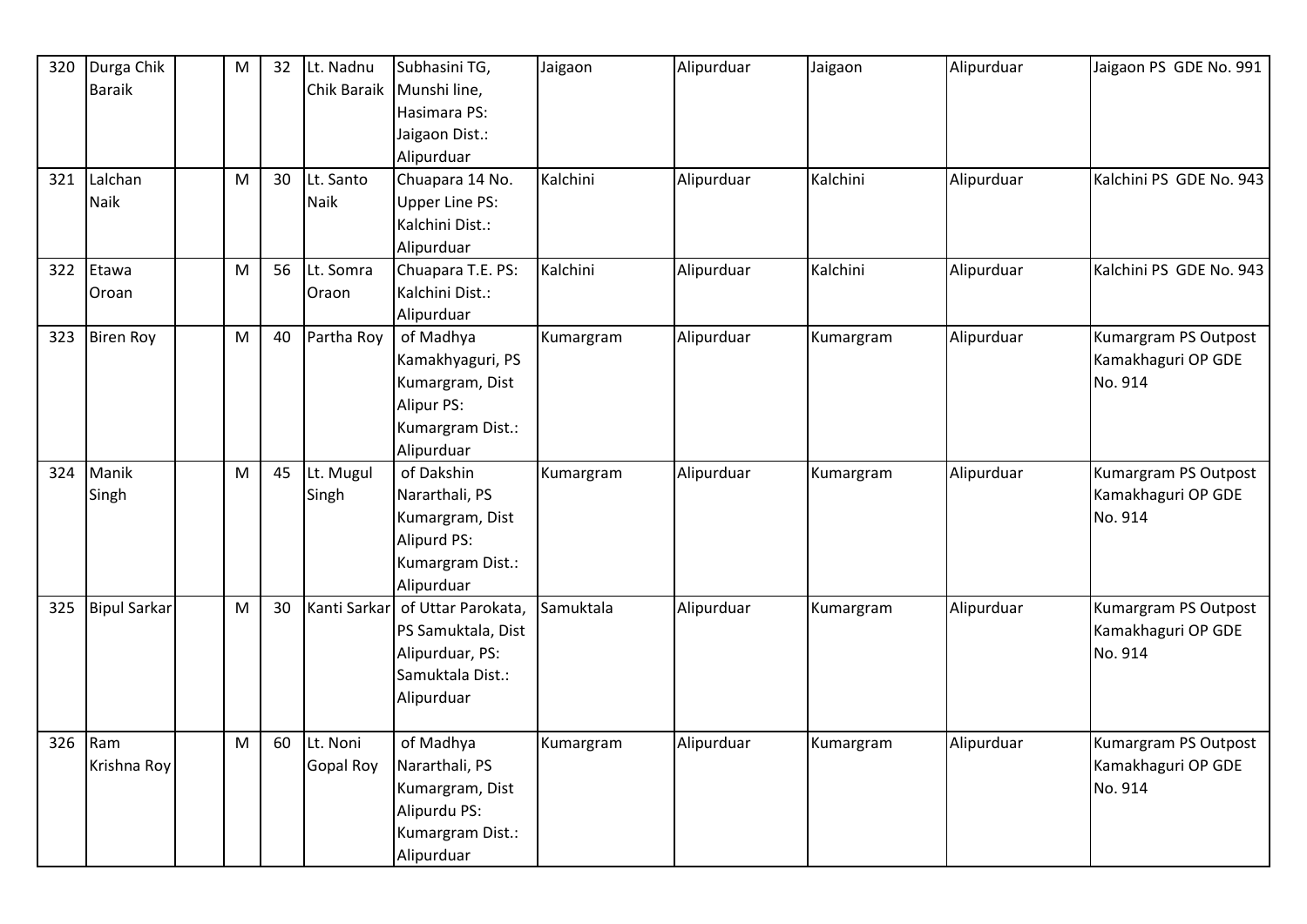| 327 | Sanjay<br>Barman  | M         | 38 | Hemanta<br>Barman    | of Dakghara, PS<br>Mathbhanga, Dist<br>Coochbehar PS:<br>Mathabhanga Dist.:<br>Coochbehar                      | Mathabhanga | Coochbehar | Kumargram | Alipurduar | Kumargram PS Outpost<br>Kamakhaguri OP GDE<br>No. 914 |
|-----|-------------------|-----------|----|----------------------|----------------------------------------------------------------------------------------------------------------|-------------|------------|-----------|------------|-------------------------------------------------------|
| 328 | Biranjan<br>Das   | M         | 45 | Chandra<br>Kanta Das | of Jorai Madhya<br>Rampur, PS<br><b>Boxirhat Dist</b><br>Coochbeh PS:<br><b>Baxsirhat Dist.:</b><br>Coochbehar | Baxsirhat   | Coochbehar | Kumargram | Alipurduar | Kumargram PS Outpost<br>Kamakhaguri OP GDE<br>No. 914 |
| 329 | Subrata<br>Barman | M         | 27 | Dudkanta<br>Barman   | Of Bhatibari Near<br>Khatajani Bazar, PS<br>Samuktala, D PS:<br>Samuktala Dist.:<br>Alipurduar                 | Samuktala   | Alipurduar | Kumargram | Alipurduar | Kumargram PS Outpost<br>Kamakhaguri OP GDE<br>No. 914 |
| 330 | Chatan<br>Saha    | ${\sf M}$ | 40 | Shibendra<br>Saha    | Of Dhalpal PS<br>Tufanganj, Dist<br>Coochbehar PS:<br>Tufanganj Dist.:<br>Coochbehar                           | Tufanganj   | Coochbehar | Kumargram | Alipurduar | Kumargram PS Outpost<br>Kamakhaguri OP GDE<br>No. 914 |
| 331 | Naresh<br>Barman  | ${\sf M}$ | 58 | Lt. Deben<br>Barman  | Of Purba<br>Chakchaka, PS-<br>Kumargram Dist-<br>Alipurduar PS:<br>Kumargram Dist.:<br>Alipurduar              | Kumargram   | Alipurduar | Kumargram | Alipurduar | Kumargram PS Outpost<br>Barobisha OP GDE No.<br>1095  |
| 332 | Nepal Saha        | M         | 47 | #NAME?               | Of Purba<br>Chakchaka, PS-<br>Kumargram Dist-<br>Alipurduar PS:<br>Kumargram Dist.:<br>Alipurduar              | Kumargram   | Alipurduar | Kumargram | Alipurduar | Kumargram PS Outpost<br>Barobisha OP GDE No.<br>1095  |
| 333 | Rakesh Ray        | ${\sf M}$ | 29 | #NAME?               | Of Purba<br>Chakchaka,<br>Barobisha, PS-<br>Kumargram Dist-A<br>PS: Kumargram<br>Dist.: Alipurduar             | Kumargram   | Alipurduar | Kumargram | Alipurduar | Kumargram PS Outpost<br>Barobisha OP GDE No.<br>1109  |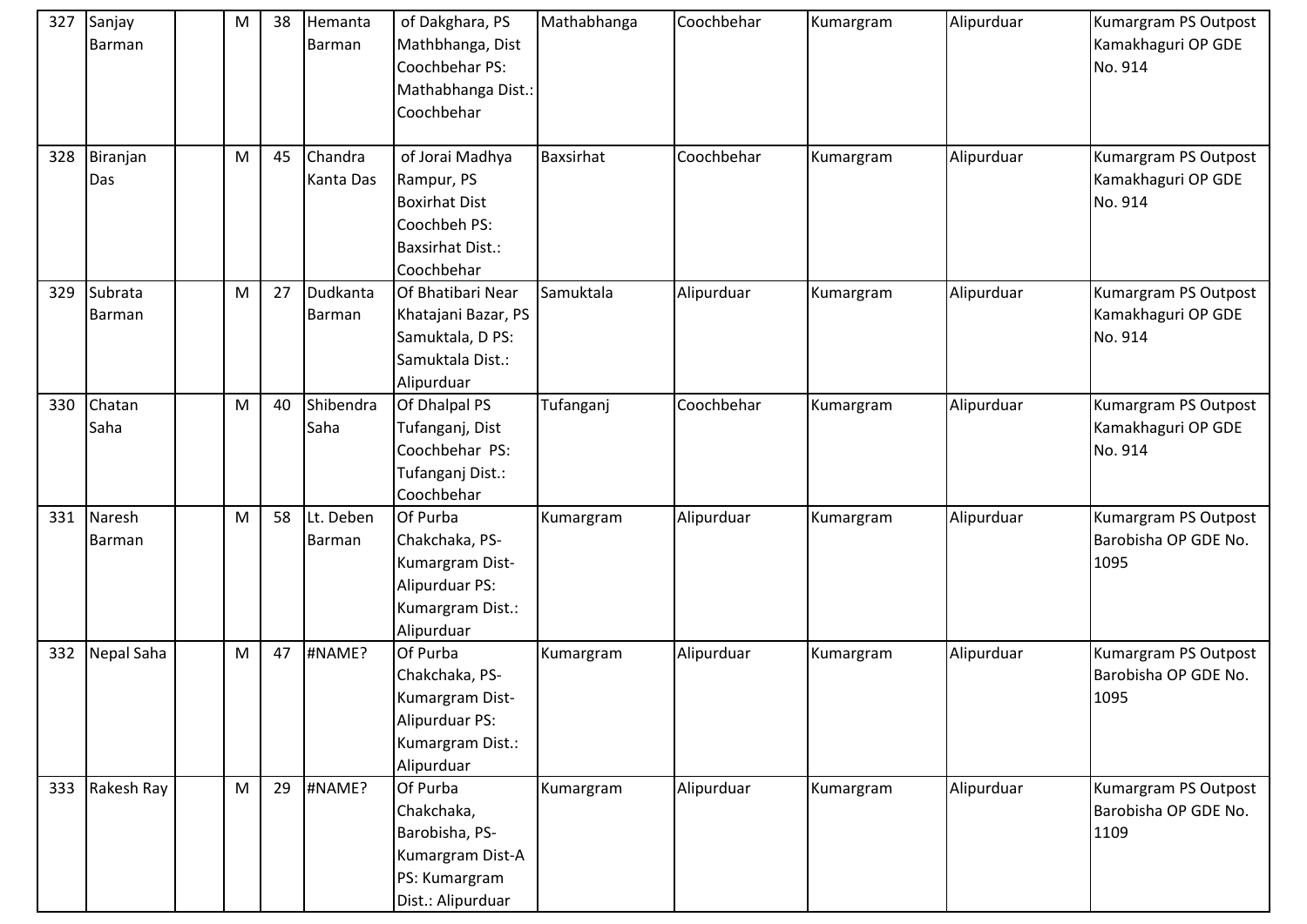| 334 | Debabrata<br>Talukdar | M | 27 | Priyanath<br>Talukdar        | Of Chhat Volka, PS- Baxsirhat<br><b>Boxirhat Dist-</b><br>Coochbehar PS:<br><b>Baxsirhat Dist.:</b><br>Coochbehar |                | Coochbehar      | Kumargram      | Alipurduar                                    | Kumargram PS Outpost<br>Barobisha OP GDE No.<br>1109 |
|-----|-----------------------|---|----|------------------------------|-------------------------------------------------------------------------------------------------------------------|----------------|-----------------|----------------|-----------------------------------------------|------------------------------------------------------|
| 335 | Chiranjit<br>Das      | M | 32 | Lt. Sunil Das                | of Uttar Rampur,<br>Jorai, PS-Boxirhat<br>Dist-Coochbeh PS:<br><b>Baxsirhat Dist.:</b><br>Coochbehar              | Baxsirhat      | Coochbehar      | Kumargram      | Alipurduar                                    | Kumargram PS Outpost<br>Barobisha OP GDE No.<br>1109 |
| 336 | Ashish<br>Sarkar      | M | 33 | #NAME?                       | Of Nagarukhra No-<br>1, PS-Haringhata<br>Dist-Nadia                                                               |                | <b>Basirhat</b> | Kumargram      | Alipurduar                                    | Kumargram PS Outpost<br>Barobisha OP GDE No.<br>1109 |
| 337 | Bappa<br>Barman       | M | 25 | Rajkumar<br>Barman           | Subhash Nagar,<br>ward no 4 PS:<br>Madarihat Dist.:<br>Alipurduar                                                 | Madarihat      | Alipurduar      | Madarihat      | Alipurduar                                    | Madarihat PS GDE No.<br>972                          |
| 338 | Paresh<br>Thakur      | M | 52 | Lt. Siya<br>Charan<br>Thakur | Paschim Khairbari<br>PS: Madarihat Dist.:<br>Alipurduar                                                           | Madarihat      | Alipurduar      | Madarihat      | Alipurduar                                    | Madarihat PS GDE No.<br>972                          |
| 339 | Biki<br>Biswakarm     | M | 34 | Lt. Sanu<br>Kancha           | Lankapara, Dak<br>Bangloe Line,<br>Biswakarma Birpara PS: Birpara<br>Dist.: Alipurduar                            | <b>Birpara</b> | Alipurduar      | Madarihat      | Alipurduar                                    | Madarihat PS GDE No.<br>935                          |
| 340 | Joydeb<br>Sarkar      | M | 22 | Ajit Sarkar                  | <b>BISWAS PARA,</b><br><b>JASHODANGA PS:</b><br>Samuktala Dist.:<br>Alipurduar                                    | Samuktala      | Alipurduar      | Samuktala      | Alipurduar                                    | Samuktala PS GDE No.<br>966                          |
| 341 | Jahangir<br>Alam      | M | 29 | Akbar Alam Denranagar        |                                                                                                                   |                | <b>Basirhat</b> | Asansole south | Asansol Durgapur<br>Police<br>Commissionerate | Asansole south PS GDE<br>No. 1818                    |
|     | 342 Md Asif Ali       | M | 23 | Md Asgar<br>Ali              | Denranagar                                                                                                        |                | <b>Basirhat</b> | Asansole south | Asansol Durgapur<br>Police<br>Commissionerate | Asansole south PS GDE<br>No. 1818                    |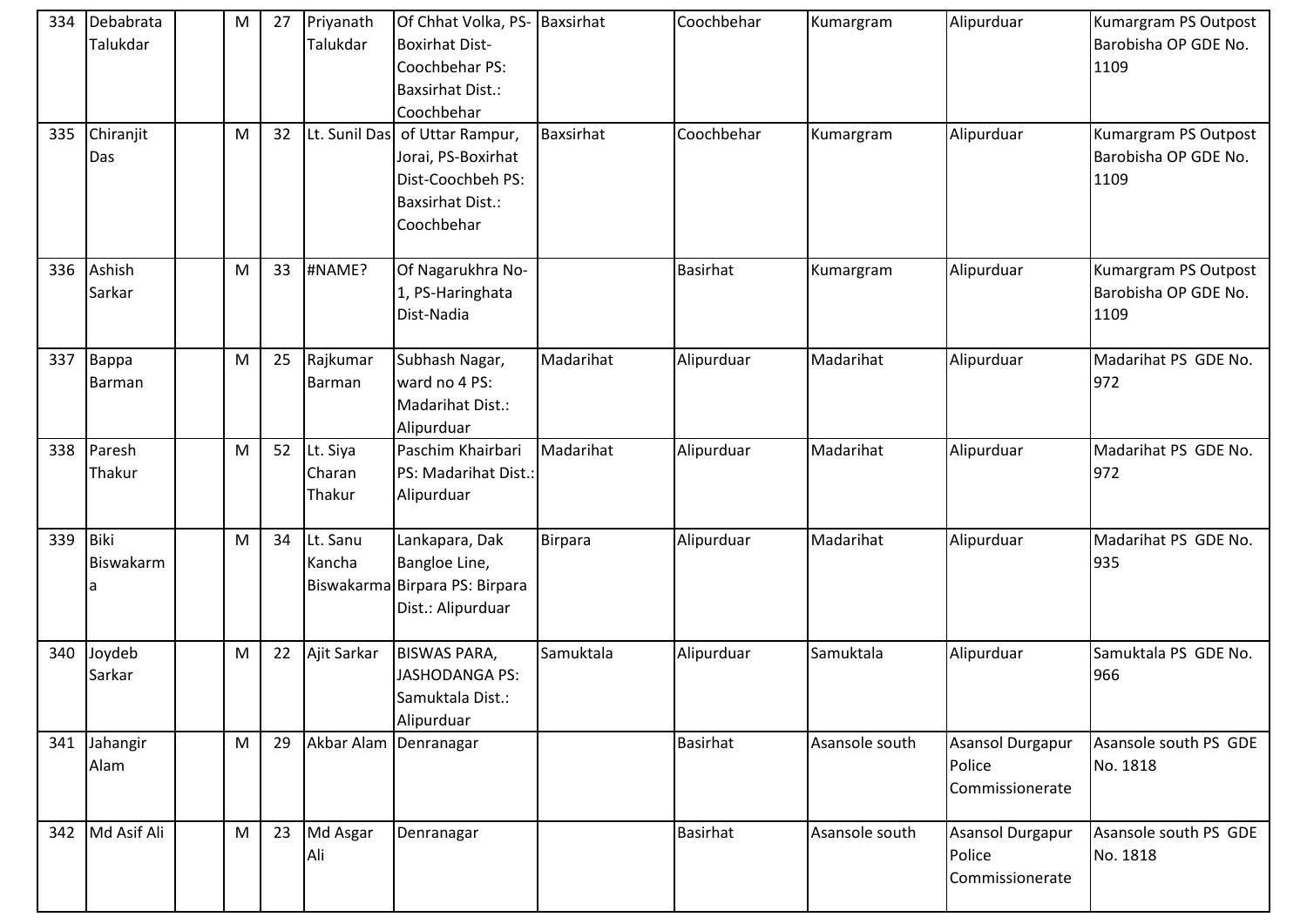| 343 | Ranjan<br>Kumar    | M | 33 | Ashok Saha Denranagar    |                                                                                                        |                | Basirhat                                             | Asansole south | <b>Asansol Durgapur</b><br>Police<br>Commissionerate | Asansole south PS GDE<br>No. 1818 |
|-----|--------------------|---|----|--------------------------|--------------------------------------------------------------------------------------------------------|----------------|------------------------------------------------------|----------------|------------------------------------------------------|-----------------------------------|
| 344 | Md Raja            | M | 23 | Md Aktar                 | Giridi                                                                                                 |                | Basirhat                                             | Asansole south | <b>Asansol Durgapur</b><br>Police<br>Commissionerate | Asansole south PS GDE<br>No. 1818 |
| 345 | Sohaib<br>Akhtar   | M | 18 | Md Azad                  | Gourandi bas stand<br>PS: Barabani Dist.:<br>Asansol Durgapur<br>Police<br>Commissionerate             | Barabani       | <b>Asansol Durgapur</b><br>Police<br>Commissionerate | Asansole south | <b>Asansol Durgapur</b><br>Police<br>Commissionerate | Asansole south PS GDE<br>No. 1818 |
| 346 | Partha<br>Dutta    | M | 26 | Lt Dipak<br><b>Dutta</b> | Mohishila collony<br>PS: Asansole south<br>Dist.: Asansol<br><b>Durgapur Police</b><br>Commissionerate | Asansole south | <b>Asansol Durgapur</b><br>Police<br>Commissionerate | Asansole south | <b>Asansol Durgapur</b><br>Police<br>Commissionerate | Asansole south PS GDE<br>No. 1834 |
| 347 | Bapi<br>Barman     | M | 31 | Chandeswa<br>r Barman    | Railpar O.K Road<br>PS: Asansole north<br>Dist.: Asansol<br><b>Durgapur Police</b><br>Commissionerate  | Asansole north | Asansol Durgapur<br>Police<br>Commissionerate        | Asansole south | <b>Asansol Durgapur</b><br>Police<br>Commissionerate | Asansole south PS GDE<br>No. 1834 |
| 348 | <b>Gopal Singh</b> | M | 40 | Lt Kishorilal<br>Singh   | Ghanty gali PS:<br>Asansole south<br>Dist.: Asansol<br><b>Durgapur Police</b><br>Commissionerate       | Asansole south | Asansol Durgapur<br>Police<br>Commissionerate        | Asansole south | Asansol Durgapur<br>Police<br>Commissionerate        | Asansole south PS GDE<br>No. 1852 |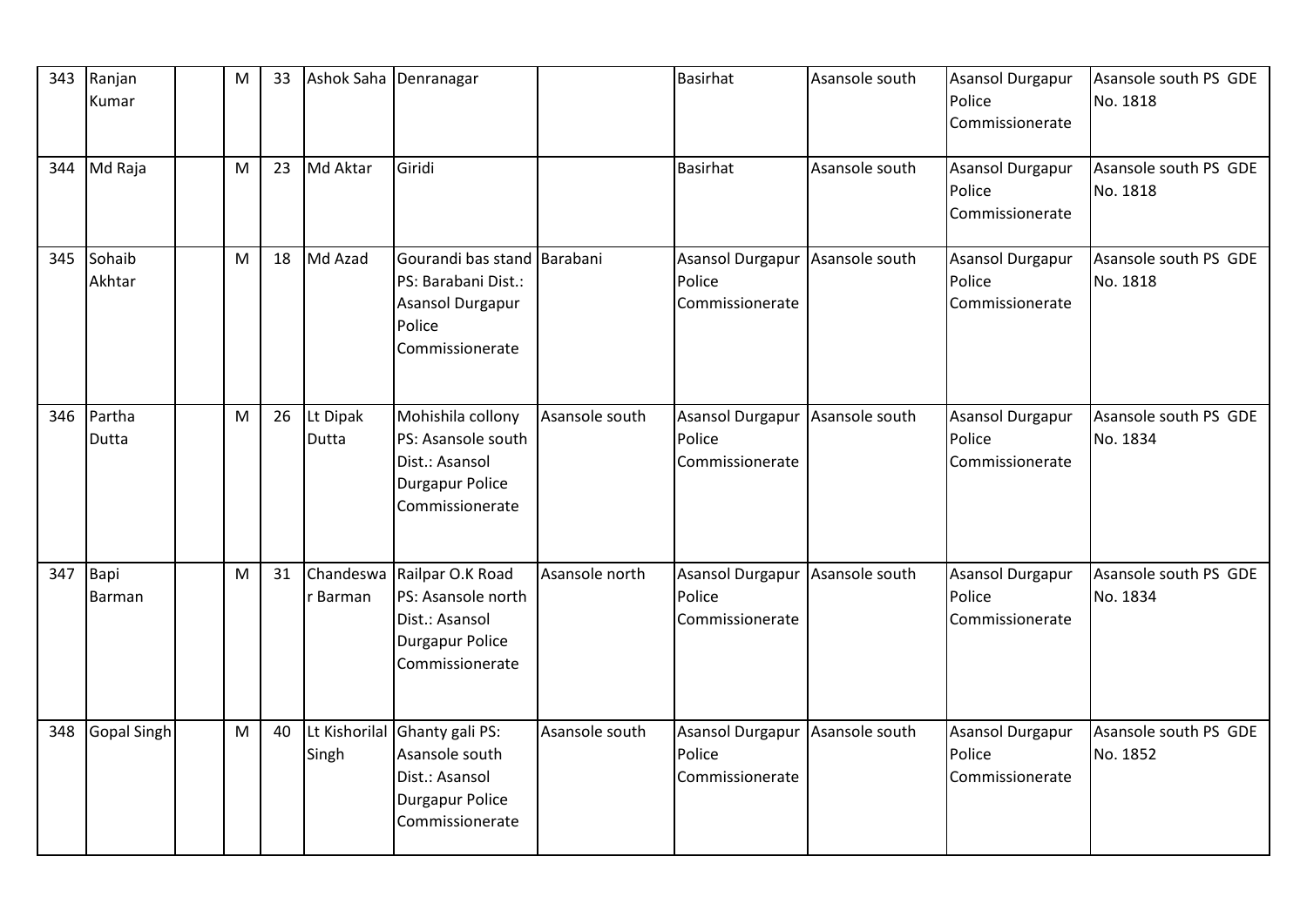| 349 | Judhisthir<br>Mondal         | M | 38 | Jagannath<br>Mondal        | Mohishila village<br>PS: Asansole south<br>Dist.: Asansol<br><b>Durgapur Police</b><br>Commissionerate | Asansole south | Asansol Durgapur<br>Police<br>Commissionerate            | Asansole south | Asansol Durgapur<br>Police<br>Commissionerate        | Asansole south PS GDE<br>No. 1855                     |
|-----|------------------------------|---|----|----------------------------|--------------------------------------------------------------------------------------------------------|----------------|----------------------------------------------------------|----------------|------------------------------------------------------|-------------------------------------------------------|
| 350 | Binod<br>Kumar               | M | 30 | Jalo Yadav                 | Tetra PS: Asansole<br>south                                                                            | Asansole south | <b>Basirhat</b>                                          | Asansole south | <b>Asansol Durgapur</b><br>Police<br>Commissionerate | Asansole south PS<br>Outpost South PP GDE<br>No. 1091 |
| 351 | Md Ilyas                     | M | 20 | Gayen Mia                  | Tetra PS: Asansole<br>south                                                                            | Asansole south | <b>Basirhat</b>                                          | Asansole south | <b>Asansol Durgapur</b><br>Police<br>Commissionerate | Asansole south PS<br>Outpost South PP GDE<br>No. 1091 |
| 352 | Sougata<br>Adhikary          | M | 29 | Gopal<br>Adhikary          | Tetra PS: Asansole<br>south                                                                            | Asansole south | <b>Basirhat</b>                                          | Asansole south | <b>Asansol Durgapur</b><br>Police<br>Commissionerate | Asansole south PS<br>Outpost South PP GDE<br>No. 1091 |
| 353 | Susavan<br>Bhattacherj<br>ee | M | 31 | Asish<br>Bhattacherj<br>ee | Tetra                                                                                                  |                | <b>Basirhat</b>                                          | Asansole south | <b>Asansol Durgapur</b><br>Police<br>Commissionerate | Asansole south PS<br>Outpost South PP GDE<br>No. 1091 |
| 354 | Bipankar<br><b>Biswas</b>    | M | 35 | Ratan<br><b>Biswas</b>     | Tetra                                                                                                  |                | <b>Basirhat</b>                                          | Asansole south | Asansol Durgapur<br>Police<br>Commissionerate        | Asansole south PS<br>Outpost South PP GDE<br>No. 1091 |
| 355 | Raju<br>Badyakar             | M |    | Sasti<br>Badyakar          | PS: Barabani Dist.:<br>Asansol Durgapur<br>Police<br>Commissionerate                                   | Barabani       | Asansol Durgapur   Barabani<br>Police<br>Commissionerate |                | Asansol Durgapur<br>Police<br>Commissionerate        | Barabani PS GDE No.<br>1455                           |
|     | 356 Rakesh<br>Kalindi        | M |    | Kalindi                    | Lt Mahadeb PS: Barabani Dist.:<br>Asansol Durgapur<br>Police<br>Commissionerate                        | Barabani       | Asansol Durgapur<br>Police<br>Commissionerate            | Barabani       | <b>Asansol Durgapur</b><br>Police<br>Commissionerate | Barabani PS GDE No.<br>1455                           |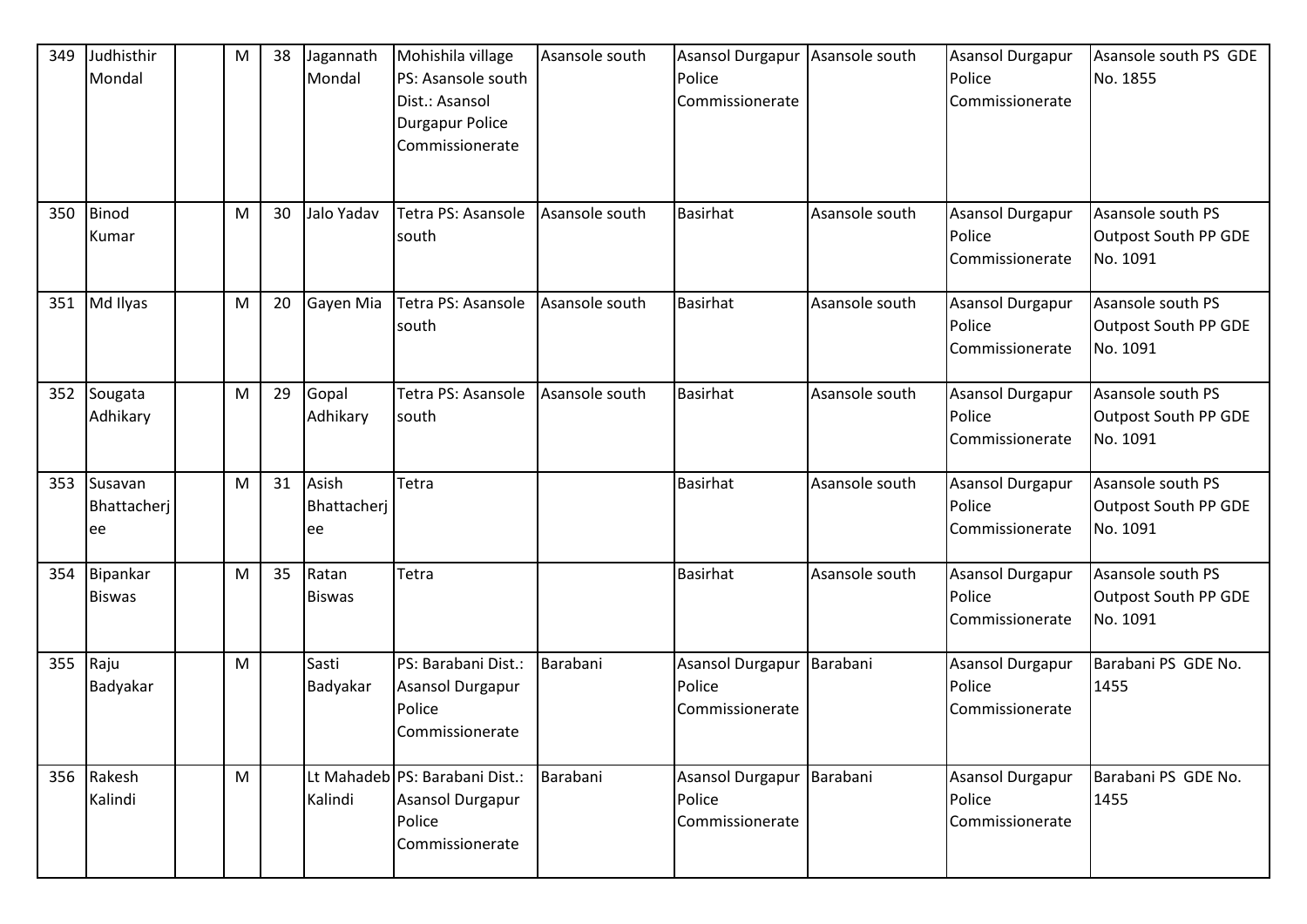| 357<br>358 | Karuli Bauri<br>Lalit Bauri | M<br>${\sf M}$ |    | Ashoke<br>Bauri<br>Amal Bauri | PS: Barabani Dist.:<br>Asansol Durgapur<br>Police<br>Commissionerate<br>PS: Barabani Dist.:<br>Asansol Durgapur<br>Police<br>Commissionerate | Barabani<br>Barabani | <b>Asansol Durgapur</b><br>Police<br>Commissionerate<br><b>Asansol Durgapur</b><br>Police<br>Commissionerate | Barabani<br>Barabani | <b>Asansol Durgapur</b><br>Police<br>Commissionerate<br>Asansol Durgapur<br>Police<br>Commissionerate | Barabani PS GDE No.<br>1455<br>Barabani PS GDE No.<br>1455 |
|------------|-----------------------------|----------------|----|-------------------------------|----------------------------------------------------------------------------------------------------------------------------------------------|----------------------|--------------------------------------------------------------------------------------------------------------|----------------------|-------------------------------------------------------------------------------------------------------|------------------------------------------------------------|
| 359        | Sundar<br><b>Bauri</b>      | M              |    | Shib Bauri                    | PS: Barabani Dist.:<br>Asansol Durgapur<br>Police<br>Commissionerate                                                                         | Barabani             | <b>Asansol Durgapur</b><br>Police<br>Commissionerate                                                         | Barabani             | <b>Asansol Durgapur</b><br>Police<br>Commissionerate                                                  | Barabani PS GDE No.<br>1455                                |
| 360        | Nemai Pal                   | M              |    | Lt<br>Pal                     | PS: Barabani Dist.:<br>Nityananda Asansol Durgapur<br>Police<br>Commissionerate                                                              | Barabani             | Asansol Durgapur<br>Police<br>Commissionerate                                                                | Barabani             | <b>Asansol Durgapur</b><br>Police<br>Commissionerate                                                  | Barabani PS GDE No.<br>1455                                |
| 361        | Santu<br>Ghosh              | M              |    | 32 Rakhal<br>Krishna<br>Ghosh | Sankuri PS: Budbud Budbud<br>Dist.: Asansol<br>Durgapur Police<br>Commissionerate                                                            |                      | Asansol Durgapur Budbud<br>Police<br>Commissionerate                                                         |                      | <b>Asansol Durgapur</b><br>Police<br>Commissionerate                                                  | Budbud PS GDE No.<br>1376                                  |
| 362        | Ajit<br>Mondal              | M              | 29 | Sudip<br>Mondal               | Sankuri PS: Budbud Budbud<br>Dist.: Asansol<br>Durgapur Police<br>Commissionerate                                                            |                      | Asansol Durgapur<br>Police<br>Commissionerate                                                                | <b>Budbud</b>        | Asansol Durgapur<br>Police<br>Commissionerate                                                         | Budbud PS GDE No.<br>1376                                  |
| 363        | Nanda<br>Dome               | M              | 23 | Madan<br>Dome                 | Jhanjra Colony PS: Faridpur<br>Faridpur Dist.:<br>Asansol Durgapur<br>Police<br>Commissionerate                                              |                      | <b>Asansol Durgapur</b><br>Police<br>Commissionerate                                                         | Faridpur             | <b>Asansol Durgapur</b><br>Police<br>Commissionerate                                                  | Faridpur PS GDE No.<br>1206                                |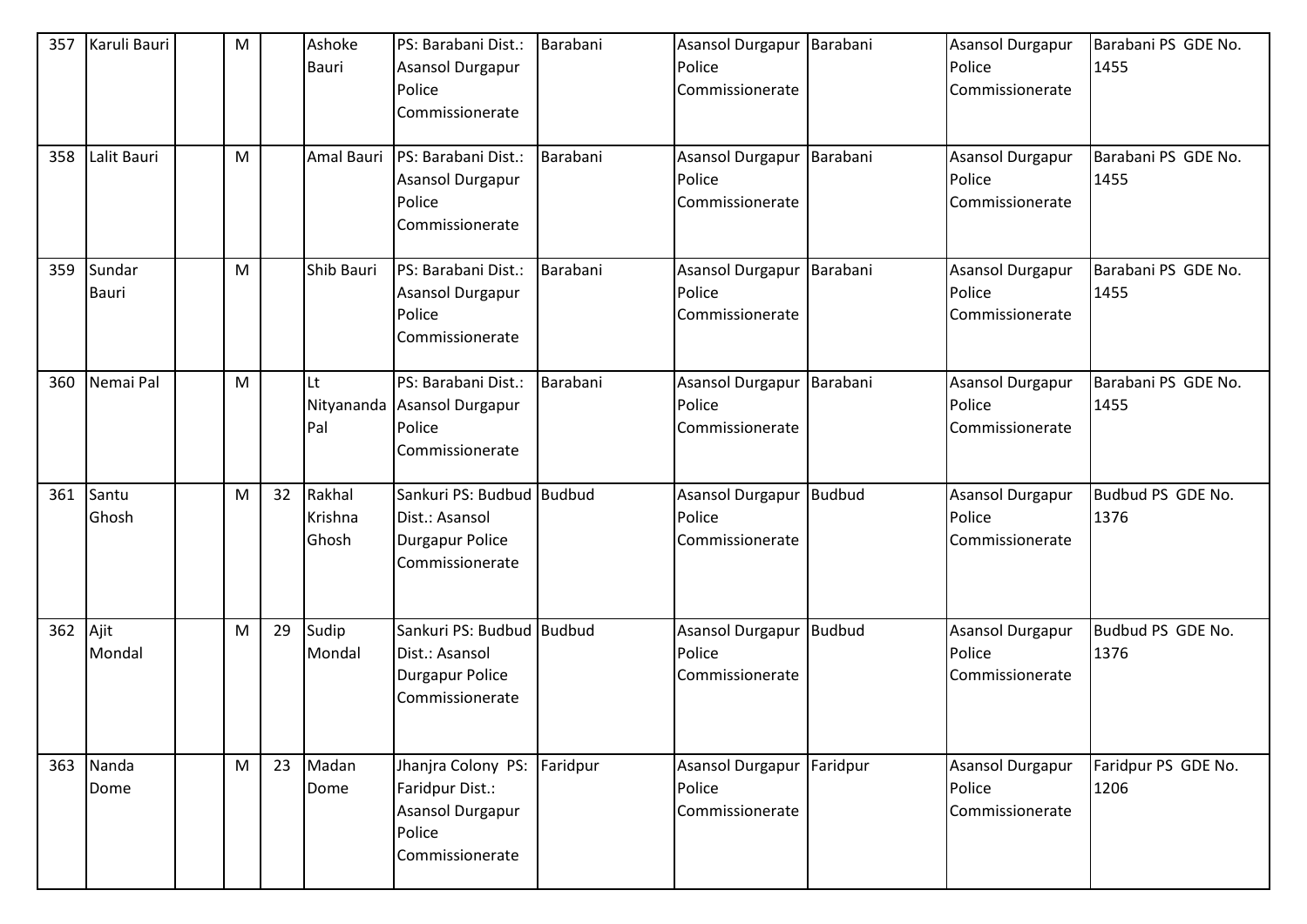| 364<br>365 | Parimal<br>Dome<br>Bhadu<br><b>Bouri</b> | M<br>M | 41<br>39 | Lt Kala<br>Dome<br>Nanda<br><b>Bauri</b> | Jhanjra Colony PS:<br>Faridpur Dist.:<br>Asansol Durgapur<br>Police<br>Commissionerate<br>Jhanjra PS: Faridpur Faridpur<br>Dist.: Asansol<br>Durgapur Police<br>Commissionerate | Faridpur  | <b>Asansol Durgapur</b><br>Police<br>Commissionerate<br><b>Asansol Durgapur</b><br>Police<br>Commissionerate | Faridpur<br>Faridpur | Asansol Durgapur<br>Police<br>Commissionerate<br>Asansol Durgapur<br>Police<br>Commissionerate | Faridpur PS GDE No.<br>1206<br>Faridpur PS GDE No.<br>1206 |
|------------|------------------------------------------|--------|----------|------------------------------------------|---------------------------------------------------------------------------------------------------------------------------------------------------------------------------------|-----------|--------------------------------------------------------------------------------------------------------------|----------------------|------------------------------------------------------------------------------------------------|------------------------------------------------------------|
| 366        | <b>Sk Rakesh</b>                         | M      |          | Sk Jaidul                                | HIJGALGORA PS:<br>Jamuria Dist.:<br>Asansol Durgapur<br>Police<br>Commissionerate                                                                                               | Jamuria   | <b>Asansol Durgapur</b><br>Police<br>Commissionerate                                                         | Jamuria              | Asansol Durgapur<br>Police<br>Commissionerate                                                  | Jamuria PS Outpost<br>Kenda PP GDE No. 1143                |
| 367        | Basudeb<br>Mondal                        | M      |          | Mondal                                   | Bhoothnath   PATHARCHUR PS:<br>Jamuria Dist.:<br>Asansol Durgapur<br>Police<br>Commissionerate                                                                                  | Jamuria   | Asansol Durgapur<br>Police<br>Commissionerate                                                                | Jamuria              | Asansol Durgapur<br>Police<br>Commissionerate                                                  | Jamuria PS Outpost<br>Kenda PP GDE No. 1154                |
| 368        | Habirbur<br>Rahaman                      | M      |          | Humayaun<br>Sk                           | RAGHUNATHGANJ<br>PS: Raninagar Dist.:<br>Murshidabad                                                                                                                            | Raninagar | Murshidabad                                                                                                  | Jamuria              | <b>Asansol Durgapur</b><br>Police<br>Commissionerate                                           | Jamuria PS Outpost<br>Kenda PP GDE No. 1154                |
| 369        | Habibur<br>Rahaman                       | M      |          | Lt Sis<br>Mohamma<br>ld.                 | RAGHUNATHAGAN Raninagar<br>J PS: Raninagar<br>Dist.: Murshidabad                                                                                                                |           | Murshidabad                                                                                                  | Jamuria              | Asansol Durgapur<br>Police<br>Commissionerate                                                  | Jamuria PS Outpost<br>Kenda PP GDE No. 1154                |
| 370        | Swapan<br>Ruidas                         |        |          |                                          | Haru Ruidas Malandighi PS:<br>Kanksa Dist.:<br>Asansol Durgapur<br>Police<br>Commissionerate                                                                                    | Kanksa    | Asansol Durgapur<br>Police<br>Commissionerate                                                                | Kanksa               | Asansol Durgapur<br>Police<br>Commissionerate                                                  | Kanksa PS GDE No. 847                                      |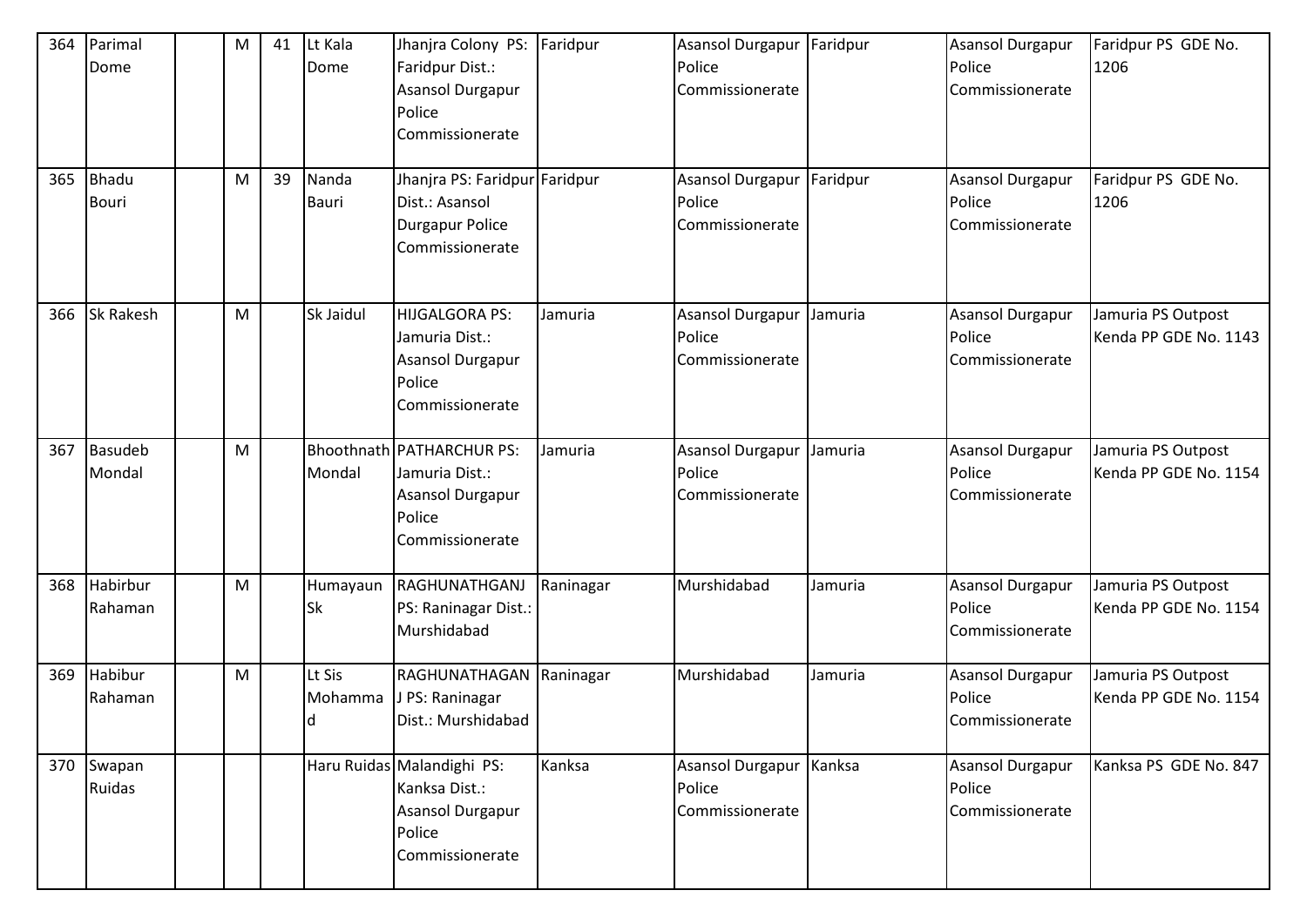| 371 | Ganesh<br><b>Ruidas</b> |   | Batul<br>Ruidas    | Domra PS: Kanksa<br>Dist.: Asansol<br>Durgapur Police<br>Commissionerate                         | Kanksa     | Asansol Durgapur   Kanksa<br>Police<br>Commissionerate |        | Asansol Durgapur<br>Police<br>Commissionerate        | Kanksa PS GDE No. 847                             |
|-----|-------------------------|---|--------------------|--------------------------------------------------------------------------------------------------|------------|--------------------------------------------------------|--------|------------------------------------------------------|---------------------------------------------------|
|     | 372 Safiq<br>Middya     |   | Manik<br>Middya    | Paranchalk PS:<br>Illambazar Dist.:<br><b>Birbhum</b>                                            | Illambazar | Birbhum                                                | Kanksa | Asansol Durgapur<br>Police<br>Commissionerate        | Kanksa PS GDE No.<br>1650                         |
| 373 | Raju Rajwar             | M | Rajwar             | Om Prakash Sripur Jamuria PS:<br>Jamuria Dist.:<br>Asansol Durgapur<br>Police<br>Commissionerate | Jamuria    | Asansol Durgapur<br>Police<br>Commissionerate          | Kulti  | Asansol Durgapur<br>Police<br>Commissionerate        | Kulti PS Outpost<br>Neiamotpur OP GDE No.<br>1604 |
| 374 | Manish Turi             | M | Barka Turi         | Sripur Jamuria PS:<br>Jamuria Dist.:<br>Asansol Durgapur<br>Police<br>Commissionerate            | Jamuria    | Asansol Durgapur   Kulti<br>Police<br>Commissionerate  |        | <b>Asansol Durgapur</b><br>Police<br>Commissionerate | Kulti PS Outpost<br>Neiamotpur OP GDE No.<br>1604 |
| 375 | Gobinda<br><b>Bouri</b> | M | <b>Bipin Bouri</b> | Sripur Jamuria PS:<br>Jamuria Dist.:<br>Asansol Durgapur<br>Police<br>Commissionerate            | Jamuria    | Asansol Durgapur<br>Police<br>Commissionerate          | Kulti  | <b>Asansol Durgapur</b><br>Police<br>Commissionerate | Kulti PS Outpost<br>Neiamotpur OP GDE No.<br>1604 |
| 376 | Abhishek<br>Kumar       | M | Kritan<br>Mahato   | Sripur Jamuria PS:<br>Jamuria Dist.:<br>Asansol Durgapur<br>Police<br>Commissionerate            | Jamuria    | Asansol Durgapur   Kulti<br>Police<br>Commissionerate  |        | <b>Asansol Durgapur</b><br>Police<br>Commissionerate | Kulti PS Outpost<br>Neiamotpur OP GDE No.<br>1604 |
| 377 | Ajay Kumar              | M | Manoj<br>Kumar     | Sripur Jamuria PS:<br>Jamuria Dist.:<br>Asansol Durgapur<br>Police<br>Commissionerate            | Jamuria    | <b>Asansol Durgapur</b><br>Police<br>Commissionerate   | Kulti  | <b>Asansol Durgapur</b><br>Police<br>Commissionerate | Kulti PS Outpost<br>Neiamotpur OP GDE No.<br>1604 |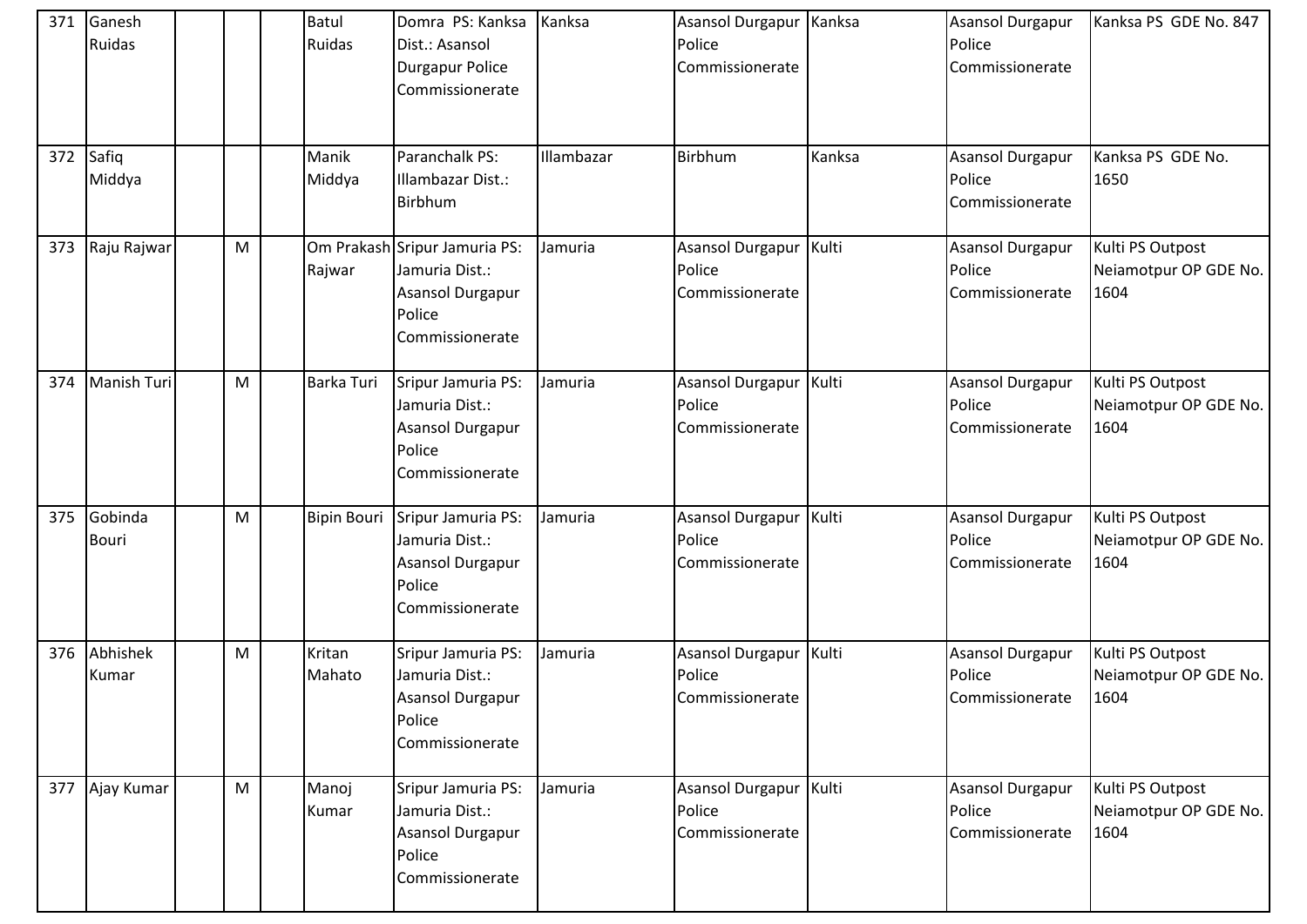| 378 | Asish Bouri               | M | <b>Budhan</b><br>Bouri | <b>Asansol Budha PS:</b><br>Asansole south<br>Dist.: Asansol<br>Durgapur Police<br>Commissionerate        | Asansole south | Asansol Durgapur<br>Police<br>Commissionerate         | Kulti | Asansol Durgapur<br>Police<br>Commissionerate | Kulti PS Outpost<br>Neiamotpur OP GDE No.<br>1615 |
|-----|---------------------------|---|------------------------|-----------------------------------------------------------------------------------------------------------|----------------|-------------------------------------------------------|-------|-----------------------------------------------|---------------------------------------------------|
| 379 | Prosenjit<br><b>Bouri</b> | M | Raju Bouri             | <b>Asansol Budha PS:</b><br>Asansole south<br>Dist.: Asansol<br>Durgapur Police<br>Commissionerate        | Asansole south | Asansol Durgapur<br>Police<br>Commissionerate         | Kulti | Asansol Durgapur<br>Police<br>Commissionerate | Kulti PS Outpost<br>Neiamotpur OP GDE No.<br>1615 |
| 380 | Bikash<br>Pandey          | M | Kamhyaka<br>Pandey     | <b>Asansol Budha PS:</b><br>Asansole south<br>Dist.: Asansol<br><b>Durgapur Police</b><br>Commissionerate | Asansole south | <b>Asansol Durgapur</b><br>Police<br>Commissionerate  | Kulti | Asansol Durgapur<br>Police<br>Commissionerate | Kulti PS Outpost<br>Neiamotpur OP GDE No.<br>1615 |
| 381 | <b>Barka Bouri</b>        | M |                        | Tulshi Bouri Bahndra PS: Kulti<br>Dist.: Asansol<br>Durgapur Police<br>Commissionerate                    | Kulti          | Asansol Durgapur<br>Police<br>Commissionerate         | Kulti | Asansol Durgapur<br>Police<br>Commissionerate | Kulti PS Outpost<br>Neiamotpur OP GDE No.<br>1615 |
|     | 382 Ajoy Ruidas           | M |                        | Arun Ruidas Sabanpur PS: Kulti<br>Dist.: Asansol<br>Durgapur Police<br>Commissionerate                    | Kulti          | Asansol Durgapur   Kulti<br>Police<br>Commissionerate |       | Asansol Durgapur<br>Police<br>Commissionerate | Kulti PS Outpost<br>Chowrangi OP GDE No.<br>1084  |
|     | 383 Subham<br>Kumar       | M | Bhagwan<br>Ram         | Boura, PS<br>Jorapokhar, Dist.<br>Dhanbad (JH) PS:<br>Kulti                                               | Kulti          | <b>Basirhat</b>                                       | Kulti | Asansol Durgapur<br>Police<br>Commissionerate | Kulti PS Outpost Barakar<br>OP GDE No. 1088       |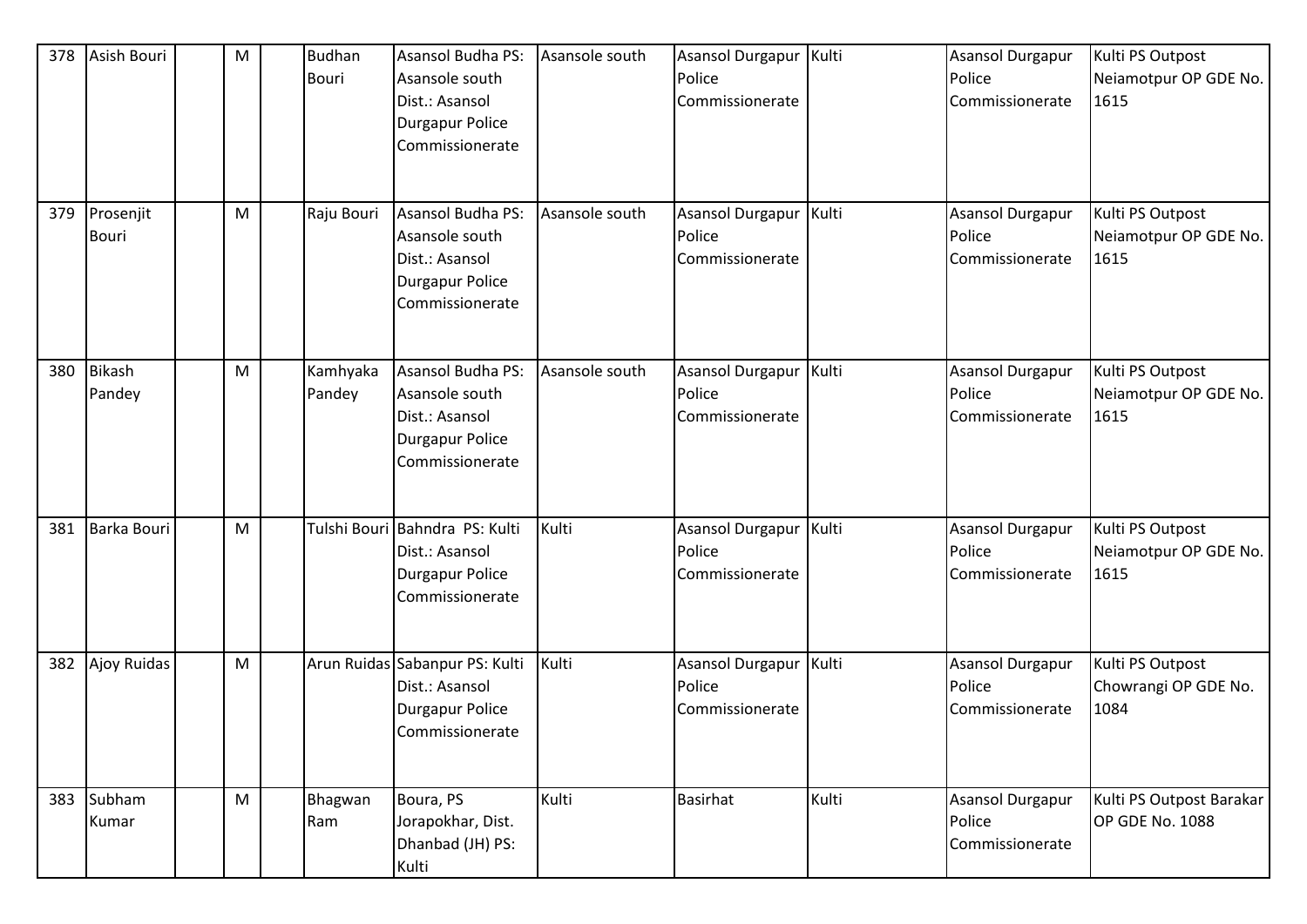| 384    | Sonu     | M |    | Suresh              | Boura, PS                   | Kulti        | <b>Basirhat</b>                   | Kulti        | <b>Asansol Durgapur</b>           | Kulti PS Outpost Barakar |
|--------|----------|---|----|---------------------|-----------------------------|--------------|-----------------------------------|--------------|-----------------------------------|--------------------------|
|        | Kumar    |   |    | Yadav               | Jorapokhar, Dist.           |              |                                   |              | Police                            | OP GDE No. 1088          |
|        |          |   |    |                     | Dhanbad (JH) PS:            |              |                                   |              | Commissionerate                   |                          |
|        |          |   |    |                     | Kulti                       |              |                                   |              |                                   |                          |
| 385    | Subham   | M |    | Shankar             | Boura, PS                   | Kulti        | <b>Basirhat</b>                   | Kulti        | <b>Asansol Durgapur</b>           | Kulti PS Outpost Barakar |
|        | Kumar    |   |    | Yadav               | Jorapokhar, Dist.           |              |                                   |              | Police                            | OP GDE No. 1088          |
|        | Shaw     |   |    |                     | Dhanbad (JH) PS:            |              |                                   |              | Commissionerate                   |                          |
|        |          |   |    |                     | Kulti                       |              |                                   |              |                                   |                          |
| 386    | Santosh  | M |    | Rameshwar Boura, PS |                             | Kulti        | <b>Basirhat</b>                   | Kulti        | Asansol Durgapur                  | Kulti PS Outpost Barakar |
|        | Yadav    |   |    | Yadav               | Jorapokhar, Dist.           |              |                                   |              | Police                            | OP GDE No. 1088          |
|        |          |   |    |                     | Dhanbad (JH) PS:            |              |                                   |              | Commissionerate                   |                          |
|        |          |   |    |                     | Kulti                       |              |                                   |              |                                   |                          |
| 387    | Rajesh   | M |    | Tej Narayan         | Boura, PS                   | Kulti        | <b>Basirhat</b>                   | Kulti        | <b>Asansol Durgapur</b>           | Kulti PS Outpost Barakar |
|        | Kumar    |   |    | Yadav               | Jorapokhar, Dist.           |              |                                   |              | Police                            | OP GDE No. 1088          |
|        |          |   |    |                     | Dhanbad (JH) PS:            |              |                                   |              | Commissionerate                   |                          |
|        |          |   |    |                     | Kulti                       |              |                                   |              |                                   |                          |
| 388    | Rohit    | M |    | <b>Bacchu</b>       | Boura, PS                   | Kulti        | <b>Basirhat</b>                   | Kulti        | <b>Asansol Durgapur</b>           | Kulti PS Outpost Barakar |
|        | Kumar    |   |    | Shaw                | Jorapokhar, Dist.           |              |                                   |              | Police                            | OP GDE No. 1088          |
|        |          |   |    |                     | Dhanbad (JH) PS:            |              |                                   |              | Commissionerate                   |                          |
|        |          |   |    |                     | Kulti                       |              |                                   |              |                                   |                          |
| 389    | Sanjay   | M |    | Gouranga            | Vill and Vill               | Kulti        | <b>Basirhat</b>                   | Kulti        | <b>Asansol Durgapur</b>           | Kulti PS Outpost Barakar |
|        | Rakshit  |   |    | Rakshit             | Chirkunda PS: Kulti         |              |                                   |              | Police                            | OP GDE No. 1088          |
|        |          |   |    |                     |                             |              |                                   |              | Commissionerate                   |                          |
|        |          |   |    |                     |                             |              |                                   |              |                                   |                          |
| 390    | Jitendar | M |    | Lt. Ganesh          | Bank More,                  | Kulti        | <b>Basirhat</b>                   | Kulti        | <b>Asansol Durgapur</b>           | Kulti PS Outpost Barakar |
|        | Ram      |   |    | Ram                 | Dhanbad PS: Kulti           |              |                                   |              | Police                            | OP GDE No. 1088          |
|        |          |   |    |                     |                             |              |                                   |              | Commissionerate                   |                          |
|        |          |   |    |                     |                             |              |                                   |              |                                   |                          |
| 391    | Anil Kr. | M |    | Awadh               | Sakonbari Plant PS: Neturia |              | Purulia                           | Kulti        | <b>Asansol Durgapur</b>           | Kulti PS Outpost         |
|        | Singh    |   |    | Naresh              | Neturia Dist.:              |              |                                   |              | Police                            | Sahptoria OP GDE No.     |
|        |          |   |    | Singh               | Purulia                     |              |                                   |              | Commissionerate                   | 1079                     |
|        |          |   |    |                     |                             | Pandabeshwar |                                   |              |                                   | Pandabeshwar PS GDE      |
| 392 Sk | Alauddin | M | 37 | Sk Gulam<br>Mustafa | Dannya PS:<br>Pandabeshwar  |              | <b>Asansol Durgapur</b><br>Police | Pandabeshwar | <b>Asansol Durgapur</b><br>Police | No. 1571                 |
|        |          |   |    |                     |                             |              | Commissionerate                   |              | Commissionerate                   |                          |
|        |          |   |    |                     | Dist.: Asansol              |              |                                   |              |                                   |                          |
|        |          |   |    |                     | Durgapur Police             |              |                                   |              |                                   |                          |
|        |          |   |    |                     | Commissionerate             |              |                                   |              |                                   |                          |
|        |          |   |    |                     |                             |              |                                   |              |                                   |                          |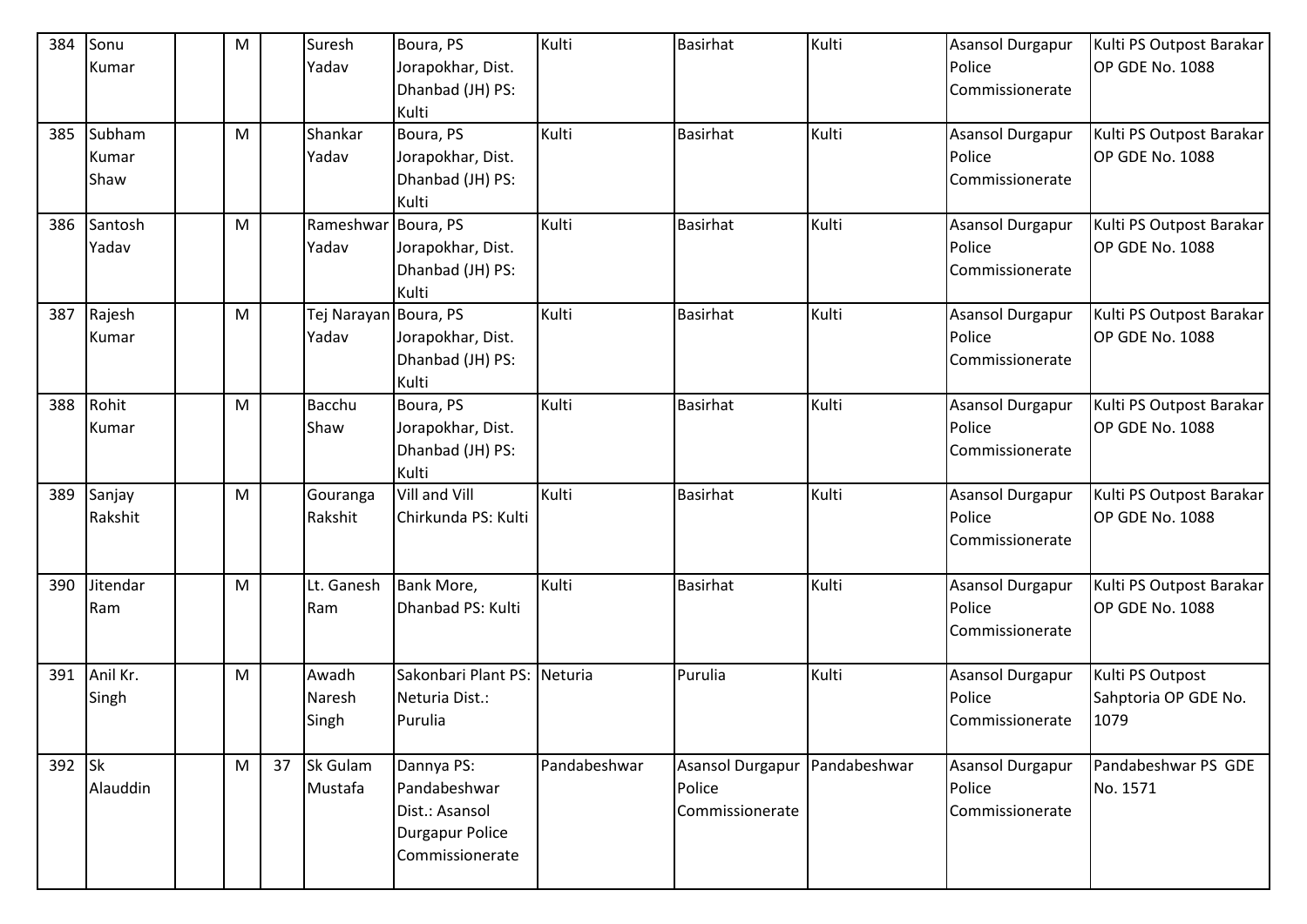| 393 | Sudip<br>Patra         | ${\sf M}$ | 35 | Sasi Patra                      | <b>DVC Para PS:</b><br>Pandabeshwar<br>Dist.: Asansol<br>Durgapur Police<br>Commissionerate | Pandabeshwar | <b>Asansol Durgapur</b><br>Police<br>Commissionerate | Pandabeshwar | Asansol Durgapur<br>Police<br>Commissionerate        | Pandabeshwar PS GDE<br>No. 1570                         |
|-----|------------------------|-----------|----|---------------------------------|---------------------------------------------------------------------------------------------|--------------|------------------------------------------------------|--------------|------------------------------------------------------|---------------------------------------------------------|
| 394 | Samir<br>Ansari        |           |    | Sk Hadis                        |                                                                                             |              | <b>Basirhat</b>                                      | Raniganj     | Asansol Durgapur<br>Police<br>Commissionerate        | Raniganj PS Outpost<br>Panjabi More OP GDE<br>No. 948   |
| 395 | Sk Rajibul             |           |    | <b>Sk Hadis</b>                 |                                                                                             |              | <b>Basirhat</b>                                      | Raniganj     | Asansol Durgapur<br>Police<br>Commissionerate        | Raniganj PS Outpost<br>Panjabi More OP GDE<br>No. 948   |
| 396 | Nayan<br><b>Dhibar</b> |           |    | Durgadas<br><b>Dhibar</b>       |                                                                                             |              | <b>Basirhat</b>                                      | Raniganj     | Asansol Durgapur<br>Police<br>Commissionerate        | Raniganj PS Outpost<br>Panjabi More OP GDE<br>No. 958   |
| 397 | Dilip Bouri            |           |    | Lt Sita Ram<br><b>Bouri</b>     |                                                                                             |              | <b>Basirhat</b>                                      | Raniganj     | Asansol Durgapur<br>Police<br>Commissionerate        | Raniganj PS Outpost<br>Panjabi More OP GDE<br>No. 958   |
| 398 | Baidyanath<br>Singh    |           |    | Ramlal<br>Singh                 |                                                                                             |              | <b>Basirhat</b>                                      | Raniganj     | Asansol Durgapur<br>Police<br>Commissionerate        | Raniganj PS Outpost<br>Panjabi More OP GDE<br>No. 958   |
| 399 | Saddam<br>Ansari       |           | 29 | Sultam<br>Mian                  | Barmundi, PS-<br>Karmatar, Dist.<br>Jamtara                                                 |              | <b>Basirhat</b>                                      | Salanpur     | Asansol Durgapur<br>Police<br>Commissionerate        | Salanpur PS Outpost<br>Rupnarayanpur OP GDE<br>No. 1214 |
|     | 400 Samser<br>Ansari   |           | 32 | Kamruddin Jiyajuri, PS-<br>Mian | Mihijam                                                                                     |              | <b>Basirhat</b>                                      | Salanpur     | <b>Asansol Durgapur</b><br>Police<br>Commissionerate | Salanpur PS Outpost<br>Rupnarayanpur OP GDE<br>No. 1214 |
| 401 | Rafiul<br>Ansari       |           | 30 | Ataul Ansari Karidi, PS-        | Narayanpur, Dist.<br>Jamtara                                                                |              | Basirhat                                             | Salanpur     | <b>Asansol Durgapur</b><br>Police<br>Commissionerate | Salanpur PS Outpost<br>Rupnarayanpur OP GDE<br>No. 1214 |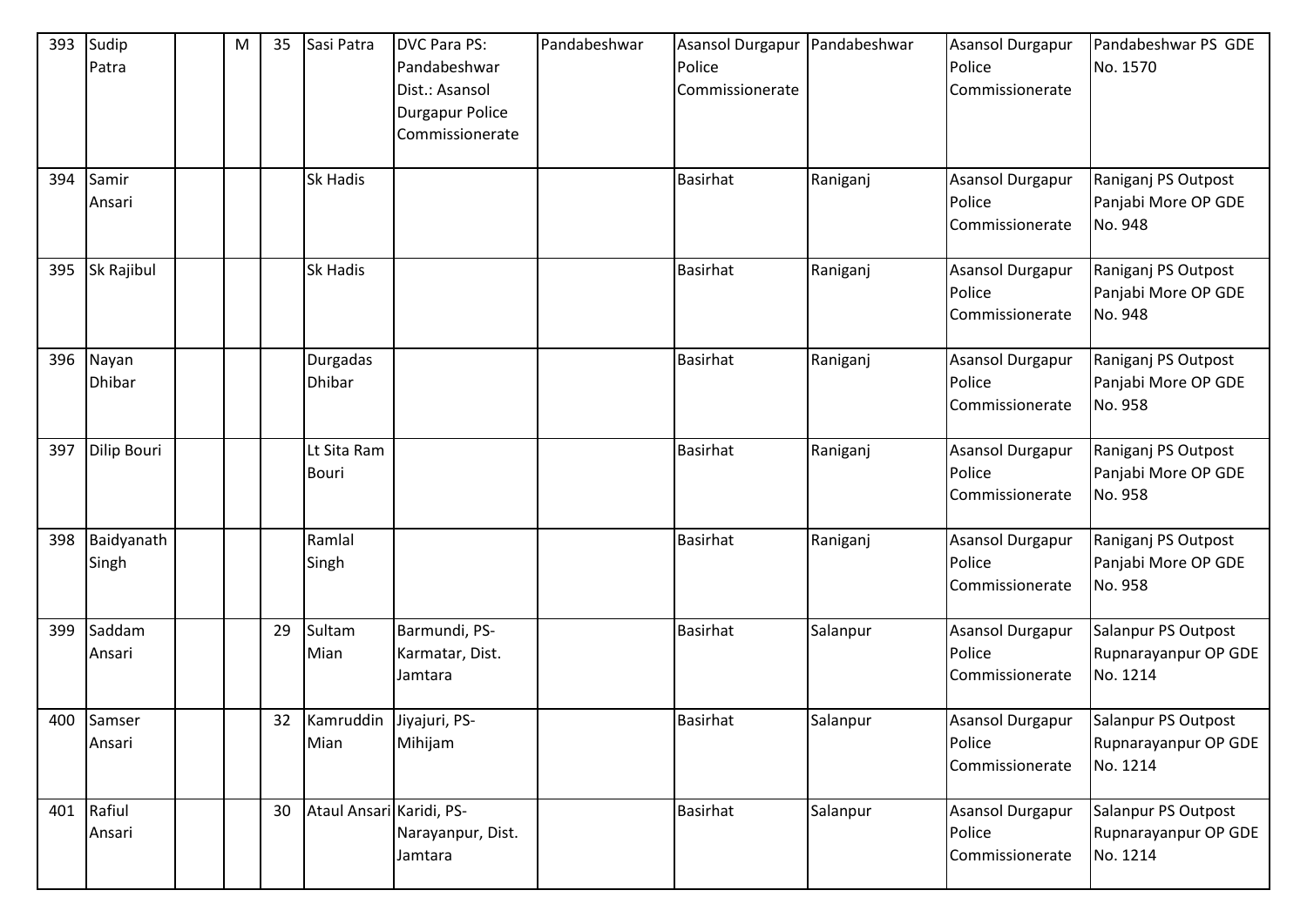| 402 | Sasti<br>Bhandari        | M | 34 | Anath<br>Bhandari     | Kusumkanali PS:<br>Salanpur Dist.:<br>Asansol Durgapur<br>Police<br>Commissionerate            | Salanpur | Asansol Durgapur Salanpur<br>Police<br>Commissionerate |          | Asansol Durgapur<br>Police<br>Commissionerate        | Salanpur PS Outpost<br>Rupnarayanpur OP GDE<br>No. 1214 |
|-----|--------------------------|---|----|-----------------------|------------------------------------------------------------------------------------------------|----------|--------------------------------------------------------|----------|------------------------------------------------------|---------------------------------------------------------|
| 403 | Bijoy<br><b>Bhandari</b> | M | 29 | Lt. Jiten<br>Bhandari | Dendua more PS:<br>Salanpur Dist.:<br>Asansol Durgapur<br>Police<br>Commissionerate            | Salanpur | Asansol Durgapur<br>Police<br>Commissionerate          | Salanpur | <b>Asansol Durgapur</b><br>Police<br>Commissionerate | Salanpur PS Outpost<br>Rupnarayanpur OP GDE<br>No. 1212 |
| 404 | Mustakim<br>Ansari       | M | 24 |                       | Nasir Ansari Piyalsola, PS-<br>Mihijam, Dist.<br>Jamtara                                       |          | <b>Basirhat</b>                                        | Salanpur | <b>Asansol Durgapur</b><br>Police<br>Commissionerate | Salanpur PS Outpost<br>Rupnarayanpur OP GDE<br>No. 1212 |
| 405 | Akash<br>Mondal          | M | 22 | Sudhir<br>Mondal      | Churulia PS:<br>Jamuria Dist.:<br>Asansol Durgapur<br>Police<br>Commissionerate                | Jamuria  | Asansol Durgapur<br>Police<br>Commissionerate          | Salanpur | <b>Asansol Durgapur</b><br>Police<br>Commissionerate | Salanpur PS Outpost<br>Kalyaneswari OP GDE<br>No. 715   |
| 406 | <b>Bikash</b><br>Mondal  | M | 24 | Nimai<br>Mondal       | Churulia PS:<br>Jamuria Dist.:<br>Asansol Durgapur<br>Police<br>Commissionerate                | Jamuria  | Asansol Durgapur<br>Police<br>Commissionerate          | Salanpur | Asansol Durgapur<br>Police<br>Commissionerate        | Salanpur PS Outpost<br>Kalyaneswari OP GDE<br>No. 715   |
| 407 | Goutam<br>Maji           | M | 24 | Sital<br>Mondal       | Churulia PS:<br>Jamuria Dist.:<br>Asansol Durgapur<br>Police<br>Commissionerate                | Jamuria  | Asansol Durgapur<br>Police<br>Commissionerate          | Salanpur | Asansol Durgapur<br>Police<br>Commissionerate        | Salanpur PS Outpost<br>Kalyaneswari OP GDE<br>No. 715   |
| 408 | Soueav<br>Sarkar         | M | 25 | Mondal                | Satyaranjan Kalyangram PS:<br>Salanpur Dist.:<br>Asansol Durgapur<br>Police<br>Commissionerate | Salanpur | Asansol Durgapur<br>Police<br>Commissionerate          | Salanpur | <b>Asansol Durgapur</b><br>Police<br>Commissionerate | Salanpur PS Outpost<br>Kalyaneswari OP GDE<br>No. 715   |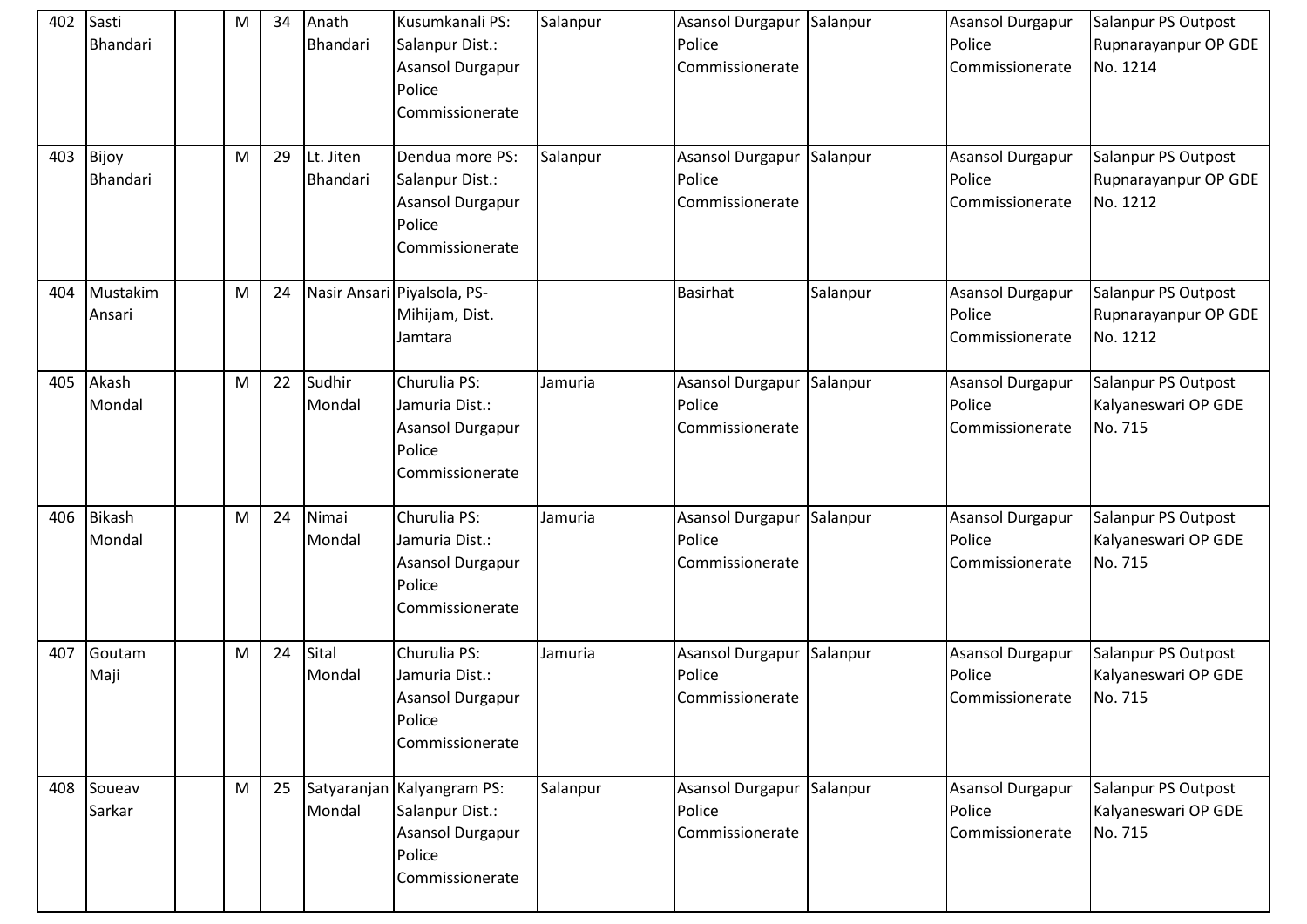| 409 | Biplab    | M | 27 | Aditya      | Dumurdih More PS: Joypur             |                | Purulia        | Joypur     | Purulia        | Joypur PS GDE No. 1440 |
|-----|-----------|---|----|-------------|--------------------------------------|----------------|----------------|------------|----------------|------------------------|
|     | Mahato    |   |    | Mahato      | Joypur Dist.:                        |                |                |            |                |                        |
|     |           |   |    |             | Purulia                              |                |                |            |                |                        |
| 410 | Khagen    | M | 26 |             | Balai Kumar Dumurdih More PS: Joypur |                | Purulia        | Joypur     | Purulia        | Joypur PS GDE No. 1440 |
|     | Kumar     |   |    |             | Joypur Dist.:                        |                |                |            |                |                        |
|     |           |   |    |             | Purulia                              |                |                |            |                |                        |
| 411 | Ramdas    | M | 28 | Kanchan     | Baragram More PS: Joypur             |                | Purulia        | Joypur     | Purulia        | Joypur PS GDE No. 1443 |
|     | Mahato    |   |    | Mahato      | Joypur Dist.:                        |                |                |            |                |                        |
|     |           |   |    |             | Purulia                              |                |                |            |                |                        |
| 412 | Amarnath  | M | 50 |             | Lt. Bhagbat Baragram More PS: Joypur |                | Purulia        | Joypur     | Purulia        | Joypur PS GDE No. 1429 |
|     | Gorain    |   |    | Ch. Gorain  | Joypur Dist.:                        |                |                |            |                |                        |
|     |           |   |    |             | Purulia                              |                |                |            |                |                        |
| 413 | Chiranjit | M | 28 | Chinibas    | Baragram More PS: Joypur             |                | Purulia        | Joypur     | Purulia        | Joypur PS GDE No. 1429 |
|     | Mahato    |   |    | Mahato      | Joypur Dist.:                        |                |                |            |                |                        |
|     |           |   |    |             | Purulia                              |                |                |            |                |                        |
| 414 | Pravash   | M | 40 | Atul        | Joypur Bazar PS:                     | Joypur         | Purulia        | Joypur     | Purulia        | Joypur PS GDE No. 1419 |
|     | Mahato    |   |    | Mahato      | Joypur Dist.:                        |                |                |            |                |                        |
|     |           |   |    |             | Purulia                              |                |                |            |                |                        |
| 415 | Buddhadab | M | 39 | Khatramoh   | Hamirpur PS:                         | Patrasayar     | <b>Bankura</b> | Patrasayar | Bankura        | Patrasayar PS GDE No.  |
|     | Pal       |   |    | an Pal      | Patrasayar Dist.:                    |                |                |            |                | 1512                   |
|     |           |   |    |             | <b>Bankura</b>                       |                |                |            |                |                        |
| 416 | Ramgopal  | M | 40 | Lt Kanailal | Hamirpur PS:                         | Patrasayar     | Bankura        | Patrasayar | <b>Bankura</b> | Patrasayar PS GDE No.  |
|     | Pal       |   |    | Pal         | Patrasayar Dist.:                    |                |                |            |                | 1512                   |
|     |           |   |    |             | Bankura                              |                |                |            |                |                        |
| 417 | Shyamal   | M | 28 | Thakurdas   | Hamirpur PS:                         | Patrasayar     | <b>Bankura</b> | Patrasayar | <b>Bankura</b> | Patrasayar PS GDE No.  |
|     | Lohar     |   |    | Lohar       | Patrasayar Dist.:                    |                |                |            |                | 1512                   |
|     |           |   |    |             | <b>Bankura</b>                       |                |                |            |                |                        |
| 418 | Ganesh    | M | 45 | Madan       | Vill.-Jamdahara, PS- Goaltore        |                | Paschim        | Simlapal   | <b>Bankura</b> | Simlapal PS GDE No.    |
|     | Lohar     |   |    | Lohar       | Goaltore, Dist-                      |                | Mednipore      |            |                | 1463                   |
|     |           |   |    |             | Paschim Medinip                      |                |                |            |                |                        |
|     |           |   |    |             | PS: Goaltore Dist.:                  |                |                |            |                |                        |
|     |           |   |    |             | Paschim                              |                |                |            |                |                        |
|     |           |   |    |             | Mednipore                            |                |                |            |                |                        |
| 419 | Uttam     | M | 23 | Sukumar     | Vill.-Mogra, PS-                     | <b>Barikul</b> | <b>Bankura</b> | Simlapal   | Bankura        | Simlapal PS GDE No.    |
|     | Gorai     |   |    | Gorai       | Barikul, Dist-                       |                |                |            |                | 1463                   |
|     |           |   |    |             | Bankura PS: Barikul                  |                |                |            |                |                        |
|     |           |   |    |             | Dist.: Bankura                       |                |                |            |                |                        |
|     |           |   |    |             |                                      |                |                |            |                |                        |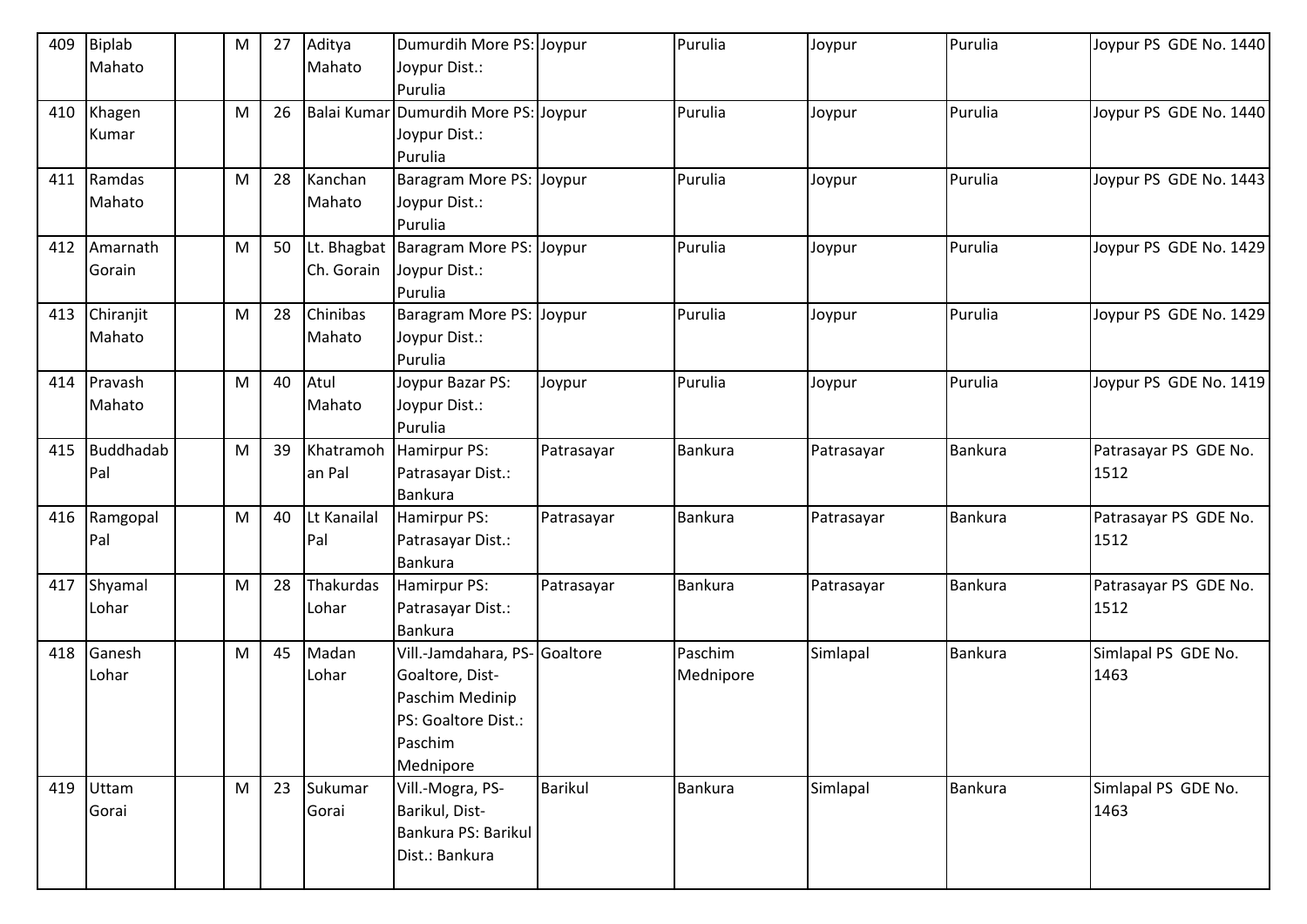| 420 | Ajoy Gorai      | M | 22 | Gouranga            | Vill.-Mogra, PS-    | <b>Barikul</b> | <b>Bankura</b> | Simlapal   | <b>Bankura</b> | Simlapal PS GDE No.   |
|-----|-----------------|---|----|---------------------|---------------------|----------------|----------------|------------|----------------|-----------------------|
|     |                 |   |    | Gorai               | Barikul, Dist-      |                |                |            |                | 1467                  |
|     |                 |   |    |                     | Bankura PS: Barikul |                |                |            |                |                       |
|     |                 |   |    |                     | Dist.: Bankura      |                |                |            |                |                       |
|     |                 |   |    |                     |                     |                |                |            |                |                       |
| 421 | Jiten Das       | M | 36 | Kanai Das           | Vill.-Simlapal, PS- | Simlapal       | <b>Bankura</b> | Simlapal   | <b>Bankura</b> | Simlapal PS GDE No.   |
|     |                 |   |    |                     | Simlapal, Dist-     |                |                |            |                | 1467                  |
|     |                 |   |    |                     | <b>Bankura PS:</b>  |                |                |            |                |                       |
|     |                 |   |    |                     | Simlapal Dist.:     |                |                |            |                |                       |
|     |                 |   |    |                     | <b>Bankura</b>      |                |                |            |                |                       |
| 422 | Deep            | M | 26 | Prabir              | PS: Barasat Dist.:  | Barasat        | <b>Barasat</b> | Barasat    | Barasat        | Barasat PS GDE No.    |
|     | Talukdar        |   |    | Talukdar            | <b>Barasat</b>      |                |                |            |                | 1932                  |
| 423 | Ratan Das       | M | 30 | Balaram             | PS: Barasat Dist.:  | Barasat        | <b>Barasat</b> | Barasat    | Barasat        | Barasat PS GDE No.    |
|     |                 |   |    | Das                 | <b>Barasat</b>      |                |                |            |                | 1935                  |
| 424 | Subhash         | M | 39 | Sankar Das          | PS: Barasat Dist.:  | Barasat        | Barasat        | Barasat    | <b>Barasat</b> | Barasat PS GDE No.    |
|     | Chandra         |   |    |                     | <b>Barasat</b>      |                |                |            |                | 1935                  |
|     | Das             |   |    |                     |                     |                |                |            |                |                       |
| 425 | Debasish        |   | 34 | Subrata Das Barasat |                     | Duttapukur     | <b>Barasat</b> | Duttapukur | <b>Barasat</b> | Duttapukur PS GDE No. |
|     | Das             |   |    |                     | Anandapally, Block- |                |                |            |                | 1970                  |
|     |                 |   |    |                     | B, P.O+P.S-Barasat, |                |                |            |                |                       |
|     |                 |   |    |                     | Di PS: Duttapukur   |                |                |            |                |                       |
|     |                 |   |    |                     | Dist.: Barasat      |                |                |            |                |                       |
|     |                 |   |    |                     |                     |                |                |            |                |                       |
| 426 | Tapash          |   | 32 | Ranjit              | Nabapally, P.O      | Duttapukur     | Barasat        | Duttapukur | <b>Barasat</b> | Duttapukur PS GDE No. |
|     | Mondal          |   |    | Mondal              | Nabapally, P.S      |                |                |            |                | 1970                  |
|     |                 |   |    |                     | â€"Barasat, Dist-   |                |                |            |                |                       |
|     |                 |   |    |                     | North PS:           |                |                |            |                |                       |
|     |                 |   |    |                     | Duttapukur Dist.:   |                |                |            |                |                       |
|     |                 |   |    |                     | <b>Barasat</b>      |                |                |            |                |                       |
| 427 | <b>Sk Momin</b> | M |    | Sk Sahidul          | Barasat             | Duttapukur     | <b>Barasat</b> | Duttapukur | Barasat        | Duttapukur PS GDE No. |
|     | Uddin           |   |    |                     | Banamalipur,        |                |                |            |                | 1970                  |
|     |                 |   |    |                     | P.O+PS-Barasat,     |                |                |            |                |                       |
|     |                 |   |    |                     | Dist-North 24 PS:   |                |                |            |                |                       |
|     |                 |   |    |                     | Duttapukur Dist.:   |                |                |            |                |                       |
|     |                 |   |    |                     | Barasat             |                |                |            |                |                       |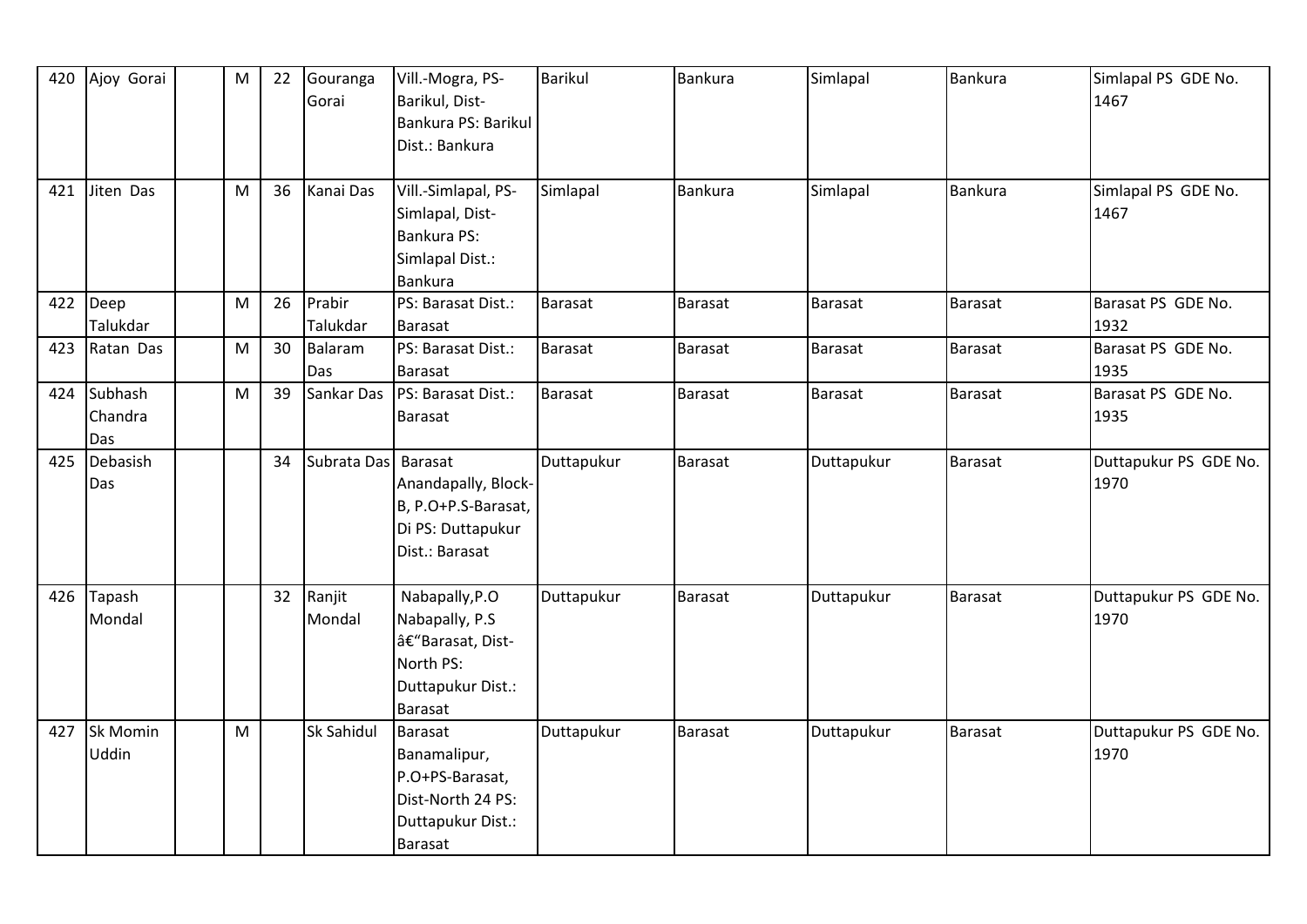| 428 | Biswajit<br>Mondal | M | 32 | Shyamapad<br>a Mondal | Netajipally, P.O<br>Noapara, P.S.            | Duttapukur | Barasat        | Duttapukur | Barasat        | Duttapukur PS GDE No.<br>1970 |
|-----|--------------------|---|----|-----------------------|----------------------------------------------|------------|----------------|------------|----------------|-------------------------------|
|     |                    |   |    |                       | Duttapukur, Dist-                            |            |                |            |                |                               |
|     |                    |   |    |                       | No PS: Duttapukur<br>Dist.: Barasat          |            |                |            |                |                               |
|     |                    |   |    |                       |                                              |            |                |            |                |                               |
| 429 | Amit Mistri        | M | 26 | Dilip Mistri          | Chaltaberia Natun Duttapukur<br>Raster more, |            | Barasat        | Duttapukur | <b>Barasat</b> | Duttapukur PS GDE No.<br>1970 |
|     |                    |   |    |                       | P.O+P.S-Duttapuku                            |            |                |            |                |                               |
|     |                    |   |    |                       | PS: Duttapukur                               |            |                |            |                |                               |
|     |                    |   |    |                       | Dist.: Barasat                               |            |                |            |                |                               |
| 430 | Raju Sk            | M | 24 | Rabiul Sk             | Nebadhui Bidhan                              | Duttapukur | Barasat        | Duttapukur | Barasat        | Duttapukur PS GDE No.         |
|     |                    |   |    |                       | pally, P.O+P.S-                              |            |                |            |                | 1970                          |
|     |                    |   |    |                       | Duttapukur, Dist-                            |            |                |            |                |                               |
|     |                    |   |    |                       | No PS: Duttapukur                            |            |                |            |                |                               |
|     |                    |   |    |                       | Dist.: Barasat                               |            |                |            |                |                               |
| 431 | Subhankar          | M | 22 |                       | Sudhankshu Nebadhui Bidhan                   | Duttapukur | <b>Barasat</b> | Duttapukur | Barasat        | Duttapukur PS GDE No.         |
|     | Halder             |   |    | Halder                | pally, P.O+P.S-                              |            |                |            |                | 1970                          |
|     |                    |   |    |                       | Duttapukur, Dist-                            |            |                |            |                |                               |
|     |                    |   |    |                       | No PS: Duttapukur<br>Dist.: Barasat          |            |                |            |                |                               |
|     |                    |   |    |                       |                                              |            |                |            |                |                               |
| 432 | Tuhin Gazi         | M | 22 |                       | Sahidul Gazi Nebadhui Bidhan                 | Duttapukur | <b>Barasat</b> | Duttapukur | <b>Barasat</b> | Duttapukur PS GDE No.         |
|     |                    |   |    |                       | pally, P.O+P.S-                              |            |                |            |                | 1970                          |
|     |                    |   |    |                       | Duttapukur, Dist-<br>No PS: Duttapukur       |            |                |            |                |                               |
|     |                    |   |    |                       | Dist.: Barasat                               |            |                |            |                |                               |
|     |                    |   |    |                       |                                              |            |                |            |                |                               |
| 433 | Rahul              | M | 25 | Tapash                | Duttapukur Station Duttapukur                |            | Barasat        | Duttapukur | Barasat        | Duttapukur PS GDE No.         |
|     | Chakrabort         |   |    | Chakrabort            | Road, P.O+P.S-                               |            |                |            |                | 1970                          |
|     |                    |   |    | v                     | Duttapukur, Dist                             |            |                |            |                |                               |
|     |                    |   |    |                       | PS: Duttapukur                               |            |                |            |                |                               |
|     |                    |   |    |                       | Dist.: Barasat                               |            |                |            |                |                               |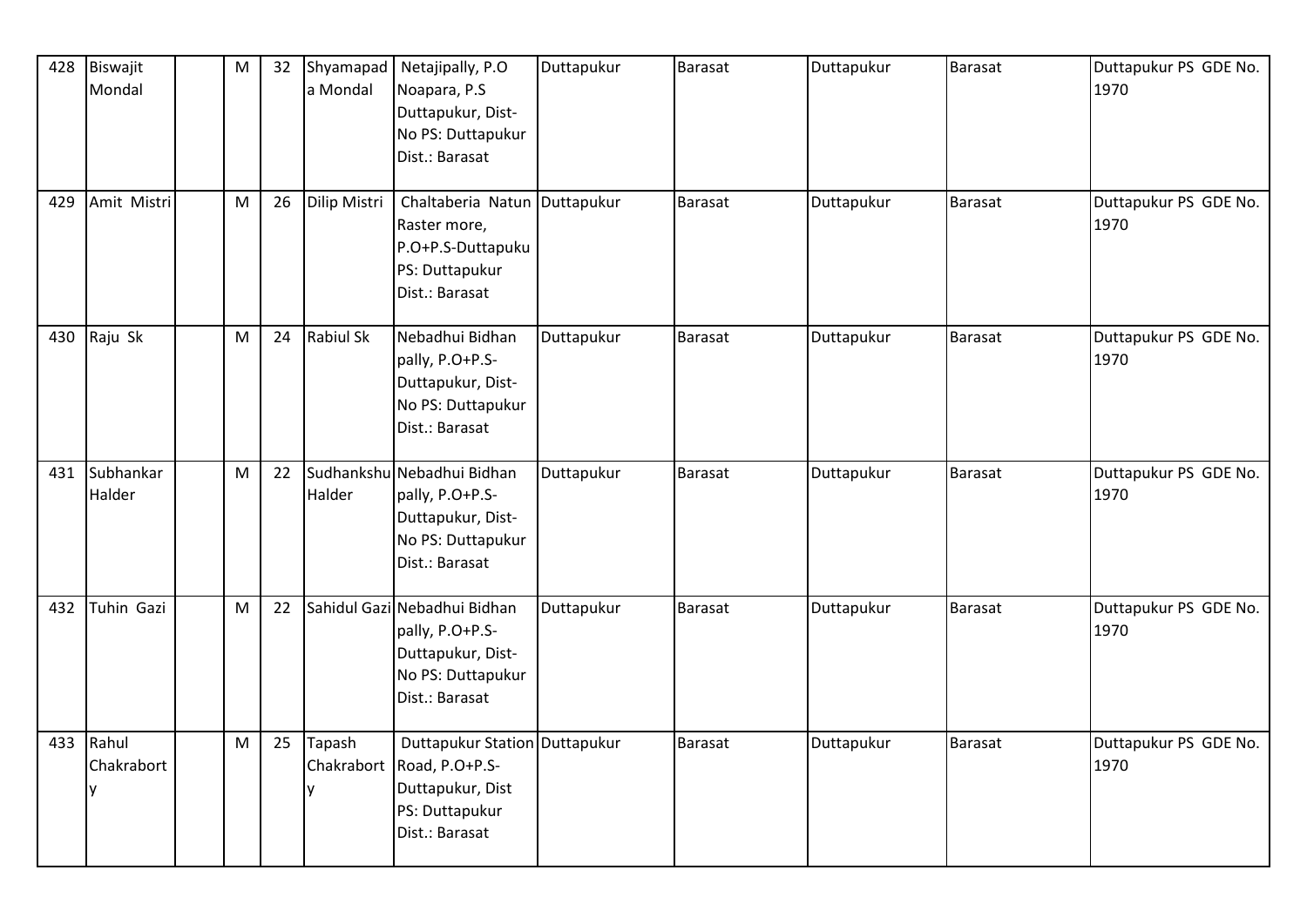| 434 | Nirupam       | M | 25 | Nibaran Ch        | Opposite of fortune Duttapukur |                | <b>Barasat</b>  | Duttapukur  | <b>Barasat</b> | Duttapukur PS GDE No. |
|-----|---------------|---|----|-------------------|--------------------------------|----------------|-----------------|-------------|----------------|-----------------------|
|     | Anjoy         |   |    | Anjoy             | city, P.O Kajipara,            |                |                 |             |                | 1970                  |
|     |               |   |    |                   | P.S Barasa PS:                 |                |                 |             |                |                       |
|     |               |   |    |                   | Duttapukur Dist.:              |                |                 |             |                |                       |
|     |               |   |    |                   | <b>Barasat</b>                 |                |                 |             |                |                       |
|     |               |   |    |                   |                                |                |                 |             |                |                       |
| 435 | Krishna       | M |    | <b>Bimal Shil</b> |                                |                | <b>Basirhat</b> | Gobardanga  | <b>Barasat</b> | Gobardanga PS GDE No. |
|     | Shil          |   |    |                   |                                |                |                 |             |                | 1018                  |
| 436 | Rakesh        | M |    | Rabi Ghosh        |                                |                | <b>Basirhat</b> | Gobardanga  | <b>Barasat</b> | Gobardanga PS GDE No. |
|     | Ghosh         |   |    |                   |                                |                |                 |             |                | 1018                  |
| 437 | Srabanti      | F |    | Lt. Bijay         | PS: Baduria Dist.:             | <b>Baduria</b> | Alipurduar      | Gobardanga  | Barasat        | Gobardanga PS GDE No. |
|     | Roy           |   |    | Roy               | Alipurduar                     |                |                 |             |                | 1018                  |
| 438 | Milon         | M |    | Laxmi             |                                |                | <b>Basirhat</b> | Gobardanga  | <b>Barasat</b> | Gobardanga PS GDE No. |
|     | Sardar        |   |    | Sardar            |                                |                |                 |             |                | 1013                  |
| 439 | Ram Prasad    | M |    | <b>Biswa</b>      |                                |                | <b>Basirhat</b> | Gobardanga  | Barasat        | Gobardanga PS GDE No. |
|     | Sardar        |   |    | Sardar            |                                |                |                 |             |                | 1013                  |
|     |               |   |    |                   |                                |                |                 |             |                |                       |
| 440 | Suvam         | M |    | Uttam             |                                |                | <b>Basirhat</b> | Gobardanga  | <b>Barasat</b> | Gobardanga PS GDE No. |
|     | Mitra         |   |    | Mitra             |                                |                |                 |             |                | 1013                  |
| 441 | Sudipta       | M | 32 | Pradip            | Hatthuba                       |                | <b>Basirhat</b> | Habra       | <b>Barasat</b> | Habra PS GDE No. 2390 |
|     | Sarkar        |   |    | Sarkar            | Ghoshpara, PS                  |                |                 |             |                |                       |
|     |               |   |    |                   | Habra                          |                |                 |             |                |                       |
| 442 | Saikat        | M | 25 | Shyamal           | Hatthuba                       |                | <b>Basirhat</b> | Habra       | Barasat        | Habra PS GDE No. 2390 |
|     | Ghosh         |   |    | Ghosh             | Ghoshpara, PS                  |                |                 |             |                |                       |
|     |               |   |    |                   | Habra                          |                |                 |             |                |                       |
| 443 | Tarun Roy     | M | 25 | Arun Roy          | 31 No. Rail gate, PS           |                | <b>Basirhat</b> | Habra       | <b>Barasat</b> | Habra PS GDE No. 2330 |
|     |               |   |    |                   | Habra                          |                |                 |             |                |                       |
| 444 | Probir Paul   | M | 39 | Lt. Parimal       | Joygachi 31 No.Rail            |                | <b>Basirhat</b> | Habra       | <b>Barasat</b> | Habra PS GDE No. 2330 |
|     |               |   |    | Paul              | gate, PS Habra                 |                |                 |             |                |                       |
|     |               |   |    |                   |                                |                |                 |             |                |                       |
|     | 445 Ratan Kar | M | 27 | Dinesh Kar        | Duttapukur, PS                 |                | Basirhat        | Habra       | <b>Barasat</b> | Habra PS GDE No. 2330 |
|     |               |   |    |                   | Duttapukur                     |                |                 |             |                |                       |
| 446 | Subham        |   |    | Sanjay            | Ramkrisnapally, PO             |                | <b>Basirhat</b> | Madhyamgram | <b>Barasat</b> | Madhyamgram PS GDE    |
|     | Hazra         |   |    | Hazra             | Abdalpur, PS                   |                |                 |             |                | No. 2294              |
|     |               |   |    |                   | Madhyamgram.                   |                |                 |             |                |                       |
| 447 | Anish         |   |    | Jhulam            | Ramkrisnapally, PO             |                | Basirhat        | Madhyamgram | Barasat        | Madhyamgram PS GDE    |
|     | Oraon         |   |    | Oraon             | Abdalpur, PS                   |                |                 |             |                | No. 2294              |
|     |               |   |    |                   | Madhyamgram.                   |                |                 |             |                |                       |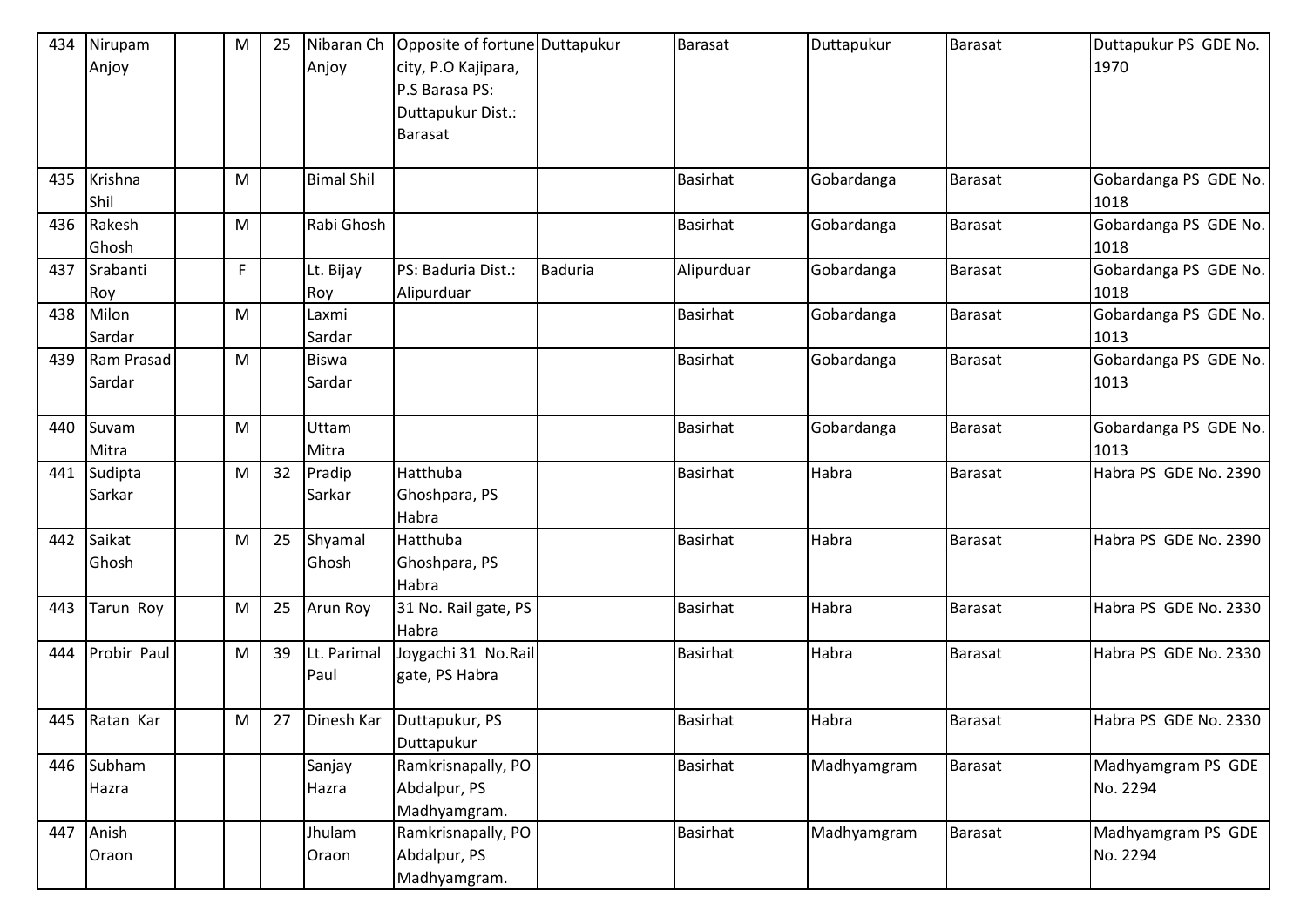| 448 | Sourav              |       |           | Arup         | Ramkrisnapally, PO            |       | <b>Basirhat</b> | Madhyamgram | <b>Barasat</b> | Madhyamgram PS GDE    |
|-----|---------------------|-------|-----------|--------------|-------------------------------|-------|-----------------|-------------|----------------|-----------------------|
|     | Chakrabort          |       |           |              | Chakrabort Abdalpur, PS       |       |                 |             |                | No. 2294              |
|     |                     |       |           |              | Madhyamgram.                  |       |                 |             |                |                       |
| 449 | Suraj Singh         |       |           | Joyram       | Ramkrisnapally, PO            |       | <b>Basirhat</b> | Madhyamgram | <b>Barasat</b> | Madhyamgram PS GDE    |
|     |                     |       |           | Singh        | Abdalpur, PS                  |       |                 |             |                | No. 2294              |
|     |                     |       |           |              | Madhyamgram.                  |       |                 |             |                |                       |
| 450 | <b>Dilip Halder</b> |       |           | Monindra     | Bidhanpally, PS               |       | <b>Basirhat</b> | Madhyamgram | <b>Barasat</b> | Madhyamgram PS GDE    |
|     |                     |       |           | Halder       | Madhyamgram.                  |       |                 |             |                | No. 2294              |
| 451 | Surajit             |       |           | Lt. Sudhir   | Bidhanpally, PS               |       | <b>Basirhat</b> | Madhyamgram | <b>Barasat</b> | Madhyamgram PS GDE    |
|     | Ghosh               |       |           | Kr. Ghosh    | Madhyamgram                   |       |                 |             |                | No. 2294              |
| 452 | Jiten               |       |           | Kripa        | Bidhanpally, PS               |       | <b>Basirhat</b> | Madhyamgram | <b>Barasat</b> | Madhyamgram PS GDE    |
|     | Panigrahi           |       |           | Sindhu       | Madhyamgram                   |       |                 |             |                | No. 2294              |
|     |                     |       |           | Panigrahi    |                               |       |                 |             |                |                       |
| 453 | <b>Joy Halder</b>   |       |           | Sushin       | Ramkrishnaplly, PO            |       | <b>Basirhat</b> | Madhyamgram | <b>Barasat</b> | Madhyamgram PS GDE    |
|     |                     |       |           | Halder       | Abdalpur, PS                  |       |                 |             |                | No. 2294              |
|     |                     |       |           |              | Madhyamgram.                  |       |                 |             |                |                       |
| 454 | Niraj Saraj         |       |           | Barkhu       | Nanda, PO+PS                  |       | <b>Basirhat</b> | Madhyamgram | Barasat        | Madhyamgram PS GDE    |
|     |                     |       |           | Saraj        | Saraimeer, Dist--             |       |                 |             |                | No. 2276              |
|     |                     |       |           |              | Azamgarh(U.P)                 |       |                 |             |                |                       |
| 455 | Dip Sardar          |       | M         | Nuri Gopla   | PS: Sasan Dist.:              | Sasan | <b>Barasat</b>  | Sasan       | <b>Barasat</b> | Sasan PS GDE No. 129  |
|     |                     |       |           | Sardar       | Barasat                       |       |                 |             |                |                       |
|     |                     |       |           |              |                               |       |                 |             |                |                       |
| 456 | Sayanta             |       | M         | Lt Bablu     | PS: Sasan Dist.:              | Sasan | <b>Barasat</b>  | Sasan       | <b>Barasat</b> | Sasan PS GDE No. 1294 |
|     | Ghosh               |       |           | Ghosh        | <b>Barasat</b>                |       |                 |             |                |                       |
| 457 | Mintu               |       | M         | Shidam       | PS: Sasan Dist.:              | Sasan | <b>Barasat</b>  | Sasan       | <b>Barasat</b> | Sasan PS GDE No. 1294 |
|     | Ghosh               |       |           | Ghosh        | Barasat                       |       |                 |             |                |                       |
| 458 | Subrata             |       | M         | Swapan       | PS: Sasan Dist.:              | Sasan | <b>Barasat</b>  | Sasan       | Barasat        | Sasan PS GDE No. 1294 |
|     | Mondal              |       |           | Mondal       | Barasat                       |       |                 |             |                |                       |
| 459 | Soumik              |       | M         | Sukanta      | PS: Sasan Dist.:              | Sasan | <b>Barasat</b>  | Sasan       | Barasat        | Sasan PS GDE No. 1294 |
|     | <b>Biswas</b>       |       |           |              | Barasat                       |       |                 |             |                |                       |
| 460 | Nasir Uddin         |       | M         |              | Alauddin Ali PS: Sasan Dist.: | Sasan | <b>Barasat</b>  | Sasan       | Barasat        | Sasan PS GDE No. 1294 |
|     |                     |       |           |              | Barasat                       |       |                 |             |                |                       |
| 461 | Sagbat Ali          |       | M         | Lt. Jiar Ali | PS: Sasan Dist.:              | Sasan | <b>Barasat</b>  | Sasan       | Barasat        | Sasan PS GDE No. 1294 |
|     |                     |       |           |              | Barasat                       |       |                 |             |                |                       |
| 462 | Mrinmoy             |       | M         | Mamon        | PS: Sasan Dist.:              | Sasan | <b>Barasat</b>  | Sasan       | Barasat        | Sasan PS GDE No. 1294 |
|     | Paul                |       |           | Paul         | <b>Barasat</b>                |       |                 |             |                |                       |
| 463 | Subhojiit           | DHALI | ${\sf M}$ | Labmali      | PS: Sasan Dist.:              | Sasan | Barasat         | Sasan       | Barasat        | Sasan PS GDE No. 1294 |
|     |                     |       |           |              | Barasat                       |       |                 |             |                |                       |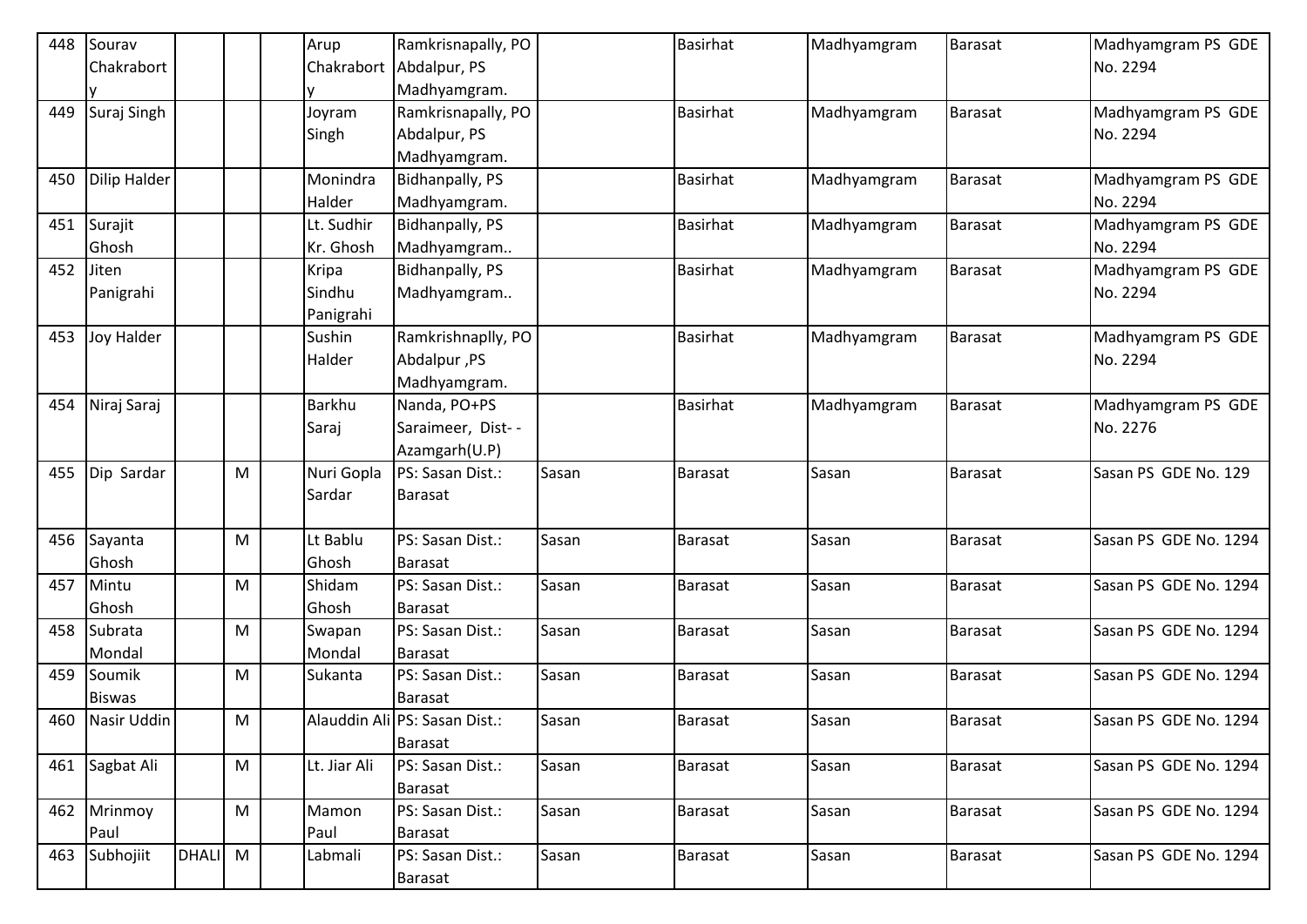| 464 | Pan Krishna<br>Maji | M         |    | Lt Ramash<br>Ch Maji         | PS: Sasan Dist.:<br><b>Barasat</b>                                               | Sasan       | Barasat                                  | Sasan           | Barasat                                      | Sasan PS GDE No. 195                                         |
|-----|---------------------|-----------|----|------------------------------|----------------------------------------------------------------------------------|-------------|------------------------------------------|-----------------|----------------------------------------------|--------------------------------------------------------------|
| 465 | Sk Sakib Ali        | ${\sf M}$ |    | Sakher Ali                   | PS: Sasan Dist.:<br><b>Barasat</b>                                               | Sasan       | Barasat                                  | Sasan           | Barasat                                      | Sasan PS GDE No. 1295                                        |
| 466 | Alamgir<br>Hossain  | ${\sf M}$ |    | Amajul<br>Hawue              | PS: Sasan Dist.:<br><b>Barasat</b>                                               | Sasan       | <b>Barasat</b>                           | Sasan           | Barasat                                      | Sasan PS GDE No. 1295                                        |
| 467 | Saruk Alam          | ${\sf M}$ |    | Sahajan Ali                  | PS: Sasan Dist.:<br><b>Barasat</b>                                               | Sasan       | <b>Barasat</b>                           | Sasan           | Barasat                                      | Sasan PS GDE No. 1295                                        |
| 468 | Goutam<br>Ghosh     | M         |    | Monoronja<br>n Ghosh         | PS: Sasan Dist.:<br><b>Barasat</b>                                               | Sasan       | <b>Barasat</b>                           | Sasan           | Barasat                                      | Sasan PS GDE No. 1295                                        |
| 469 | Anuar<br>Hussain    | M         |    | Lt. Sk<br>Habibulla          | PS: Barrackpore<br>Dist.: Barrackpore<br>Police<br>Commissionerate               | Barrackpore | Barrackpore<br>Police<br>Commissionerate | Barrackpore     | <b>Barrackpore Police</b><br>Commissionerate | Barrackpore PS GDE No.<br>1355                               |
| 470 | Anuar Ali           | M         |    |                              | Lt. Azgar Ali PS: Barrackpore<br>Dist.: Barrackpore<br>Police<br>Commissionerate | Barrackpore | Barrackpore<br>Police<br>Commissionerate | Barrackpore     | <b>Barrackpore Police</b><br>Commissionerate | Barrackpore PS GDE No.<br>1355                               |
| 471 | Goda Tudu           | M         | 35 | Sankar<br>Tudu               | Karkochia PS:<br>Mohanpur Dist.:<br>Paschim<br>Mednipore                         | Mohanpur    | Paschim<br>Mednipore                     | Mohanpur        | Paschim<br>Mednipore                         | Mohanpur PS GDE No.<br>1233                                  |
| 472 | Naresh<br>Samajder  |           |    | Lt.<br>Durgapada<br>Samajder |                                                                                  |             | Basirhat                                 | New barrackpore | <b>Barrackpore Police</b><br>Commissionerate | New barrackpore PS<br><b>GDE No. 1869</b>                    |
| 473 | Bijay<br>Mondal     |           |    | <b>Bimal</b><br>Mondal       |                                                                                  |             | <b>Basirhat</b>                          | New barrackpore | Commissionerate                              | Barrackpore Police New barrackpore PS<br><b>GDE No. 1869</b> |
| 474 | Rabin<br>Mondal     |           |    | Rajeswar<br>Mondal           |                                                                                  |             | <b>Basirhat</b>                          | New barrackpore | <b>Barrackpore Police</b><br>Commissionerate | New barrackpore PS<br><b>GDE No. 1869</b>                    |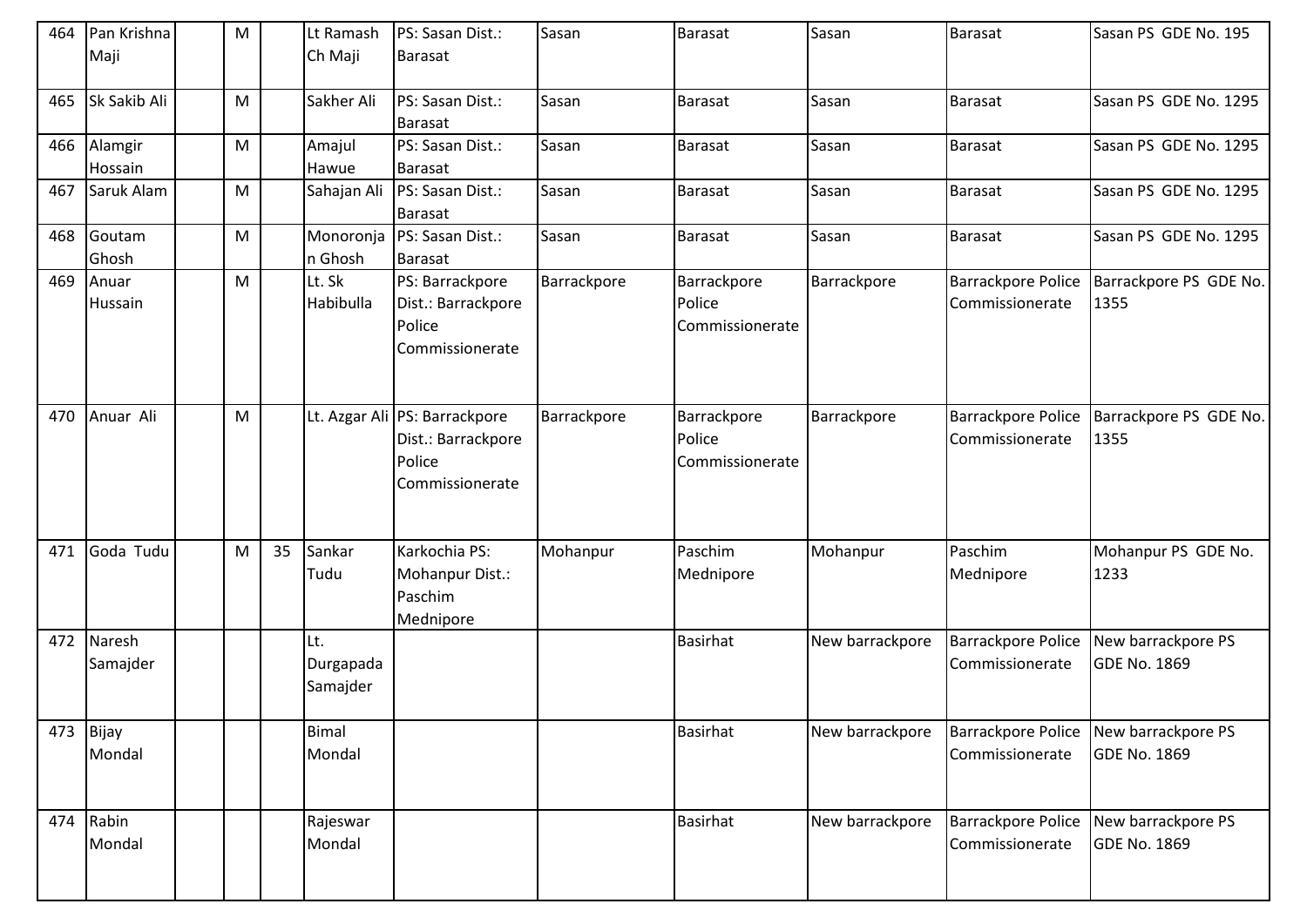| 475 | Khokon<br><b>Biswas</b> |   |    | Lt. Ganapati<br><b>Biswas</b> |                                                                                          |         | <b>Basirhat</b>                          | New barrackpore | <b>Barrackpore Police</b><br>Commissionerate | New barrackpore PS<br><b>GDE No. 1873</b> |
|-----|-------------------------|---|----|-------------------------------|------------------------------------------------------------------------------------------|---------|------------------------------------------|-----------------|----------------------------------------------|-------------------------------------------|
| 476 | Gobinda Sil             |   |    | Lt. Prafulla<br>Kr. Shil      |                                                                                          |         | <b>Basirhat</b>                          | New barrackpore | <b>Barrackpore Police</b><br>Commissionerate | New barrackpore PS<br><b>GDE No. 1873</b> |
| 477 | Rahul<br>Chourasia      |   |    | Lalan<br>Chourasia            |                                                                                          |         | Basirhat                                 | New barrackpore | Barrackpore Police<br>Commissionerate        | New barrackpore PS<br><b>GDE No. 1873</b> |
| 478 | Sudip<br>Mandal         | M | 33 | Lt Sudhir Kr Dumdum<br>Mandal | cantonment subhas<br>nagar PS: Dumdum<br>Dist.: Barrackpore<br>Police<br>Commissionerate | Dumdum  | Barrackpore<br>Police<br>Commissionerate | Noapara         | <b>Barrackpore Police</b><br>Commissionerate | Noapara PS GDE No.<br>1592                |
| 479 | Amit<br><b>Bhagat</b>   | M | 30 | Barmeswar<br><b>Bhagat</b>    | Gouri sankar jute<br>mill PS: Noapara<br>Dist.: Barrackpore<br>Police<br>Commissionerate | Noapara | Barrackpore<br>Police<br>Commissionerate | Noapara         | Barrackpore Police<br>Commissionerate        | Noapara PS GDE No.<br>1592                |
| 480 | Annu Singh              | M | 29 | Upendra<br>Singh              | Sondla tank road<br>PS: Noapara Dist.:<br><b>Barrackpore Police</b><br>Commissionerate   | Noapara | Barrackpore<br>Police<br>Commissionerate | Noapara         | Barrackpore Police<br>Commissionerate        | Noapara PS GDE No.<br>1592                |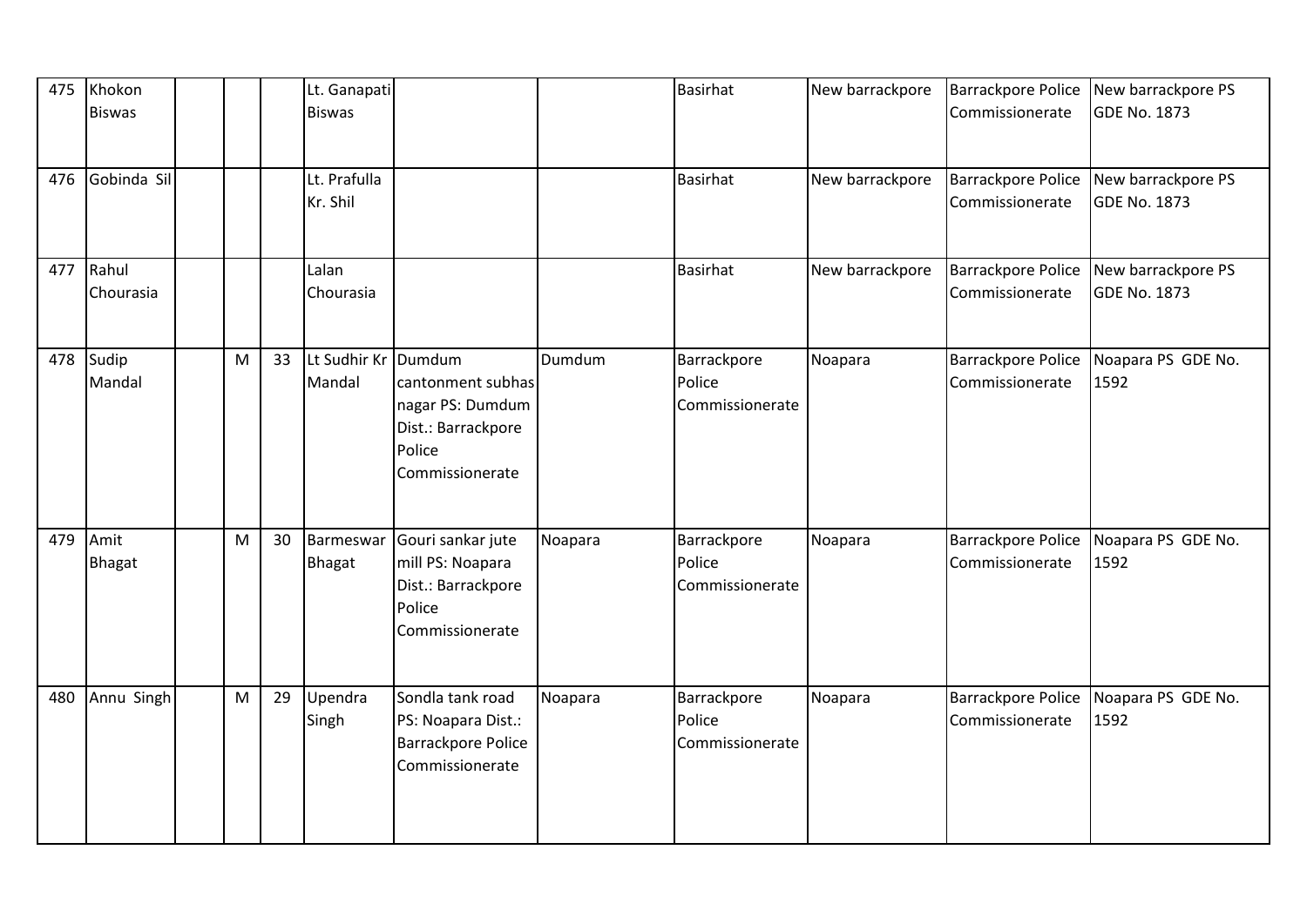| 481 | Rajesh<br><b>Kumar Das</b> | M | 21 | Kailash Das            | Kowgachi Darjipara Noapara<br>PS: Noapara Dist.:<br><b>Barrackpore Police</b><br>Commissionerate |          | Barrackpore<br>Police<br>Commissionerate | Noapara | <b>Barrackpore Police</b><br>Commissionerate | Noapara PS GDE No.<br>1592 |
|-----|----------------------------|---|----|------------------------|--------------------------------------------------------------------------------------------------|----------|------------------------------------------|---------|----------------------------------------------|----------------------------|
| 482 | Samir Alam                 | M | 20 | Aslam Sah              | Kowgachi Darjipara<br>PS: Jagaddal Dist.:<br><b>Barrackpore Police</b><br>Commissionerate        | Jagaddal | Barrackpore<br>Police<br>Commissionerate | Noapara | <b>Barrackpore Police</b><br>Commissionerate | Noapara PS GDE No.<br>1592 |
| 483 | <b>Bikash</b><br>Gupta     | M | 21 | Sanjay<br>Gupta        | Kowgachi Darjipara<br>PS: Jagaddal Dist.:<br><b>Barrackpore Police</b><br>Commissionerate        | Jagaddal | Barrackpore<br>Police<br>Commissionerate | Noapara | <b>Barrackpore Police</b><br>Commissionerate | Noapara PS GDE No.<br>1592 |
| 484 | Akash<br>Harijan           | M | 18 | Jay Prakash<br>Harijan | Harjindra Road PS:<br>Noapara Dist.:<br><b>Barrackpore Police</b><br>Commissionerate             | Noapara  | Barrackpore<br>Police<br>Commissionerate | Noapara | <b>Barrackpore Police</b><br>Commissionerate | Noapara PS GDE No.<br>1592 |
| 485 | Gour Ch<br>Malo            | M | 42 | Sahdeb<br>Malp         | Deshbandhu Nagar<br>PS: Noapara Dist.:<br><b>Barrackpore Police</b><br>Commissionerate           | Noapara  | Barrackpore<br>Police<br>Commissionerate | Noapara | <b>Barrackpore Police</b><br>Commissionerate | Noapara PS GDE No.<br>1617 |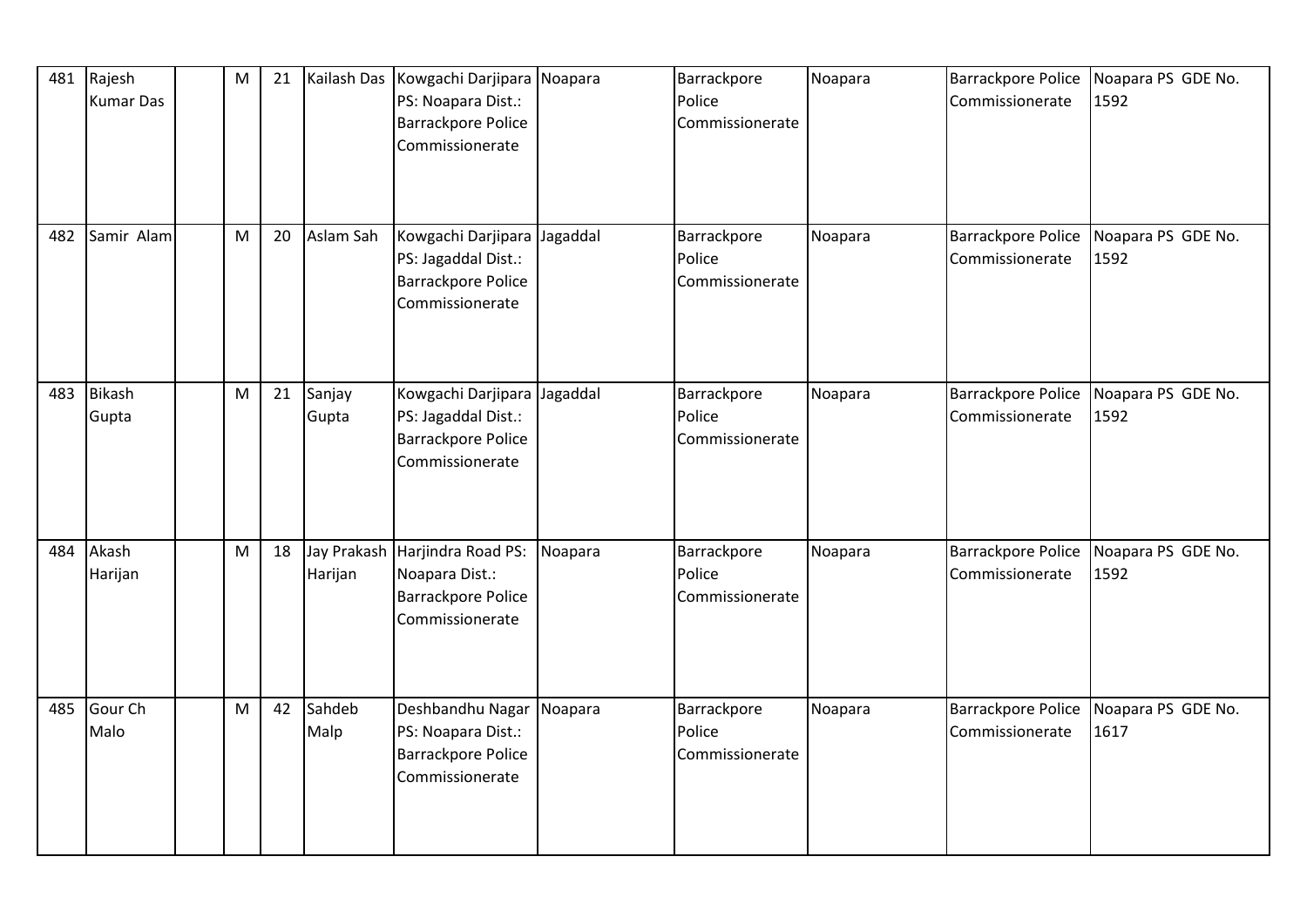| 486 | Raju Sarkar          | M         | 24 | Seehon<br>Sarkar    | 22 no gate<br>adarshapally PS:<br>Jagaddal Dist.:<br><b>Barrackpore Police</b><br>Commissionerate                          | Jagaddal | Barrackpore<br>Police<br>Commissionerate  | Noapara  | Commissionerate                           | Barrackpore Police   Noapara PS GDE No.<br>1617 |
|-----|----------------------|-----------|----|---------------------|----------------------------------------------------------------------------------------------------------------------------|----------|-------------------------------------------|----------|-------------------------------------------|-------------------------------------------------|
| 487 | Akash<br>Kesori      | ${\sf M}$ | 30 | Suresh<br>Kesori    | PS: Khardah Dist.:<br><b>Barrackpore Police</b><br>Commissionerate                                                         | Khardah  | Barrackpore<br>Police<br>Commissionerate  | Titagarh | Barrackpore Police<br>Commissionerate     | Titagarh PS GDE No.<br>1665                     |
| 488 | Anil Kr<br>Kurmi     | ${\sf M}$ | 50 | Lt Anup<br>Kurmi    | PS: Khardah Dist.:<br><b>Barrackpore Police</b><br>Commissionerate                                                         | Khardah  | Barrackpore<br>Police<br>Commissionerate  | Titagarh | Barrackpore Police<br>Commissionerate     | Titagarh PS GDE No.<br>1665                     |
| 489 | Gourav<br>Banerjee   | M         | 26 | Gautam<br>Banerjee  | PS: Titagarh Dist.:<br><b>Barrackpore Police</b><br>Commissionerate                                                        | Titagarh | Barrackpore<br>Police<br>Commissionerate  | Titagarh | Barrackpore Police<br>Commissionerate     | Titagarh PS GDE No.<br>1915                     |
| 490 | Snehashish<br>Ghosh  | M         | 26 | Sashanko<br>Ghosh   | PS: Titagarh Dist.:<br><b>Barrackpore Police</b><br>Commissionerate                                                        | Titagarh | Barrackpore<br>Police<br>Commissionerate  | Titagarh | Barrackpore Police<br>Commissionerate     | Titagarh PS GDE No.<br>1915                     |
| 491 | Rabi Kr<br>Chowdhury | ${\sf M}$ | 26 |                     | Sew Kumar   PS: Titagarh Dist.:<br>Chowdhury Barrackpore Police<br>Commissionerate                                         | Titagarh | Barrackpore<br>Police<br>Commissionerate  | Titagarh | Barrackpore Police<br>Commissionerate     | Titagarh PS GDE No.<br>1915                     |
| 492 | Sk Sanwaj            |           | 40 | S/o Abdul<br>Gaffar | Vill-Mallickpur,<br>Mandir Para, PS-<br>Baruipur Dist-SPS:<br><b>Baruipur Dist.:</b><br><b>Baruipur Police</b><br>District | Baruipur | <b>Baruipur Police</b><br><b>District</b> | Baruipur | <b>Baruipur Police</b><br><b>District</b> | Baruipur PS GDE No.<br>3567                     |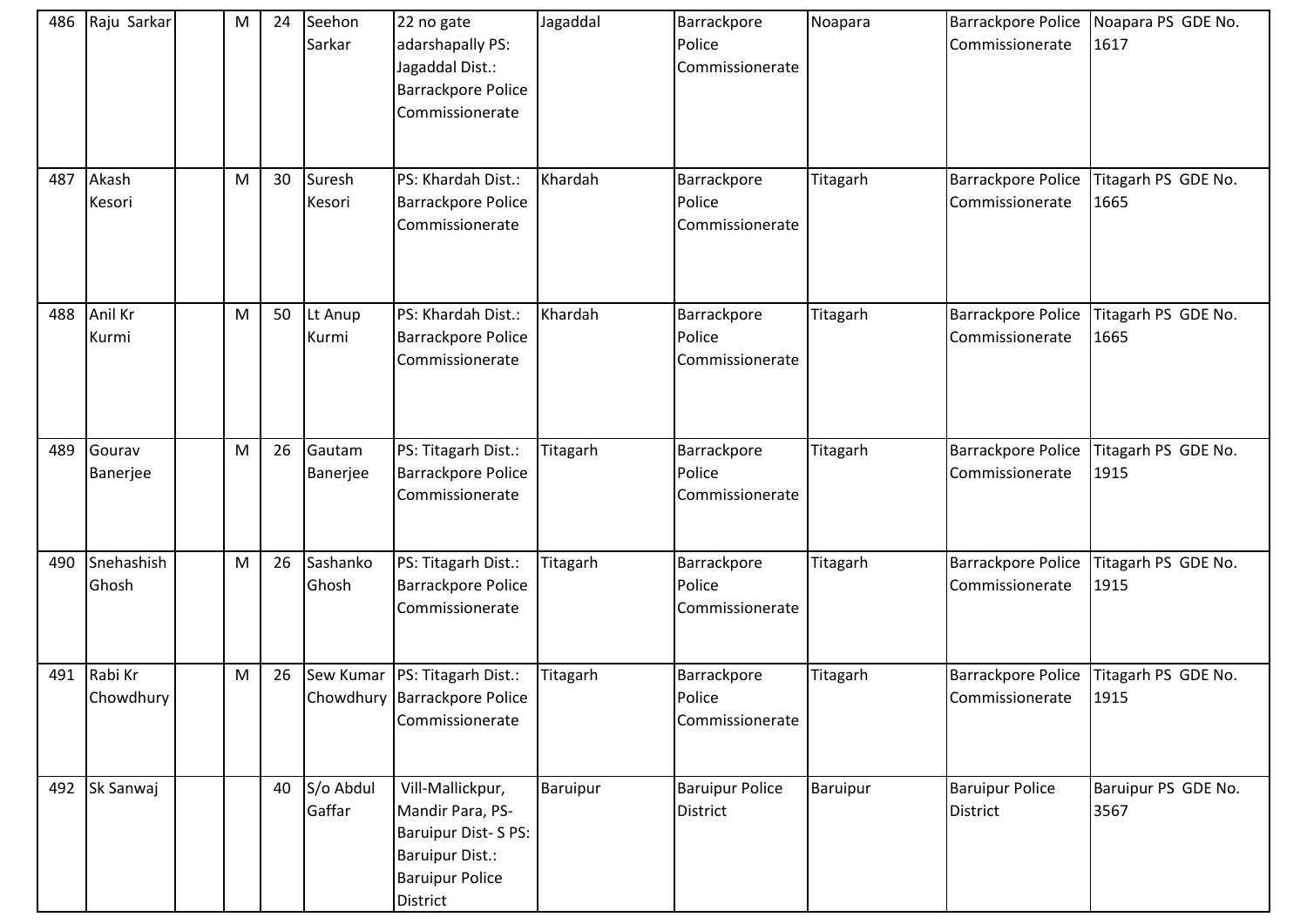| 493 | Md Imtiaj  | 35 | S/o Md      | Vill-Khiristala               | Baruipur        | <b>Baruipur Police</b> | Baruipur | <b>Baruipur Police</b> | Baruipur PS GDE No. |
|-----|------------|----|-------------|-------------------------------|-----------------|------------------------|----------|------------------------|---------------------|
|     | Khan       |    | Johor Khan  | Panchghara, , PS-             |                 | District               |          | <b>District</b>        | 3567                |
|     |            |    |             | Baruipur, Dist- PS:           |                 |                        |          |                        |                     |
|     |            |    |             | <b>Baruipur Dist.:</b>        |                 |                        |          |                        |                     |
|     |            |    |             | <b>Baruipur Police</b>        |                 |                        |          |                        |                     |
|     |            |    |             | District                      |                 |                        |          |                        |                     |
|     | 494 Avijit | 20 |             | S/o Biswajit Vill-Tajpur, PS- | <b>Baruipur</b> | <b>Baruipur Police</b> | Baruipur | <b>Baruipur Police</b> | Baruipur PS GDE No. |
|     | Debnath    |    | Debnath     | Sonarpur, Dist-               |                 | District               |          | District               | 3583                |
|     |            |    |             | South 24 Pgs PS:              |                 |                        |          |                        |                     |
|     |            |    |             | <b>Baruipur Dist.:</b>        |                 |                        |          |                        |                     |
|     |            |    |             | <b>Baruipur Police</b>        |                 |                        |          |                        |                     |
|     |            |    |             | District                      |                 |                        |          |                        |                     |
| 495 | Sanjit     | 27 | S/O         | Vill-Tajpur, PS-              | Baruipur        | <b>Baruipur Police</b> | Baruipur | <b>Baruipur Police</b> | Baruipur PS GDE No. |
|     | Sarkar     |    | Dipankar    | Sonarpur, Dist-               |                 | District               |          | <b>District</b>        | 3583                |
|     |            |    | Sarkar      | South 24 Pgs PS:              |                 |                        |          |                        |                     |
|     |            |    |             | <b>Baruipur Dist.:</b>        |                 |                        |          |                        |                     |
|     |            |    |             | <b>Baruipur Police</b>        |                 |                        |          |                        |                     |
|     |            |    |             | District                      |                 |                        |          |                        |                     |
| 496 | Akram      | 27 | S/o Liyakat | Vill-Kurali, PS-              | Baruipur        | <b>Baruipur Police</b> | Baruipur | <b>Baruipur Police</b> | Baruipur PS GDE No. |
|     | Molla      |    | Molla       | Baruipur, Dist-               |                 | <b>District</b>        |          | <b>District</b>        | 3583                |
|     |            |    |             | South 24 Pgs PS:              |                 |                        |          |                        |                     |
|     |            |    |             | <b>Baruipur Dist.:</b>        |                 |                        |          |                        |                     |
|     |            |    |             | <b>Baruipur Police</b>        |                 |                        |          |                        |                     |
|     |            |    |             | District                      |                 |                        |          |                        |                     |
| 497 | Kayum      | 31 | S/o Liyakat | Vill-Kurali, PS-              | Baruipur        | <b>Baruipur Police</b> | Baruipur | <b>Baruipur Police</b> | Baruipur PS GDE No. |
|     | Molla      |    | Molla       | Baruipur, Dist-               |                 | <b>District</b>        |          | <b>District</b>        | 3583                |
|     |            |    |             | South 24 Pgs PS:              |                 |                        |          |                        |                     |
|     |            |    |             | <b>Baruipur Dist.:</b>        |                 |                        |          |                        |                     |
|     |            |    |             | <b>Baruipur Police</b>        |                 |                        |          |                        |                     |
|     |            |    |             | <b>District</b>               |                 |                        |          |                        |                     |
| 498 | Raihan     | 19 | S/o Mirjan  | Kashinagar PS-                | Baruipur        | <b>Baruipur Police</b> | Baruipur | <b>Baruipur Police</b> | Baruipur PS GDE No. |
|     | Molla      |    | Molla       | Raidighi, Dist-               |                 | District               |          | District               | 3624                |
|     |            |    |             | South 24 Pgs PS:              |                 |                        |          |                        |                     |
|     |            |    |             | <b>Baruipur Dist.:</b>        |                 |                        |          |                        |                     |
|     |            |    |             | <b>Baruipur Police</b>        |                 |                        |          |                        |                     |
|     |            |    |             | District                      |                 |                        |          |                        |                     |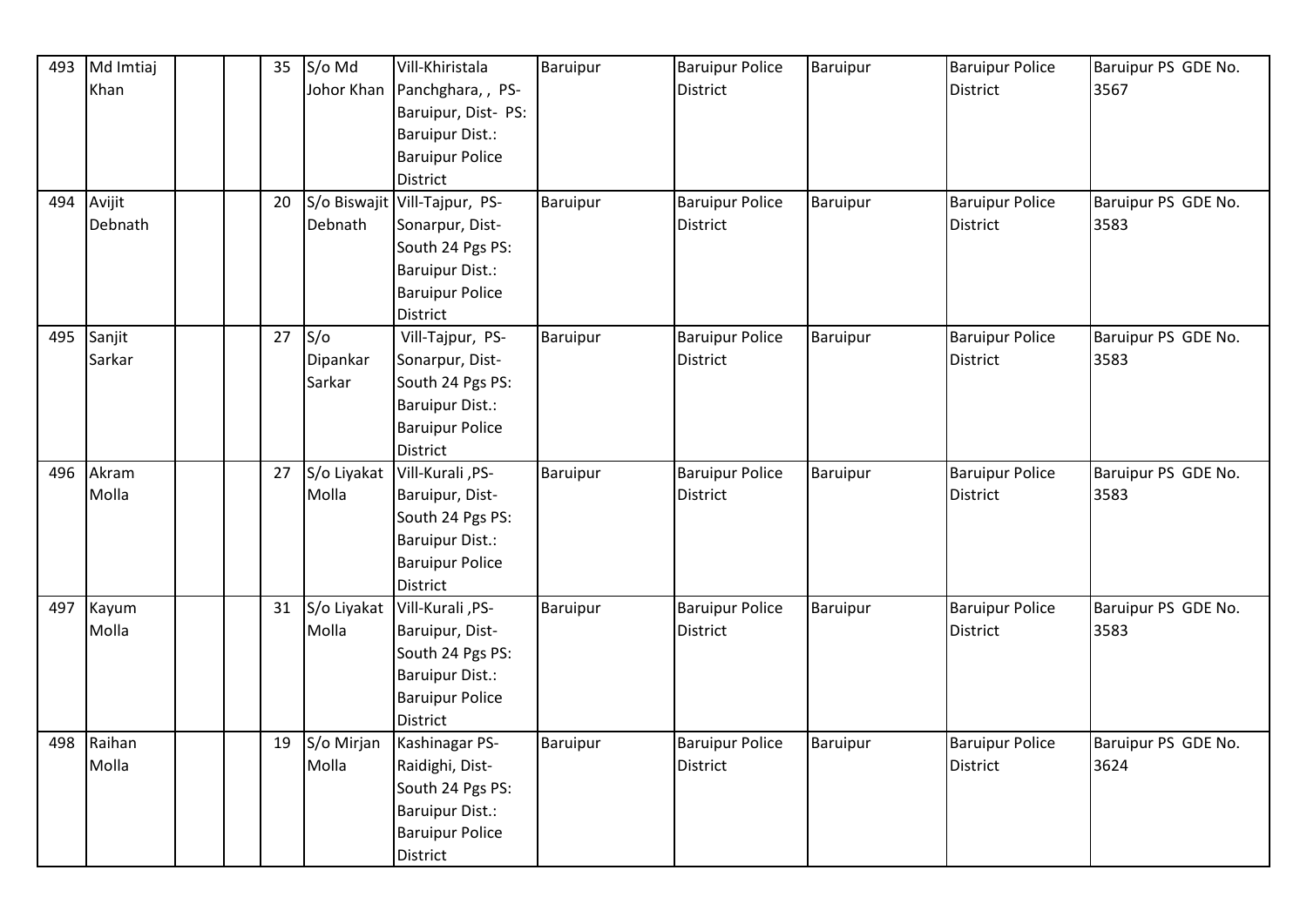| 499 | Imtihar<br>Laskar  |   | 19              | S/O<br>Jahangir<br>Laskar  | Dakshin Barasat<br>,Maya douri PS-<br>Joynagar PS:<br><b>Baruipur Dist.:</b><br><b>Baruipur Police</b><br><b>District</b> | Baruipur  | <b>Baruipur Police</b><br><b>District</b> | Baruipur  | <b>Baruipur Police</b><br><b>District</b> | Baruipur PS GDE No.<br>3624  |
|-----|--------------------|---|-----------------|----------------------------|---------------------------------------------------------------------------------------------------------------------------|-----------|-------------------------------------------|-----------|-------------------------------------------|------------------------------|
| 500 | Sahid Molla        |   | 19              | S/O<br>Rahaman<br>Molla    | Dakshin Barasat<br>,Maya douri PS-<br>Joynagar PS:<br><b>Baruipur Dist.:</b><br><b>Baruipur Police</b><br><b>District</b> | Baruipur  | <b>Baruipur Police</b><br><b>District</b> | Baruipur  | <b>Baruipur Police</b><br><b>District</b> | Baruipur PS GDE No.<br>3624  |
| 501 | Fajlu Molla        | M | 35              |                            | Mujit Molla Padmapukur                                                                                                    |           | <b>Basirhat</b>                           | Bhangar   | <b>Baruipur Police</b><br><b>District</b> | Bhangar PS GDE No.<br>1770   |
| 502 | Rafikul<br>Islam   | M | 38              | Layab Ali<br>Molla         | Padmapukur                                                                                                                |           | <b>Basirhat</b>                           | Bhangar   | <b>Baruipur Police</b><br><b>District</b> | Bhangar PS GDE No.<br>1770   |
| 503 | Atiyer<br>Molla    | M | 38              | Mahat Ali<br>Molla         | Padmapukur                                                                                                                |           | <b>Basirhat</b>                           | Bhangar   | <b>Baruipur Police</b><br><b>District</b> | Bhangar PS GDE No.<br>1770   |
| 504 | Rajes<br>Yadeb     | M | 32              | Jagerrfuer<br>Yadeb        | Ganipepra                                                                                                                 |           | <b>Basirhat</b>                           | Bhangar   | <b>Baruipur Police</b><br><b>District</b> | Bhangar PS GDE No.<br>1770   |
| 505 | Sambhu<br>Jadav    | M | 35              | Ramapada                   | Usha                                                                                                                      |           | <b>Basirhat</b>                           | Bhangar   | <b>Baruipur Police</b><br><b>District</b> | Bhangar PS GDE No.<br>1770   |
| 506 | Suman Raj<br>Yadev | M | 30              | Suyar Kailas Usha<br>Yadev |                                                                                                                           |           | <b>Basirhat</b>                           | Bhangar   | <b>Baruipur Police</b><br><b>District</b> | Bhangar PS GDE No.<br>1770   |
| 507 | Satondra<br>Yadev  | M | 30              | Musafir<br>Yadev           | Usha                                                                                                                      |           | <b>Basirhat</b>                           | Bhangar   | <b>Baruipur Police</b><br><b>District</b> | Bhangar PS GDE No.<br>1770   |
| 508 | Chinta<br>Sardar   | M | 31              | <b>Bharat</b><br>Sardar    | <b>Iswaripur PS:</b><br>Jibantala Dist.:<br><b>Baruipur Police</b><br><b>District</b>                                     | Jibantala | <b>Baruipur Police</b><br><b>District</b> | Jibantala | <b>Baruipur Police</b><br><b>District</b> | Jibantala PS GDE No.<br>1134 |
| 509 | Subhash<br>Sardar  | M | 32              | Tapan<br>Sardar            | <b>Iswaripur PS:</b><br>Jibantala Dist.:<br><b>Baruipur Police</b><br><b>District</b>                                     | Jibantala | <b>Baruipur Police</b><br><b>District</b> | Jibantala | <b>Baruipur Police</b><br><b>District</b> | Jibantala PS GDE No.<br>1134 |
| 510 | Palan Kha          | M | 30 <sup>°</sup> | Deben Kha                  | Dakshin Iswaripur<br>PS: Jibantala Dist.:<br><b>Baruipur Police</b><br>District                                           | Jibantala | <b>Baruipur Police</b><br><b>District</b> | Jibantala | <b>Baruipur Police</b><br><b>District</b> | Jibantala PS GDE No.<br>1134 |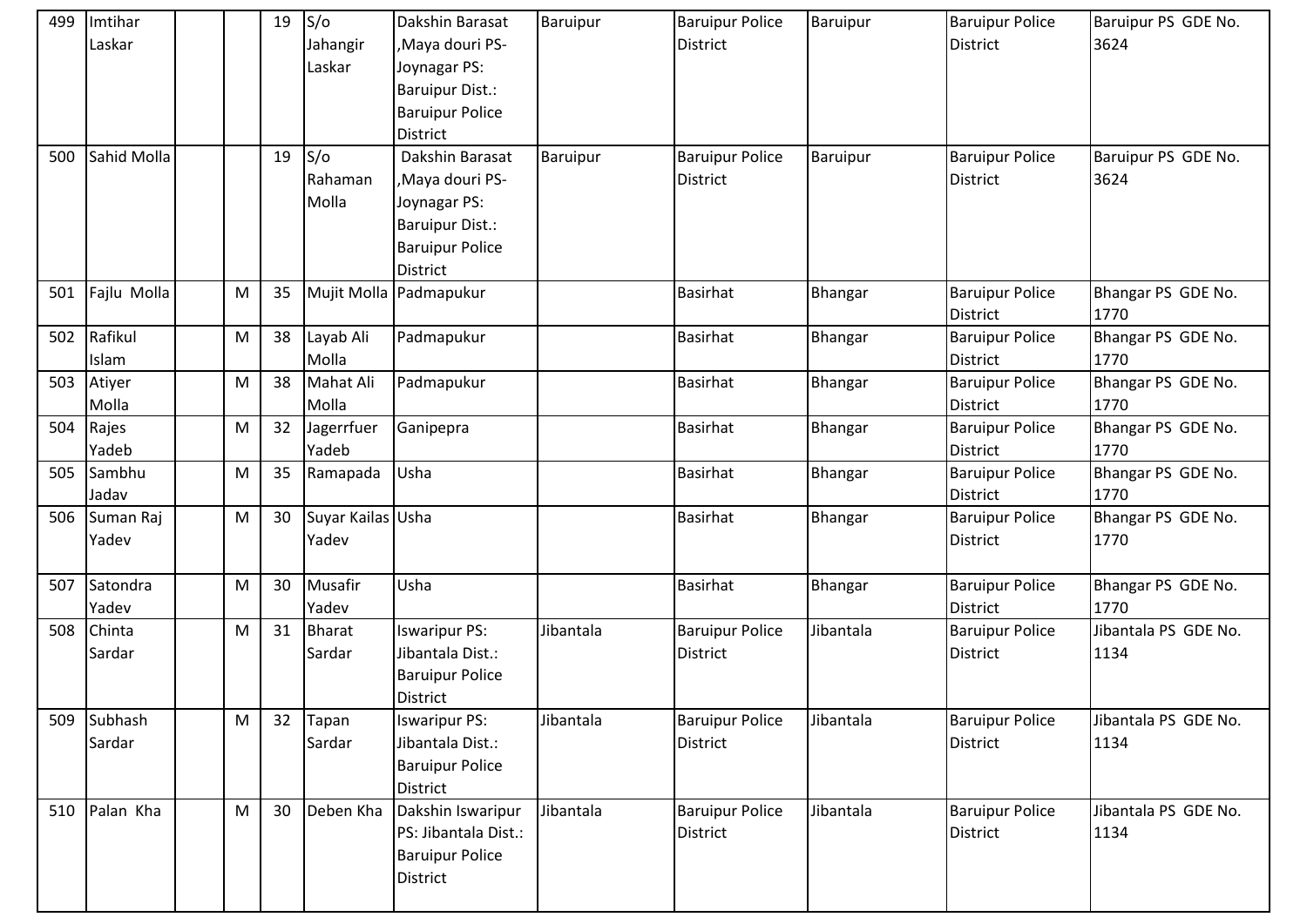| 511 | Provash<br>Sardar         | M | 18 | Tapan<br>Sardar    | <b>Iswaripur PS:</b><br>Jibantala Dist.:<br><b>Baruipur Police</b><br><b>District</b> | Jibantala | <b>Baruipur Police</b><br><b>District</b> | Jibantala | <b>Baruipur Police</b><br><b>District</b> | Jibantala PS GDE No.<br>1134 |
|-----|---------------------------|---|----|--------------------|---------------------------------------------------------------------------------------|-----------|-------------------------------------------|-----------|-------------------------------------------|------------------------------|
| 512 | Akash<br>Naskar           | M | 18 | Haran<br>Naskar    | <b>Moktarpur PS:</b><br>Jibantala Dist.:<br><b>Baruipur Police</b><br><b>District</b> | Jibantala | <b>Baruipur Police</b><br>District        | Jibantala | <b>Baruipur Police</b><br><b>District</b> | Jibantala PS GDE No.<br>1134 |
| 513 | Sabiran<br>Hosen<br>Molla | M | 35 | Anowar<br>Molla    | <b>Srinagar PS:</b><br>Jibantala Dist.:<br><b>Baruipur Police</b><br><b>District</b>  | Jibantala | <b>Baruipur Police</b><br>District        | Jibantala | <b>Baruipur Police</b><br><b>District</b> | Jibantala PS GDE No.<br>1134 |
| 514 | Monirul<br>Sanfui         | M | 38 | Amirali<br>Sanfui  | <b>Srinagar PS:</b><br>Jibantala Dist.:<br><b>Baruipur Police</b><br><b>District</b>  | Jibantala | <b>Baruipur Police</b><br><b>District</b> | Jibantala | <b>Baruipur Police</b><br><b>District</b> | Jibantala PS GDE No.<br>1134 |
| 515 | Usman<br>Haldar           | M | 30 | Subidali<br>Haldar | <b>Srinagar PS:</b><br>Jibantala Dist.:<br><b>Baruipur Police</b><br><b>District</b>  | Jibantala | <b>Baruipur Police</b><br><b>District</b> | Jibantala | <b>Baruipur Police</b><br><b>District</b> | Jibantala PS GDE No.<br>1134 |
| 516 | Suoman<br>Haldar          | M | 25 | Subidali<br>Haldar | <b>Srinagar PS:</b><br>Jibantala Dist.:<br><b>Baruipur Police</b><br><b>District</b>  | Jibantala | <b>Baruipur Police</b><br><b>District</b> | Jibantala | <b>Baruipur Police</b><br><b>District</b> | Jibantala PS GDE No.<br>1134 |
| 517 | Anarul<br>Haldar          | M | 20 | Umed<br>Haldar     | <b>Srinagar PS:</b><br>Jibantala Dist.:<br><b>Baruipur Police</b><br><b>District</b>  | Jibantala | <b>Baruipur Police</b><br><b>District</b> | Jibantala | <b>Baruipur Police</b><br><b>District</b> | Jibantala PS GDE No.<br>1134 |
| 518 | Srimanta<br>Sardar        | M | 18 | Umed<br>Haldar     | Horishpur PS:<br><b>Bhangar Dist.:</b><br><b>Baruipur Police</b><br><b>District</b>   | Bhangar   | <b>Baruipur Police</b><br>District        | Jibantala | <b>Baruipur Police</b><br><b>District</b> | Jibantala PS GDE No.<br>1134 |
| 519 | Sahajan Ali<br>Molla      |   | 20 | Lt Iran<br>Molla   | Baganait PS:<br>Bhangar Dist.:<br><b>Baruipur Police</b><br><b>District</b>           | Bhangar   | <b>Baruipur Police</b><br><b>District</b> | Kashipore | <b>Baruipur Police</b><br><b>District</b> | Kashipore PS GDE No.<br>1386 |
| 520 | Kabir Alam                |   | 22 | Samsul<br>Alam     | Radhanagar PS:<br>Haroa Dist.:<br><b>Basirhat</b>                                     | Haroa     | <b>Basirhat</b>                           | Kashipore | <b>Baruipur Police</b><br><b>District</b> | Kashipore PS GDE No.<br>1420 |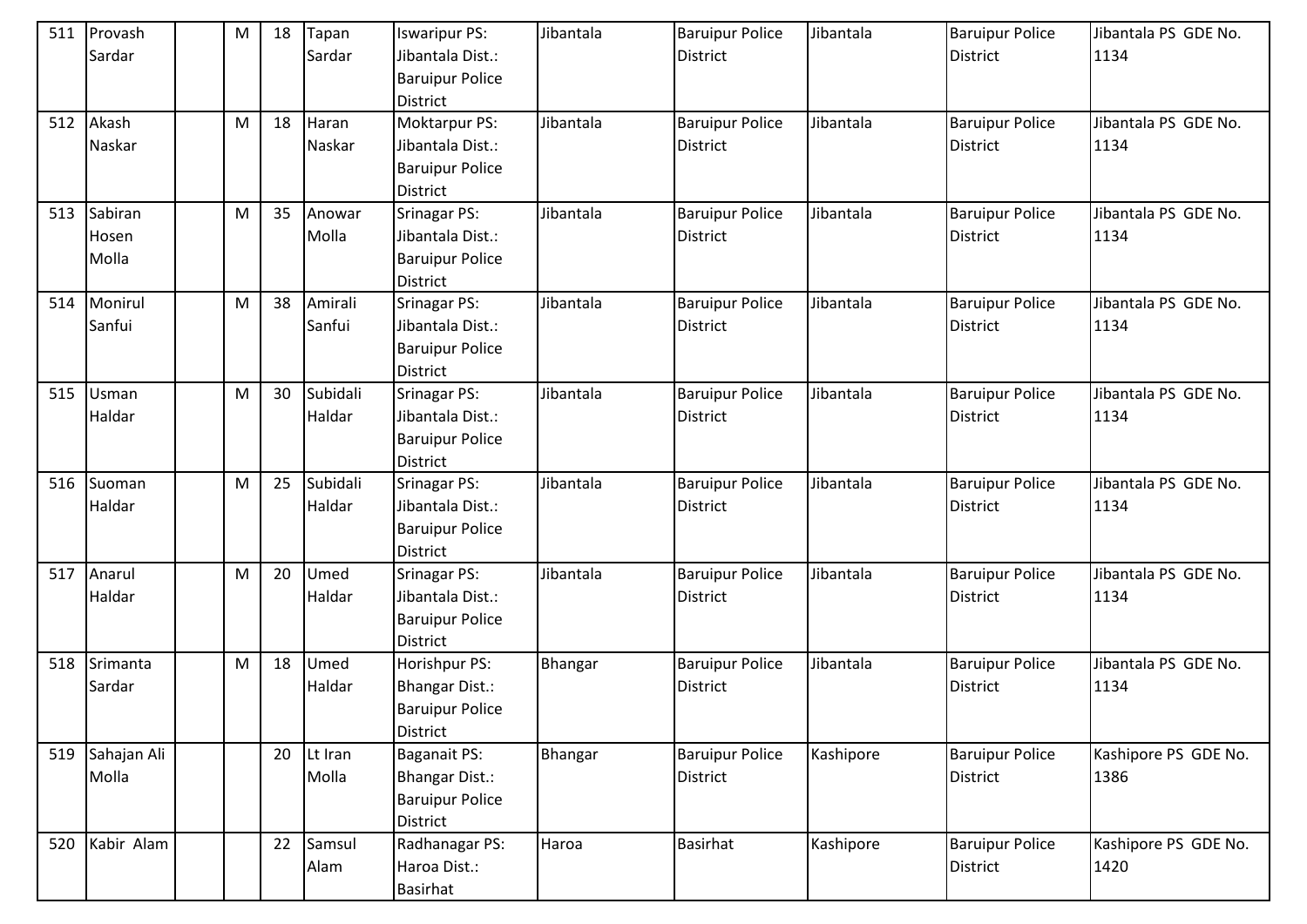| 521 | Taimur     | M |    | Kader         | PS: Kultali Dist.:        | Kultali  | <b>Baruipur Police</b> | Kultali        | <b>Baruipur Police</b> | Kultali PS GDE No. 1461 |
|-----|------------|---|----|---------------|---------------------------|----------|------------------------|----------------|------------------------|-------------------------|
|     | Halder     |   |    | Halder        | <b>Baruipur Police</b>    |          | <b>District</b>        |                | <b>District</b>        |                         |
|     |            |   |    |               | <b>District</b>           |          |                        |                |                        |                         |
| 522 | Akram      | M |    | Ayub Ali      | PS: Kultali Dist.:        | Kultali  | <b>Baruipur Police</b> | Kultali        | <b>Baruipur Police</b> | Kultali PS GDE No. 1461 |
|     | Hossion    |   |    | Molla         | <b>Baruipur Police</b>    |          | District               |                | <b>District</b>        |                         |
|     | Molla      |   |    |               | <b>District</b>           |          |                        |                |                        |                         |
| 523 | Ajaruddin  | M |    | Kayem         | PS: Kultali Dist.:        | Kultali  | <b>Baruipur Police</b> | Kultali        | <b>Baruipur Police</b> | Kultali PS GDE No. 1461 |
|     | Molla      |   |    | Molla         | <b>Baruipur Police</b>    |          | <b>District</b>        |                | <b>District</b>        |                         |
|     |            |   |    |               | <b>District</b>           |          |                        |                |                        |                         |
| 524 | Tinku      | M |    | Tarun         | PS: Kultali Dist.:        | Kultali  | <b>Baruipur Police</b> | Kultali        | <b>Baruipur Police</b> | Kultali PS GDE No. 1461 |
|     | Halder     |   |    | Halder        | <b>Baruipur Police</b>    |          | District               |                | <b>District</b>        |                         |
|     |            |   |    |               | <b>District</b>           |          |                        |                |                        |                         |
| 525 | Masud      | M |    | Nasiruddin    | PS: Kultali Dist.:        | Kultali  | <b>Baruipur Police</b> | Kultali        | <b>Baruipur Police</b> | Kultali PS GDE No. 1461 |
|     | Hossion    |   |    | Halder        | <b>Baruipur Police</b>    |          | District               |                | <b>District</b>        |                         |
|     | Halder     |   |    |               | <b>District</b>           |          |                        |                |                        |                         |
| 526 | Sakir      | M |    | Abu Taher     | PS: Kultali Dist.:        | Kultali  | <b>Baruipur Police</b> | Kultali        | <b>Baruipur Police</b> | Kultali PS GDE No. 1461 |
|     | Hossion    |   |    | Molla         | <b>Baruipur Police</b>    |          | District               |                | <b>District</b>        |                         |
|     | Molla      |   |    |               | <b>District</b>           |          |                        |                |                        |                         |
| 527 | Abdulla    | M |    | Lt Abchhar    |                           |          | <b>Basirhat</b>        | <b>Baduria</b> | <b>Basirhat</b>        | Baduria PS GDE No.      |
|     | Dafader    |   |    | Dafader       |                           |          |                        |                |                        | 1612                    |
| 528 | Selim      | M |    | Munchur       |                           |          | <b>Basirhat</b>        | <b>Baduria</b> | Basirhat               | Baduria PS GDE No.      |
|     | Mondal     |   |    | Mondal        |                           |          |                        |                |                        | 1612                    |
| 529 | Soharam    | M |    | Sahidul       |                           |          | <b>Basirhat</b>        | <b>Baduria</b> | <b>Basirhat</b>        | Baduria PS GDE No.      |
|     | Islam      |   |    | Mondal        |                           |          |                        |                |                        | 1612                    |
| 530 | Ahad Ali   | M |    | Mistafa Ali   |                           |          | <b>Basirhat</b>        | <b>Baduria</b> | <b>Basirhat</b>        | Baduria PS GDE No.      |
|     |            |   |    |               |                           |          |                        |                |                        | 1612                    |
| 531 | Ripon      | M |    | <b>Kuddus</b> |                           |          | Basirhat               | <b>Baduria</b> | Basirhat               | Baduria PS GDE No.      |
|     | Sardar     |   |    | Sardar        |                           |          |                        |                |                        | 1612                    |
| 532 | Najimuddin | M |    | Abdul Rouf    |                           |          | <b>Basirhat</b>        | <b>Baduria</b> | <b>Basirhat</b>        | Baduria PS GDE No.      |
|     | Mondal     |   |    | Mondal        |                           |          |                        |                |                        | 1612                    |
|     |            |   |    |               |                           |          |                        |                |                        |                         |
| 533 | Mostakin   | M | 26 | Siddik        | Lawhati PS:               | Rajarhat | Bidhannagar            | Haroa          | <b>Basirhat</b>        | Haroa PS GDE No. 1451   |
|     | Molla      |   |    | Molla         | Rajarhat Dist.:           |          | Police                 |                |                        |                         |
|     |            |   |    |               | <b>Bidhannagar Police</b> |          | Commissionerate        |                |                        |                         |
|     |            |   |    |               | Commissionerate           |          |                        |                |                        |                         |
|     |            |   |    |               |                           |          |                        |                |                        |                         |
|     |            |   |    |               |                           |          |                        |                |                        |                         |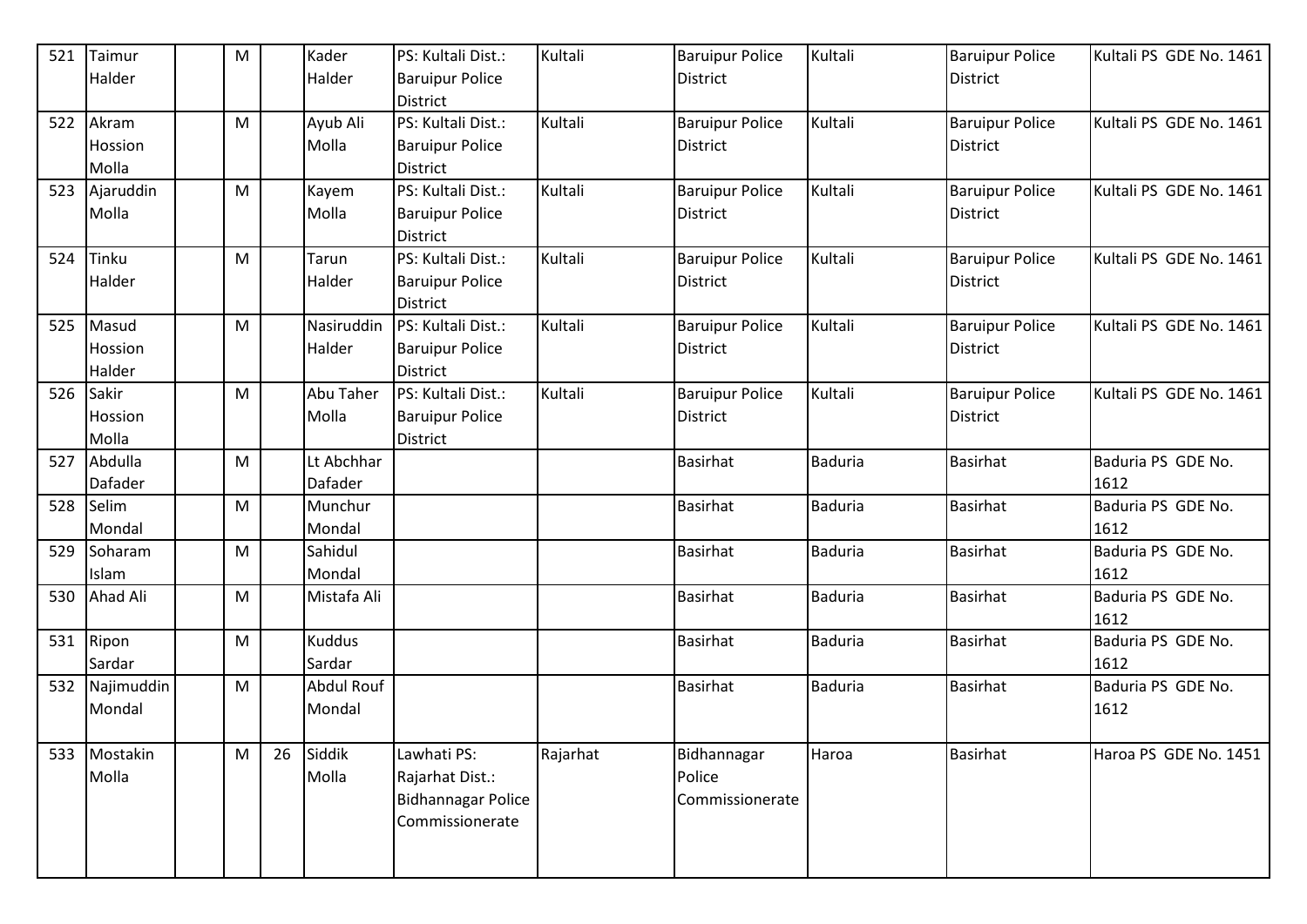| 534<br>535 | Jashim<br>Molla<br>Abbas Ali<br>Molla | M<br>${\sf M}$ | 19<br>29 | Anowar<br>Molla<br>Ajgar Ali<br>Molla | Lawhati PS:<br>Rajarhat Dist.:<br>Bidhannagar Police<br>Commissionerate<br>PS: Rajarhat Dist.:<br>Bidhannagar Police<br>Commissionerate | Rajarhat<br>Rajarhat | Bidhannagar<br>Police<br>Commissionerate<br>Bidhannagar<br>Police<br>Commissionerate | Haroa<br>Haroa | <b>Basirhat</b><br><b>Basirhat</b> | Haroa PS GDE No. 1451<br>Haroa PS GDE No. 1451 |
|------------|---------------------------------------|----------------|----------|---------------------------------------|-----------------------------------------------------------------------------------------------------------------------------------------|----------------------|--------------------------------------------------------------------------------------|----------------|------------------------------------|------------------------------------------------|
|            |                                       |                |          |                                       |                                                                                                                                         |                      |                                                                                      |                |                                    |                                                |
| 536        | Sukumar<br>Ghosh                      | ${\sf M}$      | 50       | Lt. Dulal<br>Ghosh                    | Andulia PS: Haroa<br>Dist.: Basirhat                                                                                                    | Haroa                | <b>Basirhat</b>                                                                      | Haroa          | <b>Basirhat</b>                    | Haroa PS GDE No. 1451                          |
| 537        | Ranjit<br>Ghosh                       | ${\sf M}$      | 44       | ILt.<br>Nagandran<br>ath Ghosh        | Andulia PS: Haroa<br>Dist.: Basirhat                                                                                                    | Haroa                | <b>Basirhat</b>                                                                      | Haroa          | <b>Basirhat</b>                    | Haroa PS GDE No. 1451                          |
| 538        | Safikul<br>Mondal                     | ${\sf M}$      | 28       | Sakat Ali<br>Mondal                   | Andulia PS: Haroa<br>Dist.: Basirhat                                                                                                    | Haroa                | <b>Basirhat</b>                                                                      | Haroa          | <b>Basirhat</b>                    | Haroa PS GDE No. 1451                          |
| 539        | Md Haybat<br>Ali Molla                | ${\sf M}$      | 52       | Lt. Md<br>Mahar Ali<br>Molla          | Kharubala PS:<br>Haroa Dist.:<br><b>Basirhat</b>                                                                                        | Haroa                | <b>Basirhat</b>                                                                      | Haroa          | <b>Basirhat</b>                    | Haroa PS GDE No. 1452                          |
| 540        | Md Imran<br>Molla                     | M              | 26       | Kabil Molla                           | Kharubala PS:<br>Haroa Dist.:<br><b>Basirhat</b>                                                                                        | Haroa                | <b>Basirhat</b>                                                                      | Haroa          | Basirhat                           | Haroa PS GDE No. 1452                          |
| 541        | Timir<br>Mondal                       | ${\sf M}$      | 36       | Ranjit<br>Mondal                      | Bhabanipur, PS-<br><b>Hasnabad PS:</b><br>Hasnabad Dist.:<br><b>Basirhat</b>                                                            | Hasnabad             | <b>Basirhat</b>                                                                      | Hasnabad       | <b>Basirhat</b>                    | Hasnabad PS GDE No.<br>1547                    |
| 542        | Mukul Das                             | M              | 40       | Ramchandr<br>a Das                    | Simulia Kalibari, PS- Hasnabad<br>Hasnabad PS:<br>Hasnabad Dist.:<br><b>Basirhat</b>                                                    |                      | <b>Basirhat</b>                                                                      | Hasnabad       | <b>Basirhat</b>                    | Hasnabad PS GDE No.<br>1547                    |
| 543        | Gopal Das                             | M              | 18       | Indra Das                             | Choto Sulkuni, PS-<br>Hasnabad PS:<br>Hasnabad Dist.:<br><b>Basirhat</b>                                                                | Hasnabad             | Basirhat                                                                             | Hasnabad       | <b>Basirhat</b>                    | Hasnabad PS GDE No.<br>1547                    |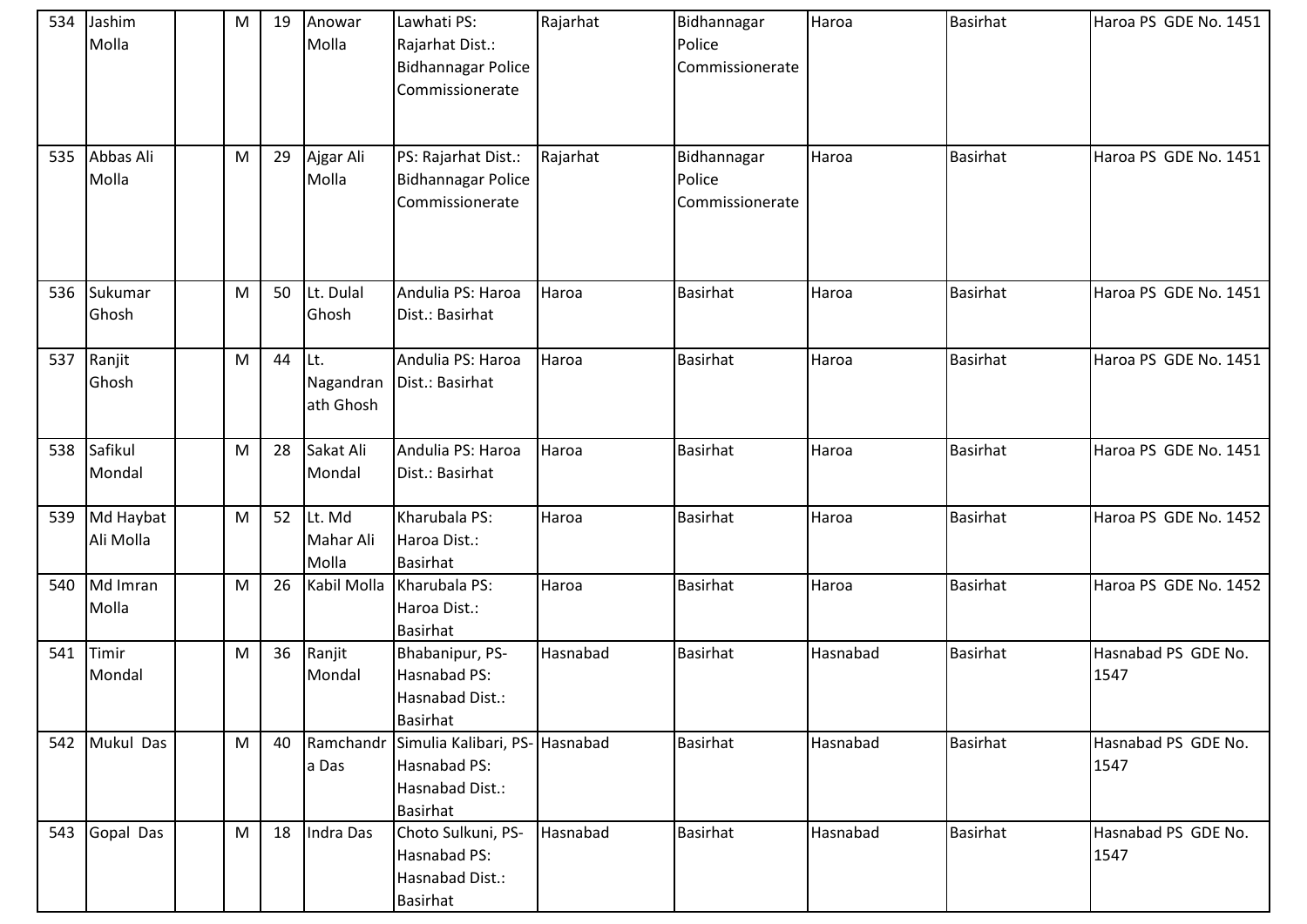|     | 544 Maruf Gazi            | M         | 18 | Salek Gazi                            | Joygram, PS-<br>Hasnabad PS:<br>Hasnabad Dist.:<br><b>Basirhat</b>                                    | Hasnabad     | <b>Basirhat</b> | Hasnabad     | <b>Basirhat</b> | Hasnabad PS GDE No.<br>1576 |
|-----|---------------------------|-----------|----|---------------------------------------|-------------------------------------------------------------------------------------------------------|--------------|-----------------|--------------|-----------------|-----------------------------|
| 545 | Jiarul Gazi               | M         | 25 | Deno Gazi                             | Khidirpur, PS-<br><b>Basirhat PS:</b><br>Hasnabad Dist.:<br><b>Basirhat</b>                           | Hasnabad     | <b>Basirhat</b> | Hasnabad     | Basirhat        | Hasnabad PS GDE No.<br>1576 |
| 546 | Abdulla<br>Mondal         | M         | 21 | S/o-abdulla<br>Mondal                 | Vill-Bibipur<br>Dakshinpara, PS-<br>Matia, Dist-North<br>24 PS: MATIA Dist.:<br><b>Basirhat</b>       | <b>MATIA</b> | <b>Basirhat</b> | <b>MATIA</b> | <b>Basirhat</b> | MATIA PS GDE No. 1589       |
| 547 | Arobindu<br>Karmakar      | ${\sf M}$ | 41 | $S/O-$<br>mahadeb<br>Karmakar         | Vill-Rampur<br>Ghoshpara, PS-<br>Amdanga, Dist-<br>North 24 P PS:<br>Amdanga Dist.:<br><b>Barasat</b> | Amdanga      | Barasat         | <b>MATIA</b> | <b>Basirhat</b> | MATIA PS GDE No. 1589       |
| 548 | Saheb Ali                 | ${\sf M}$ | 32 | $S/O-It.$<br>Ebrahim<br>Mondal        | Vill-Padmalavpur,<br>PS-Amdanga, Dist-<br>North 24 Pargan<br>PS: Amdanga Dist.:<br><b>Barasat</b>     | Amdanga      | <b>Barasat</b>  | <b>MATIA</b> | Basirhat        | MATIA PS GDE No. 1589       |
| 549 | Mohabur<br>Hasan Gazi     | M         |    | S/o-Ali<br>Ahammad<br>Gazi            |                                                                                                       |              | <b>Basirhat</b> | Minakhan     | Basirhat        | Minakhan PS GDE No.<br>1382 |
| 550 | <b>Boni Amin</b><br>Molla | M         |    | $S/O-$<br>Mijanur<br>Rahaman<br>Molla |                                                                                                       |              | <b>Basirhat</b> | Minakhan     | Basirhat        | Minakhan PS GDE No.<br>1416 |
|     | 551 Ayan Molla            | ${\sf M}$ |    | S/o-Apchar<br>Ali Molla               |                                                                                                       |              | Basirhat        | Minakhan     | <b>Basirhat</b> | Minakhan PS GDE No.<br>1456 |
| 552 | Suman Dey                 | M         |    | S/o- Gour<br>Mohan Dey                |                                                                                                       |              | <b>Basirhat</b> | Minakhan     | Basirhat        | Minakhan PS GDE No.<br>1460 |
| 553 | Prasenjit<br>Shaw         | ${\sf M}$ |    | S/o-Rabin<br>Shaw                     |                                                                                                       |              | <b>Basirhat</b> | Minakhan     | <b>Basirhat</b> | Minakhan PS GDE No.<br>1460 |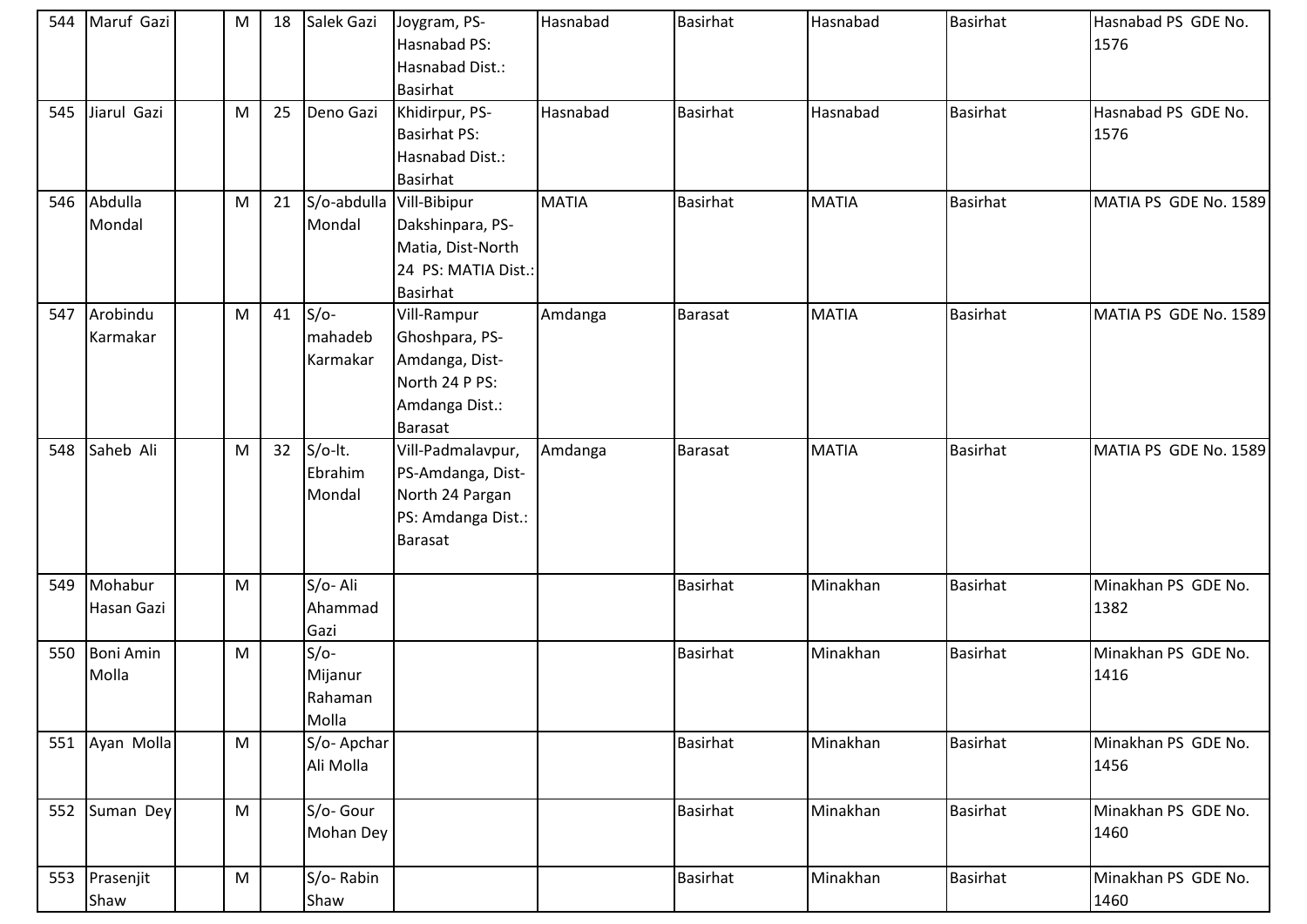| Molla<br>Rahaman<br>1420<br>Molla<br>Rahul<br>S/o-Aziz<br><b>Basirhat</b><br>Minakhan<br><b>Basirhat</b><br>Minakhan PS GDE No.<br>555<br>${\sf M}$<br>Molla<br>Molla<br>1420<br><b>Basirhat</b><br>Minakhan<br><b>Basirhat</b><br>Minakhan PS GDE No.<br>556<br>Sukriti<br>$S/O-$ Lt.<br>M<br>Vabesh Ch.<br>Mondal<br>1423<br>Mondal<br>$S/O-$<br><b>Basirhat</b><br>Debobroto<br>Minakhan<br><b>Basirhat</b><br>Minakhan PS GDE No.<br>557<br>M<br>Sahadeb<br>1423<br>Mondal<br>Mondal<br>Brindaban<br>Bithari ball field PS:<br><b>Basirhat</b><br>Raju Sarkar<br><b>Basirhat</b><br>Swarupnagar PS GDE<br>558<br>${\sf M}$<br>22<br>Swarupnagar<br>Swarupnagar<br>No. 1742<br>Sarkar<br>Swarupnagar Dist.:<br><b>Basirhat</b><br>$S/O-Lt.$<br>of Duttapukur,<br><b>Basirhat</b><br>Samir Das<br>${\sf M}$<br>Nscbi airport<br>Nscbi airport PS GDE<br>559<br>42<br><b>Bidhannagar Police</b><br>Hatkhola, PO+PS-<br>Jagadish<br>No. 950<br>Commissionerate<br>Duttapukur<br>Das<br>Palash Das<br>S/o- Pulok<br>of 22 No. Omda<br><b>Basirhat</b><br>${\sf M}$<br>40<br>Nscbi airport<br><b>Bidhannagar Police</b><br>Nscbi airport PS GDE<br>560<br>Raja Lane, PS-<br>Das<br>Commissionerate<br>No. 950<br>Narkeldanga, Kol-<br>15<br>$S/O-Lt.$<br>of 4 No.<br>Rintu Kr.<br>Basirhat<br><b>Bidhannagar Police</b><br>Nscbi airport PS GDE<br>561<br>M<br>37<br>Nscbi airport<br>Sinha<br>Kholisakota Pally,<br>Commissionerate<br>No. 950<br>Ramsaran<br>Rajbari, PS-Dum<br>Sinha<br>Dum<br><b>Birbhum</b><br>Molla<br>Late Billal<br><b>Bolpur</b><br>Birbhum<br>562<br>${\sf M}$<br>50<br>Nurpur PS: Bolpur<br>Bolpur<br>Bolpur PS GDE No. 1835<br>Hasibul<br>Molla<br>Dist.: Birbhum<br>Rahaman<br><b>Birbhum</b><br>Birbhum<br>563<br>${\sf M}$<br>38 Bajlur<br>Nurpur PS: Bolpur<br>Bolpur<br>Bolpur<br>Bolpur PS GDE No. 1835<br>Amir<br>Hossen<br>Rahaman<br>Dist.: Birbhum<br>Molla<br>Molla<br>Birbhum<br>Birbhum<br>564<br>${\sf M}$<br>Dubrajpur, Rewani<br>Dubrajpore<br>Dubrajpore<br>Dubrajpore PS GDE No.<br>Bijoy<br>Gaur<br>para PS:<br>1480<br>Rewani<br>Rewani<br>Dubrajpore Dist.:<br>Birbhum<br>Birbhum<br>26<br>Shyamapad PS: Kankartala<br>Kankartala<br>Birbhum<br>565<br>Sandip<br>Kankartala<br>Kankartala PS GDE No.<br>Ruidas<br>a Ruidas<br>Dist.: Birbhum | 554 | Alamin | M | S/o-Ataur |  | <b>Basirhat</b> | Minakhan | <b>Basirhat</b> | Minakhan PS GDE No. |
|---------------------------------------------------------------------------------------------------------------------------------------------------------------------------------------------------------------------------------------------------------------------------------------------------------------------------------------------------------------------------------------------------------------------------------------------------------------------------------------------------------------------------------------------------------------------------------------------------------------------------------------------------------------------------------------------------------------------------------------------------------------------------------------------------------------------------------------------------------------------------------------------------------------------------------------------------------------------------------------------------------------------------------------------------------------------------------------------------------------------------------------------------------------------------------------------------------------------------------------------------------------------------------------------------------------------------------------------------------------------------------------------------------------------------------------------------------------------------------------------------------------------------------------------------------------------------------------------------------------------------------------------------------------------------------------------------------------------------------------------------------------------------------------------------------------------------------------------------------------------------------------------------------------------------------------------------------------------------------------------------------------------------------------------------------------------------------------------------------------------------------------------------------------------------------------------------------------------------------------------------------------------------------------------|-----|--------|---|-----------|--|-----------------|----------|-----------------|---------------------|
|                                                                                                                                                                                                                                                                                                                                                                                                                                                                                                                                                                                                                                                                                                                                                                                                                                                                                                                                                                                                                                                                                                                                                                                                                                                                                                                                                                                                                                                                                                                                                                                                                                                                                                                                                                                                                                                                                                                                                                                                                                                                                                                                                                                                                                                                                             |     |        |   |           |  |                 |          |                 |                     |
|                                                                                                                                                                                                                                                                                                                                                                                                                                                                                                                                                                                                                                                                                                                                                                                                                                                                                                                                                                                                                                                                                                                                                                                                                                                                                                                                                                                                                                                                                                                                                                                                                                                                                                                                                                                                                                                                                                                                                                                                                                                                                                                                                                                                                                                                                             |     |        |   |           |  |                 |          |                 |                     |
|                                                                                                                                                                                                                                                                                                                                                                                                                                                                                                                                                                                                                                                                                                                                                                                                                                                                                                                                                                                                                                                                                                                                                                                                                                                                                                                                                                                                                                                                                                                                                                                                                                                                                                                                                                                                                                                                                                                                                                                                                                                                                                                                                                                                                                                                                             |     |        |   |           |  |                 |          |                 |                     |
|                                                                                                                                                                                                                                                                                                                                                                                                                                                                                                                                                                                                                                                                                                                                                                                                                                                                                                                                                                                                                                                                                                                                                                                                                                                                                                                                                                                                                                                                                                                                                                                                                                                                                                                                                                                                                                                                                                                                                                                                                                                                                                                                                                                                                                                                                             |     |        |   |           |  |                 |          |                 |                     |
|                                                                                                                                                                                                                                                                                                                                                                                                                                                                                                                                                                                                                                                                                                                                                                                                                                                                                                                                                                                                                                                                                                                                                                                                                                                                                                                                                                                                                                                                                                                                                                                                                                                                                                                                                                                                                                                                                                                                                                                                                                                                                                                                                                                                                                                                                             |     |        |   |           |  |                 |          |                 |                     |
|                                                                                                                                                                                                                                                                                                                                                                                                                                                                                                                                                                                                                                                                                                                                                                                                                                                                                                                                                                                                                                                                                                                                                                                                                                                                                                                                                                                                                                                                                                                                                                                                                                                                                                                                                                                                                                                                                                                                                                                                                                                                                                                                                                                                                                                                                             |     |        |   |           |  |                 |          |                 |                     |
|                                                                                                                                                                                                                                                                                                                                                                                                                                                                                                                                                                                                                                                                                                                                                                                                                                                                                                                                                                                                                                                                                                                                                                                                                                                                                                                                                                                                                                                                                                                                                                                                                                                                                                                                                                                                                                                                                                                                                                                                                                                                                                                                                                                                                                                                                             |     |        |   |           |  |                 |          |                 |                     |
|                                                                                                                                                                                                                                                                                                                                                                                                                                                                                                                                                                                                                                                                                                                                                                                                                                                                                                                                                                                                                                                                                                                                                                                                                                                                                                                                                                                                                                                                                                                                                                                                                                                                                                                                                                                                                                                                                                                                                                                                                                                                                                                                                                                                                                                                                             |     |        |   |           |  |                 |          |                 |                     |
|                                                                                                                                                                                                                                                                                                                                                                                                                                                                                                                                                                                                                                                                                                                                                                                                                                                                                                                                                                                                                                                                                                                                                                                                                                                                                                                                                                                                                                                                                                                                                                                                                                                                                                                                                                                                                                                                                                                                                                                                                                                                                                                                                                                                                                                                                             |     |        |   |           |  |                 |          |                 |                     |
|                                                                                                                                                                                                                                                                                                                                                                                                                                                                                                                                                                                                                                                                                                                                                                                                                                                                                                                                                                                                                                                                                                                                                                                                                                                                                                                                                                                                                                                                                                                                                                                                                                                                                                                                                                                                                                                                                                                                                                                                                                                                                                                                                                                                                                                                                             |     |        |   |           |  |                 |          |                 |                     |
|                                                                                                                                                                                                                                                                                                                                                                                                                                                                                                                                                                                                                                                                                                                                                                                                                                                                                                                                                                                                                                                                                                                                                                                                                                                                                                                                                                                                                                                                                                                                                                                                                                                                                                                                                                                                                                                                                                                                                                                                                                                                                                                                                                                                                                                                                             |     |        |   |           |  |                 |          |                 |                     |
|                                                                                                                                                                                                                                                                                                                                                                                                                                                                                                                                                                                                                                                                                                                                                                                                                                                                                                                                                                                                                                                                                                                                                                                                                                                                                                                                                                                                                                                                                                                                                                                                                                                                                                                                                                                                                                                                                                                                                                                                                                                                                                                                                                                                                                                                                             |     |        |   |           |  |                 |          |                 |                     |
|                                                                                                                                                                                                                                                                                                                                                                                                                                                                                                                                                                                                                                                                                                                                                                                                                                                                                                                                                                                                                                                                                                                                                                                                                                                                                                                                                                                                                                                                                                                                                                                                                                                                                                                                                                                                                                                                                                                                                                                                                                                                                                                                                                                                                                                                                             |     |        |   |           |  |                 |          |                 |                     |
|                                                                                                                                                                                                                                                                                                                                                                                                                                                                                                                                                                                                                                                                                                                                                                                                                                                                                                                                                                                                                                                                                                                                                                                                                                                                                                                                                                                                                                                                                                                                                                                                                                                                                                                                                                                                                                                                                                                                                                                                                                                                                                                                                                                                                                                                                             |     |        |   |           |  |                 |          |                 |                     |
|                                                                                                                                                                                                                                                                                                                                                                                                                                                                                                                                                                                                                                                                                                                                                                                                                                                                                                                                                                                                                                                                                                                                                                                                                                                                                                                                                                                                                                                                                                                                                                                                                                                                                                                                                                                                                                                                                                                                                                                                                                                                                                                                                                                                                                                                                             |     |        |   |           |  |                 |          |                 |                     |
|                                                                                                                                                                                                                                                                                                                                                                                                                                                                                                                                                                                                                                                                                                                                                                                                                                                                                                                                                                                                                                                                                                                                                                                                                                                                                                                                                                                                                                                                                                                                                                                                                                                                                                                                                                                                                                                                                                                                                                                                                                                                                                                                                                                                                                                                                             |     |        |   |           |  |                 |          |                 |                     |
|                                                                                                                                                                                                                                                                                                                                                                                                                                                                                                                                                                                                                                                                                                                                                                                                                                                                                                                                                                                                                                                                                                                                                                                                                                                                                                                                                                                                                                                                                                                                                                                                                                                                                                                                                                                                                                                                                                                                                                                                                                                                                                                                                                                                                                                                                             |     |        |   |           |  |                 |          |                 |                     |
|                                                                                                                                                                                                                                                                                                                                                                                                                                                                                                                                                                                                                                                                                                                                                                                                                                                                                                                                                                                                                                                                                                                                                                                                                                                                                                                                                                                                                                                                                                                                                                                                                                                                                                                                                                                                                                                                                                                                                                                                                                                                                                                                                                                                                                                                                             |     |        |   |           |  |                 |          |                 |                     |
|                                                                                                                                                                                                                                                                                                                                                                                                                                                                                                                                                                                                                                                                                                                                                                                                                                                                                                                                                                                                                                                                                                                                                                                                                                                                                                                                                                                                                                                                                                                                                                                                                                                                                                                                                                                                                                                                                                                                                                                                                                                                                                                                                                                                                                                                                             |     |        |   |           |  |                 |          |                 |                     |
|                                                                                                                                                                                                                                                                                                                                                                                                                                                                                                                                                                                                                                                                                                                                                                                                                                                                                                                                                                                                                                                                                                                                                                                                                                                                                                                                                                                                                                                                                                                                                                                                                                                                                                                                                                                                                                                                                                                                                                                                                                                                                                                                                                                                                                                                                             |     |        |   |           |  |                 |          |                 |                     |
|                                                                                                                                                                                                                                                                                                                                                                                                                                                                                                                                                                                                                                                                                                                                                                                                                                                                                                                                                                                                                                                                                                                                                                                                                                                                                                                                                                                                                                                                                                                                                                                                                                                                                                                                                                                                                                                                                                                                                                                                                                                                                                                                                                                                                                                                                             |     |        |   |           |  |                 |          |                 |                     |
|                                                                                                                                                                                                                                                                                                                                                                                                                                                                                                                                                                                                                                                                                                                                                                                                                                                                                                                                                                                                                                                                                                                                                                                                                                                                                                                                                                                                                                                                                                                                                                                                                                                                                                                                                                                                                                                                                                                                                                                                                                                                                                                                                                                                                                                                                             |     |        |   |           |  |                 |          |                 |                     |
|                                                                                                                                                                                                                                                                                                                                                                                                                                                                                                                                                                                                                                                                                                                                                                                                                                                                                                                                                                                                                                                                                                                                                                                                                                                                                                                                                                                                                                                                                                                                                                                                                                                                                                                                                                                                                                                                                                                                                                                                                                                                                                                                                                                                                                                                                             |     |        |   |           |  |                 |          |                 |                     |
|                                                                                                                                                                                                                                                                                                                                                                                                                                                                                                                                                                                                                                                                                                                                                                                                                                                                                                                                                                                                                                                                                                                                                                                                                                                                                                                                                                                                                                                                                                                                                                                                                                                                                                                                                                                                                                                                                                                                                                                                                                                                                                                                                                                                                                                                                             |     |        |   |           |  |                 |          |                 |                     |
|                                                                                                                                                                                                                                                                                                                                                                                                                                                                                                                                                                                                                                                                                                                                                                                                                                                                                                                                                                                                                                                                                                                                                                                                                                                                                                                                                                                                                                                                                                                                                                                                                                                                                                                                                                                                                                                                                                                                                                                                                                                                                                                                                                                                                                                                                             |     |        |   |           |  |                 |          |                 |                     |
|                                                                                                                                                                                                                                                                                                                                                                                                                                                                                                                                                                                                                                                                                                                                                                                                                                                                                                                                                                                                                                                                                                                                                                                                                                                                                                                                                                                                                                                                                                                                                                                                                                                                                                                                                                                                                                                                                                                                                                                                                                                                                                                                                                                                                                                                                             |     |        |   |           |  |                 |          |                 |                     |
|                                                                                                                                                                                                                                                                                                                                                                                                                                                                                                                                                                                                                                                                                                                                                                                                                                                                                                                                                                                                                                                                                                                                                                                                                                                                                                                                                                                                                                                                                                                                                                                                                                                                                                                                                                                                                                                                                                                                                                                                                                                                                                                                                                                                                                                                                             |     |        |   |           |  |                 |          |                 |                     |
|                                                                                                                                                                                                                                                                                                                                                                                                                                                                                                                                                                                                                                                                                                                                                                                                                                                                                                                                                                                                                                                                                                                                                                                                                                                                                                                                                                                                                                                                                                                                                                                                                                                                                                                                                                                                                                                                                                                                                                                                                                                                                                                                                                                                                                                                                             |     |        |   |           |  |                 |          |                 |                     |
|                                                                                                                                                                                                                                                                                                                                                                                                                                                                                                                                                                                                                                                                                                                                                                                                                                                                                                                                                                                                                                                                                                                                                                                                                                                                                                                                                                                                                                                                                                                                                                                                                                                                                                                                                                                                                                                                                                                                                                                                                                                                                                                                                                                                                                                                                             |     |        |   |           |  |                 |          |                 |                     |
|                                                                                                                                                                                                                                                                                                                                                                                                                                                                                                                                                                                                                                                                                                                                                                                                                                                                                                                                                                                                                                                                                                                                                                                                                                                                                                                                                                                                                                                                                                                                                                                                                                                                                                                                                                                                                                                                                                                                                                                                                                                                                                                                                                                                                                                                                             |     |        |   |           |  |                 |          |                 |                     |
|                                                                                                                                                                                                                                                                                                                                                                                                                                                                                                                                                                                                                                                                                                                                                                                                                                                                                                                                                                                                                                                                                                                                                                                                                                                                                                                                                                                                                                                                                                                                                                                                                                                                                                                                                                                                                                                                                                                                                                                                                                                                                                                                                                                                                                                                                             |     |        |   |           |  |                 |          |                 |                     |
|                                                                                                                                                                                                                                                                                                                                                                                                                                                                                                                                                                                                                                                                                                                                                                                                                                                                                                                                                                                                                                                                                                                                                                                                                                                                                                                                                                                                                                                                                                                                                                                                                                                                                                                                                                                                                                                                                                                                                                                                                                                                                                                                                                                                                                                                                             |     |        |   |           |  |                 |          |                 |                     |
|                                                                                                                                                                                                                                                                                                                                                                                                                                                                                                                                                                                                                                                                                                                                                                                                                                                                                                                                                                                                                                                                                                                                                                                                                                                                                                                                                                                                                                                                                                                                                                                                                                                                                                                                                                                                                                                                                                                                                                                                                                                                                                                                                                                                                                                                                             |     |        |   |           |  |                 |          |                 |                     |
|                                                                                                                                                                                                                                                                                                                                                                                                                                                                                                                                                                                                                                                                                                                                                                                                                                                                                                                                                                                                                                                                                                                                                                                                                                                                                                                                                                                                                                                                                                                                                                                                                                                                                                                                                                                                                                                                                                                                                                                                                                                                                                                                                                                                                                                                                             |     |        |   |           |  |                 |          |                 |                     |
|                                                                                                                                                                                                                                                                                                                                                                                                                                                                                                                                                                                                                                                                                                                                                                                                                                                                                                                                                                                                                                                                                                                                                                                                                                                                                                                                                                                                                                                                                                                                                                                                                                                                                                                                                                                                                                                                                                                                                                                                                                                                                                                                                                                                                                                                                             |     |        |   |           |  |                 |          |                 | 1160                |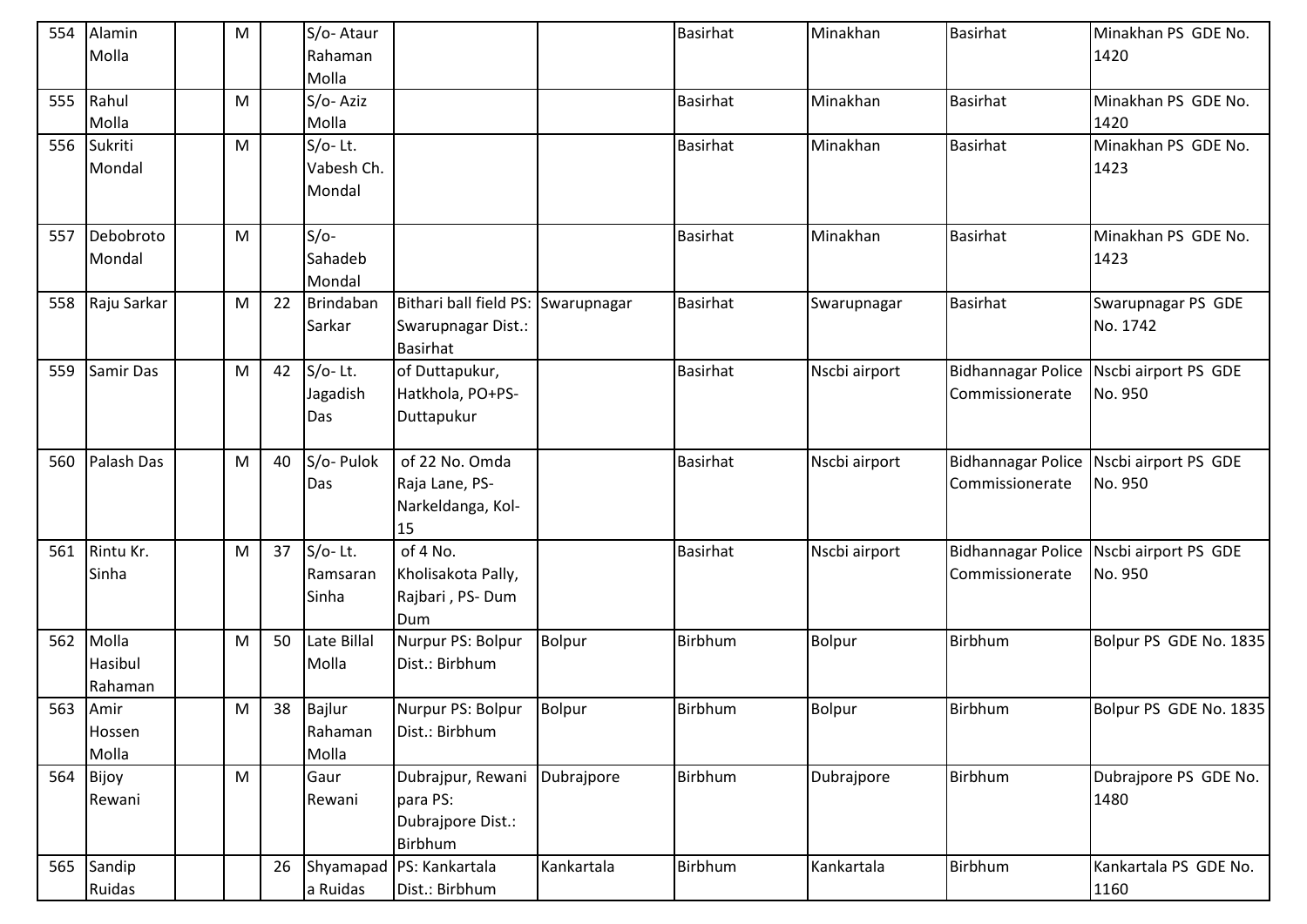| 566 | Sanat Das          | M | 42 | <b>Manik Das</b>         | Mayureswar PS:<br>Mayureshar Dist.:<br>Birbhum              | Mayureshar | Birbhum         | Mayureshar | Birbhum | Mayureshar PS GDE No.<br>1388 |
|-----|--------------------|---|----|--------------------------|-------------------------------------------------------------|------------|-----------------|------------|---------|-------------------------------|
| 567 | Samim Sk           | M |    | Md Apel                  |                                                             |            | <b>Basirhat</b> | Mergram    | Birbhum | Mergram PS GDE No.<br>1222    |
| 568 | Ripon Sk           | M |    | Alamin Sk                |                                                             |            | <b>Basirhat</b> | Mergram    | Birbhum | Mergram PS GDE No.<br>1222    |
| 569 | Srimanta<br>Mondal | M | 41 | <b>Bolai</b><br>Mondal   | Kolitora PS:<br>Murarai Dist.:<br><b>Birbhum</b>            | Murarai    | Birbhum         | Murarai    | Birbhum | Murarai PS GDE No.<br>1535    |
| 570 | Ananta<br>Mondal   | M |    | Bolaram<br>Konai         | Kolitora PS:<br>Murarai Dist.:<br><b>Birbhum</b>            | Murarai    | Birbhum         | Murarai    | Birbhum | Murarai PS GDE No.<br>1535    |
| 571 | Pintu Das          | M | 30 |                          | Lt. Sunil Das Miyapur PS: Nalhati Nalhati<br>Dist.: Birbhum |            | Birbhum         | Nalhati    | Birbhum | Nalhati PS GDE No.<br>1831    |
| 572 | Gopal Mal          | M | 29 | Srichandan<br>Mal        | Banior PS: Nalhati<br>Dist.: Birbhum                        | Nalhati    | Birbhum         | Nalhati    | Birbhum | Nalhati PS GDE No.<br>1831    |
| 573 | Babu<br>Rajmolla   | M | 28 | <b>Bhadu</b><br>Rajmolla | Jajigram PS: Paikar<br>Dist.: Birbhum                       | Paikar     | Birbhum         | Paikar     | Birbhum | Paikar PS GDE No. 1246        |
| 574 | Rabiul Sk          | M | 42 | Gowser Sk                | Paikar PS: Paikar<br>Dist.: Birbhum                         | Paikar     | Birbhum         | Paikar     | Birbhum | Paikar PS GDE No. 1246        |
| 575 | Asif<br>Hossain    | M | 31 | Hossain                  | Lt. Sk Taher Kukudihi PS: Suri<br>Dist.: Birbhum            | Suri       | Birbhum         | Sainthia   | Birbhum | Sainthia PS GDE No.<br>1539   |
| 576 | Saheb<br>Mirdha    | M | 28 | Nobinur<br>Mirdha        | Khukudihi PS: Suri<br>Dist.: Birbhum                        | Suri       | Birbhum         | Sainthia   | Birbhum | Sainthia PS GDE No.<br>1575   |
|     | 577 Sk Sanjay      | M | 27 | Sk Anam                  | Junitpur PS: Suri<br>Dist.: Birbhum                         | Suri       | Birbhum         | Sainthia   | Birbhum | Sainthia PS GDE No.<br>1575   |
|     | 578 Sk Yanur       | M | 27 | <b>Sk Nurman</b>         | Kankuria PS: Suri<br>Dist.: Birbhum                         | Suri       | Birbhum         | Sainthia   | Birbhum | Sainthia PS GDE No.<br>1575   |
| 579 | Dipu<br>Rawani     | M | 32 | Laxman<br>Rawani         | Balga, khorjio Birni<br>Giridi (JH)                         |            | Basirhat        | Sainthia   | Birbhum | Sainthia PS GDE No.<br>1575   |
| 580 | Pradip<br>Mondal   | M | 31 | Dinabandh<br>u Mondal    | Bajitpur, PO-<br>Patthai Mallarpur<br>Birbhum               |            | Basirhat        | Sainthia   | Birbhum | Sainthia PS GDE No.<br>1575   |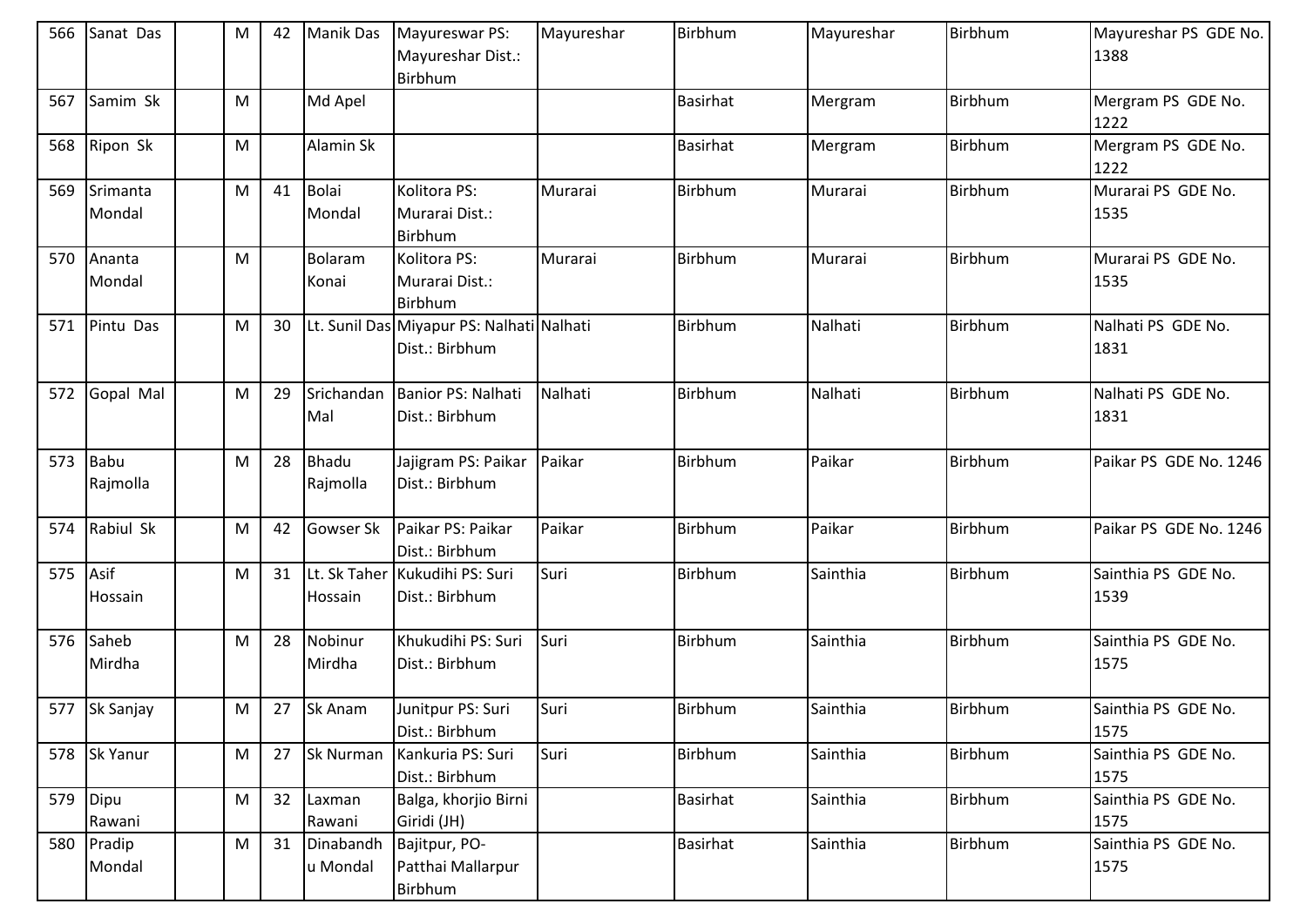| 581 | Bishal<br>Gurung                    | ${\sf M}$ | 23 | Lt Shipu<br>Gurung                            | Sonajhuripally PS:<br>Shantiniketan Dist.:<br><b>Birbhum</b> | Shantiniketan | Birbhum         | Shantiniketan | Birbhum | Shantiniketan PS GDE<br>No. 1475 |
|-----|-------------------------------------|-----------|----|-----------------------------------------------|--------------------------------------------------------------|---------------|-----------------|---------------|---------|----------------------------------|
| 582 | Rahul<br>Konra                      | M         | 19 | Raju Konra                                    | Purba pally PS:<br>Shantiniketan Dist.:<br><b>Birbhum</b>    | Shantiniketan | Birbhum         | Shantiniketan | Birbhum | Shantiniketan PS GDE<br>No. 1475 |
| 583 | Santanu<br>Das                      | M         | 20 | Lt Sridam<br>Das                              | Mallarpur Bahina<br>More PS: Mallarpur<br>Dist.: Birbhum     | Mallarpur     | Birbhum         | Shantiniketan | Birbhum | Shantiniketan PS GDE<br>No. 1475 |
| 584 | Ayan Pal                            | M         | 20 | Nirmal Pal                                    | Paruldanga PS:<br>Mallarpur Dist.:<br>Birbhum                | Mallarpur     | Birbhum         | Shantiniketan | Birbhum | Shantiniketan PS GDE<br>No. 1475 |
| 585 | Firoj<br>Khatun                     | M         | 28 | Nazrul<br>Islam @<br>Fatik                    | Kashipur PS: Bolpur Bolpur<br>Dist.: Birbhum                 |               | Birbhum         | Shantiniketan | Birbhum | Shantiniketan PS GDE<br>No. 1475 |
| 586 | <b>Abdul Aziz</b><br>Khan           | ${\sf M}$ | 24 | Abdul<br>Samad<br>Khan                        | Kashipur PS: Bolpur Bolpur<br>Dist.: Birbhum                 |               | Birbhum         | Shantiniketan | Birbhum | Shantiniketan PS GDE<br>No. 1475 |
| 587 | Debasish<br>Moharana                | M         | 22 | Subhash<br>Chandra<br>Moharana                | Brahmapur,<br>Jenapur PS, Jojpur<br>district                 |               | <b>Basirhat</b> | Shantiniketan | Birbhum | Shantiniketan PS GDE<br>No. 1475 |
| 588 | Malay<br>Kumar<br>Chattopadh<br>yay | ${\sf M}$ | 75 | Lt Rash<br>Mohon<br>Chattopadh Birbhum<br>yay | Shyambati PS:<br>Shantiniketan Dist.:                        | Shantiniketan | Birbhum         | Shantiniketan | Birbhum | Shantiniketan PS GDE<br>No. 1475 |
| 589 | Kalyan<br><b>Kumar Das</b>          | ${\sf M}$ | 30 | <b>Bodon Das</b>                              | Shyambati PS:<br>Shantiniketan Dist.:<br><b>Birbhum</b>      | Shantiniketan | Birbhum         | Shantiniketan | Birbhum | Shantiniketan PS GDE<br>No. 1475 |
|     | 590 Heraday<br>Mahara               | M         | 27 | Ashok<br>Mahara                               | Kundala PS:<br>Mayureshar Dist.:<br>Birbhum                  | Mayureshar    | Birbhum         | Suri          | Birbhum | Suri PS GDE No. 2227             |
| 591 | Sk Nuru                             | ${\sf M}$ | 19 | Sk Maru                                       | Rutipara PS: Suri<br>Dist.: Birbhum                          | Suri          | Birbhum         | Suri          | Birbhum | Suri PS GDE No. 2227             |
| 592 | Osman Sk                            | ${\sf M}$ | 21 | Sk Kurban                                     | Rutipara PS: Suri<br>Dist.: Birbhum                          | Suri          | Birbhum         | Suri          | Birbhum | Suri PS GDE No. 2227             |
| 593 | Abhi Kahar                          | M         | 22 |                                               | Arup Kahar Rutipara PS: Suri<br>Dist.: Birbhum               | Suri          | Birbhum         | Suri          | Birbhum | Suri PS GDE No. 2227             |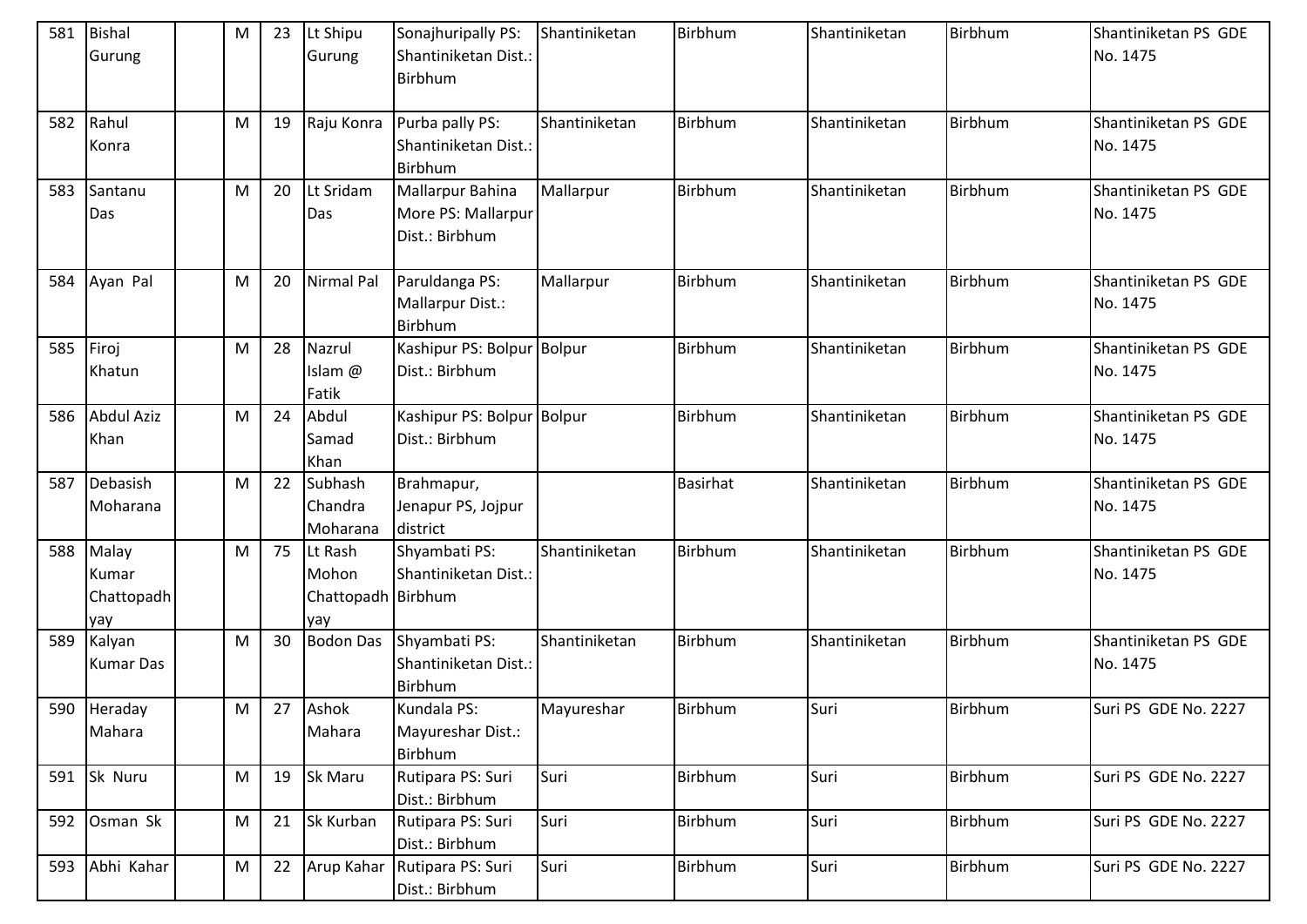| 594 | Dhananjoy<br>Das               | M | 28 | <b>Mihir Das</b>       | jamol PS: Suri Dist.: Suri<br>Birbhum                |      | Birbhum         | Suri       | Birbhum                                   | Suri PS GDE No. 2225         |
|-----|--------------------------------|---|----|------------------------|------------------------------------------------------|------|-----------------|------------|-------------------------------------------|------------------------------|
| 595 | Somenath<br>Hazra              | M | 28 | Sadhan<br>Hazra        | Suripukurpara PS:<br>Suri Dist.: Birbhum             | Suri | Birbhum         | Suri       | Birbhum                                   | Suri PS GDE No. 2225         |
| 596 | Baban Das                      | M | 34 |                        | Sridhar Das Suripukurpara PS:<br>Suri Dist.: Birbhum | Suri | Birbhum         | Suri       | Birbhum                                   | Suri PS GDE No. 2225         |
| 597 | Bapan<br>Mahara                | M | 27 | Prasanta<br>Mahara     | Ajoypur PS: Suri<br>Dist.: Birbhum                   | Suri | <b>Birbhum</b>  | Suri       | Birbhum                                   | Suri PS GDE No. 2225         |
|     | 598 Sujon<br>Mahara            | M | 25 | Gorib<br>Mahara        | Ajoypur PS: Suri<br>Dist.: Birbhum                   | Suri | Birbhum         | Suri       | Birbhum                                   | Suri PS GDE No. 2225         |
| 599 | <b>Subhas</b><br><b>Dhibar</b> | M | 30 | Santu<br><b>Dhibar</b> | Ajoypur PS: Suri<br>Dist.: Birbhum                   | Suri | <b>Birbhum</b>  | Suri       | Birbhum                                   | Suri PS GDE No. 2225         |
| 600 | Aburag<br>Mahato               | M | 19 | Mahendra<br>Mahato     |                                                      |      | <b>Basirhat</b> | Bhadreswar | Chandannagar<br>Police<br>Commissionerate | Bhadreswar PS GDE No.<br>627 |
| 601 | Arvind Roy                     | M | 24 | Ramjanam<br>Roy        |                                                      |      | <b>Basirhat</b> | Bhadreswar | Chandannagar<br>Police<br>Commissionerate | Bhadreswar PS GDE No.<br>627 |
| 602 | Mithun<br>Malik                | M | 25 | Santosh<br>Malik       |                                                      |      | <b>Basirhat</b> | Bhadreswar | Chandannagar<br>Police<br>Commissionerate | Bhadreswar PS GDE No.<br>627 |
| 603 | Md Nasim                       | M | 23 | Md<br>Mustekim         |                                                      |      | <b>Basirhat</b> | Bhadreswar | Chandannagar<br>Police<br>Commissionerate | Bhadreswar PS GDE No.<br>627 |
|     | 604 Sapid<br>Hussain           | M |    | 24 Abdul<br>Khalid     |                                                      |      | <b>Basirhat</b> | Bhadreswar | Chandannagar<br>Police<br>Commissionerate | Bhadreswar PS GDE No.<br>627 |
|     | 605 Guddu<br>Gupta             | M | 26 | Kessori Lal<br>Gupta   |                                                      |      | <b>Basirhat</b> | Bhadreswar | Chandannagar<br>Police<br>Commissionerate | Bhadreswar PS GDE No.<br>627 |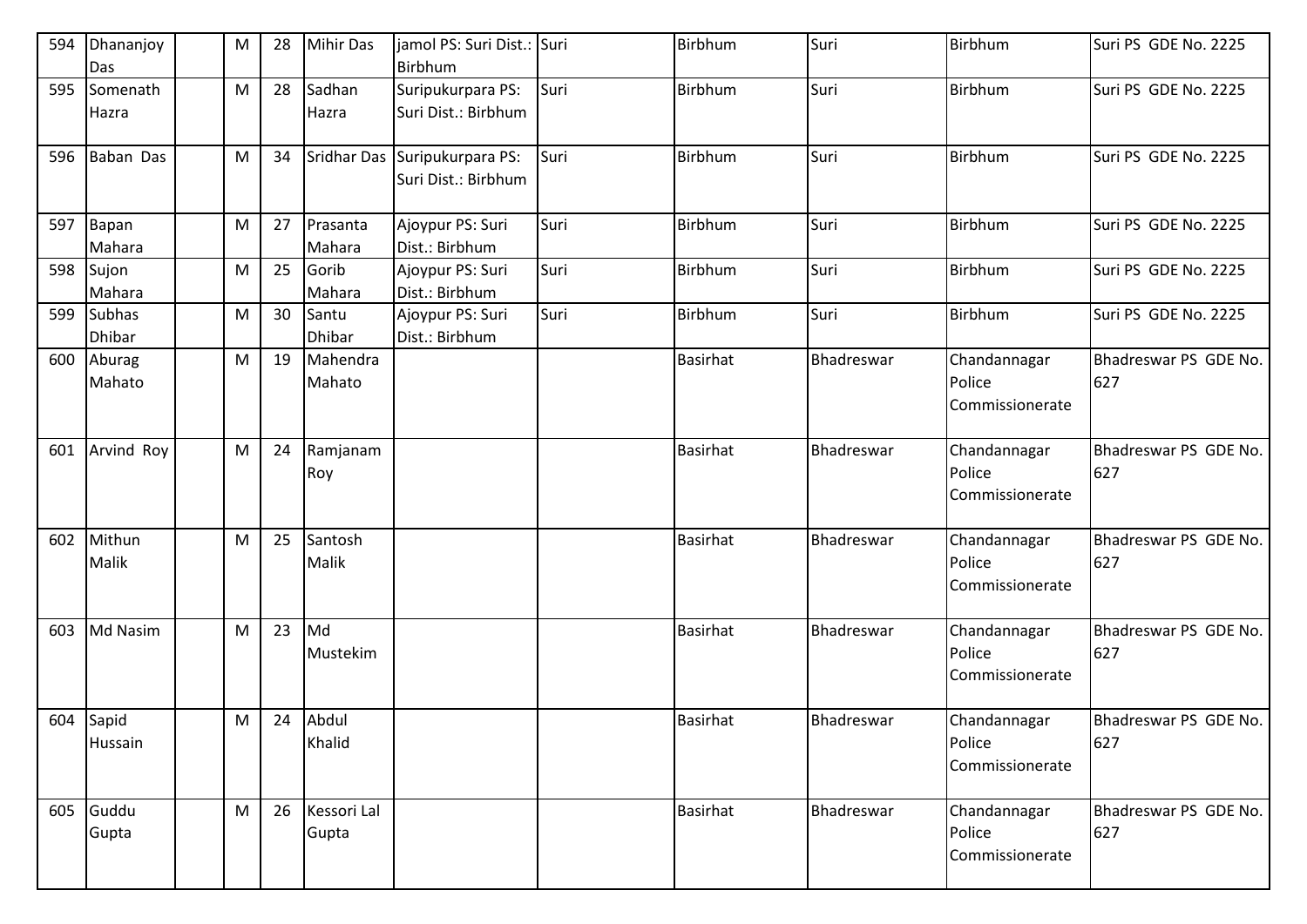| 606 | Sona Alam                  | M | 19 | Islamuddin                |                                                                     | <b>Basirhat</b> | Bhadreswar   | Chandannagar<br>Police<br>Commissionerate | Bhadreswar PS GDE No.<br>546    |
|-----|----------------------------|---|----|---------------------------|---------------------------------------------------------------------|-----------------|--------------|-------------------------------------------|---------------------------------|
| 607 | <b>Bablu Das</b>           | M | 19 | Rramesh<br>Das            |                                                                     | <b>Basirhat</b> | Bhadreswar   | Chandannagar<br>Police<br>Commissionerate | Bhadreswar PS GDE No.<br>1995   |
| 608 | Rajib<br>Chatterjee        | M | 32 | <b>Bablu</b><br>Chattrjee |                                                                     | <b>Basirhat</b> | Bhadreswar   | Chandannagar<br>Police<br>Commissionerate | Bhadreswar PS GDE No.<br>1995   |
| 609 | Ajoy<br>Pasowan            | M | 34 | Lt Rajen<br>Paswan        |                                                                     | <b>Basirhat</b> | Bhadreswar   | Chandannagar<br>Police<br>Commissionerate | Bhadreswar PS GDE No.<br>1995   |
| 610 | Mangal<br>Shaw             | M | 25 | Shibnath<br>Shaw          |                                                                     | <b>Basirhat</b> | Bhadreswar   | Chandannagar<br>Police<br>Commissionerate | Bhadreswar PS GDE No.<br>1995   |
| 611 | Sanjoy<br>Chowdhury        | M |    | Fagu                      | Urdibazar,<br>Chowdhury Jhawbagan, P.S-<br>Chandannagar,<br>Hooghly | Basirhat        | Chandannagar | Chandannagar<br>Police<br>Commissionerate | Chandannagar PS GDE<br>No. 1434 |
| 612 | Samar<br>Hazra             | M |    | Kartick<br>Hazra          | Bagbazar,<br>Chunaripukurdhar,<br>P.S- Chandannagar,<br>Dis         | <b>Basirhat</b> | Chandannagar | Chandannagar<br>Police<br>Commissionerate | Chandannagar PS GDE<br>No. 1434 |
| 613 | Raja Das                   | M |    | Sankar Das                | Bagbazar,<br>Chunaripukurdhar,<br>P.S- Chandannagar,<br>Dis         | <b>Basirhat</b> | Chandannagar | Chandannagar<br>Police<br>Commissionerate | Chandannagar PS GDE<br>No. 1434 |
| 614 | Abdul<br>Keder<br>Hussaion | M |    | Manawar<br>Hussain        | Kantapukur,<br>Sanpukurdhar, P.S-<br>Chandannagar,<br>Hoogh         | <b>Basirhat</b> | Chandannagar | Chandannagar<br>Police<br>Commissionerate | Chandannagar PS GDE<br>No. 1434 |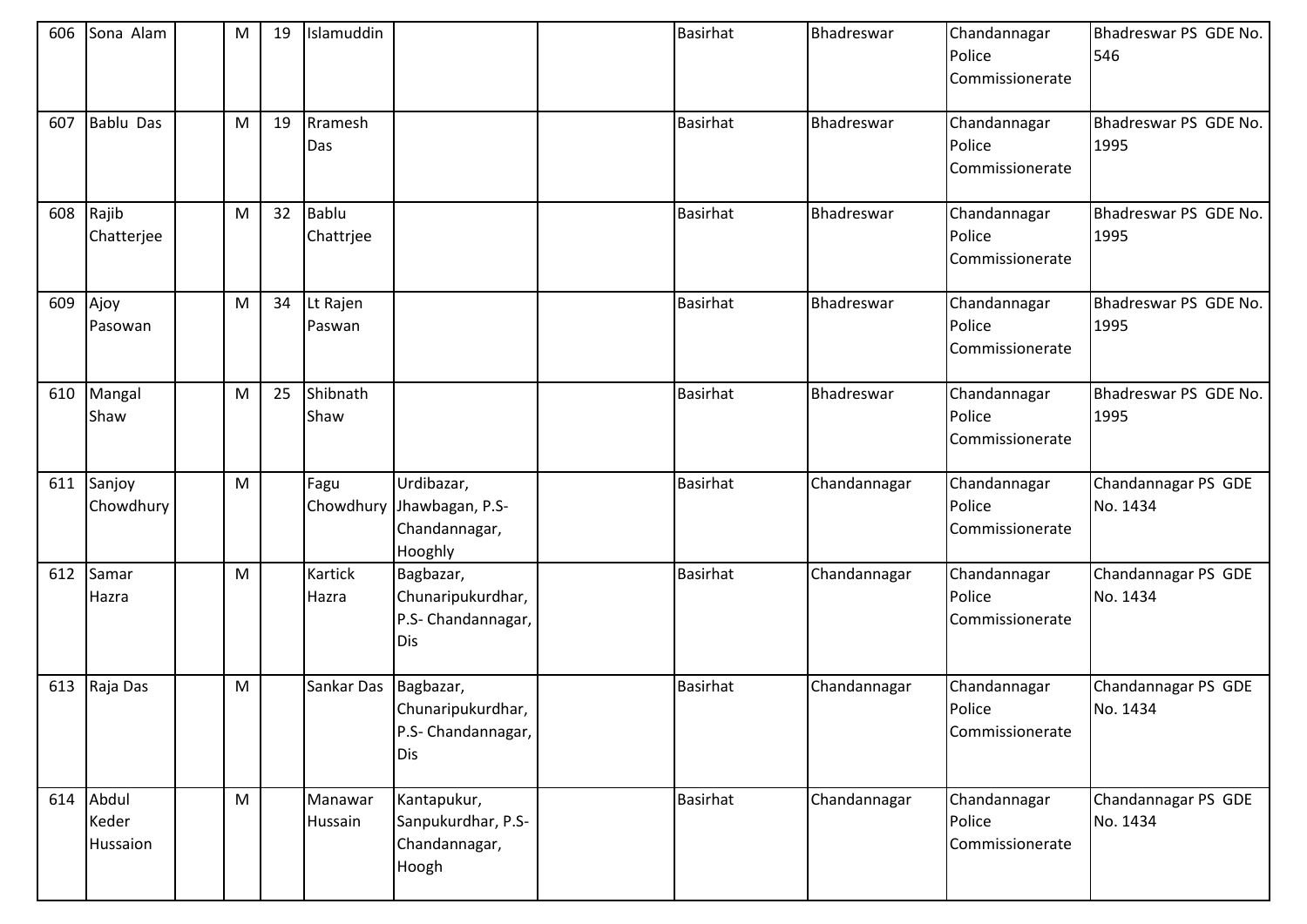| 615 | <b>Dipak</b><br>Chowdhury | M | 36 | Durga                         | <b>Bandel Naldanga</b><br>Chowdhury East, PS CHN (H)    | <b>Basirhat</b> | Chinsurah | Chandannagar<br>Police<br>Commissionerate | Chinsurah PS GDE No.<br>2037 |
|-----|---------------------------|---|----|-------------------------------|---------------------------------------------------------|-----------------|-----------|-------------------------------------------|------------------------------|
|     | 616 Sunil<br>Rajbhar      | M | 31 | Lt. Rambriz<br>Rajbhar        | Bandel Naldanga,<br>PS CHN (H)                          | <b>Basirhat</b> | Chinsurah | Chandannagar<br>Police<br>Commissionerate | Chinsurah PS GDE No.<br>2037 |
| 617 | Pintu<br>Prasad<br>Gour   | M | 30 | Lt. Lala<br>Prasad<br>Gour    | Bandel Naldanga,<br>PS CHN (H)                          | <b>Basirhat</b> | Chinsurah | Chandannagar<br>Police<br>Commissionerate | Chinsurah PS GDE No.<br>2037 |
| 618 | <b>Bibek</b><br>Chowhdury | M | 28 | Tarak<br>Chowdhury PS CHN (H) | Bandel Newpark,                                         | <b>Basirhat</b> | Chinsurah | Chandannagar<br>Police<br>Commissionerate | Chinsurah PS GDE No.<br>2037 |
| 619 | Rohit<br>Prasad           | M | 24 | Rajendra<br>Prasad            | Bandel Newpark,<br>PS CHN (H)                           | <b>Basirhat</b> | Chinsurah | Chandannagar<br>Police<br>Commissionerate | Chinsurah PS GDE No.<br>2037 |
| 620 | Tinku<br>Paswan           | M | 18 | Parsuram<br>Paswan            | Asansole<br>Imlidhaora Mingha,<br>PS Jamwia,<br>Burdwan | <b>Basirhat</b> | Chinsurah | Chandannagar<br>Police<br>Commissionerate | Chinsurah PS GDE No.<br>2088 |
| 621 | Subhoji Shil              | M | 30 | Lt. Sankar<br>Shil            | Tolafatak, PS CHN<br>(H)                                | <b>Basirhat</b> | Chinsurah | Chandannagar<br>Police<br>Commissionerate | Chinsurah PS GDE No.<br>2088 |
| 622 | Subhojit<br>Shil          | M | 30 | Lt. Sankar<br>Shil            | Tolafatak, PS CHN<br>(H)                                | <b>Basirhat</b> | Chinsurah | Chandannagar<br>Police<br>Commissionerate | Chinsurah PS GDE No.<br>2088 |
|     | 623 Arghya<br>Sinha       | M | 35 | Srikanta<br>Sinha             | Kamarpara, PS CHN<br>(H)                                | Basirhat        | Chinsurah | Chandannagar<br>Police<br>Commissionerate | Chinsurah PS GDE No.<br>2088 |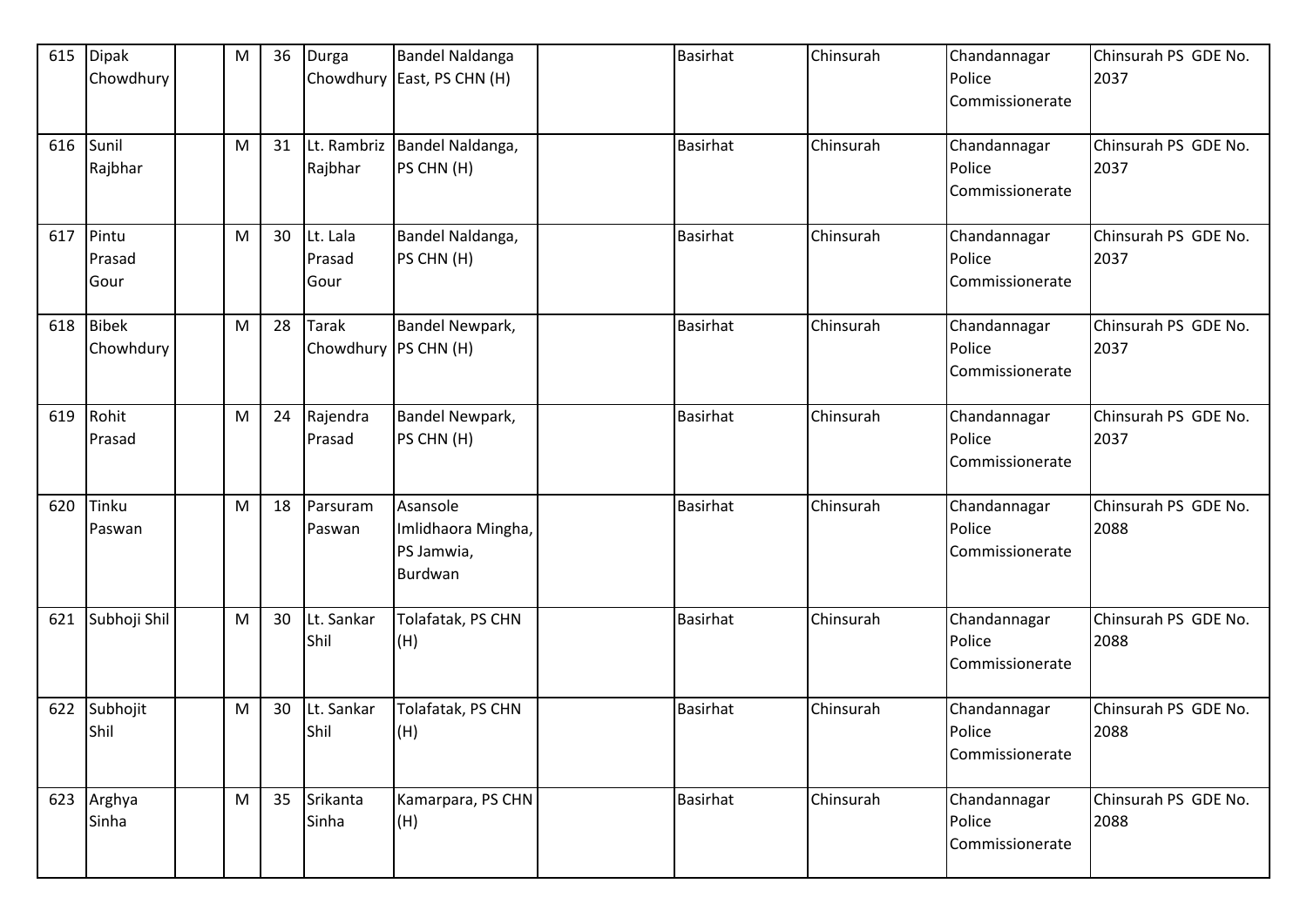| 624 | Saumya<br><b>Biswas</b> | M | 28 | Bidyut<br><b>Biswas</b>             | <b>College Road</b><br>Riddhi Siddhi<br>Apartment, PS CHN<br>(H) | <b>Basirhat</b> | Chinsurah | Chandannagar<br>Police<br>Commissionerate | Chinsurah PS GDE No.<br>2088 |
|-----|-------------------------|---|----|-------------------------------------|------------------------------------------------------------------|-----------------|-----------|-------------------------------------------|------------------------------|
| 625 | Asesh Sil               | M | 28 | <b>Asish Sil</b>                    | Sandeswartala, PS<br>CHN(H)                                      | Basirhat        | Chinsurah | Chandannagar<br>Police<br>Commissionerate | Chinsurah PS GDE No.<br>2088 |
| 626 | Soumyadee<br>p Mitra    | M | 32 | Lt. Shyamal Benabharui<br>Kr. Mitra | Sugandhya, PS CHN<br>(H)                                         | <b>Basirhat</b> | Chinsurah | Chandannagar<br>Police<br>Commissionerate | Chinsurah PS GDE No.<br>2088 |
| 627 | Raju Aich<br>Sarkar     | M | 42 | Lt. Bijoy<br>Aich Sarkar CHN (H)    | Sukantanagar, PS                                                 | <b>Basirhat</b> | Chinsurah | Chandannagar<br>Police<br>Commissionerate | Chinsurah PS GDE No.<br>2088 |
| 628 | Palash<br><b>Biswas</b> | M | 22 | Paritosh<br><b>Biswas</b>           | Sukantanagar, PS<br>CHN(H)                                       | <b>Basirhat</b> | Chinsurah | Chandannagar<br>Police<br>Commissionerate | Chinsurah PS GDE No.<br>2088 |
| 629 | Sanju<br>Paswan         | M | 34 | Biswanath<br>Paswan                 | Halderbagan<br>Palpara, PS CHN (H)                               | <b>Basirhat</b> | Chinsurah | Chandannagar<br>Police<br>Commissionerate | Chinsurah PS GDE No.<br>2088 |
| 630 | <b>Bhola</b><br>Paswan  | M | 55 | Paswan                              | Lt. Narayan Halderbagan<br>Palpara, PS CHN (H)                   | <b>Basirhat</b> | Chinsurah | Chandannagar<br>Police<br>Commissionerate | Chinsurah PS GDE No.<br>2088 |
| 631 | <b>Bimal Jana</b>       | M | 58 | Lt. Sunil<br>Jana                   | Dharampur, PS<br>CHN(H)                                          | <b>Basirhat</b> | Chinsurah | Chandannagar<br>Police<br>Commissionerate | Chinsurah PS GDE No.<br>2088 |
| 632 | Risi Shaw               | M | 18 | Sailendra<br>Shaw                   | Hooghly Santipally,<br>PS CHN(H)                                 | <b>Basirhat</b> | Chinsurah | Chandannagar<br>Police<br>Commissionerate | Chinsurah PS GDE No.<br>1047 |
| 633 | Dhiraj Shaw             | M | 19 | Lt.<br>Mahadeb<br>Shaw              | Hooghly Santipally,<br>PS CHN(H)                                 | <b>Basirhat</b> | Chinsurah | Chandannagar<br>Police<br>Commissionerate | Chinsurah PS GDE No.<br>1047 |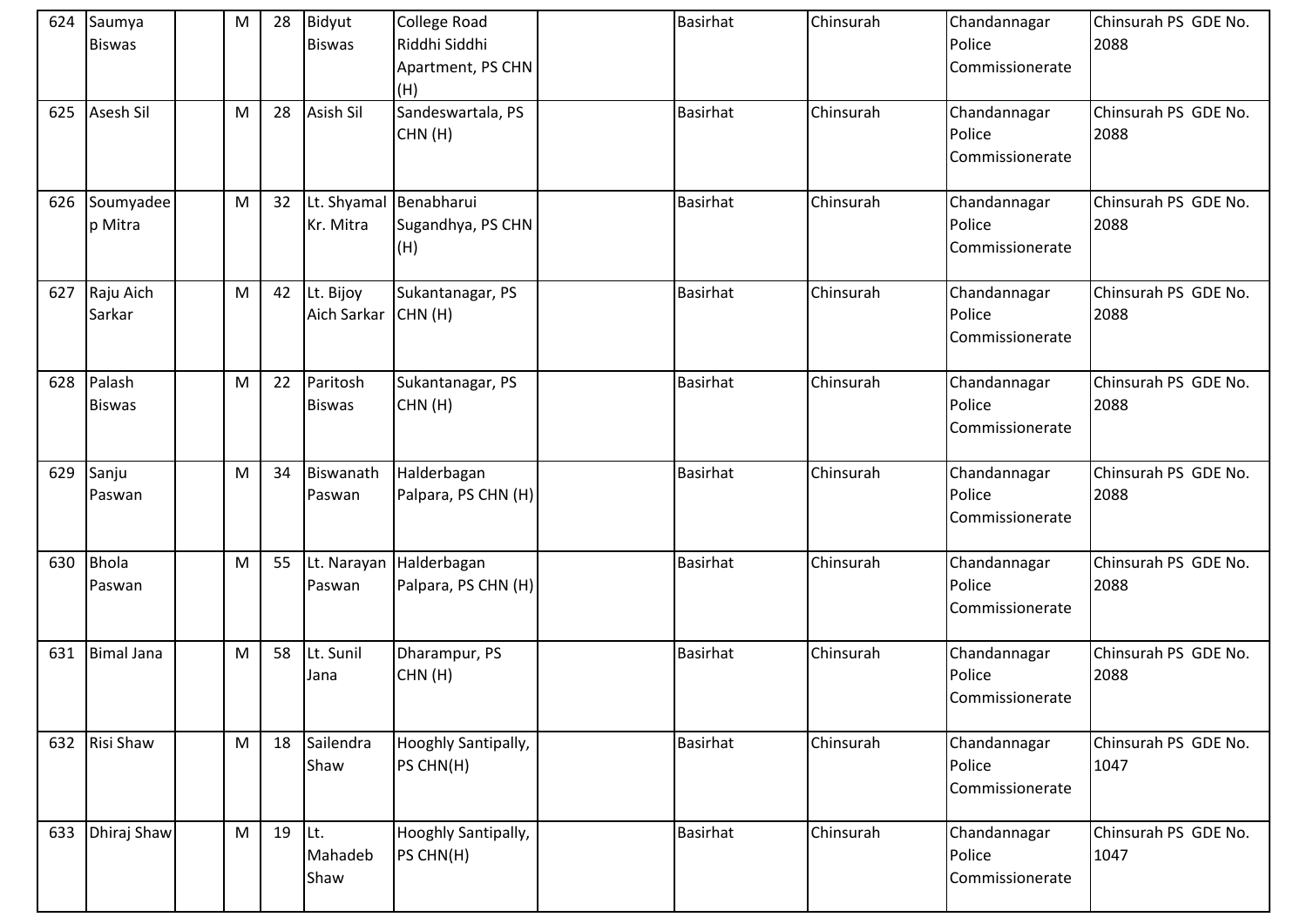| 634 | <b>Rohit Singh</b>      | M         | 18 | Sambhu<br>Singh           | Hooghly Santipally,<br>PS CHN(H)                                                | <b>Basirhat</b> | Chinsurah | Chandannagar<br>Police<br>Commissionerate | Chinsurah PS GDE No.<br>1047 |
|-----|-------------------------|-----------|----|---------------------------|---------------------------------------------------------------------------------|-----------------|-----------|-------------------------------------------|------------------------------|
| 635 | Saddam<br>Hosen         | M         | 30 |                           | Juben Khan Satyari Pahari<br><b>Bharatpur PS</b><br>Pahari Bharatpur<br>$A/P$ D | <b>Basirhat</b> | Dankuni   | Chandannagar<br>Police<br>Commissionerate | Dankuni PS GDE No.<br>1989   |
| 636 | Munfed<br>Khan          | M         | 21 | Julish Khan               | Sinagar PS Punhana<br>Nuhu A/P Gobra<br>Molla Para PS Da                        | <b>Basirhat</b> | Dankuni   | Chandannagar<br>Police<br>Commissionerate | Dankuni PS GDE No.<br>1989   |
| 637 | Akram<br>Khan           | M         | 35 | Ali<br>Mahamad<br>Khan    | Anwahri PS<br>Gopalgur,<br>Bharatpur                                            | <b>Basirhat</b> | Dankuni   | Chandannagar<br>Police<br>Commissionerate | Dankuni PS GDE No.<br>1989   |
| 638 | Jabed Khan              | M         | 25 | Anif Khan                 | <b>Binsanpur PS</b><br>Krishangur Alware                                        | <b>Basirhat</b> | Dankuni   | Chandannagar<br>Police<br>Commissionerate | Dankuni PS GDE No.<br>1989   |
| 639 | <b>Kartick</b><br>Porel | M         | 28 | <b>Sisir Porel</b>        | Pardankuni<br>Panchanantala PS<br>Dankuni Hooghly                               | <b>Basirhat</b> | Dankuni   | Chandannagar<br>Police<br>Commissionerate | Dankuni PS GDE No.<br>1989   |
| 640 | Somnath<br>Majhi        | M         | 32 | Lt.<br>Haradhon<br>Majhi  | Pardankuni<br>Panchanantala PS<br>Dankuni Hooghly                               | Basirhat        | Dankuni   | Chandannagar<br>Police<br>Commissionerate | Dankuni PS GDE No.<br>1989   |
| 641 | Barun<br>Malick         | M         | 30 | Asoke<br>Malick           | Pardankuni<br>Panchanantala PS<br>Dankuni Hooghly                               | Basirhat        | Dankuni   | Chandannagar<br>Police<br>Commissionerate | Dankuni PS GDE No.<br>1989   |
|     | 642 Ranjit Porel        | ${\sf M}$ | 28 | Lt. Lal<br>Mohan<br>Porel | Pardankuni<br>Panchanantala PS<br>Dankuni Hooghly                               | Basirhat        | Dankuni   | Chandannagar<br>Police<br>Commissionerate | Dankuni PS GDE No.<br>1989   |
| 643 | Debasish<br>Gata        | M         | 32 | Lt.<br>Tarapada<br>Gate   | Pardankuni<br>Panchanantala PS<br>Dankuni Hooghly                               | <b>Basirhat</b> | Dankuni   | Chandannagar<br>Police<br>Commissionerate | Dankuni PS GDE No.<br>1989   |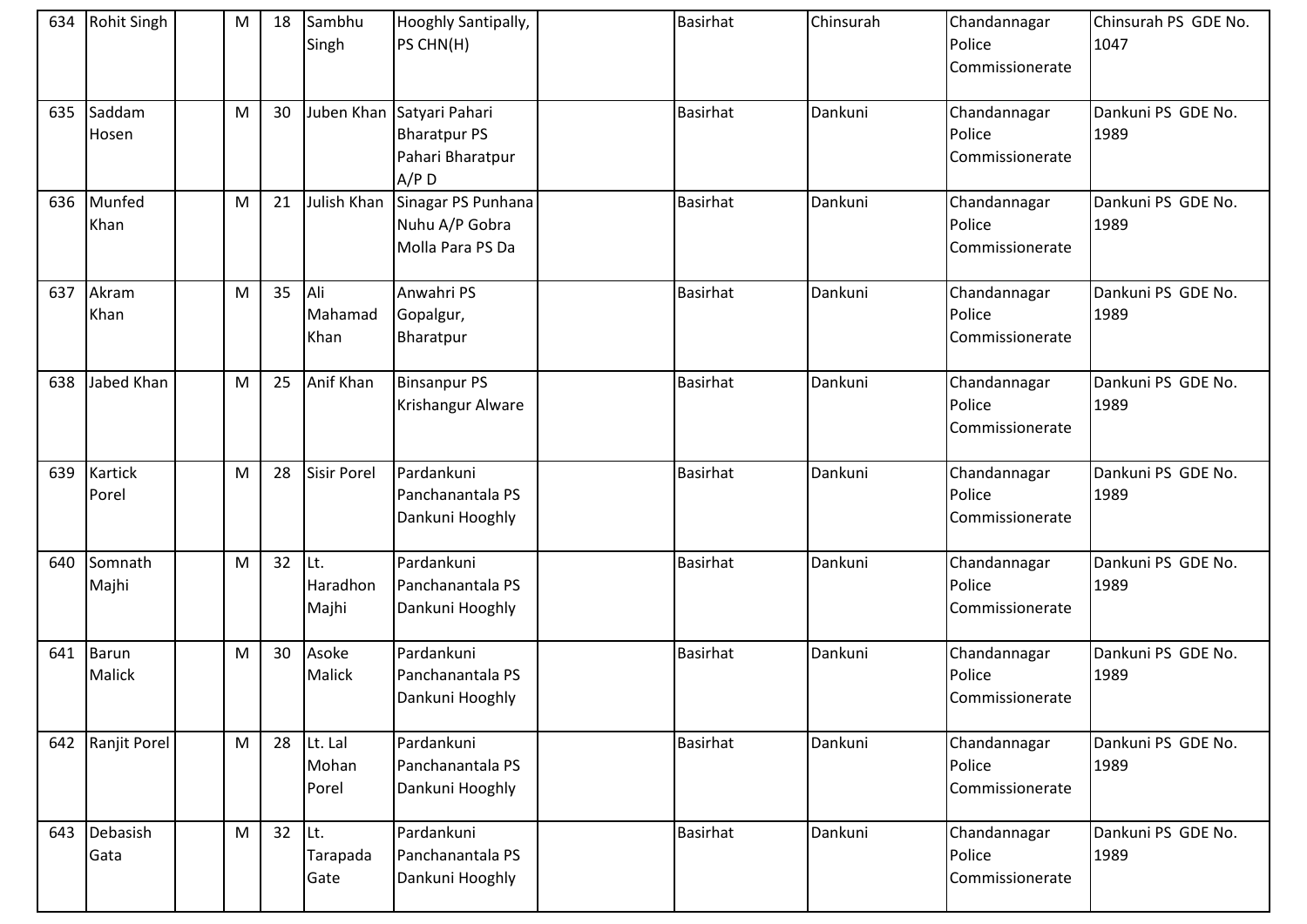| 644 | <b>Baby Das</b>         | $\mathsf F$ | 27 | <b>Subal Das</b>              | PS: Uttarpara Dist.:<br>Chandannagar<br>Police<br>Commissionerate           | Uttarpara   | Chandannagar<br>Police<br>Commissionerate | Shrirampur<br>women | Chandannagar<br>Police<br>Commissionerate | Shrirampur women PS<br>GDE No. 388 |
|-----|-------------------------|-------------|----|-------------------------------|-----------------------------------------------------------------------------|-------------|-------------------------------------------|---------------------|-------------------------------------------|------------------------------------|
| 645 | Sidhartya<br>Poddar     | M           | 38 | lLt.<br>Satyaranjan<br>Poddar | PS: Uttarpara Dist.: Uttarpara<br>Chandannagar<br>Police<br>Commissionerate |             | Chandannagar<br>Police<br>Commissionerate | Shrirampur<br>women | Chandannagar<br>Police<br>Commissionerate | Shrirampur women PS<br>GDE No. 388 |
| 646 | Prakash<br>Prasad       | M           | 27 | Lt Fulan<br>Prasad            | PS: Srirampore<br>Dist.:<br>Chandannagar<br>Police<br>Commissionerate       | Srirampore  | Chandannagar<br>Police<br>Commissionerate | Shrirampur<br>women | Chandannagar<br>Police<br>Commissionerate | Shrirampur women PS<br>GDE No. 388 |
| 647 | Sathi<br>Paramanik      | F           | 24 | Rabindrana<br>th<br>Paramanik | PS: Srirampore<br>Dist.:<br>Chandannagar<br>Police<br>Commissionerate       | Srirampore  | Chandannagar<br>Police<br>Commissionerate | Shrirampur<br>women | Chandannagar<br>Police<br>Commissionerate | Shrirampur women PS<br>GDE No. 388 |
| 648 | Rahul<br>Ganguly        | M           | 26 | Subinoy<br>Ganguly            | PS: Barrackpore<br>Dist.: Barrackpore<br>Police<br>Commissionerate          | Barrackpore | Barrackpore<br>Police<br>Commissionerate  | Shrirampur<br>women | Chandannagar<br>Police<br>Commissionerate | Shrirampur women PS<br>GDE No. 388 |
| 649 | Sahary<br><b>Bhawal</b> | F           | 21 | Samir<br><b>Bhawal</b>        | PS: Srirampore<br>Dist.:<br>Chandannagar<br>Police<br>Commissionerate       | Srirampore  | Chandannagar<br>Police<br>Commissionerate | Shrirampur<br>women | Chandannagar<br>Police<br>Commissionerate | Shrirampur women PS<br>GDE No. 388 |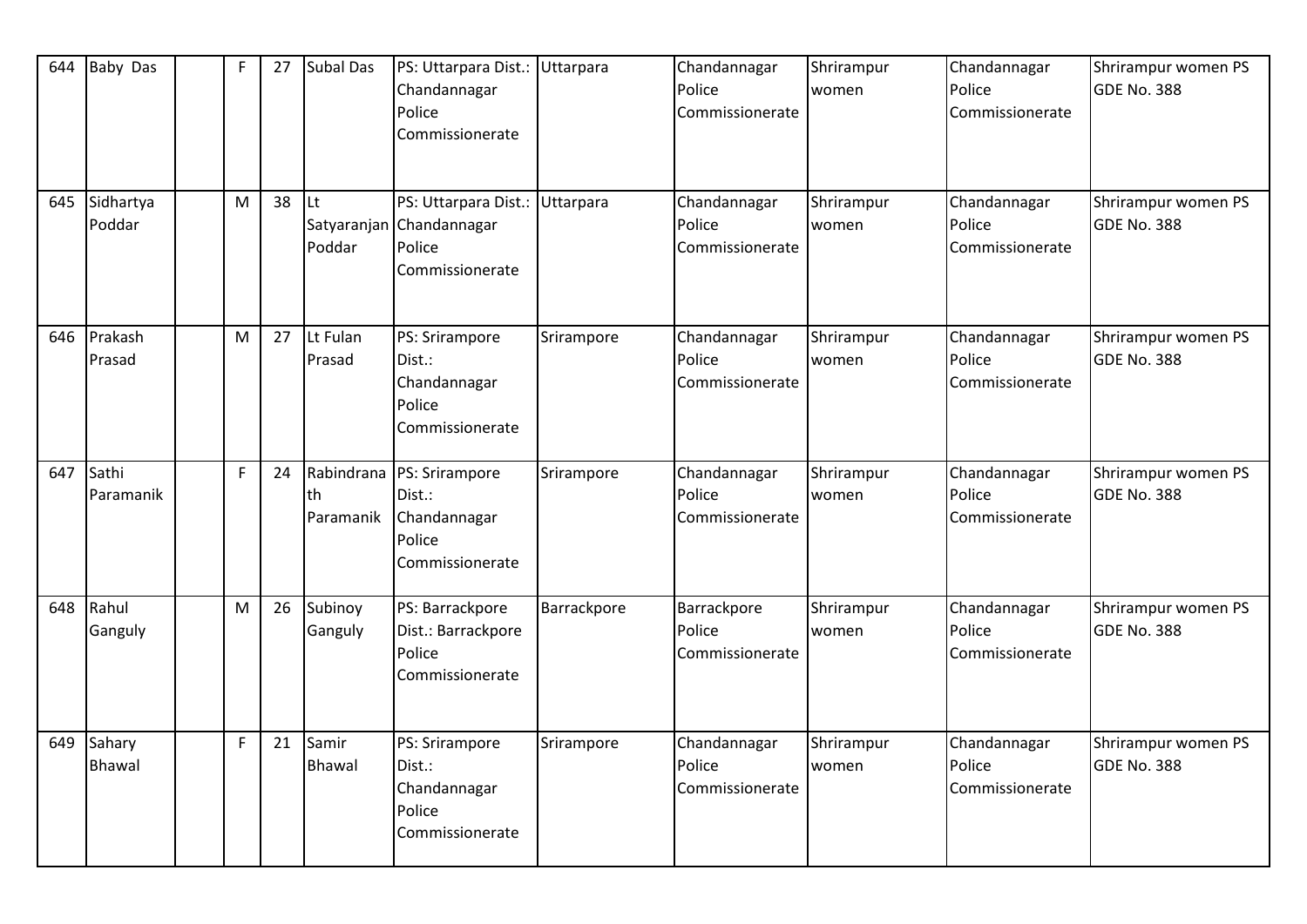| 650 | Puja<br>Debnath | $\mathsf{F}$ | 18 | Krishna<br>Debnath | PS: Srirampore<br>Dist.:   | Srirampore | Chandannagar<br>Police | Shrirampur<br>women | Chandannagar<br>Police | Shrirampur women PS<br><b>GDE No. 388</b> |
|-----|-----------------|--------------|----|--------------------|----------------------------|------------|------------------------|---------------------|------------------------|-------------------------------------------|
|     |                 |              |    |                    | Chandannagar               |            | Commissionerate        |                     | Commissionerate        |                                           |
|     |                 |              |    |                    | Police                     |            |                        |                     |                        |                                           |
|     |                 |              |    |                    | Commissionerate            |            |                        |                     |                        |                                           |
|     |                 |              |    |                    |                            |            |                        |                     |                        |                                           |
| 651 | Rahul Koyel     | M            | 21 |                    | Kesto Koyel PS: Srirampore | Srirampore | Chandannagar           | Shrirampur          | Chandannagar           | Shrirampur women PS                       |
|     |                 |              |    |                    | Dist.:                     |            | Police                 | women               | Police                 | <b>GDE No. 388</b>                        |
|     |                 |              |    |                    | Chandannagar               |            | Commissionerate        |                     | Commissionerate        |                                           |
|     |                 |              |    |                    | Police                     |            |                        |                     |                        |                                           |
|     |                 |              |    |                    | Commissionerate            |            |                        |                     |                        |                                           |
| 652 | Kajal Shaw      | $\mathsf{F}$ | 19 | Raj Kumar          | PS: Srirampore             | Srirampore | Chandannagar           | Shrirampur          | Chandannagar           | Shrirampur women PS                       |
|     |                 |              |    | Lal                | Dist.:                     |            | Police                 | women               | Police                 | <b>GDE No. 388</b>                        |
|     |                 |              |    |                    | Chandannagar               |            | Commissionerate        |                     | Commissionerate        |                                           |
|     |                 |              |    |                    | Police                     |            |                        |                     |                        |                                           |
|     |                 |              |    |                    | Commissionerate            |            |                        |                     |                        |                                           |
|     |                 |              |    |                    |                            |            |                        |                     |                        |                                           |
| 653 | Puja Laha       | F            | 33 | Raju Laha          | PS: Srirampore             | Srirampore | Chandannagar           | Shrirampur          | Chandannagar           | Shrirampur women PS                       |
|     |                 |              |    |                    | Dist.:                     |            | Police                 | women               | Police                 | <b>GDE No. 388</b>                        |
|     |                 |              |    |                    | Chandannagar               |            | Commissionerate        |                     | Commissionerate        |                                           |
|     |                 |              |    |                    | Police                     |            |                        |                     |                        |                                           |
|     |                 |              |    |                    | Commissionerate            |            |                        |                     |                        |                                           |
| 654 | Jayanta         | M            | 31 | Madan              | PS: Srirampore             | Srirampore | Chandannagar           | Shrirampur          | Chandannagar           | Shrirampur women PS                       |
|     | <b>Dulley</b>   |              |    | <b>Dulley</b>      | Dist.:                     |            | Police                 | women               | Police                 | <b>GDE No. 388</b>                        |
|     |                 |              |    |                    | Chandannagar               |            | Commissionerate        |                     | Commissionerate        |                                           |
|     |                 |              |    |                    | Police                     |            |                        |                     |                        |                                           |
|     |                 |              |    |                    | Commissionerate            |            |                        |                     |                        |                                           |
|     |                 |              |    |                    |                            |            |                        |                     |                        |                                           |
| 655 | <b>Bishal</b>   | M            | 19 | Rahul              | PS: Srirampore             | Srirampore | Chandannagar           | Shrirampur          | Chandannagar           | Shrirampur women PS                       |
|     | Ghosh           |              |    | Ghosh              | Dist.:                     |            | Police                 | women               | Police                 | <b>GDE No. 388</b>                        |
|     |                 |              |    |                    | Chandannagar               |            | Commissionerate        |                     | Commissionerate        |                                           |
|     |                 |              |    |                    | Police                     |            |                        |                     |                        |                                           |
|     |                 |              |    |                    | Commissionerate            |            |                        |                     |                        |                                           |
|     |                 |              |    |                    |                            |            |                        |                     |                        |                                           |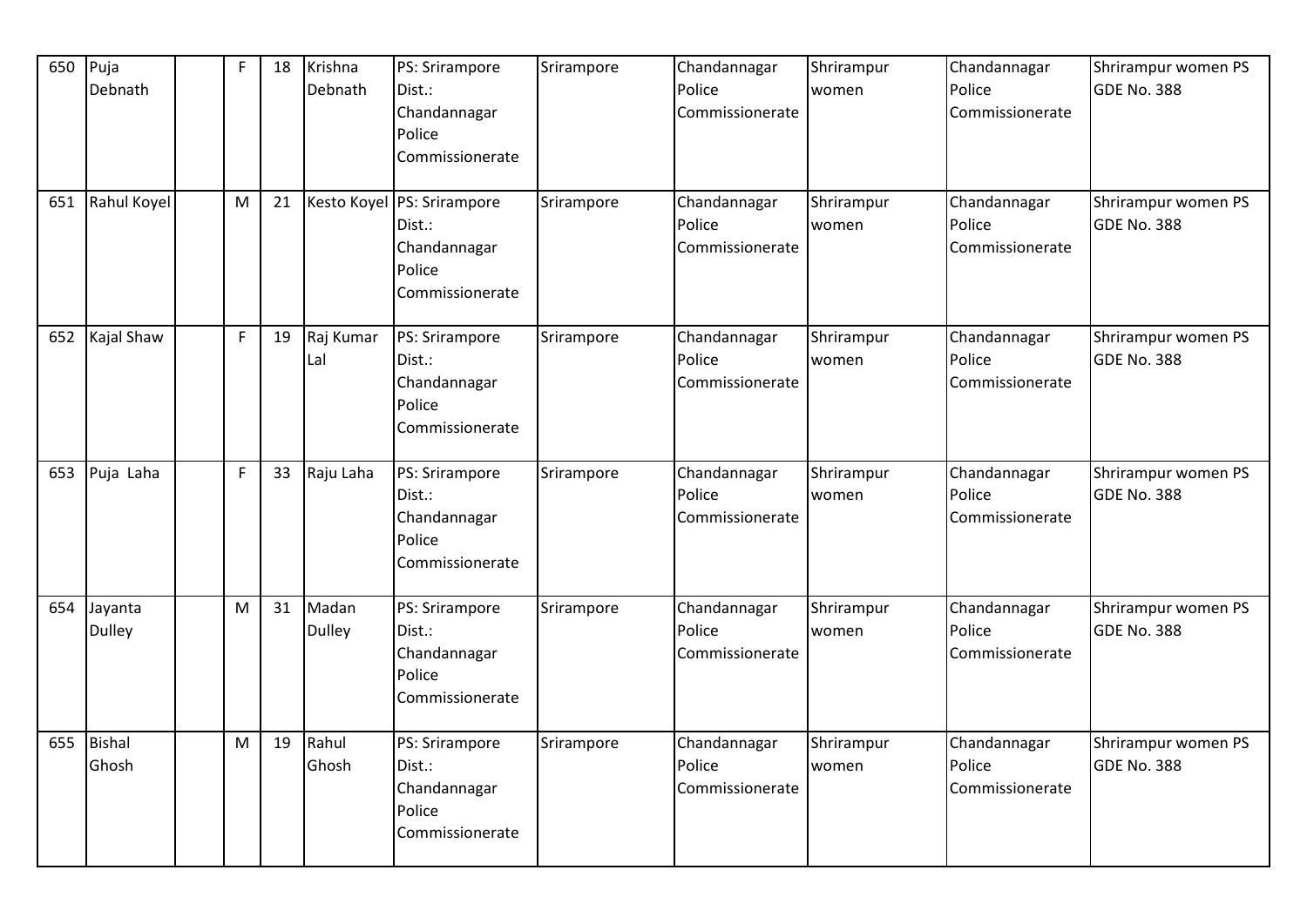| 656 | Nabanita<br><b>Biswas</b> | $\mathsf F$ | 18 | Nagendra<br><b>Biswas</b> | PS: Srirampore<br>Dist.:<br>Chandannagar<br>Police<br>Commissionerate                                                                   | Srirampore | Chandannagar<br>Police<br>Commissionerate | Shrirampur<br>women | Chandannagar<br>Police<br>Commissionerate | Shrirampur women PS<br>GDE No. 388        |
|-----|---------------------------|-------------|----|---------------------------|-----------------------------------------------------------------------------------------------------------------------------------------|------------|-------------------------------------------|---------------------|-------------------------------------------|-------------------------------------------|
| 657 | Bittu Singh               | M           | 19 | Mukesh<br>Singh           | PS: Srirampore<br>Dist.:<br>Chandannagar<br>Police<br>Commissionerate                                                                   | Srirampore | Chandannagar<br>Police<br>Commissionerate | Shrirampur<br>women | Chandannagar<br>Police<br>Commissionerate | Shrirampur women PS<br><b>GDE No. 388</b> |
| 658 | Deb Aditya<br>Dey         | M           | 21 | Biswajit<br>Dey           | 78, Nehru Nagar<br>Colony, PS-<br>Serampore,<br>Hooghly PS:<br>Srirampore Dist.:<br>Chandannagar<br>Police<br>Commissionerate           | Srirampore | Chandannagar<br>Police<br>Commissionerate | Srirampore          | Chandannagar<br>Police<br>Commissionerate | Srirampore PS GDE No.<br>1811             |
| 659 | Swasata<br>Dutta          | ${\sf M}$   | 30 | Satyalal<br>Duta          | 78, Nehru Nagar<br>Colony, PS-<br>Serampore,<br>Hooghly PS:<br>Srirampore Dist.:<br>Chandannagar<br>Police<br>Commissionerate           | Srirampore | Chandannagar<br>Police<br>Commissionerate | Srirampore          | Chandannagar<br>Police<br>Commissionerate | Srirampore PS GDE No.<br>1811             |
|     | 660 Sanjay<br>Gupta       | M           | 41 | Mahendra<br>Gupta         | 1/1/A Guru Garden Srirampore<br>Road PS-<br>Serampore,<br>Hooghly PS:<br>Srirampore Dist.:<br>Chandannagar<br>Police<br>Commissionerate |            | Chandannagar<br>Police<br>Commissionerate | Srirampore          | Chandannagar<br>Police<br>Commissionerate | Srirampore PS GDE No.<br>1879             |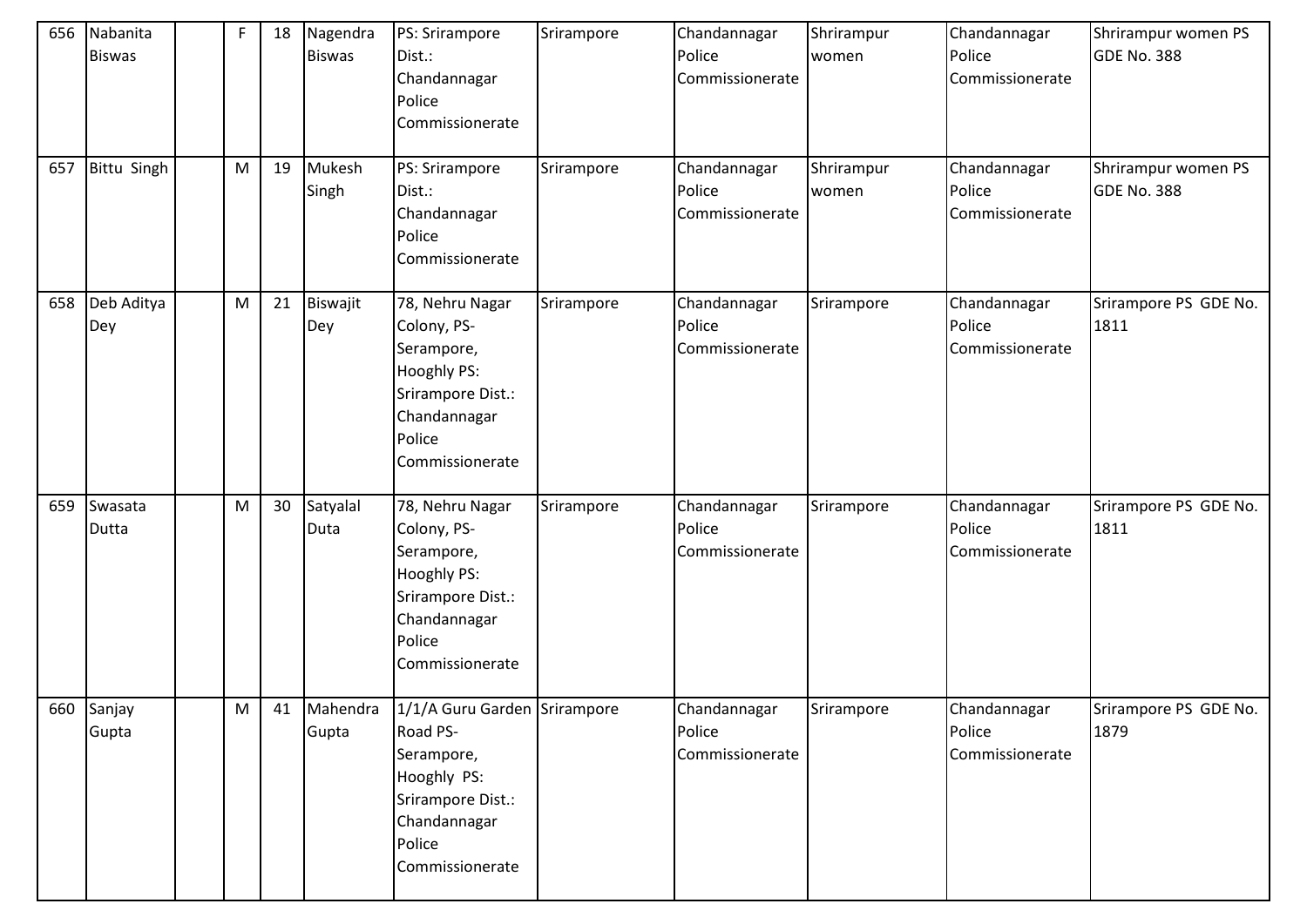| 661 | Md Nasim            | M | 40 | Lt. Md.<br>Rakib               | T.C Goswami Street Srirampore<br>PS-Serampore,<br>Hooghly PS:<br>Srirampore Dist.:<br>Chandannagar<br>Police<br>Commissionerate              | Chandannagar<br>Police<br>Commissionerate | Srirampore | Chandannagar<br>Police<br>Commissionerate | Srirampore PS GDE No.<br>1879 |
|-----|---------------------|---|----|--------------------------------|----------------------------------------------------------------------------------------------------------------------------------------------|-------------------------------------------|------------|-------------------------------------------|-------------------------------|
| 662 | Balaram<br>Pashi    | M | 29 | Pashi                          | Lt. Raj Moni T.C Goswami Street Srirampore<br>PS-Serampore,<br>Hooghly PS:<br>Srirampore Dist.:<br>Chandannagar<br>Police<br>Commissionerate | Chandannagar<br>Police<br>Commissionerate | Srirampore | Chandannagar<br>Police<br>Commissionerate | Srirampore PS GDE No.<br>1879 |
| 663 | Ali Raza            |   |    | S/o Md<br>Israd                | 28, Gandhi Sarak,<br>PO & PS-Rishra,<br>Dist-Hooghly                                                                                         | <b>Basirhat</b>                           | Uttarpara  | Chandannagar<br>Police<br>Commissionerate | Uttarpara PS GDE No.<br>1889  |
| 664 | Abdul Sakid         |   |    | S/o Abdul<br>Gazi              | 17/4 Gandhi Sarak,<br>PO & PS-Rishra,<br>Dist-Hooghly                                                                                        | <b>Basirhat</b>                           | Uttarpara  | Chandannagar<br>Police<br>Commissionerate | Uttarpara PS GDE No.<br>1889  |
| 665 | Prasenjit<br>Nandan |   |    | S/o Jayanta<br>Nandan          | Dankuni Uttar<br>Subhas Pally, PS-<br>Dankuni, Dist-Hoo                                                                                      | <b>Basirhat</b>                           | Uttarpara  | Chandannagar<br>Police<br>Commissionerate | Uttarpara PS GDE No.<br>1889  |
|     | 666 Subhas<br>Kanu  |   |    | S/o Lt.<br>Raghunada<br>n Kanu | 3/3/1 B.B.D Road,<br>Battala, Hindmotor,<br>PS- Uttarpar                                                                                     | <b>Basirhat</b>                           | Uttarpara  | Chandannagar<br>Police<br>Commissionerate | Uttarpara PS GDE No.<br>1911  |
| 667 | Bijoy<br>Halder     |   |    | S/o Bablu<br>Halder            | 32, Lawrence<br>Street, PO & PS-<br>Uttarpara, Dist-<br>Hoo                                                                                  | Basirhat                                  | Uttarpara  | Chandannagar<br>Police<br>Commissionerate | Uttarpara PS GDE No.<br>1911  |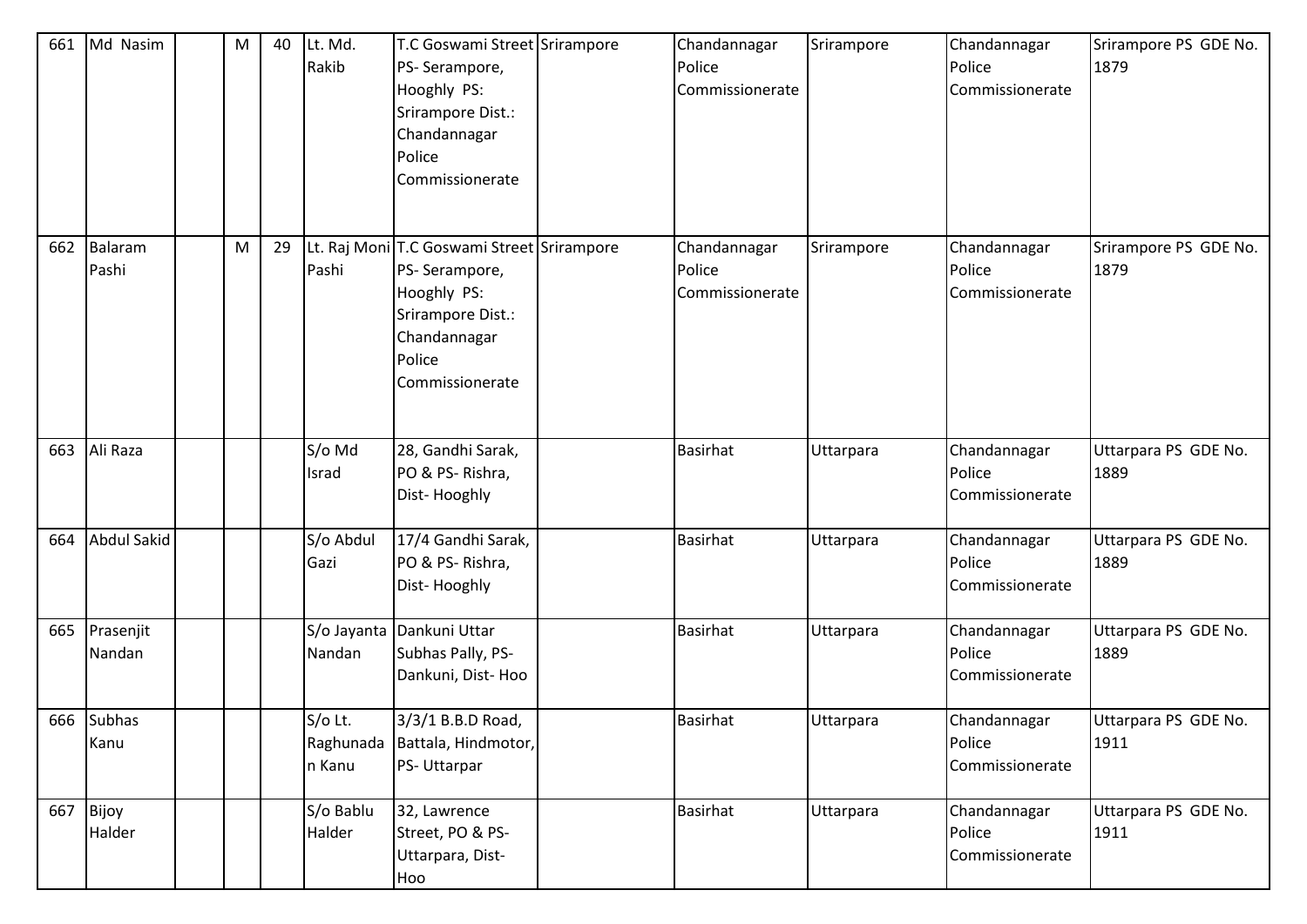| 668 | Pabitra<br>Sarkar   | M | 18 | Pradip<br>Sarkar     | Bhelakhopa No-01<br>PS: Tufanganj Dist.:<br>Coochbehar                                                                               | Tufanganj | Coochbehar                        | Baxsirhat        | Coochbehar       | Baxsirhat PS GDE No.<br>1038  |
|-----|---------------------|---|----|----------------------|--------------------------------------------------------------------------------------------------------------------------------------|-----------|-----------------------------------|------------------|------------------|-------------------------------|
| 669 | Maminur<br>Hossain  | M | 18 | Habibar<br>Sekh      | Dakshin<br>Maradanga PS:<br>Tufanganj Dist.:<br>Coochbehar                                                                           | Tufanganj | Coochbehar                        | <b>Baxsirhat</b> | Coochbehar       | Baxsirhat PS GDE No.<br>1038  |
| 670 | Kamal Roy           | M |    | Nikhil Roy           | PS: Tufanganj Dist.:<br>Coochbehar                                                                                                   | Tufanganj | Coochbehar                        | Tufanganj        | Coochbehar       | Tufanganj PS GDE No.<br>1685  |
| 671 | Joydeb<br>Sutradhar | M |    | Jiban<br>Sutradhar   | PS: Tufanganj Dist.:<br>Coochbehar                                                                                                   | Tufanganj | Coochbehar                        | Tufanganj        | Coochbehar       | Tufanganj PS GDE No.<br>1685  |
| 672 | Moksedur<br>Rahaman | M |    | Moinul<br>Sarkar     | Nowpara , PS-Gazol, Gajole<br>Dist. Malda PS:<br>Gajole Dist.: Malda                                                                 |           | Malda                             | Harirampur       | Dakshin Dinajpur | Harirampur PS GDE No.<br>1188 |
| 673 | Suyel<br>Mondal     | M | 23 | Sambaru<br>Mondal    | Muralipur (okanda) Hilli<br>PS: Hilli Dist.:<br>Dakshin Dinajpur                                                                     |           | Dakshin Dinajpur                  | Hilli            | Dakshin Dinajpur | Hilli PS GDE No. 1210         |
| 674 | Sanju Shil          | M | 31 | Ashim Shil           | Goalgaon PS:<br>Kushmandi Dist.:<br>Dakshin Dinajpur                                                                                 | Kushmandi | Dakshin Dinajpur                  | Kushmandi        | Dakshin Dinajpur | Kushmandi PS GDE No.<br>1357  |
| 675 | Uttam<br>Sarkar     | M | 30 | Lt. Ramani<br>Sarkar | Mahisbathan PS:<br>Kushmandi Dist.:<br>Dakshin Dinajpur                                                                              | Kushmandi | Dakshin Dinajpur                  | Kushmandi        | Dakshin Dinajpur | Kushmandi PS GDE No.<br>1357  |
| 676 | Biswanath<br>Sarkar | M | 21 | Sankar<br>Sarkar     | Khagail PS:<br>Kushmandi Dist.:<br>Dakshin Dinajpur                                                                                  | Kushmandi | Dakshin Dinajpur                  | Kushmandi        | Dakshin Dinajpur | Kushmandi PS GDE No.<br>1357  |
| 677 | Mithun<br>Sarkar    | M | 22 |                      | Faltu Sarkar Fatepur, PS-<br>Kaliyaganj, Dist.<br><b>Uttar Dinajpur PS:</b><br>Kaliaganj Dist.:<br>Raiganj Police<br><b>District</b> | Kaliaganj | Raiganj Police<br><b>District</b> | Kushmandi        | Dakshin Dinajpur | Kushmandi PS GDE No.<br>1357  |
| 678 | Narod Roy           | M | 40 | Lt. Kostu<br>Roy     | PS: Kushmandi<br>Dist.: Dakshin<br>Dinajpur                                                                                          | Kushmandi | Dakshin Dinajpur                  | Kushmandi        | Dakshin Dinajpur | Kushmandi PS GDE No.<br>1357  |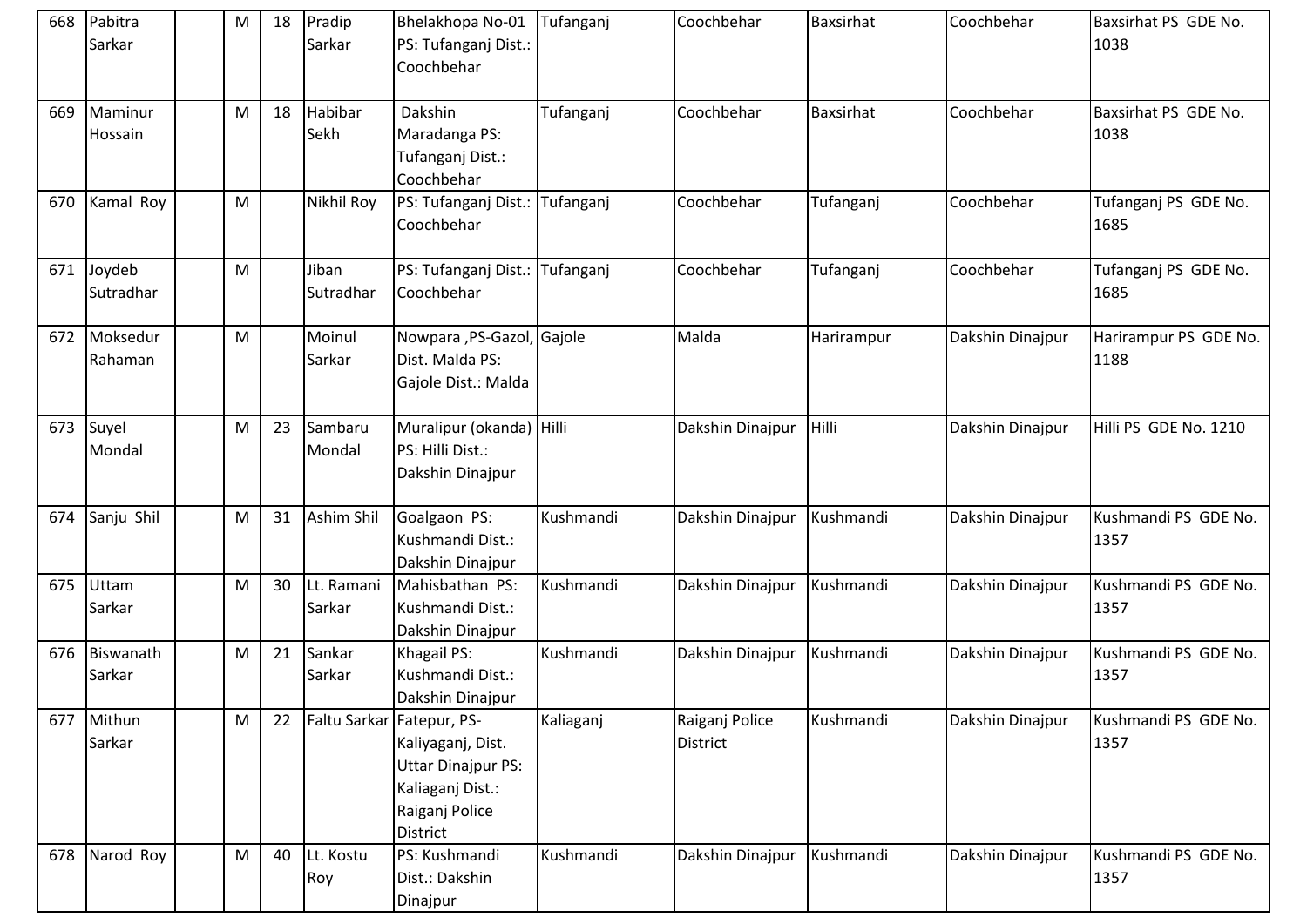| 679 | Ahidur          |   | 52 | S/o Lt.           | Salash PS: Tapan                          | Tapan           | Dakshin Dinajpur       | Tapan           | Dakshin Dinajpur       | Tapan PS GDE No. 1367        |
|-----|-----------------|---|----|-------------------|-------------------------------------------|-----------------|------------------------|-----------------|------------------------|------------------------------|
|     | Rahaman         |   |    | Mafijuddin        | Dist.: Dakshin                            |                 |                        |                 |                        |                              |
|     |                 |   |    | Sarkar            | Dinajpur                                  |                 |                        |                 |                        |                              |
| 680 | Mehdi           | M | 18 | S/o Asraf         | Batra Joynagar                            |                 | <b>Basirhat</b>        | Budgebudge      | Diamond Harbour        | <b>Budgebudge PS Outpost</b> |
|     | Hannan          |   |    | Ali               |                                           |                 |                        |                 | <b>Police District</b> | <b>Budgebudge TOP GDE</b>    |
|     |                 |   |    |                   |                                           |                 |                        |                 |                        | No. 1175                     |
| 681 | Hapijul Paik    | M | 19 | S/o Abdul         | Beloni                                    |                 | <b>Basirhat</b>        | Budgebudge      | Diamond Harbour        | Budgebudge PS Outpost        |
|     |                 |   |    | Hossasin          |                                           |                 |                        |                 | <b>Police District</b> | <b>Budgebudge TOP GDE</b>    |
|     |                 |   |    | Paik              |                                           |                 |                        |                 |                        | No. 1175                     |
| 682 | <b>Bapan Sk</b> | M | 21 |                   | S/o Rasid Sk Jibon Mondal Hat             |                 | <b>Basirhat</b>        | Budgebudge      | Diamond Harbour        | <b>Budgebudge PS Outpost</b> |
|     |                 |   |    |                   |                                           |                 |                        |                 | <b>Police District</b> | <b>Budgebudge TOP GDE</b>    |
|     |                 |   |    |                   |                                           |                 |                        |                 |                        | No. 1175                     |
| 683 | Sanowar         | M | 24 | <b>Mosaraf Sk</b> | PS: Diamond                               | Diamond harbour | Diamond Harbour        | Diamond harbour | <b>Diamond Harbour</b> | Diamond harbour PS           |
|     | <b>Sk</b>       |   |    |                   | harbour Dist.:                            |                 | <b>Police District</b> |                 | <b>Police District</b> | <b>GDE No. 2625</b>          |
|     |                 |   |    |                   | Diamond Harbour<br><b>Police District</b> |                 |                        |                 |                        |                              |
|     |                 |   |    |                   |                                           |                 |                        |                 |                        |                              |
| 684 | Musdin Ali      | M | 20 | Ujir Ali          | PS: Diamond                               | Diamond harbour | <b>Diamond Harbour</b> | Diamond harbour | Diamond Harbour        | Diamond harbour PS           |
|     | Jamader         |   |    | Jamader           | harbour Dist.:                            |                 | <b>Police District</b> |                 | <b>Police District</b> | <b>GDE No. 2625</b>          |
|     |                 |   |    |                   | <b>Diamond Harbour</b>                    |                 |                        |                 |                        |                              |
|     |                 |   |    |                   | <b>Police District</b>                    |                 |                        |                 |                        |                              |
|     |                 |   |    |                   |                                           |                 |                        |                 |                        |                              |
| 685 | Chhoyed Ali     | M | 31 | Kayem Ali         | PS: Diamond                               | Diamond harbour | Diamond Harbour        | Diamond harbour | Diamond Harbour        | Diamond harbour PS           |
|     | Jamader         |   |    | Jamader           | harbour Dist.:                            |                 | <b>Police District</b> |                 | <b>Police District</b> | <b>GDE No. 2625</b>          |
|     |                 |   |    |                   | <b>Diamond Harbour</b>                    |                 |                        |                 |                        |                              |
|     |                 |   |    |                   | <b>Police District</b>                    |                 |                        |                 |                        |                              |
|     |                 |   |    |                   |                                           |                 |                        |                 |                        |                              |
| 686 | Salowar Sk      | M | 29 | Asraf Sk          | PS: Diamond                               | Diamond harbour | Diamond Harbour        | Diamond harbour | <b>Diamond Harbour</b> | Diamond harbour PS           |
|     |                 |   |    |                   | harbour Dist.:                            |                 | <b>Police District</b> |                 | <b>Police District</b> | <b>GDE No. 2625</b>          |
|     |                 |   |    |                   | Diamond Harbour                           |                 |                        |                 |                        |                              |
|     |                 |   |    |                   | Police District                           |                 |                        |                 |                        |                              |
|     |                 |   |    |                   |                                           |                 |                        |                 |                        |                              |
| 687 | Abdul Alim      | M | 30 | Nurjamal          | PS: Diamond                               | Diamond harbour | <b>Diamond Harbour</b> | Diamond harbour | Diamond Harbour        | Diamond harbour PS           |
|     | Jamader         |   |    | Jamader           | harbour Dist.:                            |                 | <b>Police District</b> |                 | <b>Police District</b> | <b>GDE No. 2625</b>          |
|     |                 |   |    |                   | Diamond Harbour                           |                 |                        |                 |                        |                              |
|     |                 |   |    |                   | Police District                           |                 |                        |                 |                        |                              |
|     |                 |   |    |                   |                                           |                 |                        |                 |                        |                              |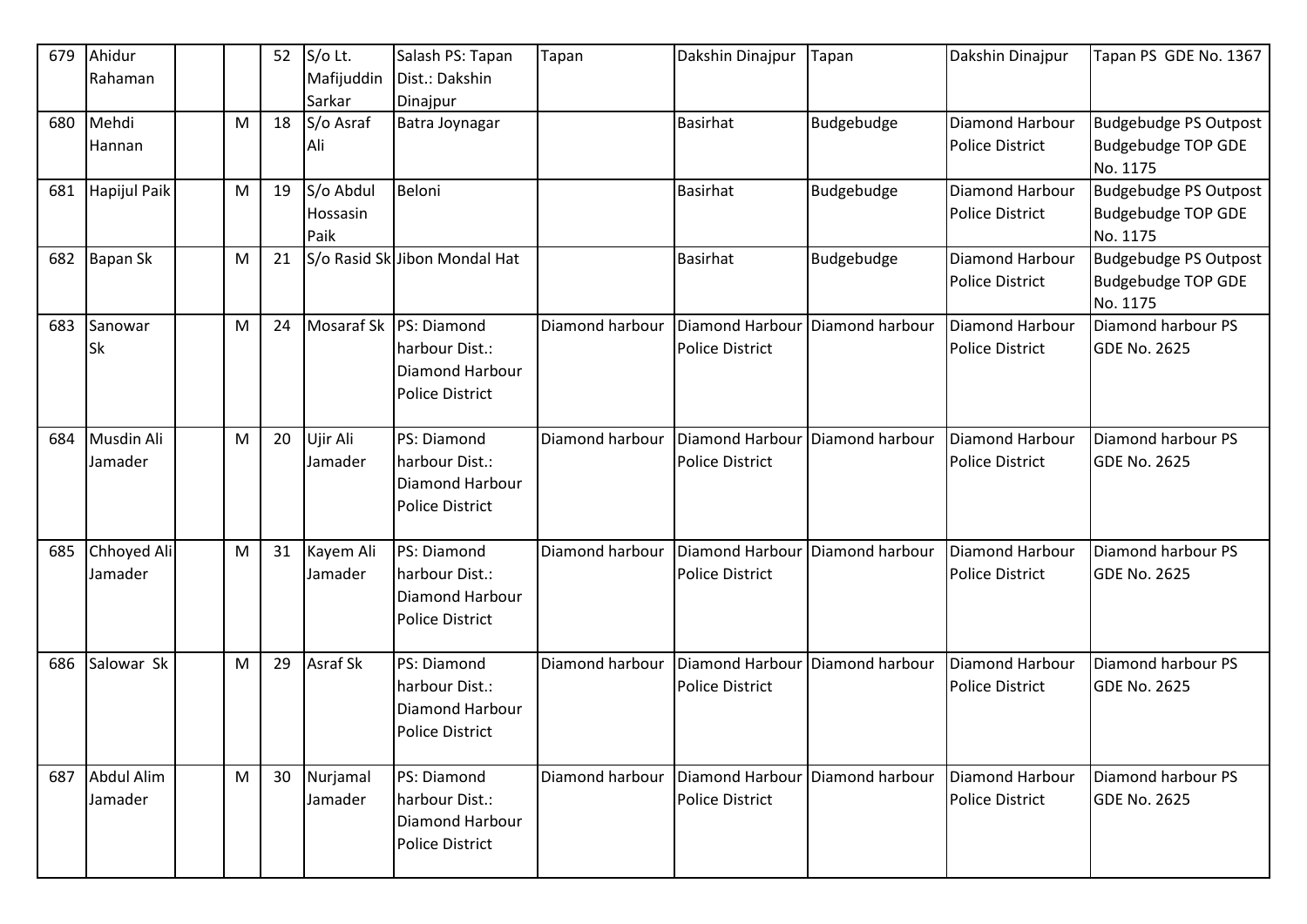| 688 | Altabuddin<br><b>Sk</b> | M | 29 |                      | Ibrahim Sk PS: Diamond<br>harbour Dist.:<br>Diamond Harbour<br><b>Police District</b> | Diamond harbour | Diamond Harbour Diamond harbour<br><b>Police District</b>   |                                                                       | Diamond Harbour<br><b>Police District</b> | Diamond harbour PS<br><b>GDE No. 2625</b> |
|-----|-------------------------|---|----|----------------------|---------------------------------------------------------------------------------------|-----------------|-------------------------------------------------------------|-----------------------------------------------------------------------|-------------------------------------------|-------------------------------------------|
| 689 | Moidul<br>Laskar        | M | 29 | Sajamal<br>Laskar    | PS: Diamond<br>harbour Dist.:<br><b>Diamond Harbour</b><br><b>Police District</b>     | Diamond harbour | Diamond Harbour Diamond harbour<br><b>Police District</b>   |                                                                       | Diamond Harbour<br><b>Police District</b> | Diamond harbour PS<br><b>GDE No. 2625</b> |
| 690 | Farid<br>Laskar         | M | 32 | Sajahan<br>Laskar    | PS: Diamond<br>harbour Dist.:<br>Diamond Harbour<br><b>Police District</b>            | Diamond harbour | Diamond Harbour<br><b>Police District</b>                   | Diamond harbour                                                       | Diamond Harbour<br><b>Police District</b> | Diamond harbour PS<br><b>GDE No. 2625</b> |
| 691 | Hossain<br>Laskar       | M | 32 | Hajrat Ali<br>Laskar | PS: Diamond<br>harbour Dist.:<br>Diamond Harbour<br>Police District                   | Diamond harbour | Diamond Harbour Diamond harbour<br><b>Police District</b>   |                                                                       | Diamond Harbour<br><b>Police District</b> | Diamond harbour PS<br><b>GDE No. 2625</b> |
| 692 | Tofajul<br>Laskar       | M | 30 | Akkas<br>Laskar      | PS: Diamond<br>harbour Dist.:<br>Diamond Harbour<br><b>Police District</b>            | Diamond harbour | Diamond Harbour   Diamond harbour<br><b>Police District</b> |                                                                       | Diamond Harbour<br><b>Police District</b> | Diamond harbour PS<br><b>GDE No. 2625</b> |
| 693 | Akkas<br>Laskar         | M | 19 | Motiar<br>Laskar     | PS: Diamond<br>harbour Dist.:<br>Diamond Harbour<br><b>Police District</b>            | Diamond harbour | Diamond Harbour Diamond harbour<br><b>Police District</b>   |                                                                       | Diamond Harbour<br><b>Police District</b> | Diamond harbour PS<br><b>GDE No. 2625</b> |
|     | 694 Subhojit<br>Mondal  | M |    | 23 Tapan<br>Mondal   | PS: Diamond<br>harbour Dist.:<br>Diamond Harbour<br><b>Police District</b>            |                 | <b>Police District</b>                                      | Diamond harbour   Diamond Harbour   Diamond harbour   Diamond Harbour | <b>Police District</b>                    | Diamond harbour PS<br><b>GDE No. 2625</b> |
| 695 | Gopinath<br>Mondal      | M | 21 | Ashoke<br>Mondal     | PS: Diamond<br>harbour Dist.:<br>Diamond Harbour<br><b>Police District</b>            | Diamond harbour | Diamond Harbour Diamond harbour<br><b>Police District</b>   |                                                                       | Diamond Harbour<br><b>Police District</b> | Diamond harbour PS<br><b>GDE No. 2625</b> |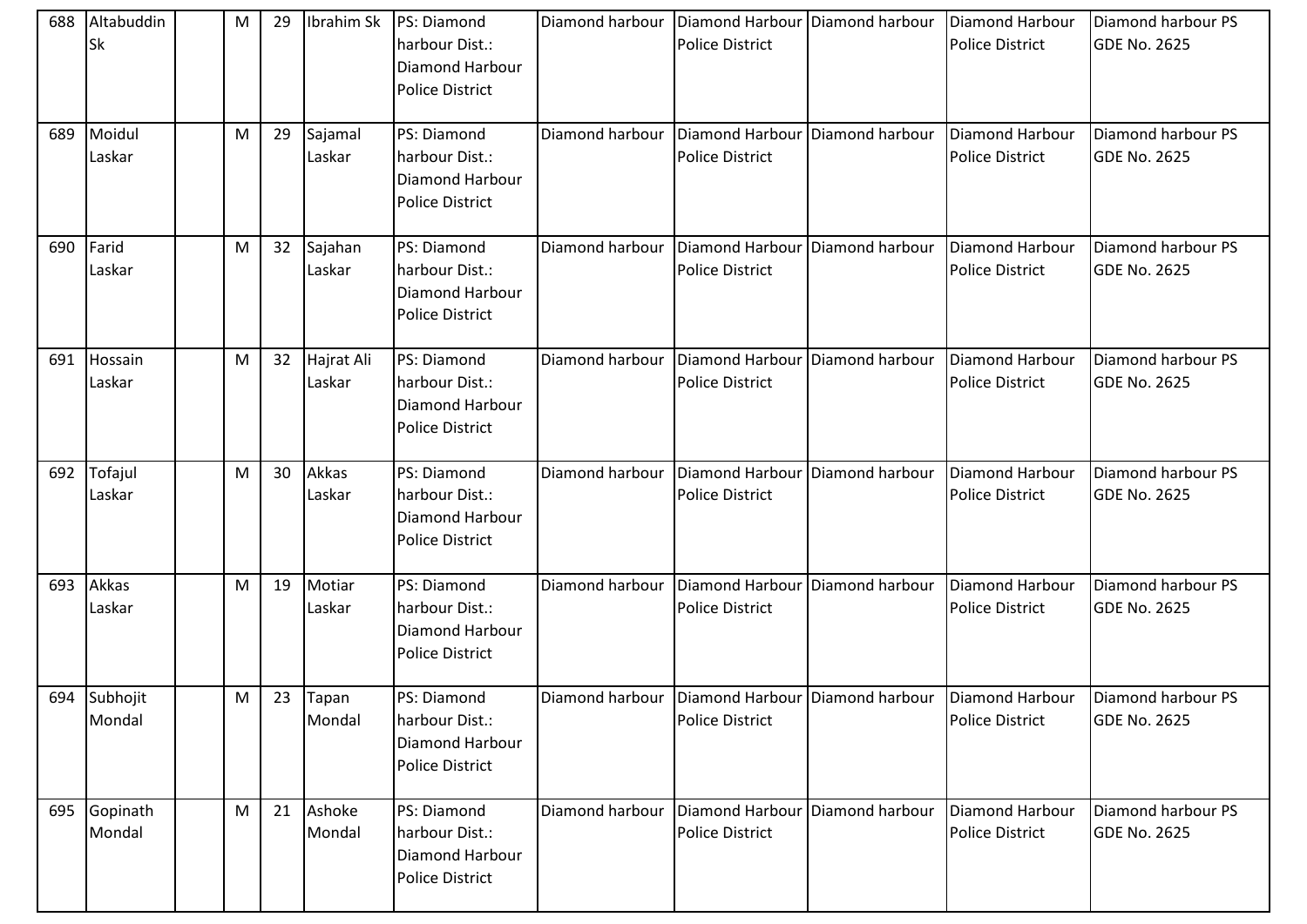| 696 | Subhajit<br>Mondal                | M | 21 | Sujit<br>Mondal                 | PS: Diamond<br>harbour Dist.:<br><b>Diamond Harbour</b><br><b>Police District</b>          | Diamond harbour | <b>Diamond Harbour</b><br><b>Police District</b> | Diamond harbour | <b>Diamond Harbour</b><br><b>Police District</b> | Diamond harbour PS<br><b>GDE No. 2625</b> |
|-----|-----------------------------------|---|----|---------------------------------|--------------------------------------------------------------------------------------------|-----------------|--------------------------------------------------|-----------------|--------------------------------------------------|-------------------------------------------|
| 697 | Satyajit<br>Mondal                | M | 20 | Subhash<br>Mondal               | PS: Diamond<br>harbour Dist.:<br><b>Diamond Harbour</b><br><b>Police District</b>          | Diamond harbour | Diamond Harbour<br><b>Police District</b>        | Diamond harbour | Diamond Harbour<br><b>Police District</b>        | Diamond harbour PS<br><b>GDE No. 2625</b> |
| 698 | Sagar<br>Mondal                   | M | 19 | Swapan<br>Mondal                | PS: Diamond<br>harbour Dist.:<br><b>Diamond Harbour</b><br><b>Police District</b>          | Diamond harbour | Diamond Harbour<br><b>Police District</b>        | Diamond harbour | Diamond Harbour<br><b>Police District</b>        | Diamond harbour PS<br><b>GDE No. 2625</b> |
| 699 | Alamin<br><b>Bhunia</b>           | M | 19 | Abdul<br>Kalam<br><b>Bhunia</b> | <b>Rmkrishnaur PS:</b><br>Bishnupur Dist.:<br>Diamond Harbour<br><b>Police District</b>    | Bishnupur       | Diamond Harbour<br><b>Police District</b>        | Falta           | Diamond Harbour<br><b>Police District</b>        | Falta PS GDE No. 1321                     |
| 700 | Jakir<br><b>Hossian</b><br>Halder | M | 18 | Mahasin<br>Halder               | Matalthesh PS:<br>Bishnupur Dist.:<br>Diamond Harbour<br><b>Police District</b>            | Bishnupur       | Diamond Harbour Falta<br><b>Police District</b>  |                 | Diamond Harbour<br><b>Police District</b>        | Falta PS GDE No. 1321                     |
| 701 | Gorachand<br>Pramanick            | M | 32 | Pramanick                       | Lt. Ruhiram Deulberia PS:<br>Bishnupur Dist.:<br>Diamond Harbour<br><b>Police District</b> | Bishnupur       | Diamond Harbour Falta<br><b>Police District</b>  |                 | Diamond Harbour<br><b>Police District</b>        | Falta PS GDE No. 1321                     |
|     | 702 Dipyendu<br>Mondal            | M | 19 | Debprasad<br>Mondal             | Shibtala PS: Falta<br>Dist.: Diamond<br><b>Harbour Police</b><br>District                  | Falta           | Diamond Harbour Falta<br><b>Police District</b>  |                 | Diamond Harbour<br><b>Police District</b>        | Falta PS GDE No. 1321                     |
| 703 | Kushal<br>Mondal                  | M | 19 | Anup<br>Mondal                  | Shibtala PS: Falta<br>Dist.: Diamond<br><b>Harbour Police</b><br>District                  | Falta           | Diamond Harbour Falta<br>Police District         |                 | Diamond Harbour<br><b>Police District</b>        | Falta PS GDE No. 1321                     |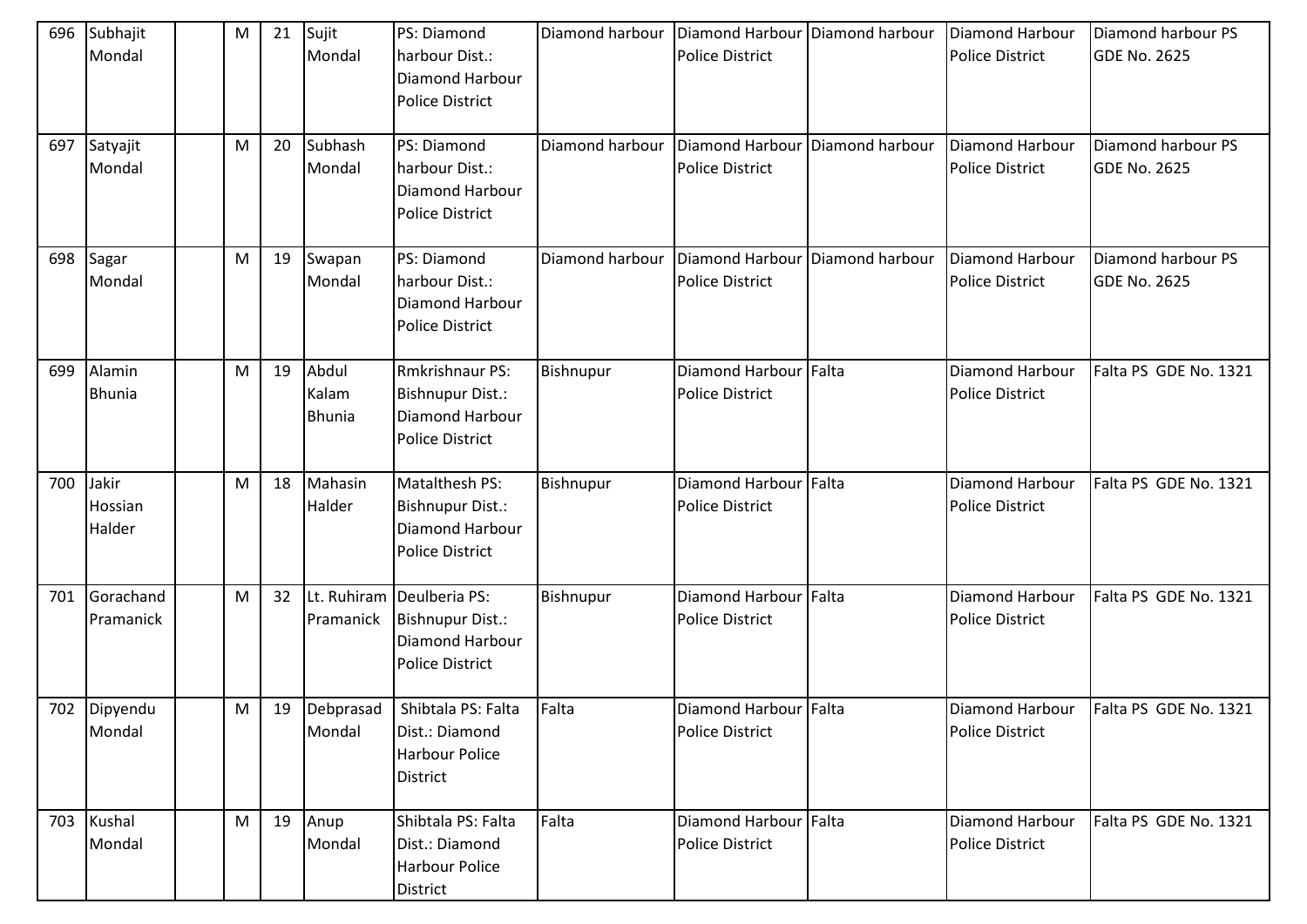| 704 | <b>Kartick</b><br>Mondal | M | 41 | Lt. Sambhu<br>Mondal          | B/36 Pirpukur Rd<br>PS: Bansdroni Dist.:<br>Kolkata                                                   | Bansdroni  | Kolkata                                              | Falta | Diamond Harbour<br><b>Police District</b>        | Falta PS GDE No. 1321        |
|-----|--------------------------|---|----|-------------------------------|-------------------------------------------------------------------------------------------------------|------------|------------------------------------------------------|-------|--------------------------------------------------|------------------------------|
| 705 | Sushanta<br>Sarder       | M | 26 | Lt. Kanchari<br>Sarder        | Mohirampur PS:<br>Falta Dist.:<br>Diamond Harbour<br><b>Police District</b>                           | Falta      | Diamond Harbour Falta<br><b>Police District</b>      |       | Diamond Harbour<br><b>Police District</b>        | Falta PS GDE No. 1321        |
| 706 | Sufal Jama               | M | 63 | Lt. Dharani<br>Jama           | Shyamsundarpur<br>PS: Falta Dist.:<br>Diamond Harbour<br><b>Police District</b>                       | Falta      | Diamond Harbour Falta<br><b>Police District</b>      |       | Diamond Harbour<br><b>Police District</b>        | Falta PS GDE No. 1321        |
| 707 | Sunil<br>Mondal          | M | 48 | Kalipada<br>Mondal            | <b>BEHARI PS:</b><br>Mograhat Dist.:<br>Diamond Harbour<br><b>Police District</b>                     | Mograhat   | Diamond Harbour   Mograhat<br><b>Police District</b> |       | Diamond Harbour<br><b>Police District</b>        | Mograhat PS GDE No.<br>2144  |
| 708 | Raj Kumar<br>Mondal      | M | 37 | Radha<br>Binod<br>Mondal      | <b>SALIKA PS:</b><br>Mograhat Dist.:<br>Diamond Harbour<br><b>Police District</b>                     | Mograhat   | Diamond Harbour Mograhat<br><b>Police District</b>   |       | Diamond Harbour<br><b>Police District</b>        | Mograhat PS GDE No.<br>2144  |
| 709 | Nityonanda<br>Mukharjee  | M | 30 | Lt.<br>Dhananjay<br>Mukharjee | <b>UTTAR</b><br><b>MUKUNDAPUR PS:</b><br>Mograhat Dist.:<br>Diamond Harbour<br><b>Police District</b> | Mograhat   | Diamond Harbour   Mograhat<br><b>Police District</b> |       | <b>Diamond Harbour</b><br><b>Police District</b> | Mograhat PS GDE No.<br>2162  |
| 710 | Sekhar<br>Adak           | M | 27 |                               | Barun Adak PS: Budgebudge<br>Dist.: Diamond<br><b>Harbour Police</b><br>District                      | Budgebudge | Diamond Harbour Nodakhali<br><b>Police District</b>  |       | <b>Diamond Harbour</b><br>Police District        | Nodakhali PS GDE No.<br>1702 |
| 711 | Basanta<br>Parita        | M | 51 | Lt. Madan<br>Mohan<br>Parita  | PS: Nodakhali Dist.: Nodakhali<br>Diamond Harbour<br><b>Police District</b>                           |            | Diamond Harbour Nodakhali<br><b>Police District</b>  |       | Diamond Harbour<br><b>Police District</b>        | Nodakhali PS GDE No.<br>1702 |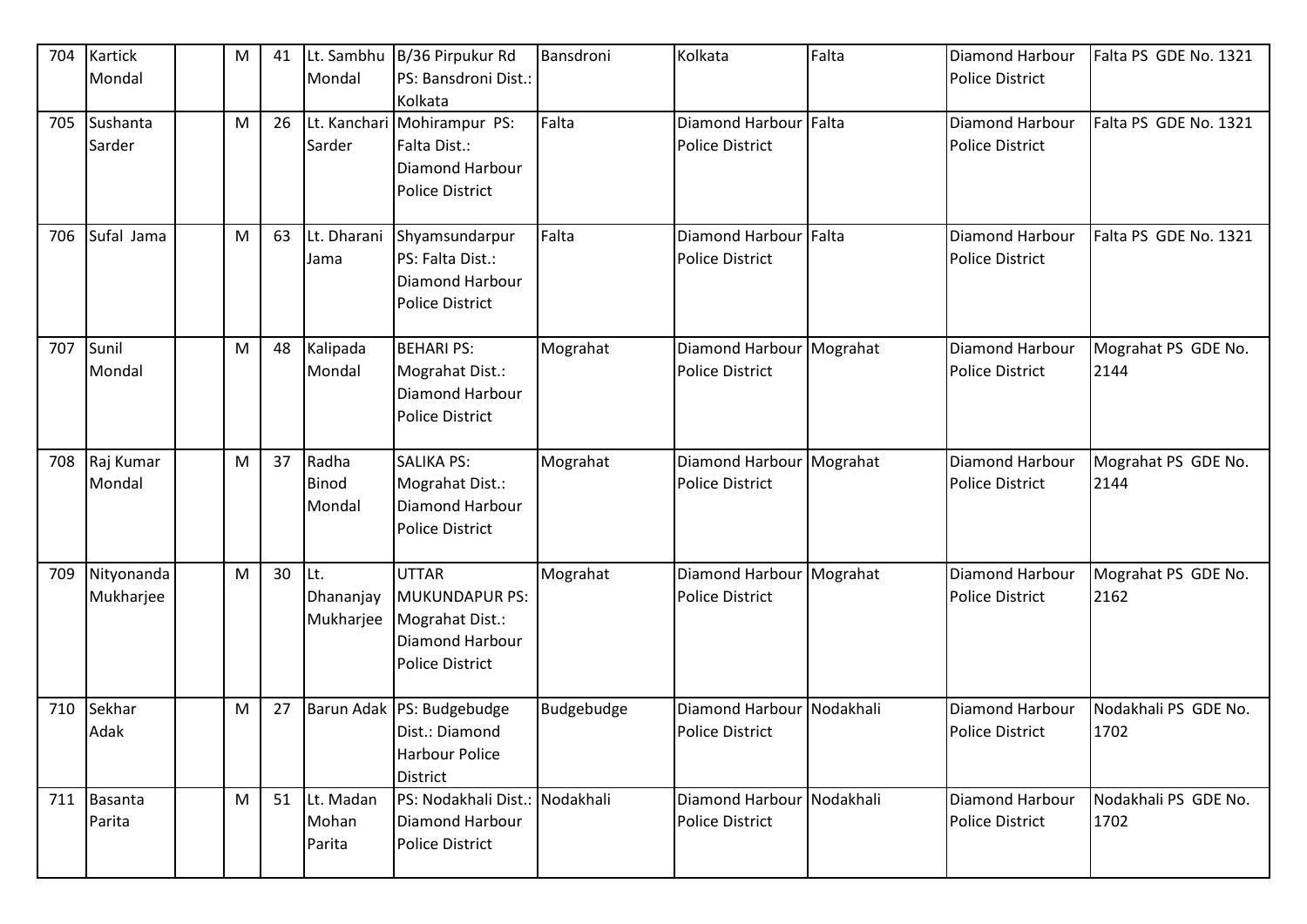| 712 | Tushar<br>Adak         | M | 30 | Sambhu<br>Adak               | PS: Nodakhali Dist.: Nodakhali<br>Diamond Harbour<br><b>Police District</b>                |           | Diamond Harbour Nodakhali<br><b>Police District</b> |           | Diamond Harbour<br><b>Police District</b>        | Nodakhali PS GDE No.<br>1722 |
|-----|------------------------|---|----|------------------------------|--------------------------------------------------------------------------------------------|-----------|-----------------------------------------------------|-----------|--------------------------------------------------|------------------------------|
| 713 | Amar<br>Samanta        | M | 44 | Samanta                      | Lt. Kalipada   PS: Nodakhali Dist.: Nodakhali<br>Diamond Harbour<br><b>Police District</b> |           | Diamond Harbour Nodakhali<br><b>Police District</b> |           | Diamond Harbour<br><b>Police District</b>        | Nodakhali PS GDE No.<br>1354 |
| 714 | Rina<br>Samanta        | F | 42 | Samar<br>Samanta             | PS: Nodakhali Dist.: Nodakhali<br><b>Diamond Harbour</b><br><b>Police District</b>         |           | Diamond Harbour Nodakhali<br><b>Police District</b> |           | <b>Diamond Harbour</b><br><b>Police District</b> | Nodakhali PS GDE No.<br>1354 |
| 715 | Arti Dan               | F |    | Pradip Dan                   | PS: Nodakhali Dist.: Nodakhali<br>Diamond Harbour<br><b>Police District</b>                |           | Diamond Harbour Nodakhali<br><b>Police District</b> |           | <b>Diamond Harbour</b><br><b>Police District</b> | Nodakhali PS GDE No.<br>1354 |
| 716 | Gopinath<br>Adhikary   | M | 52 | Lt.<br>Bholanath<br>Adhikary | PS: Nodakhali Dist.:<br>Diamond Harbour<br><b>Police District</b>                          | Nodakhali | <b>Diamond Harbour</b><br><b>Police District</b>    | Nodakhali | Diamond Harbour<br><b>Police District</b>        | Nodakhali PS GDE No.<br>1349 |
| 717 | <b>Kartick</b><br>Paul | M | 49 |                              | Gandhi Paul PS: Nodakhali Dist.: Nodakhali<br>Diamond Harbour<br><b>Police District</b>    |           | Diamond Harbour Nodakhali<br><b>Police District</b> |           | Diamond Harbour<br><b>Police District</b>        | Nodakhali PS GDE No.<br>1760 |
| 718 | Avijit Das             | M | 18 | <b>Bharat Das</b>            | PS: Nodakhali Dist.: Nodakhali<br>Diamond Harbour<br><b>Police District</b>                |           | Diamond Harbour Nodakhali<br><b>Police District</b> |           | Diamond Harbour<br><b>Police District</b>        | Nodakhali PS GDE No.<br>561  |
| 719 | Bholanath<br>Patra     | M |    | Benimadha<br>۱b              | Kanwa PS:<br>Ramnagar Dist.:<br>Purba Mednipore                                            | Ramnagar  | Purba Mednipore                                     | Ramnagar  | Purba Mednipore                                  | Ramnagar PS GDE No.<br>1236  |
| 720 | Gurudev<br>Jana        | M |    | Jayanta                      | Dakshin Basulipat<br>PS: Ramnagar Dist.:<br>Purba Mednipore                                | Ramnagar  | Purba Mednipore                                     | Ramnagar  | Purba Mednipore                                  | Ramnagar PS GDE No.<br>1236  |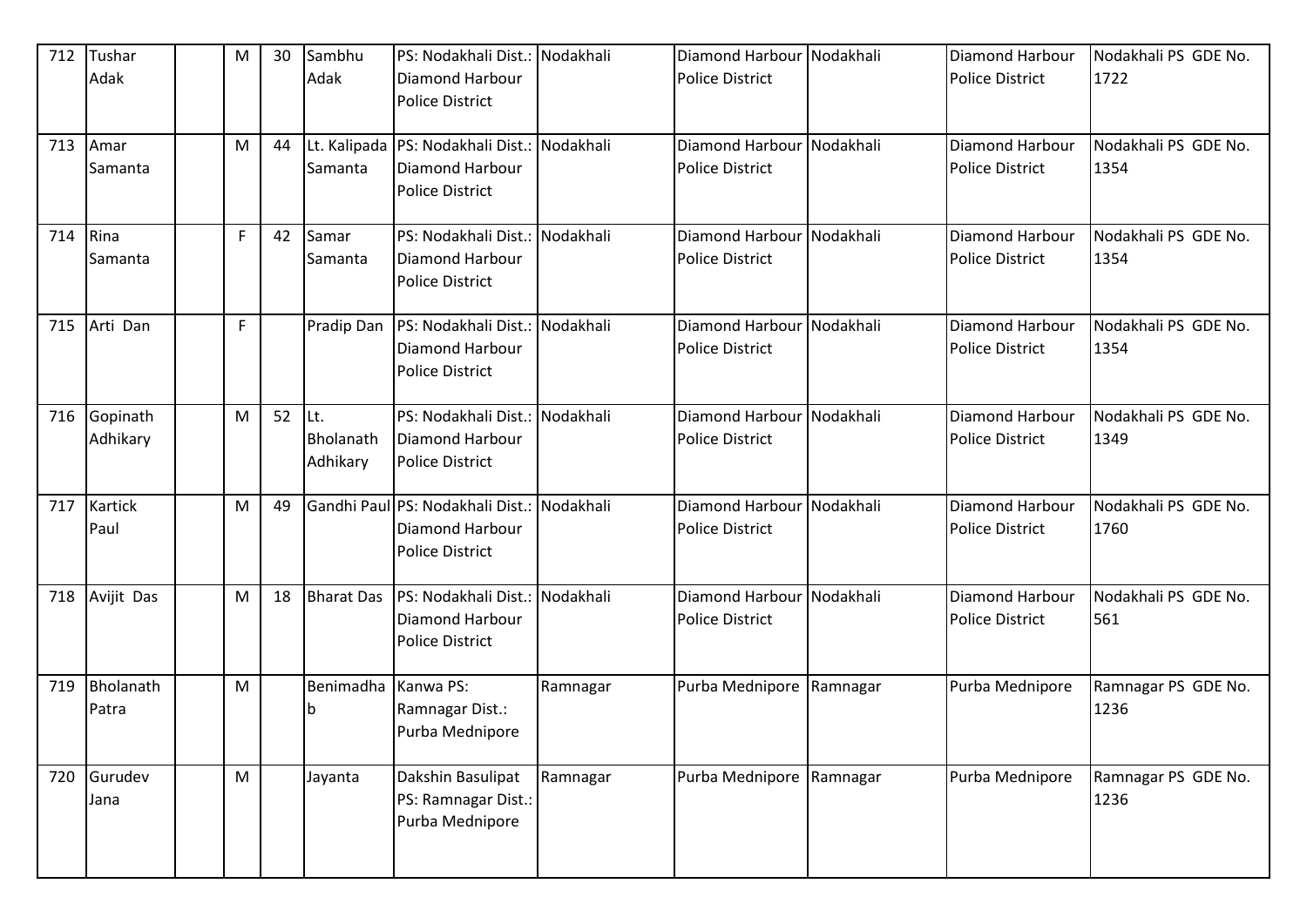| 721 | Rabisankar<br>Das          | M |    | Lt. Laxman          | Talgachhari PS:<br>Ramnagar Dist.:<br>Purba Mednipore                               | Ramnagar | Purba Mednipore Ramnagar                           |       | Purba Mednipore                                  | Ramnagar PS GDE No.<br>1236 |
|-----|----------------------------|---|----|---------------------|-------------------------------------------------------------------------------------|----------|----------------------------------------------------|-------|--------------------------------------------------|-----------------------------|
| 722 | Santu<br>Kumar<br>Majhi    | M | 30 | h Majhi             | Sambhunat Jafarpur PS: Falta<br>Dist.: Diamond<br><b>Harbour Police</b><br>District | Falta    | Diamond Harbour Ramnagar<br><b>Police District</b> |       | <b>Diamond Harbour</b><br><b>Police District</b> | Ramnagar PS GDE No.<br>1317 |
| 723 | Rahit<br>Maity             | M | 24 | Netai Maity         | Jafarpur PS: Falta<br>Dist.: Diamond<br><b>Harbour Police</b><br>District           | Falta    | Diamond Harbour Ramnagar<br><b>Police District</b> |       | Diamond Harbour<br><b>Police District</b>        | Ramnagar PS GDE No.<br>1317 |
| 724 | Toufik<br>Laskar           | M | 18 | Munnaf<br>Laskar    | Tullyan PS: Usthi<br>Dist.: Diamond<br><b>Harbour Police</b><br>District            | Usthi    | Diamond Harbour<br><b>Police District</b>          | Usthi | Diamond Harbour<br><b>Police District</b>        | Usthi PS GDE No. 1572       |
| 725 | Jakaria<br>Laskar          | M | 18 | Saidul<br>Laskar    | Tullyan PS: Usthi<br>Dist.: Diamond<br><b>Harbour Police</b><br>District            | Usthi    | Diamond Harbour Usthi<br><b>Police District</b>    |       | Diamond Harbour<br><b>Police District</b>        | Usthi PS GDE No. 1572       |
|     | 726 Akibulla<br>Sarder     | M | 24 | Jakir Sarder        | Tullyan PS: Usthi<br>Dist.: Diamond<br><b>Harbour Police</b><br>District            | Usthi    | Diamond Harbour Usthi<br><b>Police District</b>    |       | Diamond Harbour<br><b>Police District</b>        | Usthi PS GDE No. 1572       |
| 727 | Mosidul<br>Sarder          | M | 26 | Mohin Ali<br>Sarder | Tullyan PS: Usthi<br>Dist.: Diamond<br><b>Harbour Police</b><br><b>District</b>     | Usthi    | Diamond Harbour<br><b>Police District</b>          | Usthi | Diamond Harbour<br><b>Police District</b>        | Usthi PS GDE No. 1572       |
| 728 | Bappa<br>Laskar            | M | 22 | Aktar<br>Laskar     | Tullyan PS: Usthi<br>Dist.: Diamond<br><b>Harbour Police</b><br>District            | Usthi    | Diamond Harbour Usthi<br><b>Police District</b>    |       | Diamond Harbour<br><b>Police District</b>        | Usthi PS GDE No. 1572       |
| 729 | Asim Laskar                | M | 21 | Munnaf<br>Laskar    | Tullyan PS: Usthi<br>Dist.: Diamond<br><b>Harbour Police</b><br>District            | Usthi    | Diamond Harbour Usthi<br><b>Police District</b>    |       | Diamond Harbour<br><b>Police District</b>        | Usthi PS GDE No. 1572       |
| 730 | Jamir<br>Hossain<br>Laskar | M | 24 | Karimul<br>Laskar   | Tullyan PS: Usthi<br>Dist.: Diamond<br><b>Harbour Police</b><br>District            | Usthi    | Diamond Harbour Usthi<br><b>Police District</b>    |       | Diamond Harbour<br>Police District               | Usthi PS GDE No. 1572       |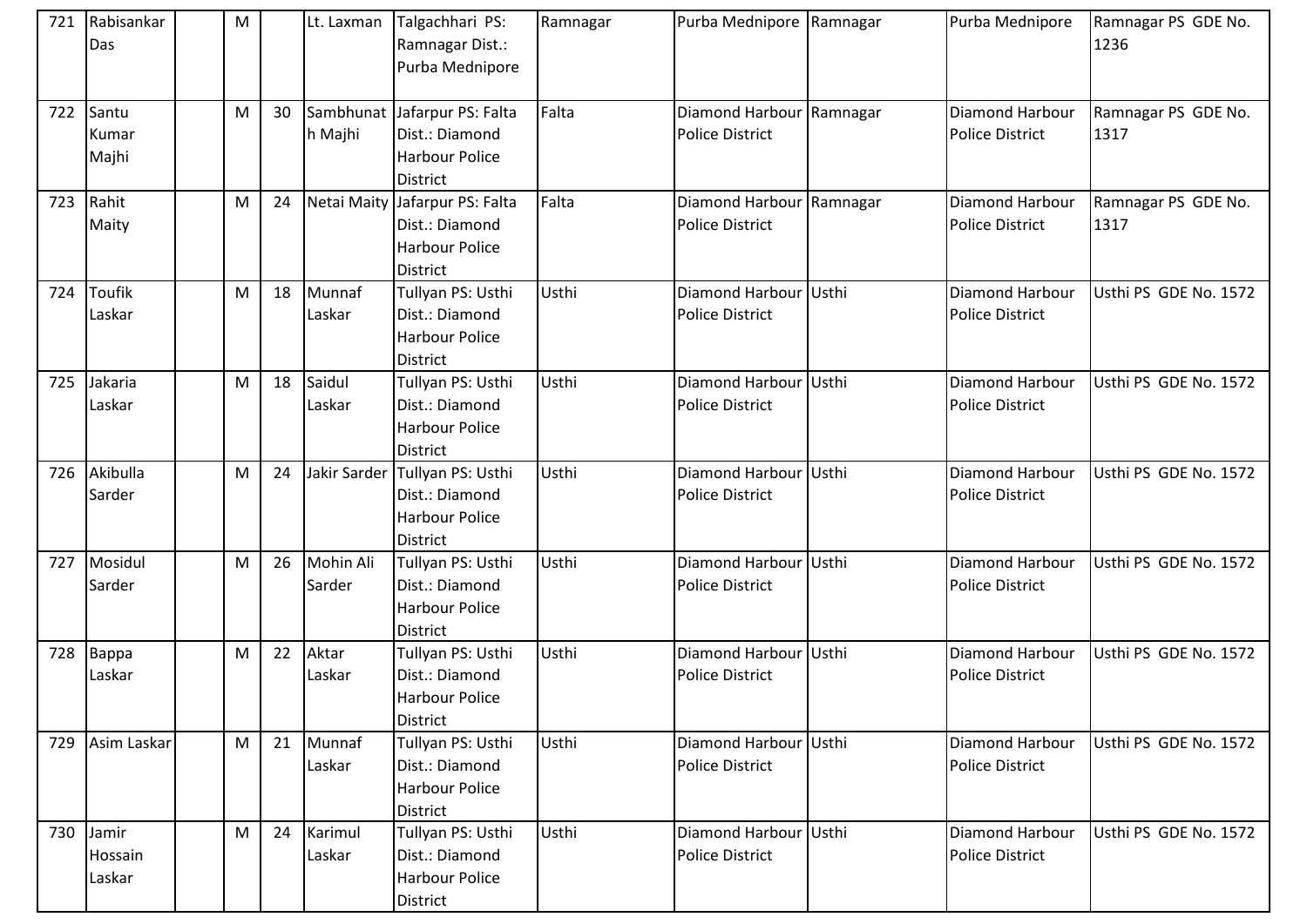| 731 | Bappa            | ${\sf M}$ | 27 | Manasa           | Vill-Batanal PS-            |        | Basirhat             | Arambagh | <b>Hooghly Rural</b> | Arambagh PS GDE No. |
|-----|------------------|-----------|----|------------------|-----------------------------|--------|----------------------|----------|----------------------|---------------------|
|     | Dolui            |           |    | Dolui            | Arambagh Dist-              |        |                      |          |                      | 2011                |
|     |                  |           |    |                  | Hooghly                     |        |                      |          |                      |                     |
| 732 | Sk Raidul        | M         | 28 | <b>Sk Saiful</b> | Vill-Kulut PS-              |        | <b>Basirhat</b>      | Arambagh | <b>Hooghly Rural</b> | Arambagh PS GDE No. |
|     |                  |           |    |                  | Khanakul Dist-              |        |                      |          |                      | 2041                |
|     |                  |           |    |                  | Hooghly.                    |        |                      |          |                      |                     |
| 733 | <b>Sk Saiful</b> | M         | 50 | Lt. Sk           | Vill-Kulut PS-              |        | <b>Basirhat</b>      | Arambagh | <b>Hooghly Rural</b> | Arambagh PS GDE No. |
|     |                  |           |    | Yakub            | Khanakul Dist-              |        |                      |          |                      | 2041                |
|     |                  |           |    |                  | Hooghly.                    |        |                      |          |                      |                     |
| 734 | Kartick          | M         | 24 | Kashinath        | Shekpukur                   |        | Basirhat             | Balagarh | <b>Hooghly Rural</b> | Balagarh PS GDE No. |
|     | Singh            |           |    |                  |                             |        |                      |          |                      | 1616                |
| 735 | Shibshanka       | M         | 25 | Paban            | Raghunathpur                |        | <b>Basirhat</b>      | Balagarh | <b>Hooghly Rural</b> | Balagarh PS GDE No. |
|     | Singh            |           |    |                  |                             |        |                      |          |                      | 1616                |
| 736 | <b>Tapas</b>     | ${\sf M}$ | 54 | Sambhu           | Tona                        |        | <b>Basirhat</b>      | Balagarh | <b>Hooghly Rural</b> | Balagarh PS GDE No. |
|     | Mondal           |           |    |                  |                             |        |                      |          |                      | 1616                |
| 737 | Madan            | M         | 28 | Sambhu           | Natun Majdia                |        | <b>Basirhat</b>      | Balagarh | <b>Hooghly Rural</b> | Balagarh PS GDE No. |
|     | Singh            |           |    |                  |                             |        |                      |          |                      | 1614                |
| 738 | Sukhendu         | ${\sf M}$ | 27 | Sushil           | Natun Majdia                |        | <b>Basirhat</b>      | Balagarh | <b>Hooghly Rural</b> | Balagarh PS GDE No. |
|     | Singh            |           |    |                  |                             |        |                      |          |                      | 1614                |
| 739 | Krishna          | ${\sf M}$ | 21 | Ranjit           | Sindhona                    |        | <b>Basirhat</b>      | Balagarh | <b>Hooghly Rural</b> | Balagarh PS GDE No. |
|     | Mondal           |           |    |                  |                             |        |                      |          |                      | 1614                |
| 740 | Chirandip        |           | 30 |                  | Sambhunat Vill- Kumragachi, | Dadpur | <b>Hooghly Rural</b> | Dadpur   | <b>Hooghly Rural</b> | Dadpur PS GDE No.   |
|     | Santra           |           |    | h Santra         | P.S- Haripal, Dist-         |        |                      |          |                      | 1708                |
|     |                  |           |    |                  | Hooghly PS:                 |        |                      |          |                      |                     |
|     |                  |           |    |                  | Dadpur Dist.:               |        |                      |          |                      |                     |
|     |                  |           |    |                  | <b>Hooghly Rural</b>        |        |                      |          |                      |                     |
| 741 | Ratan            |           | 45 | Lt Rasu          | Vill-Kumragachi,            | Dadpur | <b>Hooghly Rural</b> | Dadpur   | <b>Hooghly Rural</b> | Dadpur PS GDE No.   |
|     | Sabbar           |           |    | Sabbar           | P.S- Haripal, Dist-         |        |                      |          |                      | 1708                |
|     |                  |           |    |                  | Hooghly PS:                 |        |                      |          |                      |                     |
|     |                  |           |    |                  | Dadpur Dist.:               |        |                      |          |                      |                     |
|     |                  |           |    |                  | <b>Hooghly Rural</b>        |        |                      |          |                      |                     |
| 742 | Malay            |           |    | Banabihari       | Vill- Chandanpur,           | Dadpur | <b>Hooghly Rural</b> | Dadpur   | <b>Hooghly Rural</b> | Dadpur PS GDE No.   |
|     | Singha Roy       |           |    | Singhray         | P.S- Haripal, Dist-         |        |                      |          |                      | 1708                |
|     |                  |           |    |                  | Hooghly PS:                 |        |                      |          |                      |                     |
|     |                  |           |    |                  | Dadpur Dist.:               |        |                      |          |                      |                     |
|     |                  |           |    |                  | <b>Hooghly Rural</b>        |        |                      |          |                      |                     |
|     |                  |           |    |                  |                             |        |                      |          |                      |                     |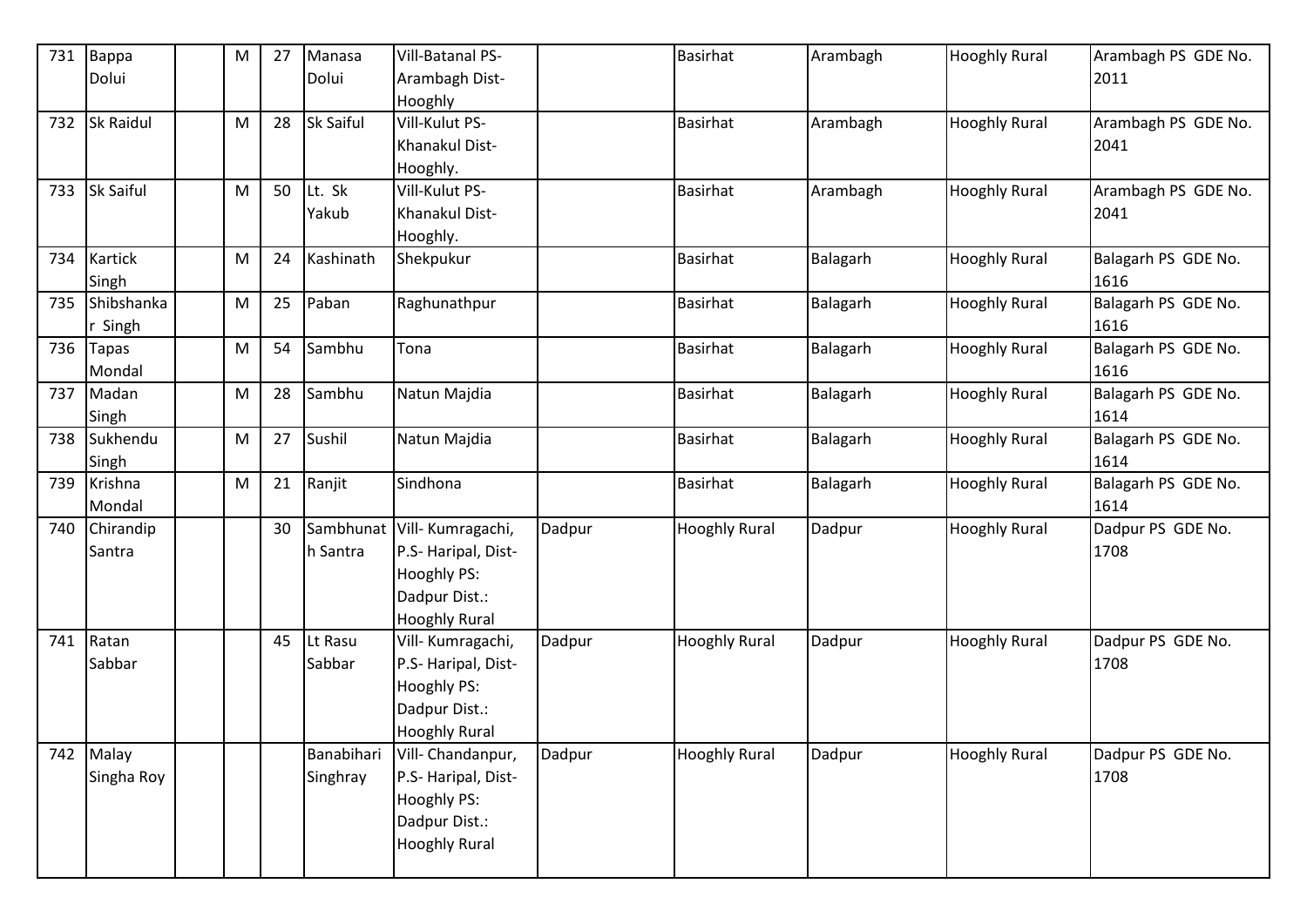| 743 | <b>Dilip Sabbar</b> |                                                                                                            | 50 | Lt Kanai<br>Sabbar | Vill- Kumragachi,<br>P.S- Haripal, Dist-<br>Hooghly PS:<br>Dadpur Dist.: | Dadpur | <b>Hooghly Rural</b> | Dadpur | <b>Hooghly Rural</b> | Dadpur PS GDE No.<br>1708 |
|-----|---------------------|------------------------------------------------------------------------------------------------------------|----|--------------------|--------------------------------------------------------------------------|--------|----------------------|--------|----------------------|---------------------------|
|     |                     |                                                                                                            |    |                    | <b>Hooghly Rural</b>                                                     |        |                      |        |                      |                           |
| 744 | Swapan              |                                                                                                            |    | Lt Kanai           | Vill- Kumragachi,                                                        | Dadpur | <b>Hooghly Rural</b> | Dadpur | <b>Hooghly Rural</b> | Dadpur PS GDE No.         |
|     | Sabbar              |                                                                                                            |    | Sabbar             | P.S- Haripal, Dist-                                                      |        |                      |        |                      | 1708                      |
|     |                     |                                                                                                            |    |                    | Hooghly PS:                                                              |        |                      |        |                      |                           |
|     |                     |                                                                                                            |    |                    | Dadpur Dist.:                                                            |        |                      |        |                      |                           |
|     |                     |                                                                                                            |    |                    | <b>Hooghly Rural</b>                                                     |        |                      |        |                      |                           |
| 745 | Subha               |                                                                                                            | 27 | Lt Sambhu          | Vill- Kumragachi,                                                        | Dadpur | <b>Hooghly Rural</b> | Dadpur | <b>Hooghly Rural</b> | Dadpur PS GDE No.         |
|     | Koley               |                                                                                                            |    | Koley              | P.S- Haripal, Dist-                                                      |        |                      |        |                      | 1708                      |
|     |                     |                                                                                                            |    |                    | Hooghly PS:                                                              |        |                      |        |                      |                           |
|     |                     |                                                                                                            |    |                    | Dadpur Dist.:                                                            |        |                      |        |                      |                           |
|     |                     |                                                                                                            |    |                    | <b>Hooghly Rural</b>                                                     |        |                      |        |                      |                           |
| 746 | Boirab              | $\mathsf{M}% _{T}=\mathsf{M}_{T}\!\left( a,b\right) ,\ \mathsf{M}_{T}=\mathsf{M}_{T}\!\left( a,b\right) ,$ |    | Lal Mohan          | Bosipur PS: Gurap                                                        | Gurap  | <b>Hooghly Rural</b> | Gurap  | <b>Hooghly Rural</b> | Gurap PS GDE No. 1568     |
|     | Mondal              |                                                                                                            |    | Mondal             | Dist.: Hooghly Rural                                                     |        |                      |        |                      |                           |
|     |                     |                                                                                                            |    |                    |                                                                          |        |                      |        |                      |                           |
| 747 | Soumen              | M                                                                                                          |    | Lt. Alok           | Bosipur PS: Gurap                                                        | Gurap  | <b>Hooghly Rural</b> | Gurap  | <b>Hooghly Rural</b> | Gurap PS GDE No. 1568     |
|     | Guria               |                                                                                                            |    | Guria              | Dist.: Hooghly Rural                                                     |        |                      |        |                      |                           |
|     |                     |                                                                                                            |    |                    |                                                                          |        |                      |        |                      |                           |
| 748 | Arijit Guria        | M                                                                                                          |    | Balaram            | Bosipur PS: Gurap                                                        | Gurap  | <b>Hooghly Rural</b> | Gurap  | <b>Hooghly Rural</b> | Gurap PS GDE No. 1568     |
|     |                     |                                                                                                            |    | Guria              | Dist.: Hooghly Rural                                                     |        |                      |        |                      |                           |
|     |                     |                                                                                                            |    |                    |                                                                          |        |                      |        |                      |                           |
| 749 | Srimanta            | $\mathsf{M}% _{T}=\mathsf{M}_{T}\!\left( a,b\right) ,\ \mathsf{M}_{T}=\mathsf{M}_{T}\!\left( a,b\right) ,$ |    | Sankar             | Bosipur PS: Gurap                                                        | Gurap  | <b>Hooghly Rural</b> | Gurap  | <b>Hooghly Rural</b> | Gurap PS GDE No. 1568     |
|     | Mondal              |                                                                                                            |    | Mondal             | Dist.: Hooghly Rural                                                     |        |                      |        |                      |                           |
| 750 | Shyamal             | M                                                                                                          |    |                    | Krishna Das Bosipur PS: Gurap                                            | Gurap  | <b>Hooghly Rural</b> | Gurap  | <b>Hooghly Rural</b> | Gurap PS GDE No. 1568     |
|     | Das                 |                                                                                                            |    |                    | Dist.: Hooghly Rural                                                     |        |                      |        |                      |                           |
|     |                     |                                                                                                            |    |                    |                                                                          |        |                      |        |                      |                           |
|     | 751 Santosh         | M                                                                                                          |    | Dilip Das          | Bosipur PS: Gurap                                                        | Gurap  | <b>Hooghly Rural</b> | Gurap  | <b>Hooghly Rural</b> | Gurap PS GDE No. 1568     |
|     | Das                 |                                                                                                            |    |                    | Dist.: Hooghly Rural                                                     |        |                      |        |                      |                           |
|     |                     |                                                                                                            |    |                    |                                                                          |        |                      |        |                      |                           |
|     | 752 Sandip          | $\mathsf{M}% _{T}=\mathsf{M}_{T}\!\left( a,b\right) ,\ \mathsf{M}_{T}=\mathsf{M}_{T}\!\left( a,b\right) ,$ |    | Gobardhan          | Bosipur PS: Gurap                                                        | Gurap  | <b>Hooghly Rural</b> | Gurap  | <b>Hooghly Rural</b> | Gurap PS GDE No. 1568     |
|     | Karmakar            |                                                                                                            |    | Karmakar           | Dist.: Hooghly Rural                                                     |        |                      |        |                      |                           |
|     |                     |                                                                                                            |    |                    |                                                                          |        |                      |        |                      |                           |
| 753 | Sukhen              | M                                                                                                          |    | Tapan              | Bosipur PS: Gurap                                                        | Gurap  | <b>Hooghly Rural</b> | Gurap  | <b>Hooghly Rural</b> | Gurap PS GDE No. 1568     |
|     | Mondal              |                                                                                                            |    | Mondal             | Dist.: Hooghly Rural                                                     |        |                      |        |                      |                           |
|     |                     |                                                                                                            |    |                    |                                                                          |        |                      |        |                      |                           |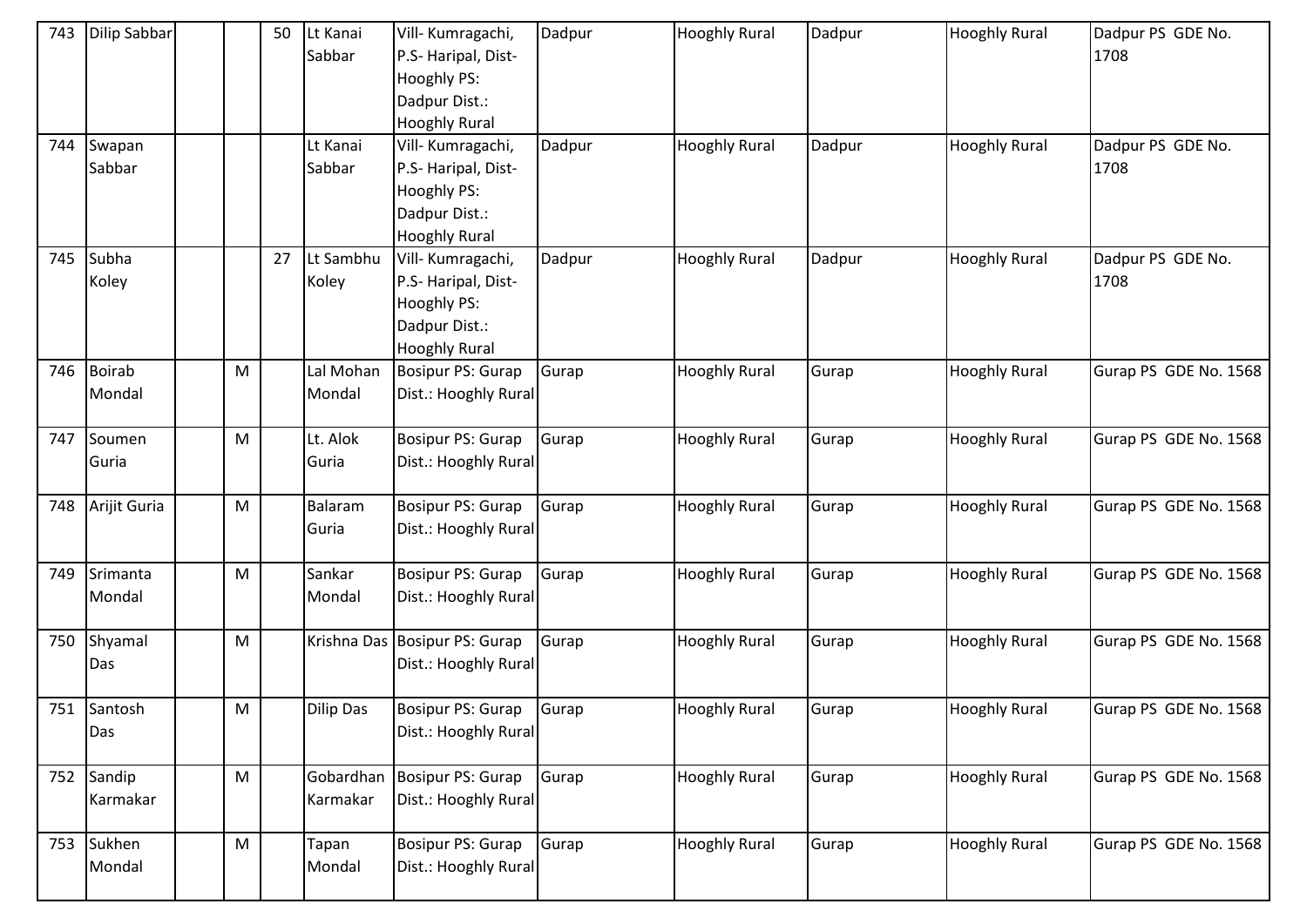| 754 | Kalipada           | M |    | Lt. Rabi     | Bosipur PS: Gurap                            | Gurap           | <b>Hooghly Rural</b>     | Gurap     | <b>Hooghly Rural</b> | Gurap PS GDE No. 1568 |
|-----|--------------------|---|----|--------------|----------------------------------------------|-----------------|--------------------------|-----------|----------------------|-----------------------|
|     | Malik              |   |    | Malik        | Dist.: Hooghly Rural                         |                 |                          |           |                      |                       |
|     |                    |   |    |              |                                              |                 |                          |           |                      |                       |
| 755 | Soumen             | M | 18 | Pada Bag     | Vill- Purash P.S-                            | Amta            | <b>Howrah Rural</b>      | Jangipara | <b>Hooghly Rural</b> | Jangipara PS GDE No.  |
|     | <b>Bag</b>         |   |    |              | Amta Dist-Howrah                             |                 |                          |           |                      | 1607                  |
|     |                    |   |    |              | PS: Amta Dist.:                              |                 |                          |           |                      |                       |
|     |                    |   |    |              | Howrah Rural                                 |                 |                          |           |                      |                       |
| 756 | <b>Kartick</b>     | M | 23 |              | Pradip Jana Vill-Miabalia P.S-               | Jagatballavpore | <b>Howrah Rural</b>      | Jangipara | <b>Hooghly Rural</b> | Jangipara PS GDE No.  |
|     | Jana               |   |    |              | J.B.Pur Dist-                                |                 |                          |           |                      | 1628                  |
|     |                    |   |    |              | Howrah PS:                                   |                 |                          |           |                      |                       |
|     |                    |   |    |              | Jagatballavpore                              |                 |                          |           |                      |                       |
|     |                    |   |    |              | Dist.: Howrah Rural                          |                 |                          |           |                      |                       |
| 757 | <b>Tapan Dalai</b> | M | 27 | Monoranja    | Monoharchak PS:                              | Contai          | Purba Mednipore Khanakul |           | <b>Hooghly Rural</b> | Khanakul PS GDE No.   |
|     |                    |   |    | n Dalai      | Contai Dist.: Purba                          |                 |                          |           |                      | 1811                  |
|     |                    |   |    |              | Mednipore                                    |                 |                          |           |                      |                       |
|     |                    |   |    |              |                                              |                 |                          |           |                      |                       |
| 758 | <b>Sk Ashakul</b>  | M | 20 | Sk Khayrul   | Gimagerya PS:                                | Contai          | Purba Mednipore Khanakul |           | <b>Hooghly Rural</b> | Khanakul PS GDE No.   |
|     | Mia                |   |    | Hossain      | Contai Dist.: Purba                          |                 |                          |           |                      | 1811                  |
|     |                    |   |    | Mia          | Mednipore                                    |                 |                          |           |                      |                       |
| 759 | Surojit            | M | 29 | Jagannath    | Srirampur PS:                                | Khanakul        | <b>Hooghly Rural</b>     | Khanakul  | <b>Hooghly Rural</b> | Khanakul PS GDE No.   |
|     | Mouri              |   |    | Mouri        | Khanakul Dist.:                              |                 |                          |           |                      | 1811                  |
|     |                    |   |    |              | <b>Hooghly Rural</b>                         |                 |                          |           |                      |                       |
| 760 | Chinmoy            | M | 46 | <b>Dilip</b> | Krishnanagar PS:                             | Khanakul        | <b>Hooghly Rural</b>     | Khanakul  | <b>Hooghly Rural</b> | Khanakul PS GDE No.   |
|     | Chakrabort         |   |    | Chakrabort   | Khanakul Dist.:                              |                 |                          |           |                      | 1811                  |
|     |                    |   |    |              | <b>Hooghly Rural</b>                         |                 |                          |           |                      |                       |
| 761 | Md. Irfan          | M | 29 | Md. Yunus    | B-L/5 Kakinara, P.S- Bhatpara                |                 | Barrackpore              | Mogra     | <b>Hooghly Rural</b> | Mogra PS GDE No. 1546 |
|     |                    |   |    |              | Bhatpara, Dist-24                            |                 | Police                   |           |                      |                       |
|     |                    |   |    |              | Pgs (N) PS:                                  |                 | Commissionerate          |           |                      |                       |
|     |                    |   |    |              | Bhatpara Dist.:                              |                 |                          |           |                      |                       |
|     |                    |   |    |              | <b>Barrackpore Police</b><br>Commissionerate |                 |                          |           |                      |                       |
|     |                    |   |    |              |                                              |                 |                          |           |                      |                       |
|     |                    |   |    |              |                                              |                 |                          |           |                      |                       |
|     |                    |   |    |              |                                              |                 |                          |           |                      |                       |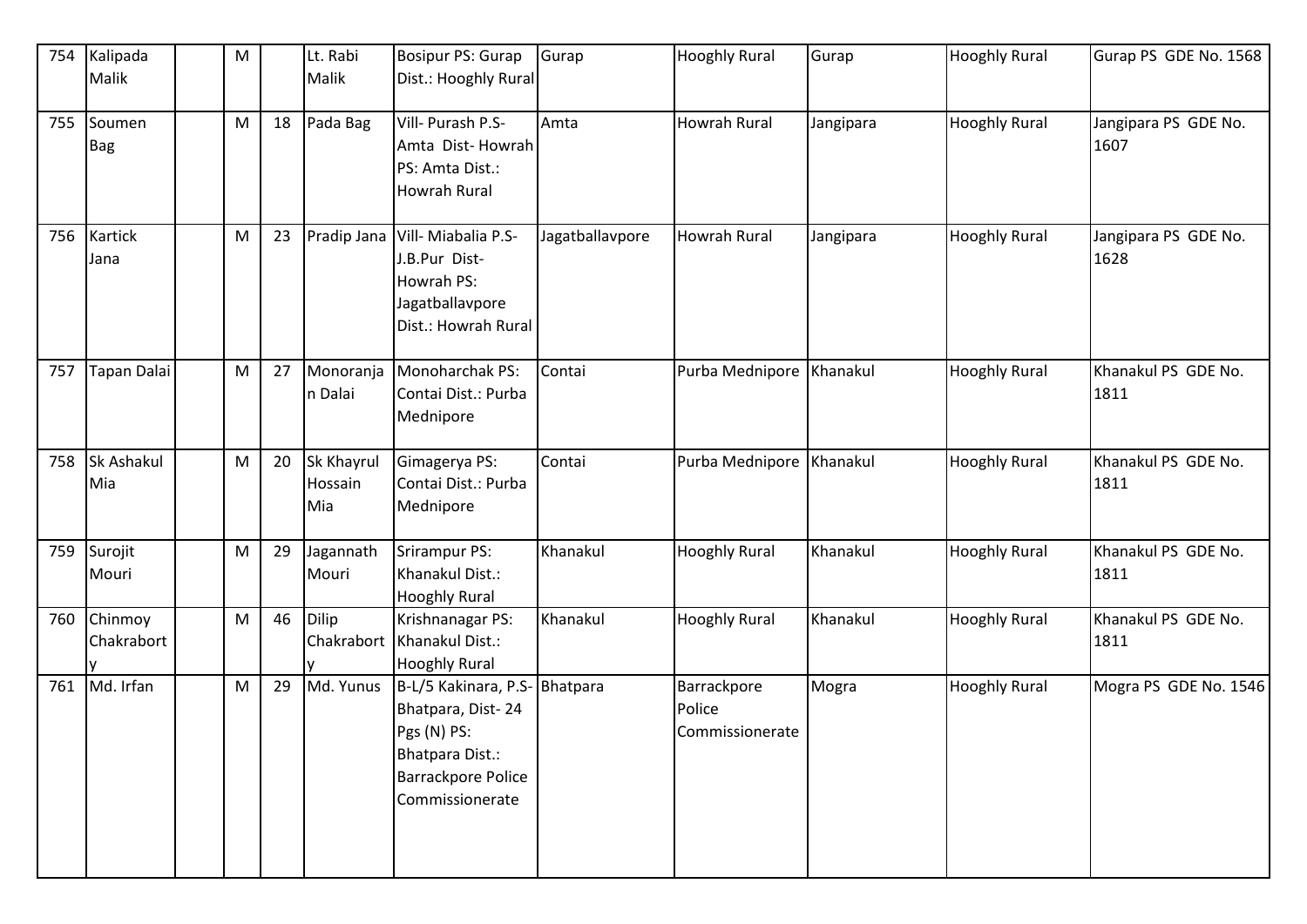| 762 | Rakhal<br>Mondal       | ${\sf M}$ |    | Sahadeb<br>Mondal          | Vill Mirepara, PS<br>Pandua, Dist<br>Hooghly PS:<br>Pandua Dist.:<br><b>Hooghly Rural</b>                                                  | Pandua    | <b>Hooghly Rural</b>                      | Pandua | <b>Hooghly Rural</b> | Pandua PS GDE No.<br>1880 |
|-----|------------------------|-----------|----|----------------------------|--------------------------------------------------------------------------------------------------------------------------------------------|-----------|-------------------------------------------|--------|----------------------|---------------------------|
| 763 | Tarak Roy              | M         | 58 | Roy                        | Lt. Kamallal Of Bandel Netaji<br>Park 2, P.S –<br>Chinsurah, Dist - H<br>PS: Chinsurah Dist.:<br>Chandannagar<br>Police<br>Commissionerate | Chinsurah | Chandannagar<br>Police<br>Commissionerate | Polba  | <b>Hooghly Rural</b> | Polba PS GDE No. 1376     |
| 764 | Amit<br>Choudhury      | M         | 27 | Lt. Ram Ch<br>Choudhury    | Of Bandel Netaji<br>Park 2, P.S –<br>Chinsurah, Dist - H<br>PS: Chinsurah Dist.:<br>Chandannagar<br>Police<br>Commissionerate              | Chinsurah | Chandannagar<br>Police<br>Commissionerate | Polba  | <b>Hooghly Rural</b> | Polba PS GDE No. 1376     |
|     | 765 Bijoy Kr<br>Mondal | M         | 38 | Ganesh<br>Prasad<br>Mondal | Of Bandel Netaji<br>Park 2, P.S –<br>Chinsurah, Dist - H<br>PS: Chinsurah Dist.:<br>Chandannagar<br>Police<br>Commissionerate              | Chinsurah | Chandannagar<br>Police<br>Commissionerate | Polba  | <b>Hooghly Rural</b> | Polba PS GDE No. 1376     |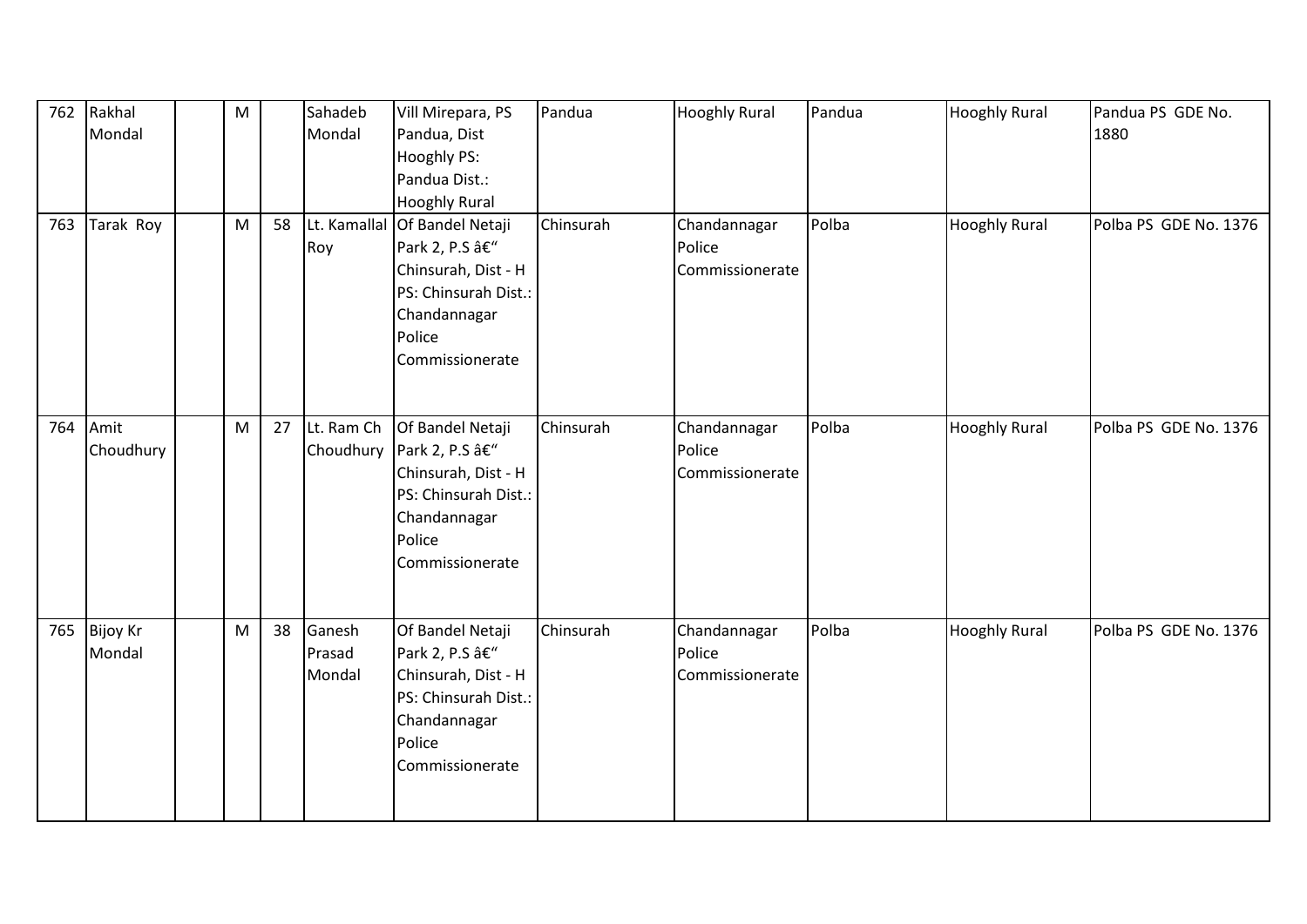|     | 766 Indrajit     | M         | 46 | Naginalal    | Of Bandel Netaji      | Chinsurah  | Chandannagar         | Polba             | <b>Hooghly Rural</b> | Polba PS GDE No. 1376    |
|-----|------------------|-----------|----|--------------|-----------------------|------------|----------------------|-------------------|----------------------|--------------------------|
|     | Prasad           |           |    | Prasad       | Park 2, P.S –         |            | Police               |                   |                      |                          |
|     |                  |           |    |              | Chinsurah, Dist - H   |            | Commissionerate      |                   |                      |                          |
|     |                  |           |    |              | PS: Chinsurah Dist.:  |            |                      |                   |                      |                          |
|     |                  |           |    |              | Chandannagar          |            |                      |                   |                      |                          |
|     |                  |           |    |              | Police                |            |                      |                   |                      |                          |
|     |                  |           |    |              | Commissionerate       |            |                      |                   |                      |                          |
|     |                  |           |    |              |                       |            |                      |                   |                      |                          |
|     |                  |           |    |              |                       |            |                      |                   |                      |                          |
| 767 | Pradip           | M         | 28 | Lt. Sanjit   | Begumpur PS:          | Chanditala | <b>Hooghly Rural</b> | Pursurah          | <b>Hooghly Rural</b> | Pursurah PS GDE No.      |
|     | Mahato           |           |    | Mahato       | Chanditala Dist.:     |            |                      |                   |                      | 1458                     |
|     |                  |           |    |              | <b>Hooghly Rural</b>  |            |                      |                   |                      |                          |
| 768 | Lalu Patra       | M         | 40 | Lt. Rabin    | Vill-Bora             | Singur     | <b>Hooghly Rural</b> | Singur            | <b>Hooghly Rural</b> | Singur PS GDE No. 534    |
|     |                  |           |    | Patra        | baburbagan, PO-       |            |                      |                   |                      |                          |
|     |                  |           |    |              | Bora, P PS: Singur    |            |                      |                   |                      |                          |
|     |                  |           |    |              | Dist.: Hooghly Rural  |            |                      |                   |                      |                          |
| 769 | <b>Sudip Das</b> | M         | 32 | Judhisthir   | Vill-Howakhana,       | Singur     | <b>Hooghly Rural</b> | Singur            | <b>Hooghly Rural</b> | Singur PS GDE No. 534    |
|     |                  |           |    | Das          | PO- Bora PS: Singur   |            |                      |                   |                      |                          |
|     |                  |           |    |              | Dist.: Hooghly Rural  |            |                      |                   |                      |                          |
|     |                  |           |    |              |                       |            |                      |                   |                      |                          |
| 770 | Kali Chran       | M         | 42 | Tarkeswar    | Diggi Hajipur Vaisali |            | <b>Basirhat</b>      | Asansole g.r.p.s. | Howrah G.R.P.        | Asansole g.r.p.s. PS GDE |
|     | Thakur           |           |    | Prasad       | <b>Bihar</b>          |            |                      |                   |                      | No. 1227                 |
|     |                  |           |    | Thakur       |                       |            |                      |                   |                      |                          |
| 771 | Achhay           | M         | 36 | Naresh       | Purani Bazar Jhajha   |            | Basirhat             | Asansole g.r.p.s. | Howrah G.R.P.        | Asansole g.r.p.s. PS GDE |
|     | Kumar            |           |    | Prasad       | Jamui, Bihar          |            |                      |                   |                      | No. 1227                 |
|     |                  |           |    | Mahato       |                       |            |                      |                   |                      |                          |
|     | 772 Bhudeo       | M         | 35 | Lofu         | Barjori Khaga         |            | <b>Basirhat</b>      | Asansole g.r.p.s. | Howrah G.R.P.        | Asansole g.r.p.s. PS GDE |
|     | Nahato           |           |    | Mahato       | Deoghar, JHK          |            |                      |                   |                      | No. 1227                 |
| 773 | Abdul            | M         | 22 | Abdul        | Chatapathar           |            | Basirhat             | Asansole g.r.p.s. | Howrah G.R.P.        | Asansole g.r.p.s. PS GDE |
|     | Salam            |           |    | Samad        | Madhupur              |            |                      |                   |                      | No. 1227                 |
|     | Ansari           |           |    |              | Deoghar, JHK          |            |                      |                   |                      |                          |
|     | 774 Tapan        | M         | 23 | <b>Bhiru</b> | Mahtodih Khaga        |            | <b>Basirhat</b>      | Asansole g.r.p.s. | Howrah G.R.P.        | Asansole g.r.p.s. PS GDE |
|     | Mahato           |           |    | Mahato       | Deoghar, JHK          |            |                      |                   |                      | No. 1227                 |
| 775 | Sukhdeo          | M         | 41 | Tutu         | Mahtodih Khaga        |            | Basirhat             | Asansole g.r.p.s. | Howrah G.R.P.        | Asansole g.r.p.s. PS GDE |
|     | Mahato           |           |    | Mahato       | Deoghar, JHK          |            |                      |                   |                      | No. 1227                 |
|     | 776 Rinkesh      | ${\sf M}$ | 25 | Ram Prsad    | Ranipati Kasru        |            | <b>Basirhat</b>      | Asansole g.r.p.s. | Howrah G.R.P.        | Asansole g.r.p.s. PS GDE |
|     | Pradas           |           |    |              | Samastipur, Bihar     |            |                      |                   |                      | No. 1227                 |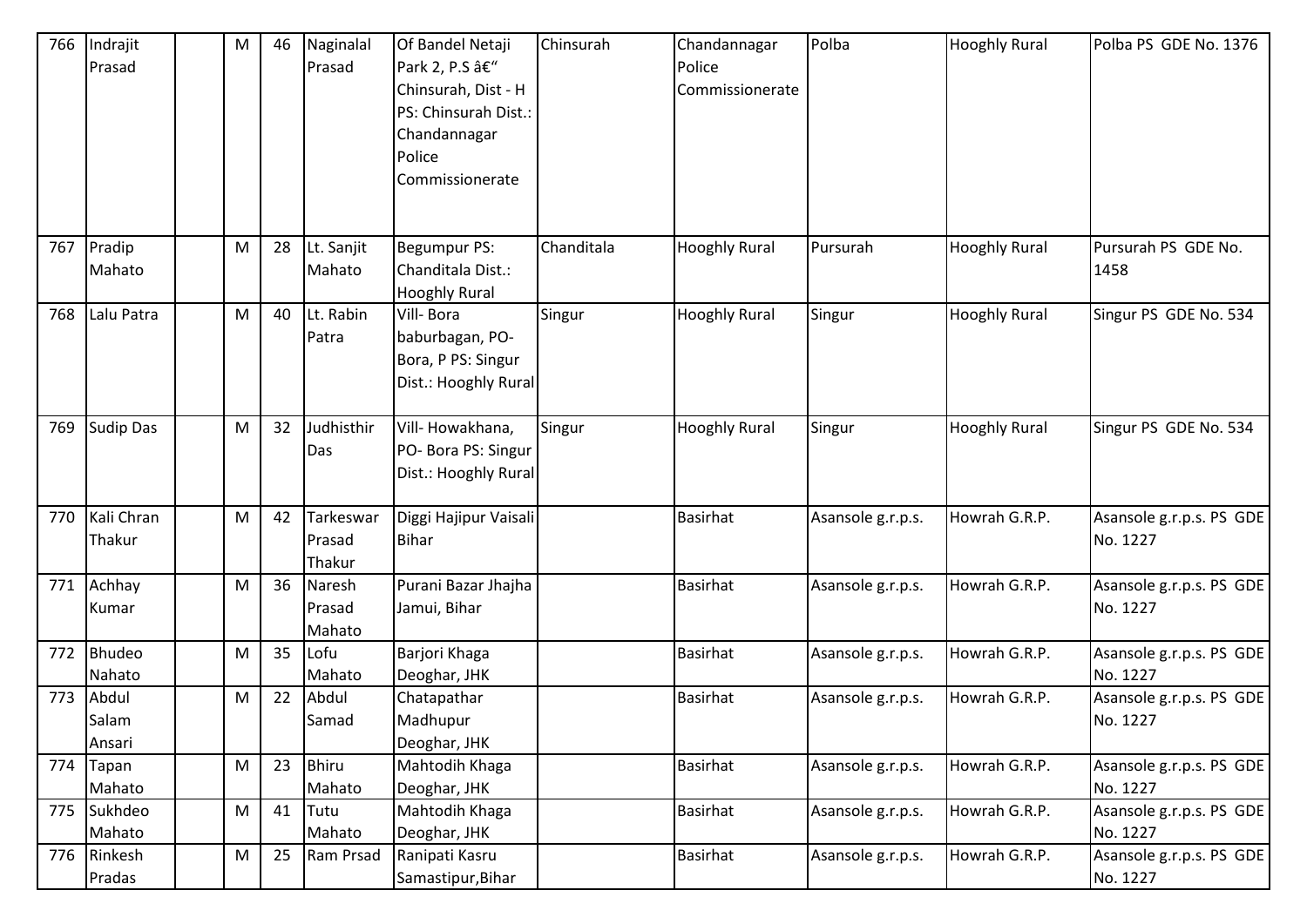| 777 | Samir             | ${\sf M}$ | 23 | Rajesh                 | Pakhisarai               | <b>Basirhat</b> | Asansole g.r.p.s. | Howrah G.R.P. | Asansole g.r.p.s. PS GDE |
|-----|-------------------|-----------|----|------------------------|--------------------------|-----------------|-------------------|---------------|--------------------------|
|     | Kumar             |           |    | Kumar                  | Pakhisarai               |                 |                   |               | No. 1227                 |
|     |                   |           |    |                        | Muzaffarpur, Bihar       |                 |                   |               |                          |
|     |                   |           |    |                        |                          |                 |                   |               |                          |
| 778 | Sital Kumar       | M         | 30 | Sunil Kumar Pakhisarai |                          | <b>Basirhat</b> | Asansole g.r.p.s. | Howrah G.R.P. | Asansole g.r.p.s. PS GDE |
|     |                   |           |    |                        | Pakhisarai               |                 |                   |               | No. 1227                 |
|     |                   |           |    |                        | Muzaffarpur, Bihar       |                 |                   |               |                          |
|     |                   |           |    |                        |                          |                 |                   |               |                          |
| 779 | Jitendra          | M         | 24 | Bishunu                | <b>Bisawpur Ujiarpur</b> | <b>Basirhat</b> | Asansole g.r.p.s. | Howrah G.R.P. | Asansole g.r.p.s. PS GDE |
|     | Das               |           |    | Das                    | Samastipur, Bihar        |                 |                   |               | No. 1227                 |
|     |                   |           |    |                        |                          |                 |                   |               |                          |
| 780 | Surja             | M         | 40 | Banshi                 | Rajwa NH 28              | <b>Basirhat</b> | Asansole g.r.p.s. | Howrah G.R.P. | Asansole g.r.p.s. PS GDE |
|     | Narayan           |           |    | Show                   | Samastipur, Bihar        |                 |                   |               | No. 1227                 |
|     | Saow              |           |    |                        |                          |                 |                   |               |                          |
| 781 | Manjay Kr         | M         | 32 | <b>Sri</b>             | Ahele Bahadurpur         | <b>Basirhat</b> | Asansole g.r.p.s. | Howrah G.R.P. | Asansole g.r.p.s. PS GDE |
|     | Yasad             |           |    | Mahadev                | Darbhanga Bihar          |                 |                   |               | No. 1228                 |
|     |                   |           |    | Yadav                  |                          |                 |                   |               |                          |
| 782 | Md Abid           | M         | 20 | Md Zainul              | Jamuria Jamuria          | <b>Basirhat</b> | Asansole g.r.p.s. | Howrah G.R.P. | Asansole g.r.p.s. PS GDE |
|     |                   |           |    |                        | Paschim                  |                 |                   |               | No. 1228                 |
|     |                   |           |    |                        | Baedhaman W.B            |                 |                   |               |                          |
| 783 | Sanjit            | M         | 22 | Uday                   | Asnbari Khaira           | <b>Basirhat</b> | Asansole g.r.p.s. | Howrah G.R.P. | Asansole g.r.p.s. PS GDE |
|     | Mahato            |           |    | Mahato                 | Deoghar, JHK             |                 |                   |               | No. 1228                 |
| 784 | Zahid             | ${\sf M}$ | 28 | Usman                  | Chanmari                 | <b>Basirhat</b> | Asansole g.r.p.s. | Howrah G.R.P. | Asansole g.r.p.s. PS GDE |
|     | Ansari            |           |    | Ansari                 | Madhupur                 |                 |                   |               | No. 1228                 |
|     |                   |           |    |                        | Deoghar, JHK             |                 |                   |               |                          |
| 785 | Pankaj            | M         | 50 | Bhatnath               | Bamuria Kotsila          | <b>Basirhat</b> | Asansole g.r.p.s. | Howrah G.R.P. | Asansole g.r.p.s. PS GDE |
|     | Kumar             |           |    | Kumar                  | Purulia, WB              |                 |                   |               | No. 1228                 |
| 786 | <b>Kausal Ram</b> | M         | 38 | Sukhdeo                | Balat Basopatti          | <b>Basirhat</b> | Asansole g.r.p.s. | Howrah G.R.P. | Asansole g.r.p.s. PS GDE |
|     |                   |           |    | Ram                    | Madhubani Bihar          |                 |                   |               | No. 1228                 |
| 787 | Pradip            | ${\sf M}$ | 18 | Naresh                 | <b>Balat Basopatti</b>   | <b>Basirhat</b> | Asansole g.r.p.s. | Howrah G.R.P. | Asansole g.r.p.s. PS GDE |
|     | Yadav             |           |    | Yadav                  | Madhubani Bihar          |                 |                   |               | No. 1228                 |
| 788 | <b>Ballar</b>     | M         | 18 | Pradip                 | Bamuriya Kotsila         | Basirhat        | Asansole g.r.p.s. | Howrah G.R.P. | Asansole g.r.p.s. PS GDE |
|     | Kumar             |           |    | Kumar                  | Purulia, WB              |                 |                   |               | No. 1228                 |
| 789 | Manajit           | M         | 21 | Sri Seo                | Aluara Sarath            | Basirhat        | Asansole g.r.p.s. | Howrah G.R.P. | Asansole g.r.p.s. PS GDE |
|     | Tiwari            |           |    | Narayan                | Deoghar, JHK             |                 |                   |               | No. 1228                 |
|     |                   |           |    | Tiwari                 |                          |                 |                   |               |                          |
| 790 | Pankaj            | ${\sf M}$ | 30 | Sewan                  | Etwa Sonha Jamui,        | Basirhat        | Asansole g.r.p.s. | Howrah G.R.P. | Asansole g.r.p.s. PS GDE |
|     | Yadav             |           |    | Yadav                  | <b>Bihar</b>             |                 |                   |               | No. 1228                 |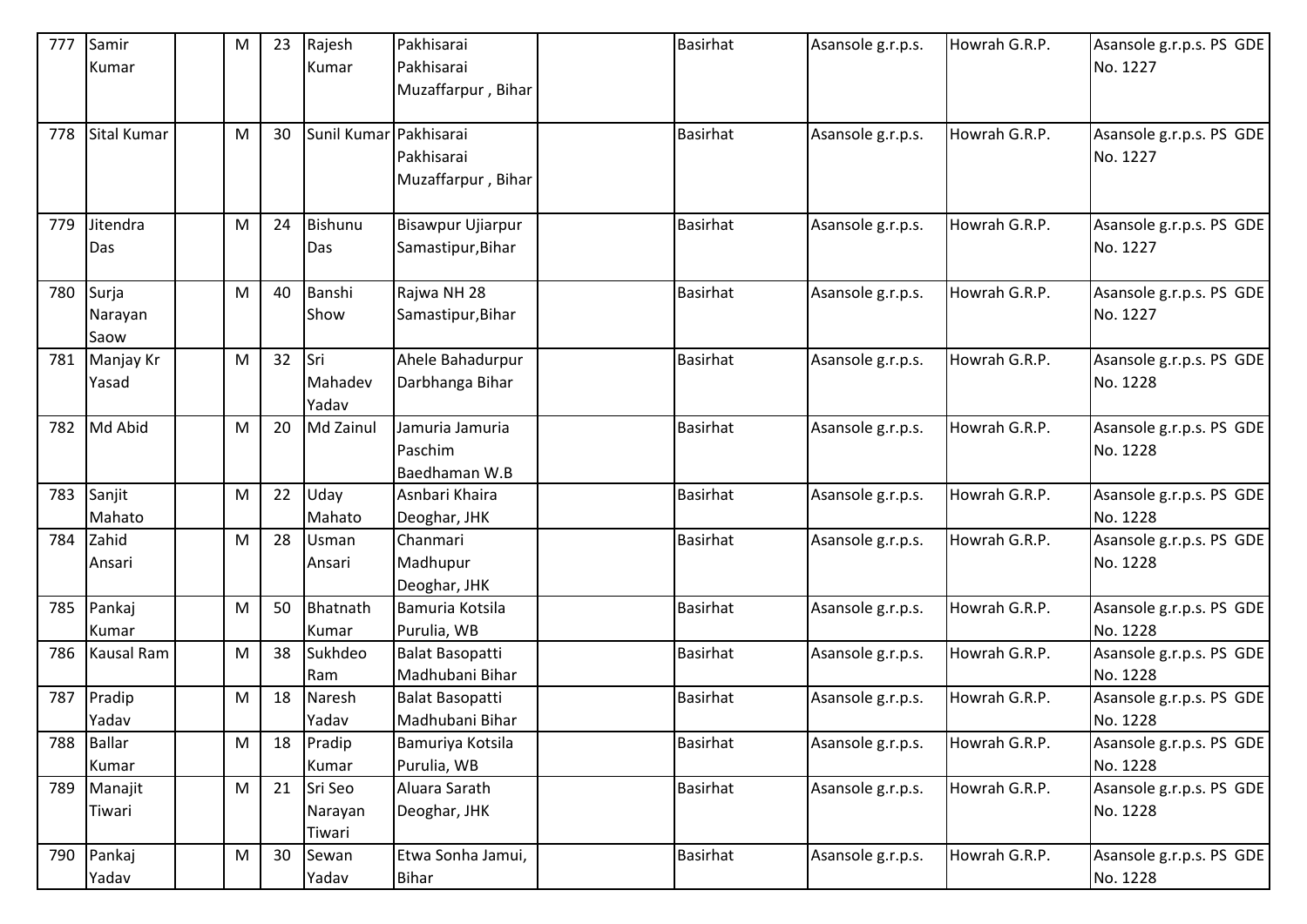| 791 | Rabindra         | M | 28 | Sri            | Makatpur, Giridih             | <b>Basirhat</b> | Asansole g.r.p.s. | Howrah G.R.P. | Asansole g.r.p.s. PS GDE |
|-----|------------------|---|----|----------------|-------------------------------|-----------------|-------------------|---------------|--------------------------|
|     | Kumar            |   |    | Surendra       | Giridih Giridih, JHK          |                 |                   |               | No. 1230                 |
|     |                  |   |    | Prasad         |                               |                 |                   |               |                          |
|     | 792 Asutosh      | M | 18 | Sri            | Kapsa Chakai                  | Basirhat        | Asansole g.r.p.s. | Howrah G.R.P. | Asansole g.r.p.s. PS GDE |
|     | Kumar            |   |    | Indradeo       | Jamui, Bihar                  |                 |                   |               | No. 1230                 |
|     |                  |   |    | Ram            |                               |                 |                   |               |                          |
| 793 | Biman            | M | 26 | <b>Basudeb</b> | Janai road chitra             | <b>Basirhat</b> | Asansole g.r.p.s. | Howrah G.R.P. | Asansole g.r.p.s. PS GDE |
|     | Majumdar         |   |    | Majumdar       | Chanditala                    |                 |                   |               | No. 1230                 |
|     |                  |   |    |                | Hooghly, WB                   |                 |                   |               |                          |
| 794 | Allauddin        | M | 38 | Chhatrimiy     | Gopalpur Sarwa                | <b>Basirhat</b> | Asansole g.r.p.s. | Howrah G.R.P. | Asansole g.r.p.s. PS GDE |
|     | Ansari           |   |    |                | Deoghar, JHK                  |                 |                   |               | No. 1230                 |
| 795 | Mansur           | M | 28 | Md.            | Mathura Madhupur              | <b>Basirhat</b> | Asansole g.r.p.s. | Howrah G.R.P. | Asansole g.r.p.s. PS GDE |
|     | Ansari           |   |    | Mubarak        | Deoghar, JHK                  |                 |                   |               | No. 1230                 |
|     |                  |   |    | Ansari         |                               |                 |                   |               |                          |
|     | 796 Md. Kayum    | M | 29 | Md.            | Mathura Madhupur              | <b>Basirhat</b> | Asansole g.r.p.s. | Howrah G.R.P. | Asansole g.r.p.s. PS GDE |
|     |                  |   |    | Mubarak        | Deoghar, JHK                  |                 |                   |               | No. 1230                 |
|     |                  |   |    | Ansari         |                               |                 |                   |               |                          |
| 797 | Pramod           | M | 25 | <b>Bhaso</b>   | Jhariya Jhariya               | <b>Basirhat</b> | Asansole g.r.p.s. | Howrah G.R.P. | Asansole g.r.p.s. PS GDE |
|     | Kumar            |   |    | Kumar          | Dhanbad, JHK                  |                 |                   |               | No. 1230                 |
| 798 | Rupam            | M | 21 | Sonu Bose      | <b>Sitarampur New</b>         | <b>Basirhat</b> | Asansole g.r.p.s. | Howrah G.R.P. | Asansole g.r.p.s. PS GDE |
|     | <b>Bose</b>      |   |    |                | uppar Colony Kulti            |                 |                   |               | No. 1230                 |
|     |                  |   |    |                | Paschim Baedhama              |                 |                   |               |                          |
|     |                  |   |    |                |                               |                 |                   |               |                          |
| 799 | Saheb Sen        | M | 19 |                | Swapan Sen Biswnu Bihar       | <b>Basirhat</b> | Asansole g.r.p.s. | Howrah G.R.P. | Asansole g.r.p.s. PS GDE |
|     |                  |   |    |                | Sitarampur Kulti              |                 |                   |               | No. 1230                 |
|     |                  |   |    |                | Paschim                       |                 |                   |               |                          |
|     |                  |   |    |                | Baedhaman W.                  |                 |                   |               |                          |
| 800 | <b>Kesto Pal</b> | M | 28 |                | Lt. Netai Pal Jamuria Jamuria | <b>Basirhat</b> | Asansole g.r.p.s. | Howrah G.R.P. | Asansole g.r.p.s. PS GDE |
|     |                  |   |    |                | Paschim                       |                 |                   |               | No. 1230                 |
|     |                  |   |    |                | Baedhaman W.B                 |                 |                   |               |                          |
|     | 801 Subham       | M | 35 | Motukuri       | Boringdanga                   | <b>Basirhat</b> | Asansole g.r.p.s. | Howrah G.R.P. | Asansole g.r.p.s. PS GDE |
|     | Tari             |   |    | Das            | Jamuria Paschim               |                 |                   |               | No. 1230                 |
|     |                  |   |    |                | Baedhaman W.B                 |                 |                   |               |                          |
| 802 | Prince Khan      | M | 19 | Jabbar         | Bring Dorga,                  | <b>Basirhat</b> | Asansole g.r.p.s. | Howrah G.R.P. | Asansole g.r.p.s. PS GDE |
|     |                  |   |    | Khan           | Jamuriya Jamuria              |                 |                   |               | No. 1233                 |
|     |                  |   |    |                | Paschim                       |                 |                   |               |                          |
|     |                  |   |    |                | Baedhaman W.                  |                 |                   |               |                          |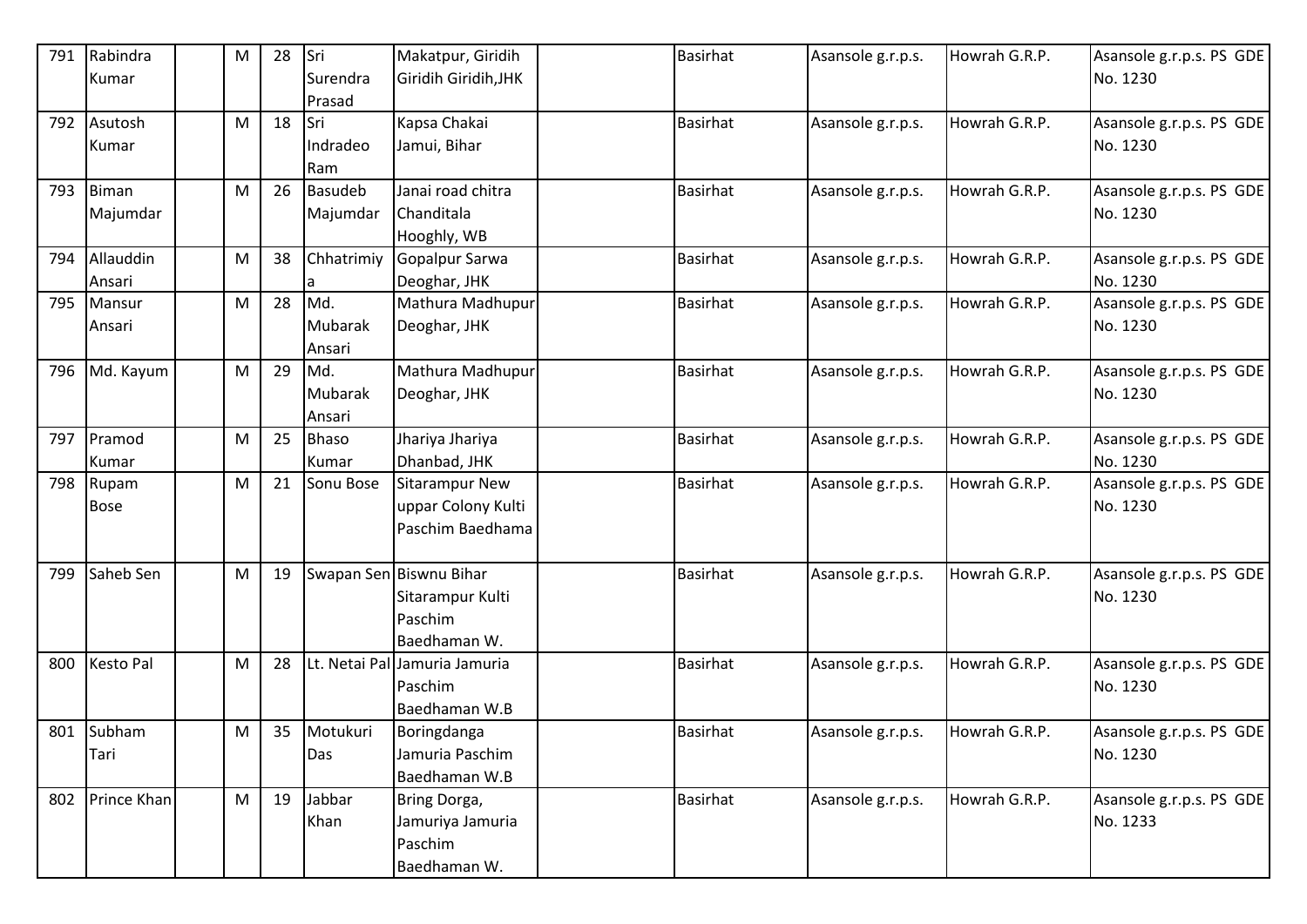| 803 | Jogendra        | M | 37 |                        | Baldeo Turi Bring Dorga,    | <b>Basirhat</b> | Asansole g.r.p.s. | Howrah G.R.P. | Asansole g.r.p.s. PS GDE |
|-----|-----------------|---|----|------------------------|-----------------------------|-----------------|-------------------|---------------|--------------------------|
|     | Turi            |   |    |                        | Jamuriya Jamuria            |                 |                   |               | No. 1233                 |
|     |                 |   |    |                        | Paschim                     |                 |                   |               |                          |
|     |                 |   |    |                        | Baedhaman W.                |                 |                   |               |                          |
| 804 | Sabha           | M | 53 | Raj Narayan Kamar Hati |                             | <b>Basirhat</b> | Asansole g.r.p.s. | Howrah G.R.P. | Asansole g.r.p.s. PS GDE |
|     | Singh           |   |    | Singh                  | Belgachhiya                 |                 |                   |               | No. 1233                 |
|     |                 |   |    |                        | Kolkata-700058,             |                 |                   |               |                          |
|     |                 |   |    |                        | <b>WB</b>                   |                 |                   |               |                          |
| 805 | Amjad Md        | M | 42 | Lt. Md.                | Kulti Hasanpara             | <b>Basirhat</b> | Asansole g.r.p.s. | Howrah G.R.P. | Asansole g.r.p.s. PS GDE |
|     |                 |   |    | Asgar                  | Kulti Paschim               |                 |                   |               | No. 1233                 |
|     |                 |   |    |                        | Baedhaman W.B               |                 |                   |               |                          |
| 806 | Md. Kurban      | M | 54 | Lt. Mithun             | Kulti Hasanpara             | <b>Basirhat</b> | Asansole g.r.p.s. | Howrah G.R.P. | Asansole g.r.p.s. PS GDE |
|     |                 |   |    | Miya                   | Kulti Paschim               |                 |                   |               | No. 1233                 |
|     |                 |   |    |                        | Baedhaman W.B               |                 |                   |               |                          |
| 807 | Suman           | M | 36 |                        | Tulsi Kundu Mohisila Colony | <b>Basirhat</b> | Asansole g.r.p.s. | Howrah G.R.P. | Asansole g.r.p.s. PS GDE |
|     | Kundu           |   |    |                        | Asansol South               |                 |                   |               | No. 1233                 |
|     |                 |   |    |                        | Paschim                     |                 |                   |               |                          |
|     |                 |   |    |                        | Baedhaman W.                |                 |                   |               |                          |
| 808 | Debdutta        | M | 35 | Sujit Hazra            | Mohisila Colony             | <b>Basirhat</b> | Asansole g.r.p.s. | Howrah G.R.P. | Asansole g.r.p.s. PS GDE |
|     | Hazra           |   |    |                        | <b>Asansol South</b>        |                 |                   |               | No. 1233                 |
|     |                 |   |    |                        | Paschim                     |                 |                   |               |                          |
|     |                 |   |    |                        | Baedhaman W.                |                 |                   |               |                          |
| 809 | Raja            | M | 21 | Rajendra               | Ismile Asansol              | <b>Basirhat</b> | Asansole g.r.p.s. | Howrah G.R.P. | Asansole g.r.p.s. PS GDE |
|     | Sharma          |   |    | Sharma                 | Hierapur Paschim            |                 |                   |               | No. 1233                 |
|     |                 |   |    |                        | Baedhaman W.B               |                 |                   |               |                          |
|     |                 |   |    |                        |                             |                 |                   |               |                          |
| 810 | Lalu Yadav      | M | 22 | Anas Yadav             | Hiramba Lachimpur           | <b>Basirhat</b> | Asansole g.r.p.s. | Howrah G.R.P. | Asansole g.r.p.s. PS GDE |
|     |                 |   |    |                        | Jamui, Bihar                |                 |                   |               | No. 1233                 |
|     |                 |   |    |                        |                             |                 |                   |               |                          |
| 811 | Shyamal         |   | 50 | Lt                     | <b>GOBARDANGA</b>           | <b>Basirhat</b> | Howrah g.r.p.s.   | Howrah G.R.P. | Howrah g.r.p.s. PS GDE   |
|     | Pal             |   |    | Debendra               | <b>HABRA NORTH 24</b>       |                 |                   |               | No. 1900                 |
|     |                 |   |    | Nath Pal               | <b>PGS</b>                  |                 |                   |               |                          |
|     | 812 Raj Hossain |   | 20 |                        | Rabiul Islam GOBARDANGA     | <b>Basirhat</b> | Howrah g.r.p.s.   | Howrah G.R.P. | Howrah g.r.p.s. PS GDE   |
|     |                 |   |    |                        | <b>HABRA NORTH 24</b>       |                 |                   |               | No. 1900                 |
|     |                 |   |    |                        | <b>PGS</b>                  |                 |                   |               |                          |
| 813 | Manik Roy       |   | 20 | Bapi Roy               | GOBARDANGA                  | <b>Basirhat</b> | Howrah g.r.p.s.   | Howrah G.R.P. | Howrah g.r.p.s. PS GDE   |
|     |                 |   |    |                        | <b>HABRA NORTH 24</b>       |                 |                   |               | No. 1900                 |
|     |                 |   |    |                        | <b>PGS</b>                  |                 |                   |               |                          |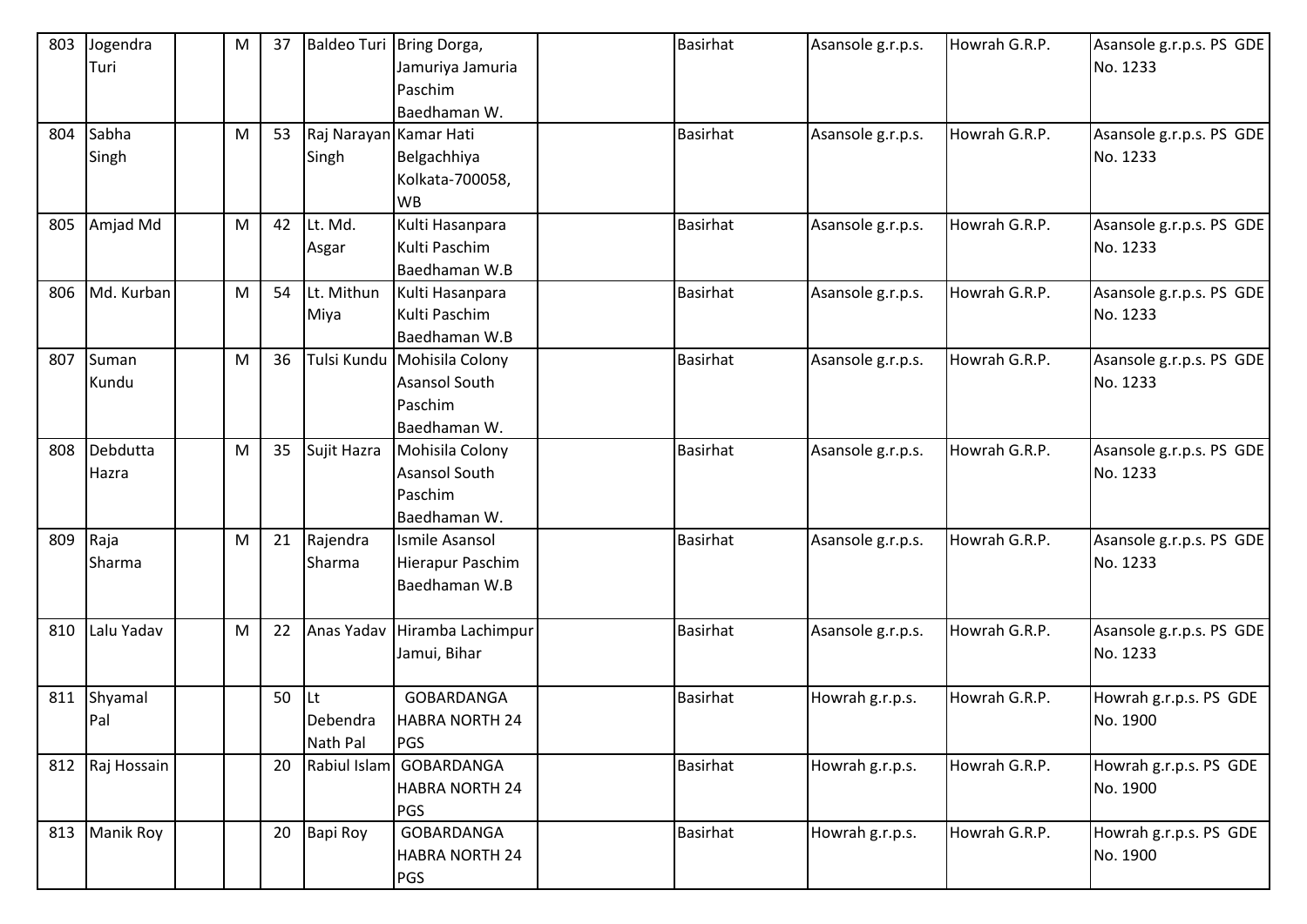|     | 814 Subodh          |  | 50 | Kanilal           | GOBARDANGA                           | <b>Basirhat</b> | Howrah g.r.p.s. | Howrah G.R.P. | Howrah g.r.p.s. PS GDE             |
|-----|---------------------|--|----|-------------------|--------------------------------------|-----------------|-----------------|---------------|------------------------------------|
|     | Amin                |  |    | Amin              | <b>HABRA NORTH 24</b>                |                 |                 |               | No. 1900                           |
|     |                     |  |    |                   | <b>PGS</b>                           |                 |                 |               |                                    |
| 815 | Bisdwajit           |  | 35 | Nitai Ch          | <b>SINGUR SINGUR</b>                 | <b>Basirhat</b> | Howrah g.r.p.s. | Howrah G.R.P. | Howrah g.r.p.s. PS GDE             |
|     | <b>Dhara</b>        |  |    | <b>Dhara</b>      | <b>HOOGHLY</b>                       |                 |                 |               | No. 1900                           |
| 816 | Rahul Singh         |  | 25 | Satyendra         | <b>PUSPAR PUSPAR</b>                 | <b>Basirhat</b> | Howrah g.r.p.s. | Howrah G.R.P. | Howrah g.r.p.s. PS GDE             |
|     |                     |  |    | Singh             | BANKA(BIHAR)                         |                 |                 |               | No. 1900                           |
| 817 | Akhilesh            |  | 22 | Ashok<br>Mahato   | <b>PUSPAR PUSPAR</b>                 | <b>Basirhat</b> | Howrah g.r.p.s. | Howrah G.R.P. | Howrah g.r.p.s. PS GDE<br>No. 1900 |
|     | Mahato              |  |    | Sabhu Nath        | BANKA(BIHAR)<br><b>PUSPAR PUSPAR</b> |                 |                 |               |                                    |
|     | 818 Sibaji Bauri    |  | 39 |                   |                                      | <b>Basirhat</b> | Howrah g.r.p.s. | Howrah G.R.P. | Howrah g.r.p.s. PS GDE             |
|     |                     |  |    | <b>Bauri</b>      | BANKA(BIHAR)                         |                 |                 |               | No. 1900                           |
| 819 | Manoranja           |  | 23 | Sundra            | MAHESHTALA                           | <b>Basirhat</b> | Howrah g.r.p.s. | Howrah G.R.P. | Howrah g.r.p.s. PS GDE             |
|     | In Hansda           |  |    | Nath              | MAHESHTALA                           |                 |                 |               | No. 1900                           |
|     |                     |  |    | Hansda            | SOUTH 24 PGS                         |                 |                 |               |                                    |
| 820 | Alin Sofi           |  | 28 | Md Hossain        | <b>MAHESHTALA</b>                    | <b>Basirhat</b> | Howrah g.r.p.s. | Howrah G.R.P. | Howrah g.r.p.s. PS GDE             |
|     |                     |  |    |                   | <b>MAHESHTALA</b>                    |                 |                 |               | No. 1900                           |
|     |                     |  |    |                   | SOUTH 24 PGS                         |                 |                 |               |                                    |
| 821 | Sankar              |  | 50 | Dangal            | SONARPUR                             | <b>Basirhat</b> | Howrah g.r.p.s. | Howrah G.R.P. | Howrah g.r.p.s. PS GDE             |
|     | Mondal              |  |    | Mondal            | SONARPUR SOUTH                       |                 |                 |               | No. 1900                           |
|     |                     |  |    |                   | <b>24 PGS</b>                        |                 |                 |               |                                    |
|     | 822 Najibur         |  | 30 | Mujibur           | SONARPUR                             | <b>Basirhat</b> | Howrah g.r.p.s. | Howrah G.R.P. | Howrah g.r.p.s. PS GDE             |
|     | Rahaman             |  |    | Rahaman           | <b>SONARPUR SOUTH</b>                |                 |                 |               | No. 1900                           |
|     |                     |  |    |                   | <b>24 PGS</b>                        |                 |                 |               |                                    |
| 823 | Ramen               |  | 35 | <b>Bablu Sahu</b> | SONARPUR                             | <b>Basirhat</b> | Howrah g.r.p.s. | Howrah G.R.P. | Howrah g.r.p.s. PS GDE             |
|     | Sahu                |  |    |                   | SONARPUR SOUTH                       |                 |                 |               | No. 1900                           |
|     |                     |  |    |                   | 24 PGS                               |                 |                 |               |                                    |
| 824 | <b>Tir Sikendar</b> |  | 19 | Dibyendu          | <b>BANKURA</b>                       | <b>Basirhat</b> | Howrah g.r.p.s. | Howrah G.R.P. | Howrah g.r.p.s. PS GDE             |
|     | Mukherjee           |  |    | Mukherjee         | <b>BANKURA</b>                       |                 |                 |               | No. 1900                           |
|     |                     |  |    |                   | <b>BANKURA</b>                       |                 |                 |               |                                    |
| 825 | Nitai Bauri         |  | 42 | Bhagat            | <b>BANKURA</b>                       | Basirhat        | Howrah g.r.p.s. | Howrah G.R.P. | Howrah g.r.p.s. PS GDE             |
|     |                     |  |    | <b>Bauri</b>      | <b>BANKURA</b>                       |                 |                 |               | No. 1900                           |
|     |                     |  |    |                   | <b>BANKURA</b>                       |                 |                 |               |                                    |
| 826 | Ritam               |  | 20 | Lt Kanai          | <b>SINGUR SINGUR</b>                 | <b>Basirhat</b> | Howrah g.r.p.s. | Howrah G.R.P. | Howrah g.r.p.s. PS GDE             |
|     | Mondal              |  |    | Paad              | <b>HOOGHLY</b>                       |                 |                 |               | No. 1900                           |
|     |                     |  |    | Mondal            |                                      |                 |                 |               |                                    |
|     | 827 Rakesh          |  | 21 | Nimai             | <b>SINGUR HOOGHLY</b>                | <b>Basirhat</b> | Howrah g.r.p.s. | Howrah G.R.P. | Howrah g.r.p.s. PS GDE             |
|     | Pradahan            |  |    | Prdhan            |                                      |                 |                 |               | No. 1900                           |
|     |                     |  |    | Singur            |                                      |                 |                 |               |                                    |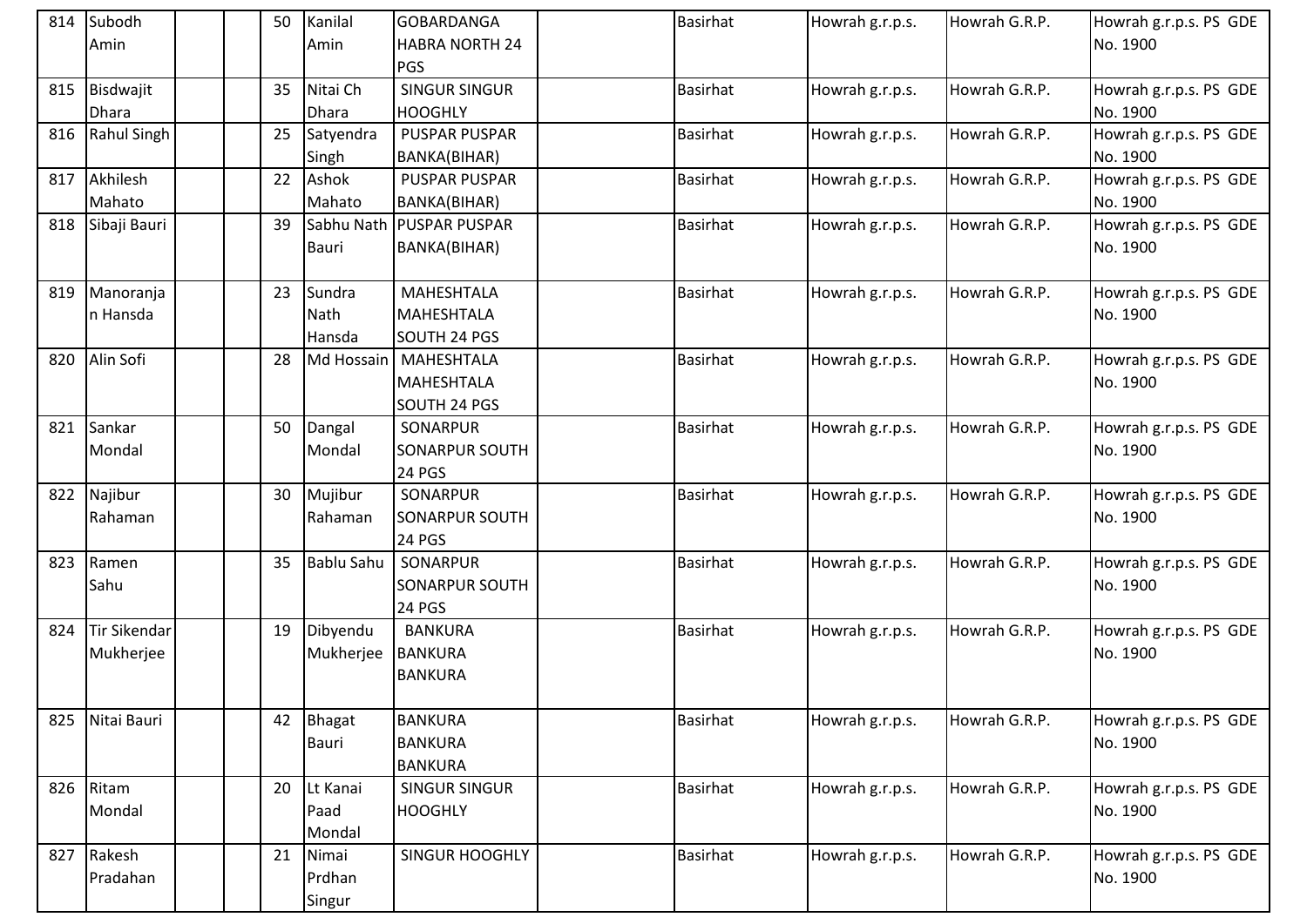|       | 828 Siddhrtha<br>Bhattachari<br>ya | 21 | Sukanta<br>Bhattachari HOOGHLY<br>ya    | <b>SINGUR SINGUR</b>                                         | <b>Basirhat</b> | Howrah g.r.p.s. | Howrah G.R.P. | Howrah g.r.p.s. PS GDE<br>No. 1900 |
|-------|------------------------------------|----|-----------------------------------------|--------------------------------------------------------------|-----------------|-----------------|---------------|------------------------------------|
| 829   | Prasanta<br>Saha                   | 40 | Sukdeb<br>Saha                          | <b>NALHATI NALHATI</b><br><b>BIRBHUM</b>                     | <b>Basirhat</b> | Howrah g.r.p.s. | Howrah G.R.P. | Howrah g.r.p.s. PS GDE<br>No. 1900 |
| 830 S | Bhattachari<br>ya                  | 50 | S K<br><b>Bhattachari BIRBHUM</b><br>ya | <b>NALHATI NALHATI</b>                                       | <b>Basirhat</b> | Howrah g.r.p.s. | Howrah G.R.P. | Howrah g.r.p.s. PS GDE<br>No. 1900 |
| 831   | Bihari<br>Yadav                    | 44 | Ram<br>Krishana<br>Yadav                | 13 B RAM KRISHNA<br>ROAD JORASNKO<br>KOL-73                  | <b>Basirhat</b> | Howrah g.r.p.s. | Howrah G.R.P. | Howrah g.r.p.s. PS GDE<br>No. 1900 |
| 832   | Sk Imam                            | 27 | Rohim Sk                                | 13 B RAM KRISHNA<br>ROAD JORASNKO<br><b>KOL-73</b>           | <b>Basirhat</b> | Howrah g.r.p.s. | Howrah G.R.P. | Howrah g.r.p.s. PS GDE<br>No. 1900 |
| 833   | Rudra Roy                          | 25 | Rabindra<br>Roy                         | 13 B RAM KRISHNA<br><b>ROAD JORASNKO</b><br>KOL-73           | <b>Basirhat</b> | Howrah g.r.p.s. | Howrah G.R.P. | Howrah g.r.p.s. PS GDE<br>No. 1900 |
| 834   | Krishna<br>Gopal<br><b>Biswas</b>  | 35 | Lt Bhabesh<br><b>Biswas</b>             | 13 B RAM KRISHNA<br>ROAD JORASNKO<br>KOL-73                  | <b>Basirhat</b> | Howrah g.r.p.s. | Howrah G.R.P. | Howrah g.r.p.s. PS GDE<br>No. 1900 |
| 835   | Kamiruddin<br>Molla                | 30 | Sarafat Ali                             | 13 B RAM KRISHNA<br>ROAD JORASNKO<br><b>KOL-73</b>           | <b>Basirhat</b> | Howrah g.r.p.s. | Howrah G.R.P. | Howrah g.r.p.s. PS GDE<br>No. 1900 |
| 836   | Mojibur<br>Hossain                 | 27 | Abdul<br>Karim                          | 218 RABINDRA<br>SARANI<br><b>BELEGHATA</b><br><b>KOLKATA</b> | <b>Basirhat</b> | Howrah g.r.p.s. | Howrah G.R.P. | Howrah g.r.p.s. PS GDE<br>No. 1900 |
|       | 837 Bikash<br>Guptta               | 27 | Monilal<br>Guiptta                      | 218 RABINDRA<br>SARANI<br><b>BELEGHATA</b><br><b>KOLKATA</b> | <b>Basirhat</b> | Howrah g.r.p.s. | Howrah G.R.P. | Howrah g.r.p.s. PS GDE<br>No. 1900 |
|       | 838 Khokan<br>Halder               | 48 | <b>Bani Halder</b>                      | <b>ASHOK NAGAR</b><br>MUKUNDAPUR<br>NORTH 24 PGS             | <b>Basirhat</b> | Howrah g.r.p.s. | Howrah G.R.P. | Howrah g.r.p.s. PS GDE<br>No. 1900 |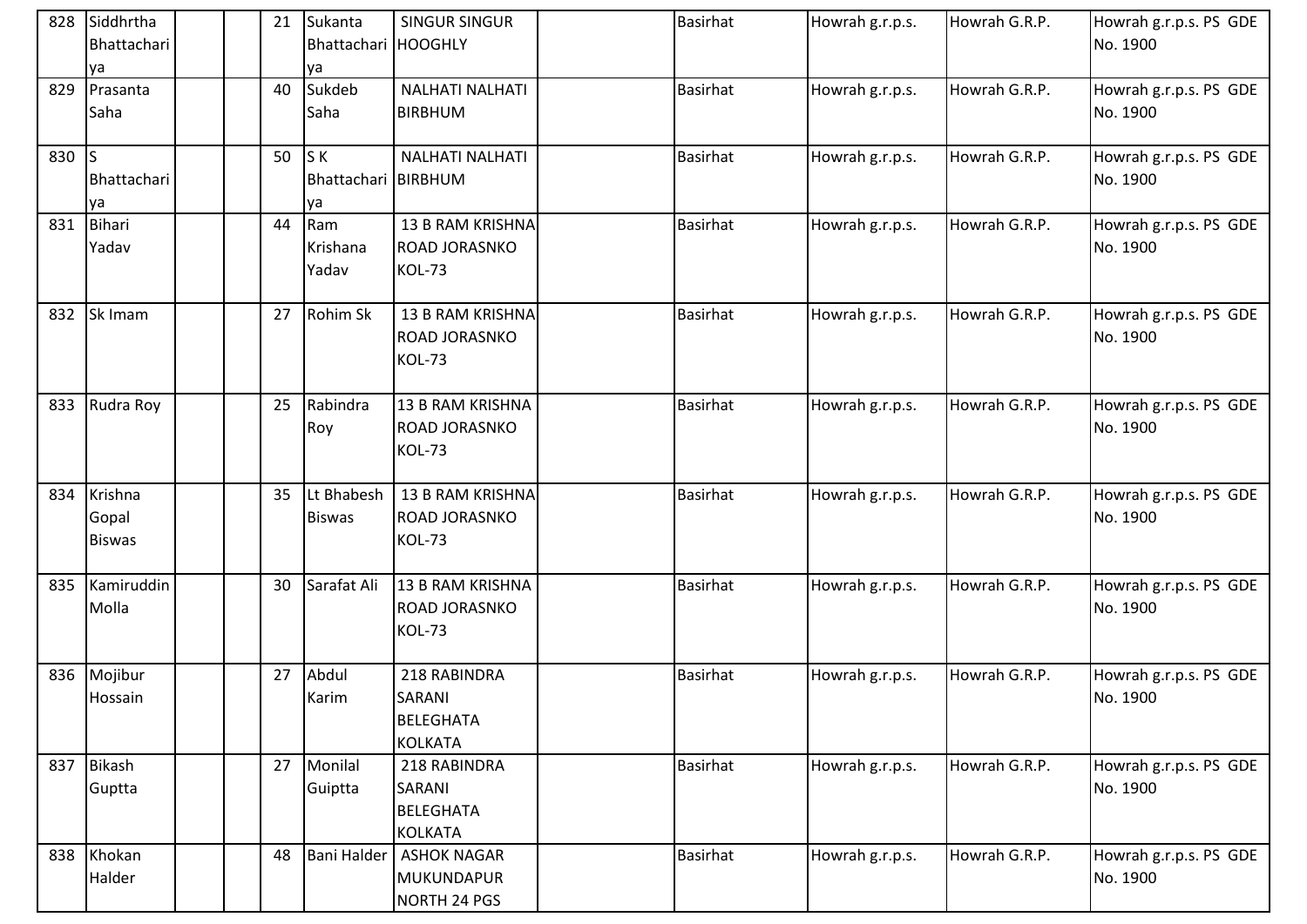| 839 | Suvankar          |  | 19 | Biswajit       | <b>ASHOK NAGAR</b>     | <b>Basirhat</b> | Howrah g.r.p.s. | Howrah G.R.P. | Howrah g.r.p.s. PS GDE |
|-----|-------------------|--|----|----------------|------------------------|-----------------|-----------------|---------------|------------------------|
|     | Santra            |  |    | Santra         | <b>MUKUNDAPUR</b>      |                 |                 |               | No. 1900               |
|     |                   |  |    |                | <b>NORTH 24 PGS</b>    |                 |                 |               |                        |
| 840 | Nur Islam         |  | 40 | Fulbar         | <b>ASHOK NAGAR</b>     | <b>Basirhat</b> | Howrah g.r.p.s. | Howrah G.R.P. | Howrah g.r.p.s. PS GDE |
|     |                   |  |    | Rahaman        | MUKUNDAPUR             |                 |                 |               | No. 1900               |
|     |                   |  |    |                | <b>NORTH 24 PGS</b>    |                 |                 |               |                        |
| 841 | Sa, mir           |  | 24 |                | Ajoy Kumar ASHOK NAGAR | <b>Basirhat</b> | Howrah g.r.p.s. | Howrah G.R.P. | Howrah g.r.p.s. PS GDE |
|     | Kumar             |  |    |                | <b>MUKUNDAPUR</b>      |                 |                 |               | No. 1900               |
|     |                   |  |    |                | NORTH 24 PGS           |                 |                 |               |                        |
| 842 | <b>Asim Faruk</b> |  | 36 | Jakir          | CHANUA CHANUA          | <b>Basirhat</b> | Howrah g.r.p.s. | Howrah G.R.P. | Howrah g.r.p.s. PS GDE |
|     |                   |  |    | Hossain        | SUNDARGARH             |                 |                 |               | No. 1900               |
|     |                   |  |    |                | (ODISAH)               |                 |                 |               |                        |
|     |                   |  |    |                |                        |                 |                 |               |                        |
| 843 | Prasanta          |  | 24 | Biswanath      | <b>CHANUA CHANUA</b>   | <b>Basirhat</b> | Howrah g.r.p.s. | Howrah G.R.P. | Howrah g.r.p.s. PS GDE |
|     | Karmakar          |  |    | Karmakar       | SUNDARGARH             |                 |                 |               | No. 1910               |
|     |                   |  |    |                | (ODISAH)               |                 |                 |               |                        |
| 844 | Santosh           |  | 50 | Mukunda        | <b>CHANUA CHANUA</b>   | <b>Basirhat</b> |                 | Howrah G.R.P. | Howrah g.r.p.s. PS GDE |
|     | Patel             |  |    | Patel          | SUNDARGARH             |                 | Howrah g.r.p.s. |               | No. 1910               |
|     |                   |  |    |                | (ODISAH)               |                 |                 |               |                        |
|     |                   |  |    |                |                        |                 |                 |               |                        |
| 845 | Ser               |  | 50 | Lt Md          | <b>BANKA BANKA</b>     | Basirhat        | Howrah g.r.p.s. | Howrah G.R.P. | Howrah g.r.p.s. PS GDE |
|     | Mahamad           |  |    | Sadhan         | BANKA(BIHAR)           |                 |                 |               | No. 1910               |
| 846 | Sujit Dolui       |  | 22 | Krishana       | <b>BANKA BANKA</b>     | <b>Basirhat</b> | Howrah g.r.p.s. | Howrah G.R.P. | Howrah g.r.p.s. PS GDE |
|     |                   |  |    | Dolui          | BANKA(BIHAR)           |                 |                 |               | No. 1910               |
|     | 847 Ayan          |  | 27 | S <sub>N</sub> | 43/1 NARAYAN           | <b>Basirhat</b> | Howrah g.r.p.s. | Howrah G.R.P. | Howrah g.r.p.s. PS GDE |
|     | Benerjee          |  |    | Benerjee       | <b>ROY ROAD</b>        |                 |                 |               | No. 1910               |
|     |                   |  |    |                | <b>THAKURPUKUR</b>     |                 |                 |               |                        |
|     |                   |  |    |                | KOL-8                  |                 |                 |               |                        |
| 848 | Arpan Sen         |  | 50 | Durga Ch       | 43/1 NARAYAN           | <b>Basirhat</b> | Howrah g.r.p.s. | Howrah G.R.P. | Howrah g.r.p.s. PS GDE |
|     |                   |  |    | Sen            | <b>ROY ROAD</b>        |                 |                 |               | No. 1910               |
|     |                   |  |    |                | THAKURPUKUR            |                 |                 |               |                        |
|     |                   |  |    |                | KOL-8                  |                 |                 |               |                        |
| 849 | Prasenjit         |  | 27 | Biswajit       | 43/1 NARAYAN           | Basirhat        | Howrah g.r.p.s. | Howrah G.R.P. | Howrah g.r.p.s. PS GDE |
|     | Ghosh             |  |    | Ghosh          | <b>ROY ROAD</b>        |                 |                 |               | No. 1910               |
|     |                   |  |    |                | THAKURPUKUR            |                 |                 |               |                        |
|     |                   |  |    |                | KOL-8                  |                 |                 |               |                        |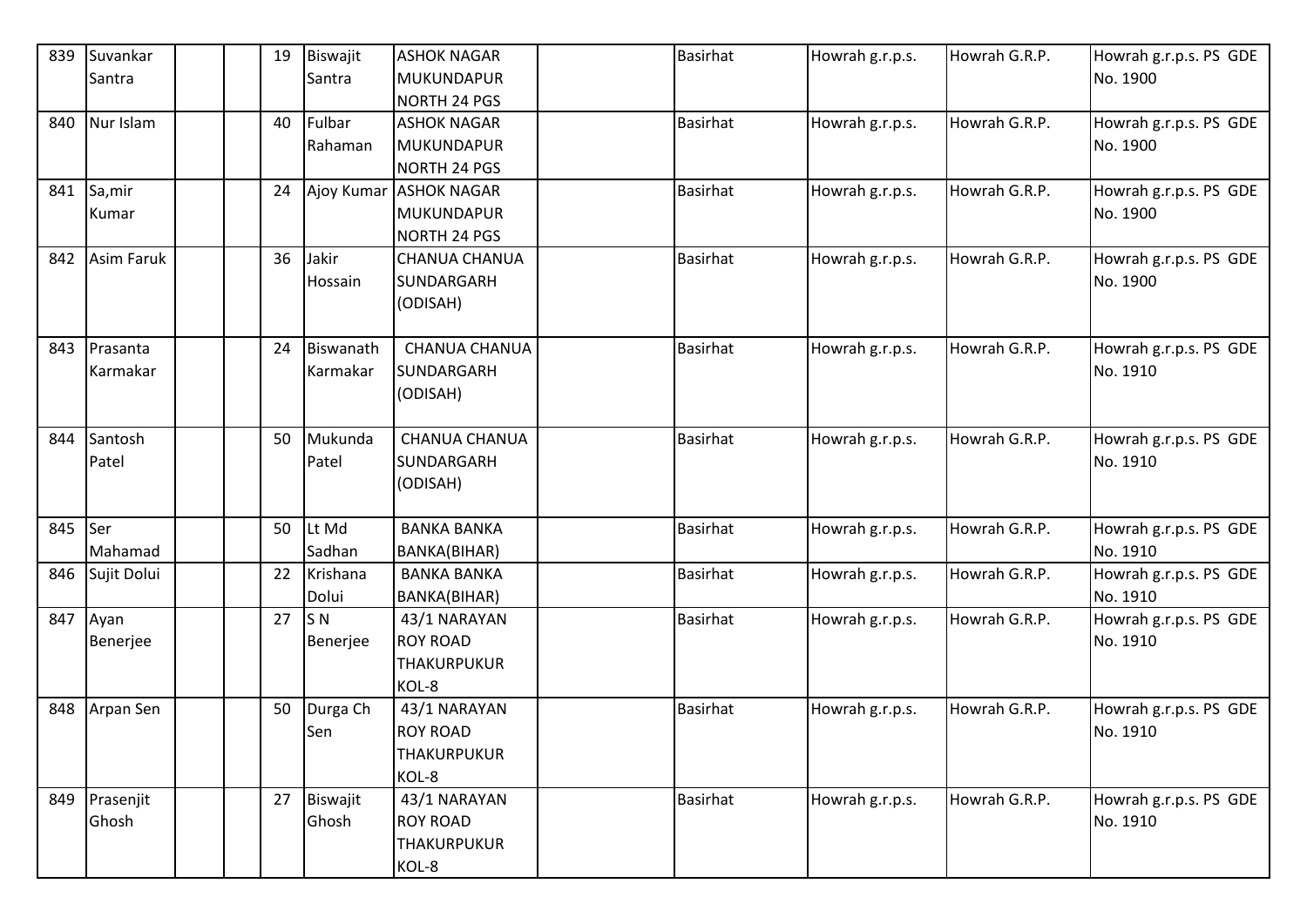| 850 | Subhajit<br>Ghosh       |  | 22 | Biswajit<br>Ghosh        | 43/1 NARAYAN<br><b>ROY ROAD</b><br><b>THAKURPUKUR</b><br>KOL-8 | <b>Basirhat</b> | Howrah g.r.p.s. | Howrah G.R.P. | Howrah g.r.p.s. PS GDE<br>No. 1910 |
|-----|-------------------------|--|----|--------------------------|----------------------------------------------------------------|-----------------|-----------------|---------------|------------------------------------|
| 851 | Chinmoy<br>Dutta        |  | 29 | Rama Pada<br>Dutta       | 43/1 NARAYAN<br><b>ROY ROAD</b><br><b>THAKURPUKUR</b><br>KOL-8 | <b>Basirhat</b> | Howrah g.r.p.s. | Howrah G.R.P. | Howrah g.r.p.s. PS GDE<br>No. 1910 |
| 852 | P K<br>Benerjee         |  | 50 | Lt P D<br>Benerjee       | 364/18 N C BOSE<br><b>ROAD BANSDRONI</b><br><b>KOL-47</b>      | <b>Basirhat</b> | Howrah g.r.p.s. | Howrah G.R.P. | Howrah g.r.p.s. PS GDE<br>No. 1910 |
| 853 | Arup Das                |  | 47 | <b>Binodh Das</b>        | 364/18 N C BOSE<br><b>ROAD BANSDRONI</b><br>KOL-47             | <b>Basirhat</b> | Howrah g.r.p.s. | Howrah G.R.P. | Howrah g.r.p.s. PS GDE<br>No. 1910 |
| 854 | Susarudh<br><b>Bose</b> |  | 25 | Susuvan<br><b>Bose</b>   | 517 S D STREET<br>LAKE TOWN KOL-<br>29                         | <b>Basirhat</b> | Howrah g.r.p.s. | Howrah G.R.P. | Howrah g.r.p.s. PS GDE<br>No. 1910 |
| 855 | Asraf Ali               |  | 31 |                          | Keyamat Ali   517 S D STREET<br><b>LAKE TOWN KOL-</b><br>29    | <b>Basirhat</b> | Howrah g.r.p.s. | Howrah G.R.P. | Howrah g.r.p.s. PS GDE<br>No. 1910 |
| 856 | Surya Mali              |  | 30 | Panchu                   | 517 S D STREET<br>Gopal Mali LAKE TOWN KOL-<br>29              | <b>Basirhat</b> | Howrah g.r.p.s. | Howrah G.R.P. | Howrah g.r.p.s. PS GDE<br>No. 1910 |
| 857 | Ajoy<br>Poddar          |  | 52 | Kamal<br>Kanta<br>Poddar | <b>JHALDA JHALDA</b><br><b>PURULIA</b>                         | <b>Basirhat</b> | Howrah g.r.p.s. | Howrah G.R.P. | Howrah g.r.p.s. PS GDE<br>No. 1910 |
| 858 | Suvankar<br>Mondal      |  | 21 | Mukul<br>Mondal          | <b>JHALDA JHALDA</b><br><b>PURULIA</b>                         | <b>Basirhat</b> | Howrah g.r.p.s. | Howrah G.R.P. | Howrah g.r.p.s. PS GDE<br>No. 1910 |
| 859 | Bikram<br>Debnath       |  | 20 | Bimal<br>Debnath         | JHALDA JHALDA<br><b>PURULIA</b>                                | <b>Basirhat</b> | Howrah g.r.p.s. | Howrah G.R.P. | Howrah g.r.p.s. PS GDE<br>No. 1910 |
| 860 | Sujit Biswas            |  | 28 |                          | Rabi Biswas JHALDA JHALDA<br><b>PURULIA</b>                    | <b>Basirhat</b> | Howrah g.r.p.s. | Howrah G.R.P. | Howrah g.r.p.s. PS GDE<br>No. 1910 |
| 861 | Sundar<br>Sarder        |  | 40 | Gokul<br>Sarder          | JHALDA JHALDA<br><b>PURULIA</b>                                | <b>Basirhat</b> | Howrah g.r.p.s. | Howrah G.R.P. | Howrah g.r.p.s. PS GDE<br>No. 1910 |
| 862 | <b>Bimal Das</b>        |  | 22 | Gour Pada<br>Das         | <b>KRISHNA NAGAR</b><br>SAGAR SOUTH 24<br><b>PGS</b>           | Basirhat        | Howrah g.r.p.s. | Howrah G.R.P. | Howrah g.r.p.s. PS GDE<br>No. 1910 |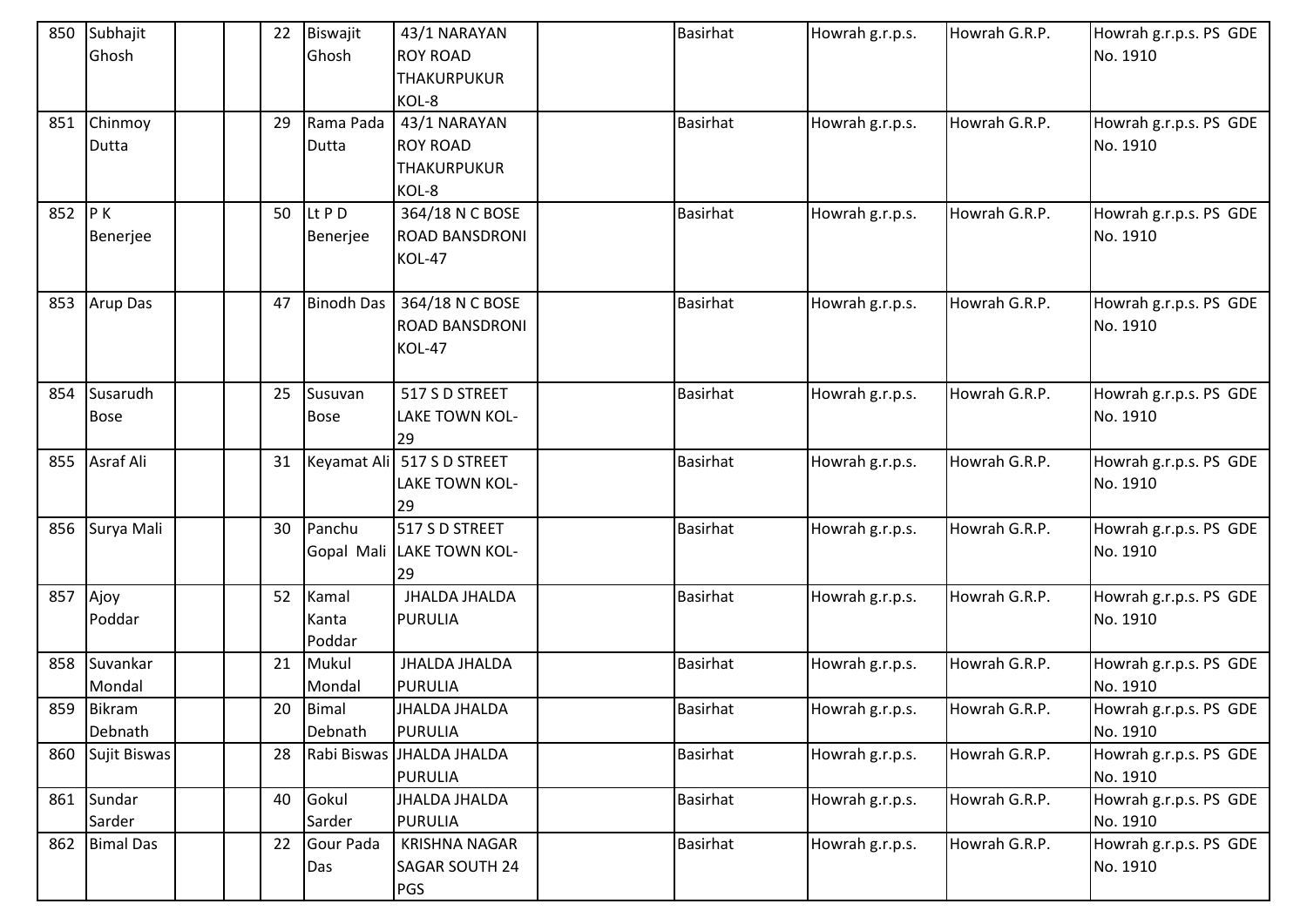| 863 | Ram<br>Murmu | 25 | Kabiraj<br>Murmu    | <b>KRISHNA NAGAR</b><br><b>SAGAR SOUTH 24</b> | <b>Basirhat</b> | Howrah g.r.p.s. | Howrah G.R.P. | Howrah g.r.p.s. PS GDE<br>No. 1910 |
|-----|--------------|----|---------------------|-----------------------------------------------|-----------------|-----------------|---------------|------------------------------------|
|     |              |    |                     | <b>PGS</b>                                    |                 |                 |               |                                    |
| 864 | Sabir Ali    | 41 | Amar Ali            | <b>DURGA PARA</b>                             | <b>Basirhat</b> | Howrah g.r.p.s. | Howrah G.R.P. | Howrah g.r.p.s. PS GDE             |
|     | Mondal       |    | Mondal              | <b>NADAN GHAT</b>                             |                 |                 |               | No. 1910                           |
|     |              |    |                     | <b>BURDWAN</b>                                |                 |                 |               |                                    |
| 865 | Nayan Roy    | 49 | <b>Kisor Roy</b>    | <b>DURGA PARA</b><br><b>NADAN GHAT</b>        | <b>Basirhat</b> | Howrah g.r.p.s. | Howrah G.R.P. | Howrah g.r.p.s. PS GDE<br>No. 1910 |
|     |              |    |                     | <b>BURDWAN</b>                                |                 |                 |               |                                    |
| 866 | Kunal        | 30 | Anil Kumar          | <b>DURGA PARA</b>                             | <b>Basirhat</b> | Howrah g.r.p.s. | Howrah G.R.P. | Howrah g.r.p.s. PS GDE             |
|     | Kumar        |    |                     | <b>NADAN GHAT</b>                             |                 |                 |               | No. 1910                           |
|     |              |    |                     | <b>BURDWAN</b>                                |                 |                 |               |                                    |
| 867 | Ajgar Ali    | 50 | Ibrahim Ali         | BELGACHIA                                     | <b>Basirhat</b> | Howrah g.r.p.s. | Howrah G.R.P. | Howrah g.r.p.s. PS GDE             |
|     |              |    |                     | ULTODANGA KOL-                                |                 |                 |               | No. 1910                           |
|     |              |    |                     | 37                                            |                 |                 |               |                                    |
| 868 | Dipankar     | 33 | <b>Pradip Das</b>   | <b>BELGACHIA</b>                              | <b>Basirhat</b> | Howrah g.r.p.s. | Howrah G.R.P. | Howrah g.r.p.s. PS GDE             |
|     | Das          |    |                     | ULTODANGA KOL-                                |                 |                 |               | No. 1910                           |
|     |              |    |                     | 37                                            |                 |                 |               |                                    |
| 869 | Jit Sarkar   | 29 | Mritunjoy<br>Sarkar | 58/25 A JADAVPUR<br><b>JADAVPUR KOL-92</b>    | <b>Basirhat</b> | Howrah g.r.p.s. | Howrah G.R.P. | Howrah g.r.p.s. PS GDE<br>No. 1910 |
|     |              |    |                     |                                               |                 |                 |               |                                    |
|     |              |    |                     |                                               |                 |                 |               |                                    |
| 870 | Chand        | 34 | Ananda              | 58/25 A JADAVPUR                              | <b>Basirhat</b> | Howrah g.r.p.s. | Howrah G.R.P. | Howrah g.r.p.s. PS GDE             |
|     | Majhi        |    | Majhi               | JADAVPUR KOL-92                               |                 |                 |               | No. 1910                           |
|     |              |    |                     |                                               |                 |                 |               |                                    |
|     |              |    |                     |                                               |                 |                 |               |                                    |
| 871 | S K          | 50 | Abdul               | <b>ABDUL SARKAR</b>                           | <b>Basirhat</b> | Howrah g.r.p.s. | Howrah G.R.P. | Howrah g.r.p.s. PS GDE             |
|     | Mahamad      |    | Sarkar              | 58/25 A JADAVPUR                              |                 |                 |               | No. 1910                           |
|     | Hanif        |    |                     | <b>JADAVPUR KOL-92</b>                        |                 |                 |               |                                    |
|     |              |    |                     |                                               |                 |                 |               |                                    |
| 872 | Mohan Sk     | 27 |                     | Abu Bakkar KHEJURPARA                         | <b>Basirhat</b> | Howrah g.r.p.s. | Howrah G.R.P. | Howrah g.r.p.s. PS GDE             |
|     |              |    | Sk                  | <b>NANUR BIRBHUM</b>                          |                 |                 |               | No. 1910                           |
| 873 | Sandip Bag   | 33 | <b>Kartick Bag</b>  | <b>KHEJURPARA</b>                             | <b>Basirhat</b> | Howrah g.r.p.s. | Howrah G.R.P. | Howrah g.r.p.s. PS GDE             |
|     |              |    |                     | NANUR BIRBHUM                                 |                 |                 |               | No. 1910                           |
| 874 | Rakesh Sk    | 27 | Hossain Sk          | KHEJURPARA                                    | Basirhat        | Howrah g.r.p.s. | Howrah G.R.P. | Howrah g.r.p.s. PS GDE             |
|     |              |    |                     | <b>NANUR BIRBHUM</b>                          |                 |                 |               | No. 1910                           |
| 875 | Krishna Bag  | 50 | Lt Gabinda          | KHEJURPARA                                    | Basirhat        | Howrah g.r.p.s. | Howrah G.R.P. | Howrah g.r.p.s. PS GDE             |
|     |              |    | Bag                 | <b>NANUR BIRBHUM</b>                          |                 |                 |               | No. 1910                           |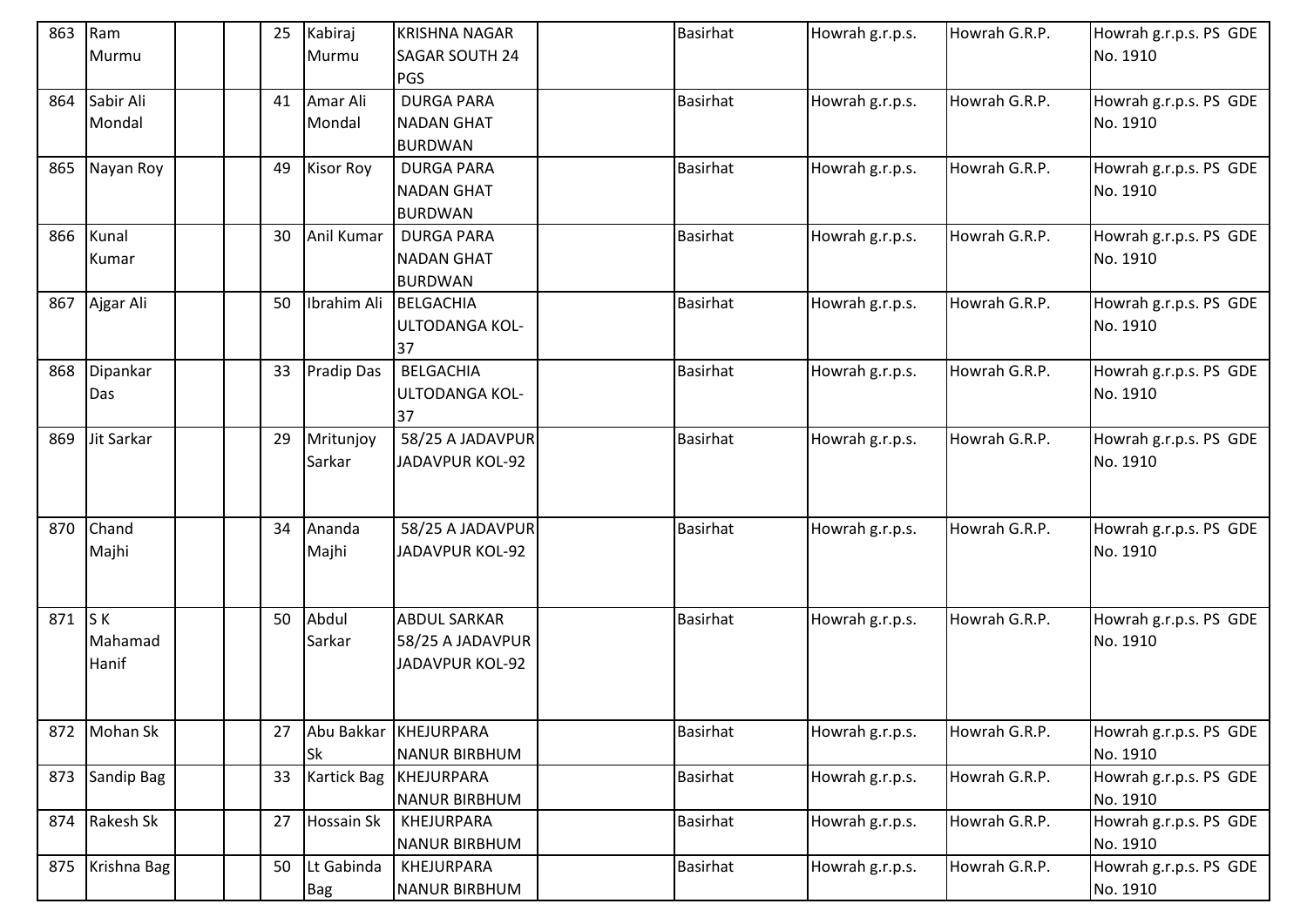| 876 | <b>Bikram Bag</b>           |           |    | $P$ Bag                         | KHEJURPARA<br><b>NANUR BIRBHUM</b>                                                               |                         | <b>Basirhat</b> | Howrah g.r.p.s.         | Howrah G.R.P. | Howrah g.r.p.s. PS GDE<br>No. 1910             |
|-----|-----------------------------|-----------|----|---------------------------------|--------------------------------------------------------------------------------------------------|-------------------------|-----------------|-------------------------|---------------|------------------------------------------------|
| 877 | <b>Bidhan Giri</b>          |           | 36 | Niranjan<br>Giri                | LAXIKANTPUR<br><b>USTHI SOUTH 24</b><br>PGS                                                      |                         | <b>Basirhat</b> | Howrah g.r.p.s.         | Howrah G.R.P. | Howrah g.r.p.s. PS GDE<br>No. 1910             |
| 878 | Kanu<br>Naskar              |           | 31 | Sanjoy<br>Naskar                | LAXIKANTPUR<br>USTHI SOUTH 24<br><b>PGS</b>                                                      |                         | <b>Basirhat</b> | Howrah g.r.p.s.         | Howrah G.R.P. | Howrah g.r.p.s. PS GDE<br>No. 1910             |
| 879 | Debnath<br>Rudr             |           | 22 | Gopinath<br>Rudra               | LAXIKANTPUR<br>USTHI SOUTH 24<br><b>PGS</b>                                                      |                         | <b>Basirhat</b> | Howrah g.r.p.s.         | Howrah G.R.P. | Howrah g.r.p.s. PS GDE<br>No. 1910             |
| 880 | <b>Rintu Singh</b>          |           | 24 | Raj Kumar<br>Singh              | LAXIKANTPUR<br>USTHI SOUTH 24<br><b>PGS</b>                                                      |                         | <b>Basirhat</b> | Howrah g.r.p.s.         | Howrah G.R.P. | Howrah g.r.p.s. PS GDE<br>No. 1910             |
| 881 | Indrajit<br><b>Dhar</b>     |           | 22 | Swapan<br>Dhar                  | LAXIKANTPUR<br>USTHI SOUTH 24<br>PGS                                                             |                         | <b>Basirhat</b> | Howrah g.r.p.s.         | Howrah G.R.P. | Howrah g.r.p.s. PS GDE<br>No. 1910             |
| 882 | Najimjadu<br>Petiya         | M         | 40 | Hakimjadu<br>Petiya             |                                                                                                  |                         | <b>Basirhat</b> | Sainthia g.r.p.s.       | Howrah G.R.P. | Sainthia g.r.p.s. PS GDE<br>No. 1006           |
| 883 | Tanumoi<br>Bhattcharje<br>e | M         | 38 | Nimai<br>Bhattacharj<br>ee      |                                                                                                  |                         | <b>Basirhat</b> | Sainthia g.r.p.s.       | Howrah G.R.P. | Sainthia g.r.p.s. PS GDE<br>No. 1006           |
| 884 | Raja<br>Bhattcharje         | M         | 36 | <b>Dilip</b><br>Bhattcharje     |                                                                                                  |                         | <b>Basirhat</b> | Sainthia g.r.p.s.       | Howrah G.R.P. | Sainthia g.r.p.s. PS GDE<br>No. 1006           |
| 885 | Sankar<br>Rajak             | M         | 36 | Matadi<br>Rajak                 |                                                                                                  |                         | <b>Basirhat</b> | Sainthia g.r.p.s.       | Howrah G.R.P. | Sainthia g.r.p.s. PS GDE<br>No. 1006           |
| 886 | Rahul Ray                   | ${\sf M}$ | 30 | Chandrakan Dharmatala<br>ta Ray | Rajapur Howrah PS: g.r.p.s.<br>Sheoraphuli g.r.p.s.<br>Dist.: Howrah<br>G.R.P.                   | Sheoraphuli             | Howrah G.R.P.   | Sheoraphuli<br>g.r.p.s. | Howrah G.R.P. | Sheoraphuli g.r.p.s. PS<br><b>GDE No. 1071</b> |
| 887 | Surajit Bag                 | M         | 27 | Ram<br>Chandra<br><b>Bag</b>    | <b>Baro Ghosh Pally</b><br>Singur Hooghly PS:<br>Sheoraphuli g.r.p.s.<br>Dist.: Howrah<br>G.R.P. | Sheoraphuli<br>g.r.p.s. | Howrah G.R.P.   | Sheoraphuli<br>g.r.p.s. | Howrah G.R.P. | Sheoraphuli g.r.p.s. PS<br><b>GDE No. 1071</b> |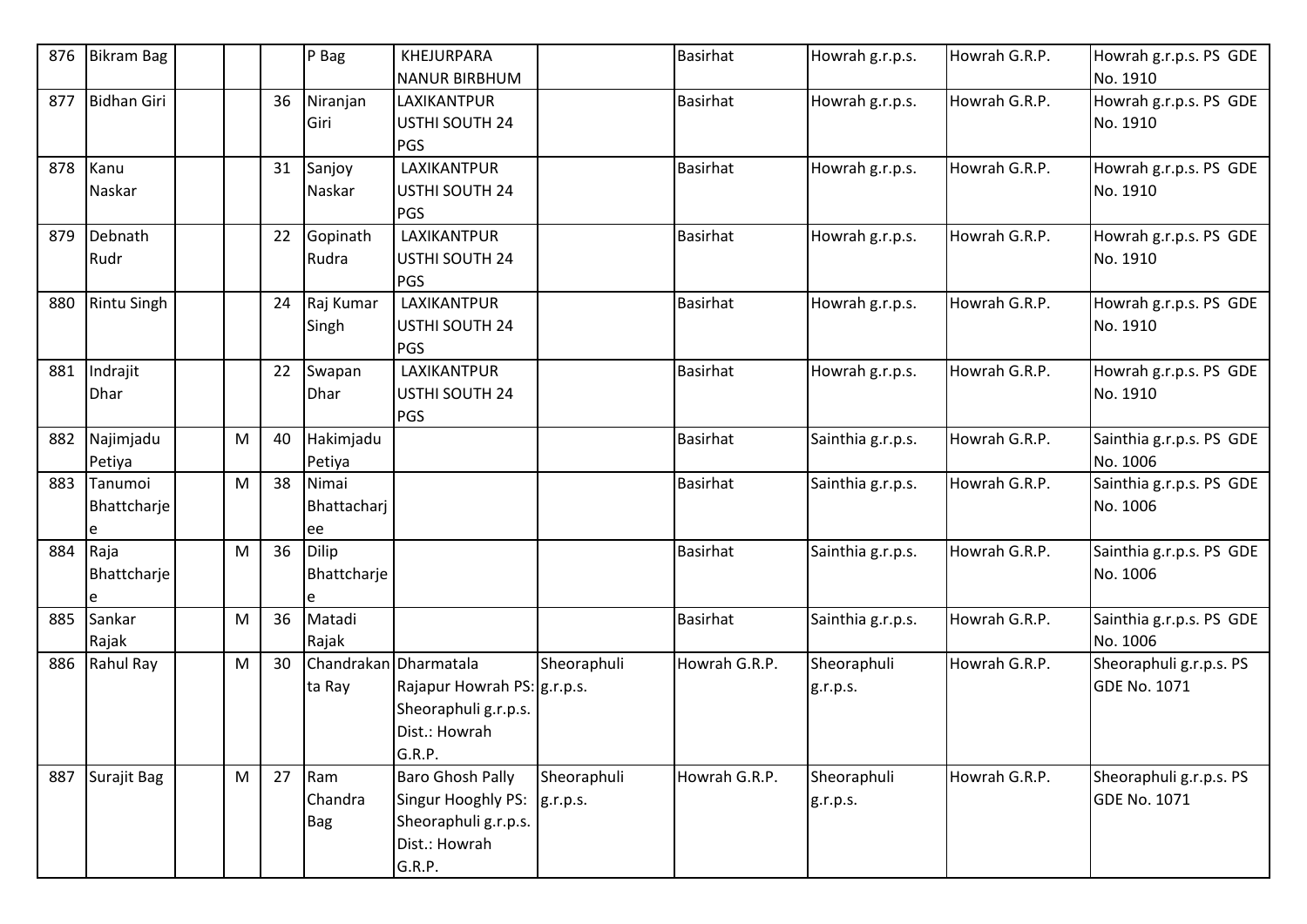| 888 | Biswajit    | M | 26 | Srikanta   | <b>Baro Ghosh Pally</b> | Sheoraphuli | Howrah G.R.P. | Sheoraphuli | Howrah G.R.P. | Sheoraphuli g.r.p.s. PS |
|-----|-------------|---|----|------------|-------------------------|-------------|---------------|-------------|---------------|-------------------------|
|     | Majhi       |   |    | Majhi      | Singur Hooghly PS:      | g.r.p.s.    |               | g.r.p.s.    |               | <b>GDE No. 1071</b>     |
|     |             |   |    |            | Sheoraphuli g.r.p.s.    |             |               |             |               |                         |
|     |             |   |    |            | Dist.: Howrah           |             |               |             |               |                         |
|     |             |   |    |            | G.R.P.                  |             |               |             |               |                         |
| 889 | Raj Kumar   | M | 27 | Dinu Dutta | <b>Baro Ghosh Pally</b> | Sheoraphuli | Howrah G.R.P. | Sheoraphuli | Howrah G.R.P. | Sheoraphuli g.r.p.s. PS |
|     | Dutta       |   |    |            | Singur Hooghly PS:      | g.r.p.s.    |               | g.r.p.s.    |               | <b>GDE No. 1071</b>     |
|     |             |   |    |            | Sheoraphuli g.r.p.s.    |             |               |             |               |                         |
|     |             |   |    |            | Dist.: Howrah           |             |               |             |               |                         |
|     |             |   |    |            | G.R.P.                  |             |               |             |               |                         |
| 890 | Bubai Majhi | M | 27 | Narayan    | <b>Baro Ghosh Pally</b> | Sheoraphuli | Howrah G.R.P. | Sheoraphuli | Howrah G.R.P. | Sheoraphuli g.r.p.s. PS |
|     |             |   |    | Majhi      | Singur Hooghly PS:      | g.r.p.s.    |               | g.r.p.s.    |               | <b>GDE No. 1071</b>     |
|     |             |   |    |            | Sheoraphuli g.r.p.s.    |             |               |             |               |                         |
|     |             |   |    |            | Dist.: Howrah           |             |               |             |               |                         |
|     |             |   |    |            | G.R.P.                  |             |               |             |               |                         |
| 891 | Nagendra    | M | 35 | Lalu Singh | Liluah Liluah           | Sheoraphuli | Howrah G.R.P. | Sheoraphuli | Howrah G.R.P. | Sheoraphuli g.r.p.s. PS |
|     | Singh       |   |    |            | Howrah PS:              | g.r.p.s.    |               | g.r.p.s.    |               | <b>GDE No. 1071</b>     |
|     |             |   |    |            | Sheoraphuli g.r.p.s.    |             |               |             |               |                         |
|     |             |   |    |            | Dist.: Howrah           |             |               |             |               |                         |
|     |             |   |    |            | G.R.P.                  |             |               |             |               |                         |
| 892 | Awadh       | M | 45 | Rajendra   | Liluah Liluah           | Sheoraphuli | Howrah G.R.P. | Sheoraphuli | Howrah G.R.P. | Sheoraphuli g.r.p.s. PS |
|     | Kumar       |   |    | Singh      | Howrah PS:              | g.r.p.s.    |               | g.r.p.s.    |               | <b>GDE No. 1071</b>     |
|     |             |   |    |            | Sheoraphuli g.r.p.s.    |             |               |             |               |                         |
|     |             |   |    |            | Dist.: Howrah           |             |               |             |               |                         |
|     |             |   |    |            | G.R.P.                  |             |               |             |               |                         |
| 893 | Prabir      | M | 33 | Kalidas    | Dhaniakhali             | Sheoraphuli | Howrah G.R.P. | Sheoraphuli | Howrah G.R.P. | Sheoraphuli g.r.p.s. PS |
|     | Bandopadh   |   |    |            | Bandopadh Dhaniakhali   | g.r.p.s.    |               | g.r.p.s.    |               | <b>GDE No. 1071</b>     |
|     | yay         |   |    | yay        | Hooghly PS:             |             |               |             |               |                         |
|     |             |   |    |            | Sheoraphuli g.r.p.s.    |             |               |             |               |                         |
|     |             |   |    |            | Dist.: Howrah           |             |               |             |               |                         |
|     |             |   |    |            | G.R.P.                  |             |               |             |               |                         |
| 894 | Swarup      | M | 35 | Lt.        | Charanpur Baro          | Sheoraphuli | Howrah G.R.P. | Sheoraphuli | Howrah G.R.P. | Sheoraphuli g.r.p.s. PS |
|     | Mondal      |   |    | Panchanan  | <b>Boni Paschim</b>     | g.r.p.s.    |               | g.r.p.s.    |               | <b>GDE No. 1071</b>     |
|     |             |   |    | Mondal     | Burdwan PS:             |             |               |             |               |                         |
|     |             |   |    |            | Sheoraphuli g.r.p.s.    |             |               |             |               |                         |
|     |             |   |    |            | Dist.: Howrah           |             |               |             |               |                         |
|     |             |   |    |            | G.R.P.                  |             |               |             |               |                         |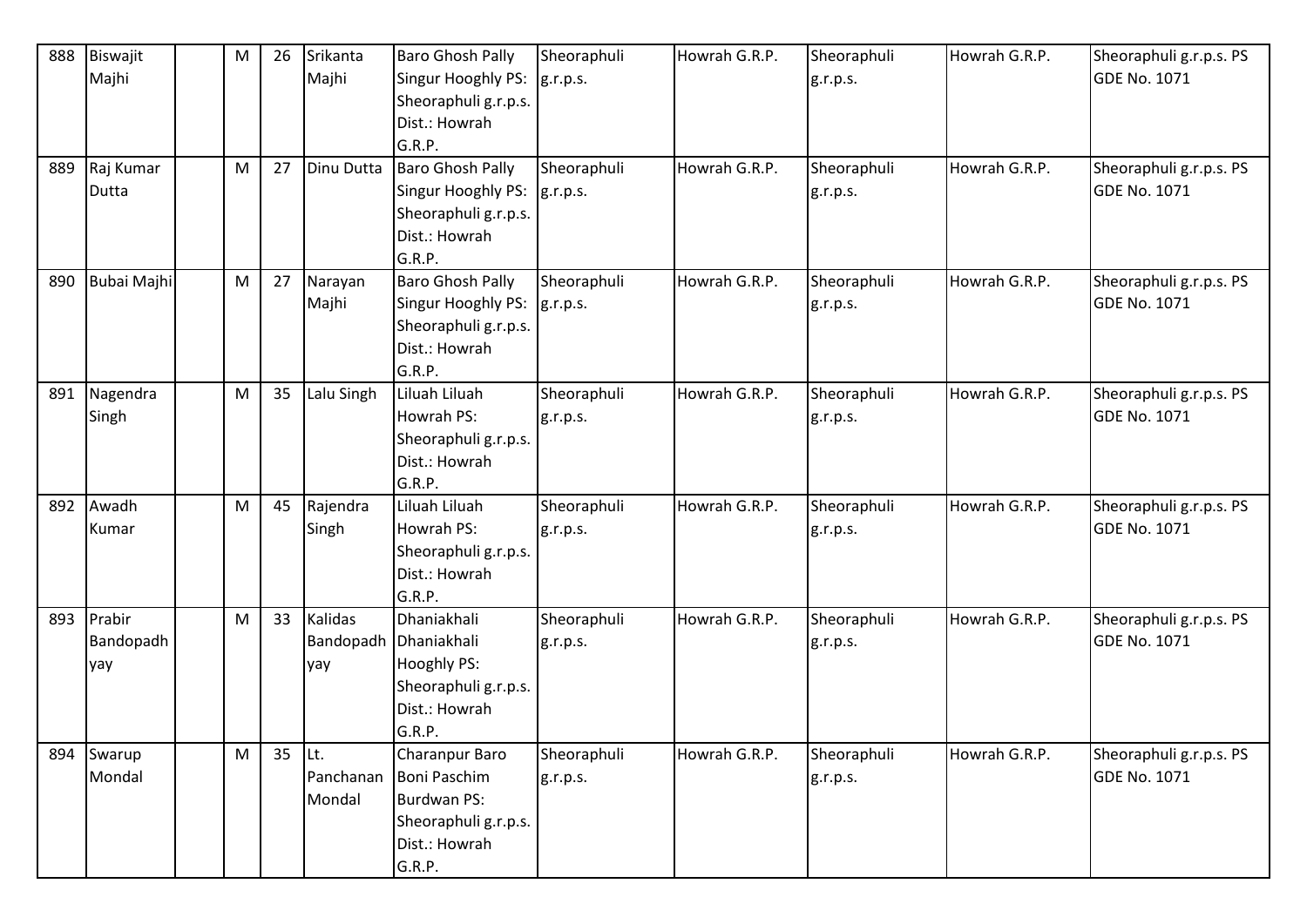| 895 | Santanu          | M | 35 | Dulal      | Memari Memari               | Sheoraphuli | Howrah G.R.P. | Sheoraphuli | Howrah G.R.P. | Sheoraphuli g.r.p.s. PS |
|-----|------------------|---|----|------------|-----------------------------|-------------|---------------|-------------|---------------|-------------------------|
|     | Kaibartya        |   |    | Kaibartya  | Purba Burdwan PS:  g.r.p.s. |             |               | g.r.p.s.    |               | <b>GDE No. 1071</b>     |
|     |                  |   |    |            | Sheoraphuli g.r.p.s.        |             |               |             |               |                         |
|     |                  |   |    |            | Dist.: Howrah               |             |               |             |               |                         |
|     |                  |   |    |            | G.R.P.                      |             |               |             |               |                         |
| 896 | Sahidul          | M | 52 | Ismail     | Bainchi Panduah             | Sheoraphuli | Howrah G.R.P. | Sheoraphuli | Howrah G.R.P. | Sheoraphuli g.r.p.s. PS |
|     | Sahana           |   |    | Sahana     | <b>Hooghly PS:</b>          | g.r.p.s.    |               | g.r.p.s.    |               | <b>GDE No. 1071</b>     |
|     |                  |   |    |            | Sheoraphuli g.r.p.s.        |             |               |             |               |                         |
|     |                  |   |    |            | Dist.: Howrah               |             |               |             |               |                         |
|     |                  |   |    |            | G.R.P.                      |             |               |             |               |                         |
| 897 | Sahanwaj         | M | 46 | Mujit      | kaikala Haripal             | Sheoraphuli | Howrah G.R.P. | Sheoraphuli | Howrah G.R.P. | Sheoraphuli g.r.p.s. PS |
|     | Mallah           |   |    | Mallah     | <b>Hooghly PS:</b>          | g.r.p.s.    |               | g.r.p.s.    |               | GDE No. 1071            |
|     |                  |   |    |            | Sheoraphuli g.r.p.s.        |             |               |             |               |                         |
|     |                  |   |    |            | Dist.: Howrah               |             |               |             |               |                         |
|     |                  |   |    |            | G.R.P.                      |             |               |             |               |                         |
| 898 | Sanat Adak       | M | 49 | Lt. Indra  | Nowapara Singur             | Sheoraphuli | Howrah G.R.P. | Sheoraphuli | Howrah G.R.P. | Sheoraphuli g.r.p.s. PS |
|     |                  |   |    | Adak       | Hooghly PS:                 | g.r.p.s.    |               | g.r.p.s.    |               | <b>GDE No. 1071</b>     |
|     |                  |   |    |            | Sheoraphuli g.r.p.s.        |             |               |             |               |                         |
|     |                  |   |    |            | Dist.: Howrah               |             |               |             |               |                         |
|     |                  |   |    |            | G.R.P.                      |             |               |             |               |                         |
| 899 | Sasadhar         | M | 49 | Lt. Ananda | Purusattampur               | Sheoraphuli | Howrah G.R.P. | Sheoraphuli | Howrah G.R.P. | Sheoraphuli g.r.p.s. PS |
|     | Patra            |   |    | Patra      | Singur Hooghly PS:          | g.r.p.s.    |               | g.r.p.s.    |               | <b>GDE No. 1071</b>     |
|     |                  |   |    |            | Sheoraphuli g.r.p.s.        |             |               |             |               |                         |
|     |                  |   |    |            | Dist.: Howrah               |             |               |             |               |                         |
|     |                  |   |    |            | G.R.P.                      |             |               |             |               |                         |
| 900 | <b>Sk Mursed</b> | M | 50 | Sk Khaden  | <b>Raslpur Singur</b>       | Sheoraphuli | Howrah G.R.P. | Sheoraphuli | Howrah G.R.P. | Sheoraphuli g.r.p.s. PS |
|     |                  |   |    |            | <b>Hooghly PS:</b>          | g.r.p.s.    |               | g.r.p.s.    |               | GDE No. 1071            |
|     |                  |   |    |            | Sheoraphuli g.r.p.s.        |             |               |             |               |                         |
|     |                  |   |    |            | Dist.: Howrah               |             |               |             |               |                         |
|     |                  |   |    |            | G.R.P.                      |             |               |             |               |                         |
| 901 | Rana Dutta       | M | 34 | Aditya     | Pahalampur Singur           | Sheoraphuli | Howrah G.R.P. | Sheoraphuli | Howrah G.R.P. | Sheoraphuli g.r.p.s. PS |
|     |                  |   |    | Dutta      | Hooghly PS:                 | g.r.p.s.    |               | g.r.p.s.    |               | <b>GDE No. 1071</b>     |
|     |                  |   |    |            | Sheoraphuli g.r.p.s.        |             |               |             |               |                         |
|     |                  |   |    |            | Dist.: Howrah               |             |               |             |               |                         |
|     |                  |   |    |            | G.R.P.                      |             |               |             |               |                         |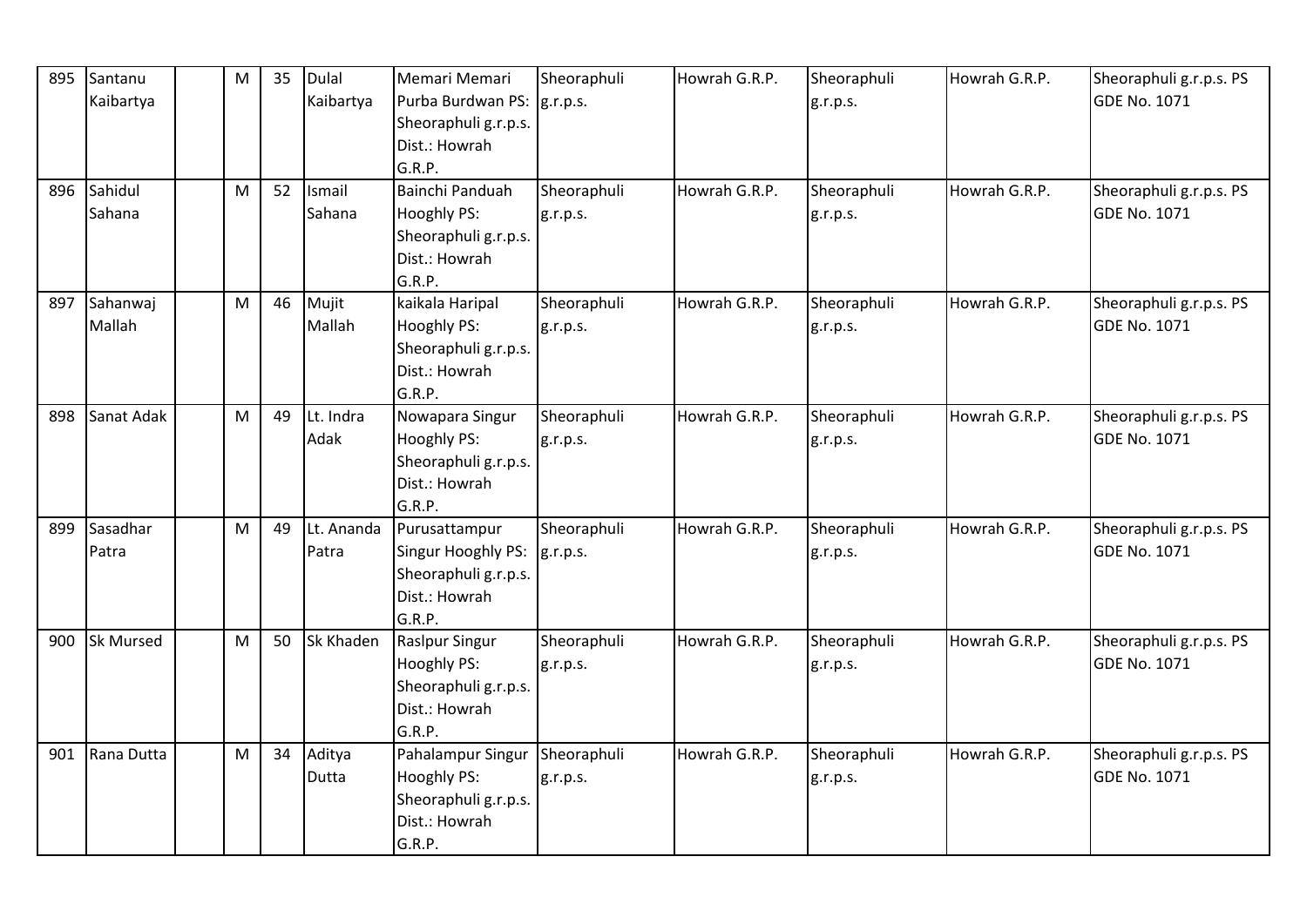| 902 | Pradip Kr<br><b>Biswas</b> | M | 49 | Pulok Kr<br><b>Biswas</b> | Durgapur<br>Cokeoven Paschim<br><b>Burdwan PS:</b><br>Sheoraphuli g.r.p.s.<br>Dist.: Howrah<br>G.R.P. | Sheoraphuli<br>g.r.p.s. | Howrah G.R.P. | Sheoraphuli<br>g.r.p.s. | Howrah G.R.P. | Sheoraphuli g.r.p.s. PS<br><b>GDE No. 1071</b> |
|-----|----------------------------|---|----|---------------------------|-------------------------------------------------------------------------------------------------------|-------------------------|---------------|-------------------------|---------------|------------------------------------------------|
| 903 | Piyush<br><b>Bhakta</b>    | M |    | Bipendu<br><b>Bhakta</b>  | Bhadreswar<br>Bhadreswar<br>Hooghly PS:<br>Sheoraphuli g.r.p.s.<br>Dist.: Howrah<br>G.R.P.            | Sheoraphuli<br>g.r.p.s. | Howrah G.R.P. | Sheoraphuli<br>g.r.p.s. | Howrah G.R.P. | Sheoraphuli g.r.p.s. PS<br><b>GDE No. 1071</b> |
| 904 | Chattu<br><b>Ruidas</b>    | M | 18 | Swapan<br>Ruidas          | Dash Ghara<br>Dhaniakhali<br>Hooghly PS:<br>Sheoraphuli g.r.p.s.<br>Dist.: Howrah<br>G.R.P.           | Sheoraphuli<br>g.r.p.s. | Howrah G.R.P. | Sheoraphuli<br>g.r.p.s. | Howrah G.R.P. | Sheoraphuli g.r.p.s. PS<br><b>GDE No. 1071</b> |
| 905 | Ratan Kr<br>Das            | M | 44 | Probanjon<br>Das          | Kanthi Marisda<br>Purba Medinipur<br>PS: Sheoraphuli<br>g.r.p.s. Dist.:<br>Howrah G.R.P.              | Sheoraphuli<br>g.r.p.s. | Howrah G.R.P. | Sheoraphuli<br>g.r.p.s. | Howrah G.R.P. | Sheoraphuli g.r.p.s. PS<br><b>GDE No. 1071</b> |
| 906 | Tirthankar<br>Malik        | M | 21 | Aditya<br>Malik           | Purba Narayanpur<br>Haripal Hooghly PS:  g.r.p.s.<br>Sheoraphuli g.r.p.s.<br>Dist.: Howrah<br>G.R.P.  | Sheoraphuli             | Howrah G.R.P. | Sheoraphuli<br>g.r.p.s. | Howrah G.R.P. | Sheoraphuli g.r.p.s. PS<br><b>GDE No. 1071</b> |
| 907 | Rahul<br>Maity             | M | 29 | Swapan<br>Maity           | Harit Dadpur<br>Hooghly PS:<br>Sheoraphuli g.r.p.s.<br>Dist.: Howrah<br>G.R.P.                        | Sheoraphuli<br>g.r.p.s. | Howrah G.R.P. | Sheoraphuli<br>g.r.p.s. | Howrah G.R.P. | Sheoraphuli g.r.p.s. PS<br><b>GDE No. 1084</b> |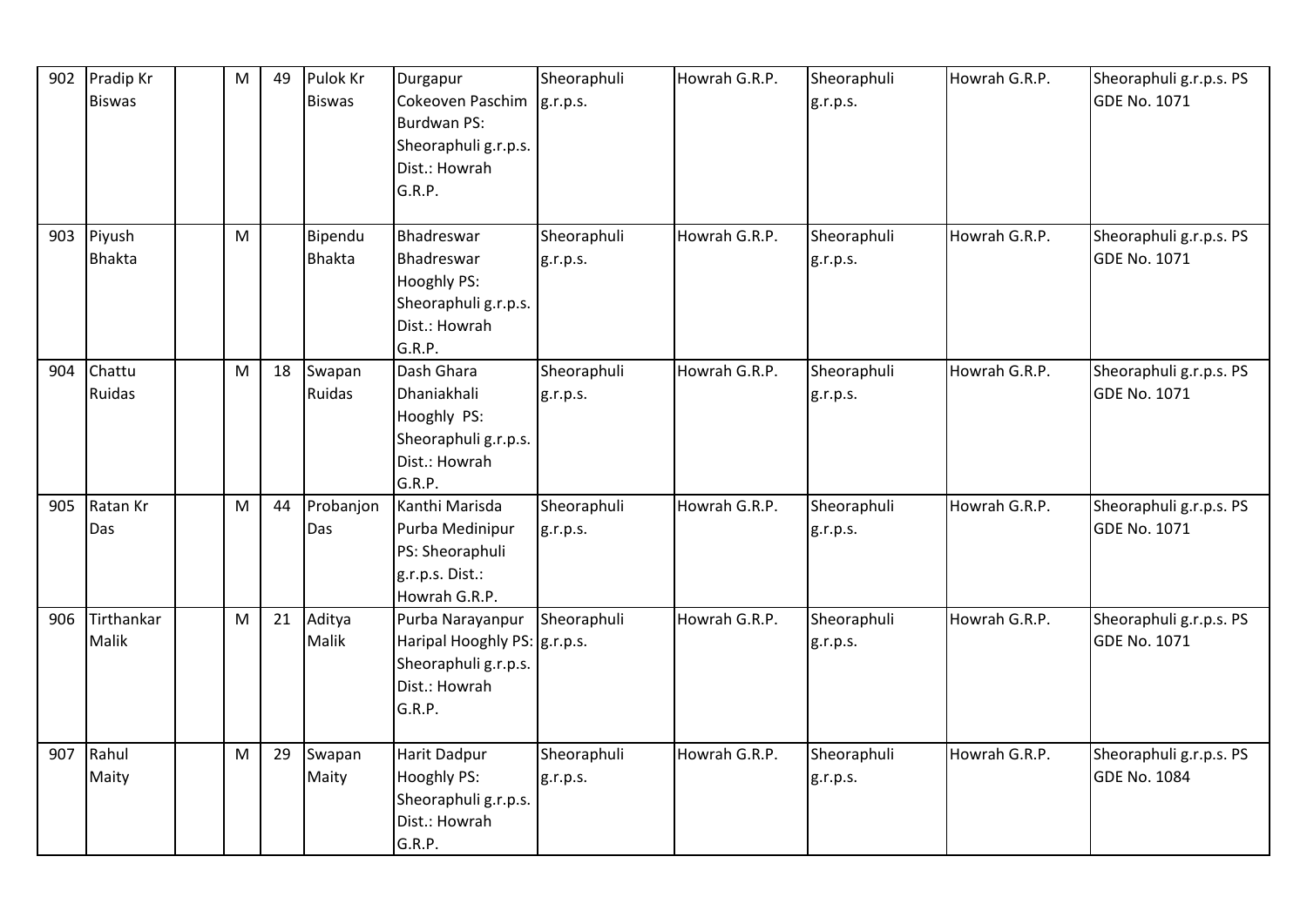| 908 | <b>Sudip Mal</b>        | M | 29 | Swapan<br>Mal          | Chandrakona<br>Chandrakona<br>Paschim Medinipur<br>PS: Sheoraphuli<br>g.r.p.s. Dist.:<br>Howrah G.R.P.    | Sheoraphuli<br>g.r.p.s. | Howrah G.R.P. | Sheoraphuli<br>g.r.p.s. | Howrah G.R.P. | Sheoraphuli g.r.p.s. PS<br><b>GDE No. 1084</b> |
|-----|-------------------------|---|----|------------------------|-----------------------------------------------------------------------------------------------------------|-------------------------|---------------|-------------------------|---------------|------------------------------------------------|
| 909 | Manab Ray               | M | 24 | Tapas Ray              | Tatarpur<br>Chandrakona<br>Paschim Medinipur<br>PS: Sheoraphuli<br>g.r.p.s. Dist.:<br>Howrah G.R.P.       | Sheoraphuli<br>g.r.p.s. | Howrah G.R.P. | Sheoraphuli<br>g.r.p.s. | Howrah G.R.P. | Sheoraphuli g.r.p.s. PS<br><b>GDE No. 1084</b> |
| 910 | Dinesh<br>Mahato        | M | 27 | Mahato                 | Ram Prasad Liluah Liluah<br>Howrah PS:<br>Sheoraphuli g.r.p.s.<br>Dist.: Howrah<br>G.R.P.                 | Sheoraphuli<br>g.r.p.s. | Howrah G.R.P. | Sheoraphuli<br>g.r.p.s. | Howrah G.R.P. | Sheoraphuli g.r.p.s. PS<br><b>GDE No. 1084</b> |
| 911 | <b>Bikash</b><br>Mahato | M | 27 | a Mahato               | Dharmendr Bally Jute Mil<br>Colony bally<br>Howrah PS:<br>Sheoraphuli g.r.p.s.<br>Dist.: Howrah<br>G.R.P. | Sheoraphuli<br>g.r.p.s. | Howrah G.R.P. | Sheoraphuli<br>g.r.p.s. | Howrah G.R.P. | Sheoraphuli g.r.p.s. PS<br><b>GDE No. 1084</b> |
| 912 | Umesh<br>Mahato         | M | 24 | Suresh<br>Mahato       | <b>Bally Jute Mil</b><br>Colony bally<br>Howrah PS:<br>Sheoraphuli g.r.p.s.<br>Dist.: Howrah<br>G.R.P.    | Sheoraphuli<br>g.r.p.s. | Howrah G.R.P. | Sheoraphuli<br>g.r.p.s. | Howrah G.R.P. | Sheoraphuli g.r.p.s. PS<br><b>GDE No. 1084</b> |
| 913 | Sanjoy Ray              | M | 30 | Susanta Ray Santinagar | Nischinda Howrah<br>PS: Sheoraphuli<br>g.r.p.s. Dist.:<br>Howrah G.R.P.                                   | Sheoraphuli<br>g.r.p.s. | Howrah G.R.P. | Sheoraphuli<br>g.r.p.s. | Howrah G.R.P. | Sheoraphuli g.r.p.s. PS<br><b>GDE No. 1084</b> |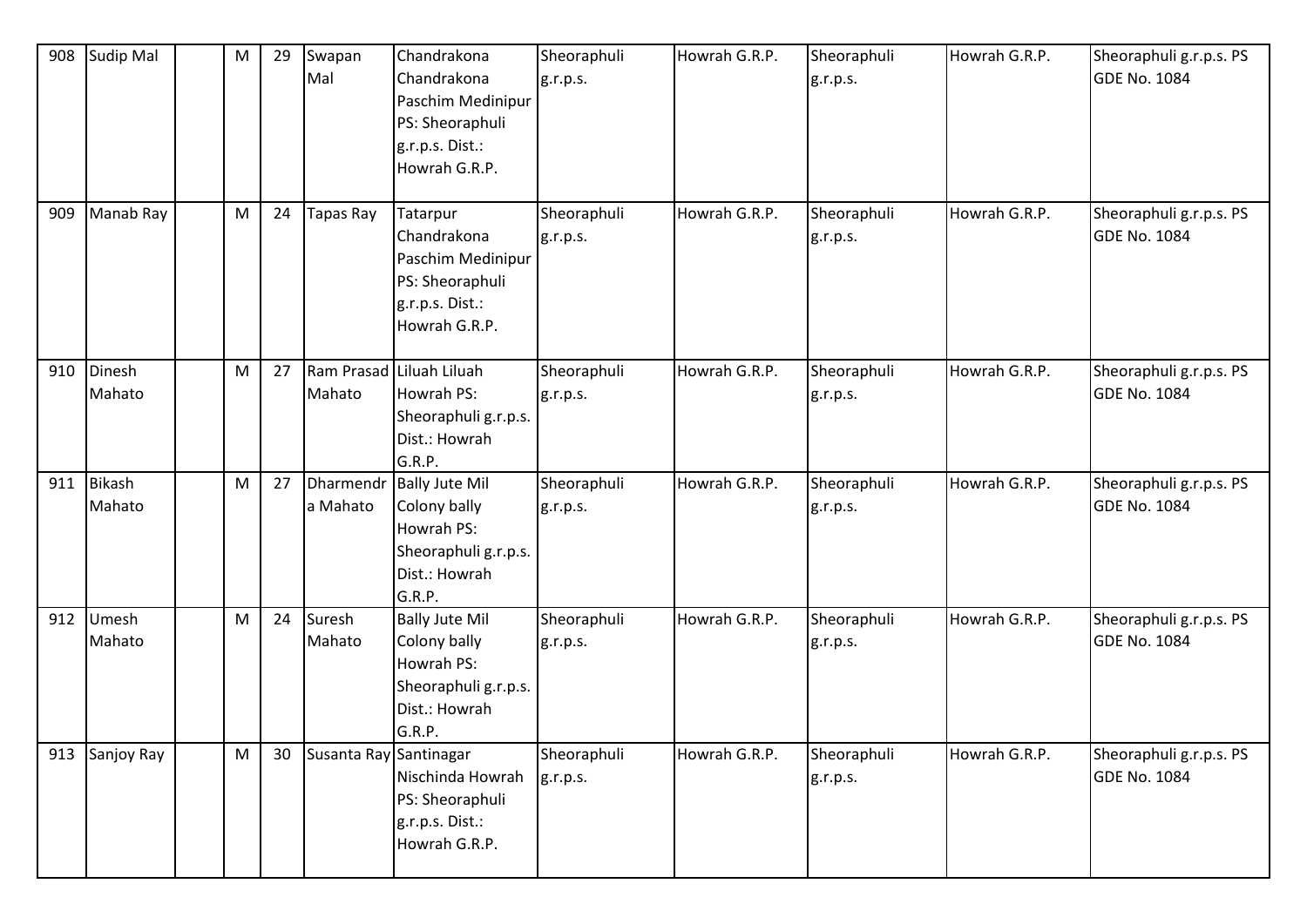| 914 | Ratnesh           | M | 19 | Bablu     | Liluah Liluah        | Sheoraphuli | Howrah G.R.P. | Sheoraphuli | Howrah G.R.P. | Sheoraphuli g.r.p.s. PS |
|-----|-------------------|---|----|-----------|----------------------|-------------|---------------|-------------|---------------|-------------------------|
|     | Sharma            |   |    | Sharma    | Howrah PS:           | g.r.p.s.    |               | g.r.p.s.    |               | <b>GDE No. 1084</b>     |
|     |                   |   |    |           | Sheoraphuli g.r.p.s. |             |               |             |               |                         |
|     |                   |   |    |           | Dist.: Howrah        |             |               |             |               |                         |
|     |                   |   |    |           | G.R.P.               |             |               |             |               |                         |
| 915 | Aditya            | M | 19 | Bijoy     | Liluah Liluah        | Sheoraphuli | Howrah G.R.P. | Sheoraphuli | Howrah G.R.P. | Sheoraphuli g.r.p.s. PS |
|     | Sharma            |   |    | Sharma    | Howrah PS:           |             |               |             |               | <b>GDE No. 1084</b>     |
|     |                   |   |    |           |                      | g.r.p.s.    |               | g.r.p.s.    |               |                         |
|     |                   |   |    |           | Sheoraphuli g.r.p.s. |             |               |             |               |                         |
|     |                   |   |    |           | Dist.: Howrah        |             |               |             |               |                         |
|     |                   |   |    |           | G.R.P.               |             |               |             |               |                         |
| 916 | Ramesh            | M | 31 | Bablu     | Liluah Liluah        | Sheoraphuli | Howrah G.R.P. | Sheoraphuli | Howrah G.R.P. | Sheoraphuli g.r.p.s. PS |
|     | Sharma            |   |    | Sharma    | Howrah PS:           | g.r.p.s.    |               | g.r.p.s.    |               | <b>GDE No. 1084</b>     |
|     |                   |   |    |           | Sheoraphuli g.r.p.s. |             |               |             |               |                         |
|     |                   |   |    |           | Dist.: Howrah        |             |               |             |               |                         |
|     |                   |   |    |           | G.R.P.               |             |               |             |               |                         |
| 917 | Sohel Sk          | M | 22 | Jahid Sk  | Juranpur Kaliganj    | Sheoraphuli | Howrah G.R.P. | Sheoraphuli | Howrah G.R.P. | Sheoraphuli g.r.p.s. PS |
|     |                   |   |    |           | Nadia PS:            | g.r.p.s.    |               | g.r.p.s.    |               | <b>GDE No. 1084</b>     |
|     |                   |   |    |           | Sheoraphuli g.r.p.s. |             |               |             |               |                         |
|     |                   |   |    |           | Dist.: Howrah        |             |               |             |               |                         |
|     |                   |   |    |           | G.R.P.               |             |               |             |               |                         |
| 918 | <b>Hasibul Sk</b> | M | 26 | Montu Sk  | Juranpur Kaliganj    | Sheoraphuli | Howrah G.R.P. | Sheoraphuli | Howrah G.R.P. | Sheoraphuli g.r.p.s. PS |
|     |                   |   |    |           | Nadia PS:            | g.r.p.s.    |               | g.r.p.s.    |               | <b>GDE No. 1084</b>     |
|     |                   |   |    |           | Sheoraphuli g.r.p.s. |             |               |             |               |                         |
|     |                   |   |    |           | Dist.: Howrah        |             |               |             |               |                         |
|     |                   |   |    |           | G.R.P.               |             |               |             |               |                         |
| 919 | <b>Hritesh</b>    | M | 20 | Dip       | Dip Narayan          | Sheoraphuli | Howrah G.R.P. | Sheoraphuli | Howrah G.R.P. | Sheoraphuli g.r.p.s. PS |
|     | Karmakar          |   |    | Narayan   | Karmakar PS:         | g.r.p.s.    |               | g.r.p.s.    |               | <b>GDE No. 1084</b>     |
|     |                   |   |    | Karmakar  | Sheoraphuli g.r.p.s. |             |               |             |               |                         |
|     |                   |   |    |           | Dist.: Howrah        |             |               |             |               |                         |
|     |                   |   |    |           | G.R.P.               |             |               |             |               |                         |
| 920 | Kiron             | M | 23 | Gour Hari | Ram Krishnapally     | Sheoraphuli | Howrah G.R.P. | Sheoraphuli | Howrah G.R.P. | Sheoraphuli g.r.p.s. PS |
|     | Rajbanshi         |   |    | Rajbanshi | Bhadreswar           | g.r.p.s.    |               | g.r.p.s.    |               | <b>GDE No. 1084</b>     |
|     |                   |   |    |           | Hooghly PS:          |             |               |             |               |                         |
|     |                   |   |    |           | Sheoraphuli g.r.p.s. |             |               |             |               |                         |
|     |                   |   |    |           | Dist.: Howrah        |             |               |             |               |                         |
|     |                   |   |    |           | G.R.P.               |             |               |             |               |                         |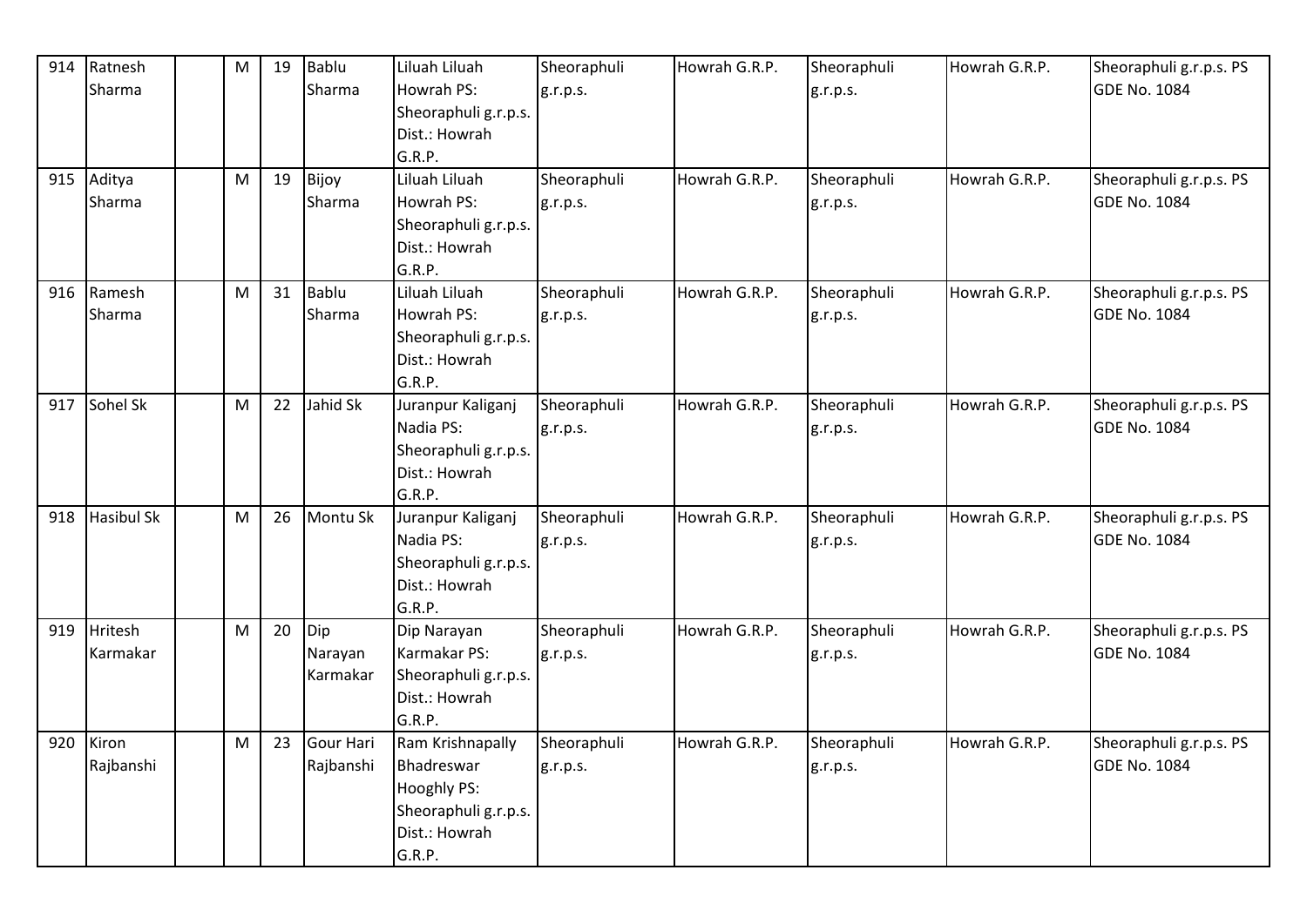| 921 | Sabuj Das             | M | 27 | Lakhan Das            | <b>Bandel Chinsurah</b><br>Hooghly PS:<br>Sheoraphuli g.r.p.s.<br>Dist.: Howrah<br>G.R.P.  | Sheoraphuli<br>g.r.p.s. | Howrah G.R.P. | Sheoraphuli<br>g.r.p.s. | Howrah G.R.P. | Sheoraphuli g.r.p.s. PS<br><b>GDE No. 1084</b> |
|-----|-----------------------|---|----|-----------------------|--------------------------------------------------------------------------------------------|-------------------------|---------------|-------------------------|---------------|------------------------------------------------|
|     | 922 Rajanish<br>Singh | M | 19 | Parsuram<br>Singh     | Khanpukur<br>Bhadreswar<br>Hooghly PS:<br>Sheoraphuli g.r.p.s.<br>Dist.: Howrah<br>G.R.P.  | Sheoraphuli<br>g.r.p.s. | Howrah G.R.P. | Sheoraphuli<br>g.r.p.s. | Howrah G.R.P. | Sheoraphuli g.r.p.s. PS<br><b>GDE No. 1084</b> |
| 923 | Sk Taher Ali          | M | 35 | Sk Md Ali             | Balmundi Arambag<br>Hooghly PS:<br>Sheoraphuli g.r.p.s.<br>Dist.: Howrah<br>G.R.P.         | Sheoraphuli<br>g.r.p.s. | Howrah G.R.P. | Sheoraphuli<br>g.r.p.s. | Howrah G.R.P. | Sheoraphuli g.r.p.s. PS<br><b>GDE No. 1084</b> |
| 924 | Sunirmal<br>Bhowmik   | M | 25 | Baidyanath<br>Bhowmik | Champdanga<br>Tarakeswar<br>Hooghly PS:<br>Sheoraphuli g.r.p.s.<br>Dist.: Howrah<br>G.R.P. | Sheoraphuli<br>g.r.p.s. | Howrah G.R.P. | Sheoraphuli<br>g.r.p.s. | Howrah G.R.P. | Sheoraphuli g.r.p.s. PS<br><b>GDE No. 1084</b> |
| 925 | Somnath<br>Mondal     | M | 27 | Pravash<br>Mondal     | Mallickpara<br>Serampore<br>Hooghly PS:<br>Sheoraphuli g.r.p.s.<br>Dist.: Howrah<br>G.R.P. | Sheoraphuli<br>g.r.p.s. | Howrah G.R.P. | Sheoraphuli<br>g.r.p.s. | Howrah G.R.P. | Sheoraphuli g.r.p.s. PS<br><b>GDE No. 1084</b> |
| 926 | Sourav Sen            | M | 19 | Sanjib Sen            | Sapuipara<br>Nischinda Howrah<br>PS: Sheoraphuli<br>g.r.p.s. Dist.:<br>Howrah G.R.P.       | Sheoraphuli<br>g.r.p.s. | Howrah G.R.P. | Sheoraphuli<br>g.r.p.s. | Howrah G.R.P. | Sheoraphuli g.r.p.s. PS<br><b>GDE No. 1084</b> |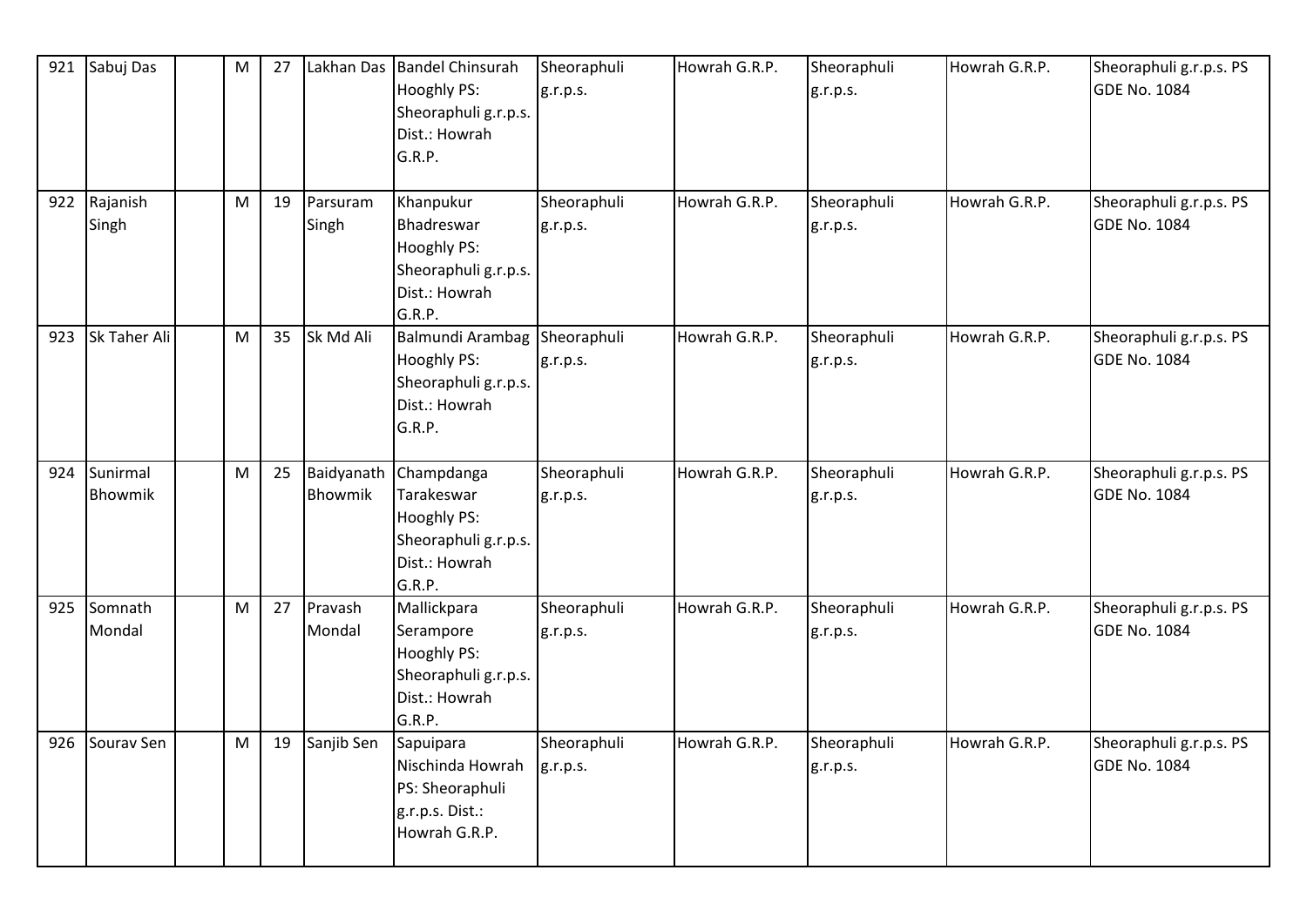| 927<br>928 | Akjash<br>Chowdhury<br>Dilip Ray | M<br>M | 24<br>52 | Murari<br>Chowdhury Bhadreswar<br>Kalicharan | Near S.N jute mil<br><b>Hooghly PS:</b><br>Sheoraphuli g.r.p.s.<br>Dist.: Howrah<br>G.R.P.<br><b>Bhatoya Polba</b> | Sheoraphuli<br>g.r.p.s.<br>Sheoraphuli | Howrah G.R.P.<br>Howrah G.R.P. | Sheoraphuli<br>g.r.p.s.<br>Sheoraphuli | Howrah G.R.P.<br>Howrah G.R.P. | Sheoraphuli g.r.p.s. PS<br><b>GDE No. 1084</b><br>Sheoraphuli g.r.p.s. PS |
|------------|----------------------------------|--------|----------|----------------------------------------------|--------------------------------------------------------------------------------------------------------------------|----------------------------------------|--------------------------------|----------------------------------------|--------------------------------|---------------------------------------------------------------------------|
|            |                                  |        |          | Ray                                          | <b>Hooghly PS:</b><br>Sheoraphuli g.r.p.s.<br>Dist.: Howrah<br>G.R.P.                                              | g.r.p.s.                               |                                | g.r.p.s.                               |                                | <b>GDE No. 1084</b>                                                       |
| 929        | Aijuddin Sk                      | M      | 27       | <b>Tujaul Sk</b>                             | <b>Bhagon Murarui</b><br>Birbhum PS:<br>Sheoraphuli g.r.p.s.<br>Dist.: Howrah<br>G.R.P.                            | Sheoraphuli<br>g.r.p.s.                | Howrah G.R.P.                  | Sheoraphuli<br>g.r.p.s.                | Howrah G.R.P.                  | Sheoraphuli g.r.p.s. PS<br><b>GDE No. 1084</b>                            |
| 930        | Prasanta<br>Pal                  | M      | 52       | Lt. Joy                                      | Liluah<br>Chandra Pal Malipanchghara<br>Howrah PS:<br>Sheoraphuli g.r.p.s.<br>Dist.: Howrah<br>G.R.P.              | Sheoraphuli<br>g.r.p.s.                | Howrah G.R.P.                  | Sheoraphuli<br>g.r.p.s.                | Howrah G.R.P.                  | Sheoraphuli g.r.p.s. PS<br><b>GDE No. 1084</b>                            |
| 931        | Amit Dolui                       | M      | 23       | Naba Kr<br>Dolui                             | Amta Joypur<br>Howrah PS:<br>Sheoraphuli g.r.p.s.<br>Dist.: Howrah<br>G.R.P.                                       | Sheoraphuli<br>g.r.p.s.                | Howrah G.R.P.                  | Sheoraphuli<br>g.r.p.s.                | Howrah G.R.P.                  | Sheoraphuli g.r.p.s. PS<br>Outpost Chandannagar<br>GRPP GDE No. 561       |
| 932        | Anupam<br>Mukherjee              | M      | 52       | Lt.<br>Gouranga<br>Mukherjee                 | Konnagar Uttarpara Sheoraphuli<br><b>Hooghly PS:</b><br>Sheoraphuli g.r.p.s.<br>Dist.: Howrah<br>G.R.P.            | g.r.p.s.                               | Howrah G.R.P.                  | Sheoraphuli<br>g.r.p.s.                | Howrah G.R.P.                  | Sheoraphuli g.r.p.s. PS<br>Outpost Chandannagar<br>GRPP GDE No. 561       |
| 933        | Md. Irshed                       | M      | 28       | Md Seraj                                     | Laxmiganj<br>Chandannagar<br><b>Hooghly PS:</b><br>Sheoraphuli g.r.p.s.<br>Dist.: Howrah<br>G.R.P.                 | Sheoraphuli<br>g.r.p.s.                | Howrah G.R.P.                  | Sheoraphuli<br>g.r.p.s.                | Howrah G.R.P.                  | Sheoraphuli g.r.p.s. PS<br>Outpost Chandannagar<br>GRPP GDE No. 561       |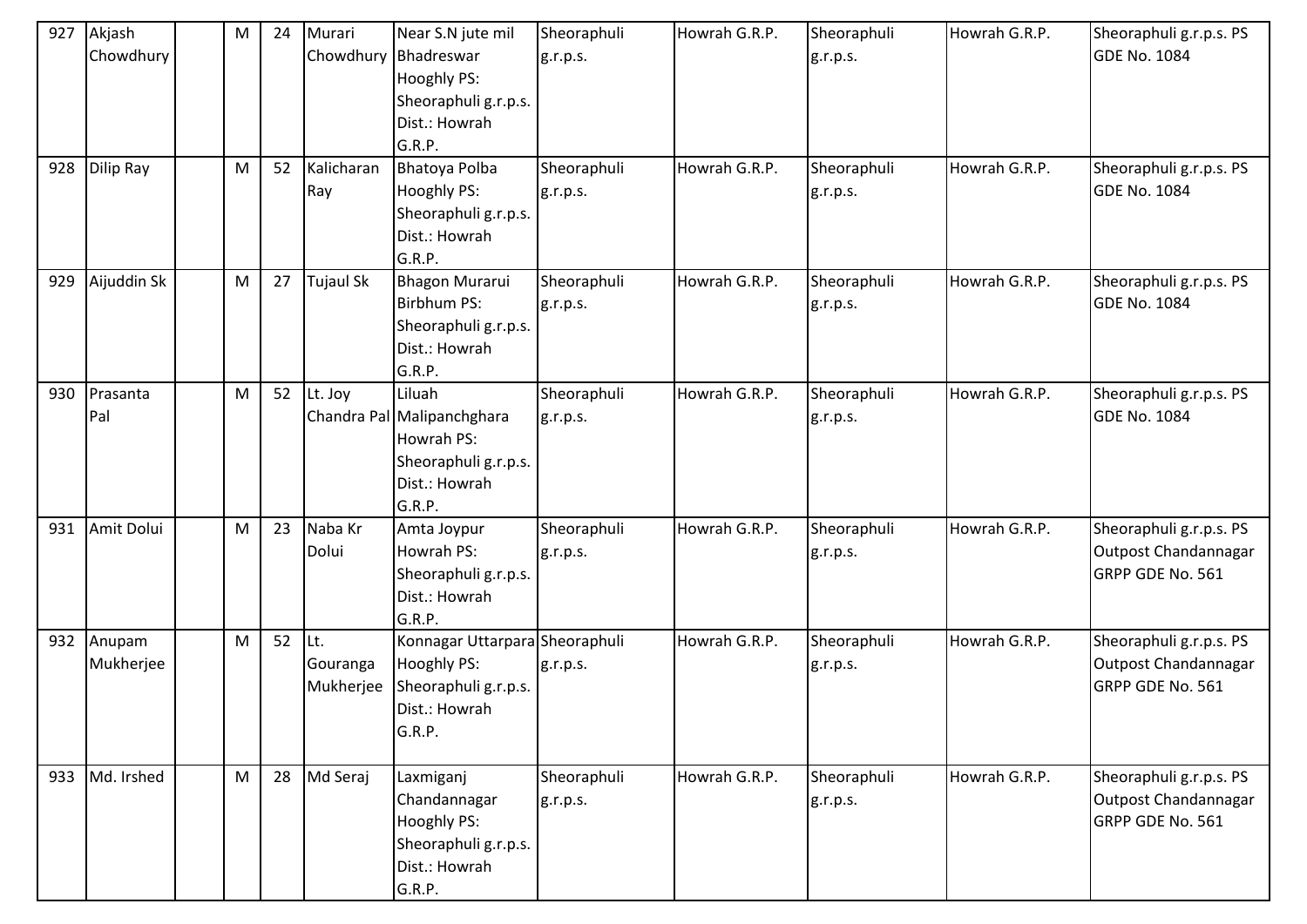| 934 | Md Nazrul         | M | 25 | Md Noor    | Laxmiganj                | Sheoraphuli | Howrah G.R.P. | Sheoraphuli | Howrah G.R.P. | Sheoraphuli g.r.p.s. PS |
|-----|-------------------|---|----|------------|--------------------------|-------------|---------------|-------------|---------------|-------------------------|
|     |                   |   |    | Alam       | Chandannagar             | g.r.p.s.    |               | g.r.p.s.    |               | Outpost Chandannagar    |
|     |                   |   |    |            | Hooghly PS:              |             |               |             |               | GRPP GDE No. 561        |
|     |                   |   |    |            | Sheoraphuli g.r.p.s.     |             |               |             |               |                         |
|     |                   |   |    |            | Dist.: Howrah            |             |               |             |               |                         |
|     |                   |   |    |            | G.R.P.                   |             |               |             |               |                         |
| 935 | Koushik           | M | 53 | Ram Ch     | <b>Borai Singur</b>      | Sheoraphuli | Howrah G.R.P. | Sheoraphuli | Howrah G.R.P. | Sheoraphuli g.r.p.s. PS |
|     | Koley             |   |    | Koley      | Hooghly PS:              | g.r.p.s.    |               | g.r.p.s.    |               | Outpost Chandannagar    |
|     |                   |   |    |            | Sheoraphuli g.r.p.s.     |             |               |             |               | GRPP GDE No. 561        |
|     |                   |   |    |            | Dist.: Howrah            |             |               |             |               |                         |
|     |                   |   |    |            | G.R.P.                   |             |               |             |               |                         |
| 936 | Md Raja           | M | 21 | Zakir Ali  | Jalaipur Jatipura        | Sheoraphuli | Howrah G.R.P. | Sheoraphuli | Howrah G.R.P. | Sheoraphuli g.r.p.s. PS |
|     | Answari           |   |    |            | Varanasi(U.P) PS:        | g.r.p.s.    |               | g.r.p.s.    |               | Outpost Chandannagar    |
|     |                   |   |    |            | Sheoraphuli g.r.p.s.     |             |               |             |               | GRPP GDE No. 561        |
|     |                   |   |    |            | Dist.: Howrah            |             |               |             |               |                         |
|     |                   |   |    |            | G.R.P.                   |             |               |             |               |                         |
| 937 | Saraj             | M | 35 | Mobin      | Jalaipur Jatipura        | Sheoraphuli | Howrah G.R.P. | Sheoraphuli | Howrah G.R.P. | Sheoraphuli g.r.p.s. PS |
|     | Answari           |   |    | Answari    | Varanasi(U.P) PS:        | g.r.p.s.    |               | g.r.p.s.    |               | Outpost Chandannagar    |
|     |                   |   |    |            | Sheoraphuli g.r.p.s.     |             |               |             |               | GRPP GDE No. 561        |
|     |                   |   |    |            | Dist.: Howrah            |             |               |             |               |                         |
|     |                   |   |    |            | G.R.P.                   |             |               |             |               |                         |
| 938 | Sonu Kr.          | M | 22 |            | Kamal Shaw Howrah Maidan | Sheoraphuli | Howrah G.R.P. | Sheoraphuli | Howrah G.R.P. | Sheoraphuli g.r.p.s. PS |
|     | Shaw              |   |    |            | Howrah Howrah            | g.r.p.s.    |               | g.r.p.s.    |               | Outpost Chandannagar    |
|     |                   |   |    |            | PS: Sheoraphuli          |             |               |             |               | GRPP GDE No. 561        |
|     |                   |   |    |            | g.r.p.s. Dist.:          |             |               |             |               |                         |
|     |                   |   |    |            | Howrah G.R.P.            |             |               |             |               |                         |
| 939 | Md Raja           | M | 32 | Md Aksar   | Ugarhari Domjur          | Sheoraphuli | Howrah G.R.P. | Sheoraphuli | Howrah G.R.P. | Sheoraphuli g.r.p.s. PS |
|     |                   |   |    | Ali        | Howrah PS:               | g.r.p.s.    |               | g.r.p.s.    |               | Outpost Chandannagar    |
|     |                   |   |    |            | Sheoraphuli g.r.p.s.     |             |               |             |               | GRPP GDE No. 561        |
|     |                   |   |    |            | Dist.: Howrah            |             |               |             |               |                         |
|     |                   |   |    |            | G.R.P.                   |             |               |             |               |                         |
| 940 | <b>Bijoy Shaw</b> | M | 21 | Sanat Shaw | <b>Titagarh Titagarh</b> | Sheoraphuli | Howrah G.R.P. | Sheoraphuli | Howrah G.R.P. | Sheoraphuli g.r.p.s. PS |
|     |                   |   |    |            | 24 Pgs (N) PS:           | g.r.p.s.    |               | g.r.p.s.    |               | Outpost Chandannagar    |
|     |                   |   |    |            | Sheoraphuli g.r.p.s.     |             |               |             |               | GRPP GDE No. 561        |
|     |                   |   |    |            | Dist.: Howrah            |             |               |             |               |                         |
|     |                   |   |    |            | G.R.P.                   |             |               |             |               |                         |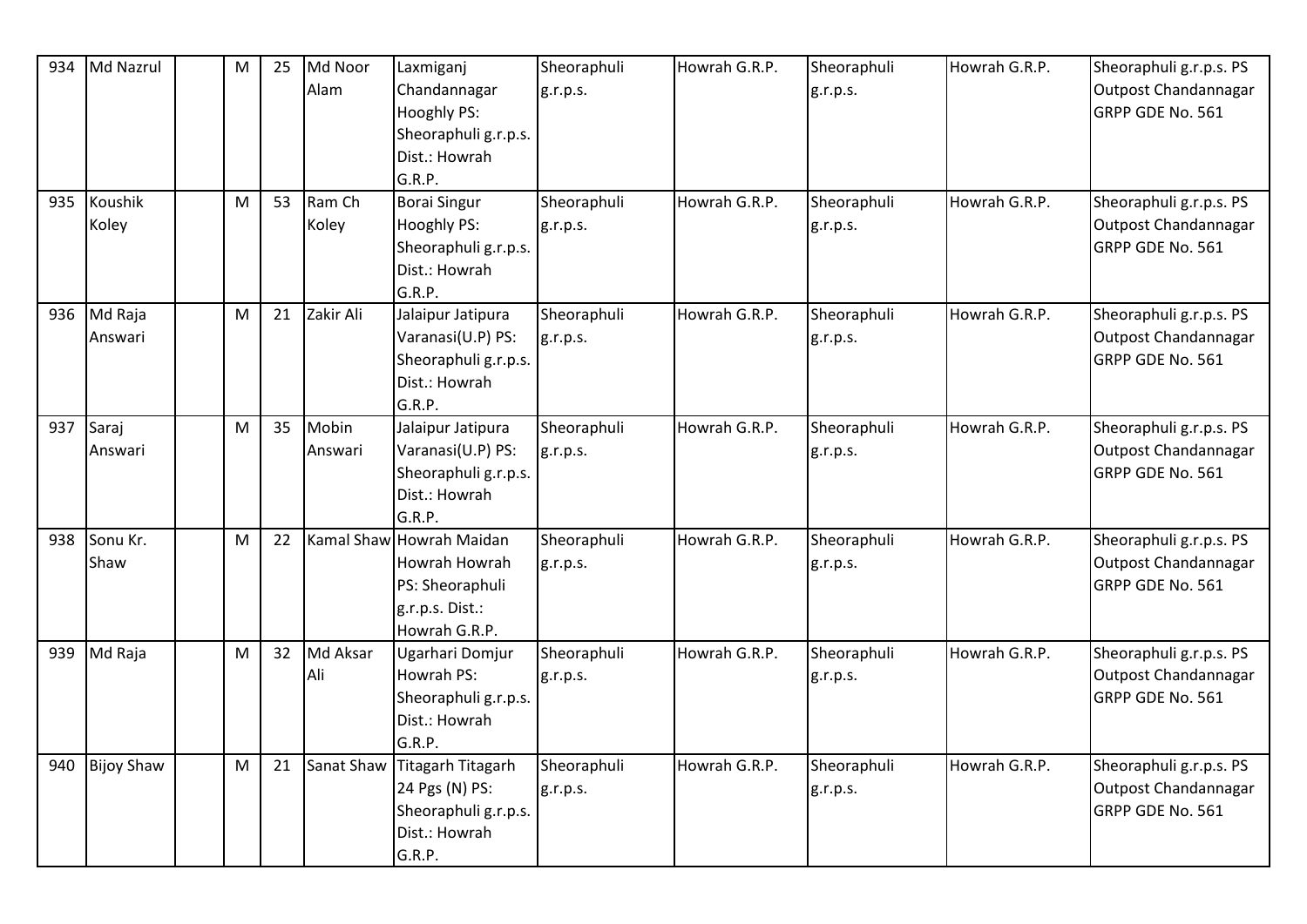| 941 | Rafik Sk                   | M | 35 | Sarif Sk             | Sankrail Sankrail<br>Howrah PS:<br>Sheoraphuli g.r.p.s.<br>Dist.: Howrah<br>G.R.P.                         | Sheoraphuli<br>g.r.p.s. | Howrah G.R.P. | Sheoraphuli<br>g.r.p.s. | Howrah G.R.P. | Sheoraphuli g.r.p.s. PS<br>Outpost Chandannagar<br>GRPP GDE No. 561 |
|-----|----------------------------|---|----|----------------------|------------------------------------------------------------------------------------------------------------|-------------------------|---------------|-------------------------|---------------|---------------------------------------------------------------------|
| 942 | Abhishek<br>Prasad         | M | 19 | Ramshu<br>Prasad     | Jagaddal Jagaddal<br>24 Pgs (N) PS:<br>Sheoraphuli g.r.p.s.<br>Dist.: Howrah<br>G.R.P.                     | Sheoraphuli<br>g.r.p.s. | Howrah G.R.P. | Sheoraphuli<br>g.r.p.s. | Howrah G.R.P. | Sheoraphuli g.r.p.s. PS<br>Outpost Chandannagar<br>GRPP GDE No. 561 |
| 943 | Rahul<br>Chowdhury         | M | 20 | Ramesh               | Jagaddal Jagaddal<br>Chowdhury 24 Pgs (N) PS:<br>Sheoraphuli g.r.p.s.<br>Dist.: Howrah<br>G.R.P.           | Sheoraphuli<br>g.r.p.s. | Howrah G.R.P. | Sheoraphuli<br>g.r.p.s. | Howrah G.R.P. | Sheoraphuli g.r.p.s. PS<br>Outpost Chandannagar<br>GRPP GDE No. 561 |
| 944 | <b>Sk Nasim</b>            | M | 22 | Sk Salim             | Nagrai Ratua Malda Sheoraphuli<br>PS: Sheoraphuli<br>g.r.p.s. Dist.:<br>Howrah G.R.P.                      | g.r.p.s.                | Howrah G.R.P. | Sheoraphuli<br>g.r.p.s. | Howrah G.R.P. | Sheoraphuli g.r.p.s. PS<br>Outpost Chandannagar<br>GRPP GDE No. 561 |
| 945 | Rajendra<br>Mahato         | M | 39 | Gonu<br>Mahato       | <b>Fatak Ghara</b><br>Chandannagar<br>Hooghly PS:<br>Sheoraphuli g.r.p.s.<br>Dist.: Howrah<br>G.R.P.       | Sheoraphuli<br>g.r.p.s. | Howrah G.R.P. | Sheoraphuli<br>g.r.p.s. | Howrah G.R.P. | Sheoraphuli g.r.p.s. PS<br>Outpost Chandannagar<br>GRPP GDE No. 566 |
|     | 946 Saikat<br>Majhi        | M | 29 | Sanjoy<br>Majhi      | 38/1 Dr. PT Laha<br><b>Street Rishra</b><br>Hooghly PS:<br>Sheoraphuli g.r.p.s.<br>Dist.: Howrah<br>G.R.P. | Sheoraphuli<br>g.r.p.s. | Howrah G.R.P. | Sheoraphuli<br>g.r.p.s. | Howrah G.R.P. | Sheoraphuli g.r.p.s. PS<br>Outpost Chandannagar<br>GRPP GDE No. 566 |
| 947 | Sagar<br>Ranjan<br>Mahanta | M | 25 | Duryadhan<br>Mahanta | Chandiyal Bali<br>Chandrapur<br>Joypur(Orrissa) PS:<br>Sheoraphuli g.r.p.s.<br>Dist.: Howrah<br>G.R.P.     | Sheoraphuli<br>g.r.p.s. | Howrah G.R.P. | Sheoraphuli<br>g.r.p.s. | Howrah G.R.P. | Sheoraphuli g.r.p.s. PS<br>Outpost Chandannagar<br>GRPP GDE No. 566 |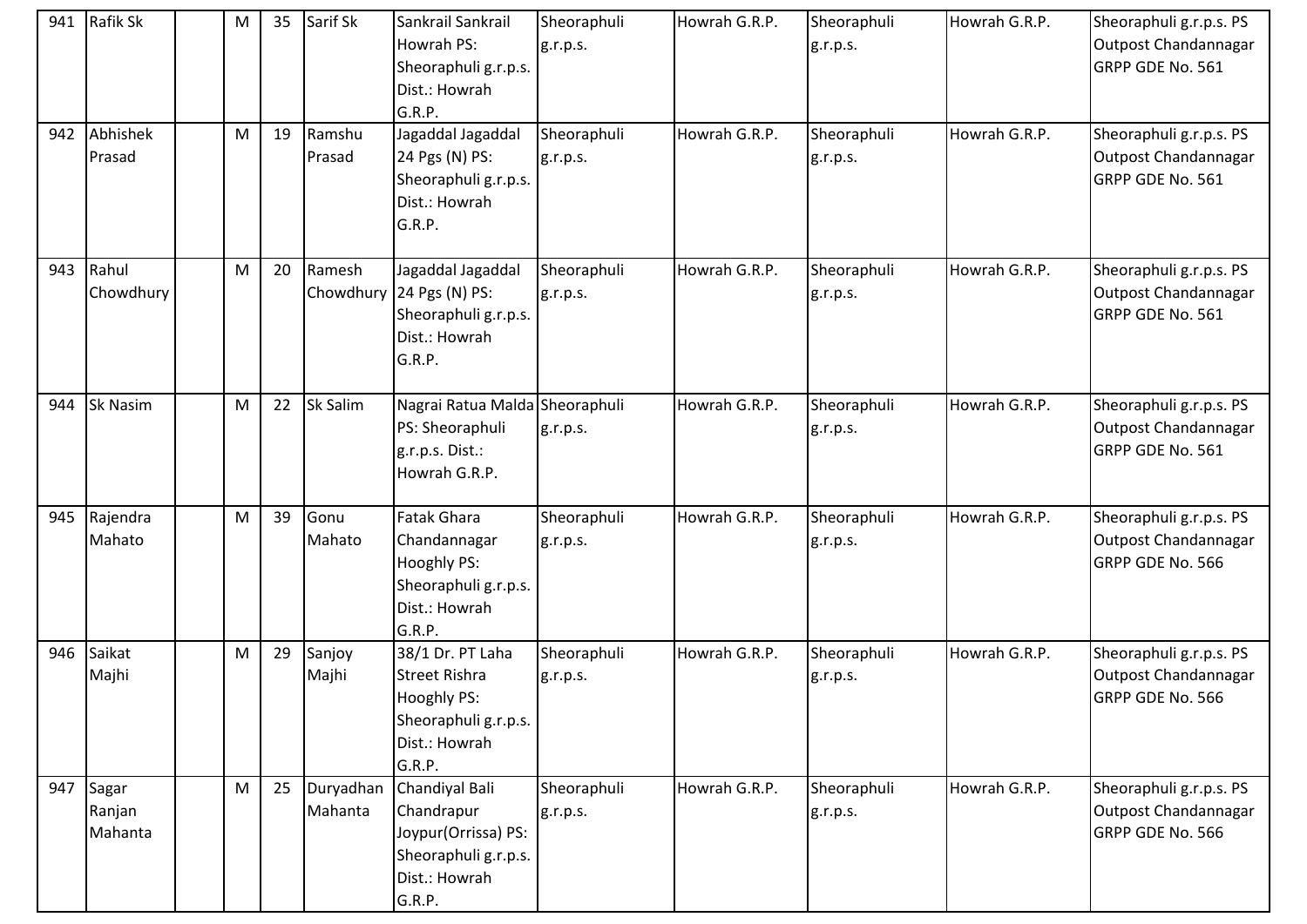| 948 | Sabjib<br>Singh           | M | 32 | <b>Bijoy Singh</b>          | Belur Belur Howrah Sheoraphuli<br>PS: Sheoraphuli<br>g.r.p.s. Dist.:<br>Howrah G.R.P.  | g.r.p.s.                | Howrah G.R.P.                                               | Sheoraphuli<br>g.r.p.s. | Howrah G.R.P. | Sheoraphuli g.r.p.s. PS<br>Outpost Chandannagar<br>GRPP GDE No. 566 |
|-----|---------------------------|---|----|-----------------------------|----------------------------------------------------------------------------------------|-------------------------|-------------------------------------------------------------|-------------------------|---------------|---------------------------------------------------------------------|
| 949 | Rahul<br>Pakira           | M | 18 | Jaherlal<br>Pakira          | <b>Singur Singur</b><br>Hooghly PS:<br>Sheoraphuli g.r.p.s.<br>Dist.: Howrah<br>G.R.P. | Sheoraphuli<br>g.r.p.s. | Howrah G.R.P.                                               | Sheoraphuli<br>g.r.p.s. | Howrah G.R.P. | Sheoraphuli g.r.p.s. PS<br>Outpost Chandannagar<br>GRPP GDE No. 566 |
| 950 | Tapan<br>Pariari          | M | 50 | Lt.<br>Mritunjoy<br>Pariari | Chinsurah<br>Chinsurah Hooghly<br>PS: Sheoraphuli<br>g.r.p.s. Dist.:<br>Howrah G.R.P.  | Sheoraphuli<br>g.r.p.s. | Howrah G.R.P.                                               | Sheoraphuli<br>g.r.p.s. | Howrah G.R.P. | Sheoraphuli g.r.p.s. PS<br>Outpost Chandannagar<br>GRPP GDE No. 566 |
| 951 | Sarad<br><b>Bharati</b>   | M | 23 | Harideb<br><b>Bharati</b>   | Ukhra PS: Andal<br>Dist.: Asansol<br><b>Durgapur Police</b><br>Commissionerate         | Andal                   | Asansol Durgapur Suri g.r.p.s.<br>Police<br>Commissionerate |                         | Howrah G.R.P. | Suri g.r.p.s. PS GDE No.<br>947                                     |
|     | 952 Abdul<br><b>Hakim</b> | M | 27 | Selim<br>Ansari             | Ukhra PS: Andal<br>Dist.: Asansol<br><b>Durgapur Police</b><br>Commissionerate         | Andal                   | Asansol Durgapur Suri g.r.p.s.<br>Police<br>Commissionerate |                         | Howrah G.R.P. | Suri g.r.p.s. PS GDE No.<br>947                                     |
| 953 | Wasim<br>Molla            | M | 19 | Nasibul<br>Alam             | Ukhra PS: Andal<br>Dist.: Asansol<br><b>Durgapur Police</b><br>Commissionerate         | Andal                   | Asansol Durgapur<br>Police<br>Commissionerate               | Suri g.r.p.s.           | Howrah G.R.P. | Suri g.r.p.s. PS GDE No.<br>947                                     |
| 954 | Bapi Saha                 | M | 50 | Prafulla Kr.<br>Saha        | Ukhra PS: Andal<br>Dist.: Asansol<br><b>Durgapur Police</b><br>Commissionerate         | Andal                   | Asansol Durgapur Suri g.r.p.s.<br>Police<br>Commissionerate |                         | Howrah G.R.P. | Suri g.r.p.s. PS GDE No.<br>947                                     |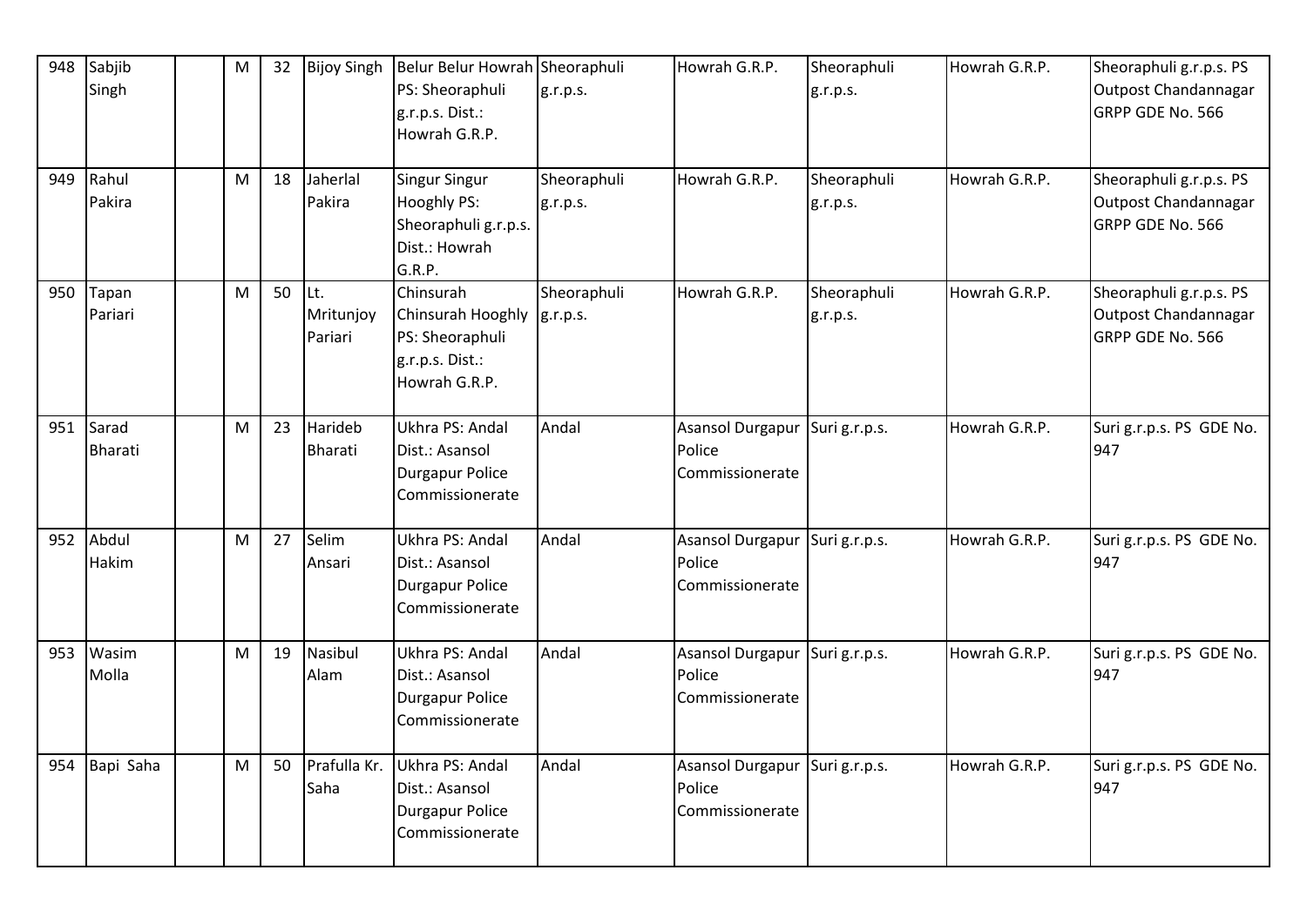|     | 955 Sk Rajesh               | M | 20 | Sk Asadul            | Ukhra PS: Andal<br>Dist.: Asansol<br>Durgapur Police<br>Commissionerate | Andal                  | Asansol Durgapur Suri g.r.p.s.<br>Police<br>Commissionerate |               | Howrah G.R.P. | Suri g.r.p.s. PS GDE No.<br>947 |
|-----|-----------------------------|---|----|----------------------|-------------------------------------------------------------------------|------------------------|-------------------------------------------------------------|---------------|---------------|---------------------------------|
|     | 956 Dipak<br>Kumar<br>Singh | M | 22 | Shrikanta<br>Singh   | Sewrakuri PS:<br>Mahammad bazar<br>Dist.: Birbhum                       | Mahammad bazar Birbhum |                                                             | Suri g.r.p.s. | Howrah G.R.P. | Suri g.r.p.s. PS GDE No.<br>947 |
|     | 957 Koushik<br>Chatterjee   | M | 23 | Kalyan<br>Chatterjee | Sewrakuri PS:<br>Mahammad bazar<br>Dist.: Birbhum                       | Mahammad bazar Birbhum |                                                             | Suri g.r.p.s. | Howrah G.R.P. | Suri g.r.p.s. PS GDE No.<br>947 |
| 958 | Amir Sk                     | M | 18 | Sk Rafik             | Sewrakuri PS:<br>Mahammad bazar<br>Dist.: Birbhum                       | Mahammad bazar Birbhum |                                                             | Suri g.r.p.s. | Howrah G.R.P. | Suri g.r.p.s. PS GDE No.<br>947 |
| 959 | Maniruddin<br>Ansari        | M | 25 | Safi Mia             | Sewrakuri PS:<br>Mahammad bazar<br>Dist.: Birbhum                       | Mahammad bazar Birbhum |                                                             | Suri g.r.p.s. | Howrah G.R.P. | Suri g.r.p.s. PS GDE No.<br>947 |
|     | 960 Julkar<br>Anasri        | M | 26 | Kasim Mia            | Sewrakuri PS:<br>Mahammad bazar<br>Dist.: Birbhum                       | Mahammad bazar Birbhum |                                                             | Suri g.r.p.s. | Howrah G.R.P. | Suri g.r.p.s. PS GDE No.<br>947 |
| 961 | Anowar<br>Alam              | M | 26 | Kalim<br>Ansari      | Of Kamartar PS-<br>Shikaripara Dist-<br>Dumka                           |                        | <b>Basirhat</b>                                             | Suri g.r.p.s. | Howrah G.R.P. | Suri g.r.p.s. PS GDE No.<br>947 |
| 962 | Nazrul<br>Ansari            | M | 27 | Rafik Ansari         | Of Kamartar PS-<br>Shikaripara Dist-<br>Dumka                           |                        | <b>Basirhat</b>                                             | Suri g.r.p.s. | Howrah G.R.P. | Suri g.r.p.s. PS GDE No.<br>947 |
| 963 | Jakirul<br>Islam            | M | 30 | Asfar Ali            | Of Kamartar PS-<br>Shikaripara Dist-<br>Dumka                           |                        | <b>Basirhat</b>                                             | Suri g.r.p.s. | Howrah G.R.P. | Suri g.r.p.s. PS GDE No.<br>947 |
| 964 | Ismail<br>Rahaman           | M | 24 | Mujibar<br>Rahaman   | Of Kamartar PS-<br>Shikaripara Dist-<br>Dumka                           |                        | <b>Basirhat</b>                                             | Suri g.r.p.s. | Howrah G.R.P. | Suri g.r.p.s. PS GDE No.<br>947 |
| 965 | Koushik<br>Hazra            | M | 18 |                      | Tapas Hazra Of Kamartar PS-<br>Shikaripara Dist-<br>Dumka               |                        | <b>Basirhat</b>                                             | Suri g.r.p.s. | Howrah G.R.P. | Suri g.r.p.s. PS GDE No.<br>947 |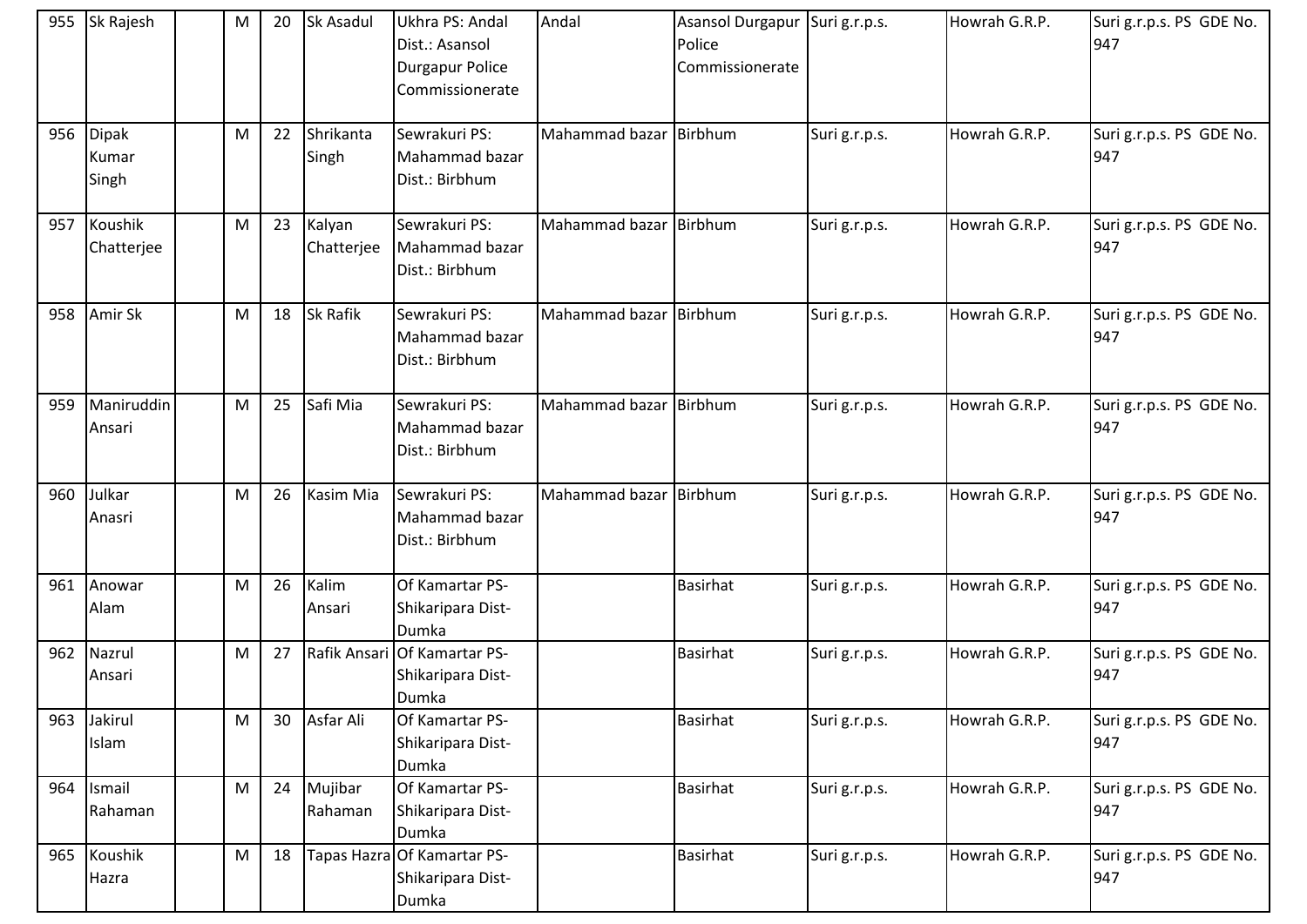| 966 | Nirmal<br><b>Kumar Pal</b> | M | 27              | <b>Kiran Pal</b>    | Of Kamartar PS-<br>Shikaripara Dist-                                                                       |              | Basirhat                                             | Suri g.r.p.s. | Howrah G.R.P. | Suri g.r.p.s. PS GDE No.<br>947 |
|-----|----------------------------|---|-----------------|---------------------|------------------------------------------------------------------------------------------------------------|--------------|------------------------------------------------------|---------------|---------------|---------------------------------|
|     |                            |   |                 |                     | Dumka                                                                                                      |              |                                                      |               |               |                                 |
| 967 | Amuluya<br>Kumar<br>Mahato | M | 23              | Giridhari<br>Mahato | Of Kamartar PS-<br>Shikaripara Dist-<br>Dumka                                                              |              | Basirhat                                             | Suri g.r.p.s. | Howrah G.R.P. | Suri g.r.p.s. PS GDE No.<br>947 |
| 968 | Sohel<br>Hossain           | M | 23              | Safiulla Sk         | Katwa PS: Katwa<br>Dist.: Purba<br>Burdwan                                                                 | Katwa        | Purba Burdwan                                        | Suri g.r.p.s. | Howrah G.R.P. | Suri g.r.p.s. PS GDE No.<br>966 |
| 969 | Nadim Sk                   | M | 26              | Nasiruddin<br>Sk    | Katwa PS: Katwa<br>Dist.: Purba<br>Burdwan                                                                 | Katwa        | Purba Burdwan                                        | Suri g.r.p.s. | Howrah G.R.P. | Suri g.r.p.s. PS GDE No.<br>966 |
| 970 | Bapi Sk                    | M | 23              | Khokan Sk           | Katwa PS: Katwa<br>Dist.: Purba<br>Burdwan                                                                 | Katwa        | Purba Burdwan                                        | Suri g.r.p.s. | Howrah G.R.P. | Suri g.r.p.s. PS GDE No.<br>966 |
| 971 | Jony Molla                 | M | 28              | <b>Basir Molla</b>  | Katwa PS: Katwa<br>Dist.: Purba<br>Burdwan                                                                 | Katwa        | Purba Burdwan                                        | Suri g.r.p.s. | Howrah G.R.P. | Suri g.r.p.s. PS GDE No.<br>966 |
| 972 | Suman Sk                   | M | 32              |                     | Lal Sayed Sk Katwa PS: Katwa<br>Dist.: Purba<br>Burdwan                                                    | Katwa        | Purba Burdwan                                        | Suri g.r.p.s. | Howrah G.R.P. | Suri g.r.p.s. PS GDE No.<br>966 |
|     | 973 Roj Sk                 | M | 24              | Samal Sk            | Katwa PS: Katwa<br>Dist.: Purba<br>Burdwan                                                                 | Katwa        | Purba Burdwan                                        | Suri g.r.p.s. | Howrah G.R.P. | Suri g.r.p.s. PS GDE No.<br>966 |
| 974 | Minarul<br>Mondal          | M | 21              | Isarat<br>Mondal    | Say Nagar PS:<br>Krishnanagar Dist.:<br>Krishnanagar Police<br><b>District</b>                             | Krishnanagar | Krishnanagar<br><b>Police District</b>               | Suri g.r.p.s. | Howrah G.R.P. | Suri g.r.p.s. PS GDE No.<br>966 |
| 975 | Jamal<br>Mondal            | M | 21              | Mondal              | Troyal Baksi Say Nagar PS:<br>Krishnanagar Dist.:<br>Krishnanagar Police<br><b>District</b>                | Krishnanagar | Krishnanagar<br><b>Police District</b>               | Suri g.r.p.s. | Howrah G.R.P. | Suri g.r.p.s. PS GDE No.<br>966 |
| 976 | Monoj<br>Mondal            | M | 30 <sup>°</sup> | Mondal              | Bipad Taran Pandabeswar PS:<br>Pandabeshwar<br>Dist.: Asansol<br><b>Durgapur Police</b><br>Commissionerate | Pandabeshwar | <b>Asansol Durgapur</b><br>Police<br>Commissionerate | Suri g.r.p.s. | Howrah G.R.P. | Suri g.r.p.s. PS GDE No.<br>966 |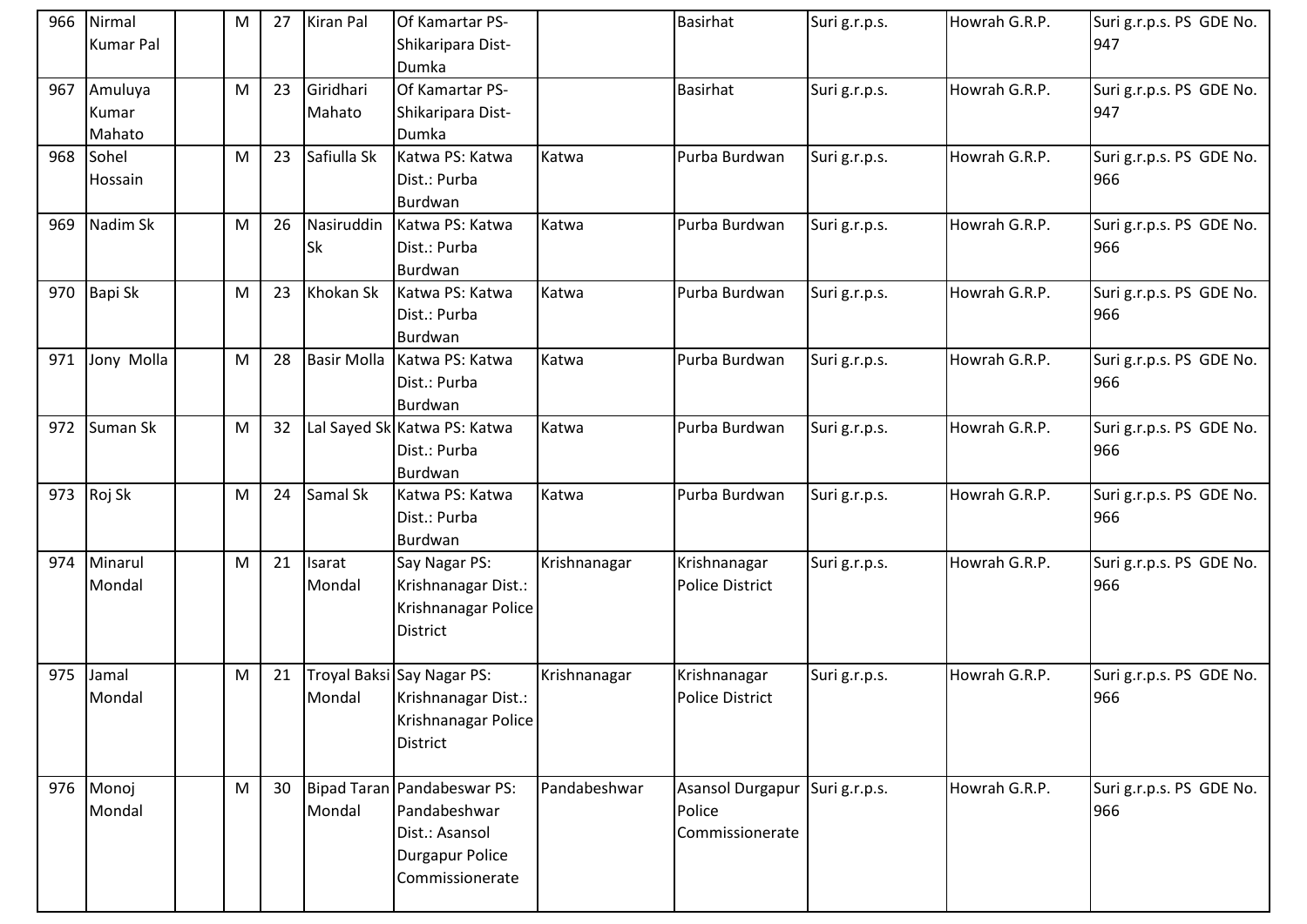| 977 | Sanjoy<br>Mondal     | ${\sf M}$ | 27 | Dulal Ch<br>Mondal               | Pandabeswar PS:<br>Pandabeshwar<br>Dist.: Asansol<br><b>Durgapur Police</b><br>Commissionerate | Pandabeshwar | Asansol Durgapur<br>Police<br>Commissionerate | Suri g.r.p.s. | Howrah G.R.P.                           | Suri g.r.p.s. PS GDE No.<br>966 |
|-----|----------------------|-----------|----|----------------------------------|------------------------------------------------------------------------------------------------|--------------|-----------------------------------------------|---------------|-----------------------------------------|---------------------------------|
| 978 | Ranjit Mal           | M         | 28 | Nimai Mal                        | Pandabeswar PS:<br>Pandabeshwar<br>Dist.: Asansol<br><b>Durgapur Police</b><br>Commissionerate | Pandabeshwar | Asansol Durgapur<br>Police<br>Commissionerate | Suri g.r.p.s. | Howrah G.R.P.                           | Suri g.r.p.s. PS GDE No.<br>966 |
| 979 | Sankar<br>Sharma     | ${\sf M}$ | 25 | Narayan<br>Sharma                | Makhla 02 No. Gorf<br>Colony Uttarpara<br>Hooghly                                              |              | <b>Basirhat</b>                               | <b>Bally</b>  | <b>Howrah Police</b><br>Commissionerate | Bally PS GDE No. 1735           |
| 980 | Gadhadhar<br>Das     | ${\sf M}$ |    | Lt. Keder<br>Das                 | 36, Hazrapara Lane<br><b>Bally Howrah</b>                                                      |              | <b>Basirhat</b>                               | <b>Bally</b>  | <b>Howrah Police</b><br>Commissionerate | Bally PS GDE No. 1769           |
| 981 | Khokan<br>Mondal     | ${\sf M}$ | 52 | Lt. Subhas<br>Mondal             | 36, Hazrapara Lane<br><b>Bally Howrah</b>                                                      |              | <b>Basirhat</b>                               | <b>Bally</b>  | <b>Howrah Police</b><br>Commissionerate | Bally PS GDE No. 1569           |
| 982 | Shamal<br>Chakrabort | M         | 52 | Lt. Madan<br>Mohan<br>Chakrabort | 38A, Hazrapara<br>Lane Bally Howrah                                                            |              | <b>Basirhat</b>                               | Bally         | <b>Howrah Police</b><br>Commissionerate | Bally PS GDE No. 1769           |
| 983 | Pappu<br>Singh       | ${\sf M}$ | 29 | Lt Raj<br>Narayan<br>Singh       | PS: Belur Dist.:<br><b>Howrah Police</b><br>Commissionerate                                    | <b>Belur</b> | <b>Howrah Police</b><br>Commissionerate       | Belur         | <b>Howrah Police</b><br>Commissionerate | Belur PS GDE No. 1430           |
|     | 984 Ankit Sany       | M         | 26 | Sk Sany                          | PS: Belur Dist.:<br><b>Howrah Police</b><br>Commissionerate                                    | <b>Belur</b> | <b>Howrah Police</b><br>Commissionerate       | Belur         | <b>Howrah Police</b><br>Commissionerate | Belur PS GDE No. 1430           |
| 985 | Sagar<br>Mahato      | M         | 27 | Shibnath<br>Mahato               | PS: Belur Dist.:<br><b>Howrah Police</b><br>Commissionerate                                    | <b>Belur</b> | Howrah Police<br>Commissionerate              | Belur         | Howrah Police<br>Commissionerate        | Belur PS GDE No. 1430           |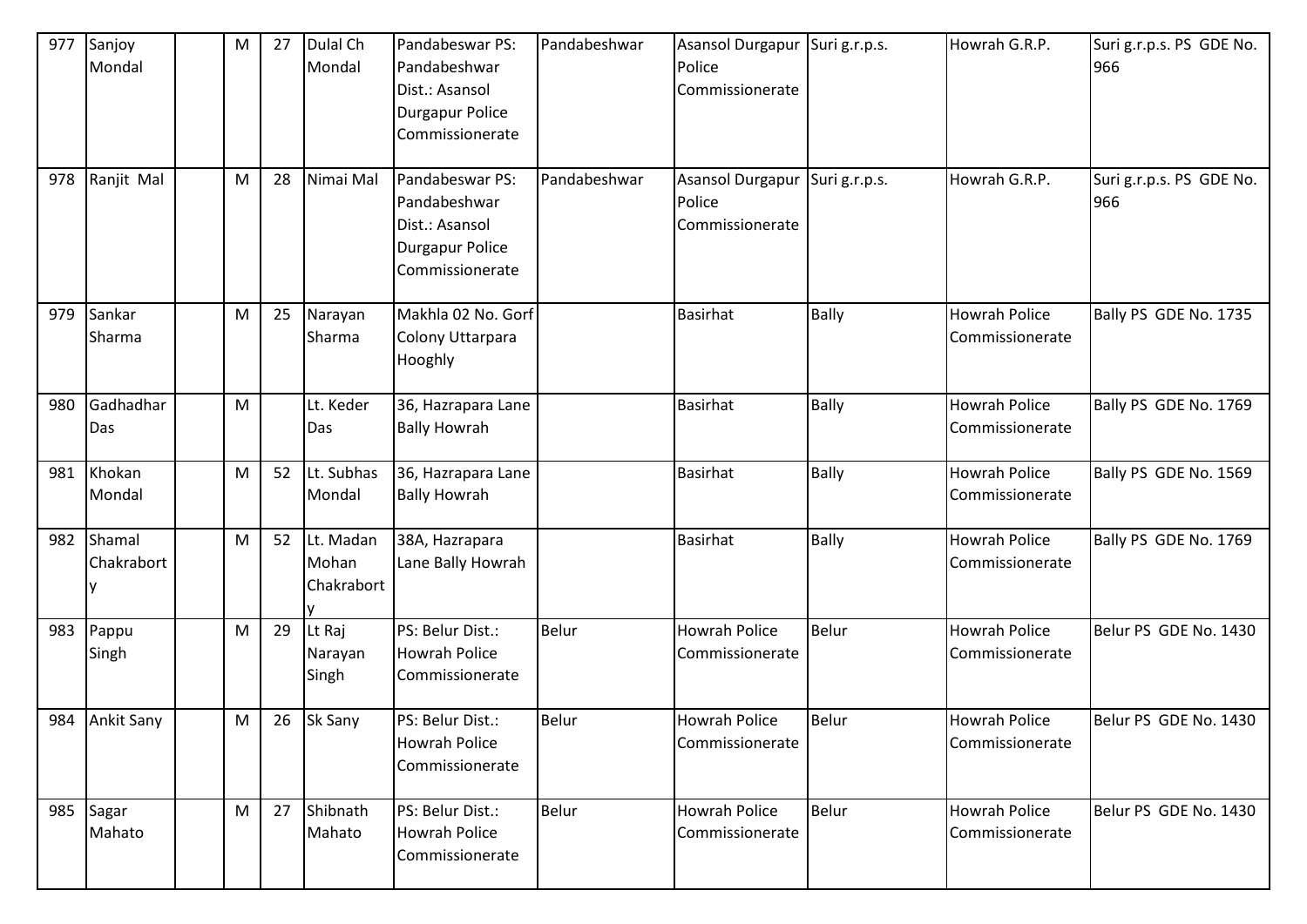| 986 | Raju<br>Gangadhar          | M | 26 | Dhiraj Lal<br>Gangadhar | PS: Belur Dist.:<br><b>Howrah Police</b><br>Commissionerate                     | Belur    | <b>Howrah Police</b><br>Commissionerate | Belur         | <b>Howrah Police</b><br>Commissionerate | Belur PS GDE No. 1430            |
|-----|----------------------------|---|----|-------------------------|---------------------------------------------------------------------------------|----------|-----------------------------------------|---------------|-----------------------------------------|----------------------------------|
| 987 | Hardik<br>Kothari          | M | 28 | Lt Bikash<br>Kothari    | PS: Liluah Dist.:<br><b>Howrah Police</b><br>Commissionerate                    | Liluah   | <b>Howrah Police</b><br>Commissionerate | Belur         | <b>Howrah Police</b><br>Commissionerate | Belur PS GDE No. 1430            |
| 988 | Soumen<br>Debnath          | M | 36 | Lt<br>Debnath           | 41/6 Abinash<br>Buddhadeb   Banerjee Lane, PS<br>Chatterjeehat,<br>Howr         |          | <b>Basirhat</b>                         | Chatterjeehat | <b>Howrah Police</b><br>Commissionerate | Chatterjeehat PS GDE<br>No. 1450 |
| 989 | Sayeb<br>Dutta             | M | 22 | Shibnath<br>Dutta       | 66/7 Thakur<br>Ramkrishna Lane,<br>PS Chatterjeehat,<br>How                     |          | <b>Basirhat</b>                         | Chatterjeehat | <b>Howrah Police</b><br>Commissionerate | Chatterjeehat PS GDE<br>No. 1450 |
| 990 | Labkush<br>Kumar<br>Prasad | M | 19 | Uma<br>Shankar          | PS: Dasnagar Dist.:<br><b>Howrah Police</b><br>Commissionerate                  | Dasnagar | <b>Howrah Police</b><br>Commissionerate | Dasnagar      | <b>Howrah Police</b><br>Commissionerate | Dasnagar PS GDE No.<br>1381      |
| 991 | Avijit Patra               | M | 21 | Biswanath<br>Patra      | PS: Dasnagar Dist.:<br><b>Howrah Police</b><br>Commissionerate                  | Dasnagar | <b>Howrah Police</b><br>Commissionerate | Dasnagar      | <b>Howrah Police</b><br>Commissionerate | Dasnagar PS GDE No.<br>1382      |
| 992 | Golam<br>Yezdari           | M | 35 | Golam<br>Warsi          | PS: Tiljala Dist.:<br>Kolkata                                                   | Tiljala  | Kolkata                                 | Dasnagar      | <b>Howrah Police</b><br>Commissionerate | Dasnagar PS GDE No.<br>1405      |
| 993 | Debu<br>Malike             | M | 39 | Lt. Indrajit<br>Malike  | Sabjee Market PS:<br>Golabari Dist.:<br><b>Howrah Police</b><br>Commissionerate | Golabari | Howrah Police<br>Commissionerate        | Golabari      | <b>Howrah Police</b><br>Commissionerate | Golabari PS GDE No.<br>2292      |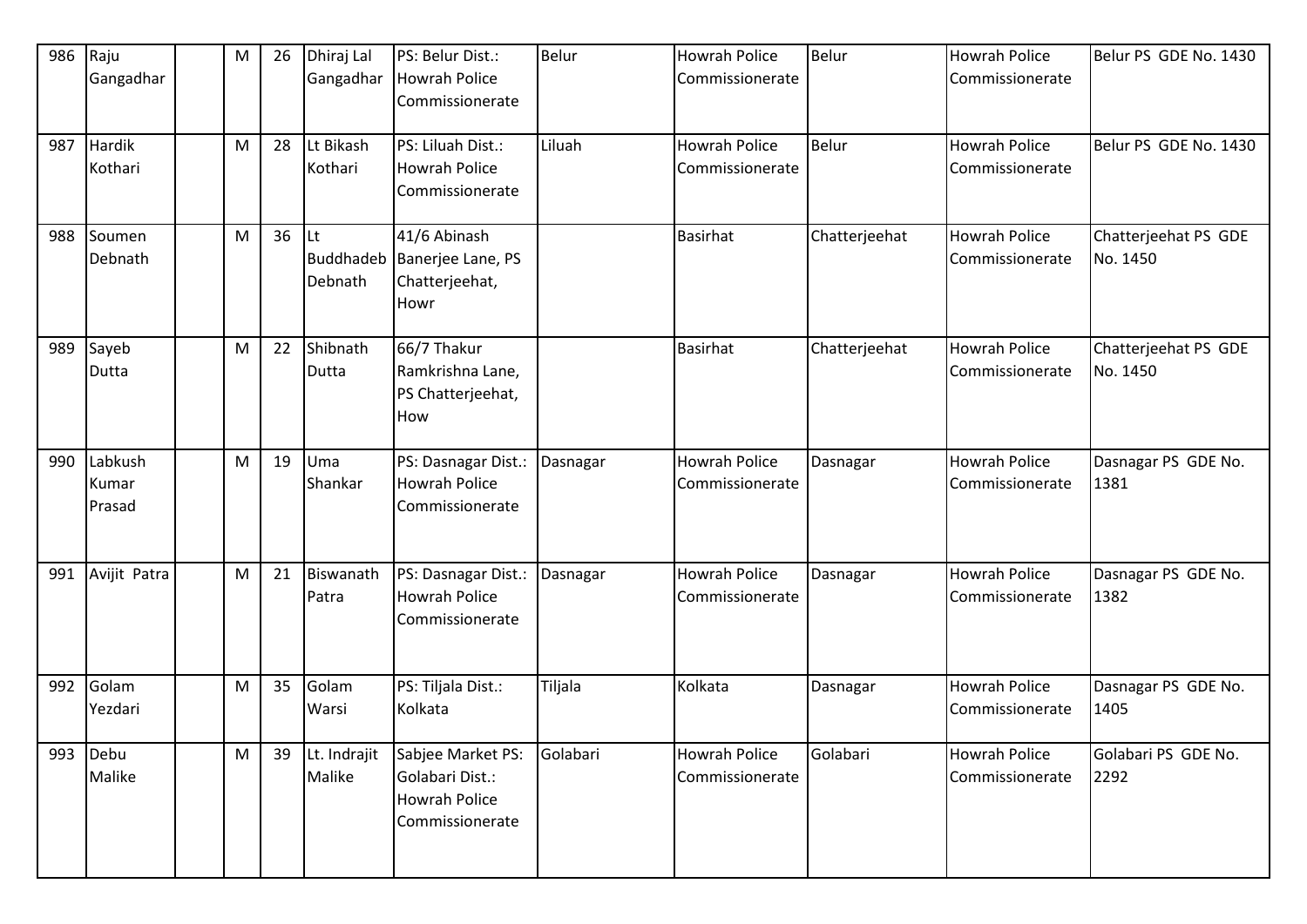| 994 | Ashoke<br>Malike    | M | 18 | Somnath<br>Malike           | Sabjee Market PS:<br>Golabari Dist.:<br><b>Howrah Police</b><br>Commissionerate | Golabari | Howrah Police<br>Commissionerate        | Golabari | <b>Howrah Police</b><br>Commissionerate | Golabari PS GDE No.<br>2292 |
|-----|---------------------|---|----|-----------------------------|---------------------------------------------------------------------------------|----------|-----------------------------------------|----------|-----------------------------------------|-----------------------------|
|     | 995 Arup<br>Malike  | M | 45 | Lt. Balai<br>Malike         | Sabjee Market PS:<br>Golabari Dist.:<br><b>Howrah Police</b><br>Commissionerate | Golabari | Howrah Police<br>Commissionerate        | Golabari | <b>Howrah Police</b><br>Commissionerate | Golabari PS GDE No.<br>2292 |
| 996 | Ajay Kumar<br>Singh | M | 31 | Lt. Nabab<br>Kumar<br>Singh | Sabjee Market PS:<br>Golabari Dist.:<br>Howrah Police<br>Commissionerate        | Golabari | <b>Howrah Police</b><br>Commissionerate | Golabari | Howrah Police<br>Commissionerate        | Golabari PS GDE No.<br>2292 |
|     | 997 Alimam          | M | 29 | Razak Miya                  | Sabjee Market PS:<br>Golabari Dist.:<br>Howrah Police<br>Commissionerate        | Golabari | <b>Howrah Police</b><br>Commissionerate | Golabari | <b>Howrah Police</b><br>Commissionerate | Golabari PS GDE No.<br>2292 |
| 998 | Suresh<br>Kumar     | M | 27 | Sri Dharath<br>Prasad       | Sabjee Market PS:<br>Golabari Dist.:<br><b>Howrah Police</b><br>Commissionerate | Golabari | Howrah Police<br>Commissionerate        | Golabari | Howrah Police<br>Commissionerate        | Golabari PS GDE No.<br>2292 |
| 999 | Nazir<br>Answari    | M | 31 | Sadik<br>Answari            | Sabjee Market PS:<br>Golabari Dist.:<br><b>Howrah Police</b><br>Commissionerate | Golabari | Howrah Police<br>Commissionerate        | Golabari | <b>Howrah Police</b><br>Commissionerate | Golabari PS GDE No.<br>2292 |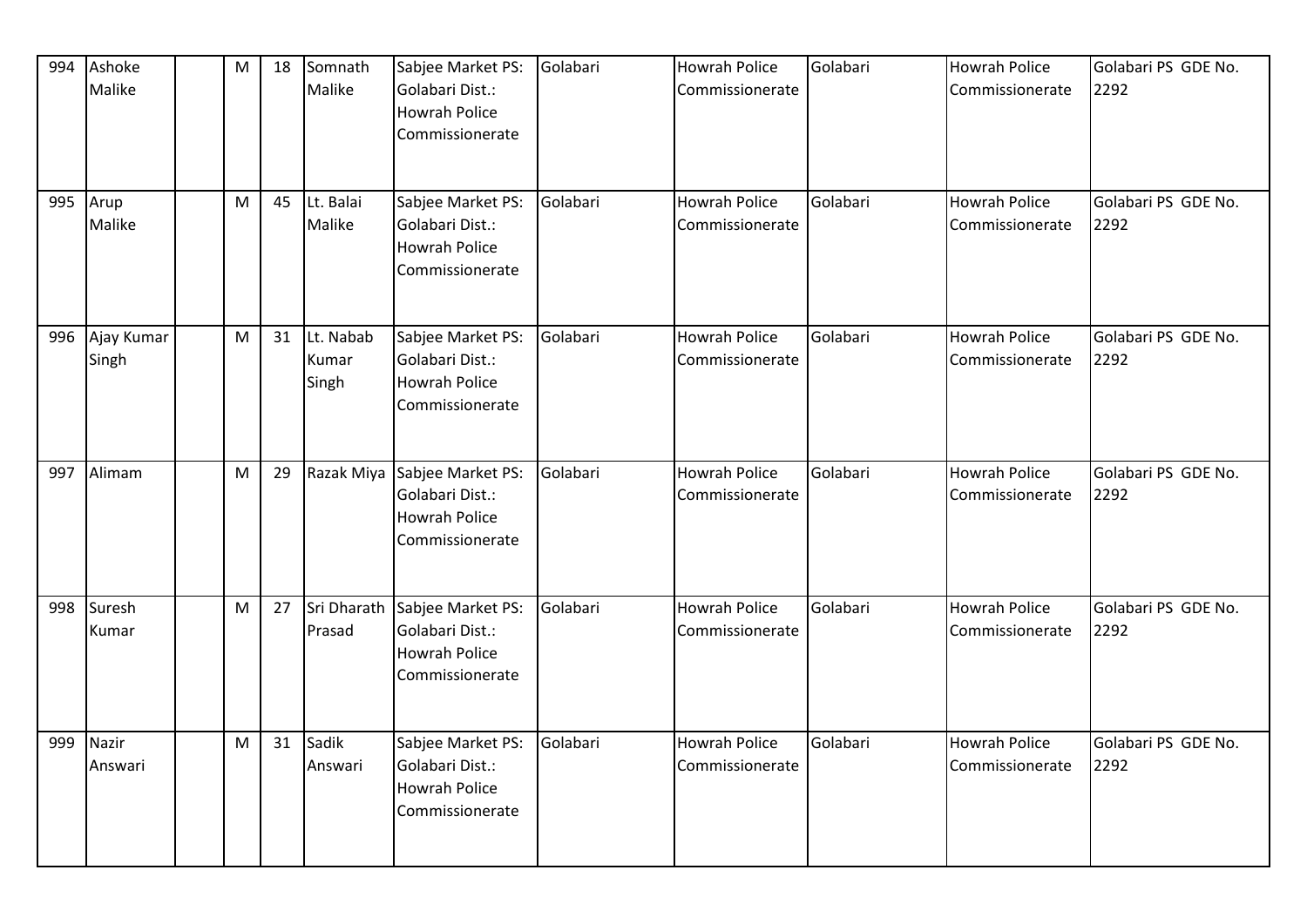| 1000 Chatu<br>Kumar   | M | 27 | Lt. Sital<br>Mondal    | Sabjee Market PS:<br>Golabari Dist.:<br><b>Howrah Police</b><br>Commissionerate       | Golabari | <b>Howrah Police</b><br>Commissionerate | Golabari | <b>Howrah Police</b><br><b>Commissionerate</b> | Golabari PS GDE No.<br>2292 |
|-----------------------|---|----|------------------------|---------------------------------------------------------------------------------------|----------|-----------------------------------------|----------|------------------------------------------------|-----------------------------|
| 1001 Samim<br>Ahamed  | M | 31 | Muslim<br>Ahamed       | G.R Road PS:<br>Golabari Dist.:<br><b>Howrah Police</b><br>Commissionerate            | Golabari | <b>Howrah Police</b><br>Commissionerate | Golabari | <b>Howrah Police</b><br>Commissionerate        | Golabari PS GDE No.<br>2292 |
| 1002 Rahish<br>Alam   | M | 29 |                        | Reyez Alam G.R Road PS:<br>Golabari Dist.:<br><b>Howrah Police</b><br>Commissionerate | Golabari | <b>Howrah Police</b><br>Commissionerate | Golabari | <b>Howrah Police</b><br>Commissionerate        | Golabari PS GDE No.<br>2292 |
| 1003 Khalib<br>Ahamed | M | 32 | Lt. Majhid<br>Ahamed   | G.R Road PS:<br>Golabari Dist.:<br><b>Howrah Police</b><br>Commissionerate            | Golabari | <b>Howrah Police</b><br>Commissionerate | Golabari | <b>Howrah Police</b><br>Commissionerate        | Golabari PS GDE No.<br>2292 |
| 1004 Manik<br>Kumar   | M | 21 | Binoy<br>Kumar         | G.R Road PS:<br>Golabari Dist.:<br><b>Howrah Police</b><br>Commissionerate            | Golabari | <b>Howrah Police</b><br>Commissionerate | Golabari | <b>Howrah Police</b><br>Commissionerate        | Golabari PS GDE No.<br>2292 |
| 1005 Pappu<br>Kumar   | M | 21 | Pappu<br>Sharma        | G.R Road PS:<br>Golabari Dist.:<br><b>Howrah Police</b><br>Commissionerate            | Golabari | <b>Howrah Police</b><br>Commissionerate | Golabari | <b>Howrah Police</b><br>Commissionerate        | Golabari PS GDE No.<br>2292 |
| 1006 Kundan<br>Kumar  | M | 21 | Shib Nath<br>Chowdhury | G.R Road PS:<br>Golabari Dist.:<br><b>Howrah Police</b><br>Commissionerate            | Golabari | <b>Howrah Police</b><br>Commissionerate | Golabari | <b>Howrah Police</b><br>Commissionerate        | Golabari PS GDE No.<br>2292 |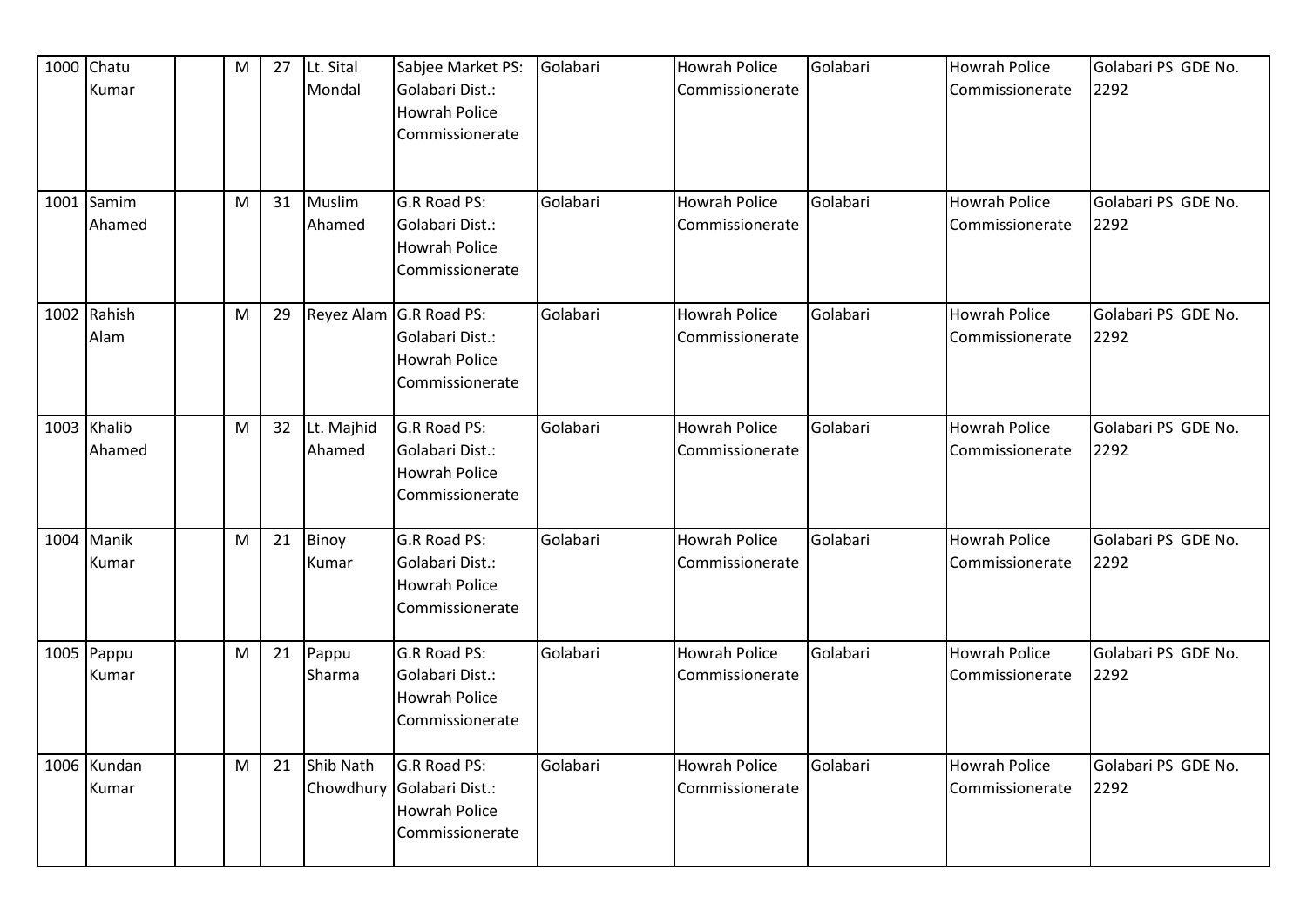| 1007 Adarsh<br>Kumar          | M         | 25 | Mugeswar<br><b>Barma</b>   | G.R Road PS:<br>Golabari Dist.:<br><b>Howrah Police</b><br>Commissionerate            | Golabari | <b>Howrah Police</b><br>Commissionerate | Golabari | <b>Howrah Police</b><br>Commissionerate | Golabari PS GDE No.<br>2292 |
|-------------------------------|-----------|----|----------------------------|---------------------------------------------------------------------------------------|----------|-----------------------------------------|----------|-----------------------------------------|-----------------------------|
| 1008 Amritlal<br><b>Barma</b> | M         | 26 | Ram Dhiraj<br><b>Barma</b> | G.R Road PS:<br>Golabari Dist.:<br><b>Howrah Police</b><br>Commissionerate            | Golabari | <b>Howrah Police</b><br>Commissionerate | Golabari | <b>Howrah Police</b><br>Commissionerate | Golabari PS GDE No.<br>2292 |
| 1009 Rupesh<br>Kumar          | M         | 26 | Lt. Ranbir<br>Mondal       | G.R Road PS:<br>Golabari Dist.:<br><b>Howrah Police</b><br>Commissionerate            | Golabari | <b>Howrah Police</b><br>Commissionerate | Golabari | <b>Howrah Police</b><br>Commissionerate | Golabari PS GDE No.<br>2292 |
| 1010 Sandip<br>Kumar          | M         | 28 | Kailesh<br>Mondal          | G.R Road PS:<br>Golabari Dist.:<br><b>Howrah Police</b><br>Commissionerate            | Golabari | <b>Howrah Police</b><br>Commissionerate | Golabari | <b>Howrah Police</b><br>Commissionerate | Golabari PS GDE No.<br>2292 |
| 1011 Mukun<br>Kumar           | M         | 21 | Lt. Ranbir<br>Mondal       | G.R Road PS:<br>Golabari Dist.:<br><b>Howrah Police</b><br>Commissionerate            | Golabari | <b>Howrah Police</b><br>Commissionerate | Golabari | <b>Howrah Police</b><br>Commissionerate | Golabari PS GDE No.<br>2292 |
| 1012 Md. Raja                 | M         | 22 | Sk. Latif                  | Bankra Bazar PS:<br>Domjur Dist.:<br><b>Howrah Police</b><br>Commissionerate          | Domjur   | <b>Howrah Police</b><br>Commissionerate | Golabari | <b>Howrah Police</b><br>Commissionerate | Golabari PS GDE No.<br>2292 |
| 1013 Sk. Sohel                | ${\sf M}$ |    |                            | 27 Sk. Jahangir Bankra Bazar PS:<br>Domjur Dist.:<br>Howrah Police<br>Commissionerate | Domjur   | <b>Howrah Police</b><br>Commissionerate | Golabari | <b>Howrah Police</b><br>Commissionerate | Golabari PS GDE No.<br>2292 |
| 1014 Badsha<br>Laskar         | M         | 30 | Kadar<br>Laskar            | Bankra Bazar PS:<br>Domjur Dist.:<br>Howrah Police<br>Commissionerate                 | Domjur   | Howrah Police<br>Commissionerate        | Golabari | <b>Howrah Police</b><br>Commissionerate | Golabari PS GDE No.<br>2292 |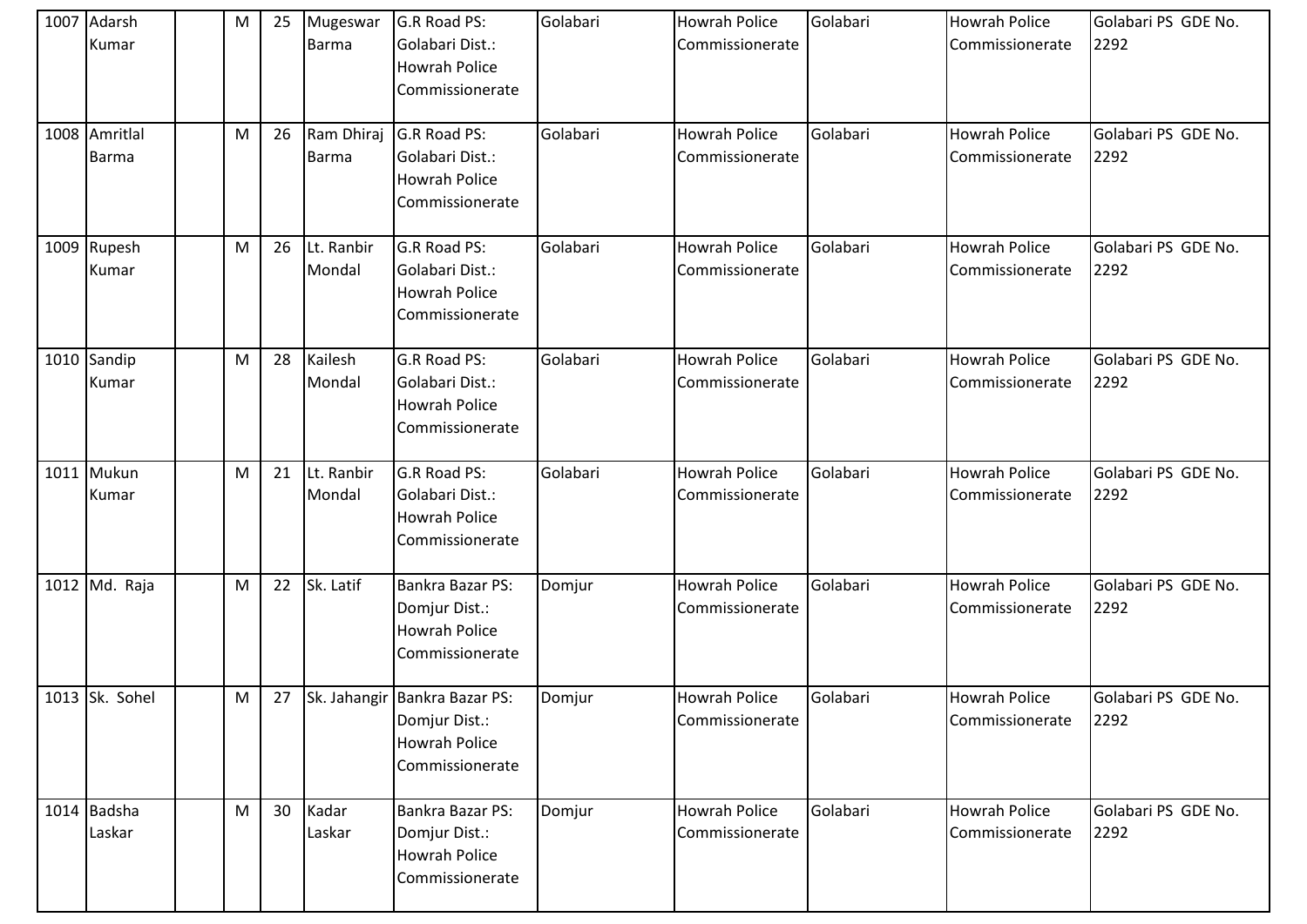| 1015 Binod Das         | <b>Bindu</b> | M | 30 | <b>Ashok Das</b>       | 40, Chintamoni Dey Howrah<br>Road PS: Howrah<br>Dist.: Howrah<br>Police<br>Commissionerate                     |               | <b>Howrah Police</b><br>Commissionerate | Howrah | <b>Howrah Police</b><br>Commissionerate | Howrah PS GDE No.<br>2340 |
|------------------------|--------------|---|----|------------------------|----------------------------------------------------------------------------------------------------------------|---------------|-----------------------------------------|--------|-----------------------------------------|---------------------------|
| $1016$ Tapas<br>Mondal |              | M | 28 | Lt. Prakash<br>Mondal  | 44, Chintamoni Dey Howrah<br>Road PS: Howrah<br>Dist.: Howrah<br>Police<br>Commissionerate                     |               | <b>Howrah Police</b><br>Commissionerate | Howrah | <b>Howrah Police</b><br>Commissionerate | Howrah PS GDE No.<br>2340 |
| 1017 Rohit Routh       |              | M | 28 | Ganpati<br>Routh       | 21/4, Kararpukur<br>Lane PS: Bantra<br>Dist.: Howrah<br>Police<br>Commissionerate                              | <b>Bantra</b> | <b>Howrah Police</b><br>Commissionerate | Howrah | <b>Howrah Police</b><br>Commissionerate | Howrah PS GDE No.<br>2340 |
| 1018 Joy Saha          |              | M | 27 | Subir Saha             | Q. Road<br>Belgacchiya PS:<br>Dasnagar Dist.:<br><b>Howrah Police</b><br>Commissionerate                       | Dasnagar      | <b>Howrah Police</b><br>Commissionerate | Howrah | <b>Howrah Police</b><br>Commissionerate | Howrah PS GDE No.<br>2340 |
| $1019$ Samir<br>Ahmed  |              | M | 24 | Md. Harif              | 77, Jolapara Masjid Howrah<br>Lane, Belilious<br>Road PS: Howrah<br>Dist.: Howrah<br>Police<br>Commissionerate |               | <b>Howrah Police</b><br>Commissionerate | Howrah | Howrah Police<br>Commissionerate        | Howrah PS GDE No.<br>2340 |
| 1020 Wakil Shaw        |              | M | 35 | Ram<br>Prakash<br>Shaw | Manglahat PS:<br>Howrah Dist.:<br>Howrah Police<br>Commissionerate                                             | Howrah        | <b>Howrah Police</b><br>Commissionerate | Howrah | <b>Howrah Police</b><br>Commissionerate | Howrah PS GDE No.<br>2340 |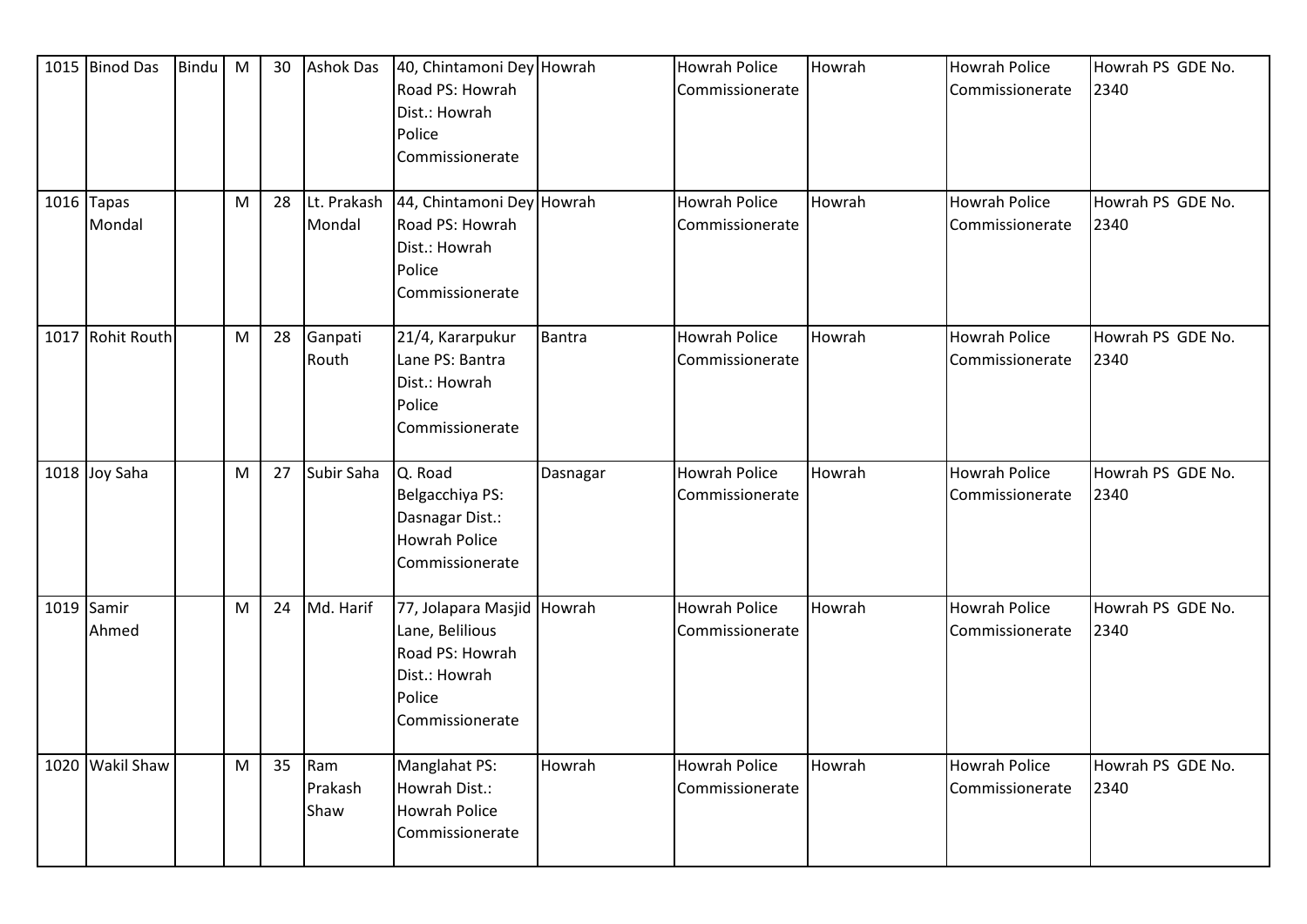|           | 1021 Sultan<br><b>Mallick</b> | M |    | Khalek<br>Mallick            | Baruipur, ps<br>Baruipur, Dist. 24<br>Pgs. (S) PS: Baduria<br>Dist.: Alipurduar             | <b>Baduria</b> | Alipurduar      | Howrah | <b>Howrah Police</b><br>Commissionerate | Howrah PS GDE No.<br>2340 |
|-----------|-------------------------------|---|----|------------------------------|---------------------------------------------------------------------------------------------|----------------|-----------------|--------|-----------------------------------------|---------------------------|
| 1022 Bapi | Paswan                        | M | 20 | Lt.<br>Dayanand<br>Paswan    | 2/1 Birju Kr. Short<br>Lane, PS<br>Jorabaganga, Dits.<br>Ko                                 |                | <b>Basirhat</b> | Howrah | <b>Howrah Police</b><br>Commissionerate | Howrah PS GDE No.<br>2340 |
| 1023 Anuj | Sharma                        | M | 43 | Gajadhar<br>Sharma           | Biradigi CTI Road,<br>PS-Dasnagar, Dist-<br>Howrah PS: Baduria<br>Dist.: Alipurduar         | <b>Baduria</b> | Alipurduar      | Liluah | <b>Howrah Police</b><br>Commissionerate | Liluah PS GDE No. 2247    |
|           | 1024 Tuntun<br>Yadav          | M | 60 |                              | Bakul Yadav 125 No. Senpara,<br>PS-Liluah, Dist-<br>Howrah PS: Baduria<br>Dist.: Alipurduar | <b>Baduria</b> | Alipurduar      | Liluah | <b>Howrah Police</b><br>Commissionerate | Liluah PS GDE No. 2247    |
|           | 1025 Dharmenda<br>r Prasad    | M | 34 | Sri Ram<br>Prasad            | 1/94, Shibpur<br>Road, Shibpur, Dist-<br>Howrah                                             |                | Basirhat        | Liluah | <b>Howrah Police</b><br>Commissionerate | Liluah PS GDE No. 539     |
| 1026 Arun | Sharma                        | M |    | Harendar<br>Sharma           | 5 No. Asu Bose<br>Lane, PS-Howrah,<br>Dist-Howrah                                           |                | <b>Basirhat</b> | Liluah | <b>Howrah Police</b><br>Commissionerate | Liluah PS GDE No. 539     |
|           | 1027 Sanjay<br>Shaw           | M | 23 | Prabhu<br>Shaw               | Ram Krishna Pally,<br>PS-Liluah, Dist-<br>Hwrah                                             |                | <b>Basirhat</b> | Liluah | <b>Howrah Police</b><br>Commissionerate | Liluah PS GDE No. 539     |
|           | 1028 Binay<br>Krishna<br>Paul | M | 58 | Lt. Kalipada<br>Paul         | Ananda Nagar, PS-<br>Liluah, Dist-Howrah                                                    |                | <b>Basirhat</b> | Liluah | <b>Howrah Police</b><br>Commissionerate | Liluah PS GDE No. 539     |
|           | 1029 Sumit<br>Sarawangi       | M | 34 | Kanta<br>Prasad<br>Sarawangi | 292, G.T Road,<br>Shibpur, Dist-<br>Howrah                                                  |                | Basirhat        | Liluah | <b>Howrah Police</b><br>Commissionerate | Liluah PS GDE No. 539     |
|           | 1030 Sambhu<br>Karmakar       | M | 38 | Biswanath<br>Karmakar        | Chakpara<br>Anandanagar<br>(Ghughupara), PS-<br>Liluah, Dis                                 |                | <b>Basirhat</b> | Liluah | <b>Howrah Police</b><br>Commissionerate | Liluah PS GDE No. 539     |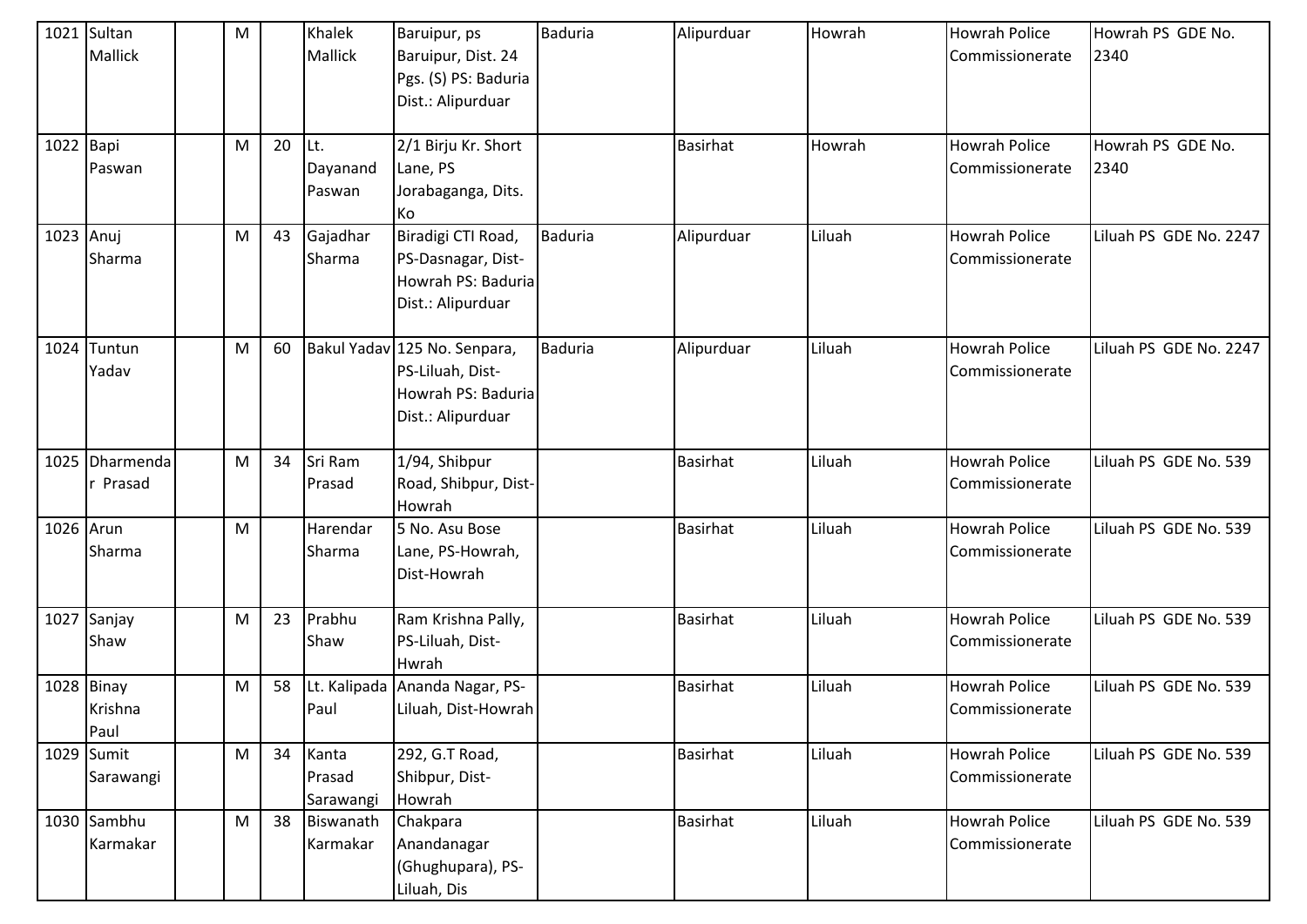|           | 1031 Gourab<br>Pramanik  | M | 25 | <b>Bikash</b><br>Pramanik | 3 Gate Jiban Pukur, Chinsurah<br>Bagan PS:<br>Chinsurah Dist.:<br>Chandannagar<br>Police<br>Commissionerate |              | Chandannagar<br>Police<br>Commissionerate | Malipanchghara | <b>Howrah Police</b><br>Commissionerate | Malipanchghara PS GDE<br>No. 1512 |
|-----------|--------------------------|---|----|---------------------------|-------------------------------------------------------------------------------------------------------------|--------------|-------------------------------------------|----------------|-----------------------------------------|-----------------------------------|
| 1032 Rabi | Bedbanshi                | M | 32 | Lt Babulal<br>Bedbansi    | PS: Malipanchghara Malipanchghara<br>Dist.: Howrah<br>Police<br>Commissionerate                             |              | <b>Howrah Police</b><br>Commissionerate   | Malipanchghara | <b>Howrah Police</b><br>Commissionerate | Malipanchghara PS GDE<br>No. 1545 |
|           | 1033 Md Salam            | M | 22 | Md Firoz                  | PS: Belur Dist.:<br><b>Howrah Police</b><br>Commissionerate                                                 | <b>Belur</b> | <b>Howrah Police</b><br>Commissionerate   | Malipanchghara | <b>Howrah Police</b><br>Commissionerate | Malipanchghara PS GDE<br>No. 1545 |
|           | 1034 Raju Singha<br>Roy  |   |    | Lt. Nirmal<br>Singha Roy  |                                                                                                             |              | <b>Basirhat</b>                           | Sankrail       | <b>Howrah Police</b><br>Commissionerate | Sankrail PS GDE No.<br>1071       |
| 1035 Md.  | Morshed<br>Khan@<br>Raju |   |    | Lt. Sujat<br>Khan         |                                                                                                             |              | Basirhat                                  | Sankrail       | <b>Howrah Police</b><br>Commissionerate | Sankrail PS GDE No.<br>1086       |
|           | 1036 Samol Jhori         |   |    | Sarda Jhori               |                                                                                                             |              | <b>Basirhat</b>                           | Sankrail       | <b>Howrah Police</b><br>Commissionerate | Sankrail PS GDE No.<br>1098       |
| 1037 Sonu | Mahato                   |   |    | Rameswar<br>Mahato        |                                                                                                             |              | Basirhat                                  | Sankrail       | <b>Howrah Police</b><br>Commissionerate | Sankrail PS GDE No.<br>1098       |
| 1038 Raju | Mahato                   |   |    | Lakhsman<br>Mahato        |                                                                                                             |              | <b>Basirhat</b>                           | Sankrail       | <b>Howrah Police</b><br>Commissionerate | Sankrail PS GDE No.<br>1098       |
|           | 1039 Gopal Dolui         |   |    | Lt Adhir<br>Dolui         |                                                                                                             |              | <b>Basirhat</b>                           | Sankrail       | <b>Howrah Police</b><br>Commissionerate | Sankrail PS GDE No.<br>1048       |
|           | 1040 Balai Laskar        |   |    | Liakat<br>Laskar          |                                                                                                             |              | Basirhat                                  | Sankrail       | Howrah Police<br>Commissionerate        | Sankrail PS GDE No.<br>1096       |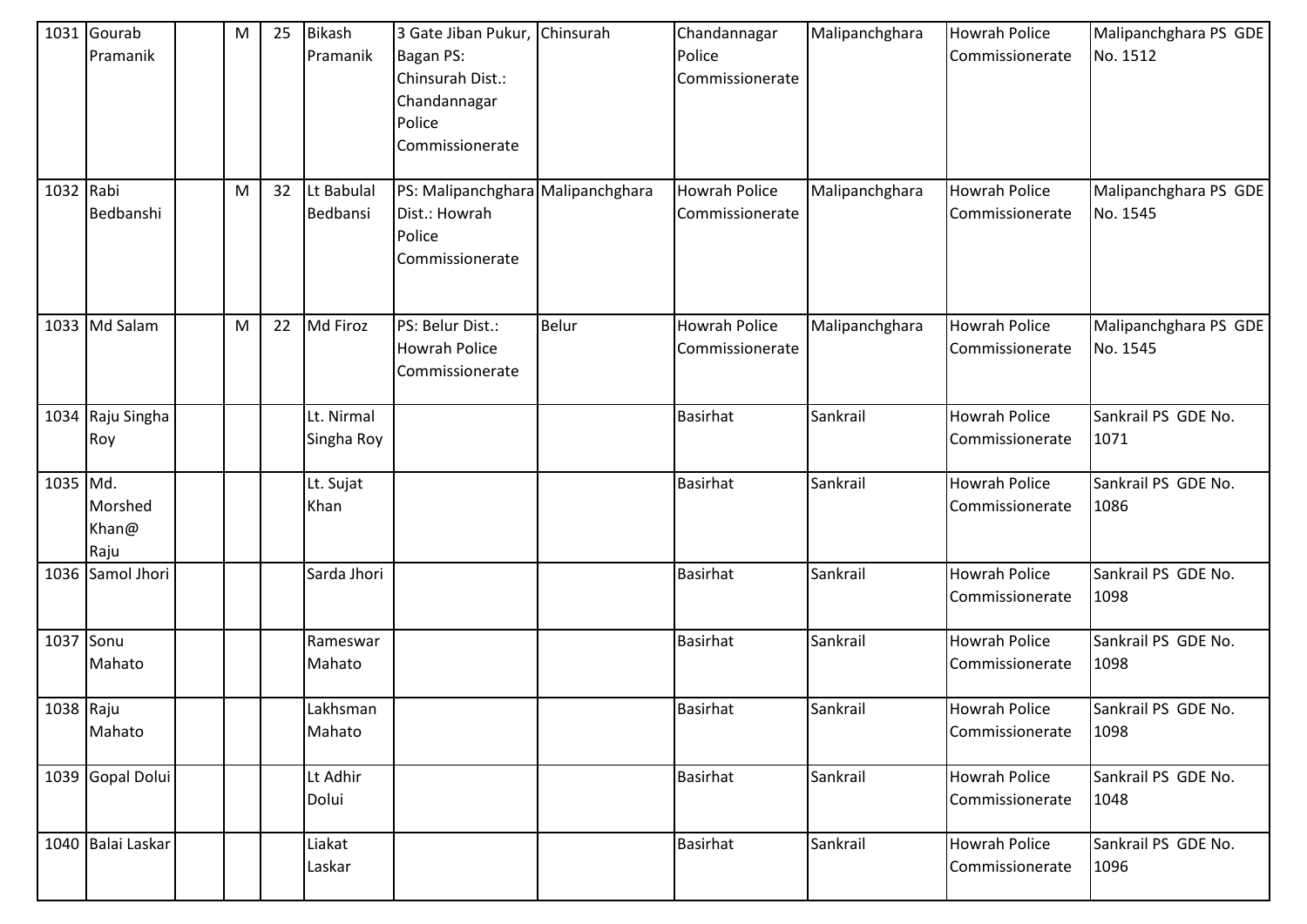| 1041 Lora | Sharma               |   |    | Anil Kr.<br>Sharma |                                                                                                                               |        | Basirhat                                | Sankrail | <b>Howrah Police</b><br>Commissionerate | Sankrail PS GDE No.<br>1696 |
|-----------|----------------------|---|----|--------------------|-------------------------------------------------------------------------------------------------------------------------------|--------|-----------------------------------------|----------|-----------------------------------------|-----------------------------|
|           | 1042 Prafulla Das    |   |    | Ram Ch.<br>Das     |                                                                                                                               |        | <b>Basirhat</b>                         | Sankrail | <b>Howrah Police</b><br>Commissionerate | Sankrail PS GDE No.<br>1696 |
|           | 1043 Sambhu<br>Madha |   |    | Gagajal<br>Madha   |                                                                                                                               |        | <b>Basirhat</b>                         | Sankrail | <b>Howrah Police</b><br>Commissionerate | Sankrail PS GDE No.<br>1696 |
|           | 1044 Pream Das       |   |    | Kishan Das         |                                                                                                                               |        | Basirhat                                | Sankrail | <b>Howrah Police</b><br>Commissionerate | Sankrail PS GDE No.<br>1696 |
|           | 1045 Mahadev<br>Das  |   |    | Sani Char<br>Das   |                                                                                                                               |        | <b>Basirhat</b>                         | Sankrail | <b>Howrah Police</b><br>Commissionerate | Sankrail PS GDE No.<br>1696 |
|           | 1046 Samim<br>Akhtar | M | 23 | Md.<br>Mehtab      | Shibpur PS: Shibpur Shibpur<br>Dist.: Howrah<br>Police<br>Commissionerate                                                     |        | <b>Howrah Police</b><br>Commissionerate | Shibpur  | <b>Howrah Police</b><br>Commissionerate | Shibpur PS GDE No.<br>2478  |
|           | 1047 Md Rizwan       | M | 21 | Md. Rafi           | Shibpur PS: Shibpur Shibpur<br>Dist.: Howrah<br>Police<br>Commissionerate                                                     |        | <b>Howrah Police</b><br>Commissionerate | Shibpur  | <b>Howrah Police</b><br>Commissionerate | Shibpur PS GDE No.<br>2478  |
|           | 1048 Gauri Shaw      | M | 50 | Kameswar<br>Shaw   | Shibpur PS: Shibpur Shibpur<br>Dist.: Howrah<br>Police<br>Commissionerate                                                     |        | <b>Howrah Police</b><br>Commissionerate | Shibpur  | <b>Howrah Police</b><br>Commissionerate | Shibpur PS GDE No.<br>2503  |
|           | 1049 Hari Shaw       | M | 61 | Shaw               | Lt. Mukesh AJC Bose B Garden Ajc bose botanic<br>PS: Ajc bose<br>botanic garden<br>Dist.: Howrah<br>Police<br>Commissionerate | garden | <b>Howrah Police</b><br>Commissionerate | Shibpur  | <b>Howrah Police</b><br>Commissionerate | Shibpur PS GDE No.<br>2503  |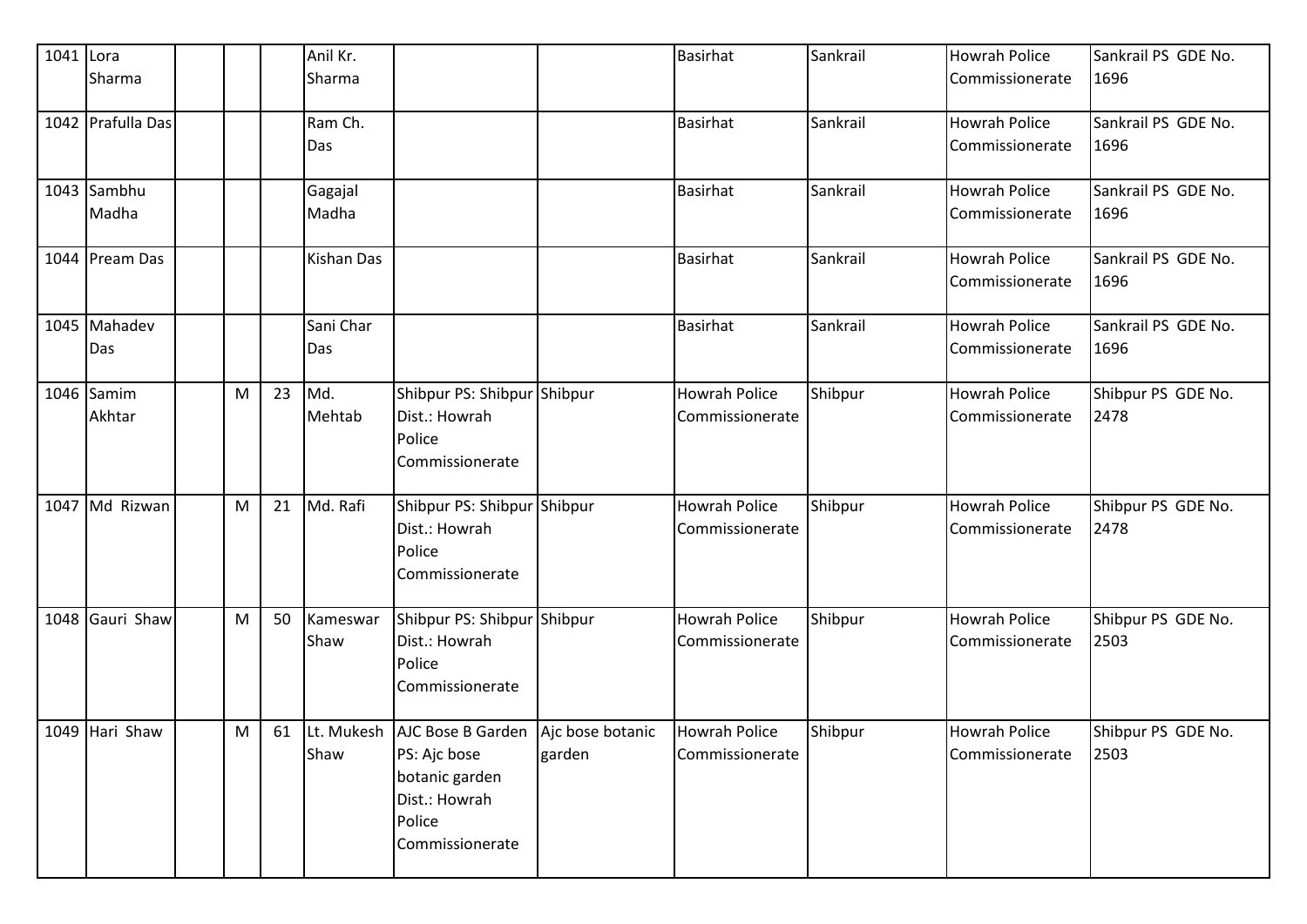|         | 1050 Sanich Ram       | M | 25 | <b>Bhola Ram</b>    | Shibpur PS: Shibpur Shibpur<br>Dist.: Howrah<br>Police<br>Commissionerate            |        | <b>Howrah Police</b><br>Commissionerate | Shibpur | <b>Howrah Police</b><br>Commissionerate | Shibpur PS GDE No.<br>2503 |
|---------|-----------------------|---|----|---------------------|--------------------------------------------------------------------------------------|--------|-----------------------------------------|---------|-----------------------------------------|----------------------------|
|         | 1051 Md Arif          | M | 40 | Md.                 | Shibpur PS: Shibpur Shibpur<br>Sahabuddin Dist.: Howrah<br>Police<br>Commissionerate |        | <b>Howrah Police</b><br>Commissionerate | Shibpur | <b>Howrah Police</b><br>Commissionerate | Shibpur PS GDE No.<br>2503 |
| 1052 Md | Amanur                | M | 20 | Md.<br>Salauddin    | Shibpur PS: Shibpur Shibpur<br>Dist.: Howrah<br>Police<br>Commissionerate            |        | <b>Howrah Police</b><br>Commissionerate | Shibpur | <b>Howrah Police</b><br>Commissionerate | Shibpur PS GDE No.<br>2503 |
|         | 1053 Nitesh<br>Sharma | M | 22 | Sharma              | Om Prakash Howrah PS:<br>Howrah Dist.:<br><b>Howrah Police</b><br>Commissionerate    | Howrah | <b>Howrah Police</b><br>Commissionerate | Shibpur | <b>Howrah Police</b><br>Commissionerate | Shibpur PS GDE No.<br>2503 |
| 1054    | Dhaneswar<br>Sharma   | M | 52 | Lt. Jiban<br>Sharma | Shibpur PS: Shibpur Shibpur<br>Dist.: Howrah<br>Police<br>Commissionerate            |        | <b>Howrah Police</b><br>Commissionerate | Shibpur | <b>Howrah Police</b><br>Commissionerate | Shibpur PS GDE No.<br>2503 |
|         | 1055 Akash Roy        | M | 21 | <b>Binda Roy</b>    | Shibpur PS: Shibpur Shibpur<br>Dist.: Howrah<br>Police<br>Commissionerate            |        | <b>Howrah Police</b><br>Commissionerate | Shibpur | <b>Howrah Police</b><br>Commissionerate | Shibpur PS GDE No.<br>2503 |
|         | 1056 Asish Lama       | M | 27 | Kale Lama           | Shibpur PS: Shibpur Shibpur<br>Dist.: Howrah<br>Police<br>Commissionerate            |        | <b>Howrah Police</b><br>Commissionerate | Shibpur | <b>Howrah Police</b><br>Commissionerate | Shibpur PS GDE No.<br>2503 |
|         | 1057 Asish Singh      | M | 19 | Ajodhya<br>Singh    | Shibpur PS: Shibpur Shibpur<br>Dist.: Howrah<br>Police<br>Commissionerate            |        | Howrah Police<br>Commissionerate        | Shibpur | <b>Howrah Police</b><br>Commissionerate | Shibpur PS GDE No.<br>2503 |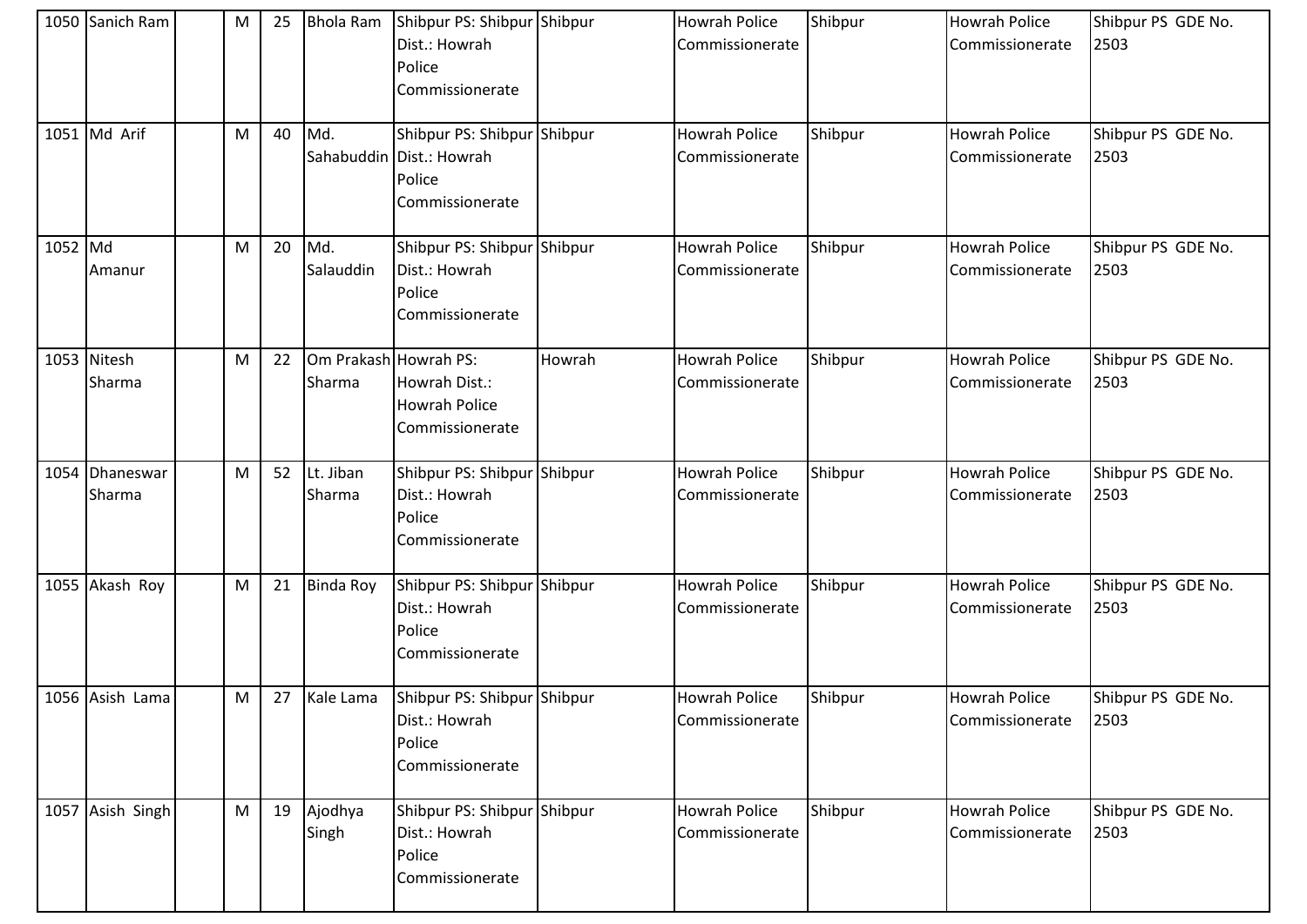| 1058 Birendar<br>Yadav  | M | 19 | Kagre<br>Yadav          | Shibpur PS: Shibpur Shibpur<br>Dist.: Howrah<br>Police<br>Commissionerate |                 | <b>Howrah Police</b><br>Commissionerate | Shibpur         | <b>Howrah Police</b><br>l Commissionerate | Shibpur PS GDE No.<br>2503         |
|-------------------------|---|----|-------------------------|---------------------------------------------------------------------------|-----------------|-----------------------------------------|-----------------|-------------------------------------------|------------------------------------|
| 1059 Rajesh<br>Sagar    | M | 58 | <b>Gour Sagar</b>       | Shibpur PS: Shibpur Shibpur<br>Dist.: Howrah<br>Police<br>Commissionerate |                 | <b>Howrah Police</b><br>Commissionerate | Shibpur         | <b>Howrah Police</b><br>Commissionerate   | Shibpur PS GDE No.<br>2503         |
| $1060$ Md Ayub          | M | 38 | Md. Yakub               | Shibpur PS: Shibpur Shibpur<br>Dist.: Howrah<br>Police<br>Commissionerate |                 | <b>Howrah Police</b><br>Commissionerate | Shibpur         | <b>Howrah Police</b><br>Commissionerate   | Shibpur PS GDE No.<br>2503         |
| 1061 Saurav<br>Senapati |   | 22 | Samir<br>Senapati       | Khalna PS: Joypur<br>Dist.: Howrah Rural                                  | Joypur          | Howrah Rural                            | Jagatballavpore | <b>Howrah Rural</b>                       | Jagatballavpore PS GDE<br>No. 1360 |
| 1062 Rakesh<br>Santra   |   | 26 | Nemai<br>Santra         | Khalna PS: Joypur<br>Dist.: Howrah Rural                                  | Joypur          | Howrah Rural                            | Jagatballavpore | Howrah Rural                              | Jagatballavpore PS GDE<br>No. 1360 |
| 1063 Sourav<br>Hazra    |   | 28 | Gobinda<br>Hazra        | Khalna PS: Joypur<br>Dist.: Howrah Rural                                  | Joypur          | <b>Howrah Rural</b>                     | Jagatballavpore | <b>Howrah Rural</b>                       | Jagatballavpore PS GDE<br>No. 1360 |
| 1064 Asish Porel        |   | 30 | <b>Debasis</b><br>Porel | Godaria PS:<br>Jagatballavpore<br>Dist.: Howrah Rural                     | Jagatballavpore | Howrah Rural                            | Jagatballavpore | <b>Howrah Rural</b>                       | Jagatballavpore PS GDE<br>No. 1363 |
| 1065 Biplab<br>Mahato   | M | 27 | Aditya<br>Mahato        | Dumurdih More PS: Joypur<br>Joypur Dist.:<br>Purulia                      |                 | Purulia                                 | Joypur          | Purulia                                   | Joypur PS GDE No. 1440             |
| 1066 Khagen<br>Kumar    | M | 26 |                         | Balai Kumar Dumurdih More PS: Joypur<br>Joypur Dist.:<br>Purulia          |                 | Purulia                                 | Joypur          | Purulia                                   | Joypur PS GDE No. 1440             |
| 1067 Ramdas<br>Mahato   | M | 28 | Kanchan<br>Mahato       | Baragram More PS: Joypur<br>Joypur Dist.:<br>Purulia                      |                 | Purulia                                 | Joypur          | Purulia                                   | Joypur PS GDE No. 1443             |
| 1068 Amarnath<br>Gorain | M | 50 | Ch. Gorain              | Lt. Bhagbat   Baragram More PS: Joypur<br>Joypur Dist.:<br>Purulia        |                 | Purulia                                 | Joypur          | Purulia                                   | Joypur PS GDE No. 1429             |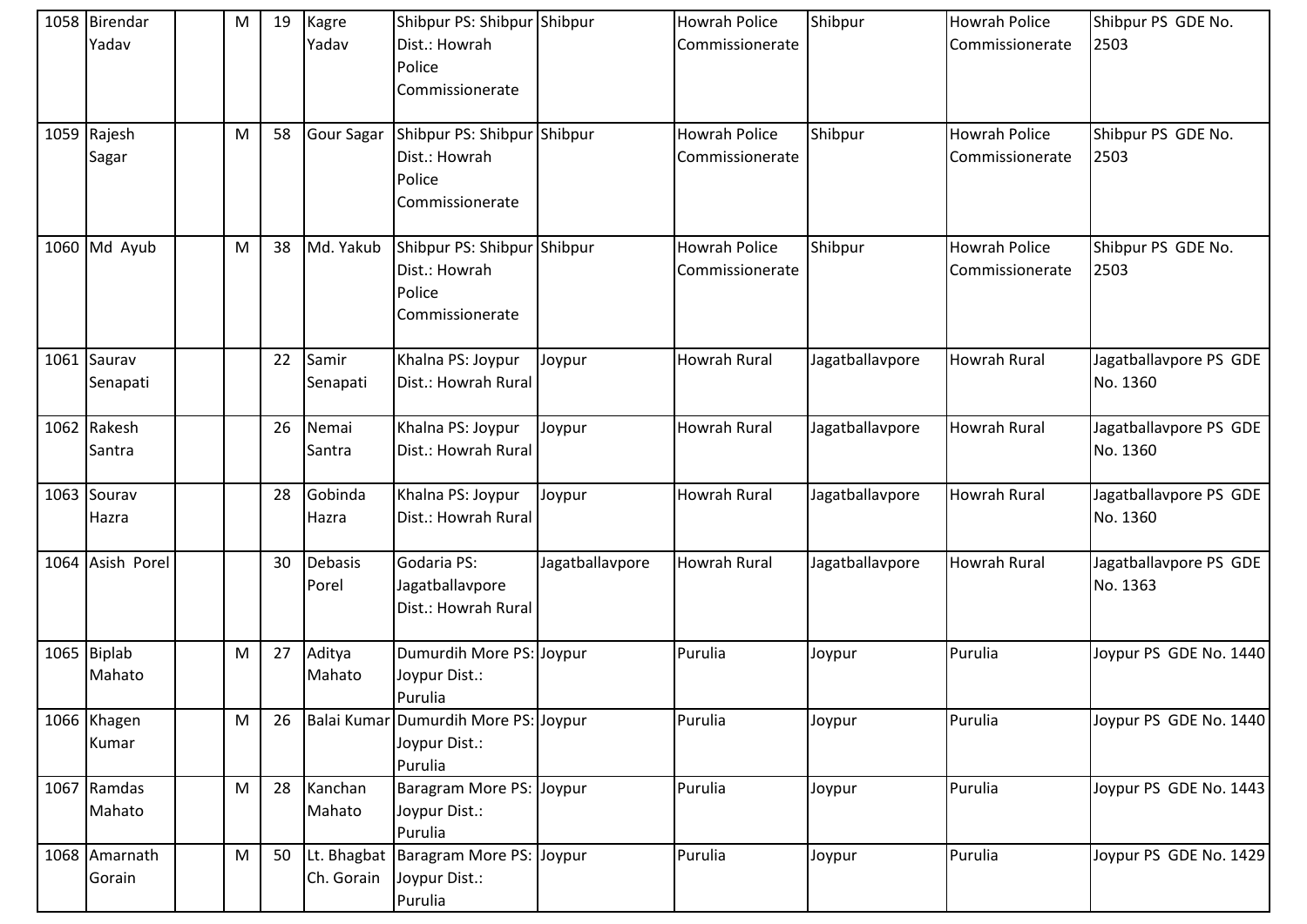| 1069 Chiranjit<br>Mahato                 |       | M | 28 | Chinibas<br>Mahato           | Baragram More PS: Joypur<br>Joypur Dist.:                                                         |          | Purulia             | Joypur   | Purulia             | Joypur PS GDE No. 1429      |
|------------------------------------------|-------|---|----|------------------------------|---------------------------------------------------------------------------------------------------|----------|---------------------|----------|---------------------|-----------------------------|
| 1070 Pravash<br>Mahato                   |       | M | 40 | Atul<br>Mahato               | Purulia<br>Joypur Bazar PS:<br>Joypur Dist.:<br>Purulia                                           | Joypur   | Purulia             | Joypur   | Purulia             | Joypur PS GDE No. 1419      |
| 1071 Sarfaraj<br>Ansari                  |       | M |    | Lt Islam<br>Ansari           | PS: Rajapur Dist.:<br><b>Howrah Rural</b>                                                         | Rajapur  | Howrah Rural        | Rajapur  | <b>Howrah Rural</b> | Rajapur PS GDE No.<br>1224  |
| 1072 Champa<br>Hazra                     |       | F |    | Lt Shyamal<br>Hazra          | PS: Rajapur Dist.:<br><b>Howrah Rural</b>                                                         | Rajapur  | <b>Howrah Rural</b> | Rajapur  | Howrah Rural        | Rajapur PS GDE No.<br>1224  |
| 1073 Sk Asraful                          |       | M | 45 | Lt. Sk<br>Sajahan            | Vill-Mosa, PO-<br>Naul, PS-Shyampur,<br>Dist-Howrah PS:<br>Shyampur Dist.:<br><b>Howrah Rural</b> | Shyampur | <b>Howrah Rural</b> | Shyampur | <b>Howrah Rural</b> | Shyampur PS GDE No.<br>1515 |
| 1074 Salman<br>Hossain<br><b>Mollick</b> |       | M | 23 | Sirajuddin<br><b>Mollick</b> | Choto Gabberia PO Panchla<br>Govordhanbati PS:<br>Panchla Dist.:<br>Howrah Rural                  |          | <b>Howrah Rural</b> | Uluberia | <b>Howrah Rural</b> | Uluberia PS GDE No.<br>3749 |
| 1075 Sk Sahabul                          |       | M | 19 | Sk<br>Jamaluddin             | Choto Gabberia PO Panchla<br>Govordhanbati PS:<br>Panchla Dist.:<br><b>Howrah Rural</b>           |          | Howrah Rural        | Uluberia | <b>Howrah Rural</b> | Uluberia PS GDE No.<br>3749 |
| 1076 Sk Jahir<br>Abbas                   | Mintu | M | 41 | Lt. Sk Ansar<br>Ali          | Kashmul Sk Para<br>PS: Uluberia Dist.:<br>Howrah Rural                                            | Uluberia | <b>Howrah Rural</b> | Uluberia | <b>Howrah Rural</b> | Uluberia PS GDE No.<br>3803 |
| 1077 Sk Imam<br>Billa                    |       | M | 27 | Lt. Sk Ansar<br>Ali          | Kashmul Sk Para<br>PS: Uluberia Dist.:<br><b>Howrah Rural</b>                                     | Uluberia | <b>Howrah Rural</b> | Uluberia | <b>Howrah Rural</b> | Uluberia PS GDE No.<br>3803 |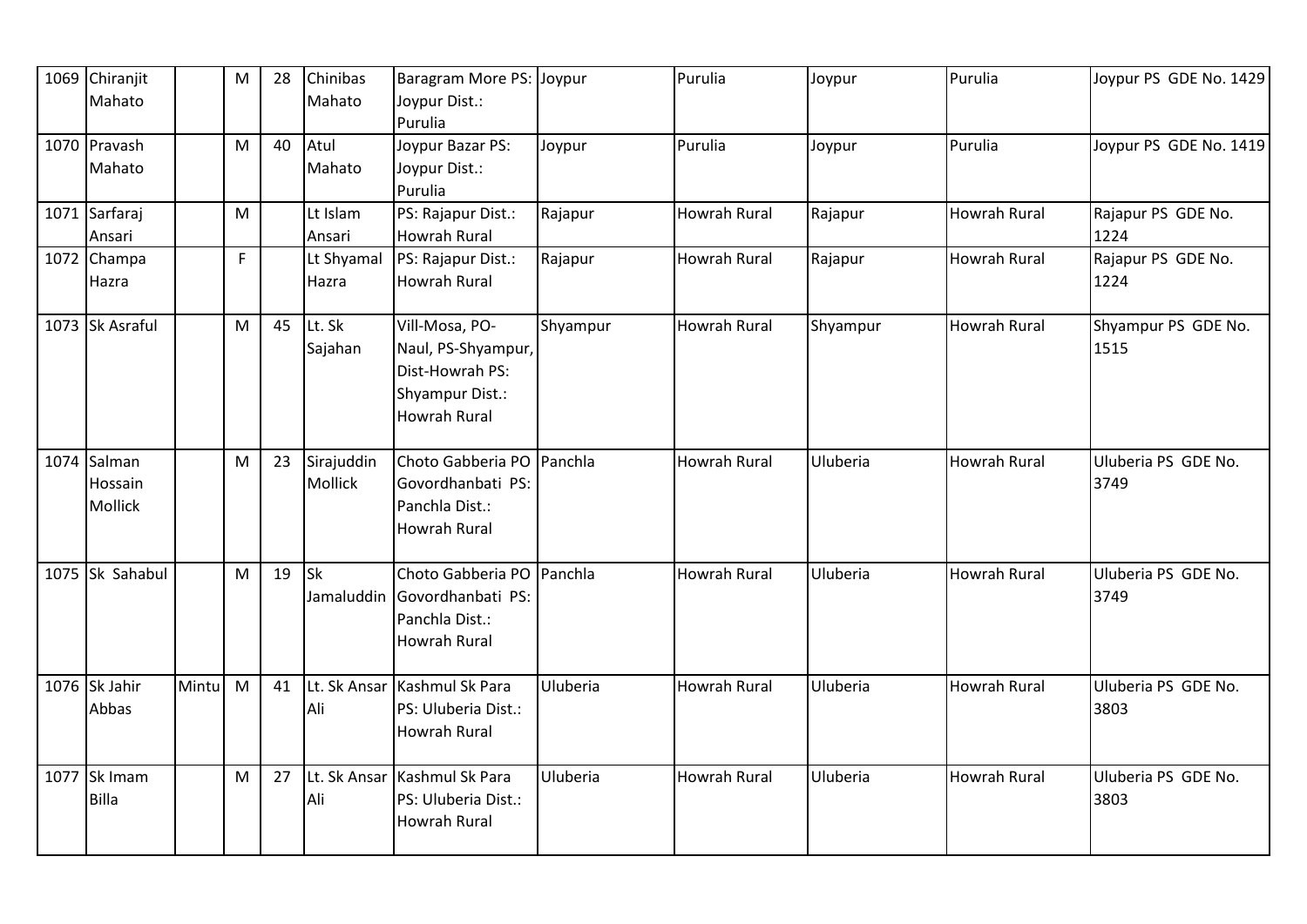|          | 1078 Barun Kr. | M |    | Jalim Singh | Mala Harintar             | Dalkhola   | <b>Islampur Police</b> | Dalkhola  | <b>Islampur Police</b> | Dalkhola PS GDE No.  |
|----------|----------------|---|----|-------------|---------------------------|------------|------------------------|-----------|------------------------|----------------------|
|          | Singh          |   |    |             | Baisi Baisi Purnia        |            | <b>District</b>        |           | <b>District</b>        | 1015                 |
|          |                |   |    |             | (Bihar) PS:               |            |                        |           |                        |                      |
|          |                |   |    |             | Dalkhola Dist.:           |            |                        |           |                        |                      |
|          |                |   |    |             | <b>Islampur Police</b>    |            |                        |           |                        |                      |
|          |                |   |    |             | District                  |            |                        |           |                        |                      |
| 1079 Md. |                | M |    | Md.         | Baisi Baisi Baisi         | Dalkhola   | <b>Islampur Police</b> | Dalkhola  | <b>Islampur Police</b> | Dalkhola PS GDE No.  |
|          | Mursid         |   |    | Mustakim    | Purnia (Bihar) PS:        |            | District               |           | District               | 1015                 |
|          |                |   |    |             | Dalkhola Dist.:           |            |                        |           |                        |                      |
|          |                |   |    |             | <b>Islampur Police</b>    |            |                        |           |                        |                      |
|          |                |   |    |             | <b>District</b>           |            |                        |           |                        |                      |
|          | 1080 Ismail Sk | M | 40 |             | Mojaffar Sk CHAKJAMA PS:  | Islampore  | Murshidabad            | Islampore | Murshidabad            | Islampore PS GDE No. |
|          |                |   |    |             | Islampore Dist.:          |            |                        |           |                        | 1522                 |
|          |                |   |    |             | Murshidabad               |            |                        |           |                        |                      |
|          | 1081 Bachchcu  | M | 30 |             | Abutaleb Sk ROMIPUR PS:   | Islampore  | Murshidabad            | Islampore | Murshidabad            | Islampore PS GDE No. |
|          | <b>Sk</b>      |   |    |             | Islampore Dist.:          |            |                        |           |                        | 1522                 |
|          |                |   |    |             | Murshidabad               |            |                        |           |                        |                      |
|          | 1082 Gopal     | M | 32 | Montu       | <b>HALDARPARA PS:</b>     | Islampore  | Murshidabad            | Islampore | Murshidabad            | Islampore PS GDE No. |
|          | Haldar         |   |    | Haldar      | Islampore Dist.:          |            |                        |           |                        | 1522                 |
|          |                |   |    |             | Murshidabad               |            |                        |           |                        |                      |
|          | 1083 Sadhan    | M | 35 | Chandi      | HALDARPARA PS:            | Islampore  | Murshidabad            | Islampore | Murshidabad            | Islampore PS GDE No. |
|          | Haldar         |   |    | Haldar      | Islampore Dist.:          |            |                        |           |                        | 1522                 |
|          |                |   |    |             | Murshidabad               |            |                        |           |                        |                      |
|          | 1084 Sanik     | M | 24 | Indrajit    | HALDARPARA PS:            | Islampore  | Murshidabad            | Islampore | Murshidabad            | Islampore PS GDE No. |
|          | Haldar         |   |    | Haldar      | Islampore Dist.:          |            |                        |           |                        | 1531                 |
|          |                |   |    |             | Murshidabad               |            |                        |           |                        |                      |
|          | 1085 Debbrata  | M | 27 | Sadhan Kr   | <b>ISLAMPUR</b>           | Islampore  | Murshidabad            | Islampore | Murshidabad            | Islampore PS GDE No. |
|          | Pal            |   |    | Pal         | <b>PALPARA PS:</b>        |            |                        |           |                        | 1531                 |
|          |                |   |    |             | Islampore Dist.:          |            |                        |           |                        |                      |
|          |                |   |    |             | Murshidabad               |            |                        |           |                        |                      |
|          | 1086 Dipankar  | M |    |             | Birendranat GIRINAGAR PS: | Daulatabad | Murshidabad            | Islampore | Murshidabad            | Islampore PS GDE No. |
|          | Shil           |   |    | h Shil      | Daulatabad Dist.:         |            |                        |           |                        | 1531                 |
|          |                |   |    |             | Murshidabad               |            |                        |           |                        |                      |
|          | 1087 Mehebub   | M | 27 | Joynuddin   | <b>KALADANGA PS:</b>      | Daulatabad | Murshidabad            | Islampore | Murshidabad            | Islampore PS GDE No. |
|          | Alam           |   |    | Sk          | Daulatabad Dist.:         |            |                        |           |                        | 1531                 |
|          |                |   |    |             | Murshidabad               |            |                        |           |                        |                      |
|          | 1088 Sainul Sk | M | 26 |             | Motaleb Sk   MOHANPUR PS: | Islampore  | Murshidabad            | Islampore | Murshidabad            | Islampore PS GDE No. |
|          |                |   |    |             | Islampore Dist.:          |            |                        |           |                        | 1531                 |
|          |                |   |    |             | Murshidabad               |            |                        |           |                        |                      |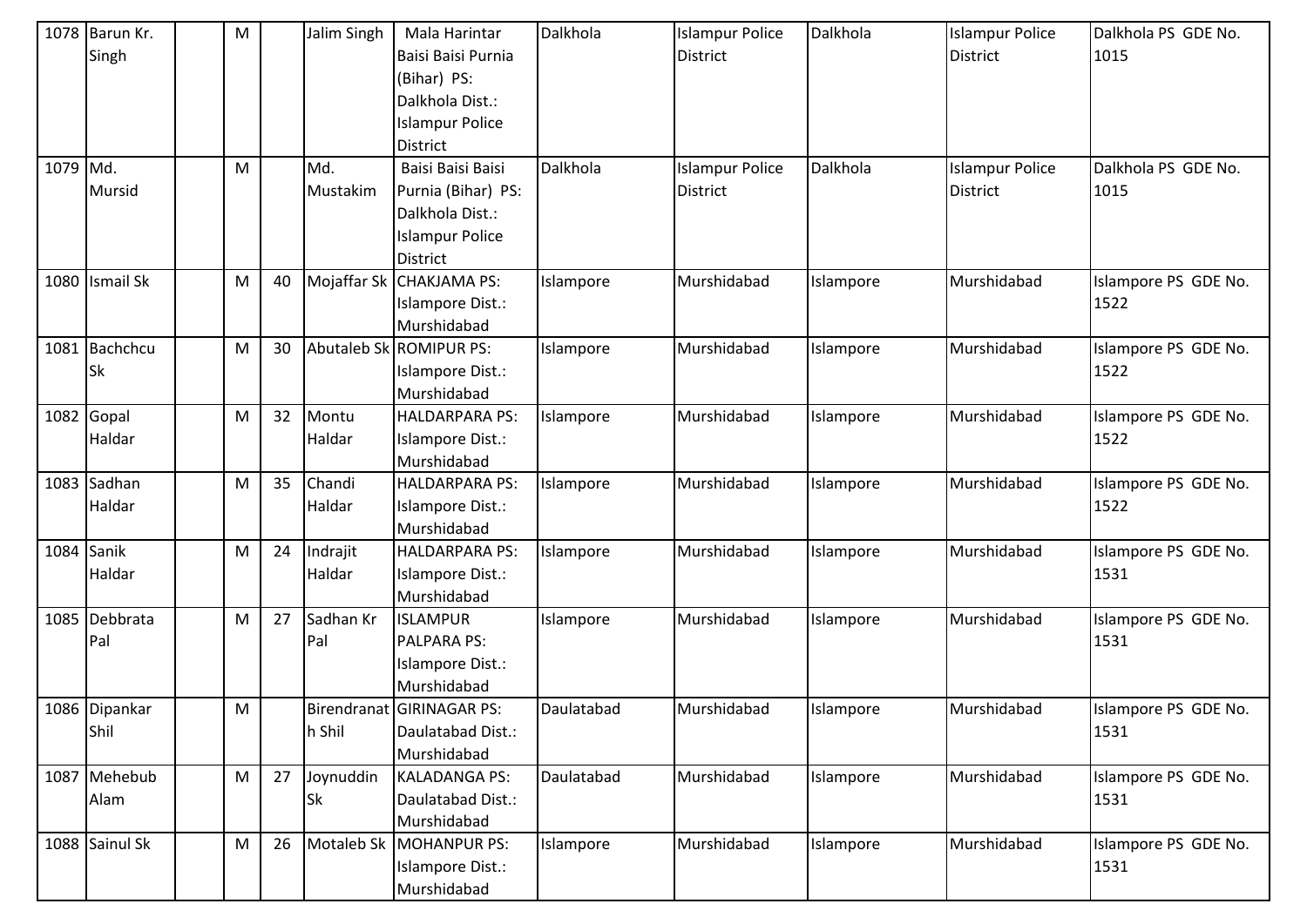|            | 1089 Samaulla    | M         | 26 | Taijuddin    | <b>CHATRA PS:</b>               | Islampore     | Murshidabad     | Islampore     | Murshidabad     | Islampore PS GDE No.<br>1531 |
|------------|------------------|-----------|----|--------------|---------------------------------|---------------|-----------------|---------------|-----------------|------------------------------|
|            | Sarkar           |           |    | Sarkar       | Islampore Dist.:<br>Murshidabad |               |                 |               |                 |                              |
|            | 1090 Abdul Hai   | M         | 22 | Tajem Sk     | <b>ISLAMPUR</b>                 | Islampore     | Murshidabad     | Islampore     | Murshidabad     | Islampore PS GDE No.         |
|            |                  |           |    |              | <b>NETAJIPARK PS:</b>           |               |                 |               |                 | 1531                         |
|            |                  |           |    |              | Islampore Dist.:                |               |                 |               |                 |                              |
|            |                  |           |    |              | Murshidabad                     |               |                 |               |                 |                              |
|            | 1091 Rasikul     | M         | 25 | Asamuddin    | <b>BASANTAPUR PS:</b>           | Islampore     | Murshidabad     | Islampore     | Murshidabad     | Islampore PS GDE No.         |
|            | Islam            |           |    | Sk           | Islampore Dist.:                |               |                 |               |                 | 1531                         |
|            |                  |           |    |              | Murshidabad                     |               |                 |               |                 |                              |
| 1092 Jiban |                  | M         | 39 | Ram Ch.      | Anandanagar PS                  | Moynaguri     | Jalpaiguri      | Moynaguri     | Jalpaiguri      | Moynaguri PS GDE No.         |
|            | Mahato           |           |    | Mahato       | Maynaguri Dist                  |               |                 |               |                 | 1596                         |
|            |                  |           |    |              | Jalpaiguri PS:                  |               |                 |               |                 |                              |
|            |                  |           |    |              | Moynaguri Dist.:                |               |                 |               |                 |                              |
|            |                  |           |    |              | Jalpaiguri                      |               |                 |               |                 |                              |
|            | 1093 Shiv Sankar | M         | 44 |              | Lt. Dhonesh Anandanagar PS      | Moynaguri     | Jalpaiguri      | Moynaguri     | Jalpaiguri      | Moynaguri PS GDE No.         |
|            | Das              |           |    | Das          | Maynaguri Dist                  |               |                 |               |                 | 1596                         |
|            |                  |           |    |              | Jalpaiguri PS:                  |               |                 |               |                 |                              |
|            |                  |           |    |              | Moynaguri Dist.:                |               |                 |               |                 |                              |
|            |                  |           |    |              | Jalpaiguri                      |               |                 |               |                 |                              |
|            | 1094 Bikash      | M         | 47 | Lt. Jagadish | Petkati PS                      | Moynaguri     | Jalpaiguri      | Moynaguri     | Jalpaiguri      | Moynaguri PS GDE No.         |
|            | Hone             |           |    | Ch. Hone     | Maynaguri Dist                  |               |                 |               |                 | 1596                         |
|            |                  |           |    |              | Jalpaiguri PS:                  |               |                 |               |                 |                              |
|            |                  |           |    |              | Moynaguri Dist.:                |               |                 |               |                 |                              |
|            |                  |           |    |              | Jalpaiguri                      |               |                 |               |                 |                              |
|            | 1095 Atabul Sk   | M         | 22 | Mostafa Sk   | PS: Raghunathganj               | Raghunathganj | Jangipur Police | Raghunathganj | Jangipur Police | Raghunathganj PS GDE         |
|            |                  |           |    |              | Dist.: Jangipur                 |               | <b>District</b> |               | District        | No. 1158                     |
|            |                  |           |    |              | <b>Police District</b>          |               |                 |               |                 |                              |
|            | 1096 Biromdra    | M         | 30 | Sunil Sikdar | <b>KUCHIMORA</b>                |               | <b>Basirhat</b> | Sagardighi    | Jangipur Police | Sagardighi PS GDE No.        |
|            | Nath Sikdar      |           |    |              |                                 |               |                 |               | <b>District</b> | 2039                         |
|            |                  |           |    |              |                                 |               |                 |               |                 |                              |
|            | 1097 Sourab      | ${\sf M}$ |    | Prasanta     | <b>KUCHIMORE</b>                |               | <b>Basirhat</b> | Sagardighi    | Jangipur Police | Sagardighi PS GDE No.        |
|            | Haldar           |           |    | Haldar       | NORTH 24 PGS                    |               |                 |               | District        | 2039                         |
| 1098 Pintu |                  | M         | 28 | Uttam        | <b>HARIRAMPUR PS:</b>           | Sagardighi    | Jangipur Police | Sagardighi    | Jangipur Police | Sagardighi PS GDE No.        |
|            | Ghosh            |           |    | Ghosh        | Sagardighi Dist.:               |               | District        |               | District        | 2039                         |
|            |                  |           |    |              | Jangipur Police                 |               |                 |               |                 |                              |
|            |                  |           |    |              | District                        |               |                 |               |                 |                              |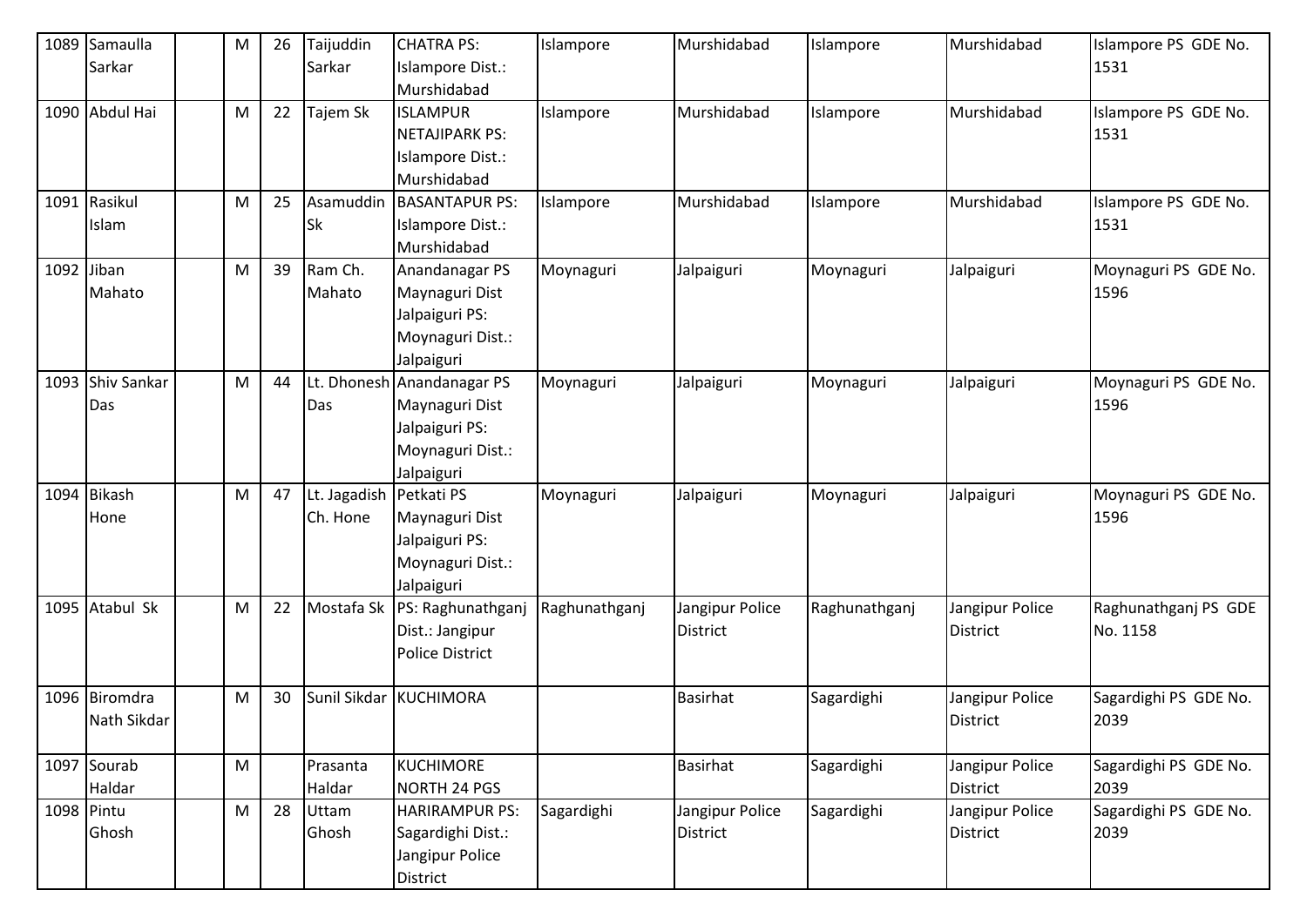| 1099 Sanku      | ${\sf M}$ | 22 | Krishno           | <b>ITORDANGAPARA</b>   | Sagardighi       | Jangipur Police            | Sagardighi    | Jangipur Police | Sagardighi PS GDE No. |
|-----------------|-----------|----|-------------------|------------------------|------------------|----------------------------|---------------|-----------------|-----------------------|
| Ghosh           |           |    | Ghosh             | PS: Sagardighi Dist.:  |                  | <b>District</b>            |               | <b>District</b> | 2040                  |
|                 |           |    |                   | Jangipur Police        |                  |                            |               |                 |                       |
|                 |           |    |                   | <b>District</b>        |                  |                            |               |                 |                       |
| 1100 Nabakumar  | M         | 23 | Rampada           | <b>DIGHA KALOKHILI</b> | Bhagawanpur      | Purba Mednipore            | Sagardighi    | Jangipur Police | Sagardighi PS GDE No. |
| Mondal          |           |    | Mondal            | PS: Bhagawanpur        |                  |                            |               | <b>District</b> | 2038                  |
|                 |           |    |                   | Dist.: Purba           |                  |                            |               |                 |                       |
|                 |           |    |                   | Mednipore              |                  |                            |               |                 |                       |
| 1101 Pritosh    | M         | 26 | Meghnath          | <b>DIGHA KALOKHILI</b> | Bhagawanpur      | Purba Mednipore Sagardighi |               | Jangipur Police | Sagardighi PS GDE No. |
| Mondal          |           |    | Mondal            | PS: Bhagawanpur        |                  |                            |               | <b>District</b> | 2038                  |
|                 |           |    |                   | Dist.: Purba           |                  |                            |               |                 |                       |
|                 |           |    |                   | Mednipore              |                  |                            |               |                 |                       |
| 1102 Siben      | ${\sf M}$ | 50 | Lt Deben          | DIHIBARAJ PS:          | Sagardighi       | Jangipur Police            | Sagardighi    | Jangipur Police | Sagardighi PS GDE No. |
| Mondal          |           |    | Sarkar            | Sagardighi Dist.:      |                  | <b>District</b>            |               | <b>District</b> | 2038                  |
|                 |           |    |                   | Jangipur Police        |                  |                            |               |                 |                       |
|                 |           |    |                   | <b>District</b>        |                  |                            |               |                 |                       |
| $1103$ Sohan    | M         | 32 | Lt Gorun          | SIMANAPARA PS:         | Nabagram         | Murshidabad                | Sagardighi    | Jangipur Police | Sagardighi PS GDE No. |
| Choudhary       |           |    | Choudhary         | Nabagram Dist.:        |                  |                            |               | <b>District</b> | 2059                  |
|                 |           |    |                   | Murshidabad            |                  |                            |               |                 |                       |
|                 |           |    |                   |                        |                  |                            |               |                 |                       |
| 1104 Abdur      | M         | 36 | Lt Anish Sk       | <b>KALIGANJ PS:</b>    | Nabagram         | Murshidabad                | Sagardighi    | Jangipur Police | Sagardighi PS GDE No. |
| Rajjak          |           |    |                   | Nabagram Dist.:        |                  |                            |               | <b>District</b> | 2059                  |
|                 |           |    |                   | Murshidabad            |                  |                            |               |                 |                       |
| $1105$ Hasun    |           |    | Lt. Kurbar        | Vill-Benadihi PS:      | Midnapore        | Paschim                    | Beliabera     | Jhargram        | Beliabera PS GDE No.  |
| Khan            |           |    | Khan              | Midnapore Dist.:       |                  | Mednipore                  |               |                 | 1337                  |
|                 |           |    |                   | Paschim                |                  |                            |               |                 |                       |
|                 |           |    |                   | Mednipore              |                  |                            |               |                 |                       |
| 1106 Shankar    |           |    | Lt. Khandu        | Vill+PO-Topsia PS:     | Beliabera        | Jhargram                   | Beliabera     | Jhargram        | Beliabera PS GDE No.  |
| Mallik          |           |    | <b>Mallik</b>     | Beliabera Dist.:       |                  |                            |               |                 | 1348                  |
|                 |           |    |                   | Jhargram               |                  |                            |               |                 |                       |
| 1107 Purnachand |           |    | <b>Dulal Bera</b> | Vill-Kanpur, PS:       | <b>Beliabera</b> | Jhargram                   | Beliabera     | Jhargram        | Beliabera PS GDE No.  |
| ra Bera         |           |    |                   | Beliabera Dist.:       |                  |                            |               |                 | 1348                  |
|                 |           |    |                   | Jhargram               |                  |                            |               |                 |                       |
| 1108 Asim Maity | M         | 49 | Amullya           | Vill- Manichberia,     | Gopiballavpur    | Jhargram                   | Gopiballavpur | Jhargram        | Gopiballavpur PS GDE  |
|                 |           |    | Maity             | P.O- Janaghati PS:     |                  |                            |               |                 | No. 1448              |
|                 |           |    |                   | Gopiballavpur Dist.:   |                  |                            |               |                 |                       |
|                 |           |    |                   | Jhargram               |                  |                            |               |                 |                       |
|                 |           |    |                   |                        |                  |                            |               |                 |                       |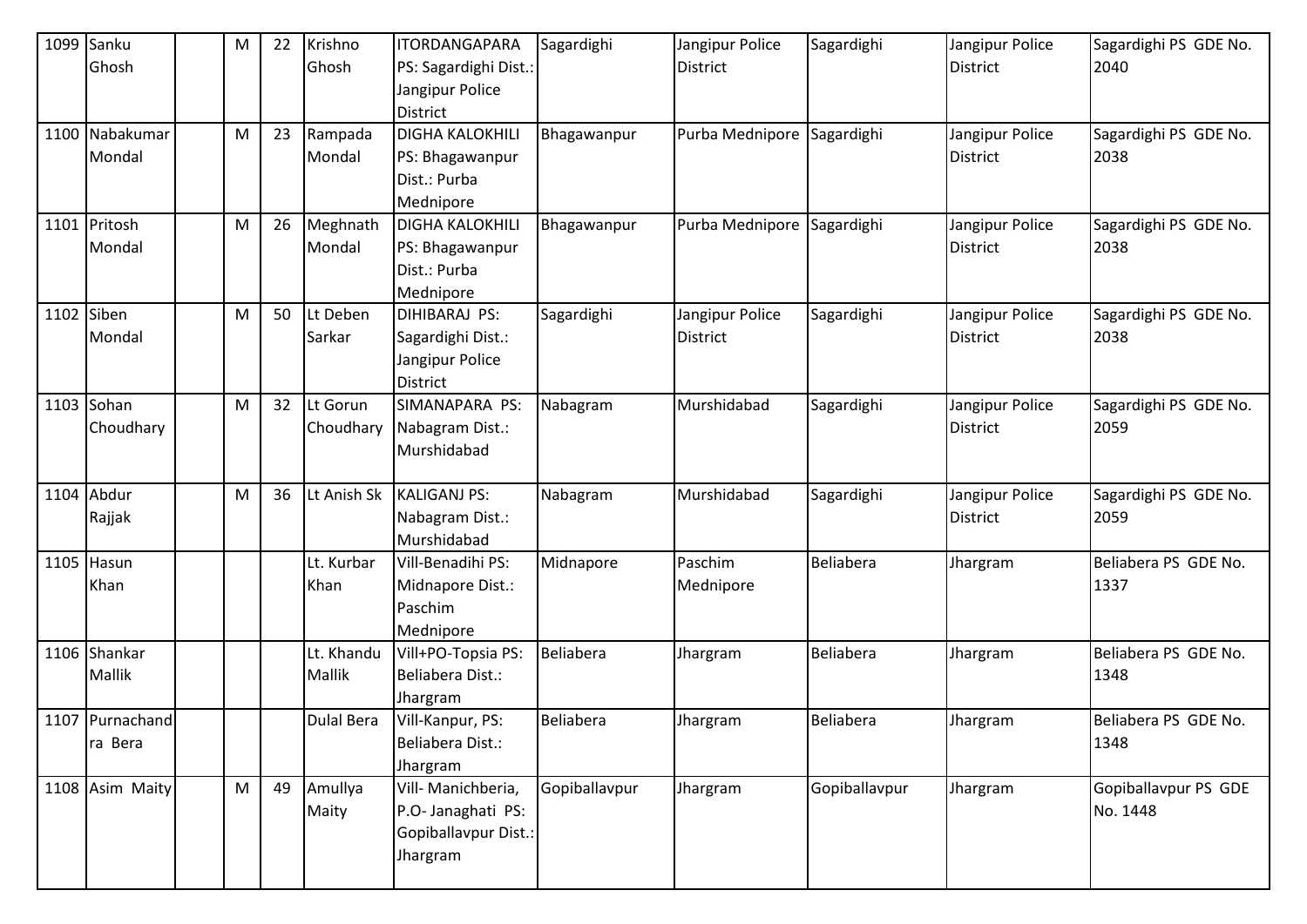|           | 1109 Tarun            | M         | 24 | Lt. Arjun    | Vill-Bamda       | <b>Basirhat</b> | Jhargram | Jhargram                         | Jhargram PS GDE No.         |
|-----------|-----------------------|-----------|----|--------------|------------------|-----------------|----------|----------------------------------|-----------------------------|
|           | Mahata                |           |    | Mahata       | PO+PS+Dist-      |                 |          |                                  | 1794                        |
|           |                       |           |    |              | Jhargram         |                 |          |                                  |                             |
|           | 1110 Tanmoy           | M         | 24 | S/o-Ranjit   | Vill-Jamda(Saheb | <b>Basirhat</b> | Jhargram | Jhargram                         | Jhargram PS GDE No.         |
|           | Singha                |           |    | Singha       | Banglow)         |                 |          |                                  | 1794                        |
|           |                       |           |    |              | PO+PS+Dist-      |                 |          |                                  |                             |
|           |                       |           |    |              | Jhargram         |                 |          |                                  |                             |
|           | 1111 $\vert$ Raju Dey | M         | 34 | S/o-Ajoy     | Vill-Benageria   | Basirhat        | Jhargram | Jhargram                         | Jhargram PS GDE No.         |
|           |                       |           |    | Dey          | PO+PS+Dist-      |                 |          |                                  | 1795                        |
|           |                       |           |    |              | Jhargram         |                 |          |                                  |                             |
|           | 1112 Ashim            | ${\sf M}$ | 32 | $S/O-$       | Vill-Benageria   | <b>Basirhat</b> | Jhargram | Jhargram                         | Jhargram PS GDE No.         |
|           | Dhara                 |           |    | Bideswar     | PO+PS+Dist-      |                 |          |                                  | 1795                        |
|           |                       |           |    | <b>Dhara</b> | Jhargram         |                 |          |                                  |                             |
|           | 1113 Gadadhar         | M         | 32 | S/o-laxmi    | Vill-Chatra, PO- | <b>Basirhat</b> | Jhargram | Jhargram                         | Jhargram PS Outpost         |
|           | Mahata                |           |    | Kanta        | Kokpara, PS-     |                 |          |                                  | Manickpara Beat House       |
|           |                       |           |    | Mahata       | Dhalbhumgarh,    |                 |          |                                  | <b>GDE No. 1214</b>         |
|           |                       |           |    |              | Dist-Eas         |                 |          |                                  |                             |
|           | 1114 Raju Singha      |           |    | Lt. Nirmal   |                  | <b>Basirhat</b> | Sankrail | <b>Howrah Police</b>             | Sankrail PS GDE No.         |
|           | Roy                   |           |    | Singha Roy   |                  |                 |          | Commissionerate                  | 1071                        |
|           |                       |           |    |              |                  |                 |          |                                  |                             |
| 1115 Md.  |                       |           |    | Lt. Sujat    |                  | <b>Basirhat</b> | Sankrail | <b>Howrah Police</b>             | Sankrail PS GDE No.         |
|           | Morshed               |           |    | Khan         |                  |                 |          | Commissionerate                  | 1086                        |
|           | Khan@                 |           |    |              |                  |                 |          |                                  |                             |
|           | Raju                  |           |    |              |                  |                 |          |                                  |                             |
|           | 1116 Samol Jhori      |           |    | Sarda Jhori  |                  | <b>Basirhat</b> | Sankrail | <b>Howrah Police</b>             | Sankrail PS GDE No.         |
|           |                       |           |    |              |                  |                 |          | Commissionerate                  | 1098                        |
|           |                       |           |    |              |                  |                 |          |                                  |                             |
| 1117 Sonu |                       |           |    | Rameswar     |                  | <b>Basirhat</b> | Sankrail | <b>Howrah Police</b>             | Sankrail PS GDE No.         |
|           | Mahato                |           |    | Mahato       |                  |                 |          | Commissionerate                  | 1098                        |
|           |                       |           |    |              |                  |                 |          |                                  |                             |
| 1118 Raju |                       |           |    | Lakhsman     |                  | <b>Basirhat</b> | Sankrail | <b>Howrah Police</b>             | Sankrail PS GDE No.         |
|           | Mahato                |           |    | Mahato       |                  |                 |          | Commissionerate                  | 1098                        |
|           |                       |           |    |              |                  |                 |          |                                  |                             |
|           | 1119 Gopal Dolui      |           |    | Lt Adhir     |                  | <b>Basirhat</b> | Sankrail | <b>Howrah Police</b>             | Sankrail PS GDE No.         |
|           |                       |           |    | Dolui        |                  |                 |          | Commissionerate                  | 1048                        |
|           | 1120 Balai Laskar     |           |    | Liakat       |                  | Basirhat        | Sankrail |                                  |                             |
|           |                       |           |    |              |                  |                 |          | Howrah Police<br>Commissionerate | Sankrail PS GDE No.<br>1096 |
|           |                       |           |    | Laskar       |                  |                 |          |                                  |                             |
|           |                       |           |    |              |                  |                 |          |                                  |                             |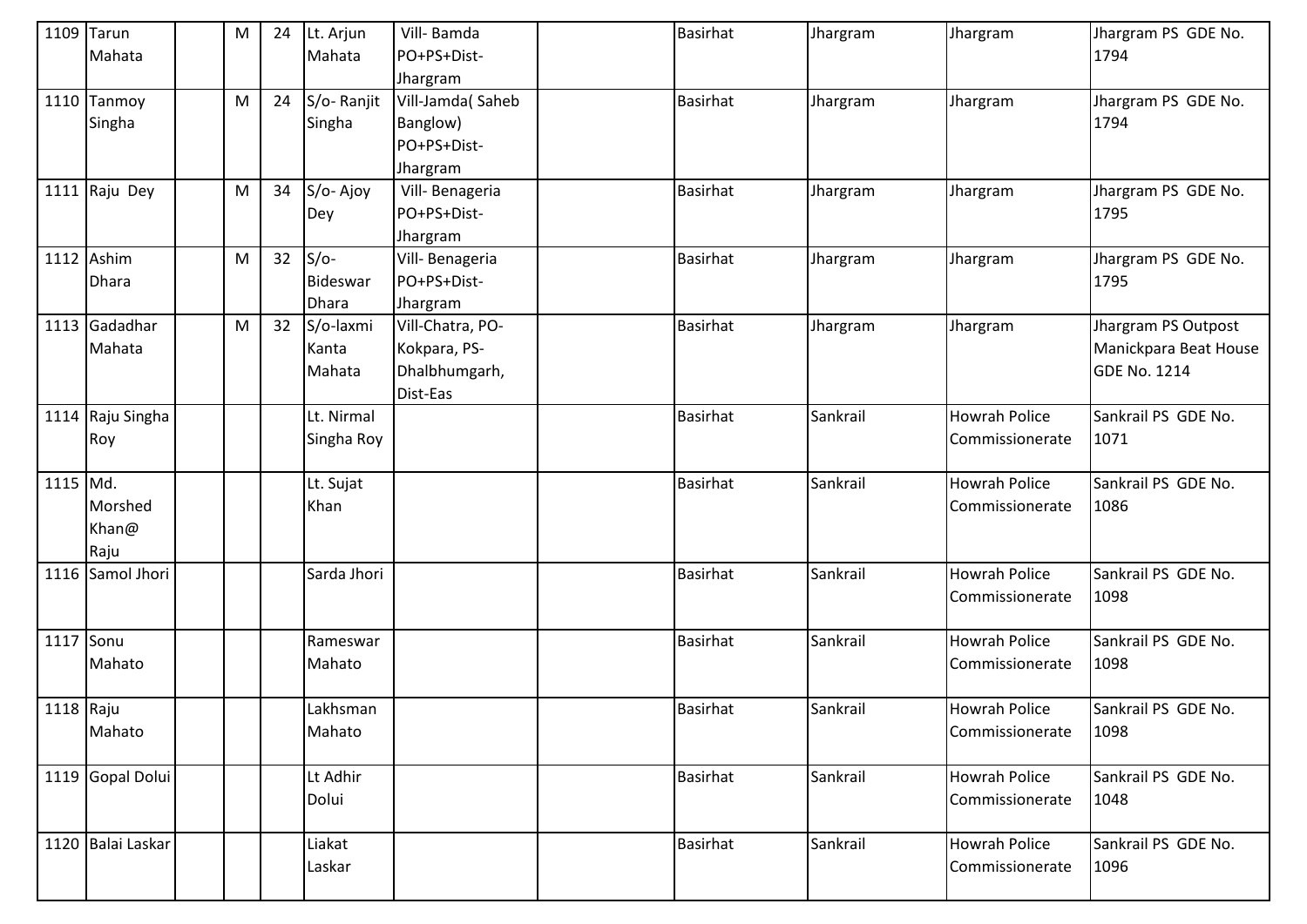| 1121 Lora | Sharma                  |   |    | Anil Kr.<br>Sharma |                                                         |                  | Basirhat        | Sankrail           | <b>Howrah Police</b><br>Commissionerate | Sankrail PS GDE No.<br>1696                  |
|-----------|-------------------------|---|----|--------------------|---------------------------------------------------------|------------------|-----------------|--------------------|-----------------------------------------|----------------------------------------------|
|           | 1122 Prafulla Das       |   |    | Ram Ch.<br>Das     |                                                         |                  | <b>Basirhat</b> | Sankrail           | <b>Howrah Police</b><br>Commissionerate | Sankrail PS GDE No.<br>1696                  |
|           | 1123 Sambhu<br>Madha    |   |    | Gagajal<br>Madha   |                                                         |                  | <b>Basirhat</b> | Sankrail           | <b>Howrah Police</b><br>Commissionerate | Sankrail PS GDE No.<br>1696                  |
|           | 1124 Pream Das          |   |    | Kishan Das         |                                                         |                  | <b>Basirhat</b> | Sankrail           | <b>Howrah Police</b><br>Commissionerate | Sankrail PS GDE No.<br>1696                  |
|           | 1125 Mahadev<br>Das     |   |    | Sani Char<br>Das   |                                                         |                  | <b>Basirhat</b> | Sankrail           | <b>Howrah Police</b><br>Commissionerate | Sankrail PS GDE No.<br>1696                  |
|           | 1126 Jhantu Das         | M | 24 | Mihir Das          | Taradina PS:<br>Beliabera Dist.:<br>Jhargram            | <b>Beliabera</b> | Jhargram        | Kharagpur g.r.p.s. | Kharagpur G.R.P.                        | Kharagpur g.r.p.s. PS<br><b>GDE No. 1366</b> |
|           | 1127 Tapas<br>Dolai     | M | 23 | Nirmal<br>Dolai    | Taradina PS:<br>Beliabera Dist.:<br>Jhargram            | Beliabera        | Jhargram        | Kharagpur g.r.p.s. | Kharagpur G.R.P.                        | Kharagpur g.r.p.s. PS<br><b>GDE No. 1366</b> |
|           | 1128 Prasanta<br>Kailas | M | 29 | Kailas<br>Yemana   | Gopiballavpur PS:<br>Gopiballavpur Dist.:<br>Jhargram   | Gopiballavpur    | Jhargram        | Kharagpur g.r.p.s. | Kharagpur G.R.P.                        | Kharagpur g.r.p.s. PS<br><b>GDE No. 1401</b> |
|           | 1129 Subrata<br>Haldar  | M | 20 |                    | Dilip Haldar Kalabani PS:<br>Habibpur Dist.:<br>Malda   | Habibpur         | Malda           | Kharagpur g.r.p.s. | Kharagpur G.R.P.                        | Kharagpur g.r.p.s. PS<br><b>GDE No. 1401</b> |
|           | 1130 Raky Khan          | M | 19 | Pintu Khan         | <b>Gopalpur PS:</b><br>Harishchandrapur<br>Dist.: Malda | Harishchandrapur | Malda           | Kharagpur g.r.p.s. | Kharagpur G.R.P.                        | Kharagpur g.r.p.s. PS<br><b>GDE No. 1401</b> |
| 1131 Apu  | Mandal                  | M | 19 | Pranab<br>Mandal   | Shirsi PS: Habibpur<br>Dist.: Malda                     | Habibpur         | Malda           | Kharagpur g.r.p.s. | Kharagpur G.R.P.                        | Kharagpur g.r.p.s. PS<br><b>GDE No. 1401</b> |
|           | 1132 Ramesh<br>Darjee   | M | 33 | Taluk<br>Darjee    | Siliguri PS:<br>Kharibari Dist.:<br>Darjeeling          | Kharibari        | Darjeeling      | Kharagpur g.r.p.s. | Kharagpur G.R.P.                        | Kharagpur g.r.p.s. PS<br><b>GDE No. 1401</b> |
|           | 1133 Shukra<br>Darjee   | M | 31 | Shame<br>Darjee    | Bagdogra PS:<br>Malbazar Dist.:<br>Jalpaiguri           | Malbazar         | Jalpaiguri      | Kharagpur g.r.p.s. | Kharagpur G.R.P.                        | Kharagpur g.r.p.s. PS<br><b>GDE No. 1401</b> |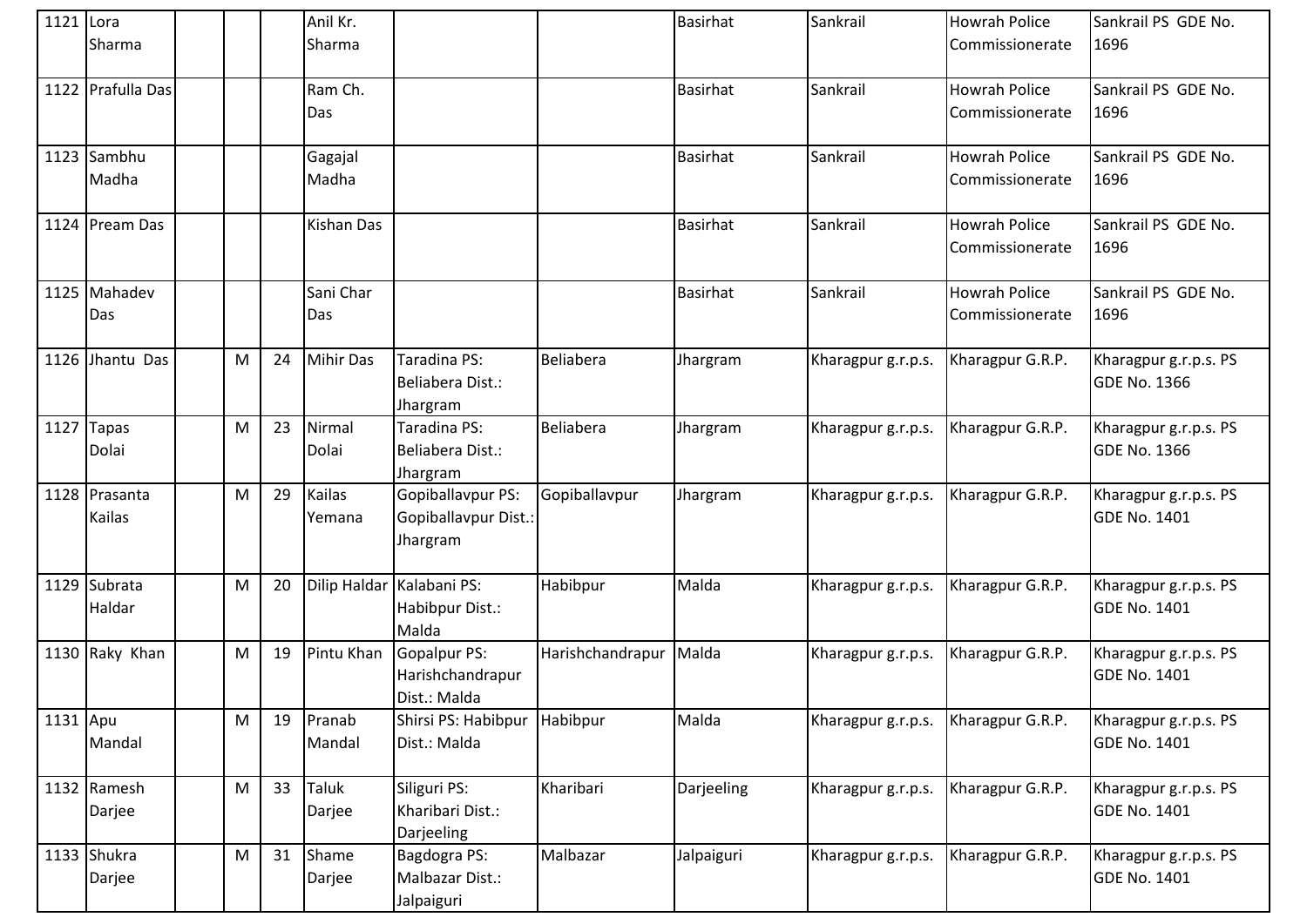| $1134$ Manas<br>Maharana           | M | 18 | Maharana                            | Chakradhar Gopinathpur PS:<br>Malbazar Dist.:<br>Jalpaiguri                     | Malbazar    | Jalpaiguri                             | Kharagpur g.r.p.s. | Kharagpur G.R.P.                                           | Kharagpur g.r.p.s. PS<br><b>GDE No. 1401</b>    |
|------------------------------------|---|----|-------------------------------------|---------------------------------------------------------------------------------|-------------|----------------------------------------|--------------------|------------------------------------------------------------|-------------------------------------------------|
| 1135 Debabrata<br>Sethi            | M | 18 | Gajendar<br>Sethi                   | Baligahiri PS:<br>Metelli Dist.:<br>Jalpaiguri                                  | Metelli     | Jalpaiguri                             | Kharagpur g.r.p.s. | Kharagpur G.R.P.                                           | Kharagpur g.r.p.s. PS<br><b>GDE No. 1401</b>    |
| 1136 Lakhinaray<br>an Oran         | M | 45 | <b>Bihari Oran</b>                  | Gendrapara PS:<br><b>Banarhat Dist.:</b><br>Jalpaiguri                          | Banarhat    | Jalpaiguri                             | Kharagpur g.r.p.s. | Kharagpur G.R.P.                                           | Kharagpur g.r.p.s. PS<br><b>GDE No. 1401</b>    |
| 1137 Rajendra<br>Mahali            | M | 35 | Khaka<br>Mahali                     | Gajendrapara PS:<br><b>Banarhat Dist.:</b><br>Jalpaiguri                        | Banarhat    | Jalpaiguri                             | Kharagpur g.r.p.s. | Kharagpur G.R.P.                                           | Kharagpur g.r.p.s. PS<br><b>GDE No. 1401</b>    |
| 1138 Ajnabi Raj                    | M | 24 | Nandan<br>Yadav                     | <b>Banshipur PS:</b><br>Jalpaiguri Dist.:<br>Jalpaiguri                         | Jalpaiguri  | Jalpaiguri                             | Kharagpur g.r.p.s. | Kharagpur G.R.P.                                           | Kharagpur g.r.p.s. PS<br><b>GDE No. 1407</b>    |
| 1139 Nitesh<br>Kumar               | M | 18 | Parmadh<br>Yadav                    | Kalla PS: Dhubguri<br>Dist.: Jalpaiguri                                         | Dhubguri    | Jalpaiguri                             | Kharagpur g.r.p.s. | Kharagpur G.R.P.                                           | Kharagpur g.r.p.s. PS<br><b>GDE No. 1407</b>    |
| 1140 Somnath<br>Mitra (35<br>Yrs)  |   |    | $S/O-Lt.$<br>Ashok<br>Mitra         | Of 3/25 No. Group,<br>PS- Dhubulia,<br>Nadia.                                   |             | <b>Basirhat</b>                        | Dhubulia           | <b>District</b>                                            | Krishnanagar Police Dhubulia PS GDE No.<br>1516 |
| 1141 Jayanta<br>Biswas (27<br>Yrs) |   |    | S/o-Moni<br>Sarkar<br><b>Biswas</b> | Of Tatla, PS-<br>Dhubulia, Nadia.                                               |             | <b>Basirhat</b>                        | <b>Dhubulia</b>    | <b>District</b>                                            | Krishnanagar Police Dhubulia PS GDE No.<br>1516 |
| 1142 Ashraful<br><b>Mallick</b>    | M | 24 | <b>Bablu</b><br><b>Mallick</b>      | Akandadanga PS:<br>Nakashipara Dist.:<br>Krishnanagar Police<br><b>District</b> | Nakashipara | Krishnanagar<br><b>Police District</b> | Kaligunj           | Krishnanagar Police Kaligunj PS Outpost<br><b>District</b> | Debogram OP GDE No.<br>936                      |
| 1143 Tuhin Sk                      | M | 18 | Firoj Sk                            | Akandadanga PS:<br>Nakashipara Dist.:<br>Krishnanagar Police<br><b>District</b> | Nakashipara | Krishnanagar<br><b>Police District</b> | Kaligunj           | Krishnanagar Police Kaligunj PS Outpost<br><b>District</b> | Debogram OP GDE No.<br>936                      |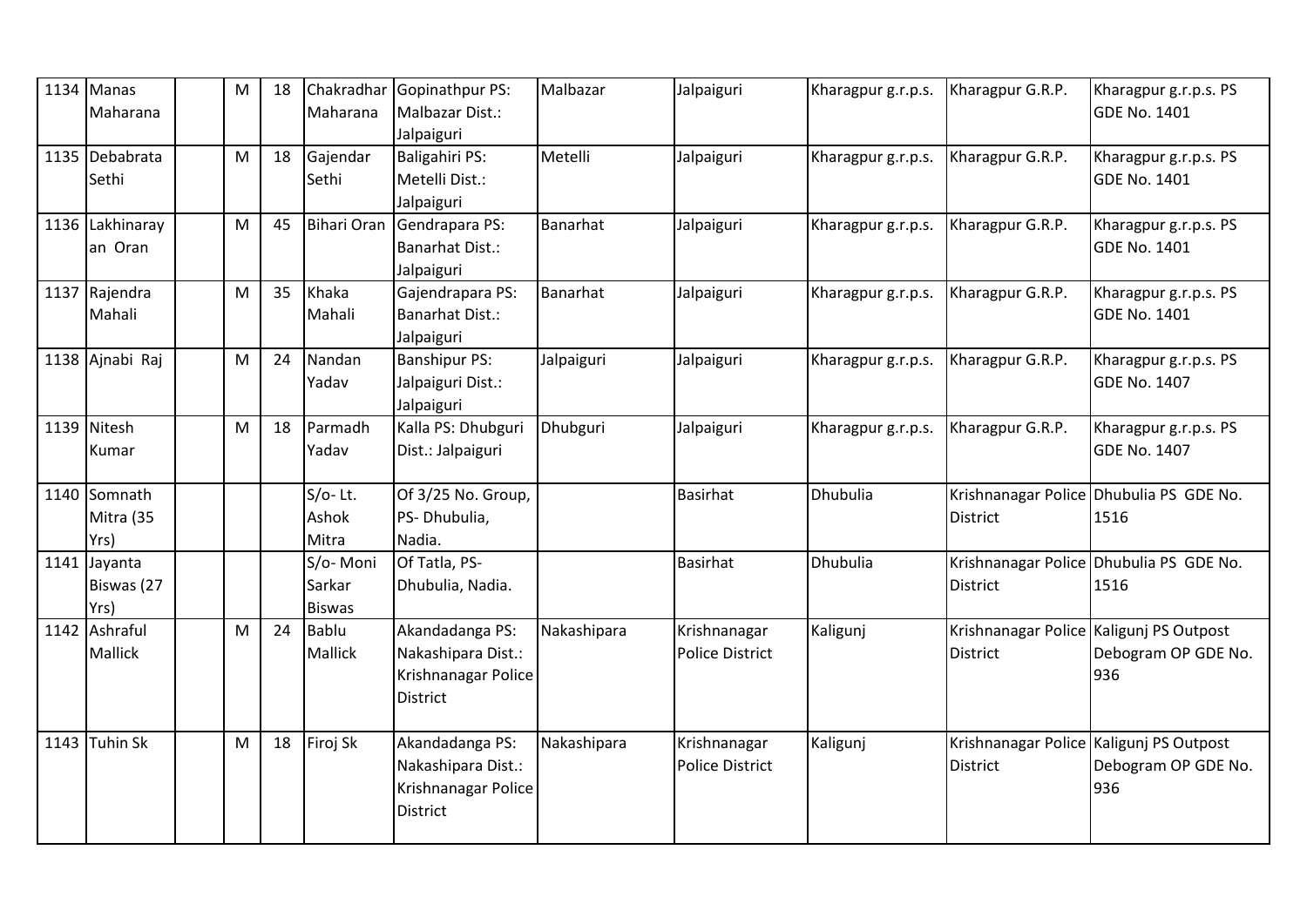| 1144 Sagar Sk           | M |    | Oyaresh Sk                 | Bamanpukur<br>Baganepara, PS<br>Nabadwip, Nadia<br>PS: Nabadwip Dist.:<br>Krishnanagar Police<br><b>District</b>      | Nabadwip      | Krishnanagar<br><b>Police District</b> | Nabadwip      | <b>District</b> | Krishnanagar Police Nabadwip PS GDE No.<br>1222    |
|-------------------------|---|----|----------------------------|-----------------------------------------------------------------------------------------------------------------------|---------------|----------------------------------------|---------------|-----------------|----------------------------------------------------|
| 1145 Forman Sk          | M | 34 | Tayab Sk                   | Khidirpur,<br>Saratpally PS<br>Nakashipara, Nadia<br>PS: Nakashipara<br>Dist.: Krishnanagar<br><b>Police District</b> | Nakashipara   | Krishnanagar<br><b>Police District</b> | Nakashipara   | <b>District</b> | Krishnanagar Police Nakashipara PS GDE No.<br>1899 |
| 1146 Muntaj<br>Mahalder | M |    | Lt-<br>Mohasen<br>Mahalder | PS: Thanapara<br>Dist.: Krishnanagar<br><b>Police District</b>                                                        | Thanapara     | Krishnanagar<br><b>Police District</b> | Thanapara     | <b>District</b> | Krishnanagar Police Thanapara PS GDE No.<br>1007   |
| 1147 Bimal<br>Murmu     | M | 18 | Sunil<br>Murmu             | Telipara PS:<br>Bamangola Dist.:<br>Malda                                                                             | Bamangola     | Malda                                  | Bamangola     | Malda           | Bamangola PS GDE No.<br>889                        |
| 1148 Ratan<br>Mandal    | M | 25 | Nirmal<br>Mandal           | Taitor PS:<br>Bamangola Dist.:<br>Malda                                                                               | Bamangola     | Malda                                  | Bamangola     | Malda           | Bamangola PS GDE No.<br>889                        |
| 1149 Saheb<br>Sarkar    | M | 32 | Amal Sarkar Uttarjai PS:   | Bamangola Dist.:<br>Malda                                                                                             | Bamangola     | Malda                                  | Bamangola     | Malda           | Bamangola PS GDE No.<br>889                        |
| 1150 Anil Biswas        | M | 46 | Gobinda<br><b>Biswas</b>   | Buridaha PS: Gajole Gajole<br>Dist.: Malda                                                                            |               | Malda                                  | Bamangola     | Malda           | Bamangola PS GDE No.<br>889                        |
| 1151 Dildar Sabji       | M | 22 | Pintu Sabji                | Narhatta,<br>Jotebasanta PS:<br>English bazar Dist.:<br>Malda                                                         | English bazar | Malda                                  | English bazar | Malda           | English bazar PS GDE<br>No. 2309                   |
| 1152 Subho<br>Mandal    | M | 22 | Sanatan<br>Mandal          | Narhatta, Jote<br>Basanta PS: English<br>bazar Dist.: Malda                                                           | English bazar | Malda                                  | English bazar | Malda           | English bazar PS GDE<br>No. 2309                   |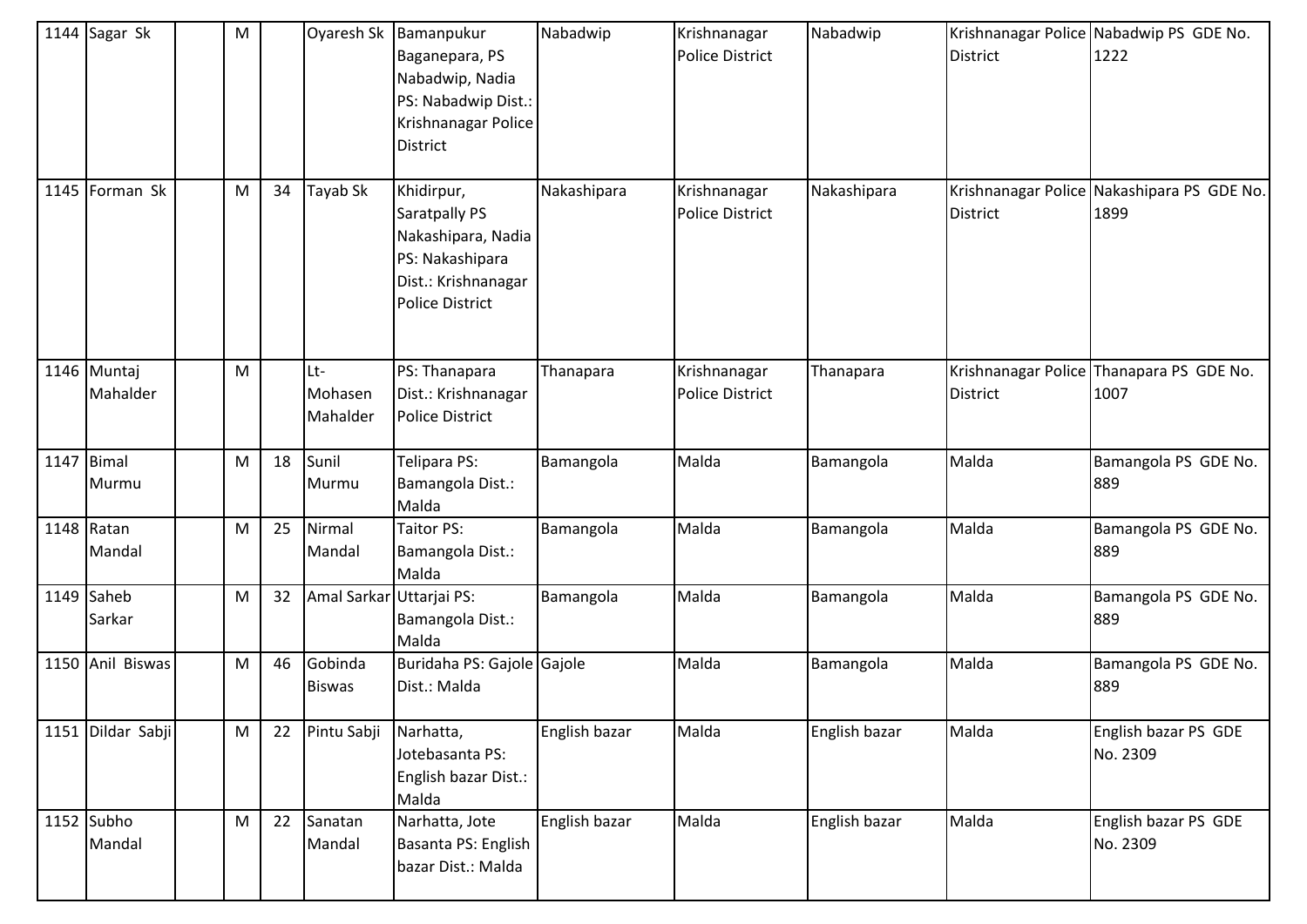| 1153 Pulak   | Mandal                      | ${\sf M}$ | 22 | Ajay<br>Mandal                     | Narhatta, Jote<br>Basanta PS: English<br>bazar Dist.: Malda           | English bazar | Malda           | English bazar | Malda | English bazar PS GDE<br>No. 2309 |
|--------------|-----------------------------|-----------|----|------------------------------------|-----------------------------------------------------------------------|---------------|-----------------|---------------|-------|----------------------------------|
| $1154$ Sujit | Goswami                     | M         | 30 | Ajit<br>Goswami                    | 02 no Govt. Colony English bazar<br>PS: English bazar<br>Dist.: Malda |               | Malda           | English bazar | Malda | English bazar PS GDE<br>No. 2309 |
|              | 1155 Manas<br><b>Biswas</b> | ${\sf M}$ | 28 | Dhirendra<br>Nath<br><b>Biswas</b> | Malanchapally PS:<br>English bazar Dist.:<br>Malda                    | English bazar | Malda           | English bazar | Malda | English bazar PS GDE<br>No. 2309 |
|              | 1156 Ajay Kumar<br>Dey      | M         | 31 | Late                               | Krishna Kalitala PS:<br>English bazar Dist.:<br>Malda                 | English bazar | Malda           | English bazar | Malda | English bazar PS GDE<br>No. 2309 |
|              | 1157 Md Haidar<br>Ali Khan  |           | 26 | Abdul Kher                         | Kutubsahar PS<br><b>Gazole District</b><br>Malda                      |               | <b>Basirhat</b> | Gajole        | Malda | Gajole PS GDE No. 2214           |
|              | 1158 Haider Ali             | ${\sf M}$ | 18 | Abedur<br>Rahaman                  | Malancha PS<br>Samserganj District<br>Murshidabad                     |               | Basirhat        | Gajole        | Malda | Gajole PS GDE No. 2214           |
|              | 1159 Sahidul Sk             | M         | 45 | Jahidul Sk                         | Malancha PS<br>Samserganj District<br>Murshidabad                     |               | <b>Basirhat</b> | Gajole        | Malda | Gajole PS GDE No. 2214           |
|              | 1160 Sachin<br>Barman       | M         | 20 | Ulen<br>Barman                     | PS: Habibpur Dist.:<br>Malda                                          | Habibpur      | Malda           | Habibpur      | Malda | Habibpur PS GDE No.<br>1108      |
|              | 1161 Ranjan<br>Mandal       | ${\sf M}$ | 32 | Manik<br>Mandal                    | PS: Habibpur Dist.:<br>Malda                                          | Habibpur      | Malda           | Habibpur      | Malda | Habibpur PS GDE No.<br>1108      |
| 1162         | Tony Islam                  | ${\sf M}$ | 24 | Fotik Alam                         | <b>Balutola PS:</b><br>Manickchak Dist.:<br>Malda                     | Manickchak    | Malda           | Manickchak    | Malda | Manickchak PS GDE No.<br>1359    |
|              | 1163 Bikash<br>Mandal       | ${\sf M}$ | 30 | Sukdeb<br>Mandal                   | Kamalpur PS:<br>Manickchak Dist.:<br>Malda                            | Manickchak    | Malda           | Manickchak    | Malda | Manickchak PS GDE No.<br>1359    |
|              | 1164 Nabiul Sk              | M         | 49 | Gedu Sk                            | Kuraitair Uporpara<br>PS: Mothabari<br>Dist.: Malda                   | Mothabari     | Malda           | Mothabari     | Malda | Mothabari PS GDE No.<br>1314     |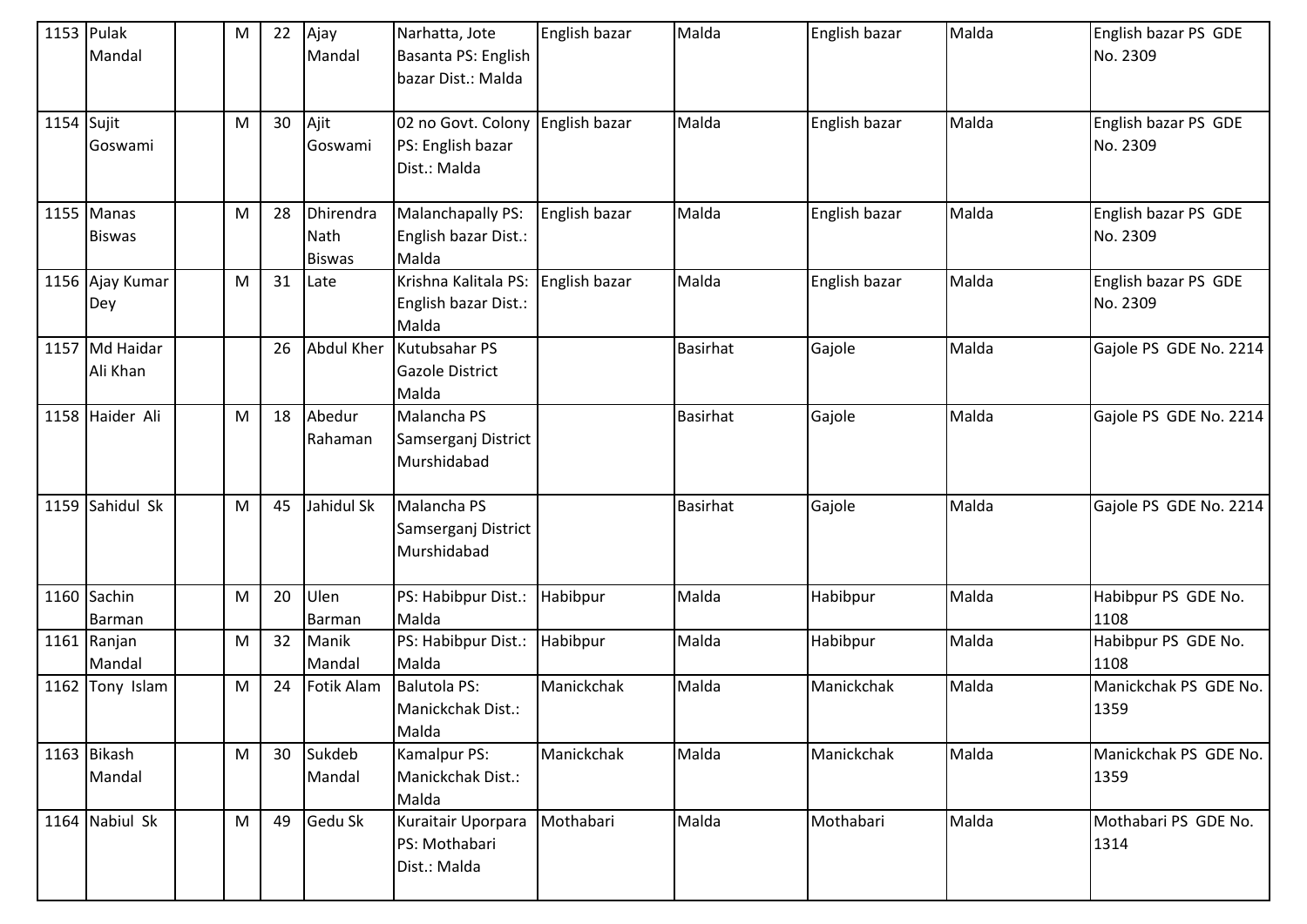|            | 1165 Obaidullah<br><b>Sk</b> | M | 25 | Amiruddin<br>Sk      | Sadipur PS:<br>Mothabari Dist.:<br>Malda                           | Mothabari     | Malda | Mothabari | Malda | Mothabari PS GDE No.<br>1314 |
|------------|------------------------------|---|----|----------------------|--------------------------------------------------------------------|---------------|-------|-----------|-------|------------------------------|
|            | 1166 Riku Sk                 | M | 32 | Ramij Sk             | Khskol PS: English<br>bazar Dist.: Malda                           | English bazar | Malda | Mothabari | Malda | Mothabari PS GDE No.<br>1314 |
|            | 1167 Sk Jamli                | M | 25 | Sk Majrul            | Khaskl PS: English<br>bazar Dist.: Malda                           | English bazar | Malda | Mothabari | Malda | Mothabari PS GDE No.<br>1314 |
|            | 1168 Sukesh<br>Sarkar        | M | 49 | Meghu<br>Sarkar      | Mohadebpur PS:<br>Mothabari Dist.:<br>Malda                        | Mothabari     | Malda | Mothabari | Malda | Mothabari PS GDE No.<br>1314 |
|            | 1169 Ranjit<br>Debnath       | M | 42 | Sunil<br>Debnath     | Paharpur, PO-<br>Chanchal PS:<br>Chanchal Dist.:<br>Malda          | Chanchal      | Malda | Oldmalda  | Malda | Oldmalda PS GDE No.<br>1262  |
|            | 1170 Shailen<br>Mandal       | M | 44 | Lt Malda<br>Mandal   | Dakshin Chandpur,<br>PO- Gouramari PS:<br>Habibpur Dist.:<br>Malda | Habibpur      | Malda | Oldmalda  | Malda | Oldmalda PS GDE No.<br>1262  |
| 1171 Dulal | Debnath                      | M | 43 | Lt Nandan<br>Debnath | Manaharpur, PO-<br>Mahadebpur PS:<br>Oldmalda Dist.:<br>Malda      | Oldmalda      | Malda | Oldmalda  | Malda | Oldmalda PS GDE No.<br>1262  |
|            | 1172 Mukul Sk                | M | 38 | Nujal Sk             | Jotgobinda, PO-<br>Sahapur PS:<br>Oldmalda Dist.:<br>Malda         | Oldmalda      | Malda | Oldmalda  | Malda | Oldmalda PS GDE No.<br>1262  |
| 1173 Bimal | Singha                       | M | 44 | Lt Brojen<br>Singha  | Mangalbari, Rail<br>Colony PS:<br>Oldmalda Dist.:<br>Malda         | Oldmalda      | Malda | Oldmalda  | Malda | Oldmalda PS GDE No.<br>1262  |
|            | 1174 Khalek<br>Sabjee        | M | 31 | Late Matin<br>Sabjee | Kahala PS: Ratua<br>Dist.: Malda                                   | Ratua         | Malda | Ratua     | Malda | Ratua PS GDE No. 940         |
|            | 1175 Safikul<br>Alam         | M | 28 | Abdur<br>Jabbar      | BHado PS: Ratua<br>Dist.: Malda                                    | Ratua         | Malda | Ratua     | Malda | Ratua PS GDE No. 940         |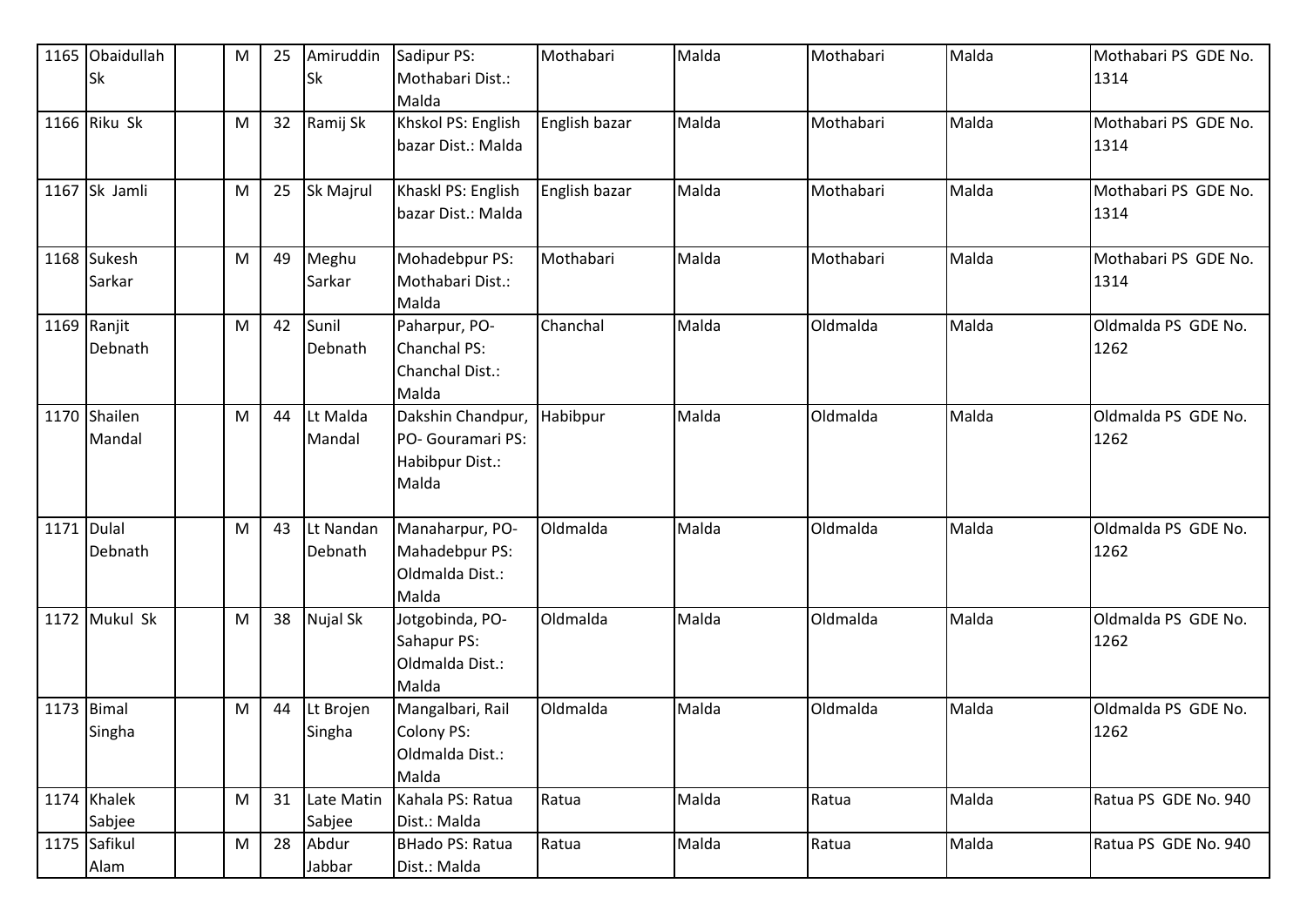| 1176 Akher Sk           | M           | 30 |                           | S/o- Jullu Sk Sarulia Colony PS:<br>Beldanga Dist.:<br>Murshidabad  | Beldanga     | Murshidabad | Beldanga     | Murshidabad | Beldanga PS GDE No.<br>1679     |
|-------------------------|-------------|----|---------------------------|---------------------------------------------------------------------|--------------|-------------|--------------|-------------|---------------------------------|
| 1177 Piyaruddin<br>lSk  | M           | 23 | S/o-nizam<br>Sk           | Sarulia Bhusipara<br>PS: Beldanga Dist.:<br>Murshidabad             | Beldanga     | Murshidabad | Beldanga     | Murshidabad | Beldanga PS GDE No.<br>1679     |
| 1178 Manirul Sk         | M           | 18 | S/o-Rabiul<br>Sk          | Mirzapur Pinpara<br>PS: Beldanga Dist.:<br>Murshidabad              | Beldanga     | Murshidabad | Beldanga     | Murshidabad | Beldanga PS GDE No.<br>1679     |
| 1179 Abu Bakkar<br>Sk   | M           | 18 | $S/O-$<br>Sanaullah<br>Sk | Mirzapur Pinpara<br>PS: Beldanga Dist.:<br>Murshidabad              | Beldanga     | Murshidabad | Beldanga     | Murshidabad | Beldanga PS GDE No.<br>1679     |
| 1180 Abu Kalam          | M           | 18 | $S/O-$<br>Sanaullah<br>Sk | Mirzapur Pinpara<br>PS: Beldanga Dist.:<br>Murshidabad              | Beldanga     | Murshidabad | Beldanga     | Murshidabad | Beldanga PS GDE No.<br>1679     |
| 1181 Mustak Ali         | M           | 22 | $S/O-$                    | Mirzapur Pinpara<br>Jahanabi Sk  PS: Beldanga Dist.:<br>Murshidabad | Beldanga     | Murshidabad | Beldanga     | Murshidabad | Beldanga PS GDE No.<br>1679     |
| 1182 Habiba<br>Khatun   | $\mathsf F$ | 22 | $W$ /o-<br>Sk             | Bhabta Kadamtala<br>Nizamuddin PS: Beldanga Dist.:<br>Murshidabad   | Beldanga     | Murshidabad | Beldanga     | Murshidabad | Beldanga PS GDE No.<br>1679     |
| 1183 Mahatab<br>Sk      |             | 42 | Mahabub<br>Sk             | Subarnamrigi PS:<br>Bhagawangola<br>Dist.: Murshidabad              | Bhagawangola | Murshidabad | Bhagawangola | Murshidabad | Bhagawangola PS GDE<br>No. 1428 |
| 1184 Tinku Sk           | M           | 36 | Habibur<br>Rahaman        | Subarnamrigi PS:<br>Bhagawangola<br>Dist.: Murshidabad              | Bhagawangola | Murshidabad | Bhagawangola | Murshidabad | Bhagawangola PS GDE<br>No. 1428 |
| $1185$ Minaj<br>Ahammed | M           | 24 | Nejam<br>Mahaldar         | Rambagh PS:<br>Bhagawangola<br>Dist.: Murshidabad                   | Bhagawangola | Murshidabad | Bhagawangola | Murshidabad | Bhagawangola PS GDE<br>No. 1429 |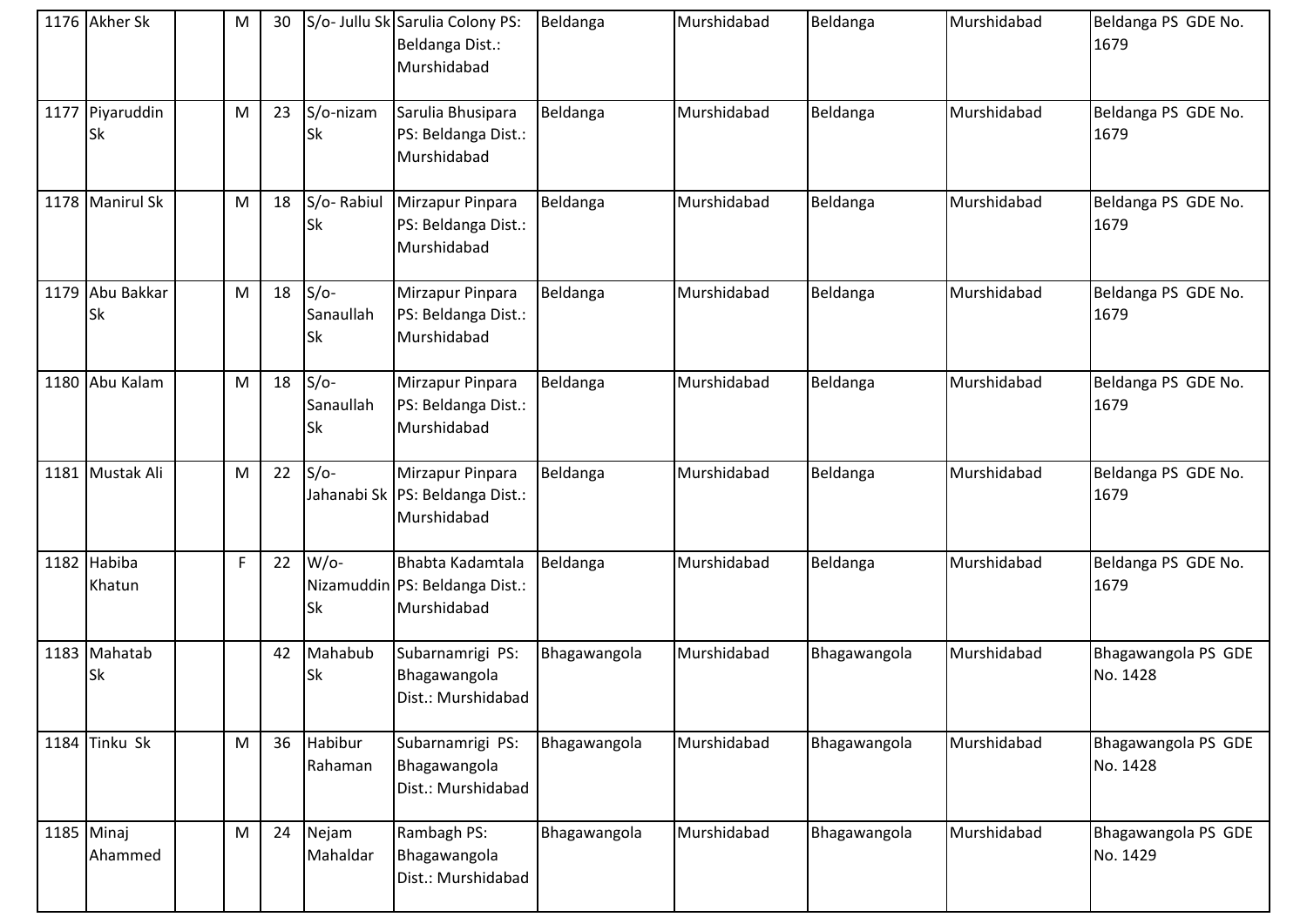|             | 1186 Kanchan<br>Ghosh | M           | 55     | Late Rabi<br>Ghosh                          | Bagdanga<br>Ghoshpara PS:<br>Bhagawangola<br>Dist.: Murshidabad | Bhagawangola  | Murshidabad | Bhagawangola  | Murshidabad | Bhagawangola PS GDE<br>No. 1429 |
|-------------|-----------------------|-------------|--------|---------------------------------------------|-----------------------------------------------------------------|---------------|-------------|---------------|-------------|---------------------------------|
|             | 1187 Subho<br>Ghosh   | M           |        | Raj Kumar<br>Ghosh                          | Gujarbag PS:<br>Jiaganj Dist.:<br>Murshidabad                   | Jiaganj       | Murshidabad | Bharatpur     | Murshidabad | Bharatpur PS GDE No.<br>1431    |
|             | 1188 Subho Das        | M           |        | Dipu Das                                    | Bahadurhat PS:<br>Jiaganj Dist.:<br>Murshidabad                 | Jiaganj       | Murshidabad | Bharatpur     | Murshidabad | Bharatpur PS GDE No.<br>1431    |
|             | 1189 Bikibi Das       | M           |        | Jharurabi<br>Das                            | Bokultala PS:<br>Jiaganj Dist.:<br>Murshidabad                  | Jiaganj       | Murshidabad | Bharatpur     | Murshidabad | Bharatpur PS GDE No.<br>1431    |
|             | 1190 Ismile Mir       | M           |        | Geni Mir                                    | <b>Bharatpur PS:</b><br><b>Bharatpur Dist.:</b><br>Murshidabad  | Bharatpur     | Murshidabad | Bharatpur     | Murshidabad | Bharatpur PS GDE No.<br>1431    |
|             | 1191 Sanju Kazi       | M           |        | Bablu Kazi                                  | <b>Bharatpur PS:</b><br><b>Bharatpur Dist.:</b><br>Murshidabad  | Bharatpur     | Murshidabad | Bharatpur     | Murshidabad | Bharatpur PS GDE No.<br>1431    |
|             | 1192 $Rafij Sk$       | M           |        | Aslam Sk                                    | <b>Bharatpur PS:</b><br><b>Bharatpur Dist.:</b><br>Murshidabad  | Bharatpur     | Murshidabad | Bharatpur     | Murshidabad | Bharatpur PS GDE No.<br>1431    |
| 1193 Year   | Mahamma<br>d Sk       |             |        | Din<br>Mahamma<br>d Sk                      | Gopipur PS:<br>Burwan Dist.:<br>Murshidabad                     | <b>Burwan</b> | Murshidabad | <b>Burwan</b> | Murshidabad | Burwan PS GDE No.<br>1799       |
|             | 1194 Basudev<br>Nayek |             |        | Basudev<br>Nayek 51<br>Lt. Ajit<br>Kr.nayek | Gramsalika PS:<br>Burwan Dist.:<br>Murshidabad                  | Burwan        | Murshidabad | <b>Burwan</b> | Murshidabad | Burwan PS GDE No.<br>1799       |
|             | 1195 Azad Sk          |             |        | Lt. Abol<br>Hossain                         | Ekghoria PS:<br><b>Burwan Dist.:</b><br>Murshidabad             | <b>Burwan</b> | Murshidabad | <b>Burwan</b> | Murshidabad | Burwan PS GDE No.<br>1799       |
|             | 1196 Rahim Sk         | M           | 52 Lt. | Ferestulla<br>Sk                            | Balumati PS:<br>Islampore Dist.:<br>Murshidabad                 | Islampore     | Murshidabad | Daulatabad    | Murshidabad | Daulatabad PS GDE No.<br>1232   |
| 1197 Ajijul | <b>Biswas</b>         | $\mathsf F$ | 50     | So Lt Abdul<br>Karim<br><b>Biswas</b>       | Doulatpur PS:<br>Islampore Dist.:<br>Murshidabad                | Islampore     | Murshidabad | Daulatabad    | Murshidabad | Daulatabad PS GDE No.<br>1232   |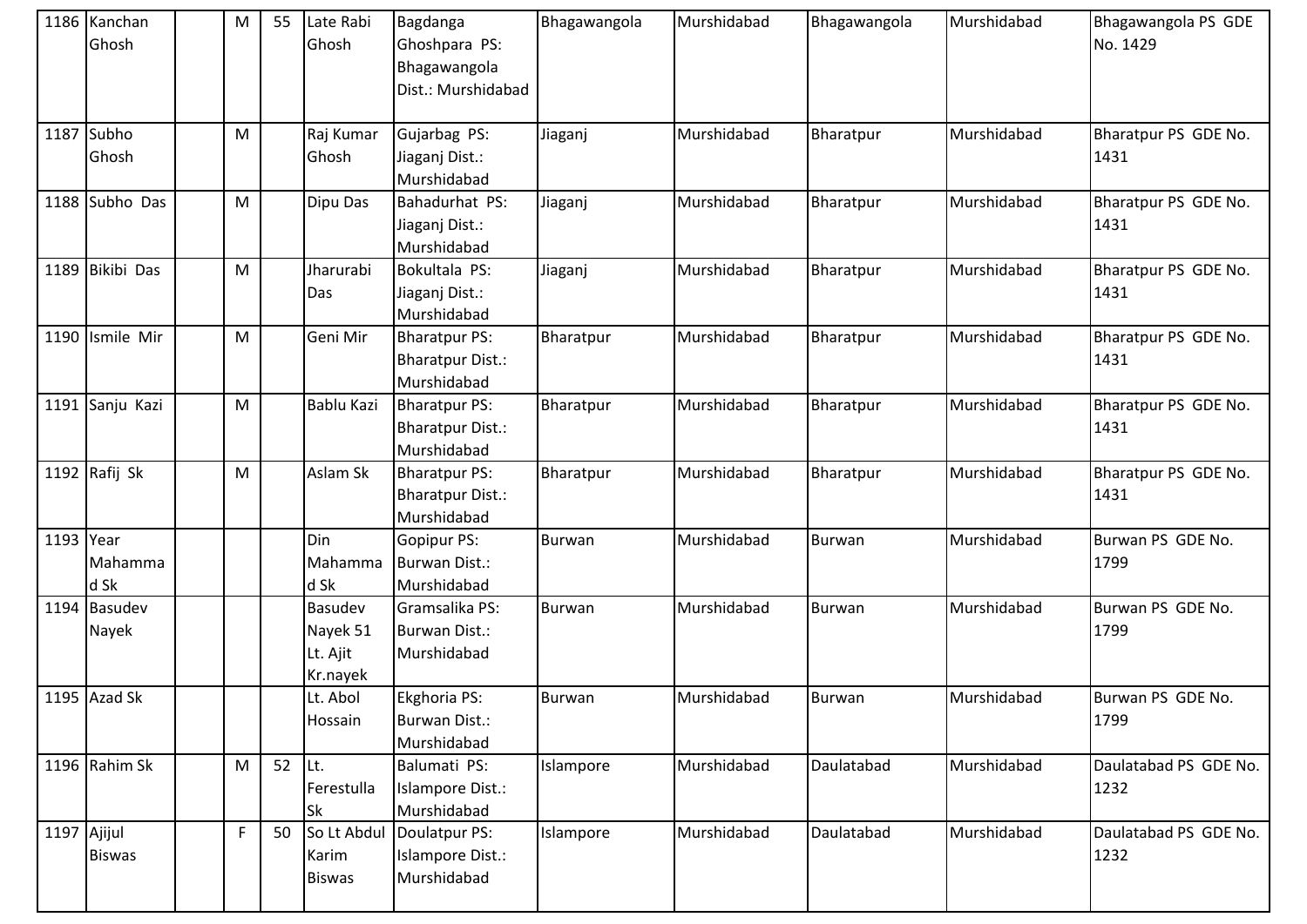|             | 1198 Pintu Dey    |       | F           | 48 | S/o Lt.             | Gurutejbahadur                 | Daulatabad | Basirhat    | Daulatabad | Murshidabad | Daulatabad PS GDE No. |
|-------------|-------------------|-------|-------------|----|---------------------|--------------------------------|------------|-------------|------------|-------------|-----------------------|
|             |                   |       |             |    | Khokon Dey Path PS: |                                |            |             |            |             | 1232                  |
|             |                   |       |             |    |                     | Daulatabad                     |            |             |            |             |                       |
|             | 1199 Asgar        |       | $\mathsf F$ | 34 | S/olt.              | Kaladanga PS:                  | Daulatabad | Murshidabad | Daulatabad | Murshidabad | Daulatabad PS GDE No. |
|             | Molla             |       |             |    | Mahur               | Daulatabad Dist.:              |            |             |            |             | 1232                  |
|             |                   |       |             |    | Molla               | Murshidabad                    |            |             |            |             |                       |
|             | 1200 Bikash Das   | Sujan | M           | 21 | Koruna Das          | PS: Domkal Dist.:              | Domkal     | Murshidabad | Domkal     | Murshidabad | Domkal PS GDE No.     |
|             |                   | Das   |             |    |                     | Murshidabad                    |            |             |            |             | 1882                  |
|             |                   |       |             |    |                     |                                |            |             |            |             |                       |
|             | 1201 Asraful Sk   |       | M           | 37 | Kaimuddin           | PS: Domkal Dist.:              | Domkal     | Murshidabad | Domkal     | Murshidabad | Domkal PS GDE No.     |
|             |                   |       |             |    | lSk                 | Murshidabad                    |            |             |            |             | 1895                  |
|             | 1202 Sayef Sk     |       | M           | 38 |                     | Safatulla Sk PS: Domkal Dist.: | Domkal     | Murshidabad | Domkal     | Murshidabad | Domkal PS GDE No.     |
|             |                   |       |             |    |                     | Murshidabad                    |            |             |            |             | 1895                  |
|             | 1203 Kalimuddin   |       | M           | 57 | Imran Sk            | PS: Domkal Dist.:              | Domkal     | Murshidabad | Domkal     | Murshidabad | Domkal PS GDE No.     |
|             | Sk                |       |             |    |                     | Murshidabad                    |            |             |            |             | 1895                  |
|             | 1204 Naferuddin   |       | M           | 52 | Lt. Barkat          | PS: Domkal Dist.:              | Domkal     | Murshidabad | Domkal     | Murshidabad | Domkal PS GDE No.     |
|             | Mondal            |       |             |    | Mondal              | Murshidabad                    |            |             |            |             | 1895                  |
|             | 1205 Masid Khan   |       | M           | 20 | Rashid              | PS: Domkal Dist.:              | Domkal     | Murshidabad | Domkal     | Murshidabad | Domkal PS GDE No.     |
|             |                   |       |             |    | Khan                | Murshidabad                    |            |             |            |             | 1895                  |
|             | 1206 Raju Sarkar  |       | M           | 27 | Saiful              | PS: Domkal Dist.:              | Domkal     | Murshidabad | Domkal     | Murshidabad | Domkal PS GDE No.     |
|             |                   |       |             |    | Sarkar              | Murshidabad                    |            |             |            |             | 1895                  |
|             | 1207 Juyel Sk     |       | M           | 30 | <b>Kuddus Sk</b>    | PS: Domkal Dist.:              | Domkal     | Murshidabad | Domkal     | Murshidabad | Domkal PS GDE No.     |
|             |                   |       |             |    |                     | Murshidabad                    |            |             |            |             | 1895                  |
|             | 1208 Md. Selim    |       | M           | 32 | Abdul               | PS: Domkal Dist.:              | Domkal     | Murshidabad | Domkal     | Murshidabad | Domkal PS GDE No.     |
|             |                   |       |             |    | <b>Kuddus</b>       | Murshidabad                    |            |             |            |             | 1896                  |
|             |                   |       |             |    | Mondal              |                                |            |             |            |             |                       |
|             | 1209 Mijanur      |       | M           | 32 | Ehesan              | PS: Domkal Dist.:              | Domkal     | Murshidabad | Domkal     | Murshidabad | Domkal PS GDE No.     |
|             | Mondal            |       |             |    | Mondal              | Murshidabad                    |            |             |            |             | 1896                  |
| 1210 Billal |                   |       | M           | 42 | Lt. Ismail          | PS: Domkal Dist.:              | Domkal     | Murshidabad | Domkal     | Murshidabad | Domkal PS GDE No.     |
|             | Mondal            |       |             |    | Mondal              | Murshidabad                    |            |             |            |             | 1896                  |
|             | 1211 Sajemuddin   |       | M           | 47 | Siddik              | PS: Domkal Dist.:              | Domkal     | Murshidabad | Domkal     | Murshidabad | Domkal PS GDE No.     |
|             | Mondal            |       |             |    | Mondal              | Murshidabad                    |            |             |            |             | 1896                  |
|             | 1212 Majedul      |       | M           | 30 | Samser              | PS: Domkal Dist.:              | Domkal     | Murshidabad | Domkal     | Murshidabad | Domkal PS GDE No.     |
|             | Mondal            |       |             |    | Mondal              | Murshidabad                    |            |             |            |             | 1896                  |
|             | 1213 Jalil Mondal |       | M           | 52 | Lt. Rahim           | PS: Domkal Dist.:              | Domkal     | Murshidabad | Domkal     | Murshidabad | Domkal PS GDE No.     |
|             |                   |       |             |    | Mondal              | Murshidabad                    |            |             |            |             | 1896                  |
|             | 1214 Sofikul      |       | M           | 32 | Golam               | PS: Domkal Dist.:              | Domkal     | Murshidabad | Domkal     | Murshidabad | Domkal PS GDE No.     |
|             | Islam             |       |             |    | Rasul               | Murshidabad                    |            |             |            |             | 1896                  |
|             |                   |       |             |    | Mondal              |                                |            |             |            |             |                       |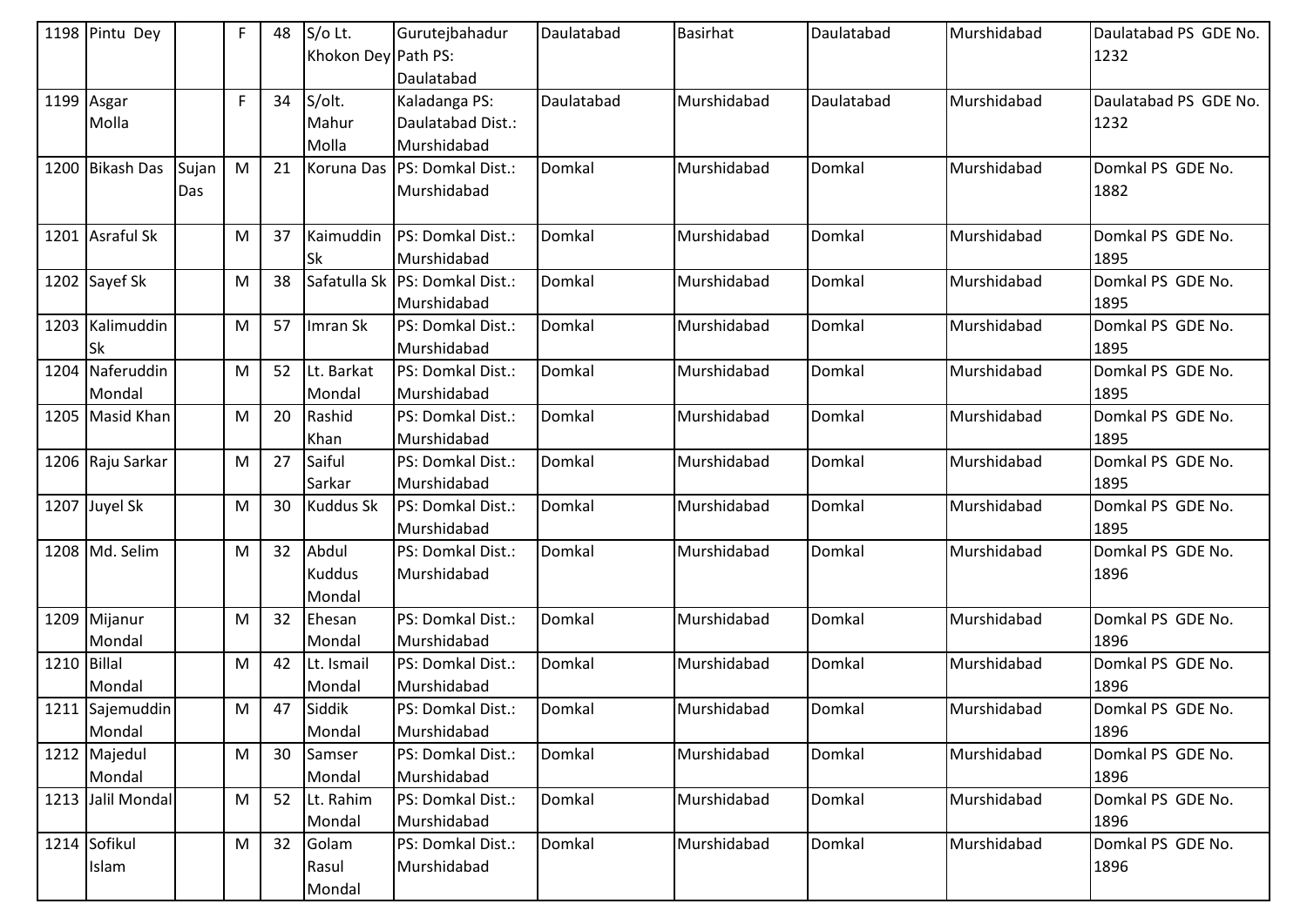| 1215 Rajibul Sk | M |    | Jalaluddin<br><b>Sk</b> | Pirtala PS:<br>Hariharpara Dist.: | Hariharpara | Murshidabad | Hariharpara | Murshidabad | Hariharpara PS GDE No.<br>1560 |
|-----------------|---|----|-------------------------|-----------------------------------|-------------|-------------|-------------|-------------|--------------------------------|
|                 |   |    |                         | Murshidabad                       |             |             |             |             |                                |
| 1216 Ismail Sk  | M | 40 |                         | Mojaffar Sk CHAKJAMA PS:          | Islampore   | Murshidabad | Islampore   | Murshidabad | Islampore PS GDE No.           |
|                 |   |    |                         | Islampore Dist.:                  |             |             |             |             | 1522                           |
|                 |   |    |                         | Murshidabad                       |             |             |             |             |                                |
| 1217 Bachchcu   | M | 30 |                         | Abutaleb Sk ROMIPUR PS:           | Islampore   | Murshidabad | Islampore   | Murshidabad | Islampore PS GDE No.           |
| <b>Sk</b>       |   |    |                         | Islampore Dist.:                  |             |             |             |             | 1522                           |
|                 |   |    |                         | Murshidabad                       |             |             |             |             |                                |
| 1218 Gopal      | M | 32 | Montu                   | <b>HALDARPARA PS:</b>             | Islampore   | Murshidabad | Islampore   | Murshidabad | Islampore PS GDE No.           |
| Haldar          |   |    | Haldar                  | Islampore Dist.:                  |             |             |             |             | 1522                           |
|                 |   |    |                         | Murshidabad                       |             |             |             |             |                                |
| 1219 Sadhan     | M | 35 | Chandi                  | <b>HALDARPARA PS:</b>             | Islampore   | Murshidabad | Islampore   | Murshidabad | Islampore PS GDE No.           |
| Haldar          |   |    | Haldar                  | Islampore Dist.:                  |             |             |             |             | 1522                           |
|                 |   |    |                         | Murshidabad                       |             |             |             |             |                                |
| 1220 Sanik      | M | 24 | Indrajit                | <b>HALDARPARA PS:</b>             | Islampore   | Murshidabad | Islampore   | Murshidabad | Islampore PS GDE No.           |
| Haldar          |   |    | Haldar                  | <b>Islampore Dist.:</b>           |             |             |             |             | 1531                           |
|                 |   |    |                         | Murshidabad                       |             |             |             |             |                                |
| 1221 Debbrata   | M | 27 | Sadhan Kr               | <b>ISLAMPUR</b>                   | Islampore   | Murshidabad | Islampore   | Murshidabad | Islampore PS GDE No.           |
| Pal             |   |    | Pal                     | PALPARA PS:                       |             |             |             |             | 1531                           |
|                 |   |    |                         | Islampore Dist.:                  |             |             |             |             |                                |
|                 |   |    |                         | Murshidabad                       |             |             |             |             |                                |
| 1222 Dipankar   | M |    | Birendranat             | <b>GIRINAGAR PS:</b>              | Daulatabad  | Murshidabad | Islampore   | Murshidabad | Islampore PS GDE No.           |
| Shil            |   |    | h Shil                  | Daulatabad Dist.:                 |             |             |             |             | 1531                           |
|                 |   |    |                         | Murshidabad                       |             |             |             |             |                                |
| 1223 Mehebub    | M | 27 | Joynuddin               | <b>KALADANGA PS:</b>              | Daulatabad  | Murshidabad | Islampore   | Murshidabad | Islampore PS GDE No.           |
| Alam            |   |    | Sk                      | Daulatabad Dist.:                 |             |             |             |             | 1531                           |
|                 |   |    |                         | Murshidabad                       |             |             |             |             |                                |
| 1224 Sainul Sk  | M | 26 | Motaleb Sk              | <b>MOHANPUR PS:</b>               | Islampore   | Murshidabad | Islampore   | Murshidabad | Islampore PS GDE No.           |
|                 |   |    |                         | Islampore Dist.:                  |             |             |             |             | 1531                           |
|                 |   |    |                         | Murshidabad                       |             |             |             |             |                                |
| 1225 Samaulla   | M | 26 | Taijuddin               | <b>CHATRA PS:</b>                 | Islampore   | Murshidabad | Islampore   | Murshidabad | Islampore PS GDE No.           |
| Sarkar          |   |    | Sarkar                  | Islampore Dist.:                  |             |             |             |             | 1531                           |
|                 |   |    |                         | Murshidabad                       |             |             |             |             |                                |
| 1226 Abdul Hai  | M | 22 | Tajem Sk                | <b>ISLAMPUR</b>                   | Islampore   | Murshidabad | Islampore   | Murshidabad | Islampore PS GDE No.           |
|                 |   |    |                         | <b>NETAJIPARK PS:</b>             |             |             |             |             | 1531                           |
|                 |   |    |                         | Islampore Dist.:                  |             |             |             |             |                                |
|                 |   |    |                         | Murshidabad                       |             |             |             |             |                                |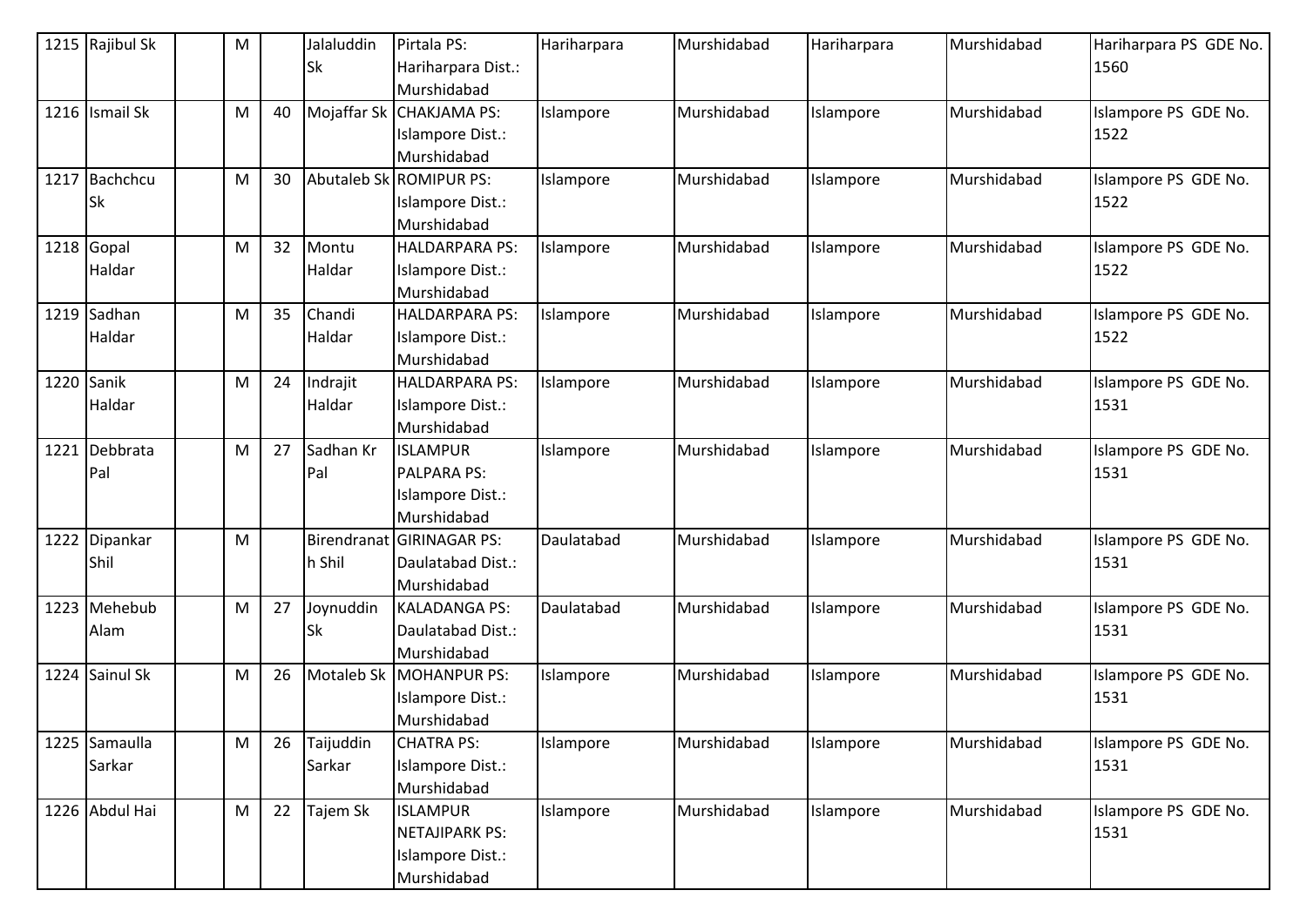| 1227       | Rasikul         | M | 25 | Asamuddin    | <b>BASANTAPUR PS:</b>             | Islampore   | Murshidabad            | Islampore | Murshidabad | Islampore PS GDE No.    |
|------------|-----------------|---|----|--------------|-----------------------------------|-------------|------------------------|-----------|-------------|-------------------------|
|            | Islam           |   |    | Sk           | Islampore Dist.:                  |             |                        |           |             | 1531                    |
|            |                 |   |    |              | Murshidabad                       |             |                        |           |             |                         |
| 1228       | Selim Sk        | M | 33 | Uttam Sk     | Palashipara PS:                   | Palashipara | Krishnanagar           | Jalangi   | Murshidabad | Jalangi PS GDE No. 1199 |
|            |                 |   |    |              | Palashipara Dist.:                |             | <b>Police District</b> |           |             |                         |
|            |                 |   |    |              | Krishnanagar Police               |             |                        |           |             |                         |
|            |                 |   |    |              | District                          |             |                        |           |             |                         |
| 1229       | Alfajuddin      | M | 58 | Khajmat Sk   | Palashipara PS:                   | Palashipara | Krishnanagar           | Jalangi   | Murshidabad | Jalangi PS GDE No. 1199 |
|            | <b>Sk</b>       |   |    |              | Palashipara Dist.:                |             | <b>Police District</b> |           |             |                         |
|            |                 |   |    |              | Krishnanagar Police               |             |                        |           |             |                         |
|            |                 |   |    |              | <b>District</b>                   |             |                        |           |             |                         |
|            | 1230 Chattar Sk | M | 47 | Khejmat Sk   | Palashipara PS:                   | Palashipara | Krishnanagar           | Jalangi   | Murshidabad | Jalangi PS GDE No. 1199 |
|            |                 |   |    |              | Palashipara Dist.:                |             | <b>Police District</b> |           |             |                         |
|            |                 |   |    |              | Krishnanagar Police               |             |                        |           |             |                         |
|            |                 |   |    |              | <b>District</b>                   |             |                        |           |             |                         |
|            | 1231 Rajibul    | M | 43 |              | Lt. Alauddin Faridpur PS: Jalangi | Jalangi     | Murshidabad            | Jalangi   | Murshidabad | Jalangi PS GDE No. 1199 |
|            | Hoque           |   |    | Sk           | Dist.: Murshidabad                |             |                        |           |             |                         |
|            |                 |   |    |              |                                   |             |                        |           |             |                         |
|            | 1232 Ersad Ali  | M | 39 | Khalilur     | Faridpur PS: Jalangi              | Jalangi     | Murshidabad            | Jalangi   | Murshidabad | Jalangi PS GDE No. 1199 |
|            |                 |   |    | Rahaman      | Dist.: Murshidabad                |             |                        |           |             |                         |
|            |                 |   |    |              |                                   |             |                        |           |             |                         |
| 1233 Sakir |                 | M | 19 | Nahinabi     | Ghoshpara PS:                     | Jalangi     | Murshidabad            | Jalangi   | Murshidabad | Jalangi PS GDE No. 1199 |
|            | Mondal          |   |    | Mondal       | Jalangi Dist.:                    |             |                        |           |             |                         |
|            |                 |   |    |              | Murshidabad                       |             |                        |           |             |                         |
|            | 1234 Sukumar    | M |    | Lt. Prasanta | Hatatpara PS:                     | Jiaganj     | Murshidabad            | Jiaganj   | Murshidabad | Jiaganj PS GDE No. 1253 |
|            | Mandal          |   |    | Mandal       | Jiaganj Dist.:                    |             |                        |           |             |                         |
|            |                 |   |    |              | Murshidabad                       |             |                        |           |             |                         |
|            | 1235 Sanjay Das | M |    | Unknown      | Hatibagan PS:                     | Jiaganj     | Murshidabad            | Jiaganj   | Murshidabad | Jiaganj PS GDE No. 1253 |
|            |                 |   |    |              | Jiaganj Dist.:                    |             |                        |           |             |                         |
|            |                 |   |    |              | Murshidabad                       |             |                        |           |             |                         |
|            | 1236 Debasish   | M | 21 | Gangadhar    | Kirtipur PS:                      | Khargram    | Murshidabad            | Khargram  | Murshidabad | Khargram PS GDE No.     |
|            | Das             |   |    | Das          | Khargram Dist.:                   |             |                        |           |             | 1859                    |
|            |                 |   |    |              | Murshidabad                       |             |                        |           |             |                         |
|            | 1237 Noton Das  | M | 25 | Kashi Nath   | Kirtipur PS:                      | Khargram    | Murshidabad            | Khargram  | Murshidabad | Khargram PS GDE No.     |
|            |                 |   |    | Das          | Khargram Dist.:                   |             |                        |           |             | 1859                    |
|            |                 |   |    |              | Murshidabad                       |             |                        |           |             |                         |
|            | 1238 Provat Das | M | 19 | Sankar Das   | Kirtipur PS:                      | Khargram    | Murshidabad            | Khargram  | Murshidabad | Khargram PS GDE No.     |
|            |                 |   |    |              | Khargram Dist.:                   |             |                        |           |             | 1859                    |
|            |                 |   |    |              | Murshidabad                       |             |                        |           |             |                         |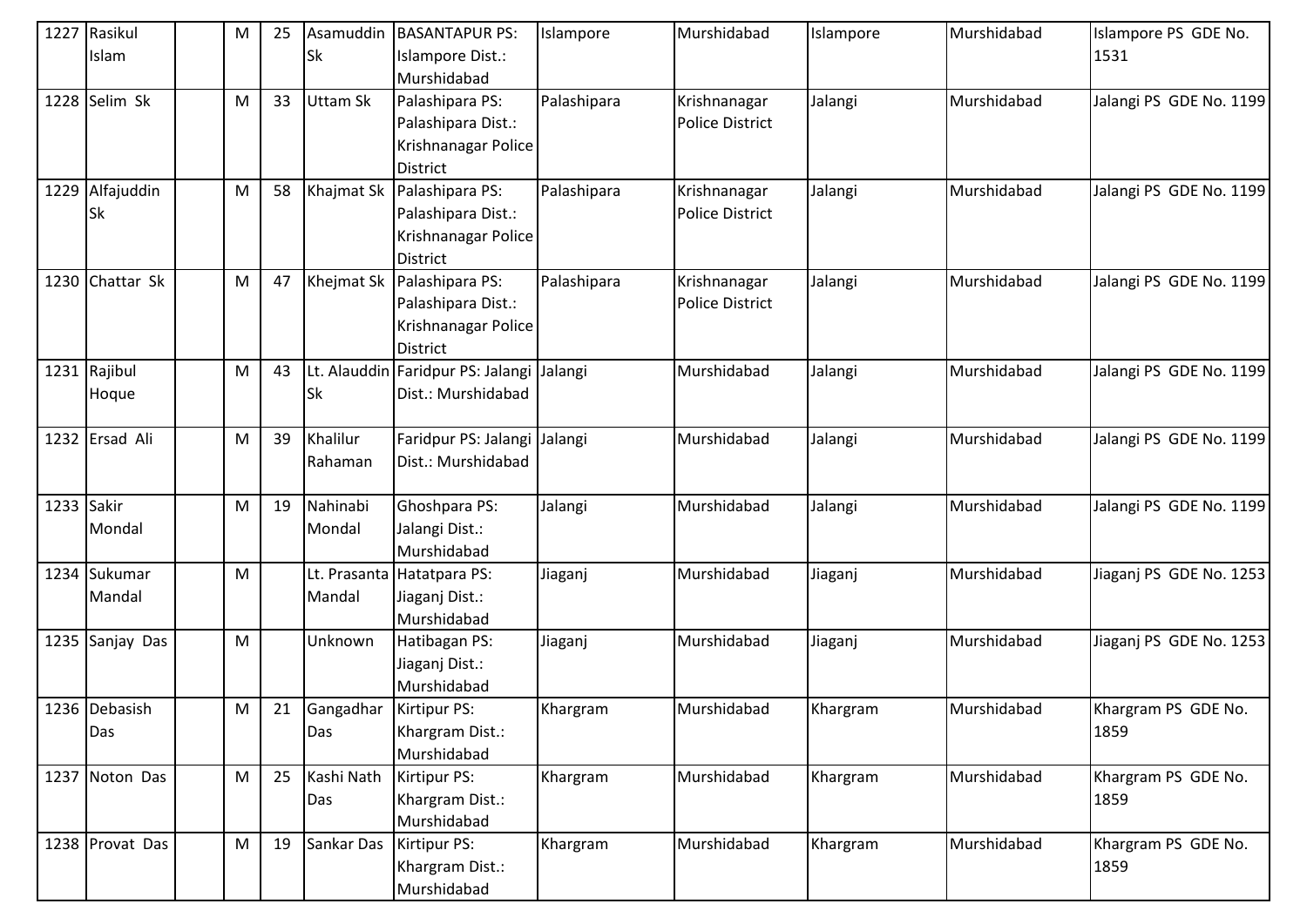|              | 1239 Sadai Das  | M         | 28 | Jiten Das         | Kirtipur PS:                          | Khargram | Murshidabad | Khargram | Murshidabad | Khargram PS GDE No.        |
|--------------|-----------------|-----------|----|-------------------|---------------------------------------|----------|-------------|----------|-------------|----------------------------|
|              |                 |           |    |                   | Khargram Dist.:                       |          |             |          |             | 1859                       |
|              |                 |           |    |                   | Murshidabad                           |          |             |          |             |                            |
|              | 1240 Alauddin   | ${\sf M}$ | 25 | Ahadi Sk          | Budhurapara PS:                       | Khargram | Murshidabad | Khargram | Murshidabad | Khargram PS GDE No.        |
|              | <b>Sk</b>       |           |    |                   | Khargram Dist.:<br>Murshidabad        |          |             |          |             | 1859                       |
|              | 1241 Abdul      | M         | 51 |                   | Lt Umed Ali Namu Nadaipur PS: Lalgola |          | Murshidabad | Lalgola  | Murshidabad | Lalgola PS GDE No.         |
|              | Kadir           |           |    |                   | Lalgola Dist.:                        |          |             |          |             | 2062                       |
|              |                 |           |    |                   | Murshidabad                           |          |             |          |             |                            |
|              | 1242 Sarful Sk  | ${\sf M}$ | 42 | Lt Kalu Sk        | Chamapara PS:                         | Lalgola  | Murshidabad | Lalgola  | Murshidabad | Lalgola PS GDE No.         |
|              |                 |           |    |                   | Lalgola Dist.:                        |          |             |          |             | 2062                       |
|              |                 |           |    |                   | Murshidabad                           |          |             |          |             |                            |
|              | 1243 Subrata    | ${\sf M}$ | 40 | Anil Singha       | Airmary PS: Lalgola                   | Lalgola  | Murshidabad | Lalgola  | Murshidabad | Lalgola PS GDE No.         |
|              | Singha          |           |    |                   | Dist.: Murshidabad                    |          |             |          |             | 2062                       |
|              |                 |           |    |                   |                                       |          |             |          |             |                            |
| $1244$ Sujit |                 | ${\sf M}$ |    | 2022 Jatan        | Airmary PS: Lalgola Lalgola           |          | Murshidabad | Lalgola  | Murshidabad | Lalgola PS GDE No.         |
|              | Singha          |           |    | Singha            | Dist.: Murshidabad                    |          |             |          |             | 2062                       |
|              |                 |           |    |                   |                                       |          |             |          |             |                            |
|              | 1245 Manaj      | ${\sf M}$ | 50 | Lt Niranjan       | Moya PS: Lalgola                      | Lalgola  | Murshidabad | Lalgola  | Murshidabad | Lalgola PS GDE No.         |
|              | Singha          |           |    | Singha            | Dist.: Murshidabad                    |          |             |          |             | 2062                       |
|              |                 |           |    |                   |                                       |          |             |          |             |                            |
|              | 1246 Bikash     | M         | 45 | Lt Robi           | Moya PS: Lalgola                      | Lalgola  | Murshidabad | Lalgola  | Murshidabad | Lalgola PS GDE No.         |
|              | Singha          |           |    | Singha            | Dist.: Murshidabad                    |          |             |          |             | 2062                       |
|              |                 |           |    |                   |                                       |          |             |          |             |                            |
|              | 1247 Jiarul Sk  | ${\sf M}$ | 20 | <b>Kushbar Sk</b> | Srirampur PS:                         | Lalgola  | Murshidabad | Lalgola  | Murshidabad | Lalgola PS GDE No.         |
|              |                 |           |    |                   | Lalgola Dist.:                        |          |             |          |             | 2062                       |
|              |                 |           |    |                   | Murshidabad                           |          |             |          |             |                            |
|              | 1248 Bharat     | ${\sf M}$ | 40 |                   | Ranjit Datta Netaji More PS:          | Lalgola  | Murshidabad | Lalgola  | Murshidabad | Lalgola PS GDE No.         |
|              | Datta           |           |    |                   | Lalgola Dist.:                        |          |             |          |             | 2062                       |
|              |                 |           |    |                   | Murshidabad                           |          |             |          |             |                            |
|              | 1249 Aliujjaman | M         | 27 | Saibur            | Siteshnagar PS:                       | Lalgola  | Murshidabad | Lalgola  | Murshidabad | Lalgola PS GDE No.<br>2062 |
|              |                 |           |    | Rahaman           | Lalgola Dist.:<br>Murshidabad         |          |             |          |             |                            |
|              | 1250 Rakesh Sk  | ${\sf M}$ | 18 | Sentu Sk          | Joyrampur PS:                         | Lalgola  | Murshidabad | Lalgola  | Murshidabad | Lalgola PS GDE No.         |
|              |                 |           |    |                   | Lalgola Dist.:                        |          |             |          |             | 2062                       |
|              |                 |           |    |                   | Murshidabad                           |          |             |          |             |                            |
|              | 1251 Saddam Sk  | ${\sf M}$ | 28 | Najmul Sk         | Tiktikipara PS:                       | Lalgola  | Murshidabad | Lalgola  | Murshidabad | Lalgola PS GDE No.         |
|              |                 |           |    |                   | Lalgola Dist.:                        |          |             |          |             | 2062                       |
|              |                 |           |    |                   | Murshidabad                           |          |             |          |             |                            |
|              |                 |           |    |                   |                                       |          |             |          |             |                            |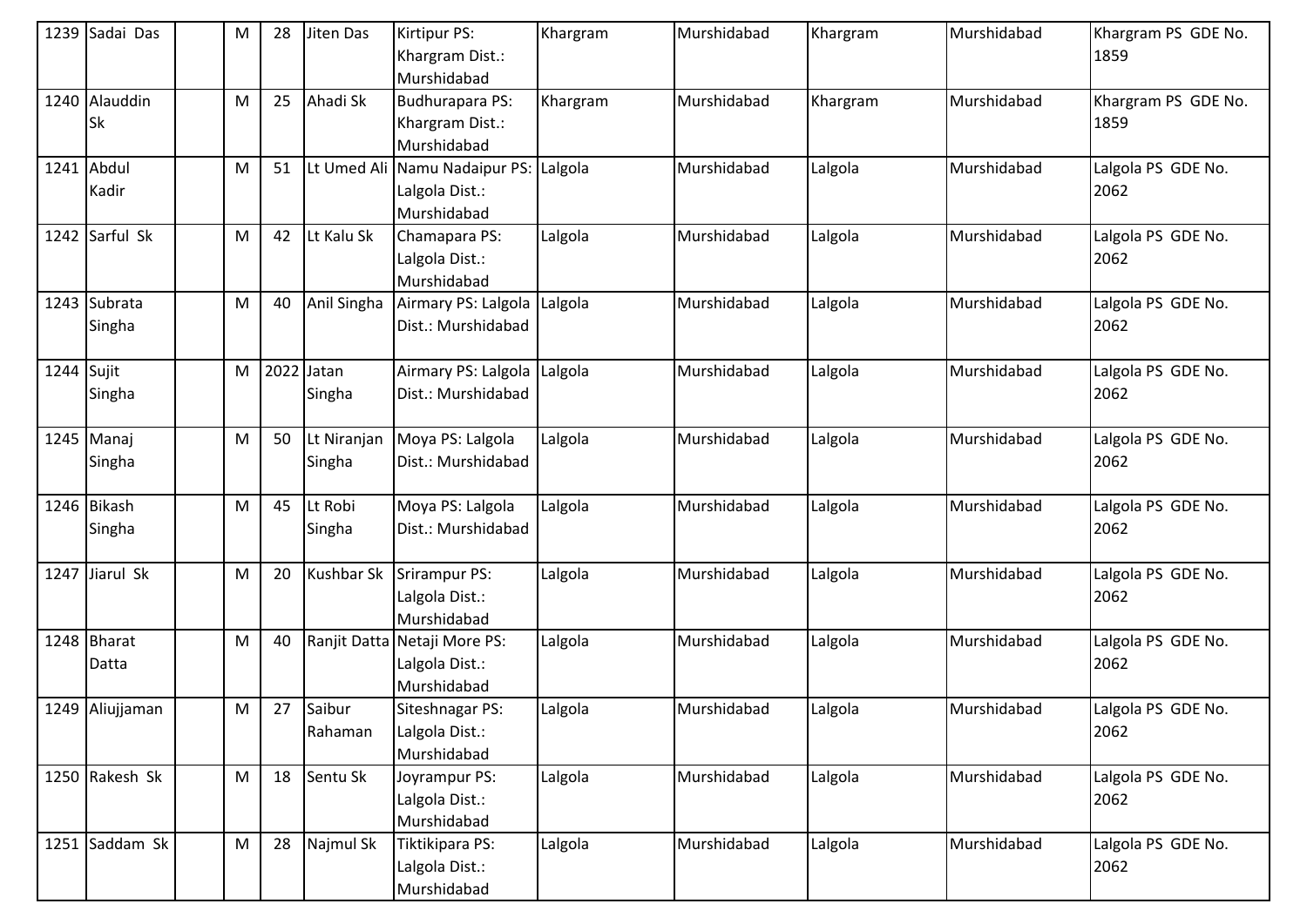| 1252 Rahul Sk    | M         | 18 | Montu Sk                 | Joyrampur PS:                     | Lalgola | Murshidabad     | Lalgola  | Murshidabad | Lalgola PS GDE No.  |
|------------------|-----------|----|--------------------------|-----------------------------------|---------|-----------------|----------|-------------|---------------------|
|                  |           |    |                          | Lalgola Dist.:                    |         |                 |          |             | 2062                |
|                  |           |    |                          | Murshidabad                       |         |                 |          |             |                     |
| 1253 Masum Ali   | M         | 55 | <b>Ariful Sk</b>         | Godawn More PS:                   | Lalgola | Murshidabad     | Lalgola  | Murshidabad | Lalgola PS GDE No.  |
|                  |           |    |                          | Lalgola Dist.:                    |         |                 |          |             | 2021                |
|                  |           |    |                          | Murshidabad                       |         |                 |          |             |                     |
| 1254 Kobirul     | M         | 23 | Amirul                   | Godawn More PS:                   | Lalgola | Murshidabad     | Lalgola  | Murshidabad | Lalgola PS GDE No.  |
| Islam            |           |    | Islam                    | Lalgola Dist.:                    |         |                 |          |             | 2021                |
|                  |           |    |                          | Murshidabad                       |         |                 |          |             |                     |
| 1255 Animesh     | M         |    | Subhas                   | Seltabri PS New                   |         | <b>Basirhat</b> | Nabagram | Murshidabad | Nabagram PS GDE No. |
| Chaki            |           |    | Chaki                    | Jalpaiguri Dist                   |         |                 |          |             | 1442                |
|                  |           |    |                          | Jalpaiguri                        |         |                 |          |             |                     |
| 1256 Basu Das    | M         |    | Sombare                  | <b>Balaram PS New</b>             |         | <b>Basirhat</b> | Nabagram | Murshidabad | Nabagram PS GDE No. |
|                  |           |    | Das                      | Jalpaiguri Dist                   |         |                 |          |             | 1442                |
|                  |           |    |                          | Jalpaiguri                        |         |                 |          |             |                     |
| 1257 Bidyut Roy  | M         |    | Gajen Roy                | Deshbandhu Pally                  |         | <b>Basirhat</b> | Nabagram | Murshidabad | Nabagram PS GDE No. |
|                  |           |    |                          | PS Siliguri Dist                  |         |                 |          |             | 1442                |
|                  |           |    |                          | Siliguri                          |         |                 |          |             |                     |
| 1258 Enaitulla   | ${\sf M}$ |    | Amanulla                 | Raghupur                          |         | <b>Basirhat</b> | Nabagram | Murshidabad | Nabagram PS GDE No. |
| lSk              |           |    | Sk                       | Nabagram Msd                      |         |                 |          |             | 1444                |
| 1259 Yeadulla Sk | M         |    | Rejaul Sk                | Bagmara Nabagram                  |         | Basirhat        | Nabagram | Murshidabad | Nabagram PS GDE No. |
|                  |           |    |                          | msd                               |         |                 |          |             | 1444                |
| 1260 Safa Sk     | M         |    | Jarar Sk                 | Nabagram,                         |         | <b>Basirhat</b> | Nabagram | Murshidabad | Nabagram PS GDE No. |
|                  |           |    |                          | Murshidabad                       |         |                 |          |             | 1450                |
| 1261 Noimuddin   | ${\sf M}$ |    | Lt. Yeasir Sk Silgram PS |                                   |         | Basirhat        | Nabagram | Murshidabad | Nabagram PS GDE No. |
| Sk               |           |    |                          | Nabagram Dist                     |         |                 |          |             | 1450                |
|                  |           |    |                          | Murshidabad                       |         |                 |          |             |                     |
| 1262 Efraj Sk    | ${\sf M}$ |    | Hamraj Sk                | Gandhar PS                        |         | <b>Basirhat</b> | Nabagram | Murshidabad | Nabagram PS GDE No. |
|                  |           |    |                          | Nabagram Dist Msd                 |         |                 |          |             | 1450                |
|                  |           |    |                          |                                   |         |                 |          |             |                     |
| 1263 Sajiruddin  | M         |    | Lt. Ajgar Sk Silgram, PS |                                   |         | <b>Basirhat</b> | Nabagram | Murshidabad | Nabagram PS GDE No. |
| <b>Sk</b>        |           |    |                          | Nabagram Dist Msd                 |         |                 |          |             | 1450                |
|                  |           |    |                          |                                   |         |                 |          |             |                     |
| 1264 Lipton      | ${\sf M}$ |    | Sebarir                  | Vill+PS Nabagram                  |         | <b>Basirhat</b> | Nabagram | Murshidabad | Nabagram PS GDE No. |
| Dewan            |           |    | Dewan                    | Dist Msd                          |         |                 |          |             | 1450                |
|                  |           |    |                          |                                   |         |                 |          |             |                     |
| 1265 Ganesh      | ${\sf M}$ |    |                          | Profulla Das Seltarbari, PS+Dist- |         | Basirhat        | Nabagram | Murshidabad | Nabagram PS GDE No. |
| Das              |           |    |                          | New Jalpaiguri                    |         |                 |          |             | 1442                |
|                  |           |    |                          |                                   |         |                 |          |             |                     |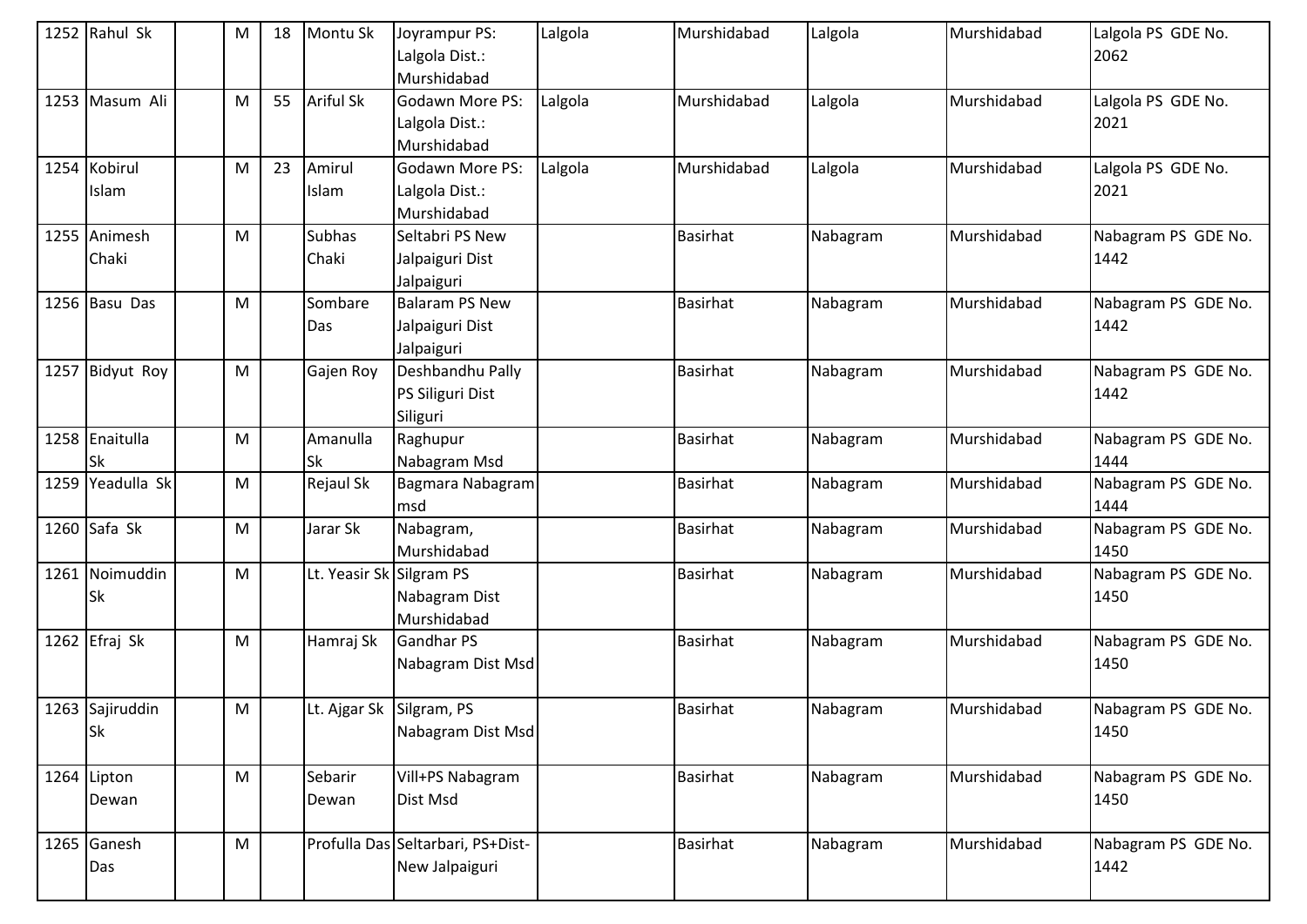|              | 1266 Chandan    | M |    | Lt. Santosh      | Paschim Gamini                           |           | <b>Basirhat</b> | Nabagram  | Murshidabad | Nabagram PS GDE No.  |
|--------------|-----------------|---|----|------------------|------------------------------------------|-----------|-----------------|-----------|-------------|----------------------|
|              | Hazra           |   |    | Hazra            | <b>Bakultala PS</b>                      |           |                 |           |             | 1421                 |
|              |                 |   |    |                  | <b>Berhampore Dist</b>                   |           |                 |           |             |                      |
|              |                 |   |    |                  | Msd                                      |           |                 |           |             |                      |
|              | 1267 Asadul Sk  | M |    | <b>Asekul Sk</b> | Pasundi, PS Nalhati                      |           | <b>Basirhat</b> | Nabagram  | Murshidabad | Nabagram PS GDE No.  |
|              |                 |   |    |                  | Dist Birbhum                             |           |                 |           |             | 1421                 |
|              |                 |   |    |                  |                                          |           |                 |           |             |                      |
|              | 1268 Hasimuddin | M |    | Josem Sk         | Mobarakpur PS                            |           | Basirhat        | Nabagram  | Murshidabad | Nabagram PS GDE No.  |
|              | <b>Sk</b>       |   |    |                  | Nabagram Dist Msd                        |           |                 |           |             | 1440                 |
|              |                 |   |    |                  |                                          |           |                 |           |             |                      |
|              | 1269 Moinul Sk  | M | 28 | Samu Sk          | Domkol PS: Domkal Domkal                 |           | Murshidabad     | Nawda     | Murshidabad | Nawda PS GDE No.     |
|              |                 |   |    |                  | Dist.: Murshidabad                       |           |                 |           |             | 1333                 |
|              |                 |   |    |                  |                                          |           |                 |           |             |                      |
| 1270   Ikbal |                 | M | 24 |                  | Sahabuddin Domkol PS: Domkal Domkal      |           | Murshidabad     | Nawda     | Murshidabad | Nawda PS GDE No.     |
|              | Mondal          |   |    | Mondal           | Dist.: Murshidabad                       |           |                 |           |             | 1333                 |
|              |                 |   |    |                  |                                          |           |                 |           |             |                      |
|              | 1271 Tinku      | M | 24 | Saptam           | Domkol PS: Domkal Domkal                 |           | Murshidabad     | Nawda     | Murshidabad | Nawda PS GDE No.     |
|              | Mondal          |   |    | Mondal           | Dist.: Murshidabad                       |           |                 |           |             | 13333                |
|              |                 |   |    |                  |                                          |           |                 |           |             |                      |
|              | 1272 Sanjit     | M | 23 | Mannau           | PS: Salar Dist.:                         | Salar     | Murshidabad     | Nawda     | Murshidabad | Nawda PS GDE No.     |
|              | Rajbanshi       |   |    | Rajbansi         | Murshidabad                              |           |                 |           |             | 1315                 |
|              | 1273 Mukul Sk   | M | 22 | Mainuddin        | Katlamari                                | Raninagar | Murshidabad     | Raninagar | Murshidabad | Raninagar PS GDE No. |
|              |                 |   |    | Sk               | ramnagarpara PS:                         |           |                 |           |             | 1196                 |
|              |                 |   |    |                  | Raninagar Dist.:                         |           |                 |           |             |                      |
|              |                 |   |    |                  | Murshidabad                              |           |                 |           |             |                      |
|              | 1274 Rabindrana | M | 30 | Shambhu          | Char Durgapur PS:                        | Raninagar | Murshidabad     | Raninagar | Murshidabad | Raninagar PS GDE No. |
|              | th Mondal       |   |    | Mondal           | Raninagar Dist.:                         |           |                 |           |             | 1201                 |
|              |                 |   |    |                  | Murshidabad                              |           |                 |           |             |                      |
|              |                 |   |    |                  |                                          |           |                 |           |             |                      |
|              | 1275 Pronay     | M | 23 |                  | Prodip Saha Katlamari babupara Raninagar |           | Murshidabad     | Raninagar | Murshidabad | Raninagar PS GDE No. |
|              | Saha            |   |    |                  | PS: Raninagar Dist.:                     |           |                 |           |             | 1201                 |
|              |                 |   |    |                  | Murshidabad                              |           |                 |           |             |                      |
|              |                 |   |    |                  |                                          |           |                 |           |             |                      |
|              | 1276 Ajijul Sk  | M | 25 | Alimuddin        | Loknathpur                               | Rejinagar | Murshidabad     | Rejinagar | Murshidabad | Rejinagar PS GDE No. |
|              |                 |   |    | Sk               | Dakshinpara PS:                          |           |                 |           |             | 1319                 |
|              |                 |   |    |                  | Rejinagar Dist.:                         |           |                 |           |             |                      |
|              |                 |   |    |                  | Murshidabad                              |           |                 |           |             |                      |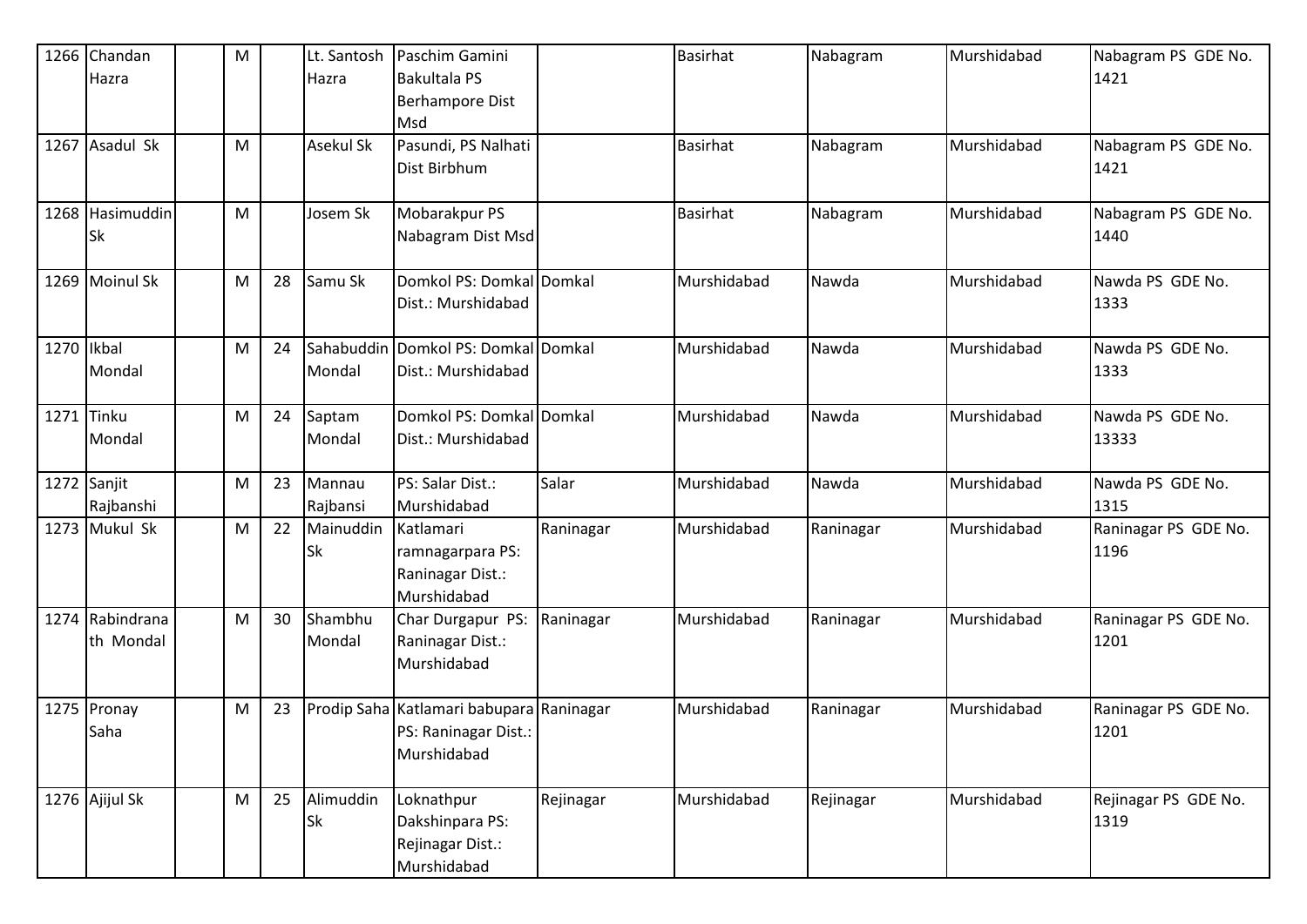| 1277 Dilip | Mollick                      | M | 45 | Miraj<br>Mollick            | Loknathpur<br>Dakshinpara PS:<br>Rejinagar Dist.:<br>Murshidabad | Rejinagar | Murshidabad          | Rejinagar | Murshidabad          | Rejinagar PS GDE No.<br>1319 |
|------------|------------------------------|---|----|-----------------------------|------------------------------------------------------------------|-----------|----------------------|-----------|----------------------|------------------------------|
| 1278 Nafai | Mollick                      | M | 30 | Lt. Kader<br><b>Mollick</b> | Loknathpur<br>Dakshinpara PS:<br>Rejinagar Dist.:<br>Murshidabad | Rejinagar | Murshidabad          | Rejinagar | Murshidabad          | Rejinagar PS GDE No.<br>1319 |
|            | 1279 Mithu<br><b>Mollick</b> | M | 34 | Biraj<br>Mollick            | Loknathpur<br>Dakshinpara PS:<br>Rejinagar Dist.:<br>Murshidabad | Rejinagar | Murshidabad          | Rejinagar | Murshidabad          | Rejinagar PS GDE No.<br>1319 |
|            | 1280 Najbul<br>Mollick       | M | 19 | Dilip<br>Mollick            | Loknathpur<br>Dakshinpara PS:<br>Rejinagar Dist.:<br>Murshidabad | Rejinagar | Murshidabad          | Rejinagar | Murshidabad          | Rejinagar PS GDE No.<br>1319 |
|            | 1281 Kalu Sk                 | M | 45 | Lt. Jitu Sk                 | Manganpara<br>Muslimpara PS:<br>Rejinagar Dist.:<br>Murshidabad  | Rejinagar | Murshidabad          | Rejinagar | Murshidabad          | Rejinagar PS GDE No.<br>1319 |
|            | 1282 Prabir<br>Mamdi         | M |    | Noren<br>Nandi              | Tilipara PS: Saktipur Saktipur<br>Dist.: Murshidabad             |           | Murshidabad          | Saktipur  | Murshidabad          | Saktipur PS GDE No.<br>1176  |
|            | 1283 Sahel Sk                | M | 37 | Jabbar Sk                   | Gulhatia PS: Salar<br>Dist.: Murshidabad                         | Salar     | Murshidabad          | Salar     | Murshidabad          | Salar PS GDE No. 1350        |
|            | 1284 Jahangir<br>Alam        | M | 35 | Nur Alam                    | Salu PS: Salar Dist.:<br>Murshidabad                             | Salar     | Murshidabad          | Salar     | Murshidabad          | Salar PS GDE No. 1350        |
|            | 1285 Debaprasad<br>Dey       |   | 29 | Lt Bablu<br>Dey             | Solidiha PS:<br>Anandapur Dist.:<br>Paschim<br>Mednipore         | Anandapur | Paschim<br>Mednipore | Anandapur | Paschim<br>Mednipore | Anandapur PS GDE No.<br>1154 |
|            | 1286 Susanta<br>Kamal        | M | 29 | Laxmikanta<br>Kamal         | Dhalhara PS:<br>Anandapur Dist.:<br>Paschim<br>Mednipore         | Anandapur | Paschim<br>Mednipore | Anandapur | Paschim<br>Mednipore | Anandapur PS GDE No.<br>1154 |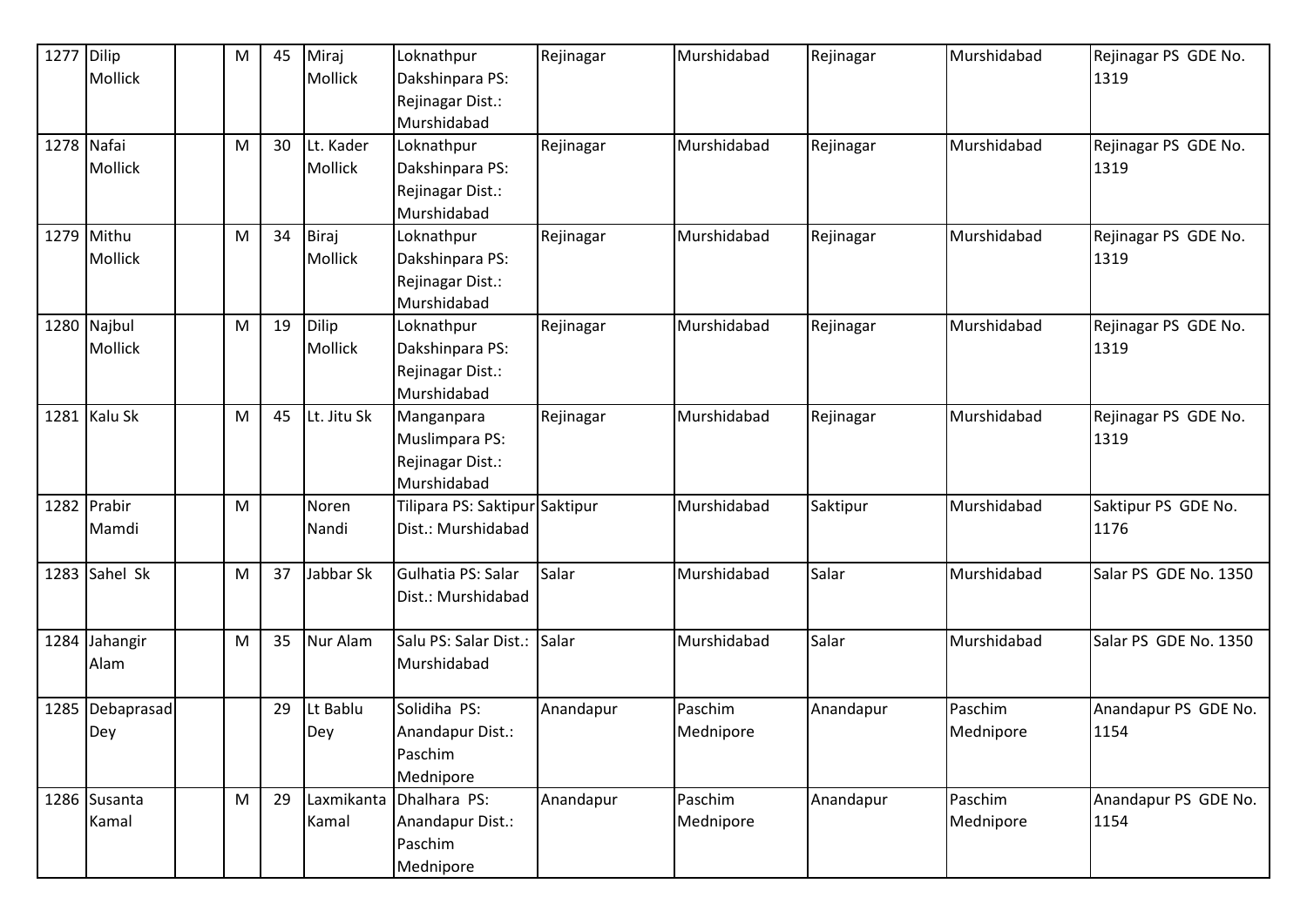| 1287 Sandip<br>Santra           | M | 34 | Ranjit<br>Santra  | Dlahara PS:<br>Keshpur Dist.:<br>Paschim<br>Mednipore                | Keshpur     | Paschim<br>Mednipore | Anandapur   | Paschim<br>Mednipore | Anandapur PS GDE No.<br>1154                            |
|---------------------------------|---|----|-------------------|----------------------------------------------------------------------|-------------|----------------------|-------------|----------------------|---------------------------------------------------------|
| 1288 Nirmal Kha                 | M | 50 | <b>Biren Kha</b>  | Ekra PS:<br>Anandapur Dist.:<br>Paschim<br>Mednipore                 | Anandapur   | Paschim<br>Mednipore | Anandapur   | Paschim<br>Mednipore | Anandapur PS GDE No.<br>1154                            |
| 1289 Sashaka<br>Tosh            | M | 62 | Ajay Tosh         | Majura PS:<br>Anandapur Dist.:<br>Paschim<br>Mednipore               | Anandapur   | Paschim<br>Mednipore | Anandapur   | Paschim<br>Mednipore | Anandapur PS GDE No.<br>1178                            |
| 1290 Sankar<br>Sing             | M | 35 | <b>Mantu Sing</b> | OF LALPUR PS:<br>Belda Dist.:<br>Paschim<br>Mednipore                | Belda       | Paschim<br>Mednipore | Belda       | Paschim<br>Mednipore | <b>Belda PS Outpost</b><br>Jorageria PP GDE No.<br>1207 |
| 1291 Raju Das                   | M | 39 | Sudarsan          | <b>Gossaibazar PS:</b><br>Chandrakona Dist.:<br>Paschim<br>Mednipore | Chandrakona | Paschim<br>Mednipore | Chandrakona | Paschim<br>Mednipore | Chandrakona PS GDE<br>No. 1541                          |
| 1292 Samar<br><b>Bhunia</b>     | M | 22 | Manas             | Paraima PS:<br>Chandrakona Dist.:<br>Paschim<br>Mednipore            | Chandrakona | Paschim<br>Mednipore | Chandrakona | Paschim<br>Mednipore | Chandrakona PS GDE<br>No. 1541                          |
| 1293 Haradhan<br>Ghosh          | M |    | Lt. Ramdas        | Gossaibazar PS:<br>Chandrakona Dist.:<br>Paschim<br>Mednipore        | Chandrakona | Paschim<br>Mednipore | Chandrakona | Paschim<br>Mednipore | Chandrakona PS GDE<br>No. 1541                          |
| 1294 Biswanath<br><b>Bhunia</b> | M |    | Khudiram          | Takahedua PS:<br>Chandrakona Dist.:<br>Paschim<br>Mednipore          | Chandrakona | Paschim<br>Mednipore | Chandrakona | Paschim<br>Mednipore | Chandrakona PS GDE<br>No. 1541                          |
| 1295 Tapan<br>Mandi             | M | 25 | Kampani           | harisingpur PS:<br>Chandrakona Dist.:<br>Paschim<br>Mednipore        | Chandrakona | Paschim<br>Mednipore | Chandrakona | Paschim<br>Mednipore | Chandrakona PS GDE<br>No. 1541                          |
| 1296 Lalmohan<br>Ghosh          | M | 57 | ILt.<br>Kashinath | Dalimabari PS:<br>Chandrakona Dist.:<br>Paschim<br>Mednipore         | Chandrakona | Paschim<br>Mednipore | Chandrakona | Paschim<br>Mednipore | Chandrakona PS GDE<br>No. 1541                          |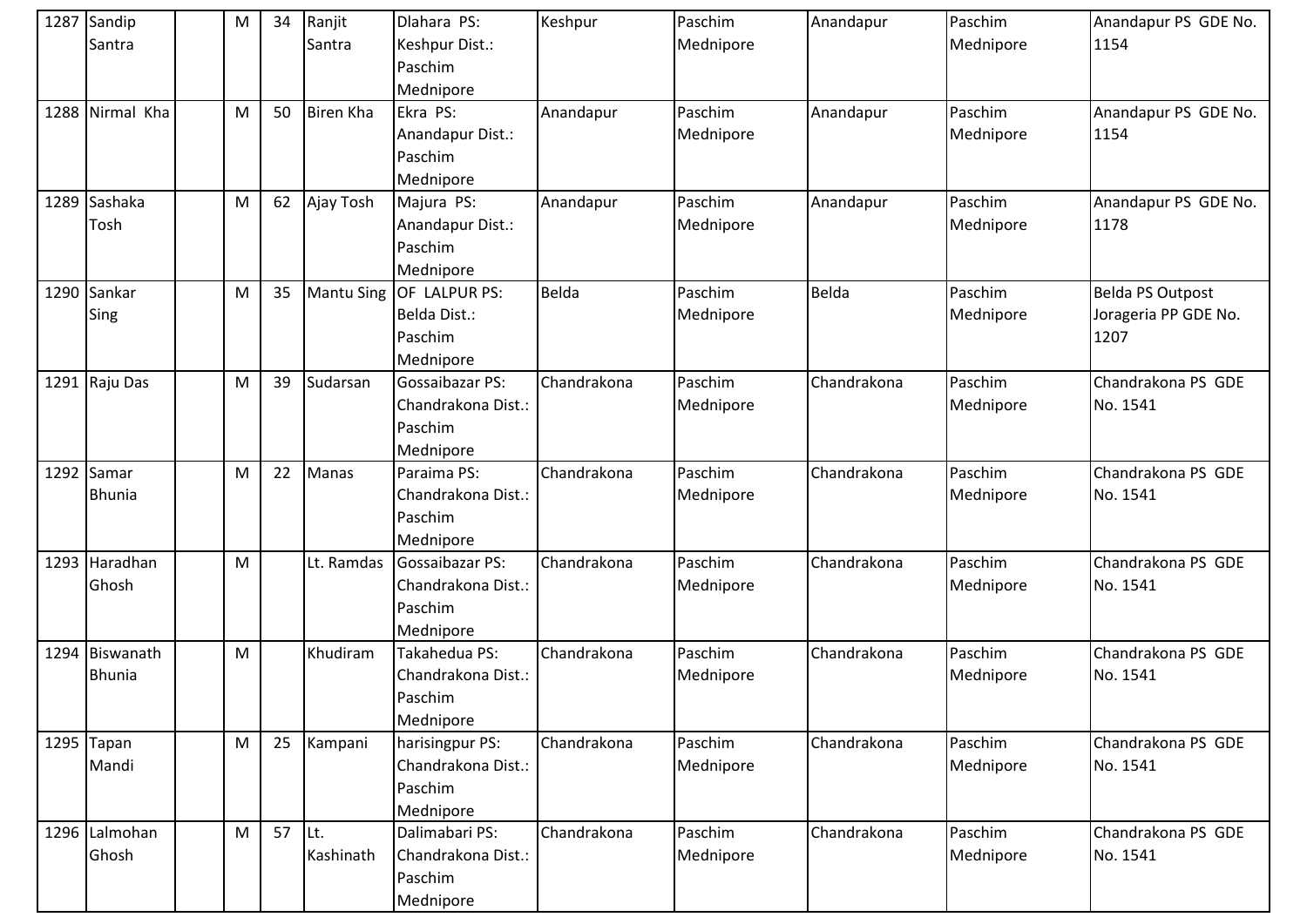|      | 1297 Subhadip<br>Haldar | M |    | Sukumar                 | Bhagabantapur PS:<br>Chandrakona Dist.:<br>Paschim<br>Mednipore                                            | Chandrakona | Paschim<br>Mednipore | Chandrakona | Paschim<br>Mednipore | Chandrakona PS GDE<br>No. 1541                           |
|------|-------------------------|---|----|-------------------------|------------------------------------------------------------------------------------------------------------|-------------|----------------------|-------------|----------------------|----------------------------------------------------------|
|      | 1298 Himagshu<br>Sing   | M |    | Arup                    | Bhagabantapur PS:<br>Chandrakona Dist.:<br>Paschim<br>Mednipore                                            | Chandrakona | Paschim<br>Mednipore | Chandrakona | Paschim<br>Mednipore | Chandrakona PS GDE<br>No. 1541                           |
|      | 1299 Sanjoy<br>Midya    | M | 36 | Lt Sagar                | Dakshinbazar PS:<br>Chandrakona Dist.:<br>Paschim<br>Mednipore                                             | Chandrakona | Paschim<br>Mednipore | Chandrakona | Paschim<br>Mednipore | Chandrakona PS GDE<br>No. 1541                           |
|      | 1300 Badsha<br>Alam Kha | M | 25 | Abdul Ali<br>Kha        | Ilambazar PS:<br>Chandrakona Dist.:<br>Paschim<br>Mednipore                                                | Chandrakona | Paschim<br>Mednipore | Chandrakona | Paschim<br>Mednipore | Chandrakona PS GDE<br>No. 1541                           |
|      | 1301 Swarup<br>Sana     | M |    | Dasarath                | Jadabnagar PS:<br>Chandrakona Dist.:<br>Paschim<br>Mednipore                                               | Chandrakona | Paschim<br>Mednipore | Chandrakona | Paschim<br>Mednipore | Chandrakona PS GDE<br>No. 1541                           |
| 1302 | Tapas Ray               | M |    | Lt.<br>Ray              | Ramjibanpur PS:<br>Nabakumar Chandrakona Dist.:<br>Paschim<br>Mednipore                                    | Chandrakona | Paschim<br>Mednipore | Chandrakona | Paschim<br>Mednipore | Chandrakona PS<br>Outpost Ramjibanpur<br>TOP GDE No. 980 |
|      | 1303 Nilu Ray           | M |    | Mahadeb<br>Ray          | <b>Srinagar PS:</b><br>Chandrakona Dist.:<br>Paschim<br>Mednipore                                          | Chandrakona | Paschim<br>Mednipore | Chandrakona | Paschim<br>Mednipore | Chandrakona PS<br>Outpost Ramjibanpur<br>TOP GDE No. 980 |
|      | 1304 Sailen<br>Ghosh    | M |    | <b>Tapas</b><br>Ghosh   | <b>Srinagar PS:</b><br>Chandrakona Dist.:<br>Paschim<br>Mednipore                                          | Chandrakona | Paschim<br>Mednipore | Chandrakona | Paschim<br>Mednipore | Chandrakona PS<br>Outpost Ramjibanpur<br>TOP GDE No. 980 |
|      | 1305 Ujjal Jana         | M |    | Murary<br>Mohan<br>Jana | <b>VILL MIRJAPUR, PS</b><br>Dantan, Dist<br>Paschim Medinipur<br>PS: Dantan Dist.:<br>Paschim<br>Mednipore | Dantan      | Paschim<br>Mednipore | Dantan      | Paschim<br>Mednipore | Dantan PS GDE No.<br>2663                                |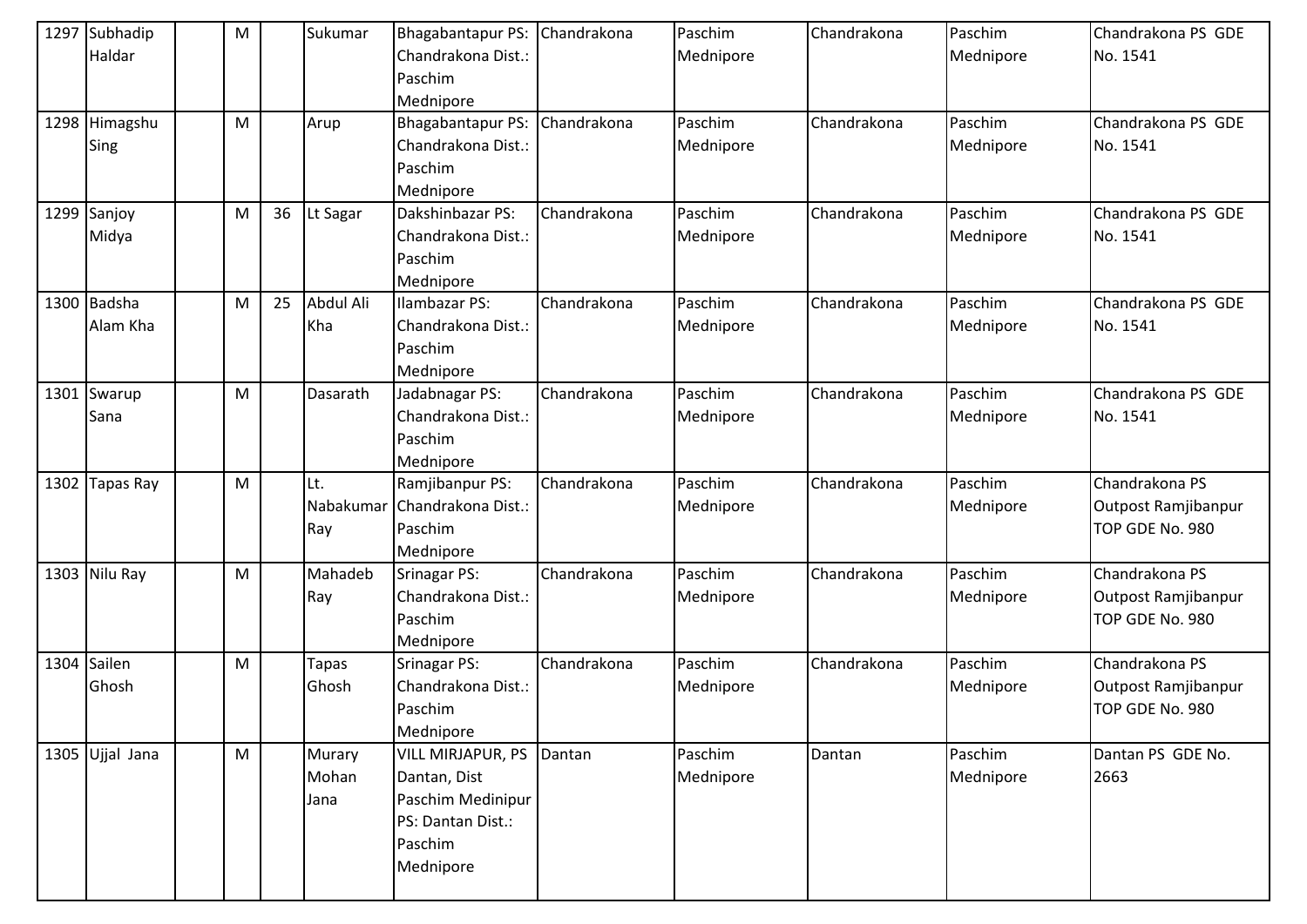|            | 1306 Nemai Dey           | M         |    | Subal Dey           | <b>VILL PAIKBARH, PS</b><br>Dantan PS: Dantan<br>Dist.: Paschim<br>Mednipore                              | Dantan   | Paschim<br>Mednipore | Dantan | Paschim<br>Mednipore | Dantan PS GDE No.<br>2663 |
|------------|--------------------------|-----------|----|---------------------|-----------------------------------------------------------------------------------------------------------|----------|----------------------|--------|----------------------|---------------------------|
|            | 1307 Indrajit<br>Pradhan | M         |    | Sanatan<br>Pradhan  | <b>VILL TARARUI, PS</b><br>Dantan, Dist<br>Paschim Medinipur<br>PS: Dantan Dist.:<br>Paschim<br>Mednipore | Dantan   | Paschim<br>Mednipore | Dantan | Paschim<br>Mednipore | Dantan PS GDE No.<br>2663 |
|            | 1308 Gobinda<br>Sau      | M         | 45 | Lt. Ananta<br>Sau   | JIYAKHALI PS:<br>Panskura Dist.:<br>Purba Mednipore                                                       | Panskura | Purba Mednipore      | Daspur | Paschim<br>Mednipore | Daspur PS GDE No.<br>1667 |
|            | 1309 Gopal<br>Khatua     | M         | 36 | Nandalal<br>Khatua  | <b>JIYAKHALI PS:</b><br>Panskura Dist.:<br>Purba Mednipore                                                | Panskura | Purba Mednipore      | Daspur | Paschim<br>Mednipore | Daspur PS GDE No.<br>1667 |
| 1310 Bijan | Samanta                  | M         | 35 | Bijay<br>Samanta    | <b>SREEBARA PS:</b><br>Daspur Dist.:<br>Paschim<br>Mednipore                                              | Daspur   | Paschim<br>Mednipore | Daspur | Paschim<br>Mednipore | Daspur PS GDE No.<br>1696 |
|            | 1311 Surajit<br>Chanda   | M         | 43 | Sanatan<br>Chanda   | <b>SREEBARA PS:</b><br>Daspur Dist.:<br>Paschim<br>Mednipore                                              | Daspur   | Paschim<br>Mednipore | Daspur | Paschim<br>Mednipore | Daspur PS GDE No.<br>1696 |
|            | 1312 Nabakumar<br>Mandal | M         | 30 | Rakhehari<br>Mandal | <b>SREEBARA PS:</b><br>Daspur Dist.:<br>Paschim<br>Mednipore                                              | Daspur   | Paschim<br>Mednipore | Daspur | Paschim<br>Mednipore | Daspur PS GDE No.<br>1696 |
|            | 1313 Mahadeb<br>Samanta  | ${\sf M}$ | 45 | Bijay<br>Samanta    | SREEBARA PS:<br>Daspur Dist.:<br>Paschim<br>Mednipore                                                     | Daspur   | Paschim<br>Mednipore | Daspur | Paschim<br>Mednipore | Daspur PS GDE No.<br>1696 |
|            | 1314 Biswarup<br>Mandal  | M         | 31 | Nanda<br>Mandal     | <b>SREEBARA PS:</b><br>Daspur Dist.:<br>Paschim<br>Mednipore                                              | Daspur   | Paschim<br>Mednipore | Daspur | Paschim<br>Mednipore | Daspur PS GDE No.<br>1696 |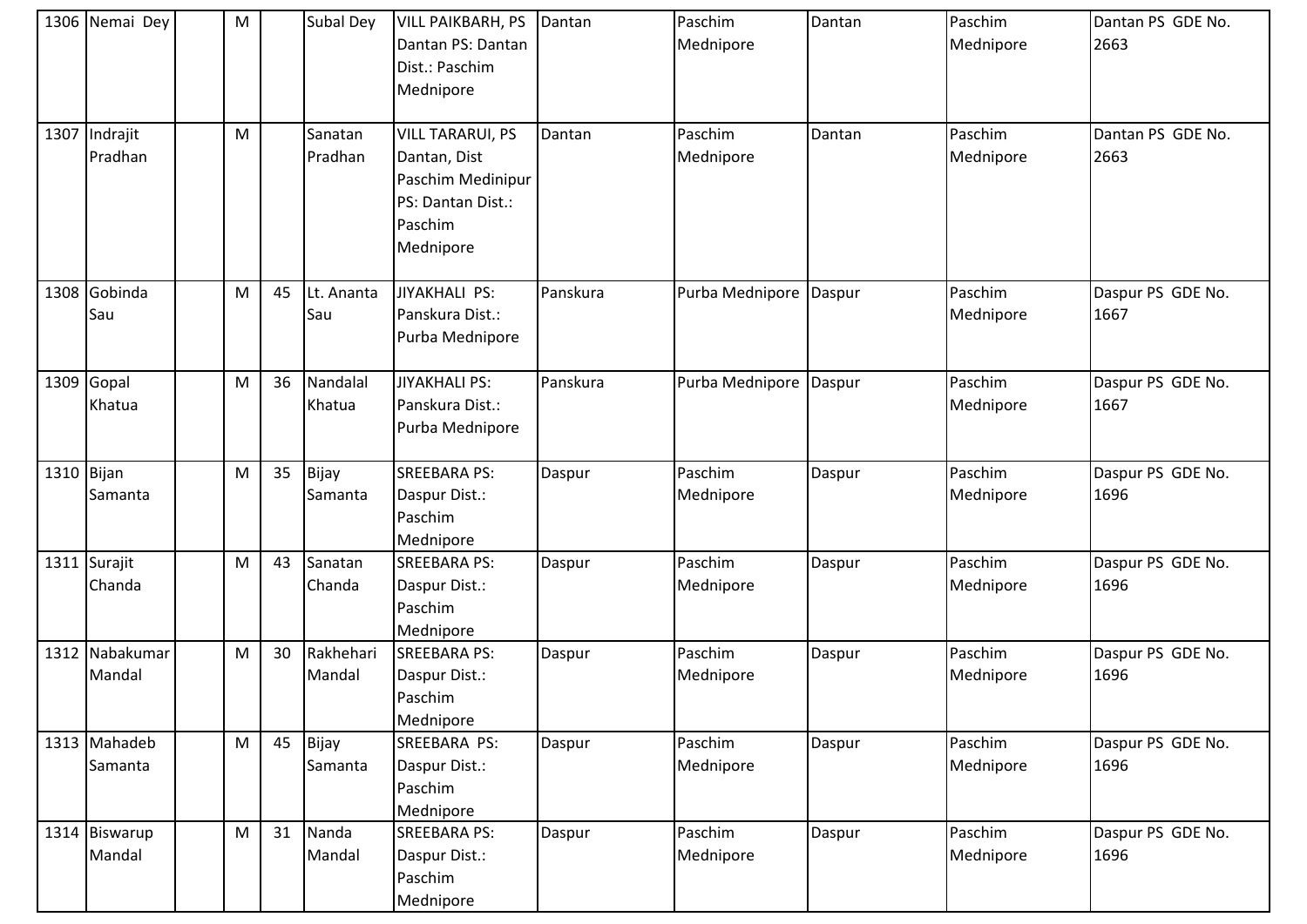|      | 1315 Soufik<br>Khan               | M         | 35 |                            | Amrish Kha   PANCHAMI PS:<br>Keshpur Dist.:<br>Paschim<br>Mednipore | Keshpur | Paschim<br>Mednipore | Daspur | Paschim<br>Mednipore | Daspur PS GDE No.<br>1694 |
|------|-----------------------------------|-----------|----|----------------------------|---------------------------------------------------------------------|---------|----------------------|--------|----------------------|---------------------------|
|      | 1316 Prasenjit<br><b>Bhowmick</b> | M         | 32 | Bhabani<br><b>Bhowmick</b> | <b>BALIPOTA PS:</b><br>Daspur Dist.:<br>Paschim<br>Mednipore        | Daspur  | Paschim<br>Mednipore | Daspur | Paschim<br>Mednipore | Daspur PS GDE No.<br>1694 |
| 1317 | Akash<br>Khanra                   | M         | 23 | Asit Khanra                | <b>BARJALALPUR PS:</b><br>Daspur Dist.:<br>Paschim<br>Mednipore     | Daspur  | Paschim<br>Mednipore | Daspur | Paschim<br>Mednipore | Daspur PS GDE No.<br>1694 |
|      | 1318 Panchanan<br>Dolai           | ${\sf M}$ |    | Goutam<br>Dolai            | <b>SAMAT PS: Daspur</b><br>Dist.: Paschim<br>Mednipore              | Daspur  | Paschim<br>Mednipore | Daspur | Paschim<br>Mednipore | Daspur PS GDE No.<br>1694 |
|      | 1319 Jiten Dolai                  | M         | 42 | Ajit Dolai                 | <b>AMDANGRA PS:</b><br>Daspur Dist.:<br>Paschim<br>Mednipore        | Daspur  | Paschim<br>Mednipore | Daspur | Paschim<br>Mednipore | Daspur PS GDE No.<br>1694 |
| 1320 | Laxmikanta<br>Mal                 | M         |    | Srimanta<br>Mal            | AMDANGRA PS:<br>Daspur Dist.:<br>Paschim<br>Mednipore               | Daspur  | Paschim<br>Mednipore | Daspur | Paschim<br>Mednipore | Daspur PS GDE No.<br>1694 |
| 1321 | Bhakti<br>Maity                   | M         | 38 | <b>Sagar Maity</b>         | RAGHNUTAHPUR<br>PS: Daspur Dist.:<br>Paschim<br>Mednipore           | Daspur  | Paschim<br>Mednipore | Daspur | Paschim<br>Mednipore | Daspur PS GDE No.<br>1697 |
|      | 1322 Sujit Bera                   | M         | 42 | Manik Bera                 | <b>GOPALNAGAR PS:</b><br>Daspur Dist.:<br>Paschim<br>Mednipore      | Daspur  | Paschim<br>Mednipore | Daspur | Paschim<br>Mednipore | Daspur PS GDE No.<br>1697 |
|      | 1323 Sk Oli                       | M         | 28 | Sk. Kaosar                 | SAHABAZAR PS:<br>Daspur Dist.:<br>Paschim<br>Mednipore              | Daspur  | Paschim<br>Mednipore | Daspur | Paschim<br>Mednipore | Daspur PS GDE No.<br>1697 |
|      | 1324 Kalosona<br>Chitrakar        | M         | 29 | Prahllad<br>Chitrakar      | <b>BASUDEBPUR PS:</b><br>Daspur Dist.:<br>Paschim<br>Mednipore      | Daspur  | Paschim<br>Mednipore | Daspur | Paschim<br>Mednipore | Daspur PS GDE No.<br>1697 |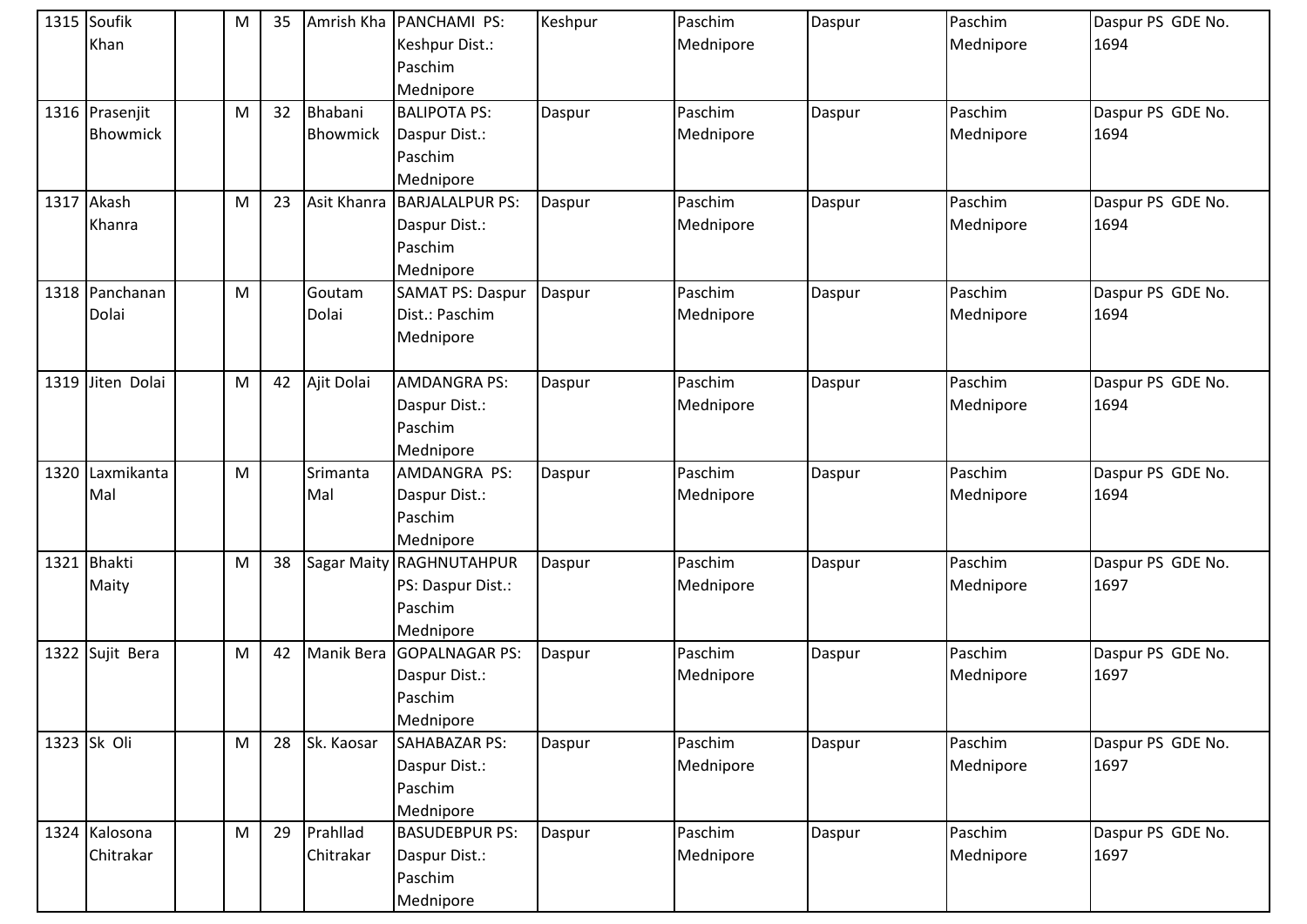|           | 1325 Anil Sing           | M | 38 | <b>Tarit Sing</b>      | <b>KOLMIJORE PS:</b><br>Daspur Dist.:                                        | Daspur   | Paschim<br>Mednipore | Daspur | Paschim<br>Mednipore | Daspur PS GDE No.<br>1697 |
|-----------|--------------------------|---|----|------------------------|------------------------------------------------------------------------------|----------|----------------------|--------|----------------------|---------------------------|
|           |                          |   |    |                        | Paschim<br>Mednipore                                                         |          |                      |        |                      |                           |
|           | 1326 Tapas<br>Dolai      | M | 32 | Rabindrana<br>th Dolai | <b>BASUDEBPUR PS:</b><br>Daspur Dist.:                                       | Daspur   | Paschim<br>Mednipore | Daspur | Paschim<br>Mednipore | Daspur PS GDE No.<br>1697 |
|           |                          |   |    |                        | Paschim<br>Mednipore                                                         |          |                      |        |                      |                           |
|           | 1327 Sourab<br>Jana      | M | 20 | Gobinda<br>Jana        | <b>DHARMA PS:</b><br>Daspur Dist.:<br>Paschim<br>Mednipore                   | Daspur   | Paschim<br>Mednipore | Daspur | Paschim<br>Mednipore | Daspur PS GDE No.<br>1703 |
|           | 1328 Rohit Jana          | M | 20 | Tarun Jana             | DHARMA PS:<br>Daspur Dist.:<br>Paschim<br>Mednipore                          | Daspur   | Paschim<br>Mednipore | Daspur | Paschim<br>Mednipore | Daspur PS GDE No.<br>1703 |
|           | 1329 Rakesh<br>Jana      | M | 19 | Nanda Jana             | DHARMA PS:<br>Daspur Dist.:<br>Paschim<br>Mednipore                          | Daspur   | Paschim<br>Mednipore | Daspur | Paschim<br>Mednipore | Daspur PS GDE No.<br>1703 |
| 1330 Sk.  | Nasiruddin<br>Nasiruddin |   | 42 | Lt. Sk.                | Panskura Bazar PS: Panskura<br>Daninuddin Panskura Dist.:<br>Purba Mednipore |          | Purba Mednipore      | Debra  | Paschim<br>Mednipore | Debra PS GDE No. 1684     |
| $1331$ Sk | Salimuddin               |   | 36 | Sk.<br>n               | Panskura Bazaar<br>Kashimuddi PS: Panskura Dist.:<br>Purba Mednipore         | Panskura | Purba Mednipore      | Debra  | Paschim<br>Mednipore | Debra PS GDE No. 1628     |
| 1332 Sk   | Kamruddin                |   | 29 | Sk.                    | PS: Panskura Dist.:<br>Kashimuddi   Purba Mednipore                          | Panskura | Purba Mednipore      | Debra  | Paschim<br>Mednipore | Debra PS GDE No. 1628     |
| 1333 Sk   | Ajimuddin                |   | 19 | Sk.                    | Panskura PS:<br>Nasinuddin Panskura Dist.:<br>Purba Mednipore                | Panskura | Purba Mednipore      | Debra  | Paschim<br>Mednipore | Debra PS GDE No. 1628     |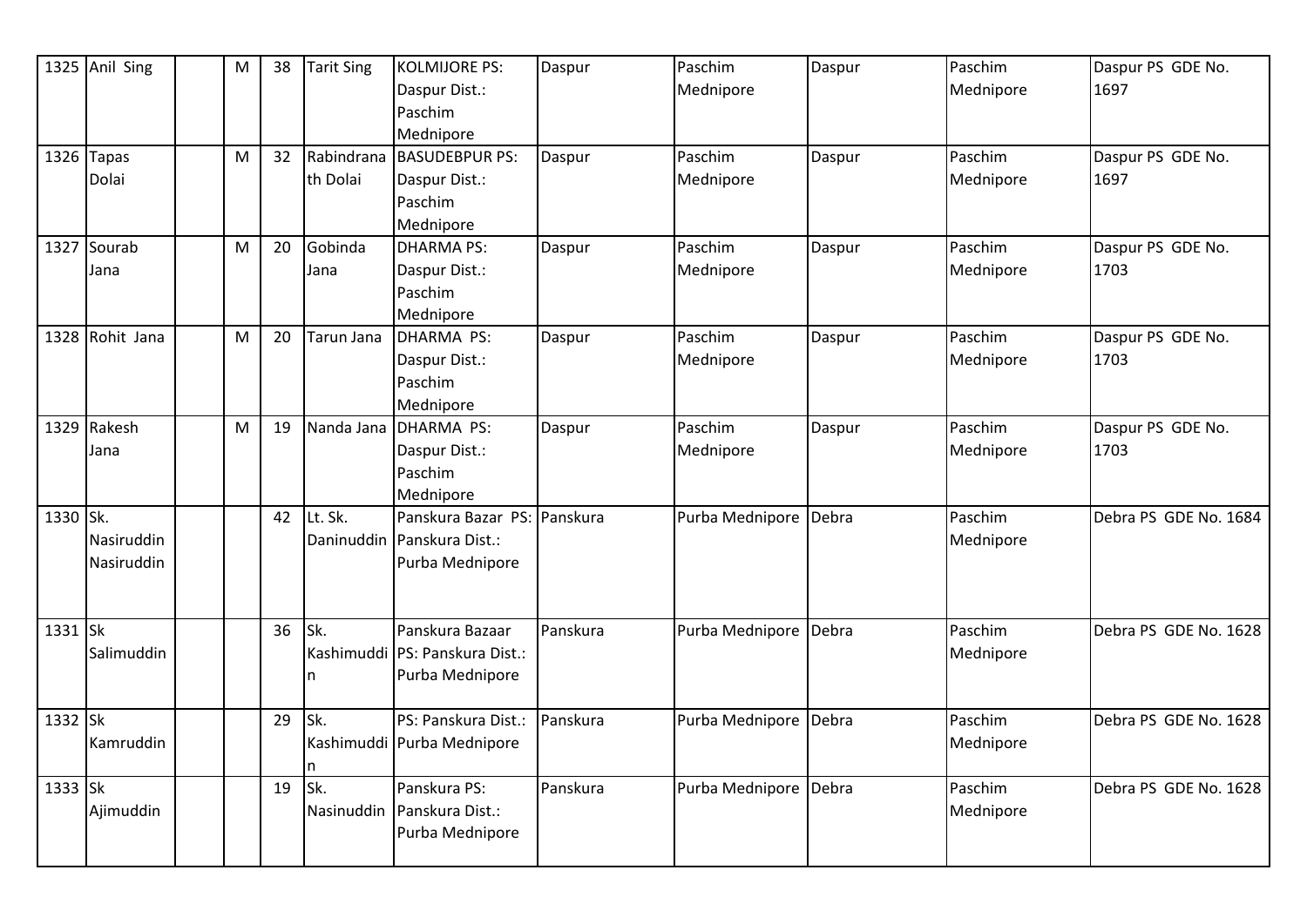| $1334$ Tajim<br>Ansari            |   |    | Jathi Miyan Nahudari,          | Chakdaha, PS-Suri,<br>Dist-Birbhum Dist.:<br>Purba Burdwan                                         |        | Purba Burdwan        | Debra  | Paschim<br>Mednipore | Debra PS GDE No. 1628  |
|-----------------------------------|---|----|--------------------------------|----------------------------------------------------------------------------------------------------|--------|----------------------|--------|----------------------|------------------------|
| 1335 Nabakumar<br>Mondal          |   |    | Pravat<br>Mondal               | Arjuni PS: Debra<br>Dist.: Paschim<br>Mednipore                                                    | Debra  | Paschim<br>Mednipore | Debra  | Paschim<br>Mednipore | Debra PS GDE No. 1628  |
| 1336 Subhamoy<br>Ghosh            |   | 28 | Sidhartha<br>Ghosh             | Ayma Madhua PS:<br>Debra Dist.:<br>Paschim<br>Mednipore                                            | Debra  | Paschim<br>Mednipore | Debra  | Paschim<br>Mednipore | Debra PS GDE No. 2816  |
| 1337 Priya<br>Ranjan<br>Chowdhury |   |    | Lt. Dilip<br>Chowdhury Paschim | PS: Debra Dist.:<br>Mednipore                                                                      | Debra  | Paschim<br>Mednipore | Debra  | Paschim<br>Mednipore | Debra PS GDE No. 1628  |
| 1338 Kumar<br>Sanu<br>Mondal      |   |    | Pravat<br>Mondal               | PS: Debra Dist.:<br>Paschim<br>Mednipore                                                           | Debra  | Paschim<br>Mednipore | Debra  | Paschim<br>Mednipore | Debra PS GDE No. 1628  |
| 1339 Jagannath<br>Das             |   |    | Lt.<br>Gopinath<br>Das         | Jothsuja, PO-<br>Hariharpur PS:<br>Debra Dist.:<br>Paschim<br>Mednipore                            | Debra  | Paschim<br>Mednipore | Debra  | Paschim<br>Mednipore | Debra PS GDE No. 1428  |
| 1340 Nagendra<br><b>Nath Sing</b> |   |    | Lt.<br>Uracharan<br>Sing       | Chakshyampur PS:<br>Debra Dist.:<br>Paschim<br>Mednipore                                           | Debra  | Paschim<br>Mednipore | Debra  | Paschim<br>Mednipore | Debra PS GDE No. 1428  |
| 1341 Raju Dolai                   |   |    | Sujit Dolai                    | Bandhagaya, P.S-<br>Pingla, Dist-<br>Paschim Medinipur<br>PS: Debra Dist.:<br>Paschim<br>Mednipore | Debra  | Paschim<br>Mednipore | Debra  | Paschim<br>Mednipore | Debra PS GDE No. 1428  |
| 1342 Prasenjit<br>Samanta         | M | 24 | Nimai<br>Samanta               | Sawai, PO.<br><b>Balidanga PS:</b><br><b>Ghatal Dist.:</b><br>Paschim<br>Mednipore                 | Ghatal | Paschim<br>Mednipore | Ghatal | Paschim<br>Mednipore | Ghatal PS GDE No. 1742 |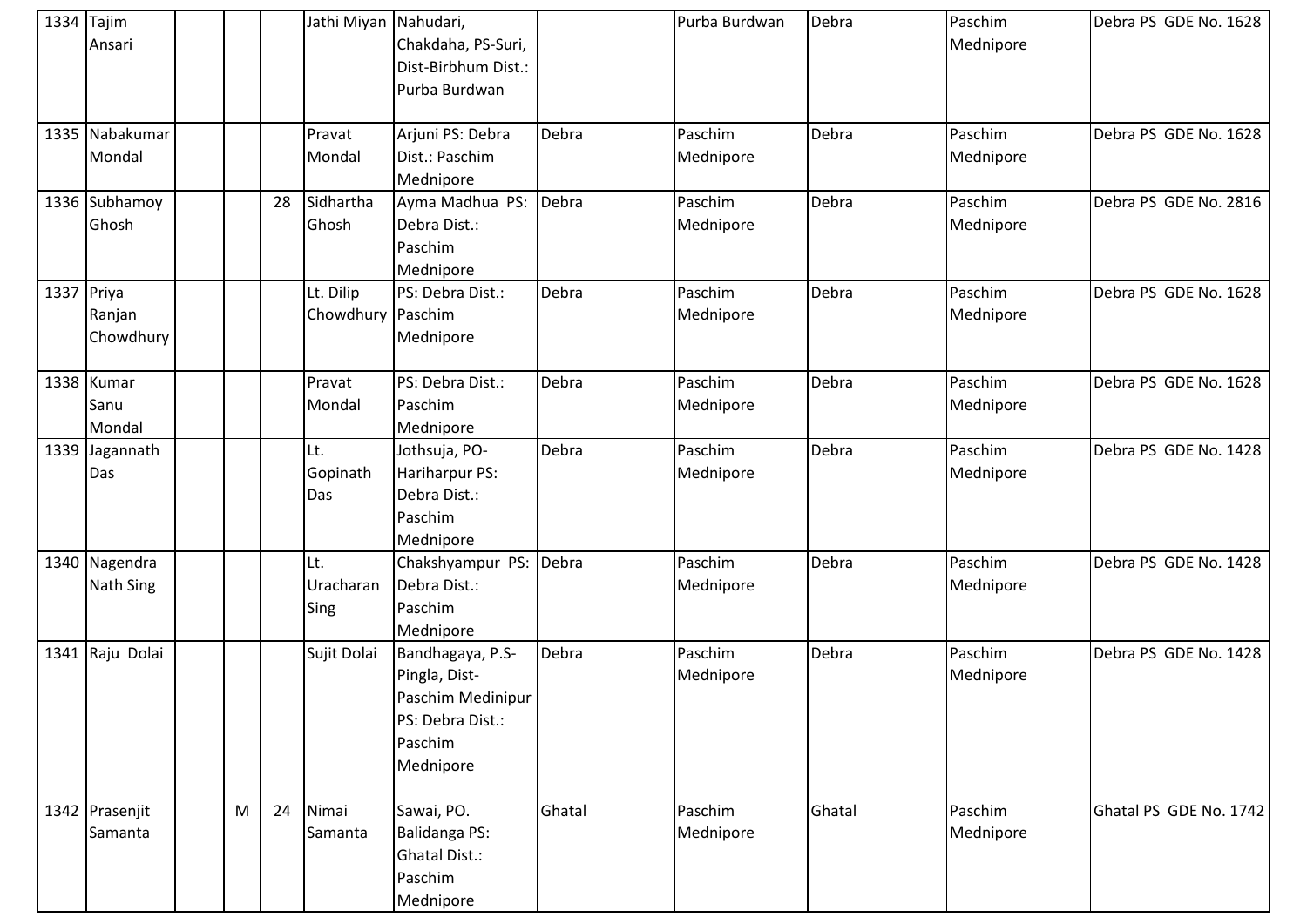|      | 1343 Bidyut     | M |    | Banhwar     | <b>Srirampur PS:</b>    | Ghatal | Paschim   | Ghatal | Paschim   | Ghatal PS GDE No. 1742 |
|------|-----------------|---|----|-------------|-------------------------|--------|-----------|--------|-----------|------------------------|
|      | Maity           |   |    | Maity       | Ghatal Dist.:           |        | Mednipore |        | Mednipore |                        |
|      |                 |   |    |             | Paschim                 |        |           |        |           |                        |
|      |                 |   |    |             | Mednipore               |        |           |        |           |                        |
|      | 1344 Milan Bera | M | 22 |             | Bikash Bera Mansuka PS: | Ghatal | Paschim   | Ghatal | Paschim   | Ghatal PS GDE No. 1742 |
|      |                 |   |    |             | <b>Ghatal Dist.:</b>    |        | Mednipore |        | Mednipore |                        |
|      |                 |   |    |             | Paschim                 |        |           |        |           |                        |
|      |                 |   |    |             | Mednipore               |        |           |        |           |                        |
|      | 1345 Supravat   | M | 22 | Mohan       | Srirampur PS:           | Ghatal | Paschim   | Ghatal | Paschim   | Ghatal PS GDE No. 1742 |
|      | Maity           |   |    | Maity       | Ghatal Dist.:           |        | Mednipore |        | Mednipore |                        |
|      |                 |   |    |             | Paschim                 |        |           |        |           |                        |
|      |                 |   |    |             | Mednipore               |        |           |        |           |                        |
| 1346 | Santu Bera      | M | 24 | Dibendu     | Mansuka PS:             | Ghatal | Paschim   | Ghatal | Paschim   | Ghatal PS GDE No. 1742 |
|      |                 |   |    | <b>Bera</b> | Ghatal Dist.:           |        | Mednipore |        | Mednipore |                        |
|      |                 |   |    |             | Paschim                 |        |           |        |           |                        |
|      |                 |   |    |             | Mednipore               |        |           |        |           |                        |
|      | 1347 Ramesh     | M | 28 | Baneshwar   | <b>Srirampur PS:</b>    | Ghatal | Paschim   | Ghatal | Paschim   | Ghatal PS GDE No. 1742 |
|      | Maity           |   |    | Maity       | Ghatal Dist.:           |        | Mednipore |        | Mednipore |                        |
|      |                 |   |    |             | Paschim                 |        |           |        |           |                        |
|      |                 |   |    |             | Mednipore               |        |           |        |           |                        |
|      | 1348 Rabindra   | M | 22 | Gonesh      | Krishnagar PS:          | Ghatal | Paschim   | Ghatal | Paschim   | Ghatal PS GDE No. 1800 |
|      | Sanki           |   |    | Sanki       | <b>Ghatal Dist.:</b>    |        | Mednipore |        | Mednipore |                        |
|      |                 |   |    |             | Paschim                 |        |           |        |           |                        |
|      |                 |   |    |             | Mednipore               |        |           |        |           |                        |
|      | 1349 Suman      | M | 23 | Kinkar Jana | Joybag PS: Ghatal       | Ghatal | Paschim   | Ghatal | Paschim   | Ghatal PS GDE No. 1807 |
|      | Jana            |   |    |             | Dist.: Paschim          |        | Mednipore |        | Mednipore |                        |
|      |                 |   |    |             | Mednipore               |        |           |        |           |                        |
|      | 1350 Pradyut    | M | 34 | Panchanan   | Dirghagram PS:          | Ghatal | Paschim   | Ghatal | Paschim   | Ghatal PS GDE No. 1807 |
|      | Pandit          |   |    |             | Ghatal Dist.:           |        | Mednipore |        | Mednipore |                        |
|      |                 |   |    |             | Paschim                 |        |           |        |           |                        |
|      |                 |   |    |             | Mednipore               |        |           |        |           |                        |
|      | 1351 Manoj      | M | 28 | Pravash     | Joybag PS: Ghatal       | Ghatal | Paschim   | Ghatal | Paschim   | Ghatal PS GDE No. 1807 |
|      | <b>Bera</b>     |   |    |             | Dist.: Paschim          |        | Mednipore |        | Mednipore |                        |
|      |                 |   |    |             | Mednipore               |        |           |        |           |                        |
|      | 1352 Jayanta    | M | 47 | Nandalal    | Shyamsundarpur          | Ghatal | Paschim   | Ghatal | Paschim   | Ghatal PS GDE No. 1807 |
|      | Ghorai          |   |    |             | PS: Ghatal Dist.:       |        | Mednipore |        | Mednipore |                        |
|      |                 |   |    |             | Paschim                 |        |           |        |           |                        |
|      |                 |   |    |             | Mednipore               |        |           |        |           |                        |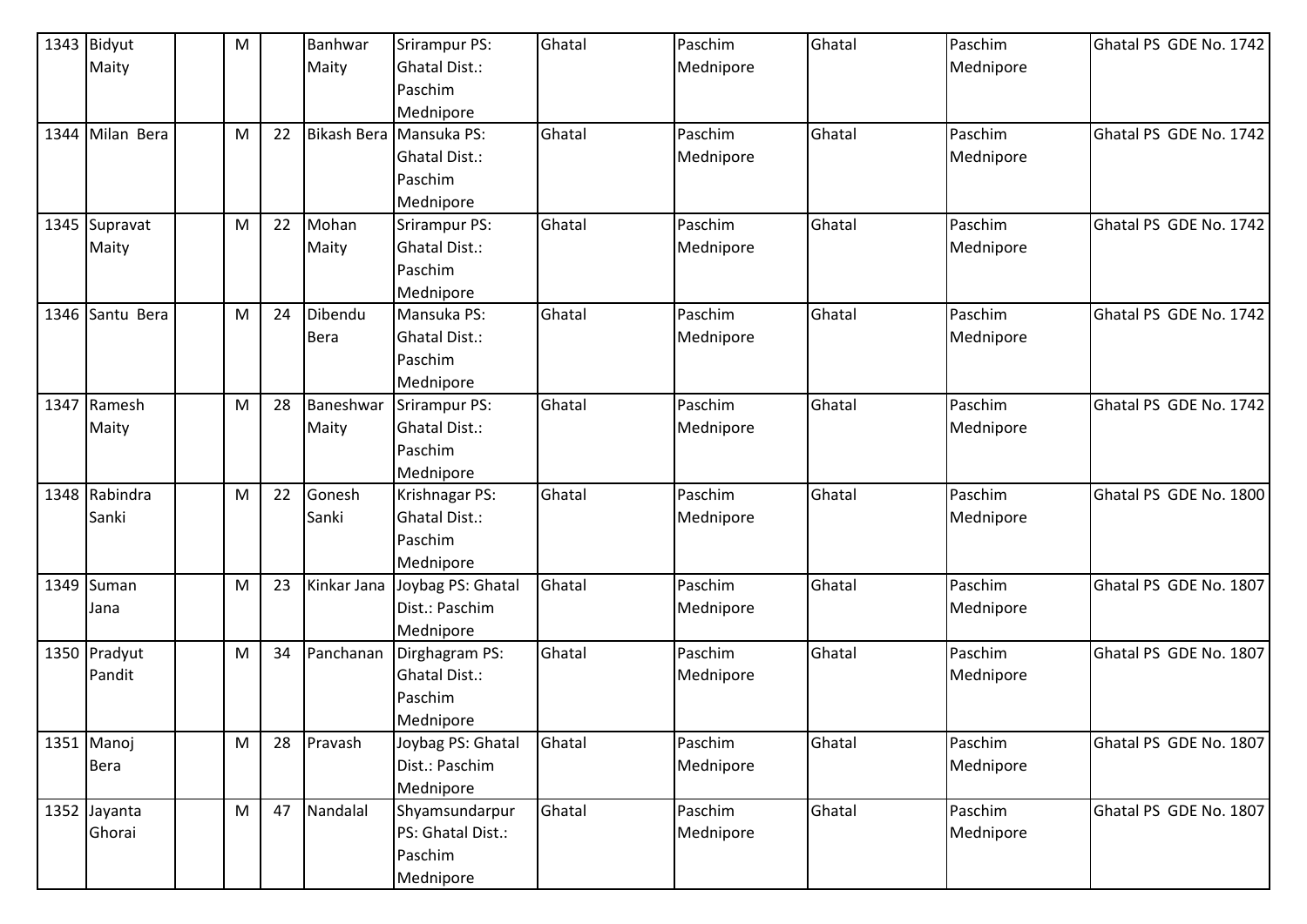| 1353 Gulzar<br>Hossain   | M | 48 | Ali Hossain     | Kismat Kotalpur PS: Ghatal<br><b>Ghatal Dist.:</b><br>Paschim<br>Mednipore |        | Paschim<br>Mednipore | Ghatal | Paschim<br>Mednipore | Ghatal PS GDE No. 1807 |
|--------------------------|---|----|-----------------|----------------------------------------------------------------------------|--------|----------------------|--------|----------------------|------------------------|
| 1354 Sukchand<br>Khara   | M | 52 | Lt. Doulat      | <b>Bahirsinghapur PS:</b><br><b>Ghatal Dist.:</b><br>Paschim<br>Mednipore  | Ghatal | Paschim<br>Mednipore | Ghatal | Paschim<br>Mednipore | Ghatal PS GDE No. 1807 |
| 1355 Srikanta<br>Bhowmik | M | 35 | Tapas           | Garhpratapnagar<br>PS: Ghatal Dist.:<br>Paschim<br>Mednipore               | Ghatal | Paschim<br>Mednipore | Ghatal | Paschim<br>Mednipore | Ghatal PS GDE No. 1807 |
| 1356 Arup Das            | M | 30 | <b>Alok Das</b> | Krishnagar PS:<br><b>Ghatal Dist.:</b><br>Paschim<br>Mednipore             | Ghatal | Paschim<br>Mednipore | Ghatal | Paschim<br>Mednipore | Ghatal PS GDE No. 1806 |
| 1357 Kartik<br>Mondal    | M | 31 | Lalu<br>Mondal  | Arhgorah PS:<br>Ghatal Dist.:<br>Paschim<br>Mednipore                      | Ghatal | Paschim<br>Mednipore | Ghatal | Paschim<br>Mednipore | Ghatal PS GDE No. 1806 |
| 1358 Shibu Sing          | M | 27 | Kartik          | Krishnagar PS:<br><b>Ghatal Dist.:</b><br>Paschim<br>Mednipore             | Ghatal | Paschim<br>Mednipore | Ghatal | Paschim<br>Mednipore | Ghatal PS GDE No. 1806 |
| 1359 Tarak<br>Malik      | M | 22 | Kalu            | Krishnagar PS:<br><b>Ghatal Dist.:</b><br>Paschim<br>Mednipore             | Ghatal | Paschim<br>Mednipore | Ghatal | Paschim<br>Mednipore | Ghatal PS GDE No. 1806 |
| 1360 Sourav Dey          | M | 34 | Dinabandh<br>u  | Gambhirnagar PS:<br><b>Ghatal Dist.:</b><br>Paschim<br>Mednipore           | Ghatal | Paschim<br>Mednipore | Ghatal | Paschim<br>Mednipore | Ghatal PS GDE No. 1806 |
| 1361 Aslam<br>Mallick    | M | 36 | Asgar           | Alamganj PS:<br><b>Ghatal Dist.:</b><br>Paschim<br>Mednipore               | Ghatal | Paschim<br>Mednipore | Ghatal | Paschim<br>Mednipore | Ghatal PS GDE No. 1806 |
| 1362 Joydeb<br>Malik     | M | 21 |                 | Harekrishna Krishnagar PS:<br><b>Ghatal Dist.:</b><br>Paschim<br>Mednipore | Ghatal | Paschim<br>Mednipore | Ghatal | Paschim<br>Mednipore | Ghatal PS GDE No. 1806 |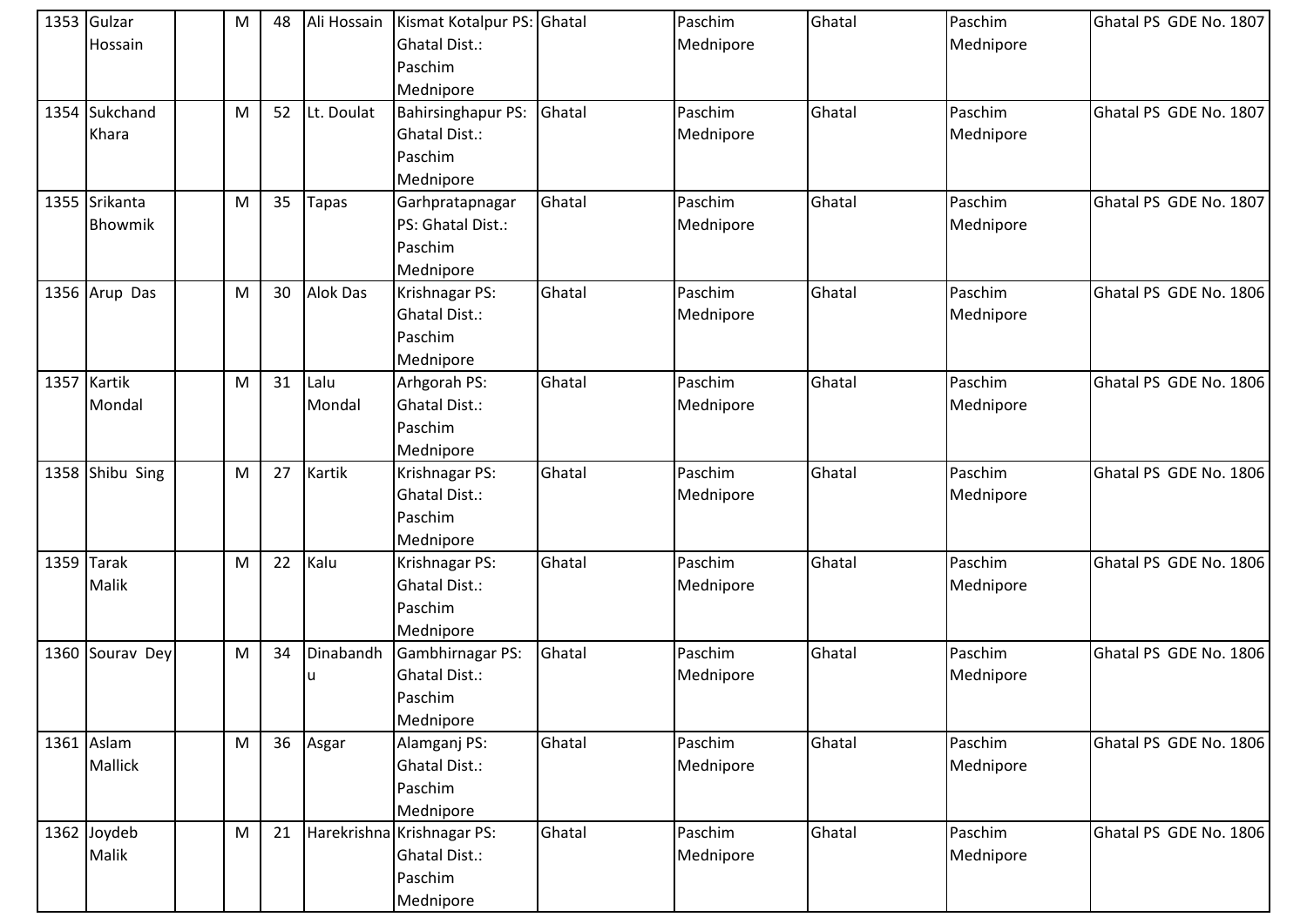|              | 1363 Subrata<br>Dinda           | M         | 48 | Sunil                          | Konnagar PS:<br><b>Ghatal Dist.:</b><br>Paschim<br>Mednipore       | Ghatal     | Paschim<br>Mednipore | Ghatal     | Paschim<br>Mednipore | Ghatal PS GDE No. 1806        |
|--------------|---------------------------------|-----------|----|--------------------------------|--------------------------------------------------------------------|------------|----------------------|------------|----------------------|-------------------------------|
|              | 1364 Ram Das                    | M         | 44 | <b>Balai</b><br>Chandra<br>Das | Krishnagar PS:<br>Ghatal Dist.:<br>Paschim<br>Mednipore            | Ghatal     | Paschim<br>Mednipore | Ghatal     | Paschim<br>Mednipore | Ghatal PS GDE No. 1806        |
|              | 1365 Haragobind<br>a Samanta    | M         | 43 | Anukul                         | Garhpratapnagar<br>PS: Ghatal Dist.:<br>Paschim<br>Mednipore       | Ghatal     | Paschim<br>Mednipore | Ghatal     | Paschim<br>Mednipore | Ghatal PS GDE No. 1806        |
|              | 1366 Sumit Jana                 | M         | 47 | Lt. Gopal                      | Krishnagar PS:<br><b>Ghatal Dist.:</b><br>Paschim<br>Mednipore     | Ghatal     | Paschim<br>Mednipore | Ghatal     | Paschim<br>Mednipore | Ghatal PS GDE No. 1764        |
|              | 1367 Sunil Das                  | M         | 38 | Lt.<br>Gunadhar                | Argorah PS: Ghatal<br>Dist.: Paschim<br>Mednipore                  | Ghatal     | Paschim<br>Mednipore | Ghatal     | Paschim<br>Mednipore | Ghatal PS GDE No. 1764        |
|              | 1368 Prasenjit<br><b>Bhukta</b> | ${\sf M}$ | 30 | Kinkar<br><b>Bhukta</b>        | Gambhirnagar PS:<br>Ghatal Dist.:<br>Paschim<br>Mednipore          | Ghatal     | Paschim<br>Mednipore | Ghatal     | Paschim<br>Mednipore | Ghatal PS GDE No. 1764        |
|              | 1369 Samir<br>Kumar<br>Manna    | M         | 38 | Meghnath                       | Argorah PS: Ghatal<br>Dist.: Paschim<br>Mednipore                  | Ghatal     | Paschim<br>Mednipore | Ghatal     | Paschim<br>Mednipore | Ghatal PS GDE No. 1802        |
|              | 1370 Joy Bera                   | M         | 32 | Lt. Anil<br>Chandra<br>Bera    | Argorah PS: Ghatal<br>Dist.: Paschim<br>Mednipore                  | Ghatal     | Paschim<br>Mednipore | Ghatal     | Paschim<br>Mednipore | Ghatal PS GDE No. 1802        |
| $1371$ Ujjal | Samanta                         | M         | 28 | Bapi<br>Samanta                | Argorah PS: Ghatal<br>Dist.: Paschim<br>Mednipore                  | Ghatal     | Paschim<br>Mednipore | Ghatal     | Paschim<br>Mednipore | Ghatal PS GDE No. 1802        |
|              | 1372 Rabindra<br><b>Diabag</b>  | M         | 19 | Haru<br><b>Diabag</b>          | <b>Gurguripal PS:</b><br>Gurguripal Dist.:<br>Paschim<br>Mednipore | Gurguripal | Paschim<br>Mednipore | Gurguripal | Paschim<br>Mednipore | Gurguripal PS GDE No.<br>1256 |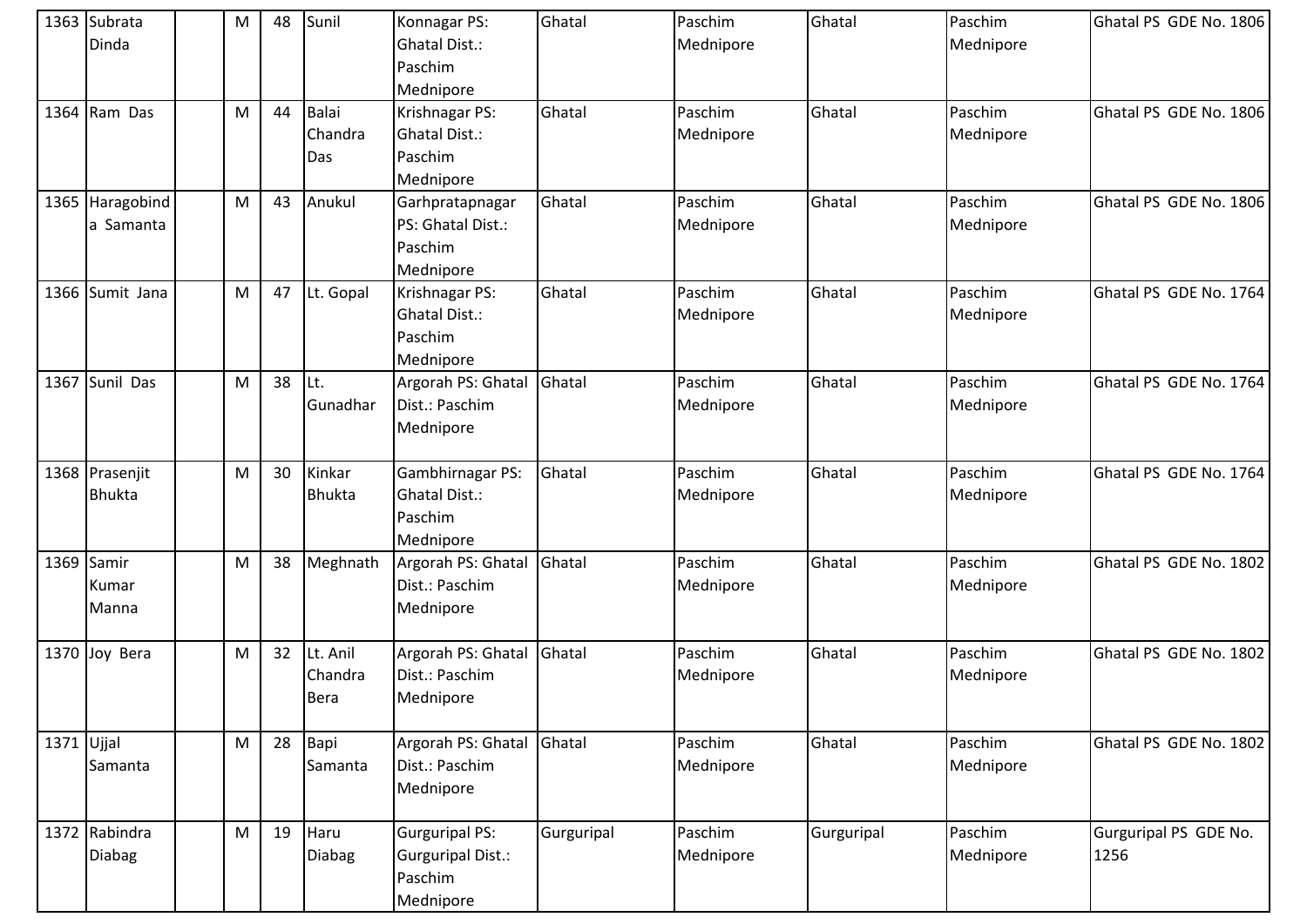| 1373 Kamal<br>Nayek     | ${\sf M}$ | 27 | Pramatha<br>Nayek  | Vill – Satosole,<br>P.S â€" Keshiary,<br>Dist – Paschim<br>Me PS: Keshiary<br>Dist.: Paschim<br>Mednipore | Keshiary | Paschim<br>Mednipore | Keshiary | Paschim<br>Mednipore | Keshiary PS GDE No.<br>1252 |
|-------------------------|-----------|----|--------------------|-----------------------------------------------------------------------------------------------------------|----------|----------------------|----------|----------------------|-----------------------------|
| 1374 Prasanta<br>Digar  | M         | 21 | Mantu<br>Digar     | Vill – Satosole,<br>P.S – Keshiary,<br>Dist – Paschim<br>Me PS: Keshiary<br>Dist.: Paschim<br>Mednipore   | Keshiary | Paschim<br>Mednipore | Keshiary | Paschim<br>Mednipore | Keshiary PS GDE No.<br>1252 |
| 1375 Swapan<br>Dandapat | M         | 32 | Guino<br>Dandapat  | Joypur PS: Keshiary Keshiary<br>Dist.: Paschim<br>Mednipore                                               |          | Paschim<br>Mednipore | Keshiary | Paschim<br>Mednipore | Keshiary PS GDE No.<br>1252 |
| 1376 Bikas<br>Mandi     | ${\sf M}$ |    | Hapna<br>Mandi     | Kopurar PS:<br>Keshiary Dist.:<br>Paschim<br>Mednipore                                                    | Keshiary | Paschim<br>Mednipore | Keshiary | Paschim<br>Mednipore | Keshiary PS GDE No.<br>1252 |
| 1377 Chandan<br>Nayek   | M         | 27 | Basanta<br>Nayek   | Kopurar PS:<br>Keshiary Dist.:<br>Paschim<br>Mednipore                                                    | Keshiary | Paschim<br>Mednipore | Keshiary | Paschim<br>Mednipore | Keshiary PS GDE No.<br>1252 |
| 1378 Pradip Sing        | M         | 28 | <b>Dhiren Sing</b> | Kopurar PS:<br>Keshiary Dist.:<br>Paschim<br>Mednipore                                                    | Keshiary | Paschim<br>Mednipore | Keshiary | Paschim<br>Mednipore | Keshiary PS GDE No.<br>1252 |
| 1379 Subhadip<br>Patar  | ${\sf M}$ | 27 |                    | Raghu Patar Kopurar PS:<br>Keshiary Dist.:<br>Paschim<br>Mednipore                                        | Keshiary | Paschim<br>Mednipore | Keshiary | Paschim<br>Mednipore | Keshiary PS GDE No.<br>1252 |
| 1380 Papan<br>Saren     | M         | 28 | <b>Dulal Saren</b> | Kukai PS: Keshiary<br>Dist.: Paschim<br>Mednipore                                                         | Keshiary | Paschim<br>Mednipore | Keshiary | Paschim<br>Mednipore | Keshiary PS GDE No.<br>1252 |
| 1381 Nayan<br>Patar     | M         | 18 | Premchand<br>Patar | Dasisarisha PS:<br>Keshiary Dist.:<br>Paschim<br>Mednipore                                                | Keshiary | Paschim<br>Mednipore | Keshiary | Paschim<br>Mednipore | Keshiary PS GDE No.<br>1220 |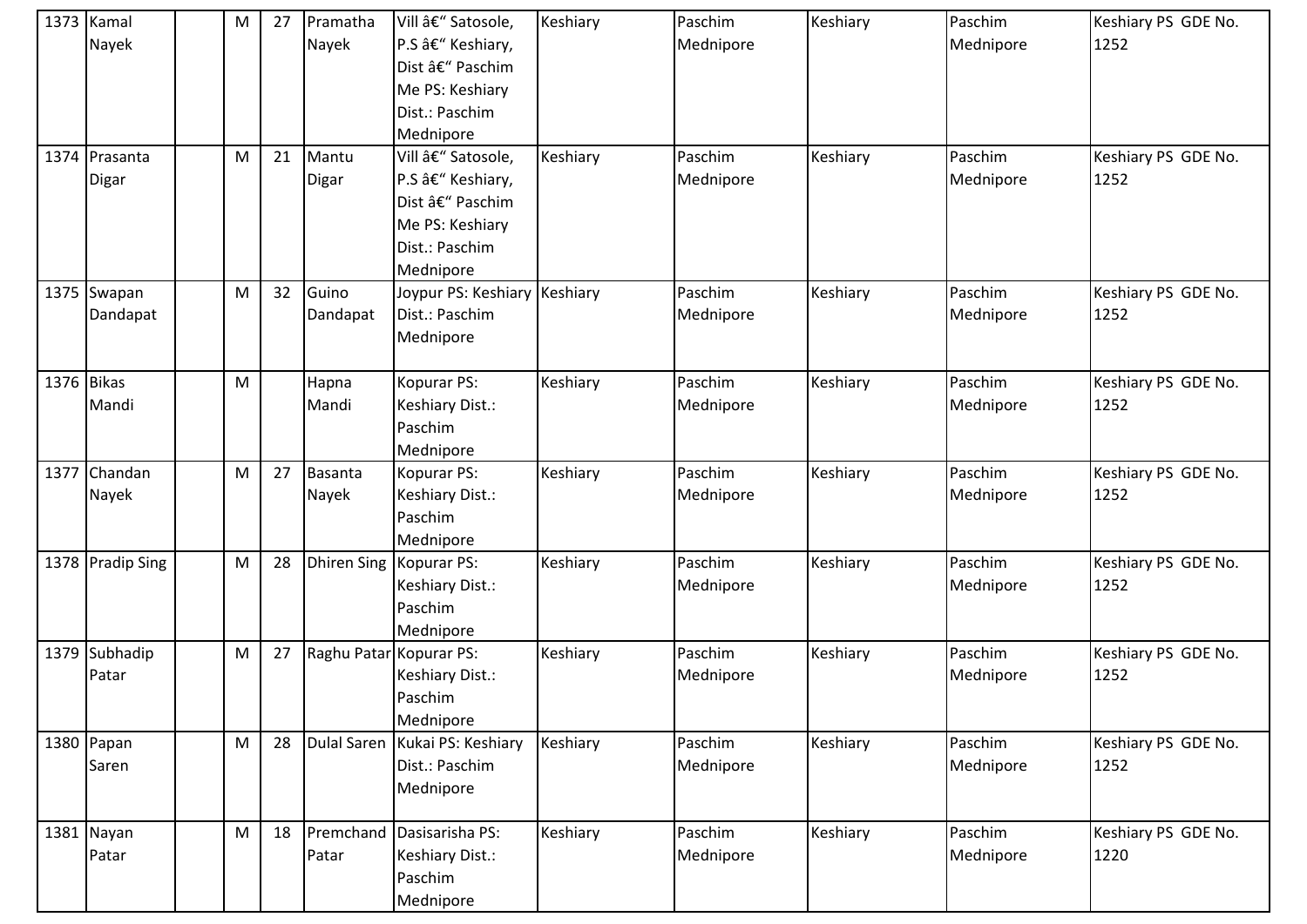| 1382 Rajib Patar | M | 35 | Lt.          | Dasisarisha PS:            | Keshiary        | Paschim   | Keshiary        | Paschim   | Keshiary PS GDE No. |
|------------------|---|----|--------------|----------------------------|-----------------|-----------|-----------------|-----------|---------------------|
|                  |   |    | Ramchandr    | <b>Keshiary Dist.:</b>     |                 | Mednipore |                 | Mednipore | 1220                |
|                  |   |    | a Patar      | Paschim                    |                 |           |                 |           |                     |
|                  |   |    |              | Mednipore                  |                 |           |                 |           |                     |
| 1383 Gobinda     | M | 32 | Lt. Bibhuti  | Dasisarisha PS:            | Keshiary        | Paschim   | Keshiary        | Paschim   | Keshiary PS GDE No. |
| Das              |   |    | Das          | Keshiary Dist.:            |                 | Mednipore |                 | Mednipore | 1220                |
|                  |   |    |              | Paschim                    |                 |           |                 |           |                     |
|                  |   |    |              | Mednipore                  |                 |           |                 |           |                     |
| 1384 Shiba Patar | M | 28 | Lt. Suren    | Dasisarisha PS:            | Keshiary        | Paschim   | Keshiary        | Paschim   | Keshiary PS GDE No. |
|                  |   |    | Patar        | Keshiary Dist.:            |                 | Mednipore |                 | Mednipore | 1220                |
|                  |   |    |              | Paschim                    |                 |           |                 |           |                     |
|                  |   |    |              | Mednipore                  |                 |           |                 |           |                     |
| 1385 Uttam Jana  | M | 40 | Rathindra    | Di Kusumpur PS:            | Keshiary        | Paschim   | Keshiary        | Paschim   | Keshiary PS GDE No. |
|                  |   |    | Jana         | Keshiary Dist.:            |                 | Mednipore |                 | Mednipore | 1258                |
|                  |   |    |              | Paschim                    |                 |           |                 |           |                     |
|                  |   |    |              | Mednipore                  |                 |           |                 |           |                     |
| 1386 Purna       | M | 32 | Nitai Dolai  | Di Kusumpur PS:            | Keshiary        | Paschim   | Keshiary        | Paschim   | Keshiary PS GDE No. |
| Chandra          |   |    |              | Keshiary Dist.:            |                 | Mednipore |                 | Mednipore | 1258                |
| Dolai            |   |    |              | Paschim                    |                 |           |                 |           |                     |
|                  |   |    |              | Mednipore                  |                 |           |                 |           |                     |
| 1387 Biswajit    | M | 45 |              | Khagendran Di Kusumpur PS: | Keshiary        | Paschim   | Keshiary        | Paschim   | Keshiary PS GDE No. |
| Jana             |   |    | ath Jana     | Keshiary Dist.:            |                 | Mednipore |                 | Mednipore | 1258                |
|                  |   |    |              | Paschim                    |                 |           |                 |           |                     |
|                  |   |    |              | Mednipore                  |                 |           |                 |           |                     |
| 1388 Alangir     | M | 38 | Mir          | Golar Dist.:               |                 | Paschim   | Keshpur         | Paschim   | Keshpur PS GDE No.  |
| Alam             |   |    | Sahadat Ali  | Paschim                    |                 | Mednipore |                 | Mednipore | 1546                |
|                  |   |    |              | Mednipore                  |                 |           |                 |           |                     |
| 1389 Mantav Ali  | M | 37 | Sk Karim Ali | Anandapur PS:              | Keshpur         | Paschim   | Keshpur         | Paschim   | Keshpur PS GDE No.  |
|                  |   |    |              | Keshpur Dist.:             |                 | Mednipore |                 | Mednipore | 1547                |
|                  |   |    |              | Paschim                    |                 |           |                 |           |                     |
|                  |   |    |              | Mednipore                  |                 |           |                 |           |                     |
| 1390 Gopal Gour  | M | 35 | Mohan        | <b>Traffic Gole Khuli</b>  | Kharagpore town | Paschim   | Kharagpore town | Paschim   | Kharagpore town PS  |
|                  |   |    | Gour         | PS: Kharagpore             |                 | Mednipore |                 | Mednipore | <b>GDE No. 2057</b> |
|                  |   |    |              | town Dist.: Paschim        |                 |           |                 |           |                     |
|                  |   |    |              | Mednipore                  |                 |           |                 |           |                     |
|                  |   |    |              |                            |                 |           |                 |           |                     |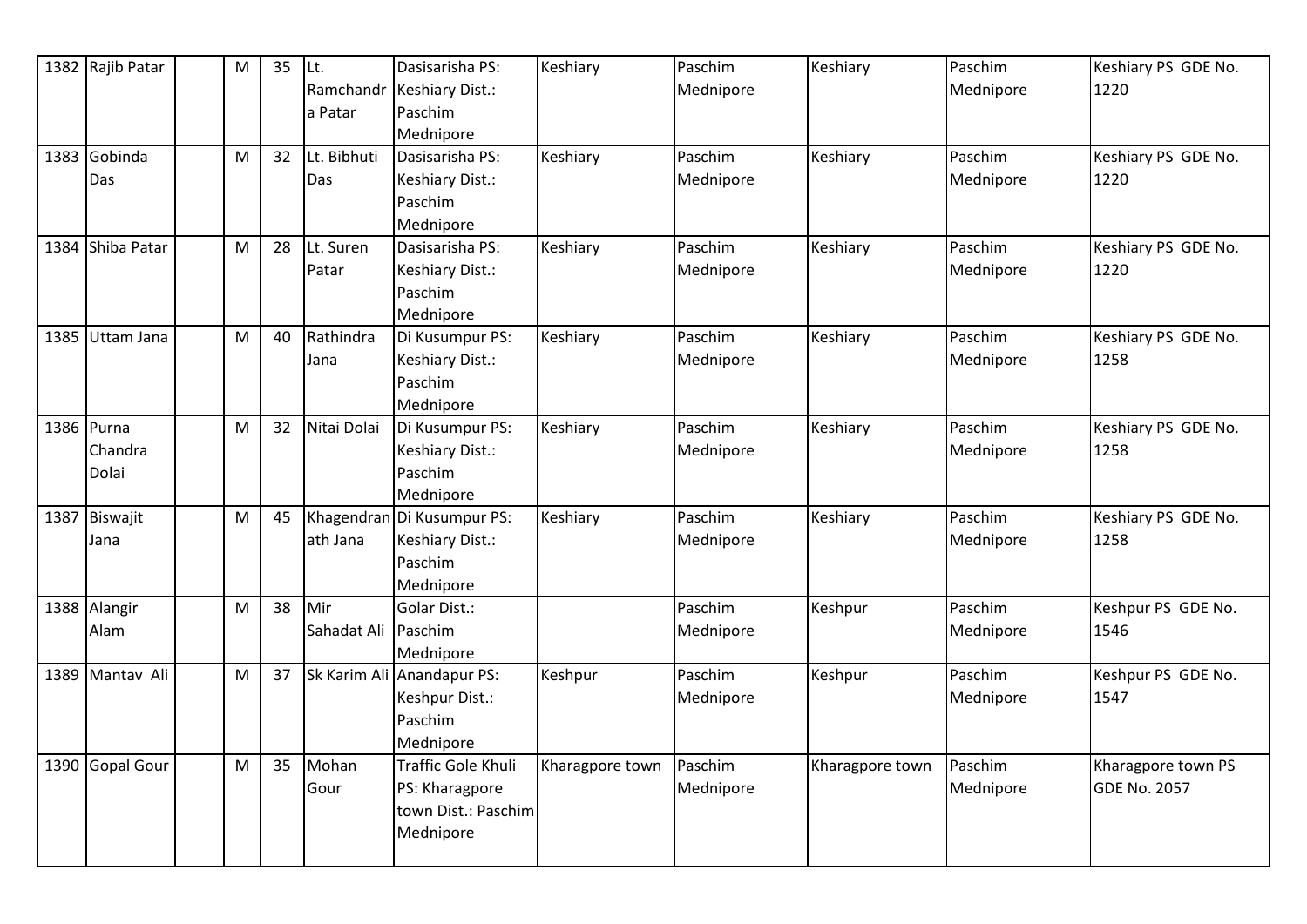|            | 1391 Sandep<br>Patra           | ${\sf M}$ | 34 | Raj Kumar       | Inda Bajrang Club<br>PS: Kharagpore<br>town Dist.: Paschim<br>Mednipore                          | Kharagpore town | Paschim<br>Mednipore | Kharagpore town | Paschim<br>Mednipore | Kharagpore town PS<br><b>GDE No. 2057</b> |
|------------|--------------------------------|-----------|----|-----------------|--------------------------------------------------------------------------------------------------|-----------------|----------------------|-----------------|----------------------|-------------------------------------------|
|            | 1392 Sk. Salim                 | M         | 32 | Sk. Sajid       | Panchberia, Ward<br><b>No-4 PS:</b><br>Kharagpore town<br>Dist.: Paschim<br>Mednipore            | Kharagpore town | Paschim<br>Mednipore | Kharagpore town | Paschim<br>Mednipore | Kharagpore town PS<br><b>GDE No. 2057</b> |
|            | 1393 S. Vineet<br>Kumar        | M         | 24 | S. Ramna<br>Rao | L/58, Unit-8 New<br>SettIment PS:<br>Kharagpore town<br>Dist.: Paschim<br>Mednipore              | Kharagpore town | Paschim<br>Mednipore | Kharagpore town | Paschim<br>Mednipore | Kharagpore town PS<br><b>GDE No. 2057</b> |
| 1394 Akhil | Kumar                          | M         | 23 | Ramna Rao       | L/58, Unit-8 New<br>Settlment PS:<br>Kharagpore town<br>Dist.: Paschim<br>Mednipore              | Kharagpore town | Paschim<br>Mednipore | Kharagpore town | Paschim<br>Mednipore | Kharagpore town PS<br><b>GDE No. 2057</b> |
|            | 1395 A. Kalyani<br>Sai         | M         | 24 |                 | Lt. A.m. Rao L/B, Unit-17 New<br>Settlment PS:<br>Kharagpore town<br>Dist.: Paschim<br>Mednipore | Kharagpore town | Paschim<br>Mednipore | Kharagpore town | Paschim<br>Mednipore | Kharagpore town PS<br><b>GDE No. 2057</b> |
|            | 1396 Naveen<br>Vhargav         | M         | 24 | Ram             | PS: Kharagpore<br>Krishna Rao town Dist.: Paschim<br>Mednipore                                   | Kharagpore town | Paschim<br>Mednipore | Kharagpore town | Paschim<br>Mednipore | Kharagpore town PS<br><b>GDE No. 2057</b> |
|            | 1397 Santanu<br><b>Ghoshal</b> | ${\sf M}$ | 53 | Sankar Lal      | Debalpur PS:<br>Kharagpore town<br>Dist.: Paschim<br>Mednipore                                   | Kharagpore town | Paschim<br>Mednipore | Kharagpore town | Paschim<br>Mednipore | Kharagpore town PS<br><b>GDE No. 2057</b> |
|            | 1398 Md. Sukra                 | M         | 46 | Md. Sajan       | New Bus Stand<br>Gandhi Nagar PS:<br>Kharagpore town<br>Dist.: Paschim<br>Mednipore              | Kharagpore town | Paschim<br>Mednipore | Kharagpore town | Paschim<br>Mednipore | Kharagpore town PS<br><b>GDE No. 2093</b> |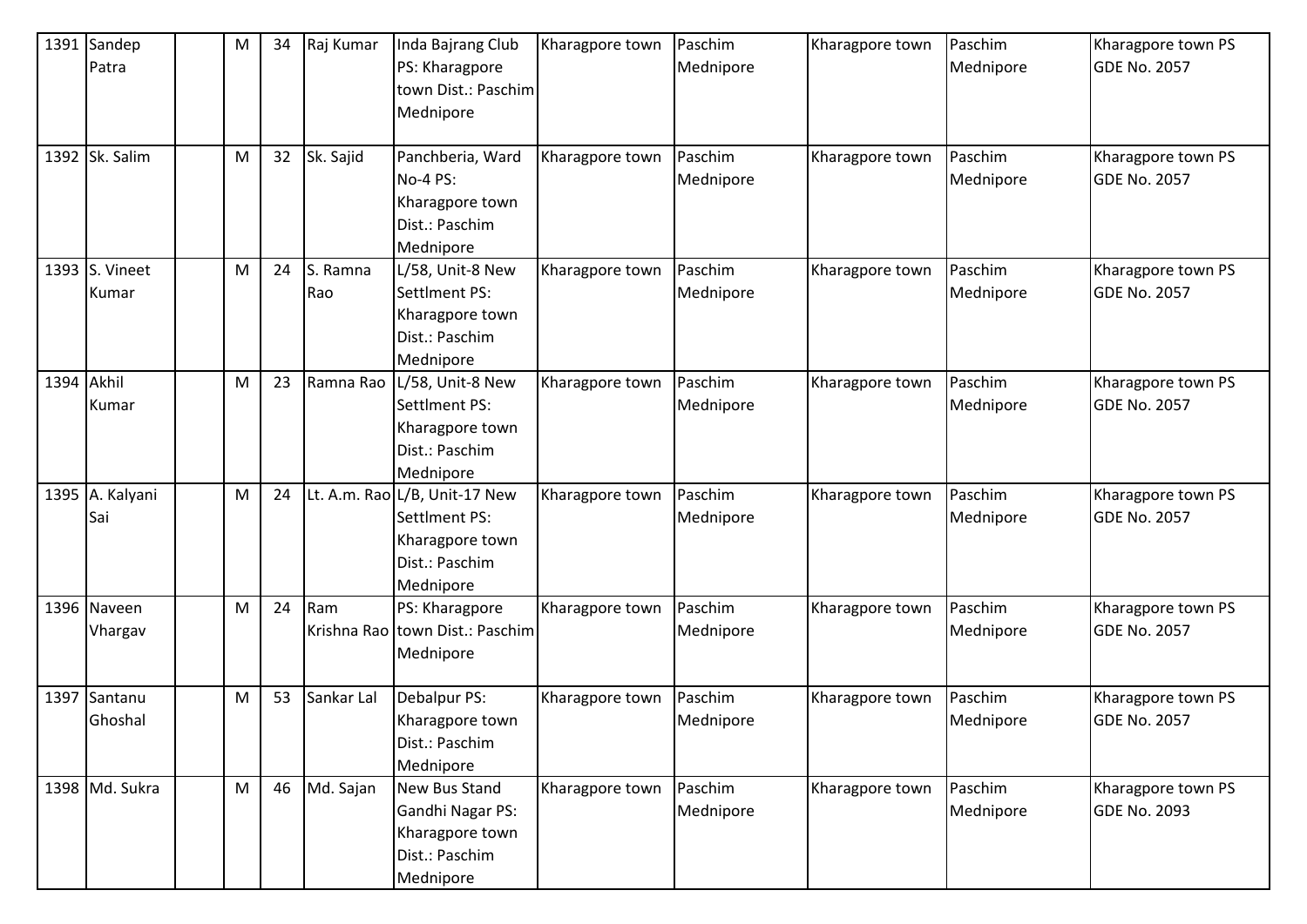| 1399 Sk. Safique            | M | 32 | Sk. Idrish             | Panchberia, Balu<br>Basti PS:<br>Kharagpore town<br>Dist.: Paschim<br>Mednipore                                           | Kharagpore town | Paschim<br>Mednipore | Kharagpore town | Paschim<br>Mednipore | Kharagpore town PS<br><b>GDE No. 2093</b> |
|-----------------------------|---|----|------------------------|---------------------------------------------------------------------------------------------------------------------------|-----------------|----------------------|-----------------|----------------------|-------------------------------------------|
| 1400 Ashok<br><b>Behera</b> | M | 42 | Anil Behera            | C.M.E Gate PS:<br>Kharagpore town<br>Dist.: Paschim<br>Mednipore                                                          | Kharagpore town | Paschim<br>Mednipore | Kharagpore town | Paschim<br>Mednipore | Kharagpore town PS<br><b>GDE No. 2093</b> |
| 1401 Susanta<br>Mukhi       |   |    | <b>Bimal</b><br>Mukhi  | Bhatia, PS-Dimoli,<br>PS-KGP(L), Dist-<br>Paschim Medi PS:<br>Kharagpur local<br>Dist.: Paschim<br>Mednipore              | Kharagpur local | Paschim<br>Mednipore | Kharagpur local | Paschim<br>Mednipore | Kharagpur local PS GDE<br>No. 2222        |
| 1402 Prasanta<br>Mukhi      |   |    |                        | Bimal Kukhi Vetia, PO- Demoli,<br>PS-KGP(L), Dist-<br>Paschim Medin PS:<br>Kharagpur local<br>Dist.: Paschim<br>Mednipore | Kharagpur local | Paschim<br>Mednipore | Kharagpur local | Paschim<br>Mednipore | Kharagpur local PS GDE<br>No. 2222        |
| 1403 Puna Routh             |   |    | <b>Bhantu</b><br>Routh | Bhetia, Po-Bemoli,<br>PS-KGP(L), Dist-<br>MDP(W) PS:<br>Kharagpur local<br>Dist.: Paschim<br>Mednipore                    | Kharagpur local | Paschim<br>Mednipore | Kharagpur local | Paschim<br>Mednipore | Kharagpur local PS GDE<br>No. 2222        |
| 1404 Dilip Bej              |   |    | Susant Bej             | Bhatia, PO- Demoli, Kharagpur local<br>PS-KGP(L), Dist-<br>MDP(W) PS:<br>Kharagpur local<br>Dist.: Paschim<br>Mednipore   |                 | Paschim<br>Mednipore | Kharagpur local | Paschim<br>Mednipore | Kharagpur local PS GDE<br>No. 2222        |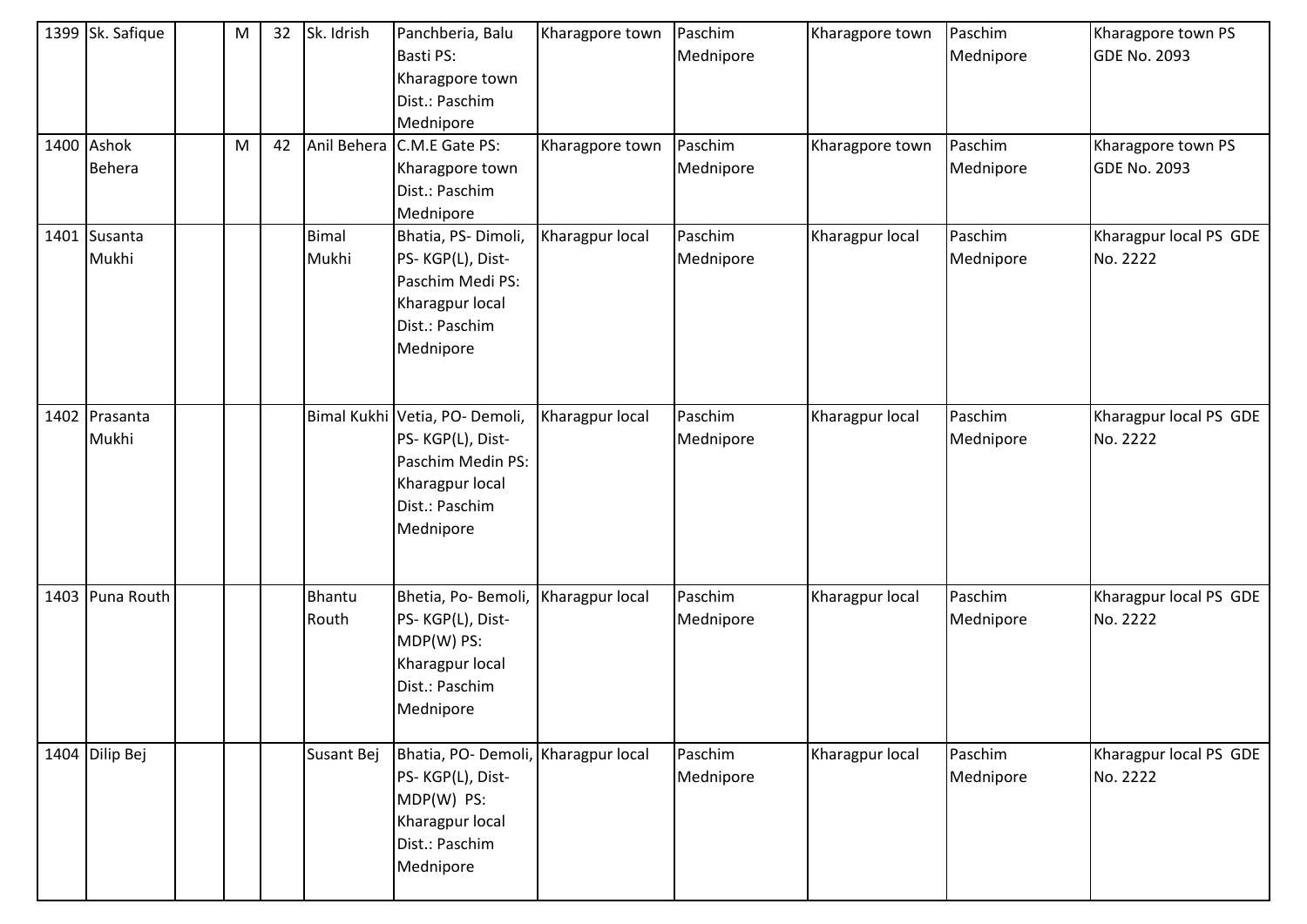| 1405 Amiya Bej        |   | Kmiray Bej           | Bhatia, PO- Demoli, Kharagpur local<br>PS-KGP(L), Dist-<br>MDP(W) PS:<br>Kharagpur local<br>Dist.: Paschim<br>Mednipore |                 | Paschim<br>Mednipore | Kharagpur local | Paschim<br>Mednipore | Kharagpur local PS GDE<br>No. 2222                                  |
|-----------------------|---|----------------------|-------------------------------------------------------------------------------------------------------------------------|-----------------|----------------------|-----------------|----------------------|---------------------------------------------------------------------|
| 1406 Nautu<br>Chalak  | M | Asish<br>Chalak      | Karodana PS-<br>Salbani, dist-<br>MDP(W PS:<br>Kharagpur local<br>Dist.: Paschim<br>Mednipore                           | Kharagpur local | Paschim<br>Mednipore | Kharagpur local | Paschim<br>Mednipore | Kharagpur local PS GDE<br>No. 2222                                  |
| 1407 Sudip<br>Chalak  | M | Sibu Chalak          | Erensam, PO-+ PS-<br>Binpur, Jhargram<br>PS: Kharagpur local<br>Dist.: Paschim<br>Mednipore                             | Kharagpur local | Paschim<br>Mednipore | Kharagpur local | Paschim<br>Mednipore | Kharagpur local PS GDE<br>No. 2222                                  |
| 1408 Suraja<br>Chalak | M | Niranjan<br>Chalak   | Erensam, PO-+ PS-<br>Binpur, Jhargram<br>PS: Kharagpur local<br>Dist.: Paschim<br>Mednipore                             | Kharagpur local | Paschim<br>Mednipore | Kharagpur local | Paschim<br>Mednipore | Kharagpur local PS GDE<br>No. 2222                                  |
| 1409 Sibu Patra       | M |                      | Nakul Patra   PS: Kharagpur local   Kharagpur local<br>Dist.: Paschim<br>Mednipore                                      |                 | Paschim<br>Mednipore | Kharagpur local | Paschim<br>Mednipore | Kharagpur local PS GDE<br>No. 2222                                  |
| 1410 Sakti Singh      | M | Tarapada<br>Singh    | Tarapada Singh PS: Kharagpur local<br>Kharagpur local<br>Dist.: Paschim<br>Mednipore                                    |                 | Paschim<br>Mednipore | Kharagpur local | Paschim<br>Mednipore | Kharagpur local PS GDE<br>No. 2222                                  |
| 1411 Ranjan<br>Kumar  | M | Siyasharan<br>Praasd | Aiwan, Baijda PS-<br>Fatepur, Dist=-<br>Gaya Bihar PS:<br>Kharagpur local<br>Dist.: Paschim<br>Mednipore                | Kharagpur local | Paschim<br>Mednipore | Kharagpur local | Paschim<br>Mednipore | Kharagpur local PS<br>Outpost Kalaikunda bith<br>House GDE No. 1090 |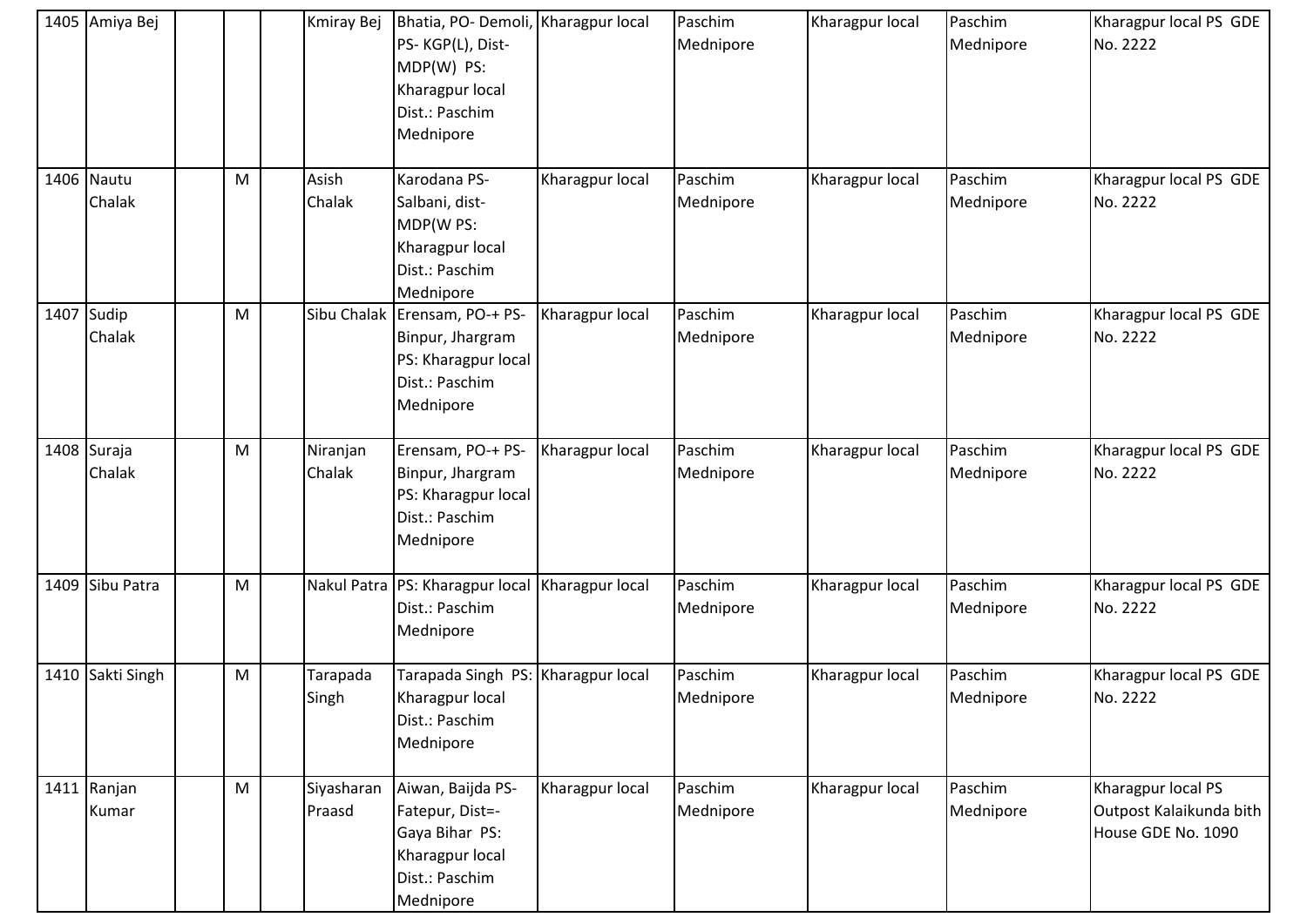| 1412 Santosh     | M         | Rajedra            | Gopimore, PS-               | Kharagpur local | Paschim   | Kharagpur local | Paschim   | Kharagpur local PS      |
|------------------|-----------|--------------------|-----------------------------|-----------------|-----------|-----------------|-----------|-------------------------|
| Kumar            |           | Yadav              | Fatepur, Goya,              |                 | Mednipore |                 | Mednipore | Outpost Kalaikunda bith |
|                  |           |                    | Bihar PS:                   |                 |           |                 |           | House GDE No. 1090      |
|                  |           |                    | Kharagpur local             |                 |           |                 |           |                         |
|                  |           |                    | Dist.: Paschim              |                 |           |                 |           |                         |
|                  |           |                    | Mednipore                   |                 |           |                 |           |                         |
| 1413 Kachi Singh | M         | <b>Iswar Singh</b> | Bholukmacha,                | Kharagpur local | Paschim   | Kharagpur local | Paschim   | Kharagpur local PS      |
|                  |           |                    | Hiriatara, PS-              |                 | Mednipore |                 | Mednipore | Outpost Kalaikunda bith |
|                  |           |                    | KGP(L) PS:                  |                 |           |                 |           | House GDE No. 1090      |
|                  |           |                    | Kharagpur local             |                 |           |                 |           |                         |
|                  |           |                    | Dist.: Paschim              |                 |           |                 |           |                         |
|                  |           |                    | Mednipore                   |                 |           |                 |           |                         |
| 1414 Biplab      | M         | Durgadas           | Kolaberia, PS-              | Kharagpur local | Paschim   | Kharagpur local | Paschim   | Kharagpur local PS      |
| <b>Bauri</b>     |           | Bayri              | Chatna, Dist-               |                 | Mednipore |                 | Mednipore | Outpost Kalaikunda bith |
|                  |           |                    | Bankura. PS:                |                 |           |                 |           | House GDE No. 1090      |
|                  |           |                    | Kharagpur local             |                 |           |                 |           |                         |
|                  |           |                    | Dist.: Paschim              |                 |           |                 |           |                         |
|                  |           |                    | Mednipore                   |                 |           |                 |           |                         |
| 1415 Buddheswa   | M         | Kanai              | Of Susunia, PO-             | Kharagpur local | Paschim   | Kharagpur local | Paschim   | Kharagpur local PS      |
| r Mandi          |           | Mandi              | Dharanda, PS-               |                 | Mednipore |                 | Mednipore | Outpost Kalaikunda bith |
|                  |           |                    | KGP(L) PS:                  |                 |           |                 |           | House GDE No. 1090      |
|                  |           |                    | Kharagpur local             |                 |           |                 |           |                         |
|                  |           |                    | Dist.: Paschim              |                 |           |                 |           |                         |
|                  |           |                    | Mednipore                   |                 |           |                 |           |                         |
| 1416 Jayanta     | M         | Judhithir          | Rabindrapally, W            | Kharagpur local | Paschim   | Kharagpur local | Paschim   | Kharagpur local PS GDE  |
| Dey              |           | Dey                | no-33 PS-KGP(L),            |                 | Mednipore |                 | Mednipore | No. 2223                |
|                  |           |                    | Dist-MDP(W) PS:             |                 |           |                 |           |                         |
|                  |           |                    | Kharagpur local             |                 |           |                 |           |                         |
|                  |           |                    | Dist.: Paschim              |                 |           |                 |           |                         |
|                  |           |                    | Mednipore                   |                 |           |                 |           |                         |
|                  |           |                    |                             |                 |           |                 |           |                         |
| 1417 Bhasasash   | ${\sf M}$ |                    | Subash Dey Rabindrapally, W | Kharagpur local | Paschim   | Kharagpur local | Paschim   | Kharagpur local PS GDE  |
| Dey              |           |                    | no-33 PS-KGP(L),            |                 | Mednipore |                 | Mednipore | No. 2223                |
|                  |           |                    | Dist-MDP(W) PS:             |                 |           |                 |           |                         |
|                  |           |                    | Kharagpur local             |                 |           |                 |           |                         |
|                  |           |                    | Dist.: Paschim              |                 |           |                 |           |                         |
|                  |           |                    | Mednipore                   |                 |           |                 |           |                         |
|                  |           |                    |                             |                 |           |                 |           |                         |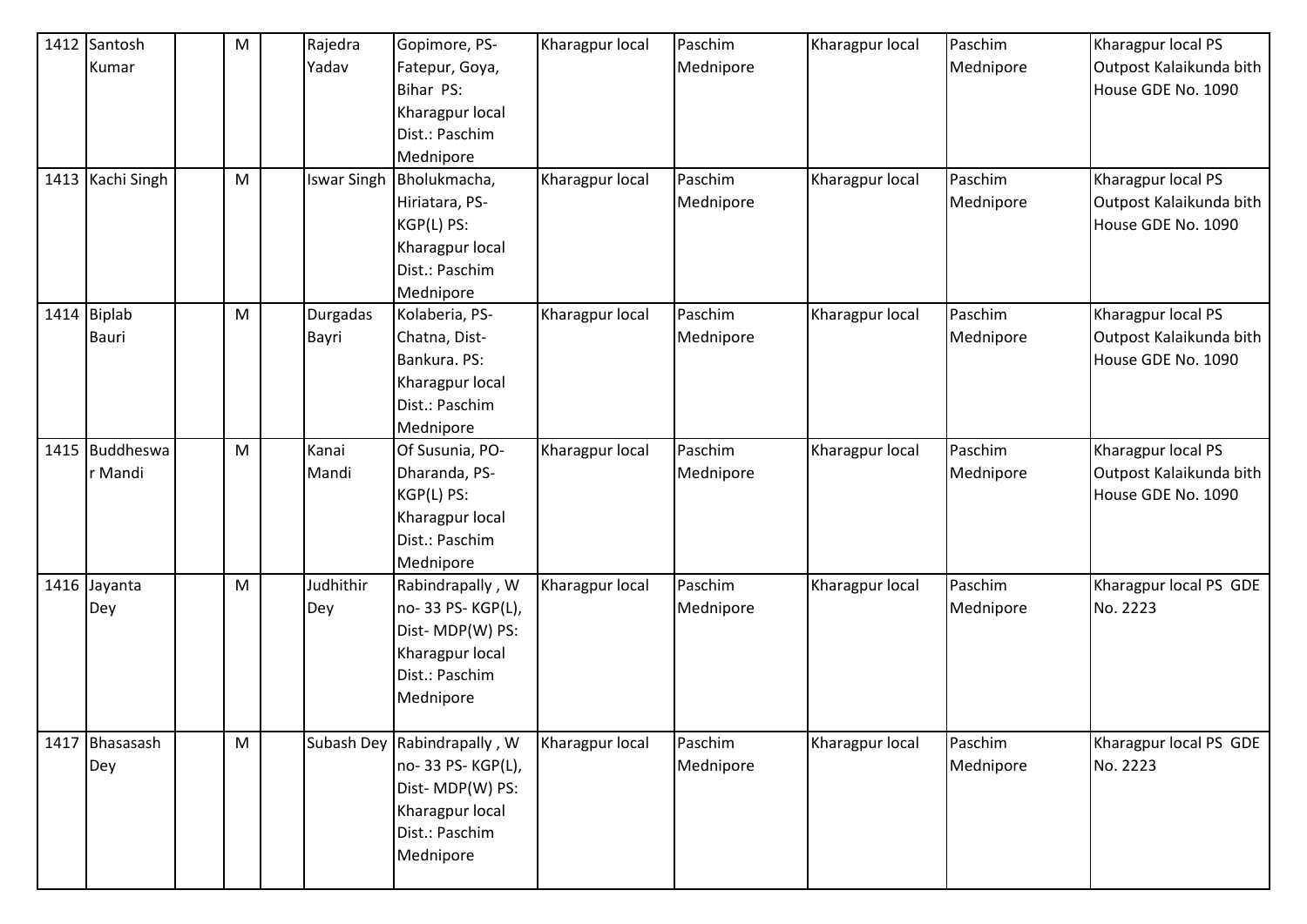| 1418 Badya Nath<br>Hembram<br>1419 Sk. Jullu | M<br>M | 35 | Lt. Masgas<br>Hambram<br>Sk. Anwar | Talbagicha, PS-<br>KGP(L), Dist-<br>MDP(W) PS:<br>Kharagpur local<br>Dist.: Paschim<br>Mednipore<br>Kaji Mohalla PS:<br>Kharagpur women<br>Dist.: Paschim<br>Mednipore | Kharagpur local<br>Kharagpur women Paschim | Paschim<br>Mednipore<br>Mednipore | Kharagpur local<br>Kharagpur women   Paschim | Paschim<br>Mednipore<br>Mednipore | Kharagpur local PS GDE<br>No. 2223<br>Kharagpur women PS<br>GDE No. 415 |
|----------------------------------------------|--------|----|------------------------------------|------------------------------------------------------------------------------------------------------------------------------------------------------------------------|--------------------------------------------|-----------------------------------|----------------------------------------------|-----------------------------------|-------------------------------------------------------------------------|
| 1420 Md. Raja                                | M      | 30 | Md. Sahil                          | Traffic Gole Khuli<br>PS: Kharagpur<br>women Dist.:<br>Paschim<br>Mednipore                                                                                            | Kharagpur women Paschim                    | Mednipore                         | Kharagpur women   Paschim                    | Mednipore                         | Kharagpur women PS<br><b>GDE No. 415</b>                                |
| 1421 Sk. Sahid                               | M      | 36 | Sk. Jumman                         | New Bus Stand, PS:<br>Kharagpur women<br>Dist.: Paschim<br>Mednipore                                                                                                   | Kharagpur women Paschim                    | Mednipore                         | Kharagpur women   Paschim                    | Mednipore                         | Kharagpur women PS<br>GDE No. 415                                       |
| 1422 Sk. Sabbir                              | M      | 29 | Sk. Noor<br>Mohamma                | New Bus Stand PS:<br>Kharagpur women<br>Dist.: Paschim<br>Mednipore                                                                                                    | Kharagpur women   Paschim                  | Mednipore                         | Kharagpur women   Paschim                    | Mednipore                         | Kharagpur women PS<br>GDE No. 415                                       |
| 1423 Sk. Jannu                               | M      | 55 | Sk. Karim                          | Panchberia, Ward<br>No-04 PS:<br>Kharagpur women<br>Dist.: Paschim<br>Mednipore                                                                                        | Kharagpur women Paschim                    | Mednipore                         | Kharagpur women   Paschim                    | Mednipore                         | Kharagpur women PS<br>GDE No. 415                                       |
| 1424 Sk. Muslim                              | M      | 32 | Sk. Nur<br>Islam                   | Panchberia, Ward<br>No-04 PS:<br>Kharagpur women<br>Dist.: Paschim<br>Mednipore                                                                                        | Kharagpur women Paschim                    | Mednipore                         | Kharagpur women   Paschim                    | Mednipore                         | Kharagpur women PS<br>GDE No. 415                                       |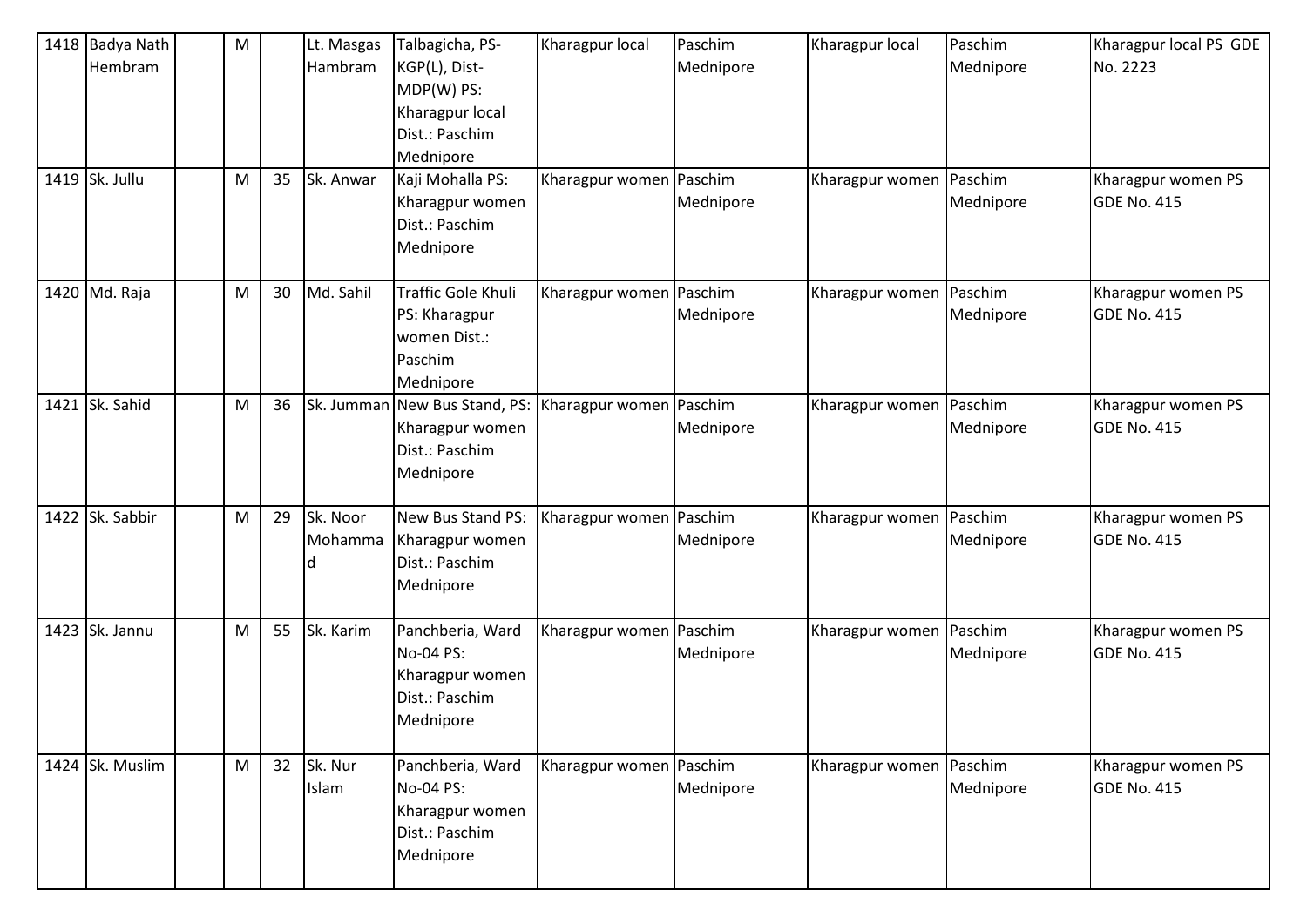|      | 1425 Jyotiranjan<br><b>Biswal</b><br>1426 Duhsassan<br>Mallick |      | M<br>M | 28<br>37 | Janaha<br><b>Biswal</b><br>Rohit<br><b>Mallick</b> | Noagoan, PS-<br>Narayangarh PS:<br>Narayangarh Dist.:<br>Paschim<br>Mednipore<br>Korua, Duhanpada,<br>PS- Narayangarh<br>PS: Narayangarh<br>Dist.: Paschim | Narayangarh<br>Narayangarh | Paschim<br>Mednipore<br>Paschim<br>Mednipore | Midnapore<br>Midnapore | Paschim<br>Mednipore<br>Paschim<br>Mednipore | Midnapore PS GDE No.<br>1952<br>Midnapore PS GDE No.<br>1952 |
|------|----------------------------------------------------------------|------|--------|----------|----------------------------------------------------|------------------------------------------------------------------------------------------------------------------------------------------------------------|----------------------------|----------------------------------------------|------------------------|----------------------------------------------|--------------------------------------------------------------|
|      | 1427 Jhapu<br><b>Behara</b>                                    |      | M      | 46       | Lt. Sudhir<br><b>Behara</b>                        | Mednipore<br>Aligunj, Fakirdanga,<br>PS-Kotwali PS:<br>Midnapore Dist.:<br>Paschim<br>Mednipore                                                            | Midnapore                  | Paschim<br>Mednipore                         | Midnapore              | Paschim<br>Mednipore                         | Midnapore PS GDE No.<br>1958                                 |
| 1428 | Somnath<br>Das                                                 | Sona | M      | 52       | Das                                                | Lt. Akhilesh Ramkdishnanagar,<br>Dharma, PS-<br>Kotwali PS:<br>Midnapore Dist.:<br>Paschim<br>Mednipore                                                    | Midnapore                  | Paschim<br>Mednipore                         | Midnapore              | Paschim<br>Mednipore                         | Midnapore PS GDE No.<br>1958                                 |
|      | 1429 Budhu Box                                                 |      | M      | 46       | Lt. Moti<br>Box                                    | Aligunj, Fakirdanga,<br>PS-Kotwali PS:<br>Midnapore Dist.:<br>Paschim<br>Mednipore                                                                         | Midnapore                  | Paschim<br>Mednipore                         | Midnapore              | Paschim<br>Mednipore                         | Midnapore PS GDE No.<br>1958                                 |
|      | 1430 Goda Tudu                                                 |      | M      | 35       | Sankar<br>Tudu                                     | Karkochia PS:<br>Mohanpur Dist.:<br>Paschim<br>Mednipore                                                                                                   | Mohanpur                   | Paschim<br>Mednipore                         | Mohanpur               | Paschim<br>Mednipore                         | Mohanpur PS GDE No.<br>1233                                  |
|      | 1431 Surajit<br>Pahan                                          |      | M      | 31       | Lt. Bhabani<br>Pahan                               | Parulia PS:<br>Narayangarh Dist.:<br>Paschim<br>Mednipore                                                                                                  | Narayangarh                | Paschim<br>Mednipore                         | Narayangarh            | Paschim<br>Mednipore                         | Narayangarh PS GDE<br>No. 1524                               |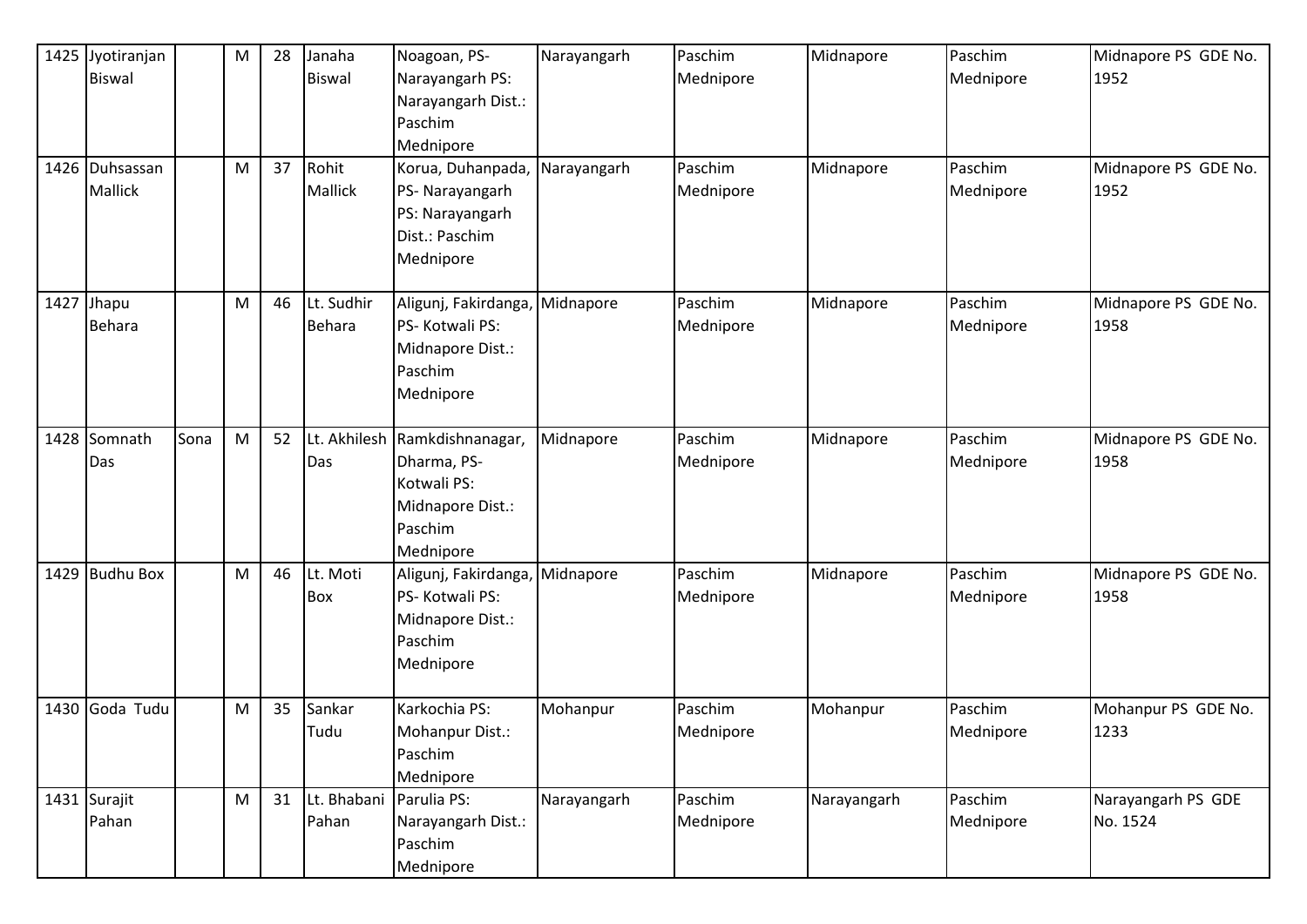| 1432 Sachin Das                 | ${\sf M}$ | 38 | <b>Rabin Das</b>          | Parulia PS:<br>Narayangarh Dist.:<br>Paschim<br>Mednipore                                          | Narayangarh | Paschim<br>Mednipore | Narayangarh | Paschim<br>Mednipore | Narayangarh PS GDE<br>No. 1524 |
|---------------------------------|-----------|----|---------------------------|----------------------------------------------------------------------------------------------------|-------------|----------------------|-------------|----------------------|--------------------------------|
| 1433 Biswanath<br>Sing          | M         | 40 | Matal                     | Parulia PS:<br>Narayangarh Dist.:<br>Paschim<br>Mednipore                                          | Narayangarh | Paschim<br>Mednipore | Narayangarh | Paschim<br>Mednipore | Narayangarh PS GDE<br>No. 1524 |
| 1434 Rintu Patra                | M         | 38 | ILt.<br>Gunadhar<br>Patra | Palgeria PS:<br>Narayangarh Dist.:<br>Paschim<br>Mednipore                                         | Narayangarh | Paschim<br>Mednipore | Narayangarh | Paschim<br>Mednipore | Narayangarh PS GDE<br>No. 1521 |
| 1435 Bholanath<br><b>Bhunia</b> | M         | 33 | Tarapada<br><b>Bhunia</b> | Immampatna PS:<br>Narayangarh Dist.:<br>Paschim<br>Mednipore                                       | Narayangarh | Paschim<br>Mednipore | Narayangarh | Paschim<br>Mednipore | Narayangarh PS GDE<br>No. 1521 |
| 1436 Bhaia Sing                 | M         | 50 | Gobardhan<br>Sing         | Gourangachak, PS<br>Pingla, Dist<br>Paschim Medinipur<br>PS: Pingla Dist.:<br>Paschim<br>Mednipore | Pingla      | Paschim<br>Mednipore | Pingla      | Paschim<br>Mednipore | Pingla PS GDE No.<br>15012     |
| 1437 Binay Sing                 | M         | 22 | Santosh<br>Sing           | Gourangachak, PS<br>Pingla, Dist<br>Paschim Medinipur<br>PS: Pingla Dist.:<br>Paschim<br>Mednipore | Pingla      | Paschim<br>Mednipore | Pingla      | Paschim<br>Mednipore | Pingla PS GDE No.<br>15012     |
| 1438 Debendy<br><b>Bauti</b>    | ${\sf M}$ |    | 24 Srimanta<br>Bauti      | Pathra, PS<br>Kotowali, Dist<br>Paschim Medinipur<br>PS: Pingla Dist.:<br>Paschim<br>Mednipore     | Pingla      | Paschim<br>Mednipore | Pingla      | Paschim<br>Mednipore | Pingla PS GDE No.<br>15012     |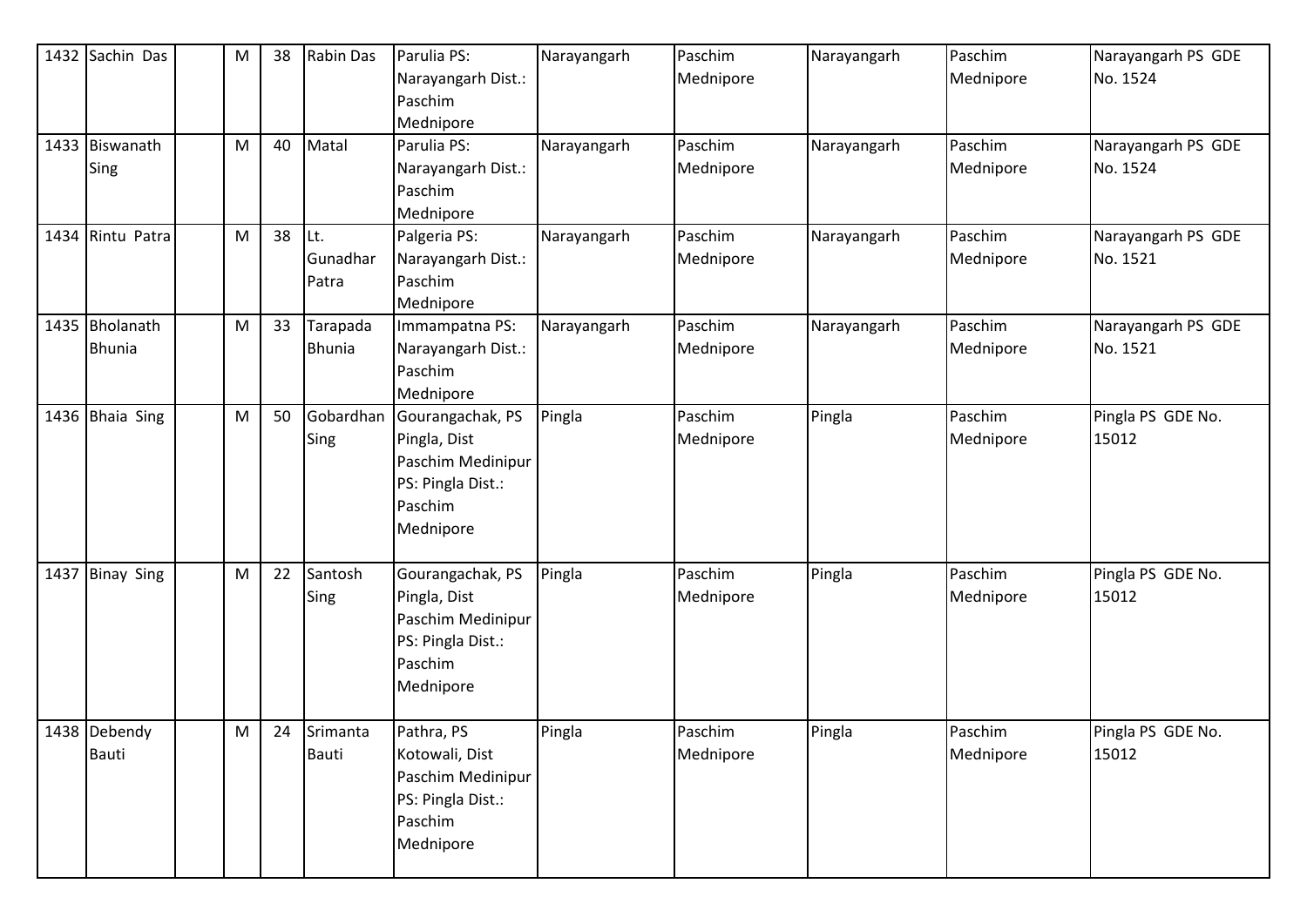|            | 1439 Prabir<br><b>Bhunia</b> | M | 24 | Niranjan<br><b>Bhunia</b> | Pathra, PS<br>Kotowali, Dist<br>Paschim Medinipur<br>PS: Pingla Dist.:<br>Paschim<br>Mednipore | Pingla     | Paschim<br>Mednipore | Pingla  | Paschim<br>Mednipore | Pingla PS GDE No.<br>15012 |
|------------|------------------------------|---|----|---------------------------|------------------------------------------------------------------------------------------------|------------|----------------------|---------|----------------------|----------------------------|
|            | 1440 Bikash<br>Kuilya        | M | 26 | Sukdeb<br>Kuilya          | Jalabindu PS:<br>Sabang Dist.:<br>Paschim<br>Mednipore                                         | Sabang     | Paschim<br>Mednipore | Sabang  | Paschim<br>Mednipore | Sabang PS GDE No.<br>1494  |
|            | 1441 Asit Paria              | M | 40 |                           | Dhaju Paria Eicharpur PS:<br>Keshpur Dist.:<br>Paschim<br>Mednipore                            | Keshpur    | Paschim<br>Mednipore | Sabang  | Paschim<br>Mednipore | Sabang PS GDE No.<br>1500  |
|            | 1442 Sanjoy<br>Kuilya        | M |    | ar Kuilya                 | Dharmendh Nakidni PS: Sabang<br>Dist.: Paschim<br>Mednipore                                    | Sabang     | Paschim<br>Mednipore | Sabang  | Paschim<br>Mednipore | Sabang PS GDE No.<br>1499  |
| 1443 Paltu | Kuilya                       | M | 28 | Sadhan<br>Kuilya          | Nakindi PS: Sabang<br>Dist.: Paschim<br>Mednipore                                              | Sabang     | Paschim<br>Mednipore | Sabang  | Paschim<br>Mednipore | Sabang PS GDE No.<br>1499  |
|            | 1444 Debabrata<br>Kuilya     | M | 23 | Ashok<br>Kuilya           | Nakindi PS: Sabang<br>Dist.: Paschim<br>Mednipore                                              | Sabang     | Paschim<br>Mednipore | Sabang  | Paschim<br>Mednipore | Sabang PS GDE No.<br>1499  |
|            | 1445 Animesh<br>Mandi        | M | 19 | Gopinath<br>Mandi         | Khairboni, PS:<br>Goaltore Dist.:<br>Paschim<br>Mednipore                                      | Goaltore   | Paschim<br>Mednipore | Salbani | Paschim<br>Mednipore | Salbani PS GDE No.<br>1503 |
|            | 1446 Sankar<br>Mahata        | M | 28 | Haradhan<br>Mahata        | Chuipur, PS:<br>Salbani Dist.:<br>Paschim<br>Mednipore                                         | Salbani    | Paschim<br>Mednipore | Salbani | Paschim<br>Mednipore | Salbani PS GDE No.<br>1503 |
|            | 1447 Mangal<br>Mahata        | M | 52 | Sabu<br>Mahata            | Kandalboni, PS:<br>Gurguripal Dist.:<br>Paschim<br>Mednipore                                   | Gurguripal | Paschim<br>Mednipore | Salbani | Paschim<br>Mednipore | Salbani PS GDE No.<br>1503 |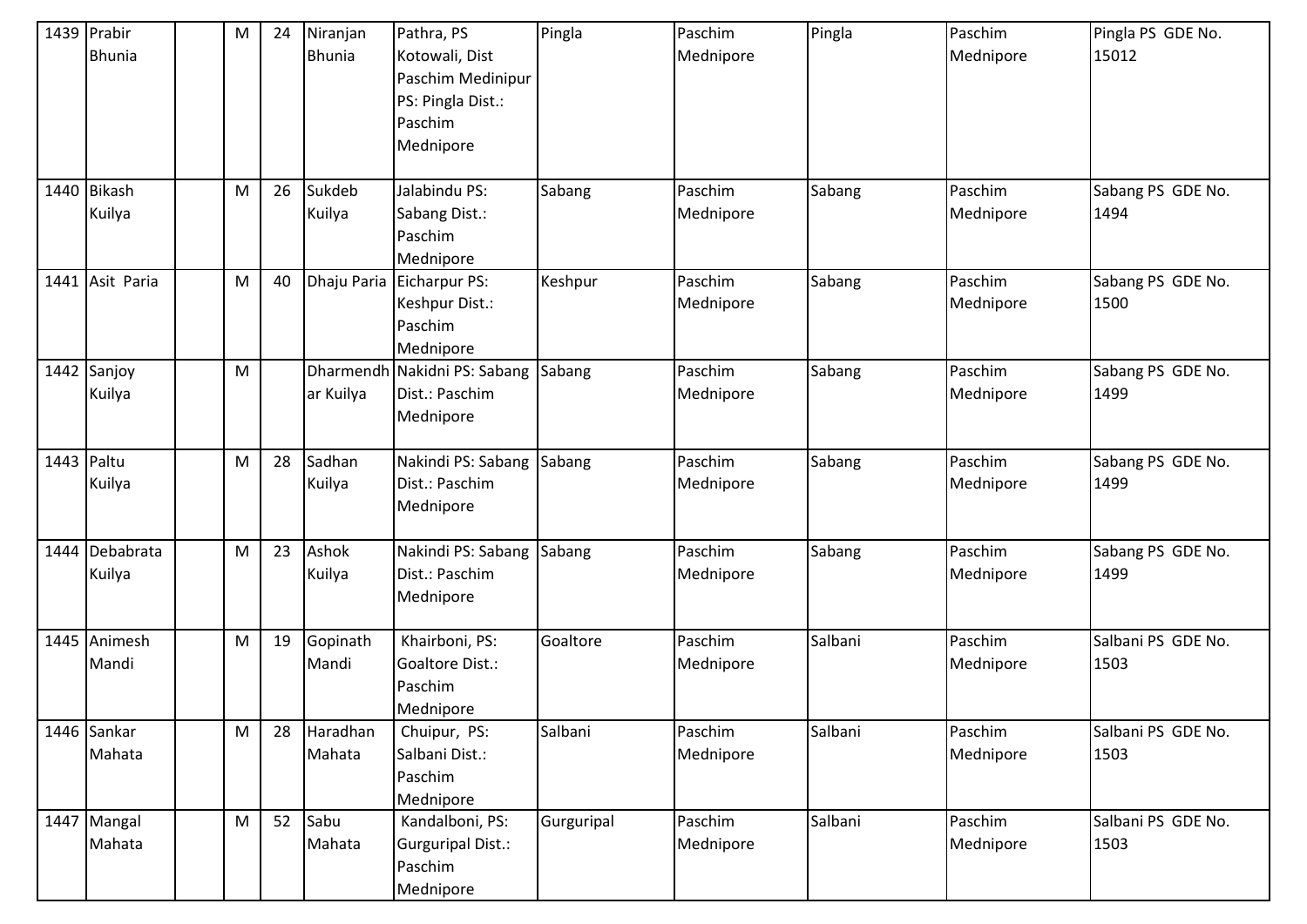| 1448 Swapan       | M | 28 | Madan          | Golokchack, PS:                    | Salbani      | Paschim         | Salbani      | Paschim         | Salbani PS Outpost         |
|-------------------|---|----|----------------|------------------------------------|--------------|-----------------|--------------|-----------------|----------------------------|
| Rana              |   |    | Rana           | Salbani Dist.:                     |              | Mednipore       |              | Mednipore       | Birakata PP GDE No. 826    |
|                   |   |    |                | Paschim                            |              |                 |              |                 |                            |
|                   |   |    |                | Mednipore                          |              |                 |              |                 |                            |
| 1449 Pradip       | M | 27 | Bishnupada     | Pathri PS: Salbani                 | Salbani      | Paschim         | Salbani      | Paschim         | Salbani PS Outpost         |
| Mahata            |   |    | Mahata         | Dist.: Paschim                     |              | Mednipore       |              | Mednipore       | Birakata PP GDE No. 926    |
|                   |   |    |                | Mednipore                          |              |                 |              |                 |                            |
|                   |   |    |                |                                    |              |                 |              |                 |                            |
| 1450 Sayandip     | M |    | Tapas Kr.      | Vill- Parachingra, PS-Bhupatinagar |              | Purba Mednipore | Bhupatinagar | Purba Mednipore | <b>Bhupatinagar PS GDE</b> |
| Guria             |   |    | Guria          | Bhupatinagar, Dist-                |              |                 |              |                 | No. 1304                   |
|                   |   |    |                | Purba M PS:                        |              |                 |              |                 |                            |
|                   |   |    |                | <b>Bhupatinagar Dist.:</b>         |              |                 |              |                 |                            |
|                   |   |    |                | Purba Mednipore                    |              |                 |              |                 |                            |
|                   |   |    |                |                                    |              |                 |              |                 |                            |
|                   |   |    |                |                                    |              |                 |              |                 |                            |
| 1451 Partha       | M |    | Asit Ranjan    | PS: Bhupatinagar                   | Bhupatinagar | Purba Mednipore | Bhupatinagar | Purba Mednipore | Bhupatinagar PS GDE        |
| Pratim Bera       |   |    | <b>Bera</b>    | Dist.: Purba                       |              |                 |              |                 | No. 1304                   |
|                   |   |    |                | Mednipore                          |              |                 |              |                 |                            |
| 1452 Nibaran      | M |    | Lt.            | PS: Bhupatinagar                   | Bhupatinagar | Purba Mednipore | Bhupatinagar | Purba Mednipore | <b>Bhupatinagar PS GDE</b> |
| Guria             |   |    | <b>Bomkesh</b> | Dist.: Purba                       |              |                 |              |                 | No. 1304                   |
|                   |   |    | Guria          | Mednipore                          |              |                 |              |                 |                            |
| 1453 Banu         | M | 52 | Lt.            | Baghaghol, PS-                     |              | <b>Basirhat</b> | Contai       | Purba Mednipore | Contai PS GDE No. 1890     |
| Manna             |   |    | Saktipada      | Contai, Dist.- Purba               |              |                 |              |                 |                            |
|                   |   |    | Manna          | Medinipur                          |              |                 |              |                 |                            |
| 1454 Dibakar      | M | 32 | Prabahta       | Bankaberia, PS-                    |              | <b>Basirhat</b> | Contai       | Purba Mednipore | Contai PS GDE No. 1890     |
| Routh             |   |    | Routh          | Contai, Dist.- Purba               |              |                 |              |                 |                            |
|                   |   |    |                | Medinipur                          |              |                 |              |                 |                            |
| 1455 Trisit Maity | M |    | Lt.            | Banamalipur, PS-                   |              | <b>Basirhat</b> | Contai       | Purba Mednipore | Contai PS GDE No. 1890     |
|                   |   |    | Debabrata      | Contai, Dist.- Purba               |              |                 |              |                 |                            |
|                   |   |    | Maity          | Medinipur                          |              |                 |              |                 |                            |
| 1456 Abrar        | M | 28 | Ibrahim        | Merwaricol, PS                     |              | <b>Basirhat</b> | Digha        | Purba Mednipore | Digha PS GDE No. 963       |
| Ahamed            |   |    | Ansari         | Naihati, Dist-North                |              |                 |              |                 |                            |
| Ansari            |   |    |                | 24 Pgs.                            |              |                 |              |                 |                            |
| 1457 Dipankar     | M | 59 |                | Lt. Haripada 5/4/1 Jatin Das       |              | <b>Basirhat</b> | Digha        | Purba Mednipore | Digha PS GDE No. 964       |
| Chakrabart        |   |    |                | Chakrabart Nagar, Koi-56.          |              |                 |              |                 |                            |
|                   |   |    |                |                                    |              |                 |              |                 |                            |
|                   |   |    |                |                                    |              |                 |              |                 |                            |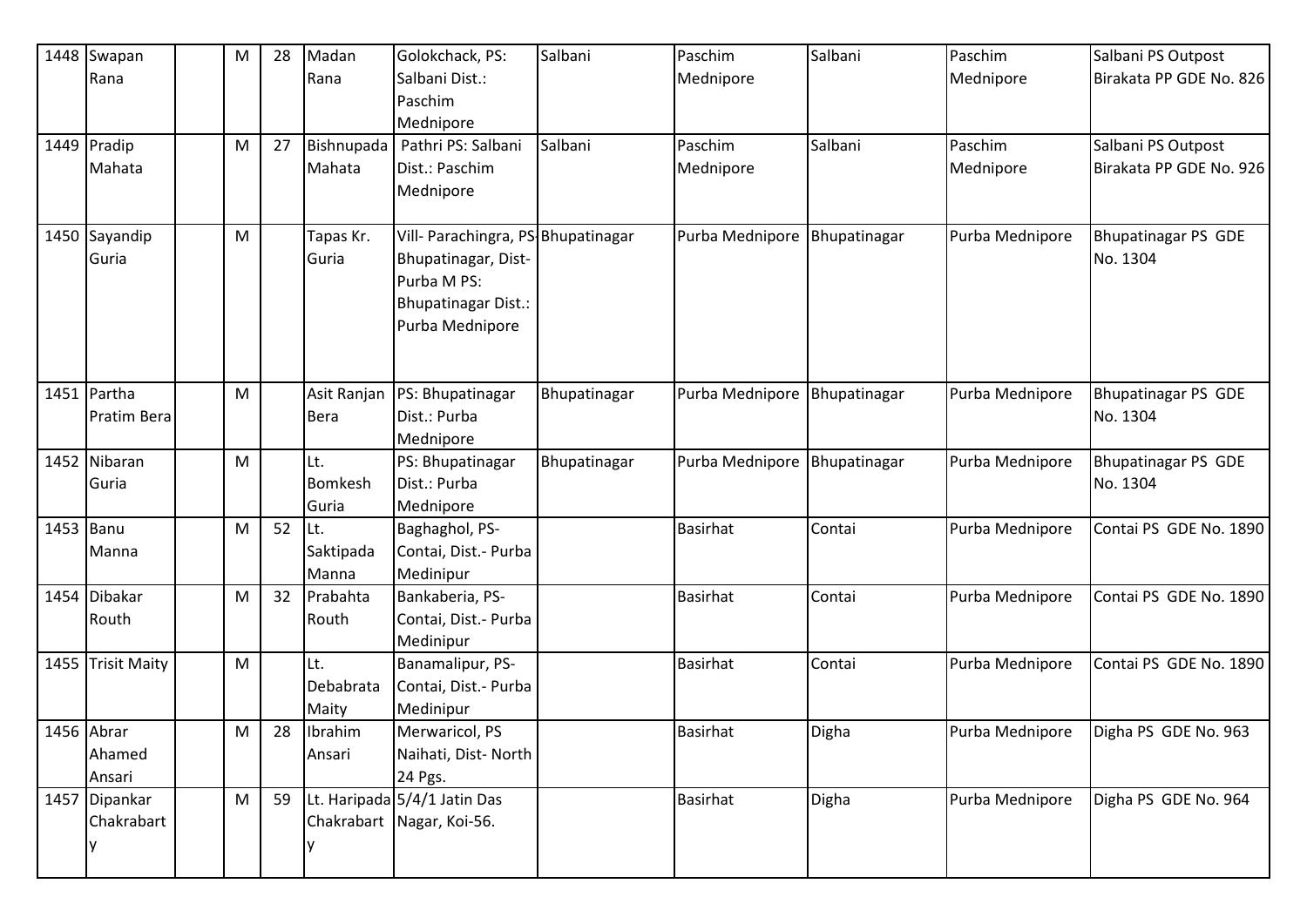|            | 1458 Pradip Kr. | M | 67 | Lt.           | 42C/3 Jaganath            |            | <b>Basirhat</b>            | Digha        | Purba Mednipore | Digha PS GDE No. 964  |
|------------|-----------------|---|----|---------------|---------------------------|------------|----------------------------|--------------|-----------------|-----------------------|
|            | Das             |   |    | Amarnath      | Ghat lane, PS             |            |                            |              |                 |                       |
|            |                 |   |    | Das           | Srirampur, Dist-          |            |                            |              |                 |                       |
|            |                 |   |    |               | Hoog                      |            |                            |              |                 |                       |
| 1459 Sujit |                 | M | 26 | Shekhar       | Vill-Gaihata, PS-         |            | <b>Basirhat</b>            | Digha mohana | Purba Mednipore | Digha mohana coastal  |
|            | <b>Biswas</b>   |   |    | <b>Biswas</b> | Gaihata, Dist-            |            |                            | coastal      |                 | PS GDE No. 916        |
|            |                 |   |    |               | 24Pgs(N)                  |            |                            |              |                 |                       |
|            | 1460 Soumyaranj | M | 28 | Krishna Ch.   | Vill-Talgachhari, PS-     |            | <b>Basirhat</b>            | Digha mohana | Purba Mednipore | Digha mohana coastal  |
|            | an Mishra       |   |    | Mishra        | Ramnagar, Dist-           |            |                            | coastal      |                 | PS GDE No. 916        |
|            |                 |   |    |               | Purba Medinip             |            |                            |              |                 |                       |
|            |                 |   |    |               |                           |            |                            |              |                 |                       |
|            | 1461 Uttam      | M | 51 | Lt-ramani     | Vill-Khadalgobra,         |            | <b>Basirhat</b>            | Digha mohana | Purba Mednipore | Digha mohana coastal  |
|            | Manna           |   |    | Manna         | PS-DMC, Dist-             |            |                            | coastal      |                 | PS GDE No. 916        |
|            |                 |   |    |               | Purba Medinipur           |            |                            |              |                 |                       |
|            | 1462 Joydeb Das | M |    | Lt. Sanatan   | Shyamharibarh PS:         | Egra       | Purba Mednipore            | Egra         | Purba Mednipore | Egra PS GDE No. 1442  |
|            |                 |   |    |               | Egra Dist.: Purba         |            |                            |              |                 |                       |
|            |                 |   |    |               | Mednipore                 |            |                            |              |                 |                       |
|            |                 |   |    |               |                           |            |                            |              |                 |                       |
|            | 1463 Laltu Das  | M |    | Aswini        | Shyamharibar PS:          | Egra       | Purba Mednipore Egra       |              | Purba Mednipore | Egra PS GDE No. 1442  |
|            |                 |   |    |               | Egra Dist.: Purba         |            |                            |              |                 |                       |
|            |                 |   |    |               | Mednipore                 |            |                            |              |                 |                       |
|            | 1464 Sukumar    | M |    | Haripada      | Alua PS: Egra Dist.:      | Egra       | Purba Mednipore            | Egra         | Purba Mednipore | Egra PS GDE No. 1443  |
|            | Dolai           |   |    |               | Purba Mednipore           |            |                            |              |                 |                       |
|            |                 |   |    |               |                           |            |                            |              |                 |                       |
|            | 1465 Biswanath  | M |    | Haripada      | Alua PS: Egra Dist.:      | Egra       | Purba Mednipore            | Egra         | Purba Mednipore | Egra PS GDE No. 1443  |
|            | Dolai           |   |    |               | Purba Mednipore           |            |                            |              |                 |                       |
|            |                 |   |    |               |                           |            |                            |              |                 |                       |
|            | 1466 Sankar     | M | 23 | Bahgahari     | Taluk gopalpur PS:        | Mahishadal | Purba Mednipore Mahishadal |              | Purba Mednipore | Mahishadal PS GDE No. |
|            | <b>Bhunia</b>   |   |    | <b>Bhunia</b> | Mahishadal Dist.:         |            |                            |              |                 | 1369                  |
|            |                 |   |    |               | Purba Mednipore           |            |                            |              |                 |                       |
|            |                 |   |    |               |                           |            |                            |              |                 |                       |
|            | 1467 Suman Kr   | M | 35 |               | Madhusuda Garkamalpur PS: | Mahishadal | Purba Mednipore Mahishadal |              | Purba Mednipore | Mahishadal PS GDE No. |
|            | <b>Bera</b>     |   |    | n Bera        | Mahishadal Dist.:         |            |                            |              |                 | 1369                  |
|            |                 |   |    |               | Purba Mednipore           |            |                            |              |                 |                       |
|            |                 |   |    |               |                           |            |                            |              |                 |                       |
| 1468 Raju  |                 | M | 42 | Sukdeb        | Sillibari PS:             | Marishda   | Purba Mednipore Marishda   |              | Purba Mednipore | Marishda PS GDE No.   |
|            | Mondal          |   |    | Mondal        | Marishda Dist.:           |            |                            |              |                 | 1194                  |
|            |                 |   |    |               | Purba Mednipore           |            |                            |              |                 |                       |
|            |                 |   |    |               |                           |            |                            |              |                 |                       |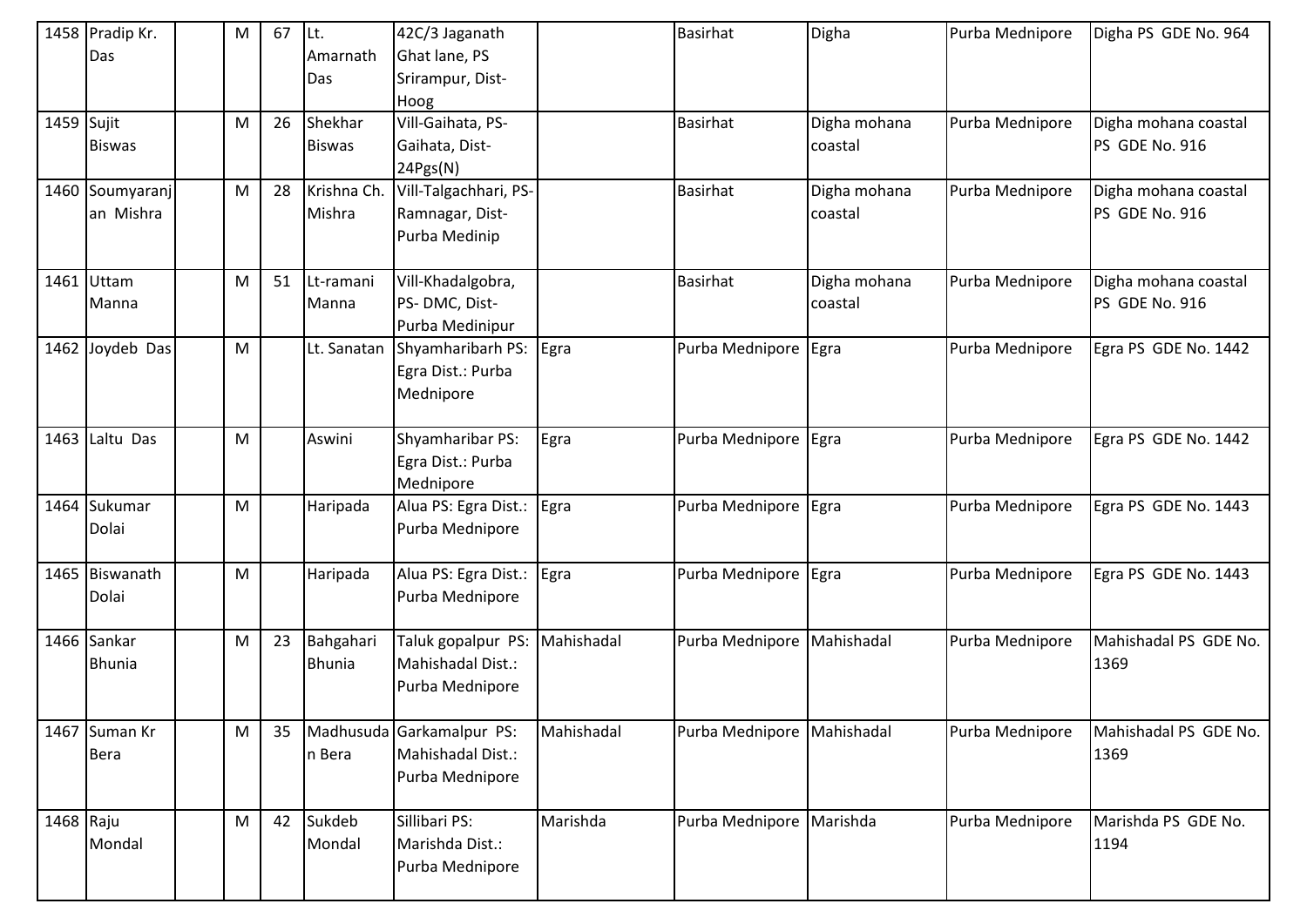|      | 1469 Animesh<br>Das          | M | 28 | Lt. Dulal<br>Das     | Nachinda PS:<br>Marishda Dist.:<br>Purba Mednipore                               | Marishda   | Purba Mednipore Marishda                           |            | Purba Mednipore                           | Marishda PS GDE No.<br>1194   |
|------|------------------------------|---|----|----------------------|----------------------------------------------------------------------------------|------------|----------------------------------------------------|------------|-------------------------------------------|-------------------------------|
|      | 1470 Sk Harun                |   | 27 | Sk Najrul            | Thekuachak PS:<br>Nandakumar Dist.:<br>Purba Mednipore                           | Nandakumar | Purba Mednipore Nandakumar                         |            | Purba Mednipore                           | Nandakumar PS GDE<br>No. 2531 |
| 1471 | Tarun Kr.<br>Ghorai          | M | 30 | Gouri<br>Sankar      | Dakshin Narghat<br>PS: Chandipur Dist.:<br>Purba Mednipore                       | Chandipur  | Purba Mednipore                                    | Nandakumar | Purba Mednipore                           | Nandakumar PS GDE<br>No. 2531 |
|      | 1472 Bholanath<br>Patra      | M |    | Benimadha<br>۱b      | Kanwa PS:<br>Ramnagar Dist.:<br>Purba Mednipore                                  | Ramnagar   | Purba Mednipore                                    | Ramnagar   | Purba Mednipore                           | Ramnagar PS GDE No.<br>1236   |
|      | 1473 Gurudev<br>Jana         | М |    | Jayanta              | Dakshin Basulipat<br>PS: Ramnagar Dist.:<br>Purba Mednipore                      | Ramnagar   | Purba Mednipore                                    | Ramnagar   | Purba Mednipore                           | Ramnagar PS GDE No.<br>1236   |
| 1474 | Rabisankar<br>Das            | M |    | Lt. Laxman           | Talgachhari PS:<br>Ramnagar Dist.:<br>Purba Mednipore                            | Ramnagar   | Purba Mednipore                                    | Ramnagar   | Purba Mednipore                           | Ramnagar PS GDE No.<br>1236   |
|      | 1475 Santu<br>Kumar<br>Majhi | M | 30 | Sambhunat<br>h Majhi | Jafarpur PS: Falta<br>Dist.: Diamond<br><b>Harbour Police</b><br><b>District</b> | Falta      | Diamond Harbour Ramnagar<br><b>Police District</b> |            | Diamond Harbour<br><b>Police District</b> | Ramnagar PS GDE No.<br>1317   |
|      | 1476 Rahit<br>Maity          | M | 24 | Netai Maity          | Jafarpur PS: Falta<br>Dist.: Diamond<br><b>Harbour Police</b><br>District        | Falta      | Diamond Harbour<br><b>Police District</b>          | Ramnagar   | Diamond Harbour<br><b>Police District</b> | Ramnagar PS GDE No.<br>1317   |
|      | 1477 Bishal<br><b>Bouri</b>  | M |    | Lt.fakir<br>Bouri    | Bahar PS: Adra<br>Dist.: Purulia                                                 | Adra       | Purulia                                            | Adra       | Purulia                                   | Adra PS GDE No. 1225          |
|      | 1478 Avijit Singh            | M |    | Damudar<br>Singh     | Ranguni PS: Adra<br>Dist.: Purulia                                               | Adra       | Purulia                                            | Adra       | Purulia                                   | Adra PS GDE No. 1245          |
|      | 1479 Kanchan<br>Singh        | M |    | Udham<br>Singh       | Chakolta PS: Adra<br>Dist.: Purulia                                              | Adra       | Purulia                                            | Adra       | Purulia                                   | Adra PS GDE No. 1245          |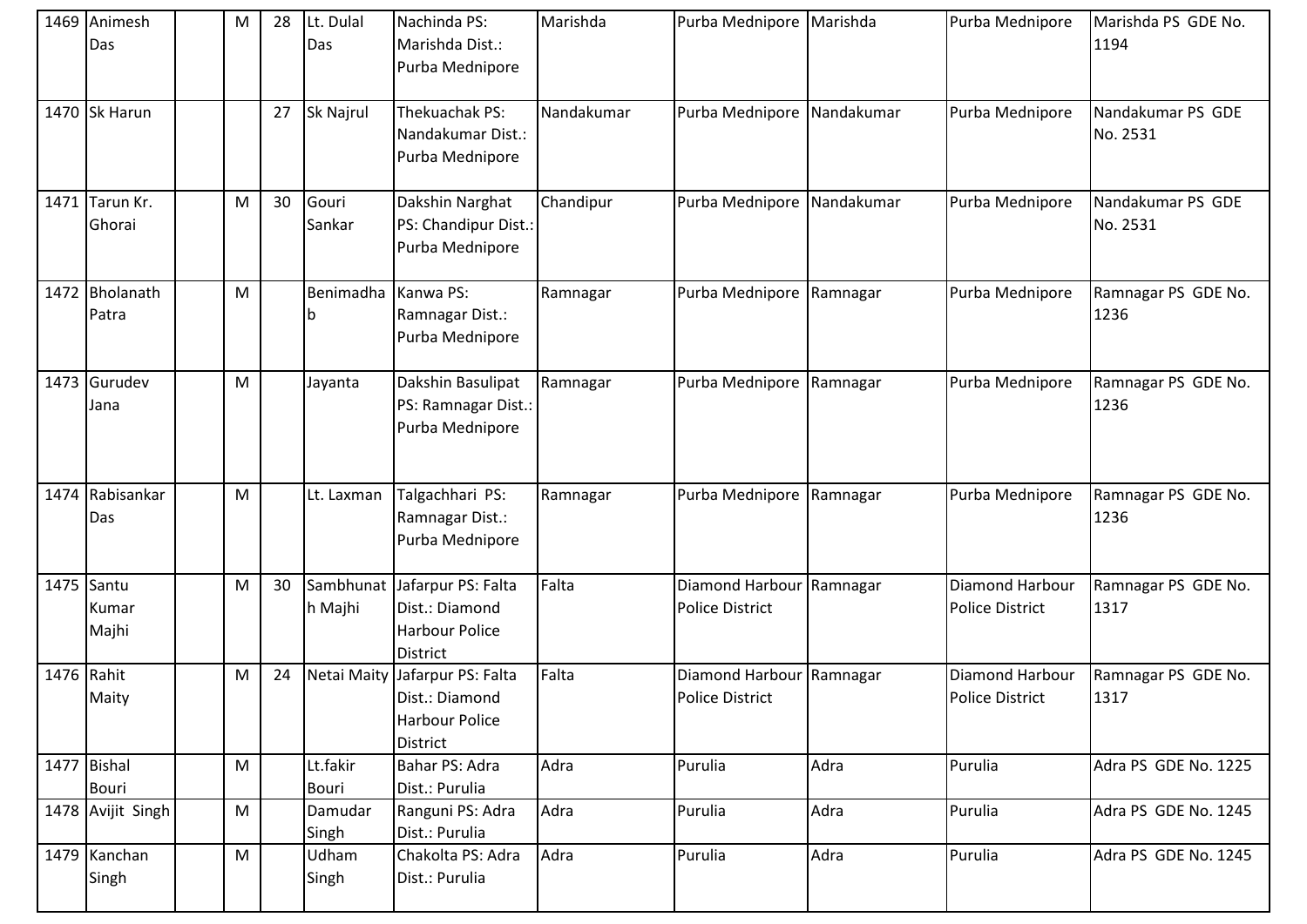| 1480 | Tarun            | M |    | Lt.kalipada       | Bahar PS: Adra       | Adra        | Purulia | Adra        | Purulia | Adra PS GDE No. 1245  |
|------|------------------|---|----|-------------------|----------------------|-------------|---------|-------------|---------|-----------------------|
|      | <b>Bouri</b>     |   |    | <b>Bouri</b>      | Dist.: Purulia       |             |         |             |         |                       |
|      | 1481 Sital Bouri | M |    | Suhir Bouri       | Chakolta PS: Adra    | Adra        | Purulia | Adra        | Purulia | Adra PS GDE No. 1245  |
|      |                  |   |    |                   | Dist.: Purulia       |             |         |             |         |                       |
|      |                  |   |    |                   |                      |             |         |             |         |                       |
|      | 1482 Jamini      |   | 45 | Lt. Jitu          | Goalikocha PS:       | Arsha       | Purulia | Arsha       | Purulia | Arsha PS GDE No. 1103 |
|      | Singh            |   |    | Singh             | Arsha Dist.: Purulia |             |         |             |         |                       |
|      | Sardar           |   |    | Sardar            |                      |             |         |             |         |                       |
|      | 1483 Haradhan    |   | 22 | Tarani            | Fosko PS: Arsha      | Arsha       | Purulia | Arsha       | Purulia | Arsha PS GDE No. 1103 |
|      | Kumar            |   |    | Kumar             | Dist.: Purulia       |             |         |             |         |                       |
|      | 1484 Gourango    |   | 39 | Lt. Ram           | Saluidahar PS:       | Arsha       | Purulia | Arsha       | Purulia | Arsha PS GDE No. 1103 |
|      | Mahato           |   |    | Mahato            | Arsha Dist.: Purulia |             |         |             |         |                       |
|      |                  |   |    |                   |                      |             |         |             |         |                       |
|      | 1485 Pravash     |   | 45 | Chaitanya         | Patuara PS: Arsha    | Arsha       | Purulia | Arsha       | Purulia | Arsha PS GDE No. 1103 |
|      | Kumar            |   |    | Kumar             | Dist.: Purulia       |             |         |             |         |                       |
|      | 1486 Mangal      | M | 46 | Ram Das           | Gobindapur PS:       | Bagmundi    | Purulia | Bagmundi    | Purulia | Bagmundi PS GDE No.   |
|      | Das              |   |    |                   | Bagmundi Dist.:      |             |         |             |         | 1667                  |
|      |                  |   |    |                   | Purulia              |             |         |             |         |                       |
| 1487 | Tarani           | M | 35 | Sambhu            | Madla PS:            | Bagmundi    | Purulia | Bagmundi    | Purulia | Bagmundi PS GDE No.   |
|      | Lohar            |   |    | Lohar             | Bagmundi Dist.:      |             |         |             |         | 1667                  |
|      |                  |   |    |                   | Purulia              |             |         |             |         |                       |
|      | 1488 Sanjay Sing | M | 26 | Shaktipada        | Nowadih PS:          | Bagmundi    | Purulia | Bagmundi    | Purulia | Bagmundi PS Outpost   |
|      |                  |   |    | Sing              | Bagmundi Dist.:      |             |         |             |         | Suisa OP GDE No. 919  |
|      |                  |   |    |                   | Purulia              |             |         |             |         |                       |
|      | 1489 Ramanath    | M | 38 | Mahabir           | <b>Biddri PS:</b>    | Bagmundi    | Purulia | Bagmundi    | Purulia | Bagmundi PS Outpost   |
|      | Kumar            |   |    | Kumar             | Bagmundi Dist.:      |             |         |             |         | Suisa OP GDE No. 919  |
|      |                  |   |    |                   | Purulia              |             |         |             |         |                       |
|      | 1490 Nirmal      | M | 21 | Subodh            | Mamro PS: Bora       | <b>Bora</b> | Purulia | Bandowan    | Purulia | Bandowan PS GDE No.   |
|      | Mahato           |   |    | Mahato            | Dist.: Purulia       |             |         |             |         | 1343                  |
|      | 1491 Bablu       | M | 20 | Gobardhan         | Gholhura PS:         | Bandowan    | Purulia | Bandowan    | Purulia | Bandowan PS GDE No.   |
|      | Sabar            |   |    | Sabar             | Bandowan Dist.:      |             |         |             |         | 1343                  |
|      |                  |   |    |                   | Purulia              |             |         |             |         |                       |
|      | 1492 Aswini      |   |    | Nitai             | PS: Bora Dist.:      | <b>Bora</b> | Purulia | <b>Bora</b> | Purulia | Bora PS GDE No. 1050  |
|      | Mahato           |   |    | Mahato            | Purulia              |             |         |             |         |                       |
|      | 1493 Bikash      |   |    | Bibhuti           | PS: Bora Dist.:      | <b>Bora</b> | Purulia | <b>Bora</b> | Purulia | Bora PS GDE No. 1050  |
|      | Mahato           |   |    | Mahato            | Purulia              |             |         |             |         |                       |
|      | 1494 Adalat Sing |   |    | <b>Uttam Sing</b> | PS: Bora Dist.:      | <b>Bora</b> | Purulia | <b>Bora</b> | Purulia | Bora PS GDE No. 1050  |
|      | Sardar           |   |    | Sardar            | Purulia              |             |         |             |         |                       |
|      |                  |   |    |                   |                      |             |         |             |         |                       |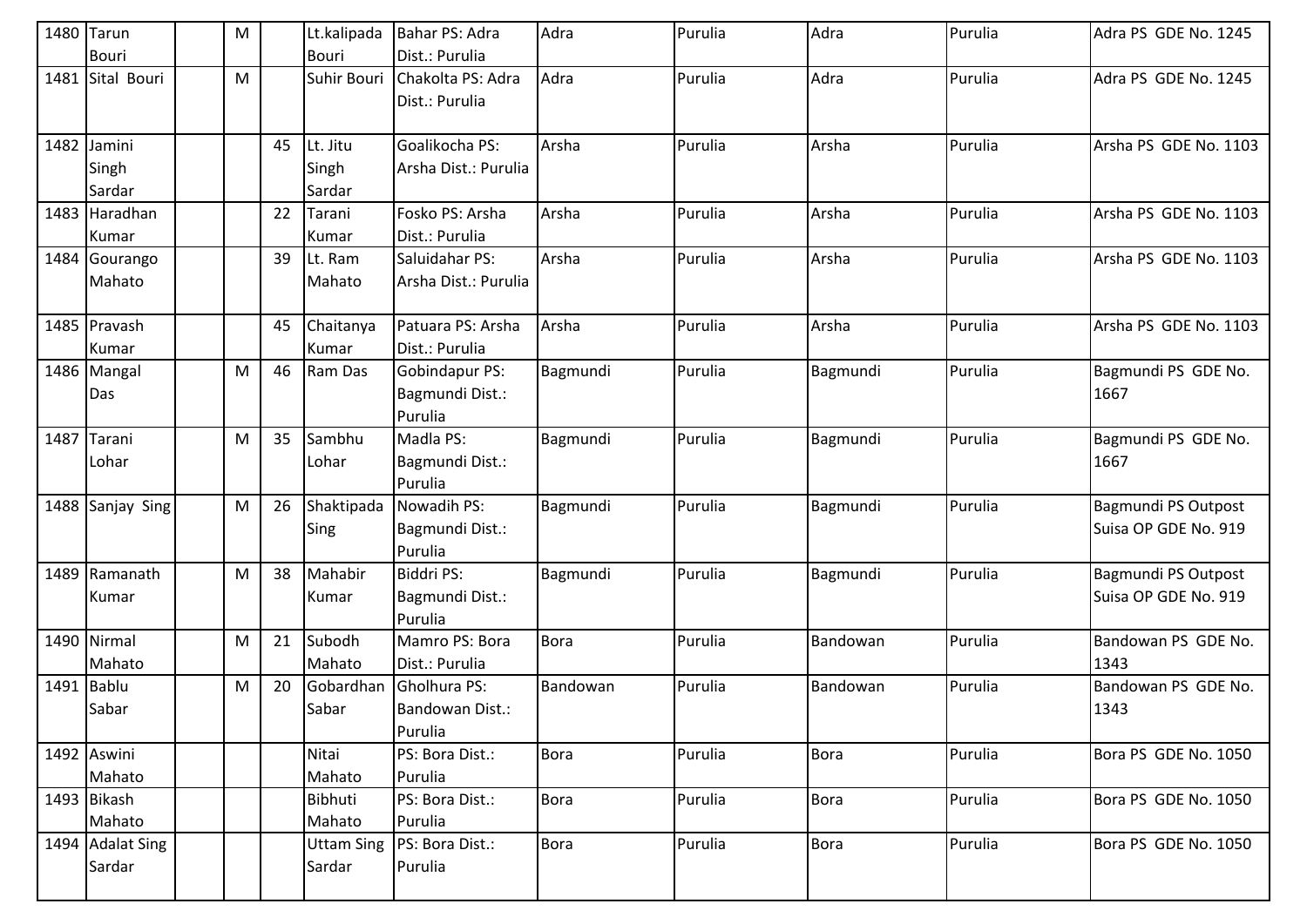|           | 1495 Manbhum    |   |    |               | Furgal Tudu PS: Bora Dist.:             | <b>Bora</b> | Purulia | <b>Bora</b> | Purulia | Bora PS GDE No. 1054   |
|-----------|-----------------|---|----|---------------|-----------------------------------------|-------------|---------|-------------|---------|------------------------|
|           | Tudu            |   |    |               | Purulia                                 |             |         |             |         |                        |
|           | 1496 Ukil Mandi |   |    | Sagen         | PS: Bora Dist.:                         | <b>Bora</b> | Purulia | <b>Bora</b> | Purulia | Bora PS GDE No. 1054   |
|           |                 |   |    | Mandi         | Purulia                                 |             |         |             |         |                        |
|           | 1497 Gabardhan  |   |    | Sambhu        | PS: Bora Dist.:                         | <b>Bora</b> | Purulia | <b>Bora</b> | Purulia | Bora PS GDE No. 1054   |
|           | Sing            |   |    | Sing          | Purulia                                 |             |         |             |         |                        |
|           | 1498 Arjun      | M | 31 | Mohan         | Samukgoria PS:                          | Hura        | Purulia | Hura        | Purulia | Hura PS GDE No. 1255   |
|           | Hembram         |   |    | Hembram       | Hura Dist.: Purulia                     |             |         |             |         |                        |
|           | 1499 Sadhan     | M | 34 | Srikanta      | Samukgoria PS:                          | Hura        | Purulia | Hura        | Purulia | Hura PS GDE No. 1255   |
|           | Mahato          |   |    | Mahato        | Hura Dist.: Purulia                     |             |         |             |         |                        |
|           |                 |   |    |               |                                         |             |         |             |         |                        |
| 1500 Amit |                 | M | 35 | Lt. Manu      | Kulgora PS: Hura                        | Hura        | Purulia | Hura        | Purulia | Hura PS GDE No. 1257   |
|           | Mahato          |   |    | Mahato        | Dist.: Purulia                          |             |         |             |         |                        |
|           | 1501 Dhananjoy  | M | 38 | <b>Bhuban</b> | Chapadi PS: Hura                        | Hura        | Purulia | Hura        | Purulia | Hura PS GDE No. 1257   |
|           | Hansda          |   |    | Hansda        | Dist.: Purulia                          |             |         |             |         |                        |
|           | 1502 Astam      | M |    | Lt. Basir     | Pandra PS: Kotshila Kotshila            |             | Purulia | Jhalda      | Purulia | Jhalda PS GDE No. 1369 |
|           | Momin           |   |    | Momin         | Dist.: Purulia                          |             |         |             |         |                        |
|           |                 |   |    |               |                                         |             |         |             |         |                        |
|           | 1503 Rahul      | M |    | Sadananda     | Gowaldih PS:                            | Kotshila    | Purulia | Jhalda      | Purulia | Jhalda PS GDE No. 1369 |
|           | Dashandi        |   |    | Dasandi       | Kotshila Dist.:                         |             |         |             |         |                        |
|           |                 |   |    |               | Purulia                                 |             |         |             |         |                        |
|           | 1504 Rajesh     | M |    | Sachinath     | Chitarpur PS:                           | Jhalda      | Purulia | Jhalda      | Purulia | Jhalda PS GDE No. 1369 |
|           | Paramanik       |   |    | Paramanik     | Jhalda Dist.: Purulia                   |             |         |             |         |                        |
|           |                 |   |    |               |                                         |             |         |             |         |                        |
|           | 1505 Jyotilal   | M |    | Lt.           | Darpa PS: Kotshila                      | Kotshila    | Purulia | Jhalda      | Purulia | Jhalda PS GDE No. 1369 |
|           | Mahato          |   |    | Dasharath     | Dist.: Purulia                          |             |         |             |         |                        |
|           |                 |   |    | Mahato        |                                         |             |         |             |         |                        |
|           | 1506 Brihaspati | M |    | Narayan       | Bamnia PS:                              | Kotshila    | Purulia | Jhalda      | Purulia | Jhalda PS GDE No. 1369 |
|           | Kumar           |   |    | Kumar         | Kotshila Dist.:                         |             |         |             |         |                        |
|           |                 |   |    |               | Purulia                                 |             |         |             |         |                        |
|           | 1507 Biresh Ch  | M |    | Motiram       | Jajahatu PS: Jhalda Jhalda              |             | Purulia | Jhalda      | Purulia | Jhalda PS GDE No. 1380 |
|           | Mahato          |   |    | Mahato        | Dist.: Purulia                          |             |         |             |         |                        |
| 1508 Abid |                 | M |    |               | Lt. Jamshed Buribir PS: Jhalda          | Jhalda      | Purulia | Jhalda      | Purulia | Jhalda PS GDE No. 1380 |
|           | Ansary          |   |    | Ansary        | Dist.: Purulia                          |             |         |             |         |                        |
|           |                 |   |    |               |                                         |             |         |             |         |                        |
|           | 1509 Fanibhusan | M |    |               | Lt. Hardayal Gopalpur PS: Jhalda Jhalda |             | Purulia | Jhalda      | Purulia | Jhalda PS GDE No. 1380 |
|           | Mahato          |   |    | Mahato        | Dist.: Purulia                          |             |         |             |         |                        |
|           |                 |   |    |               |                                         |             |         |             |         |                        |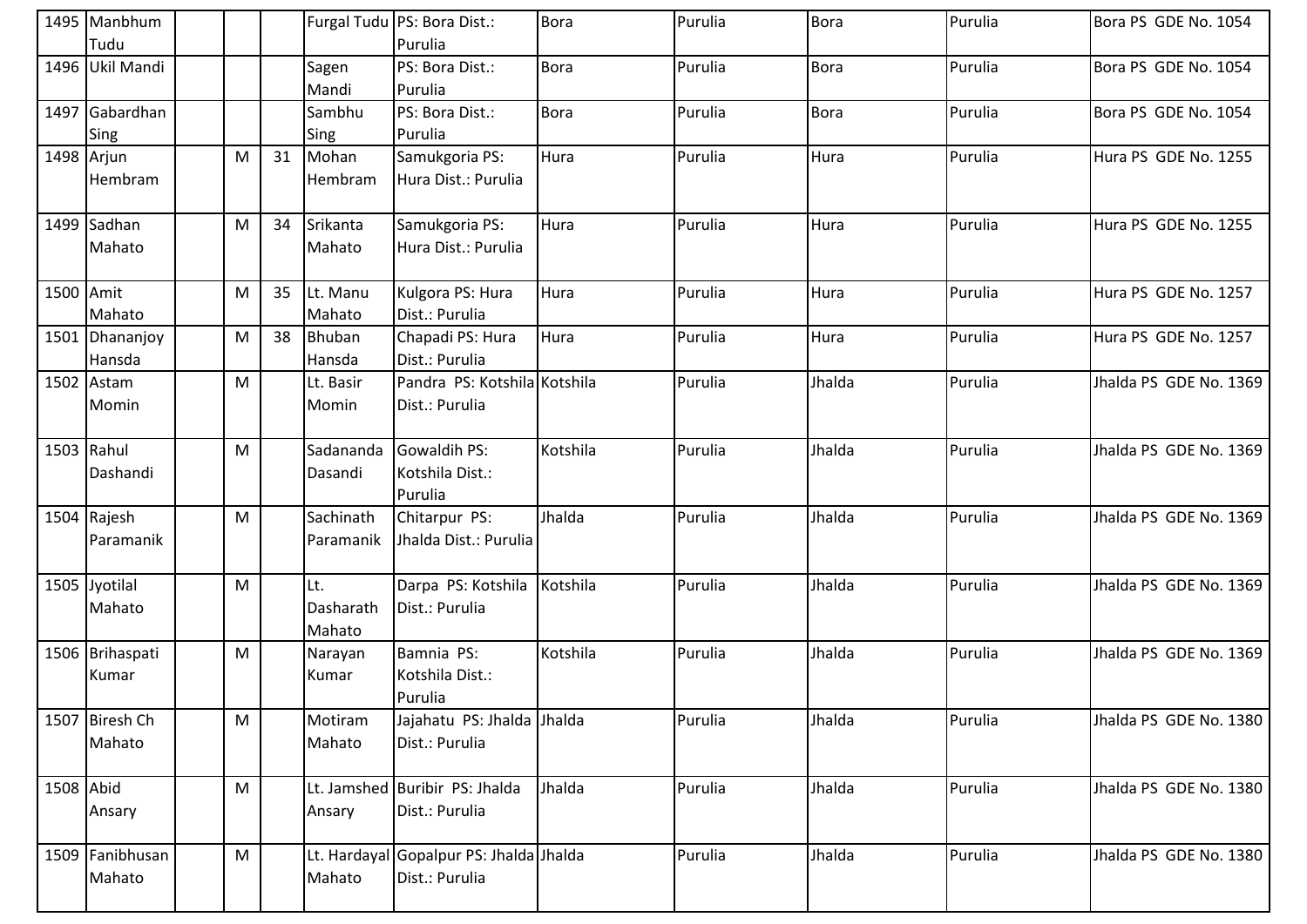|          | 1510 Binod     | M                                                                                                          |    | Jagannath  | Srirampur PS:                          | Joypur   | Purulia | Jhalda   | Purulia | Jhalda PS GDE No. 1380  |
|----------|----------------|------------------------------------------------------------------------------------------------------------|----|------------|----------------------------------------|----------|---------|----------|---------|-------------------------|
|          | <b>Bihari</b>  |                                                                                                            |    | Mahato     | Joypur Dist.:                          |          |         |          |         |                         |
|          | Mahato         |                                                                                                            |    |            | Purulia                                |          |         |          |         |                         |
| 1511 Ram |                | ${\sf M}$                                                                                                  |    | Lt.        | Brajapur PS: Jhalda Jhalda             |          | Purulia | Jhalda   | Purulia | Jhalda PS GDE No. 1380  |
|          | Gorain         |                                                                                                            |    | Chutubabu  | Dist.: Purulia                         |          |         |          |         |                         |
|          |                |                                                                                                            |    | Gorain     |                                        |          |         |          |         |                         |
|          | 1512 Kanchan   | M                                                                                                          |    | Lt. Binda  | Buribir PS: Jhalda                     | Jhalda   | Purulia | Jhalda   | Purulia | Jhalda PS Outpost Tulin |
|          | Mahato         |                                                                                                            |    | Mahato     | Dist.: Purulia                         |          |         |          |         | OP GDE No. 899          |
|          |                |                                                                                                            |    |            |                                        |          |         |          |         |                         |
|          | 1513 Bikash    | $\mathsf{M}% _{T}=\mathsf{M}_{T}\!\left( a,b\right) ,\ \mathsf{M}_{T}=\mathsf{M}_{T}\!\left( a,b\right) ,$ |    | Ranjan     | Koradih PS: Jhalda                     | Jhalda   | Purulia | Jhalda   | Purulia | Jhalda PS Outpost Tulin |
|          | Mahato         |                                                                                                            |    | Mahato     | Dist.: Purulia                         |          |         |          |         | OP GDE No. 899          |
|          | $1514$ Biplab  | M                                                                                                          | 27 | Aditya     | Dumurdih More PS: Joypur               |          | Purulia | Joypur   | Purulia | Joypur PS GDE No. 1440  |
|          | Mahato         |                                                                                                            |    | Mahato     | Joypur Dist.:                          |          |         |          |         |                         |
|          |                |                                                                                                            |    |            | Purulia                                |          |         |          |         |                         |
|          | 1515 Khagen    | M                                                                                                          | 26 |            | Balai Kumar Dumurdih More PS: Joypur   |          | Purulia | Joypur   | Purulia | Joypur PS GDE No. 1440  |
|          | Kumar          |                                                                                                            |    |            | Joypur Dist.:                          |          |         |          |         |                         |
|          |                |                                                                                                            |    |            | Purulia                                |          |         |          |         |                         |
|          | 1516 Ramdas    | M                                                                                                          | 28 | Kanchan    | Baragram More PS: Joypur               |          | Purulia | Joypur   | Purulia | Joypur PS GDE No. 1443  |
|          | Mahato         |                                                                                                            |    | Mahato     | Joypur Dist.:                          |          |         |          |         |                         |
|          |                |                                                                                                            |    |            | Purulia                                |          |         |          |         |                         |
|          | 1517 Amarnath  | M                                                                                                          | 50 |            | Lt. Bhagbat   Baragram More PS: Joypur |          | Purulia | Joypur   | Purulia | Joypur PS GDE No. 1429  |
|          | Gorain         |                                                                                                            |    | Ch. Gorain | Joypur Dist.:                          |          |         |          |         |                         |
|          |                |                                                                                                            |    |            | Purulia                                |          |         |          |         |                         |
|          | 1518 Chiranjit | ${\sf M}$                                                                                                  | 28 | Chinibas   | Baragram More PS: Joypur               |          | Purulia | Joypur   | Purulia | Joypur PS GDE No. 1429  |
|          | Mahato         |                                                                                                            |    | Mahato     | Joypur Dist.:                          |          |         |          |         |                         |
|          |                |                                                                                                            |    |            | Purulia                                |          |         |          |         |                         |
|          | 1519 Pravash   | ${\sf M}$                                                                                                  | 40 | Atul       | Joypur Bazar PS:                       | Joypur   | Purulia | Joypur   | Purulia | Joypur PS GDE No. 1419  |
|          | Mahato         |                                                                                                            |    | Mahato     | Joypur Dist.:                          |          |         |          |         |                         |
|          |                |                                                                                                            |    |            | Purulia                                |          |         |          |         |                         |
|          | 1520 Haren     | M                                                                                                          |    | Bholanath  | Rajra PS: Kashipur                     | Kashipur | Purulia | Kashipur | Purulia | Kashipur PS GDE No.     |
|          | Bauri          |                                                                                                            |    | Bauri      | Dist.: Purulia                         |          |         |          |         | 1280                    |
|          | 1521 Mangal    | M                                                                                                          |    |            | Lt Magaram Paharpur PS:                | Kashipur | Purulia | Kashipur | Purulia | Kashipur PS GDE No.     |
|          | Sardar         |                                                                                                            |    | Sardar     | Kashipur Dist.:                        |          |         |          |         | 1280                    |
|          |                |                                                                                                            |    |            | Purulia                                |          |         |          |         |                         |
|          | 1522 Rabin     | $\mathsf{M}% _{T}=\mathsf{M}_{T}\!\left( a,b\right) ,\ \mathsf{M}_{T}=\mathsf{M}_{T}\!\left( a,b\right) ,$ |    | Bhuku      | Rangunigora PS:                        | Kashipur | Purulia | Kashipur | Purulia | Kashipur PS GDE No.     |
|          | Karmakar       |                                                                                                            |    | Karmakar   | Kashipur Dist.:                        |          |         |          |         | 1280                    |
|          |                |                                                                                                            |    |            | Purulia                                |          |         |          |         |                         |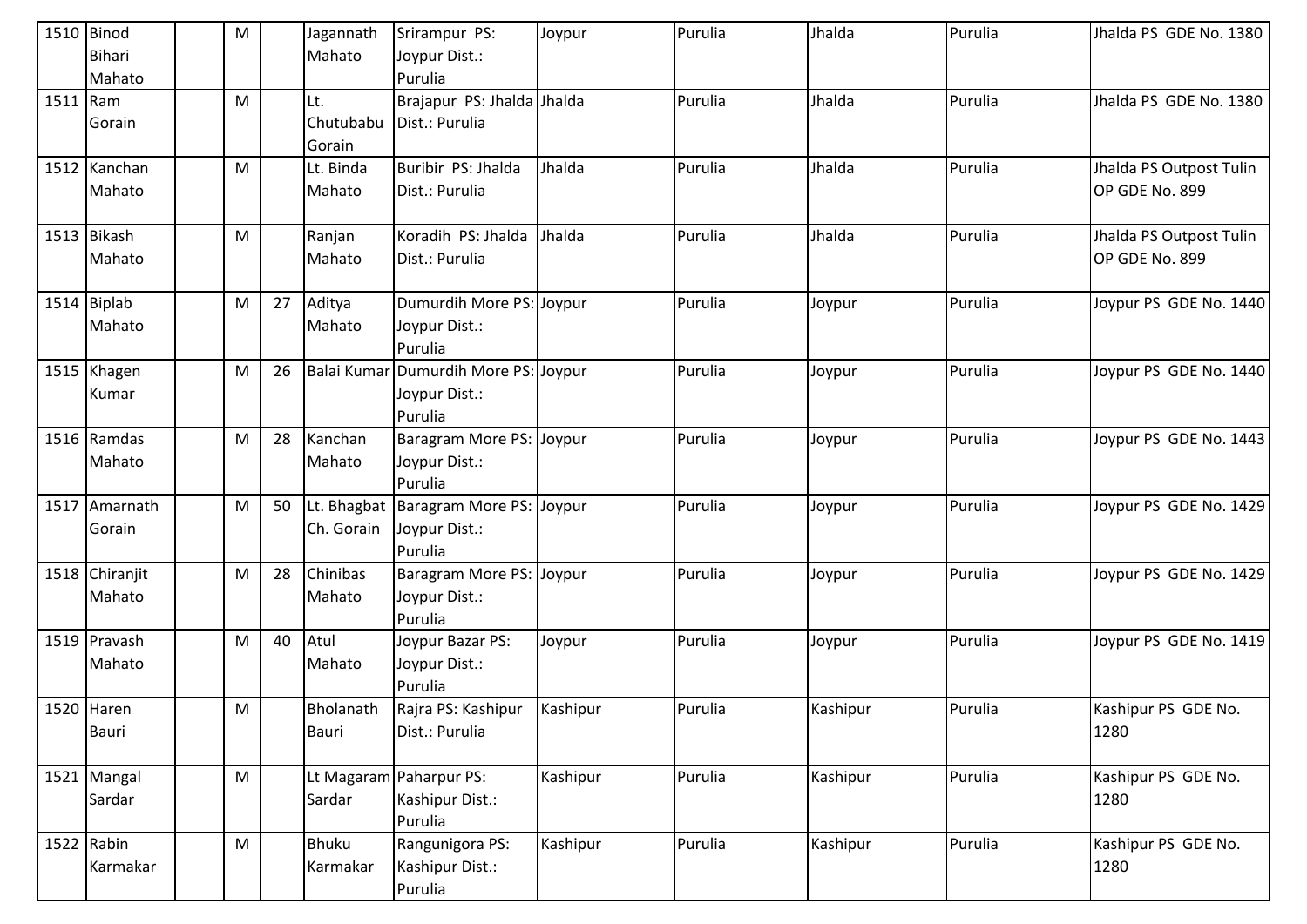|            | 1523 Ramdas<br>Hansda   | M |          | Fulchand<br>Hansda     | Parasole PS:<br>Kashipur Dist.:<br>Purulia    | Kashipur | Purulia | Kashipur | Purulia | Kashipur PS GDE No.<br>1289 |
|------------|-------------------------|---|----------|------------------------|-----------------------------------------------|----------|---------|----------|---------|-----------------------------|
|            | 1524 Lalmohan<br>Mahato | M |          | Lt Satish<br>Mahato    | Rudra PS: Kashipur<br>Dist.: Purulia          | Kashipur | Purulia | Kashipur | Purulia | Kashipur PS GDE No.<br>1289 |
| 1525 Bauri | Nayak                   | M |          | Ramu<br>Nayak          | Arkali PS: Kotshila<br>Dist.: Purulia         | Kotshila | Purulia | Kotshila | Purulia | Kotshila PS GDE No.<br>1153 |
|            | 1526 Kunjakesi<br>Nayak | M |          | Pratham<br>Nayak       | Arkali PS: Kotshila<br>Dist.: Purulia         | Kotshila | Purulia | Kotshila | Purulia | Kotshila PS GDE No.<br>1153 |
|            | 1527 Laltu Gope         | M |          | Haladhar<br>Gope       | Lupung Dih PS:<br>Kotshila Dist.:<br>Purulia  | Kotshila | Purulia | Kotshila | Purulia | Kotshila PS GDE No.<br>1153 |
| 1528 Avay  | Kumar                   | M |          | Anil Kumar             | Barahankal PS:<br>Kotshila Dist.:<br>Purulia  | Kotshila | Purulia | Kotshila | Purulia | Kotshila PS GDE No.<br>1153 |
|            | 1529 Dinesh<br>Mahato   | M |          | Pashupati<br>Kumar     | Jajhatu PS: Jhalda<br>Dist.: Purulia          | Jhalda   | Purulia | Kotshila | Purulia | Kotshila PS GDE No.<br>1153 |
|            | 1530 Shibram<br>Mahato  | M |          | Bhagbat<br>Mahato      | Nutanrola PS:<br>Kotshila Dist.:<br>Purulia   | Kotshila | Purulia | Kotshila | Purulia | Kotshila PS GDE No.<br>1153 |
|            | 1531 Jiban Das          | M | 36       | Ananta Das             | Sarbari PS: Neturia Neturia<br>Dist.: Purulia |          | Purulia | Neturia  | Purulia | Neturia PS GDE No.<br>1339  |
|            | 1532 Rajen Gorai        | M | 32       | Manatosh<br>Gorai      | Sarbari PS: Neturia Neturia<br>Dist.: Purulia |          | Purulia | Neturia  | Purulia | Neturia PS GDE No.<br>1339  |
|            | 1533 Satish Bouri       | M | $30$ Lt. | Mahadeb<br>Bouri       | Gowaladih PS:<br>Neturia Dist.:<br>Purulia    | Neturia  | Purulia | Neturia  | Purulia | Neturia PS GDE No.<br>1351  |
|            | 1534 Santosh<br>Bouri   | M | 28       | Lt. Bhondu<br>Bouri    | Gowaladih PS:<br>Neturia Dist.:<br>Purulia    | Neturia  | Purulia | Neturia  | Purulia | Neturia PS GDE No.<br>1351  |
| 1535 Nitai | Kaibartya               | M | 29       | Lt. Fakir<br>Kaibartya | Dubra jeja kuli PS:<br>Para Dist.: Purulia    | Para     | Purulia | Para     | Purulia | Para PS GDE No. 1232        |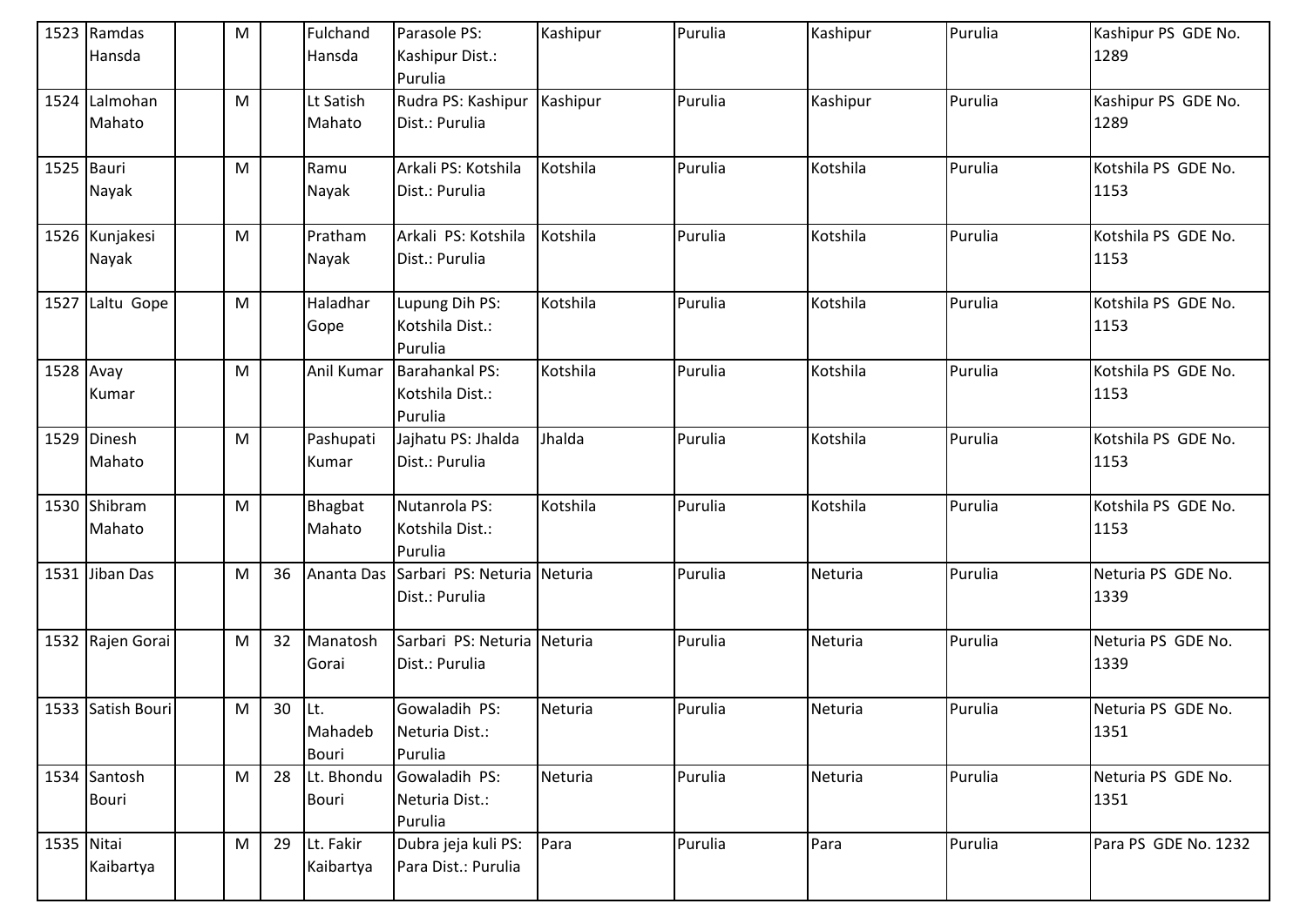|            | 1536 Iswar<br>Kaibartya   | ${\sf M}$ | 26 | <b>Dhiren</b><br>Kibartya  | Dubra jeja kuli PS:<br>Para Dist.: Purulia                                                    | Para             | Purulia         | Para         | Purulia | Para PS GDE No. 1232            |
|------------|---------------------------|-----------|----|----------------------------|-----------------------------------------------------------------------------------------------|------------------|-----------------|--------------|---------|---------------------------------|
| 1537 Dulal | Mukherjee                 | M         | 32 | Ujjal<br>Mukherjee         | Chapuri PS: Para<br>Dist.: Purulia                                                            | Para             | Purulia         | Para         | Purulia | Para PS GDE No. 551             |
| 1538 Arup  | Mukherjee                 | M         | 25 | Shymol<br>Mukherjee        | Chapuri PS: Para<br>Dist.: Purulia                                                            | Para             | Purulia         | Para         | Purulia | Para PS GDE No. 551             |
|            | 1539 Pradyut<br>Mahato    | ${\sf M}$ |    | Lt. Badal<br>Ch. Mahato    |                                                                                               |                  | <b>Basirhat</b> | Puncha       | Purulia | Puncha PS GDE No.<br>1036       |
|            | 1540 Tribhanga<br>Goswami | M         |    | Lt. Basudeb<br>Goswami     |                                                                                               |                  | <b>Basirhat</b> | Puncha       | Purulia | Puncha PS GDE No.<br>1036       |
|            | 1541 Partha<br>Gorai      | ${\sf M}$ |    | Lt.<br>Shibsankar<br>Gorai |                                                                                               |                  | Basirhat        | Puncha       | Purulia | Puncha PS GDE No.<br>1036       |
| 1542 Laltu | Mahato                    | M         | 35 | Lt. Anil<br>Mahato         | Ketika near Durga<br>Mandir, Ward No-<br>09 PS: Purulia town<br>Dist.: Purulia                | Purulia town     | Purulia         | Purulia town | Purulia | Purulia town PS GDE<br>No. 1644 |
| 1543 Sk.   | Amanath                   | M         | 30 | Sk. Kamal                  | Vill-Tatari, P.O-<br>Natuya PS: Purulia<br>mufassil Dist.:<br>Purulia                         | Purulia mufassil | Purulia         | Purulia town | Purulia | Purulia town PS GDE<br>No. 1644 |
|            | 1544 Sk. Isril            | M         | 25 | Sk.<br>Mustakin            | Vill-Tatari, P.O-<br>Natuya PS: Purulia<br>mufassil Dist.:<br>Purulia                         | Purulia mufassil | Purulia         | Purulia town | Purulia | Purulia town PS GDE<br>No. 1644 |
|            | 1545 Kasham<br>Ansari     | M         |    | Asrop<br>Ansari            | J.K College,<br>Ranibandh Para PS:<br>Purulia town Dist.:<br>Purulia                          | Purulia town     | Purulia         | Purulia town | Purulia | Purulia town PS GDE<br>No. 1644 |
|            | 1546 Sintu<br>Mandal      | M         | 45 | Pasupati<br>Saren          | <b>K.C Lane Near</b><br>Santamayee<br>School, Ward - 12<br>PS: Purulia town<br>Dist.: Purulia | Purulia town     | Purulia         | Purulia town | Purulia | Purulia town PS GDE<br>No. 1640 |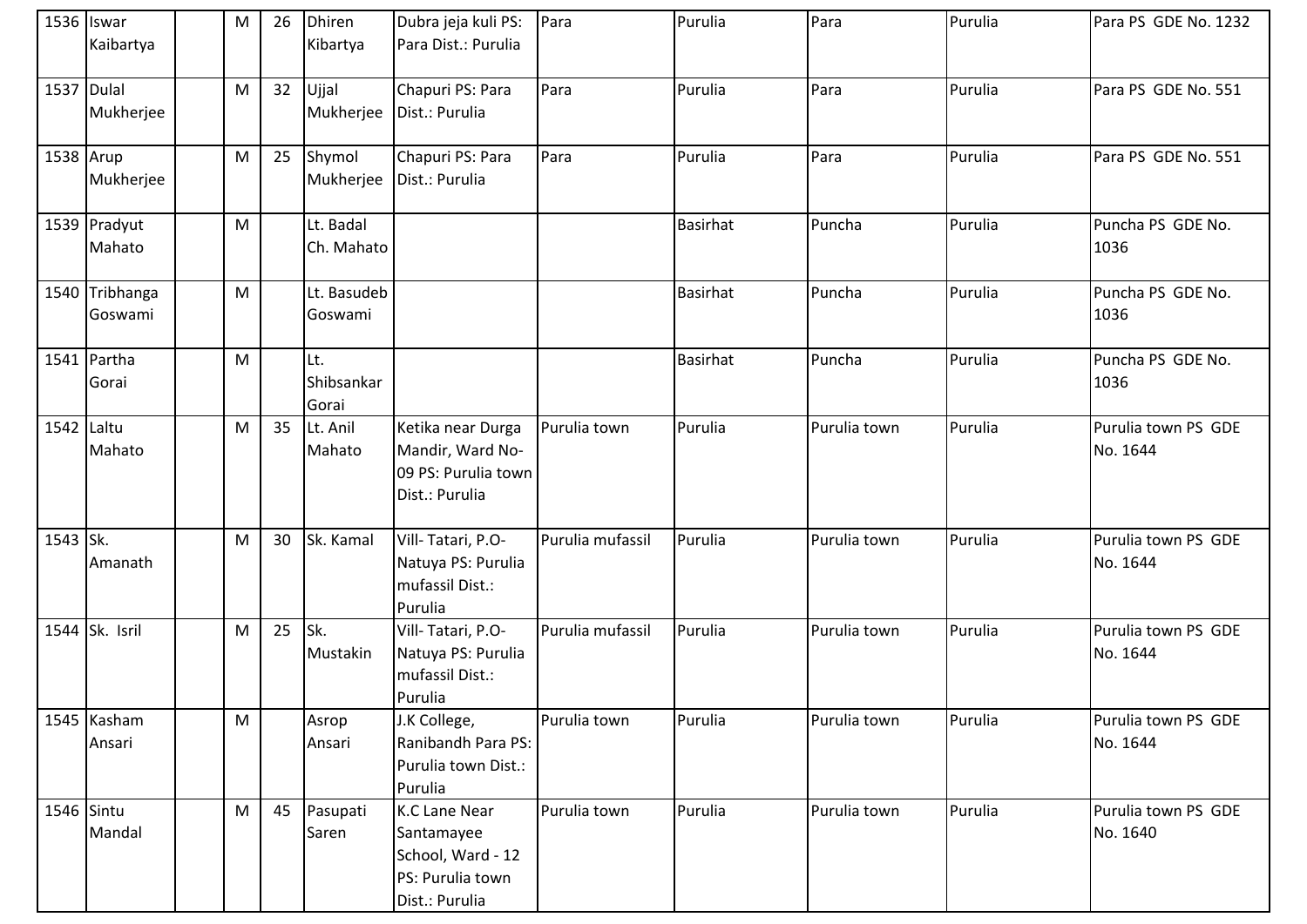| 1547 | Animesh               | M | 26 | Parimal       | Vill-Singh Bazar,           | Purulia mufassil | Purulia | Purulia town | Purulia | Purulia town PS GDE |
|------|-----------------------|---|----|---------------|-----------------------------|------------------|---------|--------------|---------|---------------------|
|      | Mandal                |   |    | Mandal        | P.O- Bhangra PS:            |                  |         |              |         | No. 1640            |
|      |                       |   |    |               | Purulia mufassil            |                  |         |              |         |                     |
|      |                       |   |    |               | Dist.: Purulia              |                  |         |              |         |                     |
|      | 1548 Yudhisthir       | M | 19 | Hiralal       | Vill-Singh Bazar,           | Purulia mufassil | Purulia | Purulia town | Purulia | Purulia town PS GDE |
|      | Rajak                 |   |    | Rajak         | P.O- Bhangra PS:            |                  |         |              |         | No. 1640            |
|      |                       |   |    |               | Purulia mufassil            |                  |         |              |         |                     |
|      |                       |   |    |               | Dist.: Purulia              |                  |         |              |         |                     |
|      | 1549 Sourav           | M | 22 |               | Harendrana Alangidanga More | Purulia town     | Purulia | Purulia town | Purulia | Purulia town PS GDE |
|      | Mahato                |   |    | th Mahato     | near Girish Chandra         |                  |         |              |         | No. 1642            |
|      |                       |   |    |               | School, Ward PS:            |                  |         |              |         |                     |
|      |                       |   |    |               | Purulia town Dist.:         |                  |         |              |         |                     |
|      |                       |   |    |               | Purulia                     |                  |         |              |         |                     |
|      |                       |   |    |               |                             |                  |         |              |         |                     |
|      | 1550 Sanju Bauri Lutu | M | 35 |               | Lt. Bhuchku K.P Lane near   | Purulia town     | Purulia | Purulia town | Purulia | Purulia town PS GDE |
|      |                       |   |    | <b>Bauri</b>  | Santamayee                  |                  |         |              |         | No. 1642            |
|      |                       |   |    |               | School, Ward No-            |                  |         |              |         |                     |
|      |                       |   |    |               | 12 PS: Purulia town         |                  |         |              |         |                     |
|      |                       |   |    |               | Dist.: Purulia              |                  |         |              |         |                     |
|      |                       |   |    |               |                             |                  |         |              |         |                     |
|      | 1551 Buchu            | M | 34 | Lt. Bilash    | Bakhula Para,               | Purulia town     | Purulia | Purulia town | Purulia | Purulia town PS GDE |
|      | <b>Bouri</b>          |   |    | <b>Bouri</b>  | <b>Rupchand Pandit</b>      |                  |         |              |         | No. 1642            |
|      |                       |   |    |               | Lane, Ward No-12            |                  |         |              |         |                     |
|      |                       |   |    |               | PS: Purulia town            |                  |         |              |         |                     |
|      |                       |   |    |               | Dist.: Purulia              |                  |         |              |         |                     |
|      |                       |   |    |               |                             |                  |         |              |         |                     |
|      | 1552 Mangal           |   | 32 | Ratan Mal     | Dandahit PS:                | Santari          | Purulia | Santari      | Purulia | Santari PS GDE No.  |
|      | Mal                   |   |    |               | Santari Dist.:              |                  |         |              |         | 1064                |
|      |                       |   |    |               | Purulia                     |                  |         |              |         |                     |
|      | 1553 Kanchan          | M | 25 | Miten Mal     | Dandahit PS:                | Santari          | Purulia | Santari      | Purulia | Santari PS GDE No.  |
|      | Mal                   |   |    |               | Santari Dist.:              |                  |         |              |         | 1064                |
|      |                       |   |    |               | Purulia                     |                  |         |              |         |                     |
|      | 1554 Sukumar          | M | 26 | Ranjan        | Dandahit PS:                | Santari          | Purulia | Santari      | Purulia | Santari PS GDE No.  |
|      | <b>Dhibar</b>         |   |    | <b>Dhibar</b> | Santari Dist.:              |                  |         |              |         | 1064                |
|      |                       |   |    |               | Purulia                     |                  |         |              |         |                     |
|      | 1555 Prakash          | M | 29 | Ramdas        | Dandahit PS:                | Santari          | Purulia | Santari      | Purulia | Santari PS GDE No.  |
|      | <b>Dhibar</b>         |   |    | Dhibar        | Santari Dist.:              |                  |         |              |         | 1064                |
|      |                       |   |    |               | Purulia                     |                  |         |              |         |                     |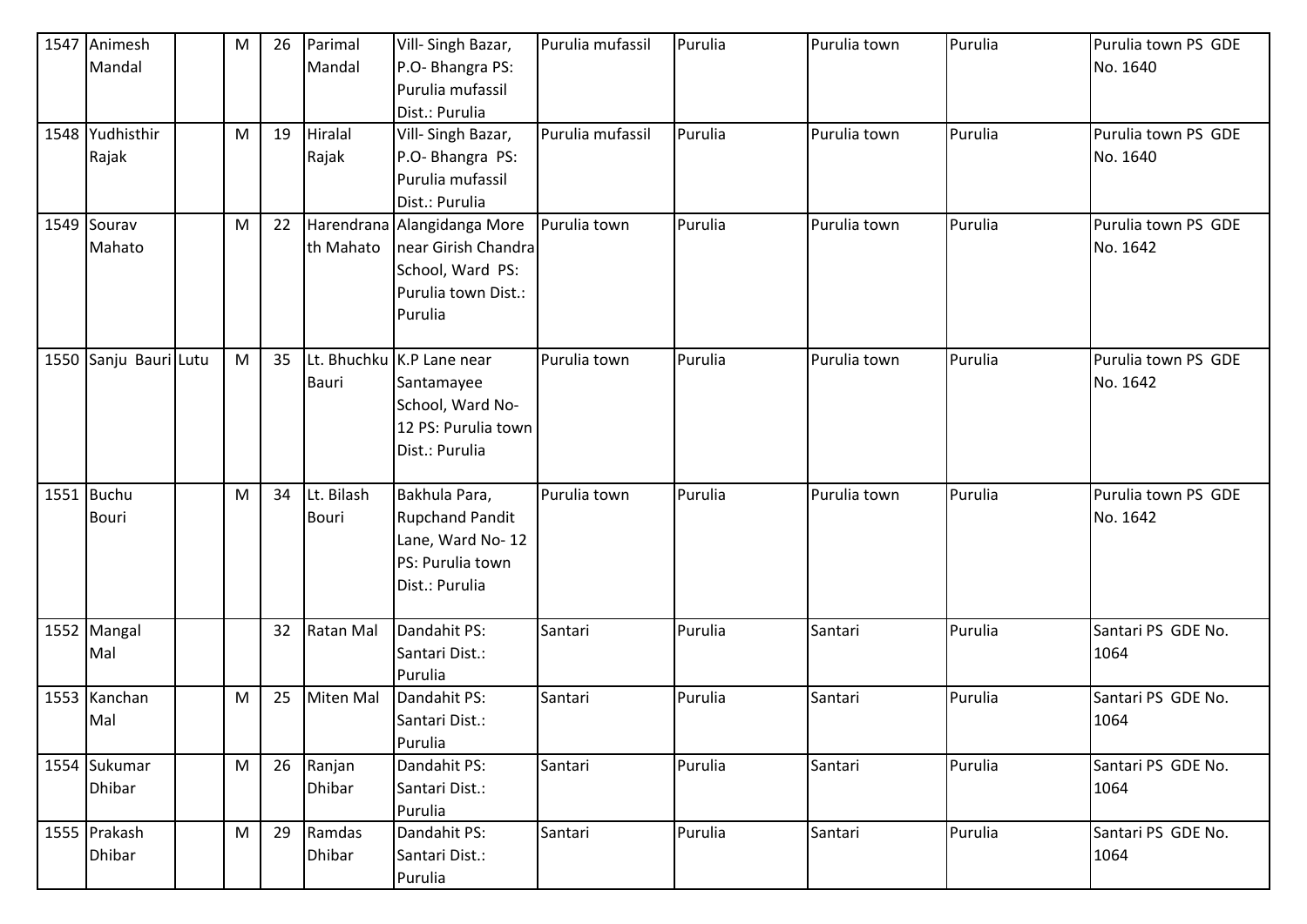|            | 1556 Apu Char    | ${\sf M}$ | 30 | Dayamoy    | Dandahit PS:                | Santari    | Purulia         | Santari    | Purulia         | Santari PS GDE No.    |
|------------|------------------|-----------|----|------------|-----------------------------|------------|-----------------|------------|-----------------|-----------------------|
|            |                  |           |    | Char       | Santari Dist.:              |            |                 |            |                 | 1064                  |
|            |                  |           |    |            | Purulia                     |            |                 |            |                 |                       |
|            | 1557 Sk. Raju    | M         | 22 | Md.        | Murulia PS: Santari Santari |            | Purulia         | Santari    | Purulia         | Santari PS GDE No.    |
|            |                  |           |    |            | Sahabuddin Dist.: Purulia   |            |                 |            |                 | 1064                  |
|            |                  |           |    | Ali        |                             |            |                 |            |                 |                       |
|            | 1558 Sunil Sahis | M         | 32 | Bishnu     | Barakdih PS: Tamna Tamna    |            | Purulia         | Tamna      | Purulia         | Tamna PS GDE No. 1348 |
|            |                  |           |    | Sahis      | Dist.: Purulia              |            |                 |            |                 |                       |
|            |                  |           |    |            |                             |            |                 |            |                 |                       |
|            | 1559 Basudeb     | M         | 37 | Trilochan  | Barakdih PS: Tamna Tamna    |            | Purulia         | Tamna      | Purulia         | Tamna PS GDE No. 1348 |
|            | Mahato           |           |    | Mahato     | Dist.: Purulia              |            |                 |            |                 |                       |
|            |                  |           |    |            |                             |            |                 |            |                 |                       |
| 1560 Jiban |                  | M         | 24 | Naran      | Barakdih PS: Tamna Tamna    |            | Purulia         | Tamna      | Purulia         | Tamna PS GDE No. 1348 |
|            | Mahato           |           |    | Mahato     | Dist.: Purulia              |            |                 |            |                 |                       |
|            |                  |           |    |            |                             |            |                 |            |                 |                       |
|            | 1561 Gouranga    | M         | 27 | Bhaktipada | Barakdih PS: Tamna Tamna    |            | Purulia         | Tamna      | Purulia         | Tamna PS GDE No. 1348 |
|            | Sahis            |           |    | Sahis      | Dist.: Purulia              |            |                 |            |                 |                       |
|            |                  |           |    |            |                             |            |                 |            |                 |                       |
|            | 1562 Sanatan     | M         |    | Fatik      | Sidpur PS: Tamna            | Tamna      | Purulia         | Tamna      | Purulia         | Tamna PS GDE No. 1348 |
|            | Mahato           |           |    | Mahato     | Dist.: Purulia              |            |                 |            |                 |                       |
|            | 1563 Kalipada    | M         | 34 | Ranjit     | Sidpur PS: Tamna            | Tamna      | Purulia         | Tamna      | Purulia         | Tamna PS GDE No. 1348 |
|            | Mahato           |           |    | Mahato     | Dist.: Purulia              |            |                 |            |                 |                       |
|            | 1564 Prasanta    | M         | 30 | Uttam      | Sidpur PS: Tamna            | Tamna      | Purulia         | Tamna      | Purulia         | Tamna PS GDE No. 1348 |
|            | Mahato           |           |    | Mahato     | Dist.: Purulia              |            |                 |            |                 |                       |
|            | 1565 Laxman      | M         | 32 | Yudhistir  | Sidpur PS: Tamna            | Tamna      | Purulia         | Tamna      | Purulia         | Tamna PS GDE No. 1348 |
|            | Mahato           |           |    | Mahato     | Dist.: Purulia              |            |                 |            |                 |                       |
|            | 1566 Ali Hussain | M         |    | Lt Wajed   | Gardankata PS:              | Karandighi | Raiganj Police  | Karandighi | Raiganj Police  | Karandighi PS GDE No. |
|            |                  |           |    |            | Karandighi Dist.:           |            | District        |            | District        | 1290                  |
|            |                  |           |    |            | Raiganj Police              |            |                 |            |                 |                       |
|            |                  |           |    |            | <b>District</b>             |            |                 |            |                 |                       |
|            | 1567 Asitish Kr  | M         | 48 | Jiten      | Karandighi                  | Karandighi | Raiganj Police  | Karandighi | Raiganj Police  | Karandighi PS GDE No. |
|            | Rabidas          |           |    | Rabidas    | Hatkhola PS:                |            | <b>District</b> |            | <b>District</b> | 1290                  |
|            |                  |           |    |            | Karandighi Dist.:           |            |                 |            |                 |                       |
|            |                  |           |    |            | Raiganj Police              |            |                 |            |                 |                       |
|            |                  |           |    |            | <b>District</b>             |            |                 |            |                 |                       |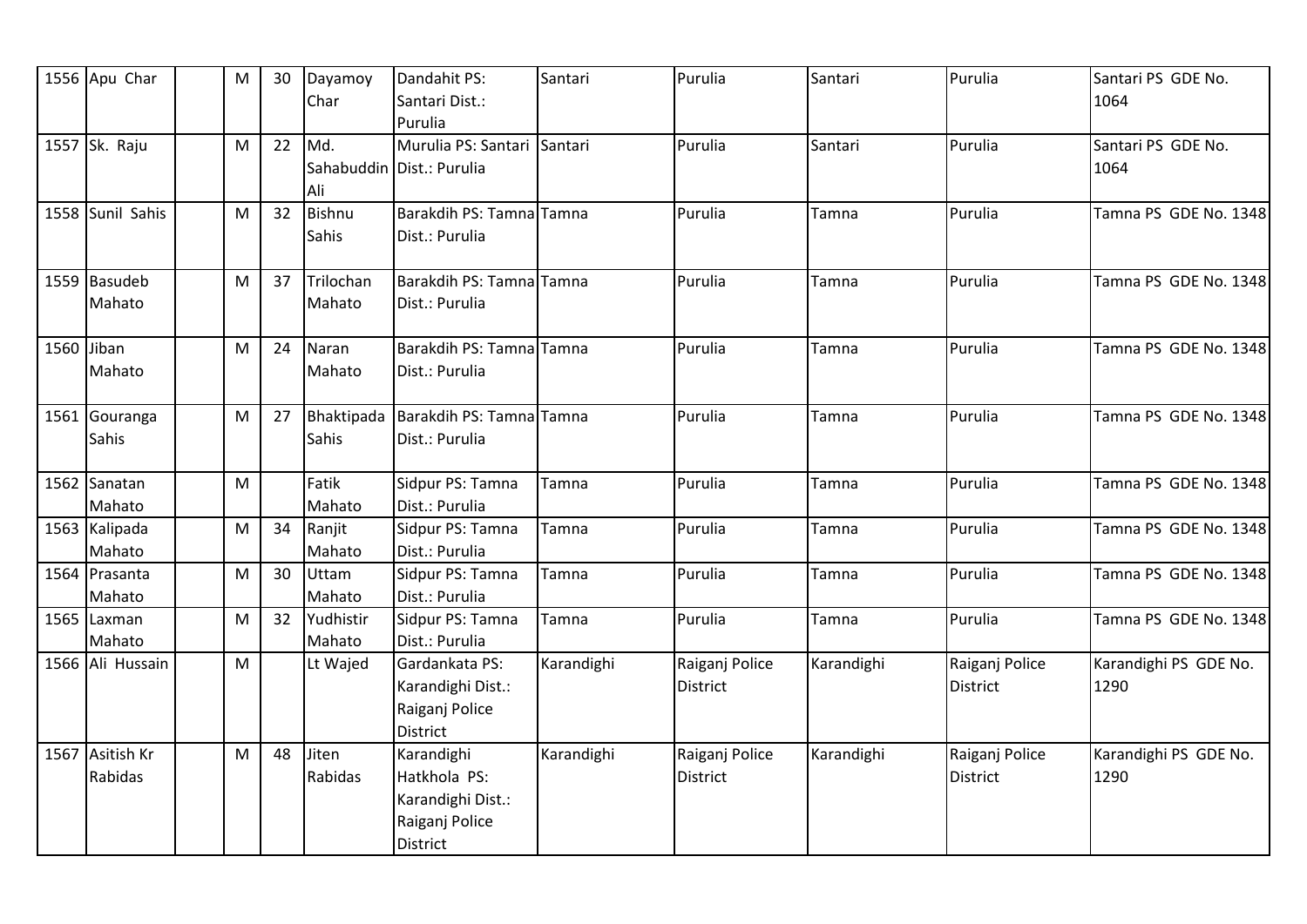|            | 1568 Matiar<br>Mondal         | M | 32              | Hossen<br>Mondal    | Baliyadanga Ps<br>kotwali, Nadia PS:<br>Krishnanagar Dist.:<br>Krishnanagar Police<br><b>District</b>         | Krishnanagar | Krishnanagar<br><b>Police District</b>    | Hanskhli               | Ranaghat Police<br><b>District</b> | Hanskhli PS GDE No.<br>1954                   |
|------------|-------------------------------|---|-----------------|---------------------|---------------------------------------------------------------------------------------------------------------|--------------|-------------------------------------------|------------------------|------------------------------------|-----------------------------------------------|
| 1569 Islam | Mondaal                       | M | 60              | Ketab Ali<br>Mondal | Ber Hanskhali PS<br>Hanskhali Nadia<br>PS: Hanskhli Dist.:<br>Ranaghat Police<br><b>District</b>              | Hanskhli     | Ranaghat Police<br><b>District</b>        | Hanskhli               | Ranaghat Police<br><b>District</b> | Hanskhli PS GDE No.<br>1954                   |
| 1570 Amar  | Amar Roy                      | M | 26              | Adhir Roy           | Shibchandrapur PS<br>Hanskkhali, Nadia<br>PS: Hanskhli Dist.:<br>Ranaghat Police<br><b>District</b>           | Hanskhli     | Ranaghat Police<br><b>District</b>        | Hanskhli               | Ranaghat Police<br><b>District</b> | Hanskhli PS GDE No.<br>1236                   |
|            | 1571 Md Subhan                | M | 27              | Md Usman            | Beniapukur, Kol-08 Beniapukur<br>PS: Beniapukur<br>Dist.: Kolkata                                             |              | Kolkata                                   | Ballygunge g.r.p.s.    | Sealdah G.R.P.                     | Ballygunge g.r.p.s. PS<br><b>GDE No. 1166</b> |
|            | 1572 Kamal<br>Uddin<br>Ansari | M | 30              | Saidulla<br>Ansari  | Topsia, Kolkata PS:<br>Tiljala Dist.: Kolkata                                                                 | Tiljala      | Kolkata                                   | Ballygunge g.r.p.s.    | Sealdah G.R.P.                     | Ballygunge g.r.p.s. PS<br><b>GDE No. 1166</b> |
|            | 1573 Sudam Mali               | M | 38              | Biswanath<br>Mali   | Ghatiharaniya , PO- Kultali<br>Chuprijhara PS:<br>Kultali Dist.:<br><b>Baruipur Police</b><br><b>District</b> |              | <b>Baruipur Police</b><br><b>District</b> | Baruipur g.r.p.s.      | Sealdah G.R.P.                     | Baruipur g.r.p.s. PS GDE<br>No. 1171          |
|            | 1574 Asikul<br>Rahaman        | M | 20              | Ejainabi<br>Mollik  | Masjampur PS:<br>Beldanga Dist.:<br>Murshidabad                                                               | Beldanga     | Murshidabad                               | Berhampore<br>g.r.p.s. | Sealdah G.R.P.                     | Berhampore g.r.p.s. PS<br><b>GDE No. 912</b>  |
|            | 1575 Kaushik<br>Samanta       | M | 30 <sup>°</sup> | Samar<br>Samanta    | 175 R.N Tagor Road Dumdum<br>Kolkata- 77 PS:<br>Dumdum Dist.:<br><b>Barrackpore Police</b><br>Commissionerate |              | Barrackpore<br>Police<br>Commissionerate  | Dumdum g.r.p.s.        | Sealdah G.R.P.                     | Dumdum g.r.p.s. PS<br><b>GDE No. 1145</b>     |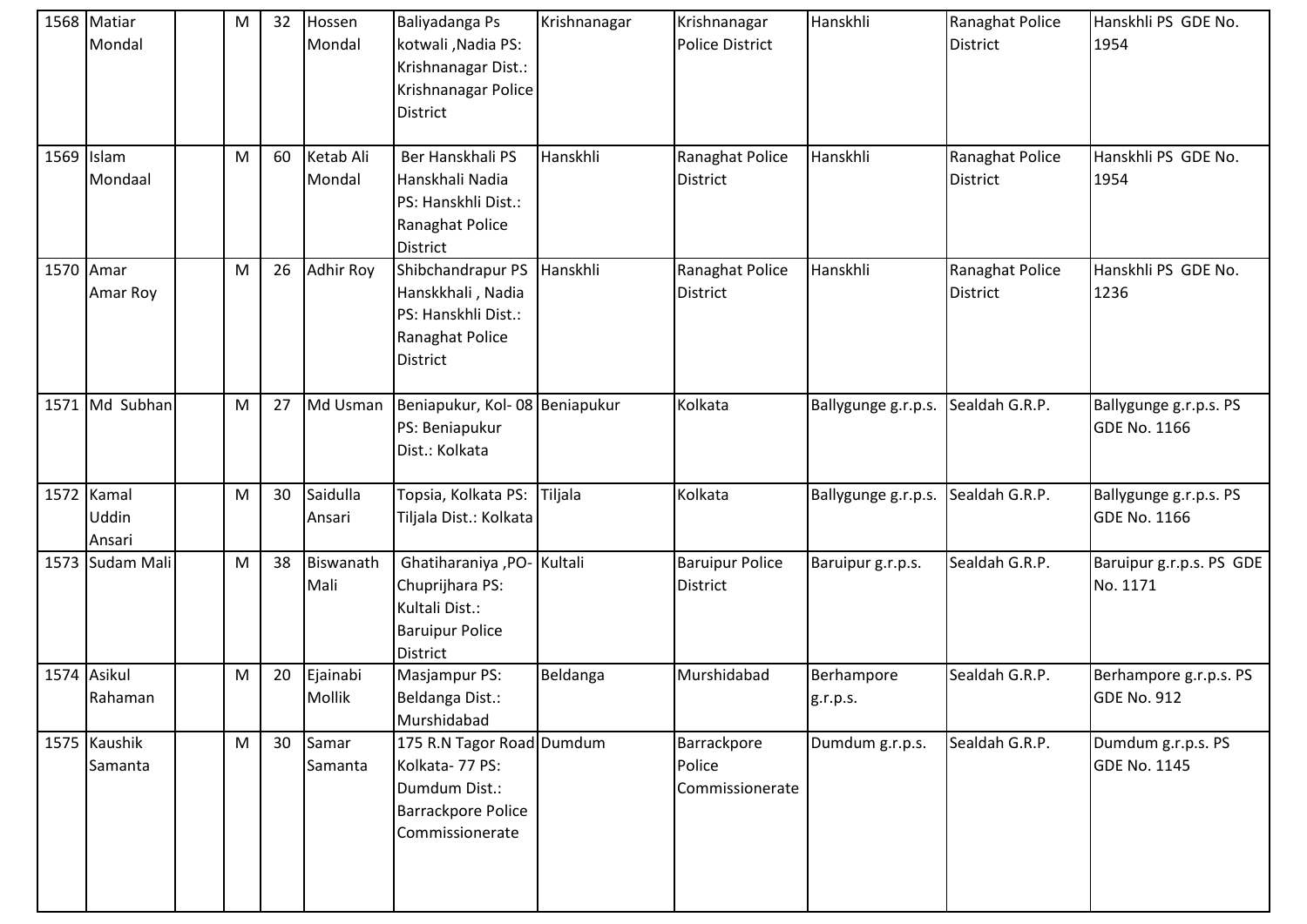| 1576 Argha<br>Sinha        | M |    | Anup Kr.<br>Sinha     | 2 R.K. Ghosh Road<br>Kolkata-50 PS:<br>Sinthi Dist.: Kolkata                                                                | Sinthi | Kolkata                                  | Dumdum g.r.p.s. | Sealdah G.R.P. | Dumdum g.r.p.s. PS<br><b>GDE No. 1145</b> |
|----------------------------|---|----|-----------------------|-----------------------------------------------------------------------------------------------------------------------------|--------|------------------------------------------|-----------------|----------------|-------------------------------------------|
| 1577 Subasis<br>Chakrabort | M | 28 | Sahadeb<br>Chakrabort | 381/2 R.N Tegare<br>Road, Kolkata-77<br>PS: Dumdum Dist.:<br><b>Barrackpore Police</b><br>Commissionerate                   | Dumdum | Barrackpore<br>Police<br>Commissionerate | Dumdum g.r.p.s. | Sealdah G.R.P. | Dumdum g.r.p.s. PS<br><b>GDE No. 1145</b> |
| 1578 Avishek<br>Sarkar     | M | 29 | Tapan<br>Sarkar       | 135 R.N Tagare<br>Road, Kolkata-77<br>PS: Dumdum Dist.:<br><b>Barrackpore Police</b><br>Commissionerate                     | Dumdum | Barrackpore<br>Police<br>Commissionerate | Dumdum g.r.p.s. | Sealdah G.R.P. | Dumdum g.r.p.s. PS<br><b>GDE No. 1145</b> |
| 1579 Subham<br>Ghosh       | M |    | Khitish<br>Ghosh      | 17 Khudiram<br>Sarani, R.N Tagare<br>Road, Kolkata- 65<br>PS: Dumdum Dist.:<br><b>Barrackpore Police</b><br>Commissionerate | Dumdum | Barrackpore<br>Police<br>Commissionerate | Dumdum g.r.p.s. | Sealdah G.R.P. | Dumdum g.r.p.s. PS<br><b>GDE No. 1145</b> |
| 1580 Kausik<br>Kolay       | M | 29 | Susanta<br>Kolay      | 116 Bidew Ram<br>lane Kolkata- 77 PS:<br>Dumdum Dist.:<br><b>Barrackpore Police</b><br>Commissionerate                      | Dumdum | Barrackpore<br>Police<br>Commissionerate | Dumdum g.r.p.s. | Sealdah G.R.P. | Dumdum g.r.p.s. PS<br><b>GDE No. 1145</b> |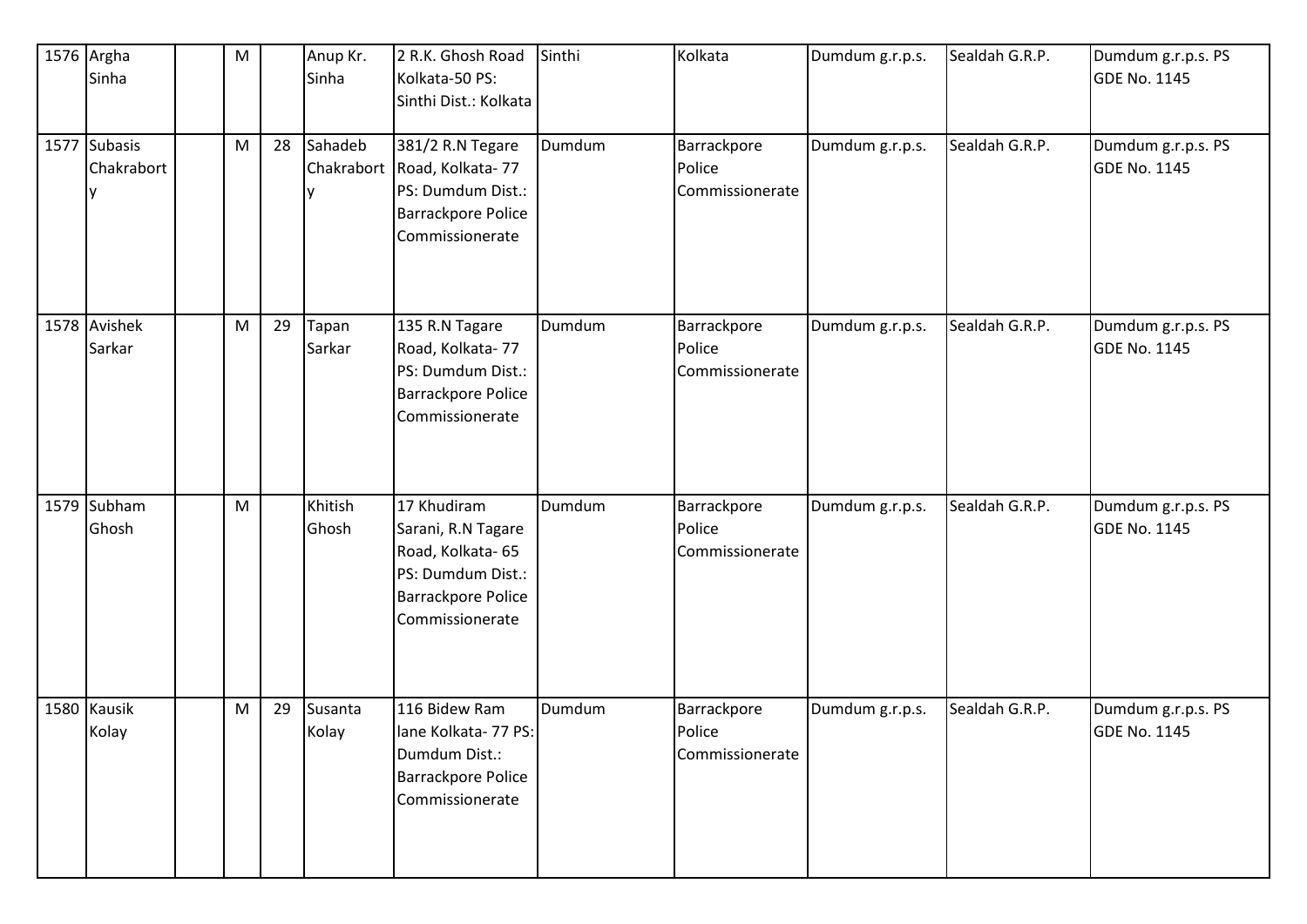| 1581 Sgar | Harloab                       | M | 28 | Lt Saneram<br>Harloab | 11/1A Seven Tanks Sinthi<br>Rd. Kolkata-30 PS:<br>Sinthi Dist.: Kolkata                                     |              | Kolkata                                | Dumdum g.r.p.s.          | Sealdah G.R.P. | Dumdum g.r.p.s. PS<br><b>GDE No. 1145</b>      |
|-----------|-------------------------------|---|----|-----------------------|-------------------------------------------------------------------------------------------------------------|--------------|----------------------------------------|--------------------------|----------------|------------------------------------------------|
|           | 1582 Pinaki Das               | M | 30 | Ajit Kr. Das          | 224 Kalicharan<br>Ghosh Rd., Kolkata-<br>50 PS: Sinthi Dist.:<br>Kolkata                                    | Sinthi       | Kolkata                                | Dumdum g.r.p.s.          | Sealdah G.R.P. | Dumdum g.r.p.s. PS<br><b>GDE No. 1145</b>      |
|           | 1583 Sujan Dey                | M | 30 | Subhash<br>Dey        | Aranghata PS:<br>Krishnanagar Dist.:<br>Krishnanagar Police<br>District                                     | Krishnanagar | Krishnanagar<br><b>Police District</b> | Krishnanagar<br>g.r.p.s. | Sealdah G.R.P. | Krishnanagar g.r.p.s. PS<br><b>GDE No. 976</b> |
|           | 1584 Kasem Sk                 | M | 37 | Ichabur Sk            | Mollapara P.S<br>Nabadwip PS:<br>Nabadwip Dist.:<br>Krishnanagar Police<br><b>District</b>                  | Nabadwip     | Krishnanagar<br><b>Police District</b> | Naihati g.r.p.s.         | Sealdah G.R.P. | Naihati g.r.p.s. PS GDE<br>No. 1207            |
|           | 1585 Samim Sk                 | M | 29 | Nur Ali Sk            | Mollapara P.S<br>Nabadwip PS:<br>Nabadwip Dist.:<br>Krishnanagar Police<br>District                         | Nabadwip     | Krishnanagar<br><b>Police District</b> | Naihati g.r.p.s.         | Sealdah G.R.P. | Naihati g.r.p.s. PS GDE<br>No. 1207            |
|           | 1586 Manirl<br><b>Dafader</b> | M | 28 | Alam<br>Dafader       | Barnia Ratanpur P.S Palashipara<br>Palashipara PS:<br>Palashipara Dist.:<br>Krishnanagar Police<br>District |              | Krishnanagar<br><b>Police District</b> | Naihati g.r.p.s.         | Sealdah G.R.P. | Naihati g.r.p.s. PS GDE<br>No. 1207            |
|           | 1587 Ashoke<br>Das            | M | 52 | Lt Biran Ch<br>Das    | 1 no Gobindanagar<br>P.S Chakdah PS:<br>Chakdah Dist.:<br>Ranaghat Police<br>District                       | Chakdah      | Ranaghat Police<br>District            | Naihati g.r.p.s.         | Sealdah G.R.P. | Naihati g.r.p.s. PS GDE<br>No. 1207            |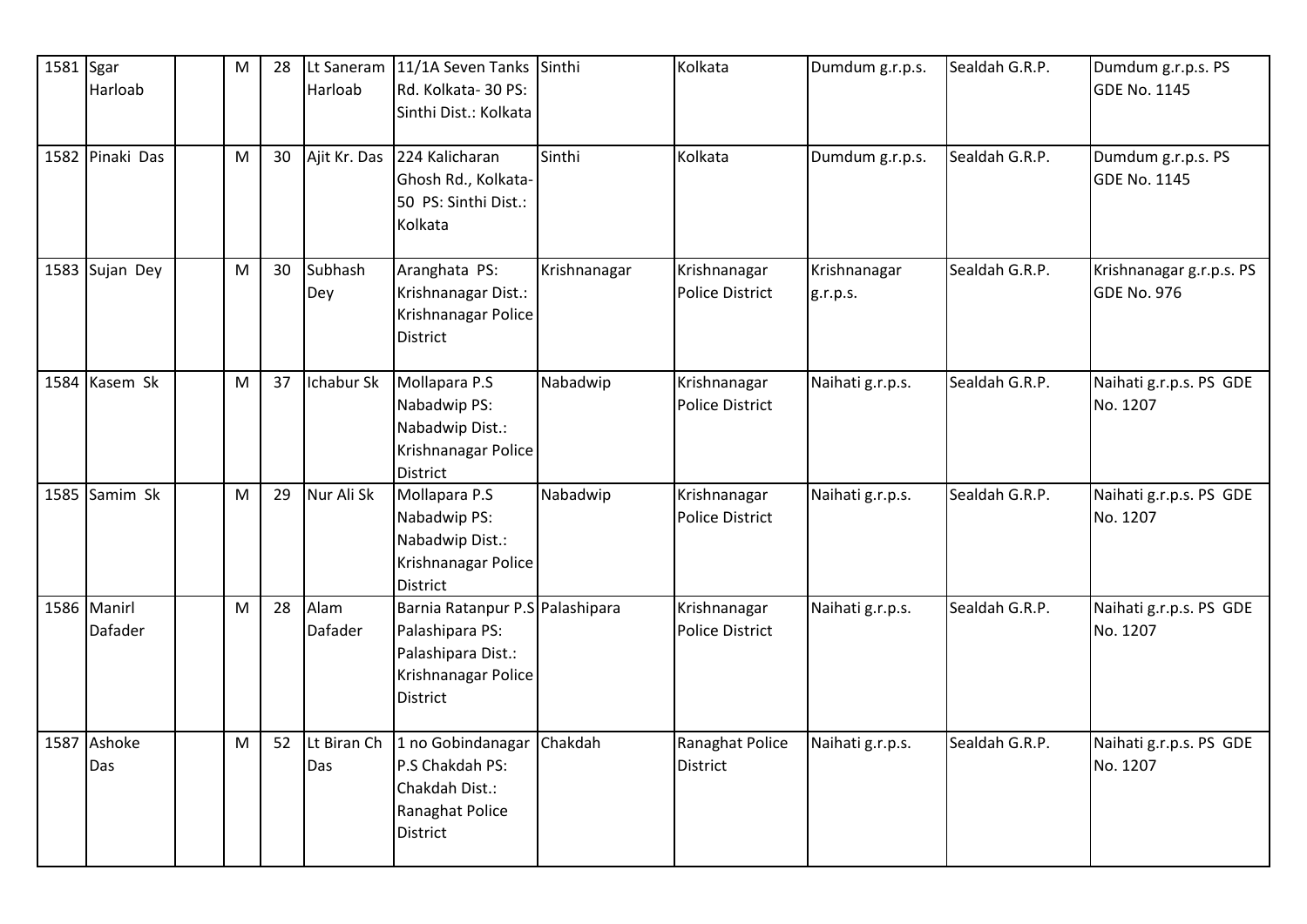| 1588 Timir Baran<br>Ghosh      | M | 43 | Ghosh                      | Tishar Kanti Mallickpara P.S<br>Shreerampore PS:<br>Srirampore Dist.:<br>Chandannagar<br>Police<br>Commissionerate | Srirampore    | Chandannagar<br>Police<br>Commissionerate | Naihati g.r.p.s. | Sealdah G.R.P. | Naihati g.r.p.s. PS GDE<br>No. 1207 |
|--------------------------------|---|----|----------------------------|--------------------------------------------------------------------------------------------------------------------|---------------|-------------------------------------------|------------------|----------------|-------------------------------------|
| 1589 Prabhas<br><b>Biswas</b>  | M | 43 | Lt Amulla<br><b>Biswas</b> | Raghabpur<br>Darafpur P.S<br>Chakdah PS:<br>Chakdah Dist.:<br>Ranaghat Police<br><b>District</b>                   | Chakdah       | Ranaghat Police<br><b>District</b>        | Naihati g.r.p.s. | Sealdah G.R.P. | Naihati g.r.p.s. PS GDE<br>No. 1207 |
| 1590 Mobirul<br><b>Mallick</b> | M | 20 | Yunush<br>Mallick          | Dakshinpara<br>Mirzapur P.S<br>Beldanga PS:<br>Beldanga Dist.:<br>Murshidabad                                      | Beldanga      | Murshidabad                               | Naihati g.r.p.s. | Sealdah G.R.P. | Naihati g.r.p.s. PS GDE<br>No. 1207 |
| 1591 Nikhil<br>Badya           | M | 30 | <b>Joy Chand</b><br>Baidya | Hatindas Road P.S<br>Beldanga PS:<br>Beldanga Dist.:<br>Murshidabad                                                | Beldanga      | Murshidabad                               | Naihati g.r.p.s. | Sealdah G.R.P. | Naihati g.r.p.s. PS GDE<br>No. 1207 |
| 1592 Abhishek<br>Roy           | M | 33 | Jahar Roy                  | Bolpur<br>Shantiniketan P.S<br>Shantinikaten PS:<br>Shantiniketan Dist.:<br>Birbhum                                | Shantiniketan | Birbhum                                   | Naihati g.r.p.s. | Sealdah G.R.P. | Naihati g.r.p.s. PS GDE<br>No. 1207 |
| 1593 Rudra<br>Naha             | M | 19 | Debasish<br>Naha           | Borojanpur P.S<br>Bizpur PS: Bizpur<br>Dist.: Barrackpore<br>Police<br>Commissionerate                             | Bizpur        | Barrackpore<br>Police<br>Commissionerate  | Naihati g.r.p.s. | Sealdah G.R.P. | Naihati g.r.p.s. PS GDE<br>No. 1207 |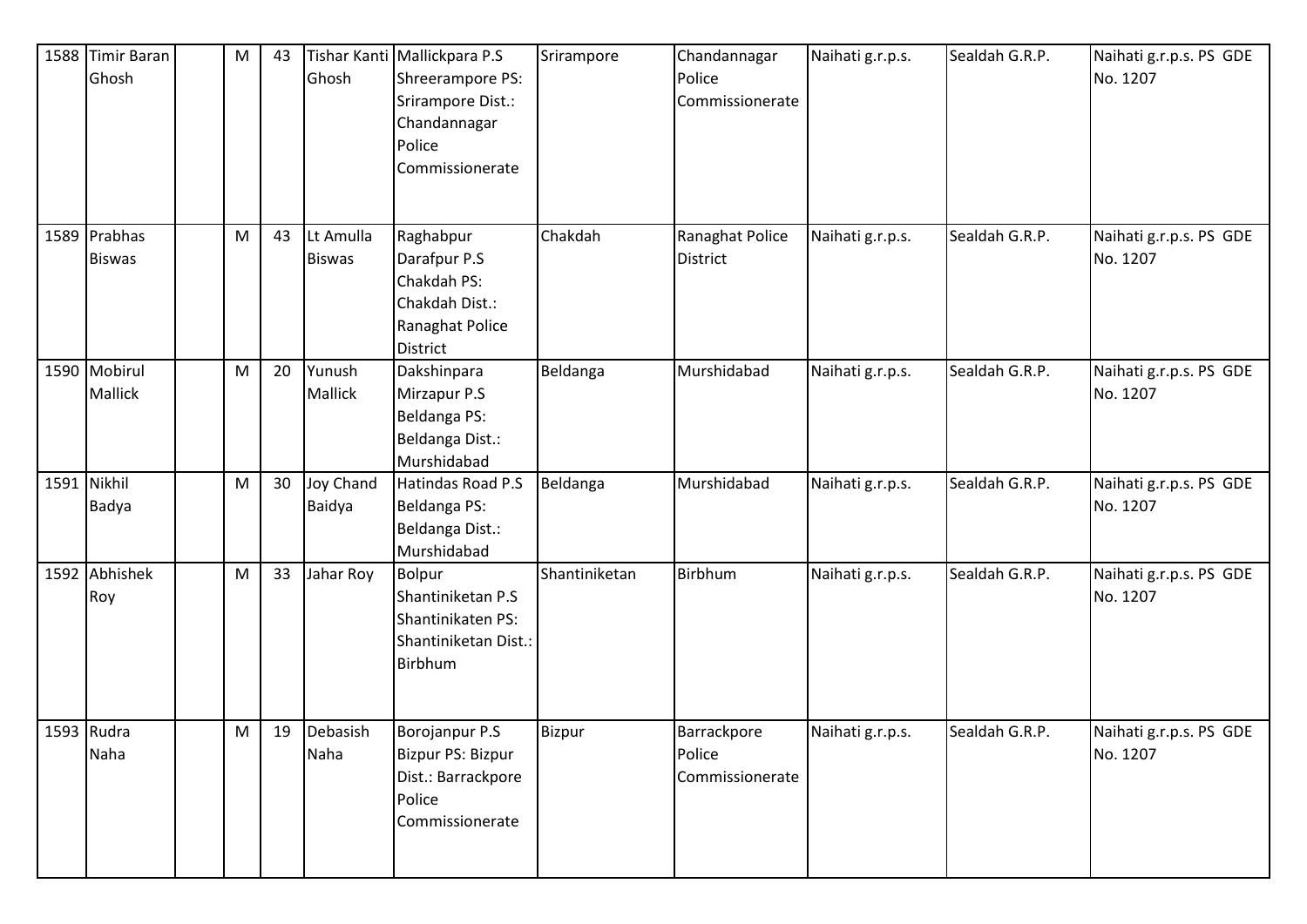| 1594 Bapan Bag               | M | 24 | Joydeb Bag             | Debpukutr Titagarh Titagarh<br>P.S Titagarh PS:<br>Titagarh Dist.:<br><b>Barrackpore Police</b><br>Commissionerate |            | Barrackpore<br>Police<br>Commissionerate                   | Naihati g.r.p.s.  | Sealdah G.R.P. | Naihati g.r.p.s. PS GDE<br>No. 1211         |
|------------------------------|---|----|------------------------|--------------------------------------------------------------------------------------------------------------------|------------|------------------------------------------------------------|-------------------|----------------|---------------------------------------------|
| 1595 Subhankar<br>Mondal     | M | 32 | Anata<br>Mondal        | Balia P.S Usti PS:<br>Usthi Dist.:<br>Diamond Harbour<br><b>Police District</b>                                    | Usthi      | Diamond Harbour Naihati g.r.p.s.<br><b>Police District</b> |                   | Sealdah G.R.P. | Naihati g.r.p.s. PS GDE<br>No. 1211         |
| 1596 Shyamsund<br>er Raha    | M | 25 | Jagannath<br>Raha      | Adalpur P.S Kaliganj Kaligunj<br>PS: Kaligunj Dist.:<br>Krishnanagar Police<br><b>District</b>                     |            | Krishnanagar<br><b>Police District</b>                     | Naihati g.r.p.s.  | Sealdah G.R.P. | Naihati g.r.p.s. PS GDE<br>No. 1211         |
| 1597 Shankhade<br>ep Rakshid | M | 21 | Tamal<br>Rakshid       | Baroataki P.S<br>Kaliganj PS:<br>Kaligunj Dist.:<br>Krishnanagar Police<br><b>District</b>                         | Kaligunj   | Krishnanagar<br><b>Police District</b>                     | Naihati g.r.p.s.  | Sealdah G.R.P. | Naihati g.r.p.s. PS GDE<br>No. 1211         |
| 1598 Gopal Dey               | M | 19 | Santosh<br>Dey         | Baroataki P.S<br>Kaliganj PS:<br>Kaligunj Dist.:<br>Krishnanagar Police<br>District                                | Kaligunj   | Krishnanagar<br><b>Police District</b>                     | Naihati g.r.p.s.  | Sealdah G.R.P. | Naihati g.r.p.s. PS GDE<br>No. 1211         |
| 1599 Priyojit<br>Pramanick   | M | 21 | Ashoke Kr<br>Pramanick | <b>Bakari P.S</b><br>Berhampore PS:<br>Berhampore Dist.:<br>Murshidabad                                            | Berhampore | Murshidabad                                                | Naihati g.r.p.s.  | Sealdah G.R.P. | Naihati g.r.p.s. PS GDE<br>No. 1211         |
| 1600 Arindam<br>Debnath      | M | 20 | Debdullal<br>Debnath   | Bathangachi PS:<br>Shantipur Dist.:<br>Ranaghat Police<br>District                                                 | Shantipur  | Ranaghat Police<br>District                                | Ranaghat g.r.p.s. | Sealdah G.R.P. | Ranaghat g.r.p.s. PS<br><b>GDE No. 1181</b> |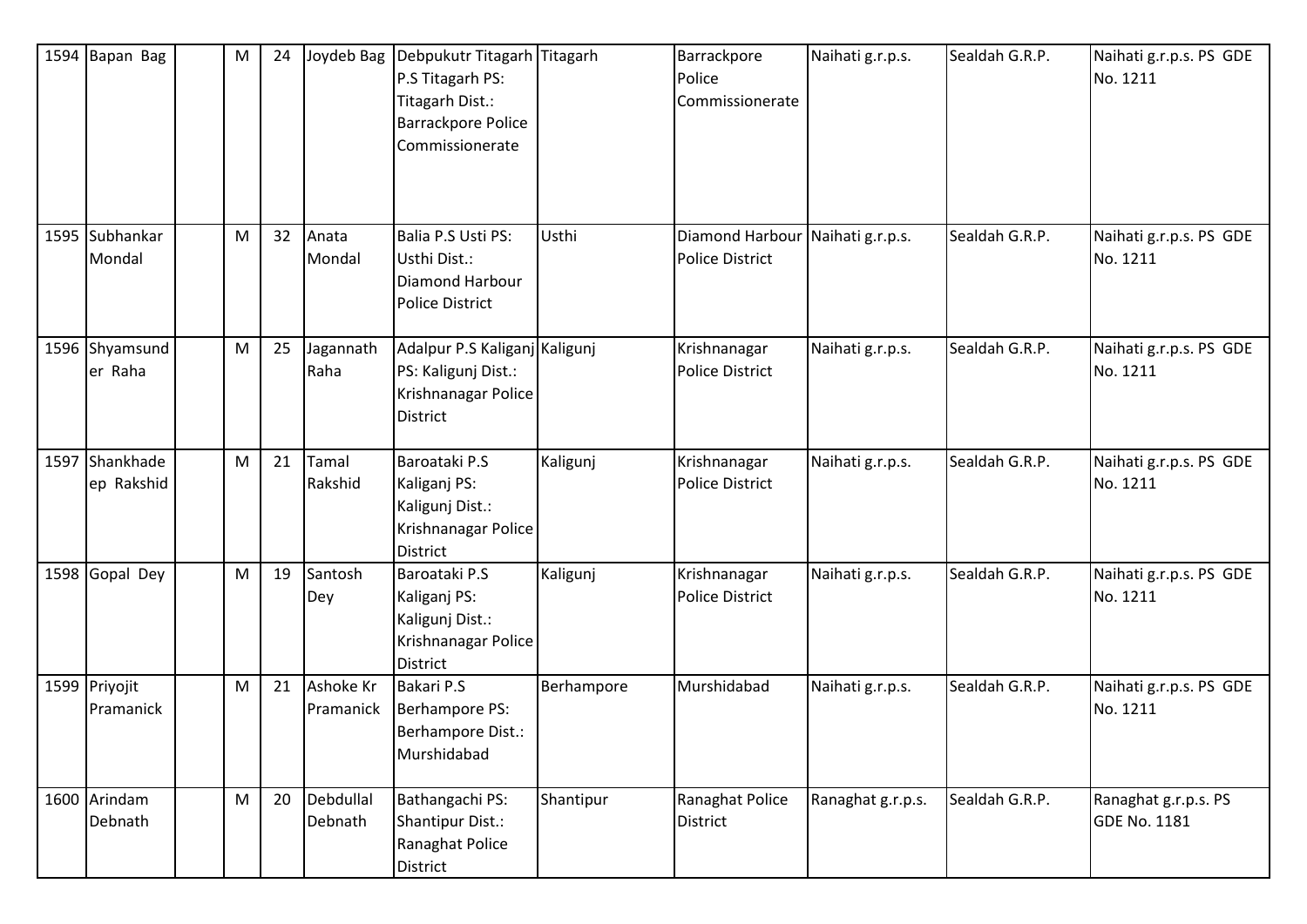|            | 1601 Milan<br><b>Biswas</b>  | M         | 36 | Bidhan<br><b>Biswas</b>      | Jagatpur PS: New<br>town Dist.:<br>Bidhannagar Police<br>Commissionerate          | New town | Bidhannagar<br>Police<br>Commissionerate | Ranaghat g.r.p.s. | Sealdah G.R.P. | Ranaghat g.r.p.s. PS<br><b>GDE No. 1181</b>               |
|------------|------------------------------|-----------|----|------------------------------|-----------------------------------------------------------------------------------|----------|------------------------------------------|-------------------|----------------|-----------------------------------------------------------|
|            | 1602 Ajay Das                | M         | 46 | Lt.<br>Amullyarat<br>an Das  | Char sarati PS:<br>Chakdah Dist.:<br>Ranaghat Police<br><b>District</b>           | Chakdah  | Ranaghat Police<br><b>District</b>       | Ranaghat g.r.p.s. | Sealdah G.R.P. | Ranaghat g.r.p.s. PS<br><b>GDE No. 1181</b>               |
|            | 1603 Bidhan<br><b>Biswas</b> | ${\sf M}$ | 42 | Nnikhil Kr.<br><b>Biswas</b> | Bidhanpally, PS-<br>Madhyamgram                                                   |          | <b>Basirhat</b>                          | Ranaghat g.r.p.s. | Sealdah G.R.P. | Ranaghat g.r.p.s. PS<br><b>GDE No. 1181</b>               |
|            | 1604 Bikram<br>Mondal        | M         | 22 | Ram Das<br>Mondal            | Kanaipur PS:<br>Chakdah Dist.:<br>Ranaghat Police<br><b>District</b>              | Chakdah  | Ranaghat Police<br><b>District</b>       | Ranaghat g.r.p.s. | Sealdah G.R.P. | Ranaghat g.r.p.s. PS<br><b>GDE No. 1181</b>               |
|            | 1605 Sanjoy Pal              | M         | 30 |                              | Santosh Pal Birnagar PS:<br>Taherpur Dist.:<br>Ranaghat Police<br><b>District</b> | Taherpur | Ranaghat Police<br><b>District</b>       | Ranaghat g.r.p.s. | Sealdah G.R.P. | Ranaghat g.r.p.s. PS<br><b>GDE No. 1181</b>               |
|            | 1606 Bhuban Pal              | ${\sf M}$ | 27 | <b>Joy Mongal</b><br>Pal     | Sikerpur PS:<br>Chakdah Dist.:<br>Ranaghat Police<br><b>District</b>              | Chakdah  | Ranaghat Police<br><b>District</b>       | Ranaghat g.r.p.s. | Sealdah G.R.P. | Ranaghat g.r.p.s. PS<br><b>GDE No. 1181</b>               |
| 1607 Asish | Mondal                       | M         | 32 | Harashit<br>Mondal           | Dutinagar PS: New<br>town Dist.:<br><b>Bidhannagar Police</b><br>Commissionerate  | New town | Bidhannagar<br>Police<br>Commissionerate | Ranaghat g.r.p.s. | Sealdah G.R.P. | Ranaghat g.r.p.s. PS<br><b>GDE No. 1181</b>               |
| 1608 Asif  | Mondal                       | M         | 36 | Moslim<br>Mondal             | Palpara PS:<br>Chakdah Dist.:<br>Ranaghat Police<br><b>District</b>               | Chakdah  | Ranaghat Police<br><b>District</b>       | Ranaghat g.r.p.s. | Sealdah G.R.P. | Ranaghat g.r.p.s. PS<br>Outpost Kalyani OP GDE<br>No. 489 |
|            | 1609 Manik<br>Hossain        | ${\sf M}$ | 40 | Panjab Ali                   | Madanpur, Alaipur<br>PS: Chakdah Dist.:<br>Ranaghat Police<br><b>District</b>     | Chakdah  | Ranaghat Police<br><b>District</b>       | Ranaghat g.r.p.s. | Sealdah G.R.P. | Ranaghat g.r.p.s. PS<br>Outpost Kalyani OP GDE<br>No. 489 |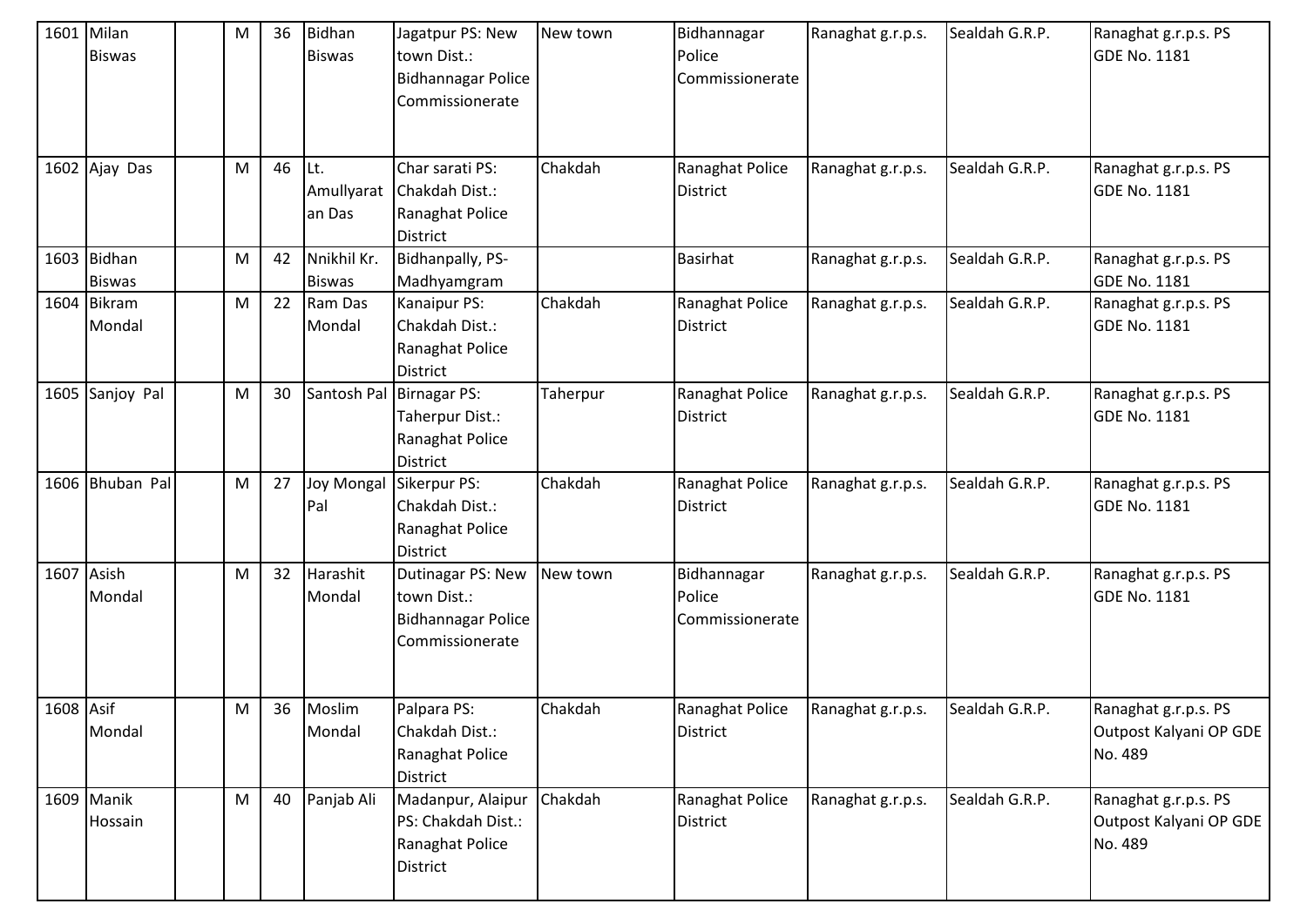| 1610 Dipok      | M         | 33 | Damodor       | Uttar Enayetpur PS: Chakdah     |               | Ranaghat Police        | Ranaghat g.r.p.s. | Sealdah G.R.P.   | Ranaghat g.r.p.s. PS     |
|-----------------|-----------|----|---------------|---------------------------------|---------------|------------------------|-------------------|------------------|--------------------------|
| Kirtania        |           |    | Kritania      | Chakdah Dist.:                  |               | <b>District</b>        |                   |                  | Outpost Kalyani OP GDE   |
|                 |           |    |               | Ranaghat Police                 |               |                        |                   |                  | No. 489                  |
|                 |           |    |               | <b>District</b>                 |               |                        |                   |                  |                          |
| 1611 Somnath    | M         | 44 | Lt Tapan      | Narayanpur                      |               | Basirhat               | Sealdah g.r.p.s.  | Sealdah G.R.P.   | Sealdah g.r.p.s. PS      |
| Roy             |           |    | Roy           | Tatultala P. Anchal             |               |                        |                   |                  | Outpost Bidhannagar OP   |
|                 |           |    |               | Lane No 22                      |               |                        |                   |                  | <b>GDE No. 588</b>       |
|                 |           |    |               | Narayanp                        |               |                        |                   |                  |                          |
| 1612 Sayan      | M         | 28 | Susha         | Chandimai Bassack               |               | Basirhat               | Sealdah g.r.p.s.  | Sealdah G.R.P.   | Sealdah g.r.p.s. PS      |
| Karmakar        |           |    | Prasad        | Pore Titagarh 24                |               |                        |                   |                  | Outpost Bidhannagar OP   |
|                 |           |    | Karmakar      | pgs(N)                          |               |                        |                   |                  | <b>GDE No. 588</b>       |
|                 |           |    |               |                                 |               |                        |                   |                  |                          |
| 1613 Sagar      | M         | 27 | Shakil        | 9/E Kustia Rd PS:               | Tiljala       | Kolkata                | Sonarpur g.r.p.s. | Sealdah G.R.P.   | Sonarpur g.r.p.s. PS GDE |
| Shiddiki        |           |    | Shiddiki      | Tiljala Dist.: Kolkata          |               |                        |                   |                  | No. 1228                 |
|                 |           |    |               |                                 |               |                        |                   |                  |                          |
| $1614$ Zohab    | ${\sf M}$ | 38 | Serajul       | Sahajan Rd PS:                  | Baruipur      | <b>Baruipur Police</b> | Sonarpur g.r.p.s. | Sealdah G.R.P.   | Sonarpur g.r.p.s. PS GDE |
| Islam           |           |    | Islam         | <b>Baruipur Dist.:</b>          |               | <b>District</b>        |                   |                  | No. 1228                 |
|                 |           |    |               | <b>Baruipur Police</b>          |               |                        |                   |                  |                          |
|                 |           |    |               | <b>District</b>                 |               |                        |                   |                  |                          |
| 1615 Madhab     | M         | 68 | Lt Nirajan    | Vill Subhasgram                 | Sonarpur      | <b>Baruipur Police</b> | Sonarpur g.r.p.s. | Sealdah G.R.P.   | Sonarpur g.r.p.s. PS GDE |
| Mukherjee       |           |    | Mukherjee     | <b>RNC Road PS:</b>             |               | <b>District</b>        |                   |                  | No. 1228                 |
|                 |           |    |               | Sonarpur Dist.:                 |               |                        |                   |                  |                          |
|                 |           |    |               | <b>Baruipur Police</b>          |               |                        |                   |                  |                          |
|                 |           |    |               | <b>District</b>                 |               |                        |                   |                  |                          |
| 1616 Md Samiul  | M         | 23 | Mogibul Sk    | Dakhin Raypur PS:               | Kaliachak     | Malda                  | Malda g.r.p.s.    | SILIGURI G.R.P.  | Malda g.r.p.s. PS GDE    |
| Sk              |           |    |               | Kaliachak Dist.:                |               |                        |                   |                  | No. 754                  |
|                 |           |    |               | Malda                           |               |                        |                   |                  |                          |
| 1617 Prodip     |           |    | Manik         | Purba Steamerghat Harwood point |               | Sundarban Police       | Harwood point     | Sundarban Police | Harwood point coastal    |
| <b>Bhunia</b>   |           |    | <b>Bhunia</b> | PS: Harwood point               | coastal       | <b>District</b>        | coastal           | District         | PS GDE No. 1406          |
|                 |           |    |               | coastal Dist.:                  |               |                        |                   |                  |                          |
|                 |           |    |               | Sundarban Police                |               |                        |                   |                  |                          |
|                 |           |    |               | <b>District</b>                 |               |                        |                   |                  |                          |
|                 |           |    |               |                                 |               |                        |                   |                  |                          |
| 1618 Bidhan Das |           |    | Lt.suren      | Taltala Haripur PS:             | Harwood point | Sundarban Police       | Harwood point     | Sundarban Police | Harwood point coastal    |
|                 |           |    | Das           | Harwood point                   | coastal       | <b>District</b>        | coastal           | <b>District</b>  | PS GDE No. 1406          |
|                 |           |    |               | coastal Dist.:                  |               |                        |                   |                  |                          |
|                 |           |    |               | Sundarban Police                |               |                        |                   |                  |                          |
|                 |           |    |               | District                        |               |                        |                   |                  |                          |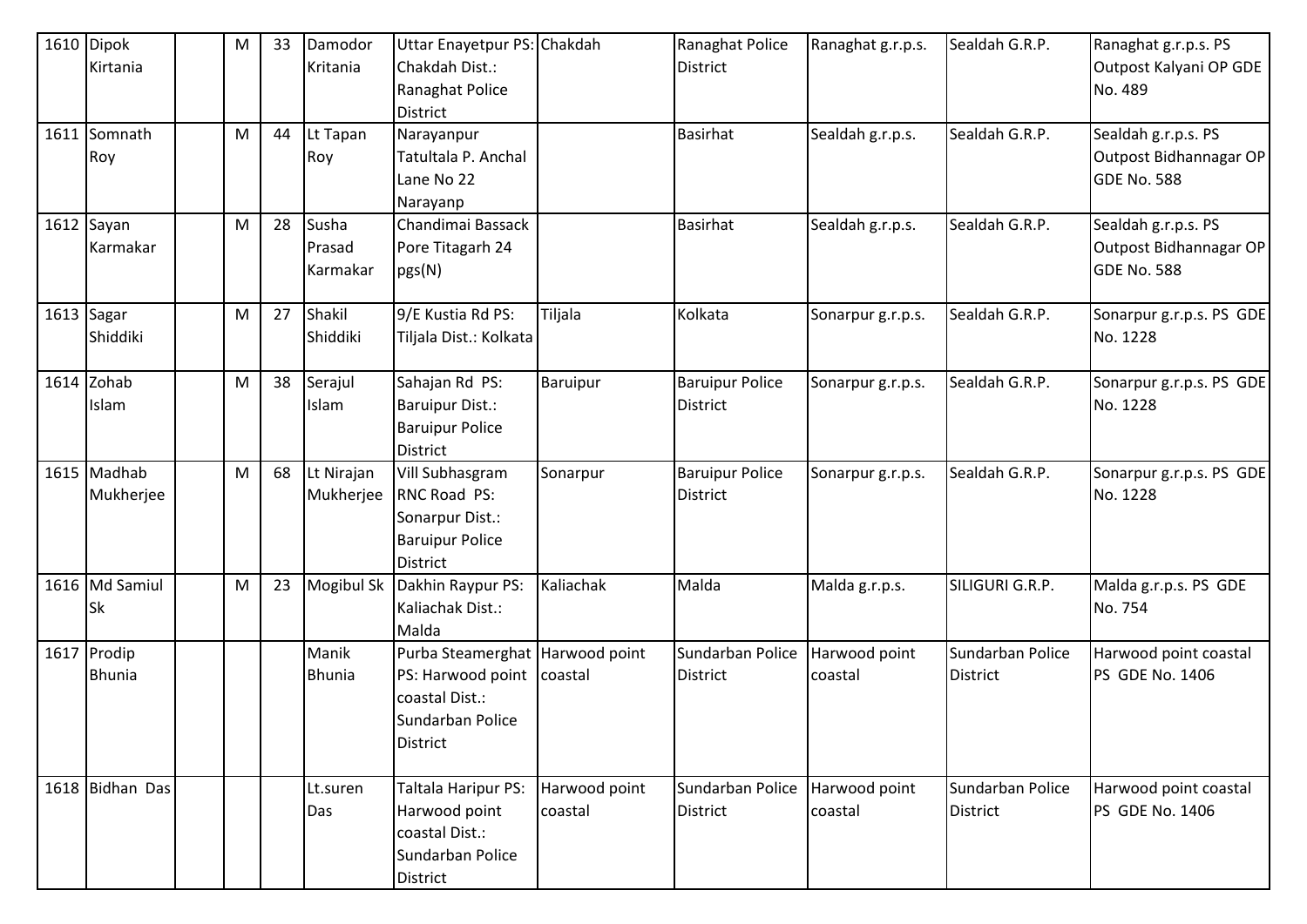| 1619 Asit Halder<br>1620 Srekanta<br>Das |  | Krishna Das     | Potit Halder Buddhapur PS:<br>Harwood point<br>coastal Dist.:<br>Sundarban Police<br><b>District</b><br>Purba Steamerghat Harwood point<br>PS: Harwood point coastal<br>coastal Dist.:<br>Sundarban Police | Harwood point<br>coastal | Sundarban Police<br>District<br>Sundarban Police<br><b>District</b> | Harwood point<br>coastal<br>Harwood point<br>coastal | Sundarban Police<br><b>District</b><br>Sundarban Police<br><b>District</b> | Harwood point coastal<br>PS GDE No. 1406<br>Harwood point coastal<br><b>PS GDE No. 1406</b> |
|------------------------------------------|--|-----------------|------------------------------------------------------------------------------------------------------------------------------------------------------------------------------------------------------------|--------------------------|---------------------------------------------------------------------|------------------------------------------------------|----------------------------------------------------------------------------|---------------------------------------------------------------------------------------------|
| 1621 Mukul                               |  | Swaru           | District<br>Purba Steamerghat Harwood point                                                                                                                                                                |                          | Sundarban Police                                                    | Harwood point                                        | Sundarban Police                                                           | Harwood point coastal                                                                       |
| Sardar                                   |  | Halder          | PS: Harwood point coastal<br>coastal Dist.:<br>Sundarban Police<br>District                                                                                                                                |                          | District                                                            | coastal                                              | <b>District</b>                                                            | <b>PS GDE No. 1406</b>                                                                      |
| 1622 Srikanta<br>Dhali                   |  | Ashoke<br>Dhali | Purba Steamerghat Harwood point<br>PS: Harwood point coastal<br>coastal Dist.:<br>Sundarban Police<br>District                                                                                             |                          | Sundarban Police<br><b>District</b>                                 | Harwood point<br>coastal                             | Sundarban Police<br><b>District</b>                                        | Harwood point coastal<br>PS GDE No. 1406                                                    |
| 1623 Tarun Kar                           |  | Tapan Kar       | <b>Buddhapur PS:</b><br>Harwood point<br>coastal Dist.:<br>Sundarban Police<br>District                                                                                                                    | Harwood point<br>coastal | Sundarban Police<br>District                                        | Harwood point<br>coastal                             | Sundarban Police<br><b>District</b>                                        | Harwood point coastal<br><b>PS GDE No. 1406</b>                                             |
| 1624 Ghosto<br>Mondal                    |  | Gopal<br>Mondal | Purba Steamerghat Harwood point<br>PS: Harwood point coastal<br>coastal Dist.:<br>Sundarban Police<br><b>District</b>                                                                                      |                          | Sundarban Police<br>District                                        | Harwood point<br>coastal                             | Sundarban Police<br><b>District</b>                                        | Harwood point coastal<br><b>PS GDE No. 1406</b>                                             |
| 1625 Subrat Das                          |  | Baluram<br>Das  | Purba Steamerghat   Harwood point<br>PS: Harwood point coastal<br>coastal Dist.:<br>Sundarban Police<br>District                                                                                           |                          | Sundarban Police<br><b>District</b>                                 | Harwood point<br>coastal                             | Sundarban Police<br><b>District</b>                                        | Harwood point coastal<br>PS GDE No. 1406                                                    |